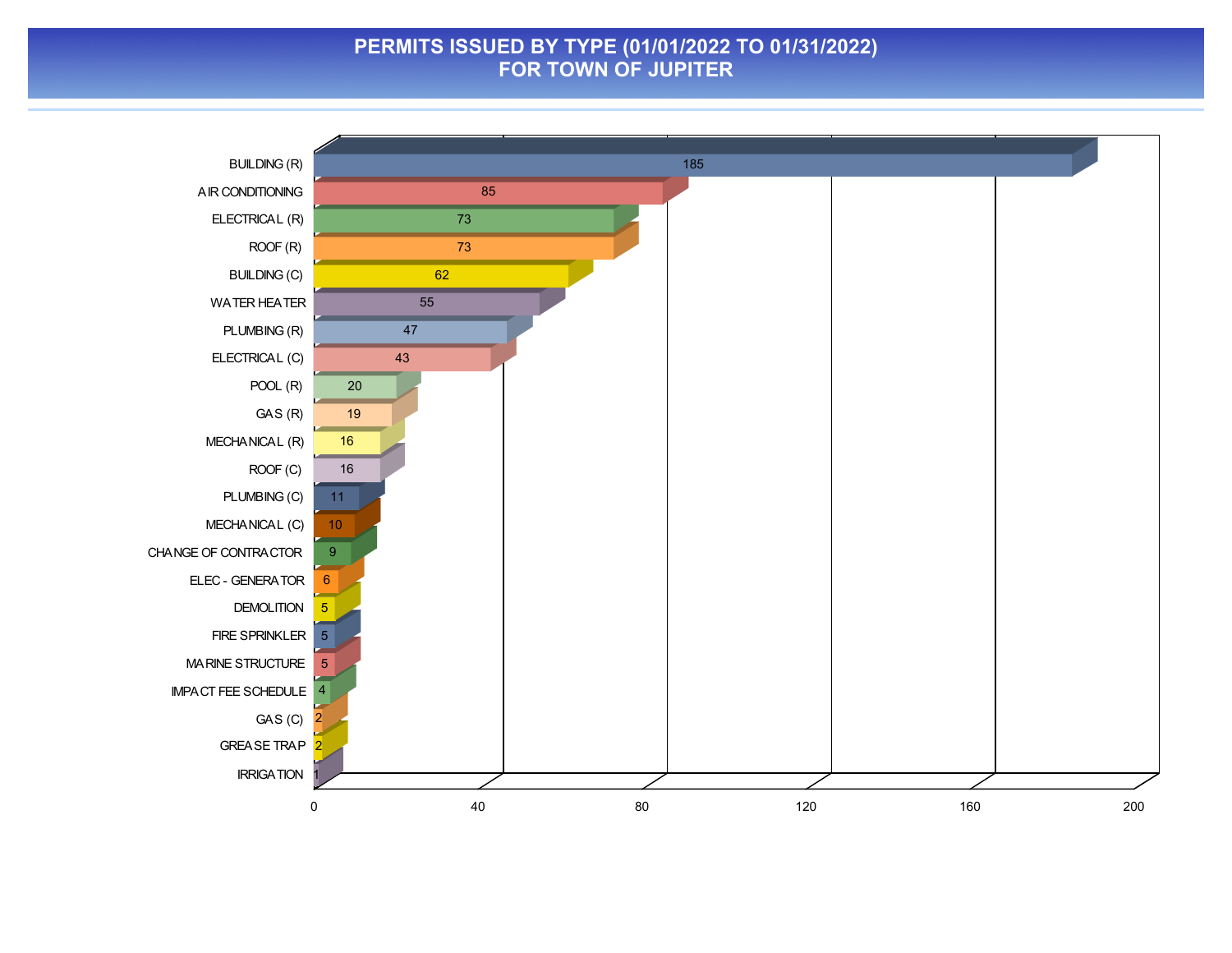|                         |                                                                                             |                                                       |                                          |                                                                   | PERMITS ISSUED BY TYPE (01/01/2022 TO 01/31/2022)  |                                         |                          |                       |
|-------------------------|---------------------------------------------------------------------------------------------|-------------------------------------------------------|------------------------------------------|-------------------------------------------------------------------|----------------------------------------------------|-----------------------------------------|--------------------------|-----------------------|
| Permit#                 | <b>Type</b><br><b>Application Date</b><br>Zone                                              | <b>Workclass</b><br><b>Issue Date</b><br>Sq Ft        | <b>Status</b><br>Expiration<br>Valuation | <b>Main Address</b><br><b>Last Inspection</b><br><b>Fee Total</b> | <b>Finaled Date</b><br><b>Assigned To</b>          | <b>Project</b><br><b>Applied Online</b> | <b>District</b>          | <b>Parcel</b>         |
| <b>AIR CONDITIONING</b> |                                                                                             |                                                       |                                          |                                                                   |                                                    |                                         |                          |                       |
| 21-059012-AC            | Air Conditioning                                                                            | Change Out                                            | 70 - Issued                              | 6265 Dimond St, Jupiter, FL 33458                                 |                                                    |                                         | Town of Jupiter -<br>All | 304241220308600<br>70 |
|                         | 12/30/2021                                                                                  | 01/03/2022<br>2,334                                   | 07/05/2022<br>\$12,070.00                | \$247.43                                                          | Debbie Rogers                                      | Yes                                     |                          |                       |
|                         | Description: A/C CHANGE OUT                                                                 |                                                       |                                          |                                                                   |                                                    |                                         |                          |                       |
| 21-059020-AC            | Air Conditioning                                                                            | Change Out                                            | 99 - Closed -<br><b>JCDS</b>             | 214 Echo Dr, Jupiter, FL 33458                                    |                                                    |                                         | Town of Jupiter -<br>All | 304241111600001<br>40 |
|                         | 12/30/2021                                                                                  | 01/04/2022<br>5,896                                   | 07/12/2022<br>\$5,957.00                 | 01/13/2022<br>\$123.14                                            | 01/18/2022<br><b>Building-Department Completed</b> | Yes                                     |                          |                       |
|                         |                                                                                             | Description: AIR CONDITIONER CHANGE OUT / NO DUCTWORK |                                          |                                                                   |                                                    |                                         |                          |                       |
| 22-059055-AC            | Air Conditioning                                                                            | Change Out                                            | 99 - Closed -<br><b>JCDS</b>             | 514 Bald Eagle Dr, Jupiter, FL 33477                              |                                                    |                                         | Town of Jupiter -<br>All | 304341190300002<br>40 |
|                         | 01/03/2022                                                                                  | 01/04/2022<br>$\mathbf{1}$                            | 07/25/2022<br>\$6,256.00                 | 01/26/2022<br>\$129.12                                            | 02/07/2022<br><b>Building-Department Completed</b> | Yes                                     |                          |                       |
|                         | 1.5 TON LENNOX 16-SEER<br>$CU = EL16XC1-018$<br>AHU = CBA38MV-018/024 4KW<br>AHRI=201851039 | Description: LIKE FOR LIKE AC REPLACE (MBR)           |                                          |                                                                   |                                                    |                                         |                          |                       |
| 21-058995-AC            | Air Conditioning                                                                            | Change Out                                            | 70 - Issued                              | 3388 Greenway Dr, Jupiter, FL 33458                               |                                                    |                                         | Town of Jupiter -<br>All | 304241140500029<br>40 |
|                         | 12/29/2021                                                                                  | 01/04/2022<br>1,300                                   | 07/05/2022<br>\$4,000.00                 | \$84.00                                                           | <b>Ellis Baird</b>                                 | Yes                                     |                          |                       |
|                         | Description: AC Change Out<br><b>Exact System Change Out</b>                                |                                                       |                                          |                                                                   |                                                    |                                         |                          |                       |
| 21-058917-AC            | Air Conditioning                                                                            | Change Out                                            | 70 - Issued                              | 136 N Village Way, Jupiter, FL 33458                              |                                                    |                                         | Town of Jupiter -<br>All | 304241130200001<br>80 |
|                         | 12/22/2021                                                                                  | 01/04/2022<br>4,860                                   | 07/05/2022<br>\$5,831.00                 | \$120.62                                                          | <b>Ellis Baird</b>                                 | Yes                                     |                          |                       |
|                         | <b>Description: LIKE FOR LIKE</b>                                                           |                                                       |                                          |                                                                   |                                                    |                                         |                          |                       |
| 22-059059-AC            | Air Conditioning                                                                            | Change Out                                            | 70 - Issued                              |                                                                   | 6254 Riverwalk Ln, 7, Jupiter, FL 33458            |                                         | Town of Jupiter -<br>All | 304241031605300<br>70 |
|                         | 01/03/2022                                                                                  | 01/04/2022<br>1,220                                   | 07/05/2022<br>\$5,069.00                 | \$105.38                                                          | Debbie Rogers                                      | Yes                                     |                          |                       |
|                         |                                                                                             | Description: hvac equipment change out                |                                          |                                                                   |                                                    |                                         |                          |                       |
| 21-059015-AC            | Air Conditioning                                                                            | Change Out                                            | 70 - Issued                              | 131 Doe Trl, Jupiter, FL 33458                                    |                                                    |                                         | Town of Jupiter -<br>All | 304241100800002<br>30 |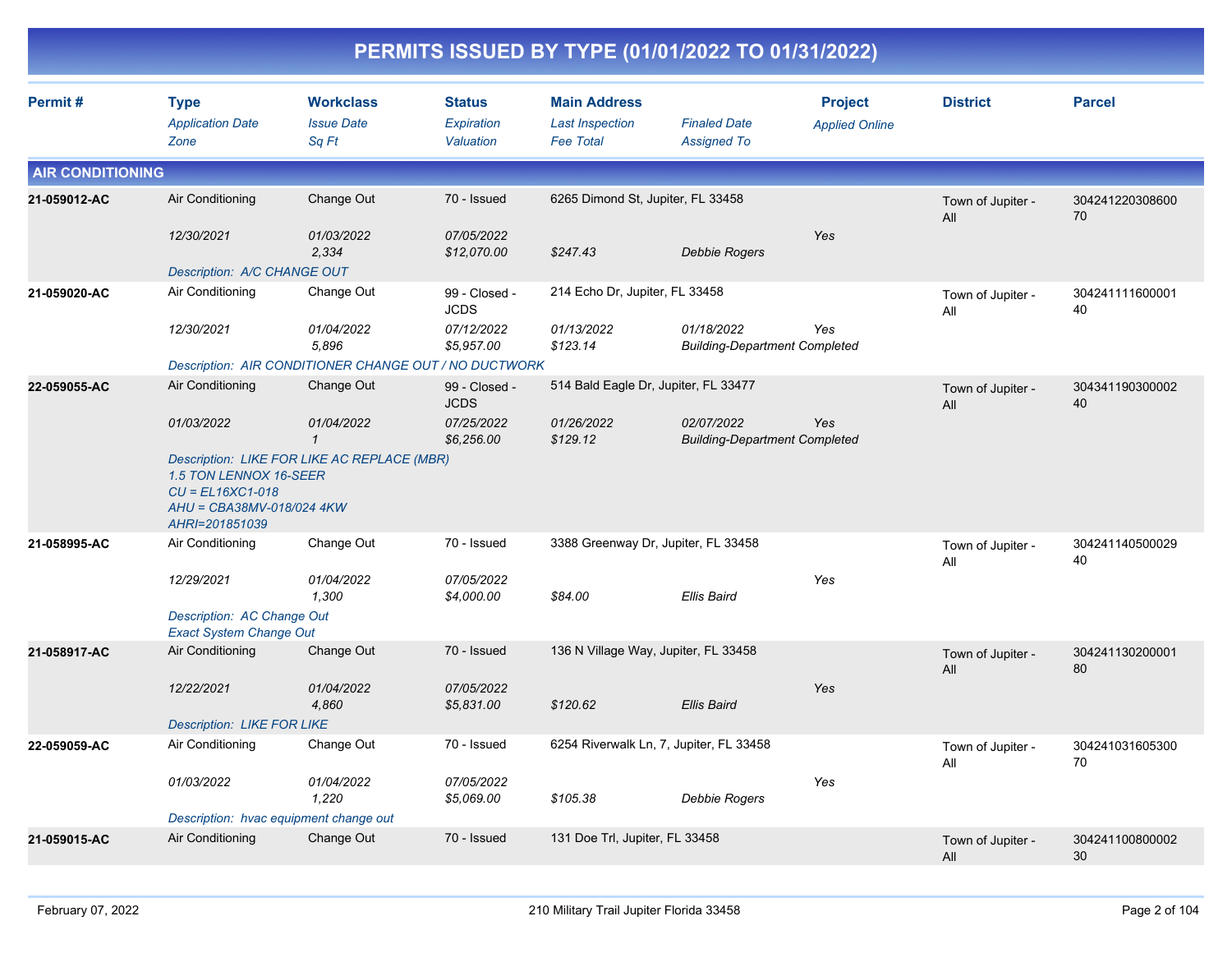| Permit#       | <b>Type</b><br><b>Application Date</b>      | <b>Workclass</b><br><b>Issue Date</b>                                 | <b>Status</b><br>Expiration  | <b>Main Address</b><br><b>Last Inspection</b>                   | <b>Finaled Date</b>                                | <b>Project</b><br><b>Applied Online</b> | <b>District</b>          | <b>Parcel</b>         |
|---------------|---------------------------------------------|-----------------------------------------------------------------------|------------------------------|-----------------------------------------------------------------|----------------------------------------------------|-----------------------------------------|--------------------------|-----------------------|
|               | Zone                                        | Sq Ft                                                                 | Valuation                    | <b>Fee Total</b>                                                | <b>Assigned To</b>                                 |                                         |                          |                       |
|               | 12/30/2021                                  | 01/04/2022<br>1,061                                                   | 07/05/2022<br>\$4,844.79     | 02/07/2022<br>\$100.90                                          | Angela Carpentiere                                 | Yes                                     |                          |                       |
|               | <b>Description: AC CHANGE OUT</b>           |                                                                       |                              |                                                                 |                                                    |                                         |                          |                       |
| 21-059022-AC  | Air Conditioning                            | Change Out                                                            | 99 - Closed -<br><b>JCDS</b> | 4161 S Us Highway 1, K3, Jupiter, FL<br>33477                   |                                                    |                                         | Town of Jupiter -<br>All | 304341210501100<br>30 |
|               | 12/30/2021                                  | 01/04/2022<br>2,200                                                   | 07/13/2022<br>\$6,745.00     | 01/14/2022<br>\$138.92                                          | 01/20/2022                                         | Yes                                     |                          |                       |
|               |                                             | Description: AIR CONDITONER CHANGE OUT - NO DUCTOWRK                  |                              |                                                                 |                                                    |                                         |                          |                       |
| 22-059079-AC  | Air Conditioning                            | Change Out                                                            | 70 - Issued                  | 1127 E Seminole Ave, 12B, Jupiter, FL<br>33477                  |                                                    |                                         | Town of Jupiter -<br>All | 304341050700001<br>22 |
|               | 01/04/2022                                  | 01/05/2022<br>1,540                                                   | 07/05/2022<br>\$5,300.00     | \$110.00                                                        | <b>Ellis Baird</b>                                 | Yes                                     |                          |                       |
|               |                                             | Description: Removal and replacement of existing AC equipment.        |                              |                                                                 |                                                    |                                         |                          |                       |
| 22-059089-AC  | Air Conditioning                            | Change Out                                                            | 99 - Closed -<br><b>JCDS</b> | 701 Pinecrest Cir, F, Jupiter, FL 33458                         |                                                    |                                         | Town of Jupiter -<br>All | 304241102600700<br>16 |
|               | 01/04/2022                                  | 01/05/2022<br>1,176                                                   | 07/19/2022<br>\$6,986.00     | 01/20/2022<br>\$143.82                                          | 01/21/2022<br><b>Building-Department Completed</b> | Yes                                     |                          |                       |
|               |                                             | Description: AC change out 2.5 ton 14.5 seer vertical                 |                              |                                                                 |                                                    |                                         |                          |                       |
| 22-059093-AC  | Air Conditioning                            | Change Out                                                            | 70 - Issued                  | 340 Jacaranda Dr, Jupiter, FL 33458                             |                                                    |                                         | Town of Jupiter -<br>All | 304241240100016<br>10 |
|               | 01/04/2022                                  | 01/05/2022<br>1,854                                                   | 07/05/2022<br>\$6,100.00     | \$126.00                                                        | <b>Ellis Baird</b>                                 | Yes                                     |                          |                       |
|               | Description: A/C Change Out                 |                                                                       |                              |                                                                 |                                                    |                                         |                          |                       |
| 22-059096-AC* | Air Conditioning                            | Change Out                                                            | 70 - Issued                  | 6240 W Indiantown Rd 2 W Indiantown<br>Rd, 2, Jupiter, FL 33458 |                                                    |                                         | Town of Jupiter -<br>All | 304241030500000<br>30 |
|               | 01/04/2022<br>C <sub>2</sub> C <sub>2</sub> | 01/06/2022<br>1                                                       | 07/05/2022<br>\$24,022.68    | \$492.46                                                        | <b>Ellis Baird</b>                                 | Yes                                     |                          |                       |
|               | #2                                          | Description: Exact changeout 10 ton rooftop unit EMERGENCY CHANGE OUT |                              |                                                                 |                                                    |                                         |                          |                       |
| 21-059026-AC  | Air Conditioning                            | Change Out                                                            | 70 - Issued                  | 115 Pond Apple Ln, 101, Jupiter, FL 33458                       |                                                    |                                         | Town of Jupiter -<br>All | 304241121903210<br>10 |
|               | 12/30/2021                                  | 01/07/2022<br>2,068                                                   | 07/06/2022<br>\$6,700.00     | \$138.01                                                        | Debbie Rogers                                      | Yes                                     |                          |                       |
|               | <b>Description: LIKE FOR LIKE</b>           |                                                                       |                              |                                                                 |                                                    |                                         |                          |                       |
| 21-058834-AC  | Air Conditioning                            | Change Out                                                            | 70 - Issued                  | 1906 Fairway Dr S, Jupiter, FL 33477                            |                                                    |                                         | Town of Jupiter -<br>All | 304341050800219<br>06 |
|               | 12/20/2021                                  | 01/07/2022<br>1,530                                                   | 07/06/2022<br>\$6,710.00     | \$138.21                                                        | <b>Ellis Baird</b>                                 | Yes                                     |                          |                       |
|               |                                             | <b>Description: HVAC CHANGEOUT SAME LOCATION</b>                      |                              |                                                                 |                                                    |                                         |                          |                       |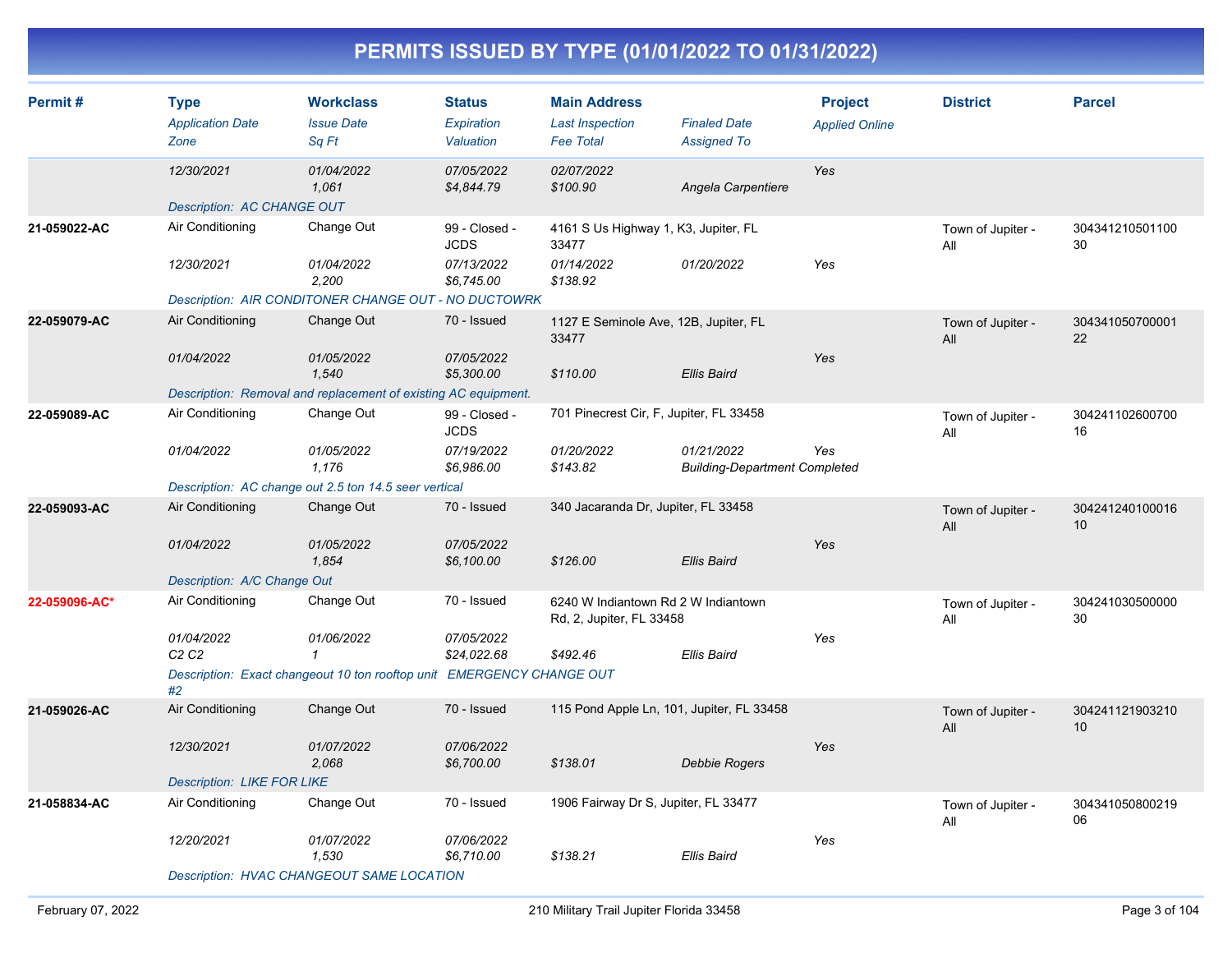| Permit#      | <b>Type</b><br><b>Application Date</b><br>Zone              | <b>Workclass</b><br><b>Issue Date</b><br>Sq Ft | <b>Status</b><br>Expiration<br>Valuation | <b>Main Address</b><br><b>Last Inspection</b><br><b>Fee Total</b> | <b>Finaled Date</b><br><b>Assigned To</b>          | <b>Project</b><br><b>Applied Online</b> | <b>District</b>          | <b>Parcel</b>         |
|--------------|-------------------------------------------------------------|------------------------------------------------|------------------------------------------|-------------------------------------------------------------------|----------------------------------------------------|-----------------------------------------|--------------------------|-----------------------|
| 21-058740-AC | Air Conditioning                                            | Change Out                                     | 70 - Issued                              | 4515 Main St, 2073, Jupiter, FL 33458                             |                                                    |                                         | Town of Jupiter -<br>All | 304241231002003<br>10 |
|              | 12/16/2021<br><b>MXD MXD</b>                                | 01/07/2022<br>$\mathcal I$                     | 07/06/2022<br>\$2,400.00                 | \$79.00                                                           | Debbie Rogers                                      | Yes                                     |                          |                       |
| 22-059151-AC | <b>Description: Condenser changeout</b><br>Air Conditioning | Change Out                                     | 70 - Issued                              | 334 Jacaranda Dr, Jupiter, FL 33458                               |                                                    |                                         | Town of Jupiter -<br>All | 304241240100016<br>30 |
|              | 01/06/2022<br>Description: like for like                    | 01/10/2022<br>1,842                            | 07/11/2022<br>\$5,980.00                 | \$123.60                                                          | Ellis Baird                                        | Yes                                     |                          |                       |
| 22-059149-AC | Air Conditioning                                            | Change Out                                     | 99 - Closed -<br><b>JCDS</b>             | 500 Maplewood Dr, 1, Jupiter, FL 33458                            |                                                    |                                         | Town of Jupiter -<br>All | 304241025100200<br>10 |
|              | 01/06/2022<br>Description: like for like                    | 01/10/2022<br>1,000                            | 08/01/2022<br>\$6,298.00                 | 02/02/2022<br>\$129.96                                            | 02/03/2022<br><b>Building-Department Completed</b> | Yes                                     |                          |                       |
| 22-059145-AC | Air Conditioning                                            | Change Out                                     | 99 - Closed -<br><b>JCDS</b>             | 115 Lagrange Way, Jupiter, FL 33458                               |                                                    |                                         | Town of Jupiter -<br>All | 304241140700042<br>10 |
|              | 01/06/2022                                                  | 01/10/2022<br>4.054                            | 07/26/2022<br>\$6,076.00                 | 01/27/2022<br>\$125.52                                            | 02/03/2022<br><b>Building-Department Completed</b> | Yes                                     |                          |                       |
|              | Description: A/C Change Out                                 |                                                |                                          |                                                                   |                                                    |                                         |                          |                       |
| 22-059143-AC | Air Conditioning                                            | Change Out                                     | 99 - Closed -<br><b>JCDS</b>             | 110 Florence Dr, Jupiter, FL 33458                                |                                                    |                                         | Town of Jupiter -<br>All | 304241140500041<br>80 |
|              | 01/06/2022                                                  | 01/10/2022<br>2,853                            | 08/01/2022<br>\$8,717.00                 | 01/31/2022<br>\$178.96                                            | 02/01/2022<br><b>Building-Department Completed</b> | Yes                                     |                          |                       |
|              | Description: A/C Change Out                                 |                                                |                                          |                                                                   |                                                    |                                         |                          |                       |
| 22-059193-AC | Air Conditioning                                            | Change Out                                     | 99 - Closed -<br><b>JCDS</b>             | 130 S Village Way, Jupiter, FL 33458                              |                                                    |                                         | Town of Jupiter -<br>All | 304241130900011<br>60 |
|              | 01/07/2022                                                  | 01/10/2022<br>1,200                            | 07/11/2022<br>\$6,882.00                 | 01/12/2022<br>\$141.70                                            | 01/14/2022<br><b>Building-Department Completed</b> | Yes                                     |                          |                       |
|              | Description: REPLACE 5 TON AC SYSTEM                        |                                                |                                          |                                                                   |                                                    |                                         |                          |                       |
| 22-059196-AC | Air Conditioning                                            | Change Out                                     | 70 - Issued                              | 6429 Winding Lake Dr, Jupiter, FL 33458                           |                                                    |                                         | Town of Jupiter -<br>All | 304240341100037<br>70 |
|              | 01/07/2022                                                  | 01/10/2022<br>1,200                            | 07/11/2022<br>\$5,875.00                 | \$121.50                                                          | Ellis Baird                                        | Yes                                     |                          |                       |
|              | Description: REPLACE 4 TON AC SYSTEM                        |                                                |                                          |                                                                   |                                                    |                                         |                          |                       |
| 22-059170-AC | Air Conditioning                                            | Change Out                                     | 99 - Closed -<br><b>JCDS</b>             | 99 Tresana Blvd, 5, Jupiter, FL 33478                             |                                                    |                                         | Town of Jupiter -<br>All | 304241040301700<br>20 |
|              | 01/07/2022                                                  | 01/10/2022<br>2,083                            | 07/18/2022<br>\$4,839.00                 | 01/18/2022<br>\$100.78                                            | 01/21/2022<br><b>Building-Department Completed</b> | Yes                                     |                          |                       |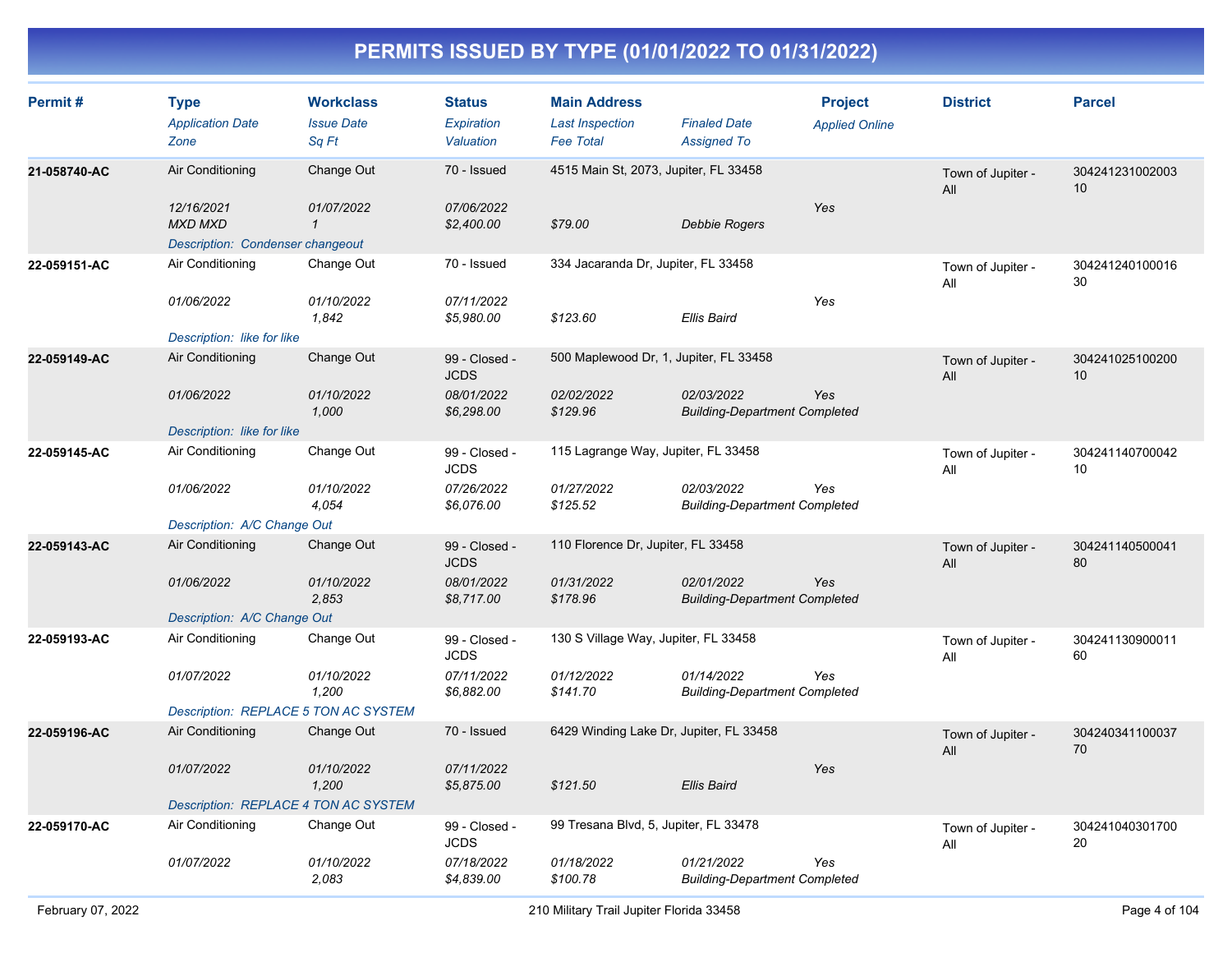| Permit#      | <b>Type</b><br><b>Application Date</b><br>Zone                              | <b>Workclass</b><br><b>Issue Date</b><br>Sq Ft                        | <b>Status</b><br>Expiration<br>Valuation | <b>Main Address</b><br><b>Last Inspection</b><br><b>Fee Total</b> | <b>Finaled Date</b><br><b>Assigned To</b>          | <b>Project</b><br><b>Applied Online</b> | <b>District</b>          | <b>Parcel</b>         |
|--------------|-----------------------------------------------------------------------------|-----------------------------------------------------------------------|------------------------------------------|-------------------------------------------------------------------|----------------------------------------------------|-----------------------------------------|--------------------------|-----------------------|
|              |                                                                             | Description: hvac equipment change out                                |                                          |                                                                   |                                                    |                                         |                          |                       |
| 22-059181-AC | Air Conditioning                                                            | Change Out                                                            | 70 - Issued                              | 102 S Village Way, Jupiter, FL 33458                              |                                                    |                                         | Town of Jupiter -<br>All | 304241130900010<br>10 |
|              | 01/07/2022                                                                  | 01/10/2022                                                            | 07/11/2022<br>\$4,650.00                 | \$97.00                                                           | <b>Ellis Baird</b>                                 | Yes                                     |                          |                       |
|              |                                                                             | Description: A/C change out 1.5 TON, 14 SEER                          |                                          |                                                                   |                                                    |                                         |                          |                       |
| 22-059186-AC | Air Conditioning                                                            | Change Out                                                            | 99 - Closed -<br><b>JCDS</b>             | 1300 S A1A, 113, Jupiter, FL 33477                                |                                                    |                                         | Town of Jupiter -<br>All | 304341081500011<br>30 |
|              | 01/07/2022<br>R3 R3                                                         | 01/10/2022<br>$\mathbf{1}$                                            | 07/19/2022<br>\$5,940.00                 | 01/20/2022<br>\$122.80                                            | 01/24/2022<br><b>Building-Department Completed</b> | Yes                                     |                          |                       |
|              | Install new Trane 3 ton condenser &<br>air handler with 10 kw heat. 15 seer | Description: Exact A/C changeout. Remove existing.                    |                                          |                                                                   |                                                    |                                         |                          |                       |
| 22-059188-AC | Air Conditioning                                                            | Change Out                                                            | 70 - Issued                              | 33477                                                             | 1000 N Us Highway 1, BA501, Jupiter, FL            |                                         | Town of Jupiter -<br>All | 304340312000050<br>10 |
|              | 01/07/2022                                                                  | 01/10/2022<br>1,828                                                   | 07/11/2022<br>\$9,261.00                 | \$190.00                                                          | <b>Ellis Baird</b>                                 | Yes                                     |                          |                       |
|              |                                                                             | Description: Replace existing AC with 3.5 ton 15 seer Bryant vertical |                                          |                                                                   |                                                    |                                         |                          |                       |
| 21-058943-AC | Air Conditioning                                                            | Change Out                                                            | 70 - Issued                              |                                                                   | 182 Golf Village Blvd, Jupiter, FL 33458           |                                         | Town of Jupiter -<br>All | 304241130200002<br>80 |
|              | 12/27/2021<br>R <sub>2</sub> R <sub>2</sub>                                 | 01/10/2022<br>4,394                                                   | 07/11/2022<br>\$22,125.00                | \$453.56                                                          | <b>Ellis Baird</b>                                 | Yes                                     |                          |                       |
|              |                                                                             | Description: 2HVAC CHANGEOUT SAME LOCATION                            |                                          |                                                                   |                                                    |                                         |                          |                       |
| 21-057820-AC | Air Conditioning                                                            | Change Out                                                            | 70 - Issued                              |                                                                   | 125 Galicia Way, 210, Jupiter, FL 33458            |                                         | Town of Jupiter -<br>All | 304241132201521<br>00 |
|              | 11/05/2021<br><b>MXD MXD</b>                                                | 01/10/2022<br>1,344                                                   | 07/11/2022<br>\$5,570.00                 | \$115.40                                                          | Debbie Rogers                                      | Yes                                     |                          |                       |
|              |                                                                             | Description: New Rheem 2.5 ton, 16 seer complete ac system vertical.  |                                          |                                                                   |                                                    |                                         |                          |                       |
| 22-059220-AC | Air Conditioning                                                            | Change Out                                                            | 70 - Issued                              | 33458                                                             | 181 N Caloosahatchee Ave, Jupiter, FL              |                                         | Town of Jupiter -<br>All | 304241020205900<br>10 |
|              | 01/10/2022                                                                  | 01/11/2022<br>1,360                                                   | 07/11/2022<br>\$4,700.00                 | \$98.00                                                           | Ellis Baird                                        | Yes                                     |                          |                       |
|              |                                                                             | Description: AC CHANGE OUT OF A 3 TON RUUD UNIT                       |                                          |                                                                   |                                                    |                                         |                          |                       |
| 22-059142-AC | Air Conditioning                                                            | Change Out                                                            | 70 - Issued                              | 3309 S Caroline Dr, Jupiter, FL 33458                             |                                                    |                                         | Town of Jupiter -<br>All | 304241141000048<br>80 |
|              | 01/06/2022                                                                  | 01/11/2022<br>5,114                                                   | 07/11/2022<br>\$5,644.00                 | \$116.88                                                          | Angela Carpentiere                                 | Yes                                     |                          |                       |
|              | Description: A/C Change Out                                                 |                                                                       |                                          |                                                                   |                                                    |                                         |                          |                       |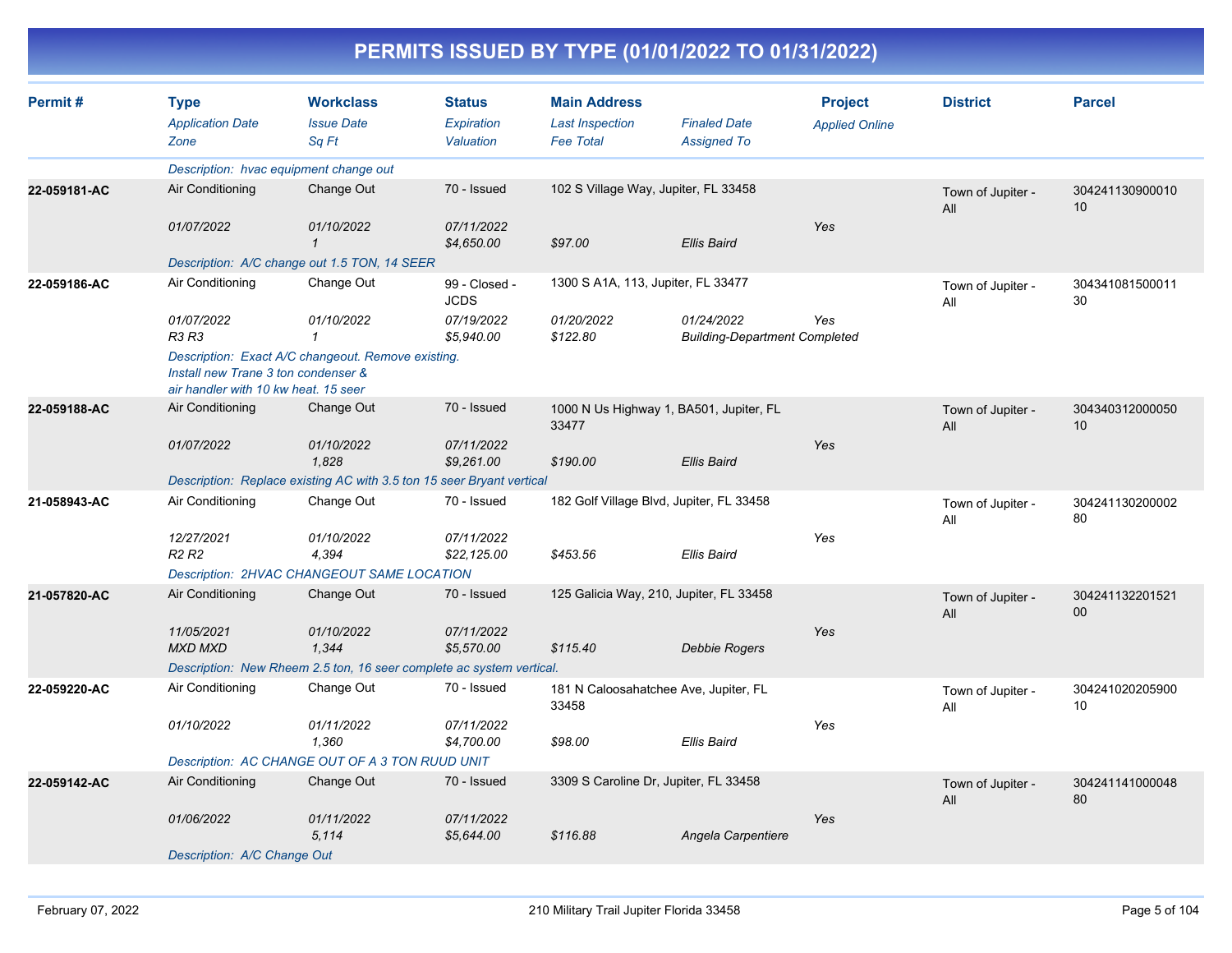| Permit#      | <b>Type</b><br><b>Application Date</b><br>Zone | <b>Workclass</b><br><b>Issue Date</b><br>Sq Ft                                                                    | <b>Status</b><br>Expiration<br>Valuation | <b>Main Address</b><br><b>Last Inspection</b><br><b>Fee Total</b> | <b>Finaled Date</b><br><b>Assigned To</b>          | <b>Project</b><br><b>Applied Online</b> | <b>District</b>          | <b>Parcel</b>             |
|--------------|------------------------------------------------|-------------------------------------------------------------------------------------------------------------------|------------------------------------------|-------------------------------------------------------------------|----------------------------------------------------|-----------------------------------------|--------------------------|---------------------------|
| 21-058492-AC | Air Conditioning                               | Change Out                                                                                                        | 99 - Closed -<br><b>JCDS</b>             | 122 Sota Dr, Jupiter, FL 33458                                    |                                                    |                                         | Town of Jupiter -<br>All | 304241110700001<br>11     |
|              | 12/07/2021                                     | 01/11/2022<br>5,548                                                                                               | 07/13/2022<br>\$23,000.00                | 01/14/2022<br>\$471.50                                            | 01/20/2022<br><b>Building-Department Completed</b> | Yes                                     |                          |                           |
|              | Description: A/C Change Out - NO Ductwork      |                                                                                                                   |                                          |                                                                   |                                                    |                                         |                          |                           |
| 22-059282-AC | Air Conditioning                               | Change Out                                                                                                        | 99 - Closed -<br><b>JCDS</b>             | 264 Cocoplum Dr N, Jupiter, FL 33458                              |                                                    |                                         | Town of Jupiter -<br>All | 304241150200005<br>60     |
|              | 01/11/2022                                     | 01/12/2022<br>$\mathbf 1$                                                                                         | 07/25/2022<br>\$7,005.00                 | 01/25/2022<br>\$144.20                                            | 02/04/2022<br><b>Building-Department Completed</b> | Yes                                     |                          |                           |
|              | Description: A/C CHANGE OUT                    |                                                                                                                   |                                          |                                                                   |                                                    |                                         |                          |                           |
| 22-059253-AC | Air Conditioning                               | Change Out                                                                                                        | 70 - Issued                              | 154 Seashore Dr, Jupiter, FL 33477                                |                                                    |                                         | Town of Jupiter -<br>All | 304341160200044<br>60     |
|              | 01/11/2022                                     | 01/12/2022<br>1,889                                                                                               | 07/11/2022<br>\$5,352.06                 | \$111.04                                                          | Ellis Baird                                        | Yes                                     |                          |                           |
|              | Description: AC change out                     |                                                                                                                   |                                          |                                                                   |                                                    |                                         |                          |                           |
| 22-059114-AC | Air Conditioning                               | Change Out                                                                                                        | 99 - Closed -<br><b>JCDS</b>             | 163 Whale Cay Way, Jupiter, FL 33458                              |                                                    |                                         | Town of Jupiter -<br>All | 304240330500019<br>10     |
|              | 01/05/2022                                     | 01/12/2022<br>$\mathbf{1}$                                                                                        | 07/20/2022<br>\$10,800.00                | 01/21/2022<br>\$221.40                                            | 01/27/2022<br><b>Building-Department Completed</b> | Yes                                     |                          |                           |
|              | Description: 2 - A/C Change Out                |                                                                                                                   |                                          |                                                                   |                                                    |                                         |                          |                           |
| 22-059275-AC | Air Conditioning                               | Change Out                                                                                                        | 70 - Issued                              | 601 Seafarer Cir, 206, Jupiter, FL 33477                          |                                                    |                                         | Town of Jupiter -<br>All | 304341201100620<br>60     |
|              | 01/11/2022                                     | 01/12/2022<br>$\mathbf{1}$                                                                                        | 07/11/2022<br>\$5,995.00                 | \$123.90                                                          | <b>Ellis Baird</b>                                 | Yes                                     |                          |                           |
|              |                                                | Description: EXACT A/C CHANGE OUT, NO DUCTWORK                                                                    |                                          |                                                                   |                                                    |                                         |                          |                           |
| 22-059230-AC | Air Conditioning                               | Change Out                                                                                                        | 70 - Issued                              | 204 5Th St, Jupiter, FL 33458                                     |                                                    |                                         | Town of Jupiter -<br>All | 304241010301900<br>50     |
|              | 01/10/2022                                     | 01/13/2022<br>1,470                                                                                               | 07/12/2022<br>\$11,200.00                | \$229.60                                                          | Angela Carpentiere                                 | Yes                                     |                          |                           |
|              | <b>Description: 3 MINI SPLIT</b>               |                                                                                                                   |                                          |                                                                   |                                                    |                                         |                          |                           |
| 22-059162-AC | Air Conditioning                               | Change Out                                                                                                        | 70 - Issued                              | 143 Deerfield Dr, Jupiter, FL 33458                               |                                                    |                                         | Town of Jupiter -<br>All | 304241100400038<br>30     |
|              | 01/06/2022                                     | 01/14/2022<br>1.049                                                                                               | 07/13/2022<br>\$6,693.60                 | \$137.88                                                          | Ellis Baird                                        | Yes                                     |                          |                           |
|              |                                                | Description: Replace, like for like, 2 ton, 15 Seer RUUD Split System Front Return, RA1424BJ1, RF1T2421MTAN, 8 kw |                                          |                                                                   |                                                    |                                         |                          |                           |
| 22-059274-AC | Air Conditioning                               | Change Out                                                                                                        | 70 - Issued                              | 215 Georgian Park Dr, Jupiter, FL 33458                           |                                                    |                                         | Town of Jupiter -<br>All | 304241120600008<br>$00\,$ |
|              | 01/11/2022                                     | 01/14/2022<br>676                                                                                                 | 07/13/2022<br>\$6,927.00                 | \$142.62                                                          | Ellis Baird                                        | Yes                                     |                          |                           |
|              |                                                |                                                                                                                   |                                          |                                                                   |                                                    |                                         |                          |                           |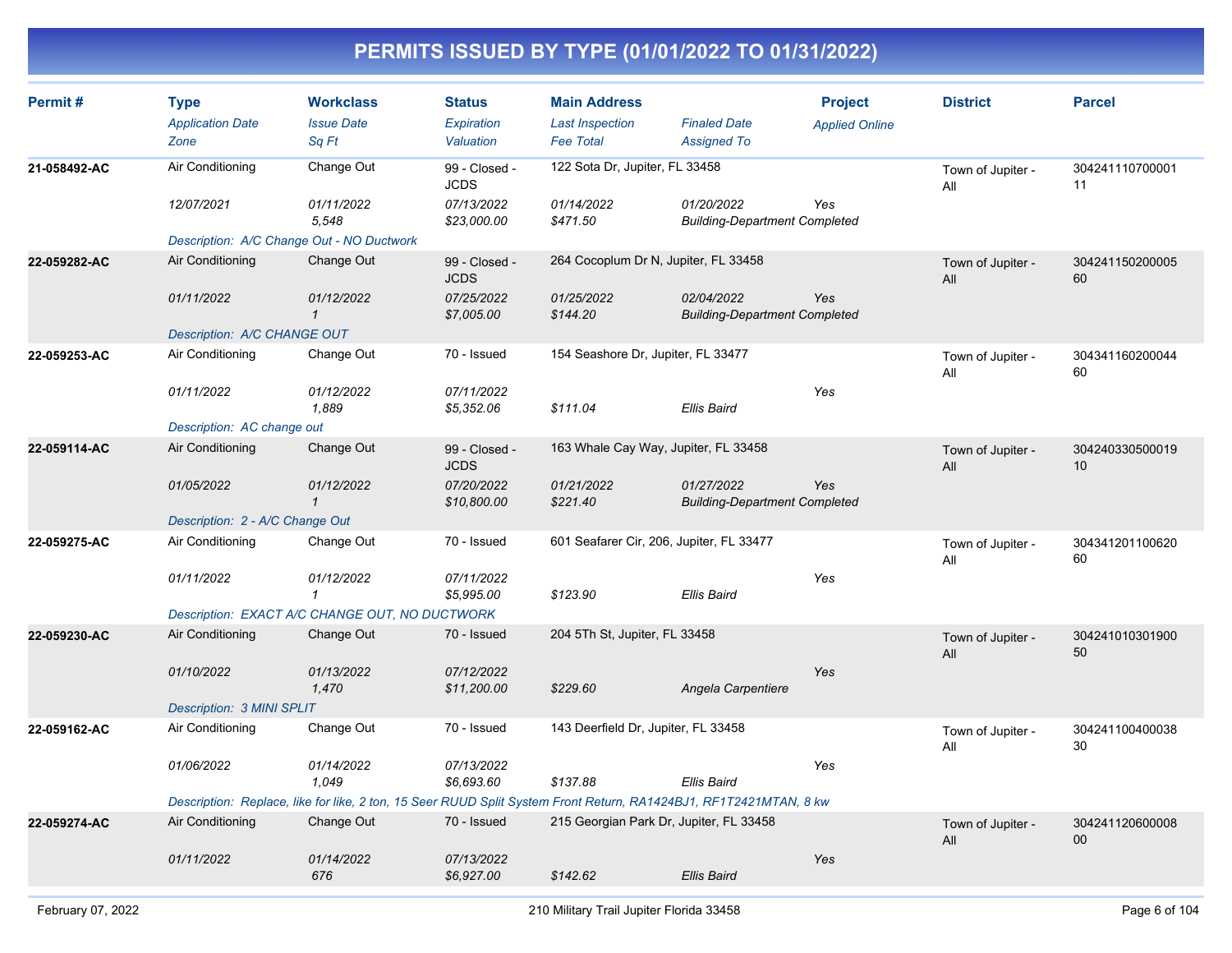|              |                                                |                                                                               |                                          |                                                                   | PERMITS ISSUED BY TYPE (01/01/2022 TO 01/31/2022)  |                                         |                          |                       |
|--------------|------------------------------------------------|-------------------------------------------------------------------------------|------------------------------------------|-------------------------------------------------------------------|----------------------------------------------------|-----------------------------------------|--------------------------|-----------------------|
| Permit#      | <b>Type</b><br><b>Application Date</b><br>Zone | <b>Workclass</b><br><b>Issue Date</b><br>Sq Ft                                | <b>Status</b><br>Expiration<br>Valuation | <b>Main Address</b><br><b>Last Inspection</b><br><b>Fee Total</b> | <b>Finaled Date</b><br><b>Assigned To</b>          | <b>Project</b><br><b>Applied Online</b> | <b>District</b>          | <b>Parcel</b>         |
|              |                                                | Description: An exact AC system change out                                    |                                          |                                                                   |                                                    |                                         |                          |                       |
| 22-059389-AC | Air Conditioning                               | Change Out                                                                    | 99 - Closed -<br><b>JCDS</b>             | 114 Datura St, Jupiter, FL 33458                                  |                                                    |                                         | Town of Jupiter -<br>All | 304241014700000<br>00 |
|              | 01/14/2022                                     | 01/18/2022<br>1.178                                                           | 07/20/2022<br>\$4,832.00                 | 01/21/2022<br>\$100.64                                            | 01/27/2022<br><b>Building-Department Completed</b> | Yes                                     |                          |                       |
|              |                                                | Description: A/C changeout with no duct work.                                 |                                          |                                                                   |                                                    |                                         |                          |                       |
| 22-059327-AC | Air Conditioning                               | Change Out                                                                    | 99 - Closed -<br><b>JCDS</b>             | 18781 Misty Lake Dr, Jupiter, FL 33458                            |                                                    |                                         | Town of Jupiter -<br>All | 304240340900018<br>20 |
|              | 01/13/2022                                     | 01/18/2022<br>2,293                                                           | 07/20/2022<br>\$7,063.00                 | 01/21/2022<br>\$145.38                                            | 01/24/2022<br><b>Building-Department Completed</b> | Yes                                     |                          |                       |
|              |                                                | Description: Replace existing AC system with 4 ton 14 seer Carrier horizontal |                                          |                                                                   |                                                    |                                         |                          |                       |
| 22-059335-AC | Air Conditioning                               | Change Out                                                                    | 70 - Issued                              | 33477                                                             | 1605 S Us Highway 1, V2-105, Jupiter, FL           |                                         | Town of Jupiter -<br>All | 304341080300221<br>05 |
|              | 01/13/2022<br><b>R3 R3</b>                     | 01/18/2022<br>935<br><b>Description: HVAC CHANGE OUT LOKE FOR LIKE</b>        | 07/18/2022<br>\$3,250.00                 | \$79.00                                                           | <b>Ellis Baird</b>                                 | Yes                                     |                          |                       |
| 22-059360-AC | Air Conditioning                               | Change Out                                                                    | 70 - Issued                              | 1803 Captains Way, Jupiter, FL 33477                              |                                                    |                                         |                          |                       |
|              |                                                |                                                                               |                                          |                                                                   |                                                    |                                         | Town of Jupiter -<br>All | 304341180400018<br>03 |
|              | 01/14/2022                                     | 01/18/2022<br>1,952                                                           | 07/18/2022<br>\$18,600.00                | \$381.30                                                          | <b>Ellis Baird</b>                                 | Yes                                     |                          |                       |
|              | Description: A/C CHANGE-OUT                    |                                                                               |                                          |                                                                   |                                                    |                                         |                          |                       |
| 22-059440-AC | Air Conditioning                               | Change Out                                                                    | 70 - Issued                              | 117 Hawksbill Way, Jupiter, FL 33458                              |                                                    |                                         | Town of Jupiter -<br>All | 304241112600000<br>90 |
|              | 01/18/2022                                     | 01/18/2022<br>$\mathbf 1$                                                     | 07/18/2022<br>\$7,085.00                 | \$145.83                                                          | Angela Carpentiere                                 | Yes                                     |                          |                       |
|              | Description: Like for like                     |                                                                               |                                          |                                                                   |                                                    |                                         |                          |                       |
| 22-059369-AC | Air Conditioning                               | Change Out                                                                    | 99 - Closed -<br><b>JCDS</b>             | 1159 11Th Ct, Jupiter, FL 33477                                   |                                                    |                                         | Town of Jupiter -<br>All | 304341200600008<br>43 |
|              | 01/14/2022                                     | 01/18/2022<br>1,188                                                           | 08/01/2022<br>\$5,051.00                 | 01/31/2022<br>\$105.02                                            | 02/01/2022<br><b>Building-Department Completed</b> | Yes                                     |                          |                       |
|              |                                                | Description: AC change out 2.5 ton 14.50 seer vertical                        |                                          |                                                                   |                                                    |                                         |                          |                       |
| 22-059370-AC | Air Conditioning                               | Change Out                                                                    | 70 - Issued                              | 901 Clubhouse Cir, Jupiter, FL 33477                              |                                                    |                                         | Town of Jupiter -<br>All | 304341050800109<br>01 |
|              | 01/14/2022                                     | 01/18/2022<br>1,280                                                           | 07/18/2022<br>\$5,275.00                 | \$109.50                                                          | Ellis Baird                                        | Yes                                     |                          |                       |
|              | Description: EXACT AC CHANGE OUT               |                                                                               |                                          |                                                                   |                                                    |                                         |                          |                       |
| 22-059464-AC | Air Conditioning                               | Change Out                                                                    | 70 - Issued                              |                                                                   | 6536 Chasewood Dr, G, Jupiter, FL 33458            |                                         | Town of Jupiter -<br>All | 304241031400000<br>47 |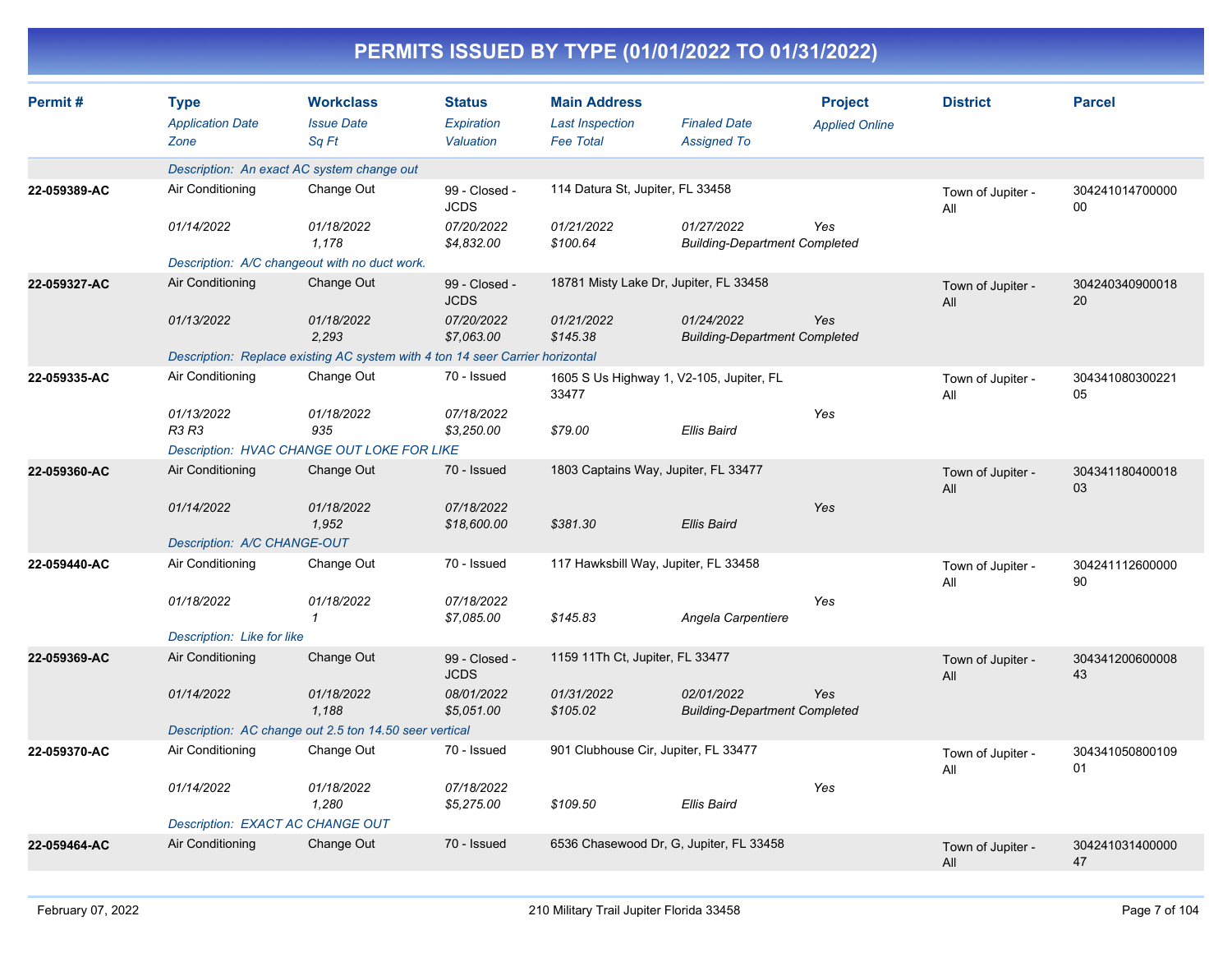| <b>Type</b><br><b>Application Date</b><br>Zone | <b>Workclass</b><br><b>Issue Date</b><br>Sq Ft | <b>Status</b><br>Expiration<br>Valuation                          | <b>Main Address</b><br><b>Last Inspection</b><br><b>Fee Total</b>                                                                                                                    | <b>Finaled Date</b><br><b>Assigned To</b>                                     | <b>Project</b><br><b>Applied Online</b>                                                                                                                                                                                                                                                                                                                                                                                                                          | <b>District</b>                                                              | <b>Parcel</b>                                                    |
|------------------------------------------------|------------------------------------------------|-------------------------------------------------------------------|--------------------------------------------------------------------------------------------------------------------------------------------------------------------------------------|-------------------------------------------------------------------------------|------------------------------------------------------------------------------------------------------------------------------------------------------------------------------------------------------------------------------------------------------------------------------------------------------------------------------------------------------------------------------------------------------------------------------------------------------------------|------------------------------------------------------------------------------|------------------------------------------------------------------|
| 01/18/2022                                     | 01/19/2022<br>1,025                            | 07/18/2022<br>\$3,500.00                                          | \$79.00                                                                                                                                                                              | Ellis Baird                                                                   | Yes                                                                                                                                                                                                                                                                                                                                                                                                                                                              |                                                                              |                                                                  |
|                                                |                                                |                                                                   |                                                                                                                                                                                      |                                                                               |                                                                                                                                                                                                                                                                                                                                                                                                                                                                  |                                                                              |                                                                  |
| Air Conditioning                               | Change Out                                     | 70 - Issued                                                       |                                                                                                                                                                                      |                                                                               |                                                                                                                                                                                                                                                                                                                                                                                                                                                                  | Town of Jupiter -<br>All                                                     | 304241132300025<br>00                                            |
| 01/18/2022                                     | 01/19/2022<br>1,650                            | 07/18/2022<br>\$8,356.00                                          | \$171.63                                                                                                                                                                             | Ellis Baird                                                                   | Yes                                                                                                                                                                                                                                                                                                                                                                                                                                                              |                                                                              |                                                                  |
|                                                |                                                |                                                                   |                                                                                                                                                                                      |                                                                               |                                                                                                                                                                                                                                                                                                                                                                                                                                                                  |                                                                              |                                                                  |
| Air Conditioning                               | Change Out                                     | 70 - Issued                                                       |                                                                                                                                                                                      |                                                                               |                                                                                                                                                                                                                                                                                                                                                                                                                                                                  | Town of Jupiter -<br>All                                                     | 304341181000051<br>13                                            |
| 01/17/2022                                     | 01/19/2022<br>2,256                            | 07/18/2022<br>\$5,600.00                                          | \$116.00                                                                                                                                                                             | Ellis Baird                                                                   | Yes                                                                                                                                                                                                                                                                                                                                                                                                                                                              |                                                                              |                                                                  |
|                                                |                                                |                                                                   |                                                                                                                                                                                      |                                                                               |                                                                                                                                                                                                                                                                                                                                                                                                                                                                  |                                                                              |                                                                  |
| Air Conditioning                               | Change Out                                     | 99 - Closed -<br><b>JCDS</b>                                      | 33458                                                                                                                                                                                |                                                                               |                                                                                                                                                                                                                                                                                                                                                                                                                                                                  | Town of Jupiter -<br>All                                                     | 304241230800430<br>80                                            |
| 01/17/2022                                     | 01/19/2022<br>$\mathbf{1}$                     | 08/01/2022<br>\$6,895.00                                          | 01/31/2022<br>\$141.97                                                                                                                                                               | 02/01/2022                                                                    | Yes                                                                                                                                                                                                                                                                                                                                                                                                                                                              |                                                                              |                                                                  |
|                                                |                                                |                                                                   |                                                                                                                                                                                      |                                                                               |                                                                                                                                                                                                                                                                                                                                                                                                                                                                  |                                                                              |                                                                  |
| Air Conditioning                               | Change Out                                     | 99 - Closed -<br><b>JCDS</b>                                      |                                                                                                                                                                                      |                                                                               |                                                                                                                                                                                                                                                                                                                                                                                                                                                                  | Town of Jupiter -<br>All                                                     | 304241021000201<br>22                                            |
| 01/17/2022                                     | 01/19/2022<br>1,200                            | 08/02/2022<br>\$5,475.00                                          | 02/03/2022<br>\$113.50                                                                                                                                                               | 02/07/2022                                                                    | Yes                                                                                                                                                                                                                                                                                                                                                                                                                                                              |                                                                              |                                                                  |
|                                                |                                                |                                                                   |                                                                                                                                                                                      |                                                                               |                                                                                                                                                                                                                                                                                                                                                                                                                                                                  |                                                                              |                                                                  |
| Air Conditioning                               | Change Out                                     | 70 - Issued                                                       |                                                                                                                                                                                      |                                                                               |                                                                                                                                                                                                                                                                                                                                                                                                                                                                  | Town of Jupiter -<br>All                                                     | 304241010900000<br>80                                            |
| 01/17/2022                                     | 01/19/2022<br>1,400                            | 07/18/2022<br>\$12,200.00                                         | \$250.10                                                                                                                                                                             | <b>Ellis Baird</b>                                                            | Yes                                                                                                                                                                                                                                                                                                                                                                                                                                                              |                                                                              |                                                                  |
|                                                |                                                |                                                                   |                                                                                                                                                                                      |                                                                               |                                                                                                                                                                                                                                                                                                                                                                                                                                                                  |                                                                              |                                                                  |
| Air Conditioning                               | Change Out                                     | 70 - Issued                                                       |                                                                                                                                                                                      |                                                                               |                                                                                                                                                                                                                                                                                                                                                                                                                                                                  | Town of Jupiter -<br>All                                                     | 304241150806501<br>00                                            |
| 01/13/2022<br><b>R1R1</b>                      | 01/19/2022<br>1,800                            | 07/18/2022<br>\$7,280.00                                          | \$149.78                                                                                                                                                                             | Ellis Baird                                                                   | Yes                                                                                                                                                                                                                                                                                                                                                                                                                                                              |                                                                              |                                                                  |
|                                                |                                                |                                                                   |                                                                                                                                                                                      |                                                                               |                                                                                                                                                                                                                                                                                                                                                                                                                                                                  |                                                                              |                                                                  |
| Air Conditioning                               | Change Out                                     | 70 - Issued                                                       |                                                                                                                                                                                      |                                                                               |                                                                                                                                                                                                                                                                                                                                                                                                                                                                  | Town of Jupiter -<br>All                                                     | 304341050000200<br>21                                            |
| 12/13/2021                                     | 01/19/2022<br>$\mathcal I$                     | 07/18/2022<br>\$3,870.00                                          | \$81.40                                                                                                                                                                              | Ellis Baird                                                                   | Yes                                                                                                                                                                                                                                                                                                                                                                                                                                                              |                                                                              |                                                                  |
|                                                |                                                | Description: REPLACE 2 TONAC SYSTEM<br>Description: like for like | Description: It is a simple replacement of a 2 ton split system.<br>Description: change out condenser on slab air handler in attic<br>Description: exact a/c change out, no ductwork | Description: Replace existing AC system with 2.5 ton 14 seer Carrier vertical | 124 Midleton Way, Jupiter, FL 33458<br>254 Eagle Dr, Jupiter, FL 33477<br>1200 Town Center Dr, 308, Jupiter, FL<br>1315 Arapaho St, Jupiter, FL 33458<br>305 Kennedy St, Jupiter, FL 33458<br>6069 Pompano St, Jupiter, FL 33458<br>Description: Exact change out of existing nominal 4 ton split system with 10kw heat and a SEER of 16.0<br>300 N A1A, Jupiter, FL 33477<br><b>Description: (COMMEDOM) AC CUANCEOUT: DUILDING MILODDY AC EVACT CUANCEOUT A</b> | <b>Building-Department Completed</b><br><b>Building-Department Completed</b> | $I$ EDICAN OTANDADD OTONI AAREED CONDENGED 144TH A FIDRE COMPANY |

*Description: (COMMERCIAL AC CHANGEOUT) BUILDING M LOBBY AC EXACT CHANGEOUT AMERICAN STANDARD 2TON 14SEER CONDENSER WITH A FIRST COMPANY 2TON 5KW PANCAKE AIR HANDLER\*\* PLEASE CONFIRM CORRECT PCN NUMBER FOR LOBBY*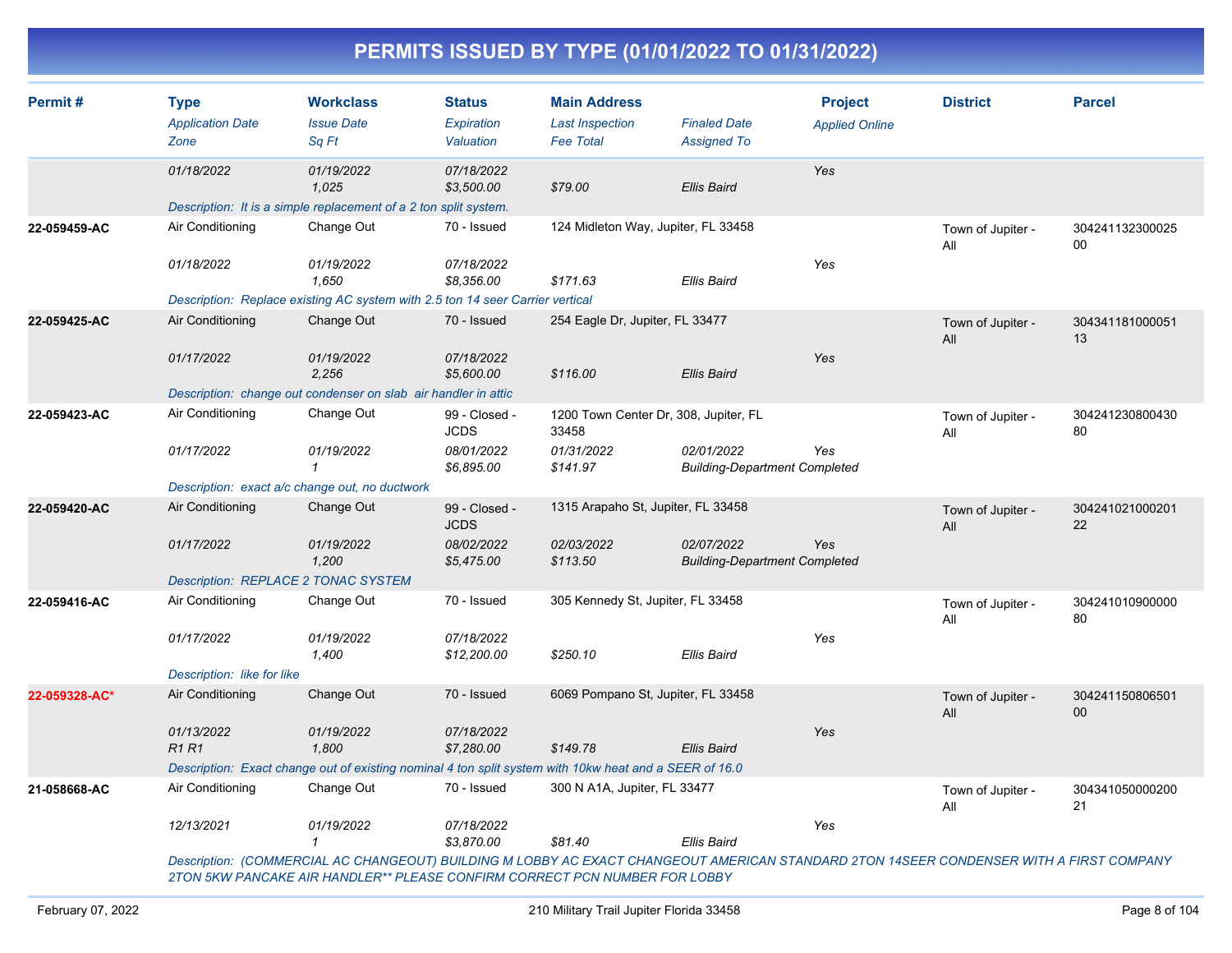| Permit#       | <b>Type</b><br><b>Application Date</b><br>Zone           | <b>Workclass</b><br><b>Issue Date</b><br>Sq Ft                               | <b>Status</b><br>Expiration<br>Valuation | <b>Main Address</b><br><b>Last Inspection</b><br><b>Fee Total</b> | <b>Finaled Date</b><br><b>Assigned To</b> | <b>Project</b><br><b>Applied Online</b> | <b>District</b>          | <b>Parcel</b>         |
|---------------|----------------------------------------------------------|------------------------------------------------------------------------------|------------------------------------------|-------------------------------------------------------------------|-------------------------------------------|-----------------------------------------|--------------------------|-----------------------|
| 22-059198-AC  | Air Conditioning<br>01/07/2022                           | Change Out<br>01/19/2022                                                     | 70 - Issued<br>07/18/2022                | 147 Morning Dew Cir, Jupiter, FL 33458<br>02/02/2022              |                                           | Yes                                     | Town of Jupiter -<br>All | 304241241200005<br>60 |
|               | <b>MXD MXD</b><br><b>Description: Exact AC Changeout</b> | 1,839                                                                        | \$6,095.00                               | \$125.90                                                          | <b>Ellis Baird</b>                        |                                         |                          |                       |
| 22-059391-AC* | Air Conditioning                                         | Change Out                                                                   | <b>NOC</b><br>Required                   | 6390 W Indiantown Rd, 21, Jupiter, FL<br>33458                    |                                           |                                         | Town of Jupiter -<br>All | 304241030500000<br>30 |
|               | 01/14/2022                                               | 01/19/2022<br>957                                                            | 07/18/2022<br>\$8,996.00                 | \$184.62                                                          | Ellis Baird                               | Yes                                     |                          |                       |
|               | Description: A/C Changeout                               | Change Out                                                                   | 70 - Issued                              |                                                                   |                                           |                                         |                          |                       |
| 22-059241-AC  | Air Conditioning                                         |                                                                              |                                          | 291 Brier Cir, Jupiter, FL 33458                                  |                                           |                                         | Town of Jupiter -<br>All | 304241103400008<br>30 |
|               | 01/11/2022<br>R <sub>2</sub> R <sub>2</sub>              | 01/24/2022<br>1,966                                                          | 08/08/2022<br>\$9,585.00                 | 02/07/2022<br>\$196.58                                            | <b>Ellis Baird</b>                        | Yes                                     |                          |                       |
|               | Description: ac change out                               |                                                                              |                                          |                                                                   |                                           |                                         |                          |                       |
| 22-059562-AC  | Air Conditioning                                         | Change Out                                                                   | 70 - Issued                              | 2810 W Mallory Blvd, Jupiter, FL 33458                            |                                           |                                         | Town of Jupiter -<br>All | 304241141900017<br>30 |
|               | 01/21/2022                                               | 01/24/2022<br>3.031                                                          | 07/25/2022<br>\$6,397.00                 | \$131.94                                                          | <b>Ellis Baird</b>                        | Yes                                     |                          |                       |
|               |                                                          | Description: HVAC CHANGEOUT SAME LOCATION                                    |                                          |                                                                   |                                           |                                         |                          |                       |
| 22-059551-AC  | Air Conditioning                                         | Change Out                                                                   | 70 - Issued                              | 141 Courtenay Ct, Jupiter, FL 33458                               |                                           |                                         | Town of Jupiter -<br>All | 304241230600014<br>30 |
|               | 01/20/2022                                               | 01/24/2022<br>2,364                                                          | 07/25/2022<br>\$7,132.00                 | \$146.78                                                          | Ellis Baird                               | Yes                                     |                          |                       |
|               | Description: A/C CHANGEOUT                               |                                                                              | 70 - Issued                              |                                                                   |                                           |                                         |                          |                       |
| 22-059542-AC  | Air Conditioning                                         | Change Out                                                                   |                                          | 5155 Corporate Way, B, Jupiter, FL 33458                          |                                           |                                         | Town of Jupiter -<br>All | 304241242500100<br>20 |
|               | 01/20/2022                                               | 01/24/2022<br>1,325                                                          | 07/25/2022<br>\$6,988.00                 | \$143.86                                                          | <b>Ellis Baird</b>                        | Yes                                     |                          |                       |
|               |                                                          | Description: Installation of Trane 4 ton Split air conditioning system       |                                          |                                                                   |                                           |                                         |                          |                       |
| 22-059532-AC  | Air Conditioning                                         | Change Out                                                                   | 70 - Issued                              | 1501 Marina Isle Way, 103, Jupiter, FL<br>33477                   |                                           |                                         | Town of Jupiter -<br>All | 304341201101510<br>30 |
|               | 01/20/2022                                               | 01/24/2022<br>1,313                                                          | 07/25/2022<br>\$5,645.75                 | \$116.92                                                          | <b>Ellis Baird</b>                        | Yes                                     |                          |                       |
|               |                                                          | Description: INSTALLATION OF NEW TRANE 2.5 TON SPLIT AIR CONDITIONING SYSTEM |                                          |                                                                   |                                           |                                         |                          |                       |
| 22-059509-AC  | Air Conditioning                                         | Change Out                                                                   | 70 - Issued                              | 163 Ridge Rd, Jupiter, FL 33477                                   |                                           |                                         | Town of Jupiter -<br>All | 304341160200026<br>50 |
|               | 01/19/2022                                               | 01/24/2022<br>1,889                                                          | 07/25/2022<br>\$7,282.00                 | \$149.82                                                          | Ellis Baird                               | Yes                                     |                          |                       |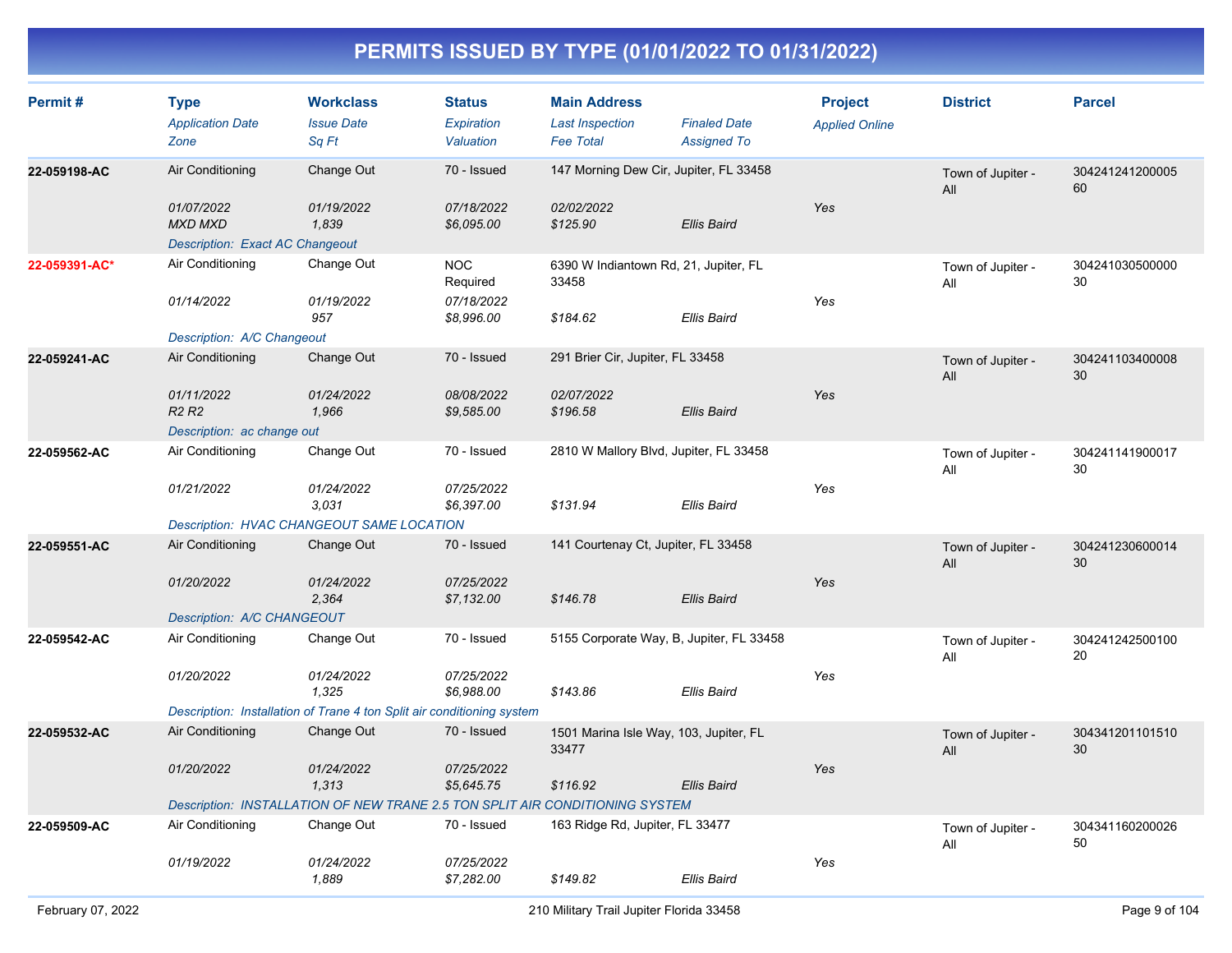|              |                                                |                                                                                                |                                          |                                                                   | PERMITS ISSUED BY TYPE (01/01/2022 TO 01/31/2022)  |                                         |                          |                       |
|--------------|------------------------------------------------|------------------------------------------------------------------------------------------------|------------------------------------------|-------------------------------------------------------------------|----------------------------------------------------|-----------------------------------------|--------------------------|-----------------------|
| Permit#      | <b>Type</b><br><b>Application Date</b><br>Zone | <b>Workclass</b><br><b>Issue Date</b><br>Sq Ft                                                 | <b>Status</b><br>Expiration<br>Valuation | <b>Main Address</b><br><b>Last Inspection</b><br><b>Fee Total</b> | <b>Finaled Date</b><br><b>Assigned To</b>          | <b>Project</b><br><b>Applied Online</b> | <b>District</b>          | <b>Parcel</b>         |
|              |                                                | Description: Replace 3 ton system with like for like a straight cool system with electric heat |                                          |                                                                   |                                                    |                                         |                          |                       |
| 22-059471-AC | Air Conditioning                               | Change Out                                                                                     | 70 - Issued                              | 103 Edenberry Ave, Jupiter, FL 33458                              |                                                    |                                         | Town of Jupiter -<br>All | 304241132300008<br>50 |
|              | 01/19/2022                                     | 01/24/2022<br>5.058                                                                            | 07/25/2022<br>\$12,750.00                | \$261.37                                                          | <b>Ellis Baird</b>                                 | <b>Yes</b>                              |                          |                       |
|              |                                                | Description: 2 SYSTEMS, LIKE FOR LIKE                                                          |                                          |                                                                   |                                                    |                                         |                          |                       |
| 22-059620-AC | Air Conditioning                               | Change Out                                                                                     | 99 - Closed -<br><b>JCDS</b>             | 6160 Leslie St, Jupiter, FL 33458                                 |                                                    |                                         | Town of Jupiter -<br>All | 304241150102000<br>60 |
|              | 01/24/2022                                     | 01/25/2022<br>1,886                                                                            | 08/01/2022<br>\$5,375.00                 | 02/01/2022<br>\$111.50                                            | 02/02/2022<br><b>Building-Department Completed</b> | Yes                                     |                          |                       |
|              | Description: AC exact change out               |                                                                                                |                                          |                                                                   |                                                    |                                         |                          |                       |
| 22-059645-AC | Air Conditioning                               | Change Out                                                                                     | 70 - Issued                              | 33477                                                             | 200 Ocean Trail Way, 1009, Jupiter, FL             |                                         | Town of Jupiter -<br>All | 304341050600110<br>09 |
|              | 01/25/2022                                     | 01/26/2022<br>1.170                                                                            | 07/25/2022<br>\$9,800.00                 | \$200.94                                                          | <b>Ellis Baird</b>                                 | <b>Yes</b>                              |                          |                       |
|              |                                                | Description: Replace existing AC system with 3.5 ton 15.5 seer Dual Air pkg unit vertical      |                                          |                                                                   |                                                    |                                         |                          |                       |
| 22-059633-AC | Air Conditioning                               | Change Out                                                                                     | 70 - Issued                              |                                                                   | 1153 Islamorada Dr, Jupiter, FL 33458              |                                         | Town of Jupiter -<br>All | 304241141000006<br>10 |
|              | 01/25/2022                                     | 01/26/2022<br>1,890                                                                            | 08/01/2022<br>\$4,500.00                 | 02/01/2022<br>\$94.00                                             | <b>Building-Department Completed</b>               | Yes                                     |                          |                       |
|              |                                                | Description: Exact ac changeout 3ton split system                                              |                                          |                                                                   |                                                    |                                         |                          |                       |
| 22-059632-AC | Air Conditioning                               | Change Out                                                                                     | 99 - Closed -<br><b>JCDS</b>             |                                                                   | 141 E Riverside Dr, 6C, Jupiter, FL 33469          |                                         | Town of Jupiter -<br>All | 3043403117            |
|              | 01/25/2022                                     | 01/26/2022<br>1,470                                                                            | 08/01/2022<br>\$5,920.00                 | 02/02/2022<br>\$122.40                                            | 02/03/2022<br><b>Building-Department Completed</b> | Yes                                     |                          |                       |
|              |                                                | Description: AIR CONDITIONER SYSTEM CHANGE OUT - NO DUCTWORK                                   |                                          |                                                                   |                                                    |                                         |                          |                       |
| 22-059630-AC | Air Conditioning                               | Change Out                                                                                     | 70 - Issued                              | 300 N A1A, F202, Jupiter, FL 33477                                |                                                    |                                         | Town of Jupiter -<br>All | 304341050400620<br>20 |
|              | 01/25/2022                                     | 01/26/2022<br>1,520                                                                            | 07/25/2022<br>\$5,900.00                 | \$122.00                                                          | Ellis Baird                                        | Yes                                     |                          |                       |
|              |                                                | <b>Description: HVAC CHANGEOUT SAME LOCATION</b>                                               |                                          |                                                                   |                                                    |                                         |                          |                       |
| 22-059671-AC | Air Conditioning                               | Change Out                                                                                     | 70 - Issued                              | 33477                                                             | 1127 E Seminole Ave, 28B, Jupiter, FL              |                                         | Town of Jupiter -<br>All | 304341050700002<br>82 |
|              | 01/26/2022                                     | 01/28/2022<br>$\mathcal I$                                                                     | 07/27/2022<br>\$5,699.00                 | \$117.98                                                          | Ellis Baird                                        | Yes                                     |                          |                       |
|              |                                                | Description: Replace AC with like system. 3 ton                                                |                                          |                                                                   |                                                    |                                         |                          |                       |
| 22-059700-AC | Air Conditioning                               | Change Out                                                                                     | 70 - Issued                              | 1660 S A1A, 352, Jupiter, FL 33477                                |                                                    |                                         | Town of Jupiter -<br>All | 304341082800303<br>52 |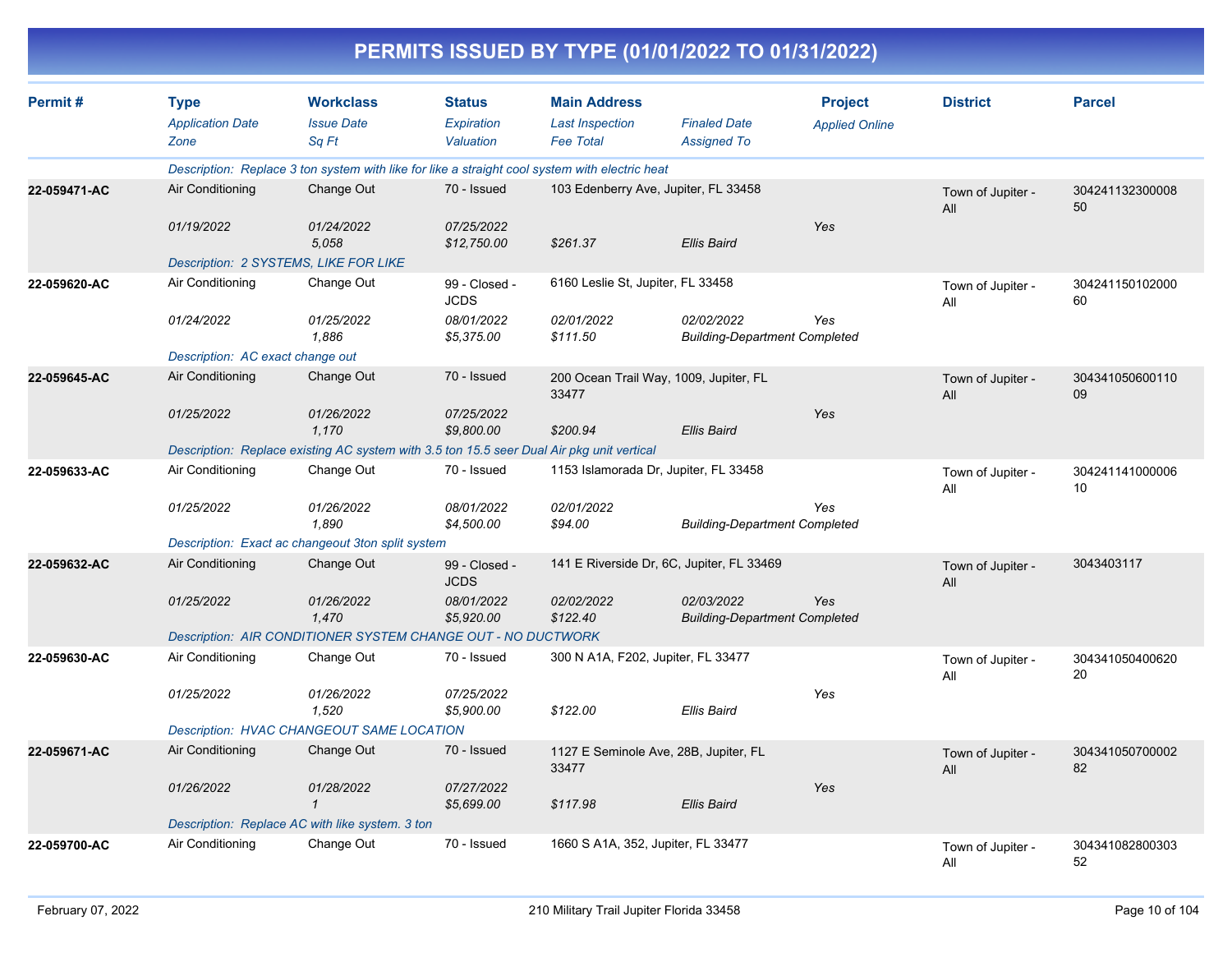| Permit#      | <b>Type</b><br><b>Application Date</b><br>Zone | <b>Workclass</b><br><b>Issue Date</b><br>Sq Ft                          | <b>Status</b><br>Expiration<br>Valuation | <b>Main Address</b><br><b>Last Inspection</b><br><b>Fee Total</b> | <b>Finaled Date</b><br><b>Assigned To</b>          | <b>Project</b><br><b>Applied Online</b> | <b>District</b>          | <b>Parcel</b>             |
|--------------|------------------------------------------------|-------------------------------------------------------------------------|------------------------------------------|-------------------------------------------------------------------|----------------------------------------------------|-----------------------------------------|--------------------------|---------------------------|
|              | 01/27/2022                                     | 01/28/2022<br>0                                                         | 07/27/2022<br>\$7,383.00                 | \$151.87                                                          | <b>Ellis Baird</b>                                 | Yes                                     |                          |                           |
|              | <b>Description: AC CHANGE OUT ONLY</b>         |                                                                         |                                          |                                                                   |                                                    |                                         |                          |                           |
| 22-059707-AC | Air Conditioning                               | Change Out                                                              | 70 - Issued                              | 163 Wandering Trl, Jupiter, FL 33458                              |                                                    |                                         | Town of Jupiter -<br>All | 304241101700003<br>20     |
|              | 01/27/2022                                     | 01/28/2022<br>1,323                                                     | 08/08/2022<br>\$4,786.00                 | 02/07/2022<br>\$99.72                                             | <b>Ellis Baird</b>                                 | Yes                                     |                          |                           |
|              |                                                | Description: Install 3 ton 16 seer 7kw Rheem system                     |                                          |                                                                   |                                                    |                                         |                          |                           |
| 22-059665-AC | Air Conditioning                               | Change Out                                                              | 99 - Closed -<br><b>JCDS</b>             | 701 South Seas Dr, 503, Jupiter, FL 33477                         |                                                    |                                         | Town of Jupiter -<br>All | 304341160500750<br>30     |
|              | 01/26/2022                                     | 01/28/2022                                                              | 08/01/2022<br>\$3,895.00                 | 01/31/2022<br>\$81.90                                             | 02/01/2022<br><b>Building-Department Completed</b> | Yes                                     |                          |                           |
|              |                                                | Description: exact condenser only change out, no ductwork. 410A system. |                                          |                                                                   |                                                    |                                         |                          |                           |
| 22-059661-AC | Air Conditioning                               | Change Out                                                              | 70 - Issued                              | 176 Helios Dr, 210, Jupiter, FL 33477                             |                                                    |                                         | Town of Jupiter -<br>All | 304341081900021<br>$00\,$ |
|              | 01/26/2022<br><b>R3 R3</b>                     | 01/28/2022<br>1,880                                                     | 08/08/2022<br>\$4,250.00                 | 02/07/2022<br>\$89.00                                             | <b>Ellis Baird</b>                                 | Yes                                     |                          |                           |
|              |                                                | <b>Description: HVAC CHANGE OUT LIKE FOR LIKE</b>                       |                                          |                                                                   |                                                    |                                         |                          |                           |
| 22-059670-AC | Air Conditioning                               | Change Out                                                              | 99 - Closed -<br><b>JCDS</b>             | 1471 Via Miguel, Jupiter, FL 33477                                |                                                    |                                         | Town of Jupiter -<br>All | 304341080800004<br>20     |
|              | 01/26/2022                                     | 01/28/2022<br>0                                                         | 08/01/2022<br>\$5,654.77                 | 02/01/2022<br>\$117.10                                            | 02/02/2022<br><b>Building-Department Completed</b> | Yes                                     |                          |                           |
|              | Description: exact ac change out no duct work  |                                                                         |                                          |                                                                   |                                                    |                                         |                          |                           |
| 22-059499-AC | Air Conditioning                               | Change Out                                                              | 70 - Issued                              | 428 Red Hawk Dr, Jupiter, FL 33477                                |                                                    |                                         | Town of Jupiter -<br>All | 304341190200301<br>00     |
|              | 01/19/2022<br><b>R1R1</b>                      | 01/28/2022<br>4,028                                                     | 07/27/2022<br>\$25,614.95                | \$525.10                                                          | <b>Ellis Baird</b>                                 | Yes                                     |                          |                           |
|              | Description: Remove and replace 2 ac systems   |                                                                         |                                          |                                                                   |                                                    |                                         |                          |                           |
| 22-059655-AC | Air Conditioning                               | Change Out                                                              | 70 - Issued                              | 124 Van Rd, Jupiter, FL 33469                                     |                                                    |                                         | Town of Jupiter -<br>All | 304340310800500<br>10     |
|              | 01/25/2022                                     | 01/28/2022<br>1,600                                                     | 07/27/2022<br>\$6,950.00                 | \$143.08                                                          | <b>Ellis Baird</b>                                 | Yes                                     |                          |                           |
|              | Description: exact changeout of the a/c system |                                                                         |                                          |                                                                   |                                                    |                                         |                          |                           |
| 22-059736-AC | Air Conditioning                               | Change Out                                                              | 70 - Issued                              | 1703 Captains Way, Jupiter, FL 33477                              |                                                    |                                         | Town of Jupiter -<br>All | 304341180400017<br>03     |
|              | 01/28/2022                                     | 01/28/2022<br>$\mathcal I$                                              | 07/27/2022<br>\$6,960.00                 | \$143.29                                                          | <b>Ellis Baird</b>                                 | Yes                                     |                          |                           |
|              | Description: A/C exact change out              |                                                                         |                                          |                                                                   |                                                    |                                         |                          |                           |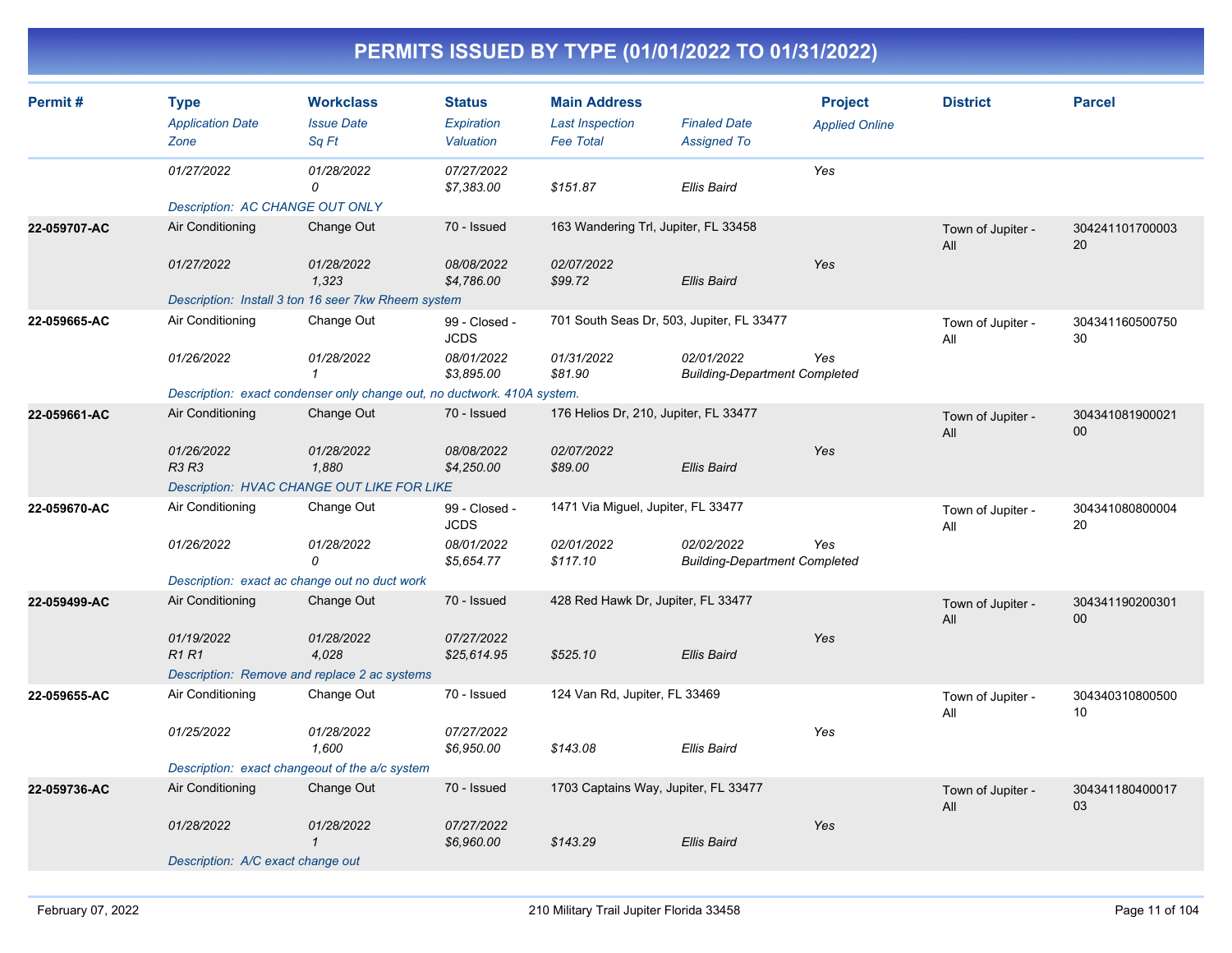| Permit#       | <b>Type</b><br><b>Application Date</b><br>Zone                                                                                                                                                          | <b>Workclass</b><br><b>Issue Date</b><br>Sq Ft | <b>Status</b><br><b>Expiration</b><br>Valuation     | <b>Main Address</b><br><b>Last Inspection</b><br><b>Fee Total</b> | <b>Finaled Date</b><br><b>Assigned To</b> | <b>Project</b><br><b>Applied Online</b> | <b>District</b>          | <b>Parcel</b>             |
|---------------|---------------------------------------------------------------------------------------------------------------------------------------------------------------------------------------------------------|------------------------------------------------|-----------------------------------------------------|-------------------------------------------------------------------|-------------------------------------------|-----------------------------------------|--------------------------|---------------------------|
| 22-059735-AC* | Air Conditioning<br>01/28/2022                                                                                                                                                                          | Change Out<br>01/28/2022<br>3.046              | <b>NOC</b><br>Required<br>07/27/2022<br>\$17,180.00 | 147 Manor Cir, Jupiter, FL 33458<br>\$352.19                      | <b>Ellis Baird</b>                        | Yes                                     | Town of Jupiter -<br>All | 304240320100007<br>$00\,$ |
| 22-059718-AC  | Description: AC change out 2 systems 4 ton 15 seer Bryant vertical and 1.5 ton 14 seer Bryant vertical<br>Air Conditioning<br>01/28/2022<br>Description: Replace a/c equipment like for like change out | Change Out<br>01/28/2022<br>$\mathbf 1$        | 70 - Issued<br>07/27/2022<br>\$5,659.00             | 730 Bella Vista Ct S, Jupiter, FL 33477<br>\$117.18               | <b>Ellis Baird</b>                        | Yes                                     | Town of Jupiter -<br>All | 304341051800003<br>63     |
| 22-059716-AC  | Air Conditioning<br>01/28/2022<br>Description: A/C Changeout with no duct work like for like system.                                                                                                    | Change Out<br>01/28/2022<br>1,320              | 70 - Issued<br>07/27/2022<br>\$5,500.00             | 110 N Delaware Blvd, 16A, Jupiter, FL<br>33458<br>\$114.00        | Ellis Baird                               | Yes                                     | Town of Jupiter -<br>All | 304241021701600<br>10     |
| 22-059777-AC  | Air Conditioning<br>01/31/2022<br><b>Description: A/C CHANGE OUT SYS</b>                                                                                                                                | Change Out<br>01/31/2022<br>1,007              | 70 - Issued<br>08/01/2022<br>\$4,357.00             | 6540 Chasewood Dr, F, Jupiter, FL 33458<br>\$91.14                | <b>Ellis Baird</b>                        | Yes                                     | Town of Jupiter -<br>All | 304241031400000<br>66     |
| 22-059771-AC  | Air Conditioning<br>01/28/2022<br>Description: REPLACE A/C LIKE FOR LIKE                                                                                                                                | Change Out<br>01/31/2022<br>$\mathbf{1}$       | 70 - Issued<br>08/01/2022<br>\$5,665.00             | 107 Beverly Rd E, Jupiter, FL 33469<br>\$117.30                   | <b>Ellis Baird</b>                        | Yes                                     | Town of Jupiter -<br>All | 304340310900200<br>70     |
| 22-059767-AC  | Air Conditioning<br>01/28/2022<br>Description: A/C CHANGE OUT                                                                                                                                           | Change Out<br>01/31/2022<br>1,910              | 70 - Issued<br>08/01/2022<br>\$15,300.00            | 3428 S Caroline Dr, Jupiter, FL 33458<br>\$313.65                 | <b>Ellis Baird</b>                        | Yes                                     | Town of Jupiter -<br>All | 304241141000040<br>60     |
| 22-059768-AC  | Air Conditioning<br>01/28/2022<br>Description: REPLACE A/C LIKE FOR LIKE                                                                                                                                | Change Out<br>01/31/2022<br>$\mathbf{1}$       | 70 - Issued<br>08/01/2022<br>\$4,627.01             | 6319 Riverwalk Ln, 4, Jupiter, FL 33458<br>\$96.54                | <b>Ellis Baird</b>                        | Yes                                     | Town of Jupiter -<br>All | 304241031700007<br>40     |
| 22-059766-AC  | Air Conditioning<br>01/28/2022                                                                                                                                                                          | Change Out<br>01/31/2022<br>$\mathbf{1}$       | 70 - Issued<br>08/01/2022<br>\$6,400.00             | 140 Pennock Landing Cir, Jupiter, FL<br>33458<br>\$132.00         | <b>Ellis Baird</b>                        | Yes                                     | Town of Jupiter -<br>All | 304241024400003<br>00     |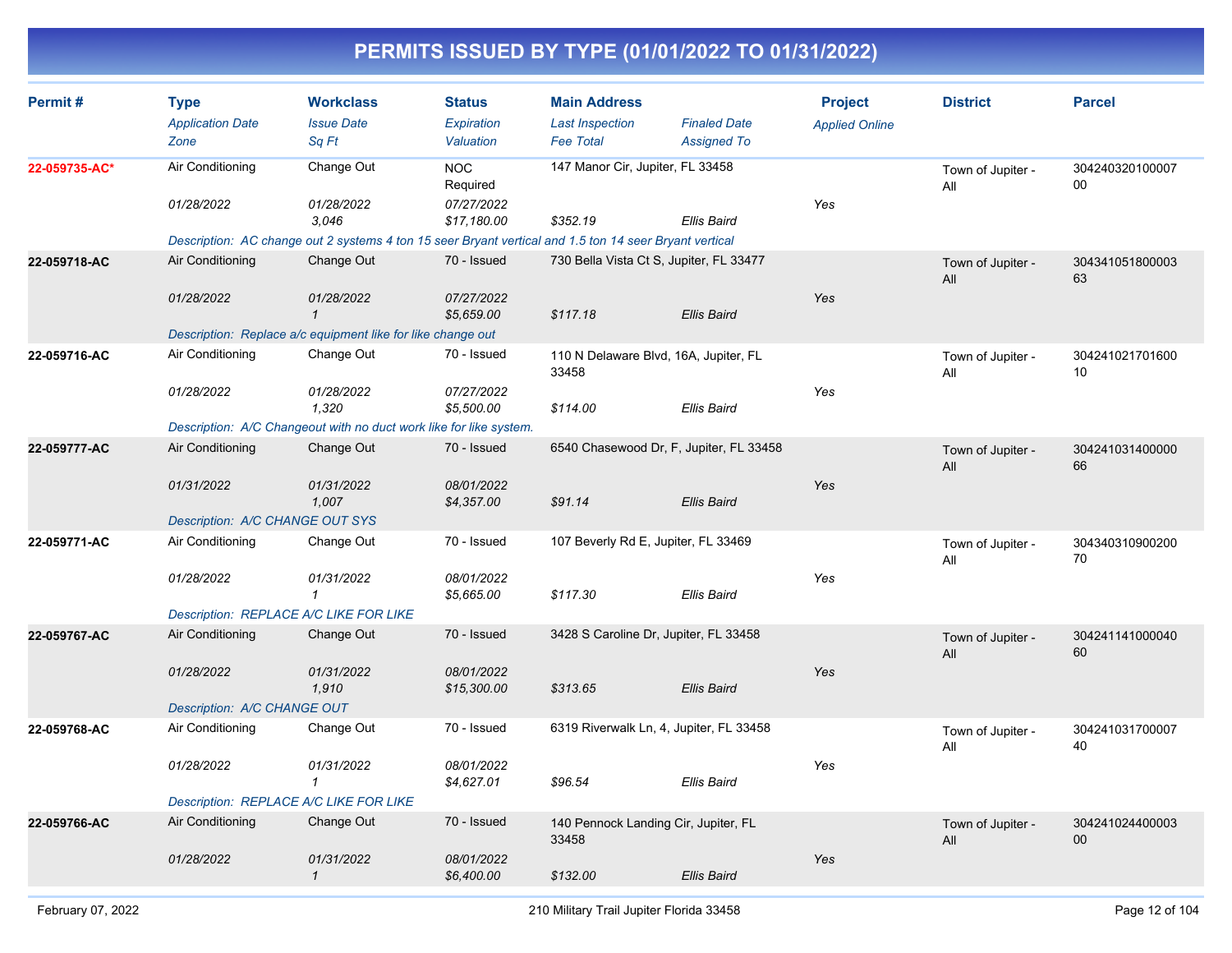| Permit#             | <b>Type</b>                               | <b>Workclass</b>                                                                           | <b>Status</b>                | <b>Main Address</b>                    |                                                    | <b>Project</b>        | <b>District</b>                             | <b>Parcel</b>         |
|---------------------|-------------------------------------------|--------------------------------------------------------------------------------------------|------------------------------|----------------------------------------|----------------------------------------------------|-----------------------|---------------------------------------------|-----------------------|
|                     | <b>Application Date</b>                   | <b>Issue Date</b>                                                                          | <b>Expiration</b>            | <b>Last Inspection</b>                 | <b>Finaled Date</b>                                | <b>Applied Online</b> |                                             |                       |
|                     | Zone                                      | Sq Ft                                                                                      | Valuation                    | <b>Fee Total</b>                       | <b>Assigned To</b>                                 |                       |                                             |                       |
|                     | Description: A/C Changeout like for like. |                                                                                            |                              |                                        |                                                    |                       |                                             |                       |
| 22-059749-AC        | Air Conditioning                          | Change Out                                                                                 | 70 - Issued                  | 149 Via Rosina, Jupiter, FL 33458      |                                                    |                       | Town of Jupiter -<br>All                    | 304241121600009<br>70 |
|                     | 01/28/2022                                | 01/31/2022<br>0                                                                            | 08/01/2022<br>\$4,796.00     | \$99.92                                | Ellis Baird                                        | Yes                   |                                             |                       |
|                     |                                           | Description: Rheem 2 Ton 16 Seer Exact Change Out                                          |                              |                                        |                                                    |                       |                                             |                       |
| 22-059779-AC        | Air Conditioning                          | Change Out                                                                                 | 70 - Issued                  | 1660 S A1A, 341, Jupiter, FL 33477     |                                                    |                       | Town of Jupiter -<br>All                    | 304341082800303<br>41 |
|                     | 01/31/2022                                | 01/31/2022<br>0                                                                            | 08/01/2022<br>\$7,093.00     | \$145.99                               | <b>Ellis Baird</b>                                 | Yes                   |                                             |                       |
|                     | <b>Description: AC CHANGE OUT</b>         |                                                                                            |                              |                                        |                                                    |                       |                                             |                       |
|                     |                                           |                                                                                            |                              |                                        |                                                    |                       | <b>PERMITS ISSUED FOR AIR CONDITIONING:</b> | 85                    |
| <b>BUILDING (C)</b> |                                           |                                                                                            |                              |                                        |                                                    |                       |                                             |                       |
| 21-055032-COMM      | Building (C)                              | Alteration                                                                                 | 70 - Issued                  | 128 Breakwater Ct, Jupiter, FL 33477   |                                                    |                       | Town of Jupiter -<br>All                    | 304341065400100<br>00 |
|                     | 07/27/2021<br>US-1/ICW US-1/ICW           | 01/03/2022<br>2,000                                                                        | 08/01/2022<br>\$100,000.00   | 02/02/2022<br>\$2,600.00               | Alicia Hertzog                                     | Yes                   |                                             |                       |
|                     |                                           | Description: Interior renovation of space- minor demolition, drywall, paint, and millwork. |                              |                                        |                                                    |                       |                                             |                       |
| 21-058163-COMM      | Building (C)                              | - Windows, Doors,<br>Garage Doors                                                          | 99 - Closed -<br><b>JCDS</b> | 755 Saturn St, 107I, Jupiter, FL 33477 |                                                    |                       | Town of Jupiter -<br>All                    | 304340311300910<br>70 |
|                     | 11/19/2021                                | 01/04/2022<br>$\mathbf 1$                                                                  | 07/25/2022<br>\$2,398.00     | 01/24/2022<br>\$79.00                  | 02/02/2022<br><b>Building-Department Completed</b> | Yes                   |                                             |                       |
|                     |                                           | Description: Replace 3 windows in 2 openings. Not enclosing porch.                         |                              |                                        |                                                    |                       |                                             |                       |
| 21-058166-COMM      | Building (C)                              | - Windows, Doors,<br>Garage Doors                                                          | 99 - Closed -<br><b>JCDS</b> | 755 Saturn St, 206I, Jupiter, FL 33477 |                                                    |                       | Town of Jupiter -<br>All                    | 304340311300920<br>60 |
|                     | 11/19/2021                                | 01/04/2022<br>$\mathbf 1$                                                                  | 07/25/2022<br>\$2,389.00     | 01/24/2022<br>\$79.00                  | 02/02/2022<br><b>Building-Department Completed</b> | Yes                   |                                             |                       |
|                     |                                           | Description: Replace 3 windows in 2 openings with impact. Not enclosing porch.             |                              |                                        |                                                    |                       |                                             |                       |
| 21-058168-COMM      | Building (C)                              | - Windows, Doors,<br>Garage Doors                                                          | 99 - Closed -<br><b>JCDS</b> | 755 Saturn St, 108I, Jupiter, FL 33477 |                                                    |                       | Town of Jupiter -<br>All                    | 304340311300910<br>80 |
|                     | 11/19/2021<br>R3 R3                       | 01/04/2022<br>$\mathbf{1}$                                                                 | 07/25/2022<br>\$2,389.00     | 01/25/2022<br>\$79.00                  | 02/04/2022                                         | Yes                   |                                             |                       |
|                     |                                           | Description: Replace 3 windows in 2 openings with impact. Not enclosing porch.             |                              |                                        |                                                    |                       |                                             |                       |
| 21-058172-COMM      | Building (C)                              | - Windows, Doors,<br>Garage Doors                                                          | 99 - Closed -<br><b>JCDS</b> |                                        | 755 Saturn St, 203F, Jupiter, FL 33477             |                       | Town of Jupiter -<br>All                    | 304340311300620<br>30 |
|                     | 11/19/2021                                | 01/04/2022<br>$\mathcal I$                                                                 | 07/19/2022<br>\$2,389.00     | 01/20/2022<br>\$79.00                  | 02/03/2022<br><b>Building-Department Completed</b> | Yes                   |                                             |                       |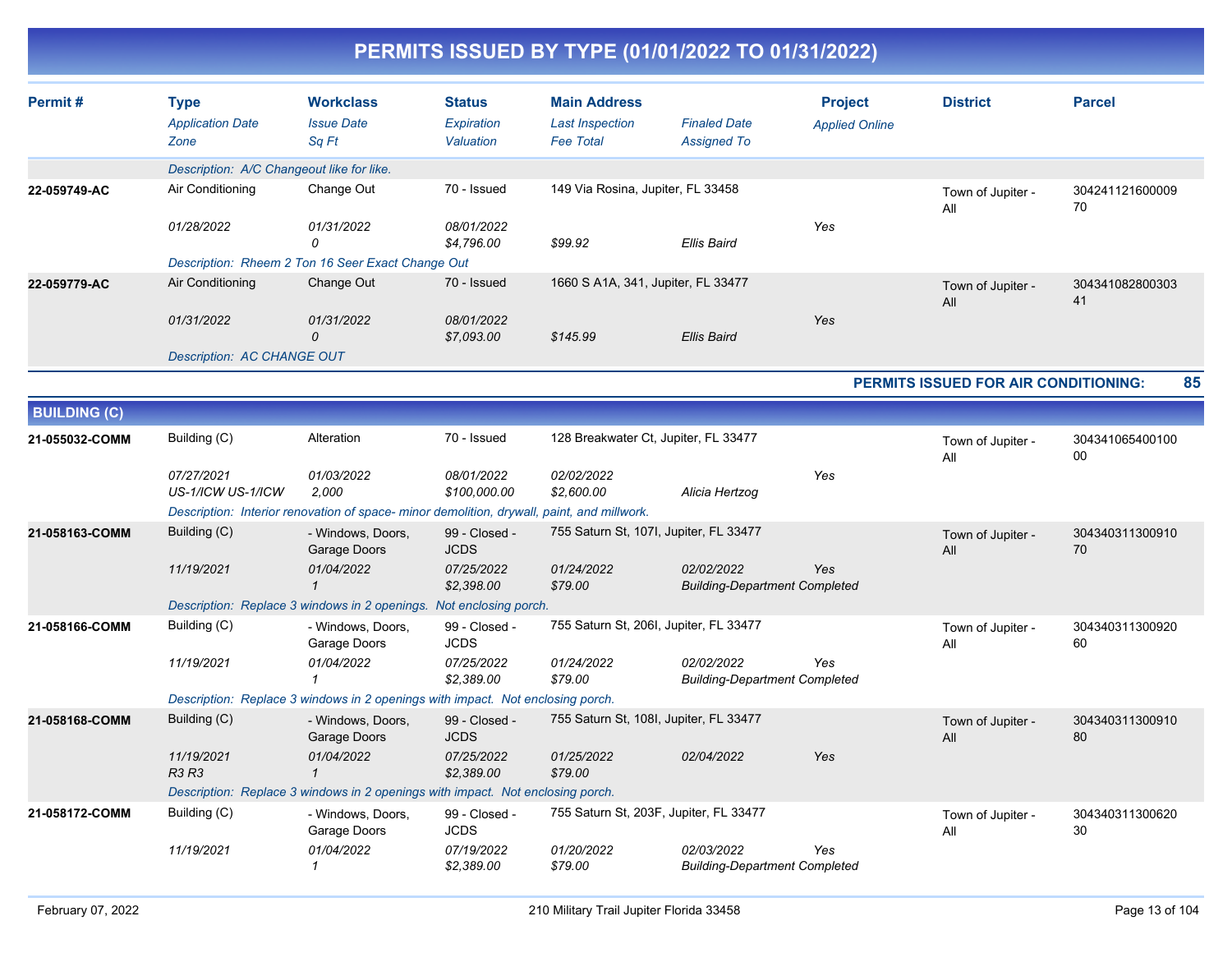|                 |                            |                                                                                                                                                                                                                                                               |                              |                                      | PERMITS ISSUED BY TYPE (01/01/2022 TO 01/31/2022)  |                       |                          |                       |
|-----------------|----------------------------|---------------------------------------------------------------------------------------------------------------------------------------------------------------------------------------------------------------------------------------------------------------|------------------------------|--------------------------------------|----------------------------------------------------|-----------------------|--------------------------|-----------------------|
| Permit#         | <b>Type</b>                | <b>Workclass</b>                                                                                                                                                                                                                                              | <b>Status</b>                | <b>Main Address</b>                  |                                                    | <b>Project</b>        | <b>District</b>          | <b>Parcel</b>         |
|                 | <b>Application Date</b>    | <b>Issue Date</b>                                                                                                                                                                                                                                             | Expiration                   | <b>Last Inspection</b>               | <b>Finaled Date</b>                                | <b>Applied Online</b> |                          |                       |
|                 | Zone                       | Sq Ft                                                                                                                                                                                                                                                         | Valuation                    | <b>Fee Total</b>                     | <b>Assigned To</b>                                 |                       |                          |                       |
|                 |                            | Description: Replace 3 windows in 2 openings with impact. Not enclosing porch.                                                                                                                                                                                |                              |                                      |                                                    |                       |                          |                       |
| 21-058175-COMM  | Building (C)               | - Windows, Doors,<br>Garage Doors                                                                                                                                                                                                                             | 99 - Closed -<br><b>JCDS</b> |                                      | 755 Saturn St, 105I, Jupiter, FL 33477             |                       | Town of Jupiter -<br>All | 304340311300910<br>50 |
|                 | 11/19/2021                 | 01/04/2022                                                                                                                                                                                                                                                    | 07/19/2022<br>\$2,389.00     | 01/20/2022<br>\$79.00                | 01/24/2022<br><b>Building-Department Completed</b> | Yes                   |                          |                       |
|                 |                            | Description: Replace 3 windows in 2 openings with impact. Not enclosing porch.                                                                                                                                                                                |                              |                                      |                                                    |                       |                          |                       |
| 21-057557-COMM  | Building (C)               | - Windows, Doors,<br>Garage Doors                                                                                                                                                                                                                             | 70 - Issued                  |                                      | 275 Murcia Dr, 205, Jupiter, FL 33458              |                       | Town of Jupiter -<br>All | 304241132200220<br>50 |
|                 | 10/26/2021                 | 01/05/2022                                                                                                                                                                                                                                                    | 07/18/2022<br>\$2,168.00     | 01/19/2022<br>\$79.00                | Angela Carpentiere                                 | Yes                   |                          |                       |
|                 |                            | Description: Replacing on existing opening 1 Impact Door                                                                                                                                                                                                      |                              |                                      |                                                    |                       |                          |                       |
| 21-058035-COMM* | Building (C)               | Alteration                                                                                                                                                                                                                                                    | <b>NOC</b><br>Required       | 300 N A1A, D105, Jupiter, FL 33477   |                                                    |                       | Town of Jupiter -<br>All | 304341050400410<br>50 |
|                 | 11/15/2021                 | 01/05/2022<br>1,520                                                                                                                                                                                                                                           | 07/05/2022<br>\$12,500.00    | \$256.25                             | Vicki Tarallo                                      | Yes                   |                          |                       |
|                 |                            | Description: KITCHEN REMODELING (REMOVE EXISTING KITCHEN CABINETS AND INSTALL NEW)                                                                                                                                                                            |                              |                                      |                                                    |                       |                          |                       |
| 21-057800-COMM  | Building (C)               | Shutter                                                                                                                                                                                                                                                       | 70 - Issued                  | 2302 Fairway Dr S, Jupiter, FL 33477 |                                                    |                       | Town of Jupiter -<br>All | 304341050800223<br>02 |
|                 | 11/04/2021                 | 01/05/2022                                                                                                                                                                                                                                                    | 07/05/2022<br>\$2,000.00     | \$79.00                              | Vicki Tarallo                                      | Yes                   |                          |                       |
|                 |                            | Description: Installing (2) Accordion Shutters                                                                                                                                                                                                                |                              |                                      |                                                    |                       |                          |                       |
| 21-058277-COMM  | Building (C)               | Alteration                                                                                                                                                                                                                                                    | 70 - Issued                  |                                      | 1600 Ocean Dunes Cir, Jupiter, FL 33477            |                       | Town of Jupiter -<br>All | 304341200500100<br>00 |
|                 | 11/24/2021<br><b>R2 R2</b> | 01/05/2022<br>1,354                                                                                                                                                                                                                                           | 07/20/2022<br>\$13,842.00    | 01/21/2022<br>\$402.97               | <b>Kimberly Slater</b>                             | Yes                   |                          |                       |
|                 |                            | Description: Fence replacement with new 220 linear feet of 5 feet tall aluminum fence w/(2) 4 feet wide self-closing gates, 72 linear feet of 3 feet tall aluminum fence at concrete<br>deck, and 19 linear feet of 22" tall aluminum rail in top of 3" wall. |                              |                                      |                                                    |                       |                          |                       |
| 21-058601-COMM  | Building (C)               | - Windows, Doors,<br>Garage Doors                                                                                                                                                                                                                             | 70 - Issued                  |                                      | 1601 Clubhouse Cir, Jupiter, FL 33477              |                       | Town of Jupiter -<br>All | 304341050800116<br>01 |
|                 | 12/09/2021                 | 01/07/2022<br>1,280                                                                                                                                                                                                                                           | 07/06/2022<br>\$32,986.00    | \$676.22                             | <b>Kimberly Slater</b>                             | Yes                   |                          |                       |
|                 |                            | Description: Install 3 Impact doors and 1 impact window                                                                                                                                                                                                       |                              |                                      |                                                    |                       |                          |                       |
| 21-055160-COMM  | Building (C)               | Addition                                                                                                                                                                                                                                                      | 70 - Issued                  |                                      | 1210 S Old Dixie Hwy, Jupiter, FL 33458            |                       | Town of Jupiter -<br>All | 304241120000010<br>60 |
|                 | 07/31/2021<br>MC MC        | 01/10/2022<br>$\mathbf{1}$                                                                                                                                                                                                                                    | 08/08/2022<br>\$3,000,000.00 | 02/07/2022<br>\$66,300.00            | <b>Kellie Doherty</b>                              | Yes                   |                          |                       |
|                 |                            | Description: Renovation (1618 SF) and expansion of existing ER dept. incl. 8 treatment beds & supporting ancillary space (3554 SF)                                                                                                                            |                              |                                      |                                                    |                       |                          |                       |
| 21-058804-COMM  | Building (C)               | Alteration                                                                                                                                                                                                                                                    | 70 - Issued                  | 33458                                | 6390 W Indiantown Rd, 59, Jupiter, FL              |                       | Town of Jupiter -<br>All | 304241030500000<br>30 |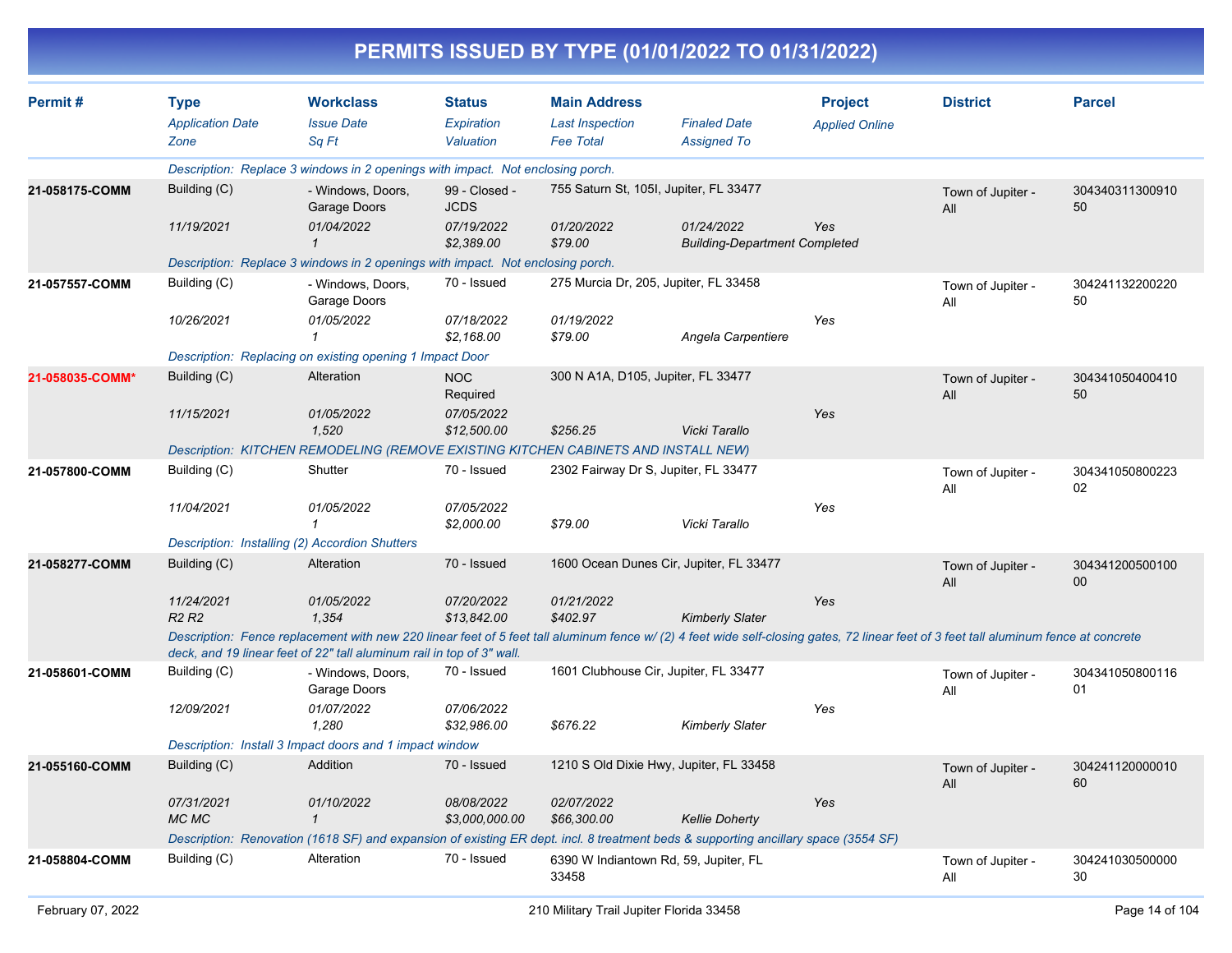| Permit#        | <b>Type</b><br><b>Application Date</b><br>Zone | <b>Workclass</b><br><b>Issue Date</b><br>Sq Ft                                   | <b>Status</b><br>Expiration<br><b>Valuation</b> | <b>Main Address</b><br><b>Last Inspection</b><br><b>Fee Total</b> | <b>Finaled Date</b><br><b>Assigned To</b> | <b>Project</b><br><b>Applied Online</b> | <b>District</b>          | <b>Parcel</b>         |
|----------------|------------------------------------------------|----------------------------------------------------------------------------------|-------------------------------------------------|-------------------------------------------------------------------|-------------------------------------------|-----------------------------------------|--------------------------|-----------------------|
|                | 12/17/2021<br>C <sub>2</sub> C <sub>2</sub>    | 01/10/2022<br>15<br>Description: Sign - Backlit Channel Letters (West Elevation) | 07/11/2022<br>\$500.00                          | \$79.00                                                           | Theo Jackson                              | Yes                                     |                          |                       |
| 21-058803-COMM | Building (C)<br>12/17/2021                     | Alteration<br>01/10/2022                                                         | 70 - Issued<br>07/11/2022                       | 6274 W Indiantown Rd, Jupiter, FL 33458                           |                                           | Yes                                     | Town of Jupiter -<br>All | 304241030500000<br>30 |
|                | <b>Description: Directory sign</b>             | 9                                                                                | \$500.00                                        | \$79.00                                                           | Theo Jackson                              |                                         |                          |                       |
| 21-053753-COMM | Building (C)                                   | Addition                                                                         | 70 - Issued                                     | 400 N A1A, 88, Jupiter, FL 33477                                  |                                           |                                         | Town of Jupiter -<br>All | 304341060300008<br>80 |
|                | 06/10/2021<br>R3 R3                            | 01/10/2022<br>$\mathcal I$                                                       | 07/11/2022<br>\$15,000.00                       | \$307.50                                                          | 06/28/2021<br>Alicia Hertzog              | Yes                                     |                          |                       |
|                |                                                | Description: INSTALL ACRYLICS HORIZONTAL SLIDERS, INSTALL WOOD DECK              |                                                 |                                                                   |                                           |                                         |                          |                       |
| 21-058378-COMM | Building (C)                                   | - Windows, Doors,<br>Garage Doors                                                | 70 - Issued                                     | 1605 S Us Highway 1, M1-304, Jupiter, FL<br>33477                 |                                           |                                         | Town of Jupiter -<br>All | 304341080200113<br>04 |
|                | 12/01/2021                                     | 01/10/2022<br>0                                                                  | 07/11/2022<br>\$27,982.00                       | \$573.63                                                          | Shandre Kellerman                         | Yes                                     |                          |                       |
|                |                                                | Description: Remove & replace (4) windows and (3) SGD w/ like impact products    |                                                 |                                                                   |                                           |                                         |                          |                       |
| 21-058464-COMM | Building (C)                                   | - Windows, Doors,<br>Garage Doors                                                | 70 - Issued                                     | 1201 Seafarer Cir, 502, Jupiter, FL 33477                         |                                           |                                         | Town of Jupiter -<br>All | 304341201101250<br>20 |
|                | 12/06/2021                                     | 01/10/2022<br>$\mathbf{1}$                                                       | 07/25/2022<br>\$1,728.00                        | 01/24/2022<br>\$179.00                                            | Kelly Hills                               | Yes                                     |                          |                       |
|                | Description: remove & replace front door       |                                                                                  |                                                 |                                                                   |                                           |                                         |                          |                       |
| 21-058845-COMM | Building (C)                                   | - Windows, Doors,<br>Garage Doors                                                | $39 - In$<br>Review -<br><b>Revisions</b>       | 1901 Marina Isle Way, 105, Jupiter, FL<br>33477                   |                                           |                                         | Town of Jupiter -<br>All | 304341201101910<br>60 |
|                | 12/20/2021                                     | 01/10/2022<br>$\mathbf{1}$                                                       | 07/18/2022<br>\$1,728.00                        | 01/19/2022<br>\$254.00                                            | Kelly Hills                               | Yes                                     |                          |                       |
|                |                                                | Description: replace existing front door with same                               |                                                 |                                                                   |                                           |                                         |                          |                       |
| 21-058463-COMM | Building (C)                                   | - Windows, Doors,<br>Garage Doors                                                | 70 - Issued                                     | 2601 Marina Isle Way, 501, Jupiter, FL<br>33477                   |                                           |                                         | Town of Jupiter -<br>All | 304341201102650<br>10 |
|                | 12/06/2021                                     | 01/10/2022<br>$\mathcal I$                                                       | 07/25/2022<br>\$1,728.00                        | 01/24/2022<br>\$179.00                                            | <b>Kelly Hills</b>                        | Yes                                     |                          |                       |
|                | total \$3,456.                                 | Description: Remove and replace front door for each location.                    |                                                 |                                                                   |                                           |                                         |                          |                       |
| 21-058690-COMM | Building (C)                                   | Alteration                                                                       | 70 - Issued                                     | 250 W Indiantown Rd, BLDG 1, Jupiter, FL<br>33458                 |                                           |                                         | Town of Jupiter -<br>All | 304241010301000<br>10 |
|                | 12/14/2021                                     | 01/11/2022<br>15                                                                 | 07/11/2022<br>\$3,973.92                        | \$83.48                                                           | Theo Jackson                              | Yes                                     |                          |                       |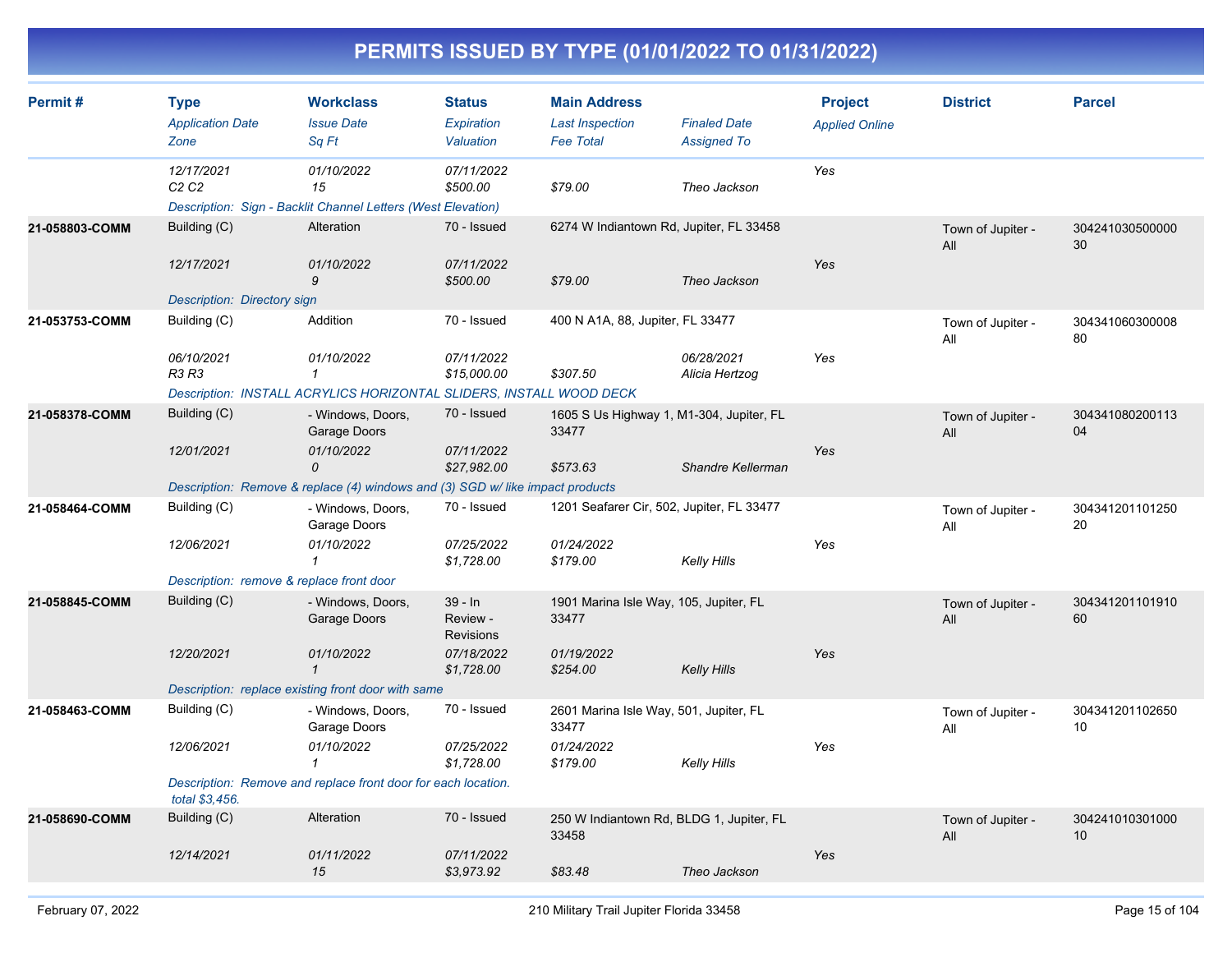|                |                                                |                                                                                |                                           | PERMITS ISSUED BY TYPE (01/01/2022 TO 01/31/2022)                 |                                                    |                                         |                          |                       |
|----------------|------------------------------------------------|--------------------------------------------------------------------------------|-------------------------------------------|-------------------------------------------------------------------|----------------------------------------------------|-----------------------------------------|--------------------------|-----------------------|
| Permit#        | <b>Type</b><br><b>Application Date</b><br>Zone | <b>Workclass</b><br><b>Issue Date</b><br>Sq Ft                                 | Status<br>Expiration<br>Valuation         | <b>Main Address</b><br><b>Last Inspection</b><br><b>Fee Total</b> | <b>Finaled Date</b><br><b>Assigned To</b>          | <b>Project</b><br><b>Applied Online</b> | <b>District</b>          | <b>Parcel</b>         |
|                |                                                | Description: New channel letter sign on south elevation of building.           |                                           | Sign text "D'Angelo's".                                           |                                                    |                                         |                          |                       |
| 21-058689-COMM | Building (C)                                   | Alteration                                                                     | 70 - Issued                               | 250 W Indiantown Rd, BLDG 1, Jupiter, FL<br>33458                 |                                                    |                                         | Town of Jupiter -<br>All | 304241010301000<br>10 |
|                | 12/14/2021                                     | 01/11/2022<br>19                                                               | 07/11/2022<br>\$3,973.92                  | \$83.48                                                           | Theo Jackson                                       | Yes                                     |                          |                       |
|                |                                                | Description: Add channel letter sign to north elevation. Sign text "D'Angelos" |                                           |                                                                   |                                                    |                                         |                          |                       |
| 21-058577-COMM | Building (C)                                   | Alteration                                                                     | $39 - In$<br>Review -<br><b>Revisions</b> | 815 S Us Highway 1, 101, Jupiter, FL<br>33477                     |                                                    |                                         | Town of Jupiter -<br>All | 304341080000200<br>30 |
|                | 12/09/2021<br>C1 C1                            | 01/11/2022<br>$\mathcal I$                                                     | 08/01/2022<br>\$36,000.00                 | 02/01/2022<br>\$1,043.00                                          | Suzanne Harrison                                   | Yes                                     |                          |                       |
|                |                                                | Description: tenant build-out to suite 101                                     |                                           |                                                                   |                                                    |                                         |                          |                       |
| 21-057407-COMM | Building (C)                                   | Sign                                                                           | 70 - Issued                               | 6390 W Indiantown Rd, 59, Jupiter, FL<br>33458                    |                                                    |                                         | Town of Jupiter -<br>All | 304241030500000<br>30 |
|                | 10/20/2021<br>C <sub>2</sub> C <sub>2</sub>    | 01/11/2022<br>63                                                               | 07/11/2022<br>\$100.00                    | \$79.00                                                           | Theo Jackson                                       | Yes                                     |                          |                       |
|                |                                                | Description: Backlit channel letters (North elevation)                         |                                           |                                                                   |                                                    |                                         |                          |                       |
| 21-058117-COMM | Building (C)                                   | - Windows, Doors,<br>Garage Doors                                              | 70 - Issued                               | 2101 Marina Isle Way, 503, Jupiter, FL<br>33477                   |                                                    |                                         | Town of Jupiter -<br>All | 304341201102150<br>30 |
|                | 11/18/2021                                     | 01/11/2022<br>21                                                               | 07/11/2022<br>\$2,750.00                  | \$179.00                                                          | Suzanne Harrison                                   | Yes                                     |                          |                       |
|                |                                                | Description: INSATLL 1 IMPACT DOOR                                             |                                           |                                                                   |                                                    |                                         |                          |                       |
| 21-058063-COMM | Building (C)                                   | Alteration                                                                     | 70 - Issued                               | 1210 S Old Dixie Hwy, Jupiter, FL 33458                           |                                                    |                                         | Town of Jupiter -<br>All | 304241120000010<br>60 |
|                | 01/01/2021<br>MC MC                            | 01/12/2022<br>-1                                                               | 07/11/2022<br>\$108,000.00                | \$2,804.00                                                        | <b>Kellie Doherty</b>                              | Yes                                     |                          |                       |
|                |                                                | Description: Replacement of lab hoods with new ductwork and exhaust fan        |                                           |                                                                   |                                                    |                                         |                          |                       |
| 21-058812-COMM | Building (C)                                   | Alteration                                                                     | 99 - Closed -<br><b>JCDS</b>              | 430 Center St, Jupiter, FL 33458                                  |                                                    |                                         | Town of Jupiter -<br>All | 304241010700300<br>30 |
|                | 12/17/2021<br>R <sub>1</sub> R <sub>1</sub>    | 01/12/2022<br>$\mathbf{1}$                                                     | 07/20/2022<br>\$150.00                    | 01/21/2022<br>\$179.00                                            | 01/27/2022<br><b>Building-Department Completed</b> | Yes                                     |                          |                       |
|                |                                                | Description: Removal of Exit Sign above Door # 106- Generation Church          |                                           |                                                                   |                                                    |                                         |                          |                       |
| 21-058607-COMM | Building (C)                                   | - Windows, Doors,<br>Garage Doors                                              | 70 - Issued                               | 155 Tresana Blvd, 105, Jupiter, FL 33478                          |                                                    |                                         | Town of Jupiter -<br>All | 304241040302900<br>20 |
|                | 12/09/2021                                     | 01/12/2022<br>-1                                                               | 07/11/2022<br>\$9,034.00                  | \$285.39                                                          | <b>Kimberly Slater</b>                             | Yes                                     |                          |                       |
|                |                                                | Description: CHANGE OUT FRONT DOOR NO SIZE CHANGE                              |                                           |                                                                   |                                                    |                                         |                          |                       |
| 21-057710-COMM | Building (C)                                   | Shutter                                                                        | 99 - Closed -<br><b>JCDS</b>              | 100 Ocean Trail Way, 1308, Jupiter, FL<br>33477                   |                                                    |                                         | Town of Jupiter -<br>All | 304341050900213<br>08 |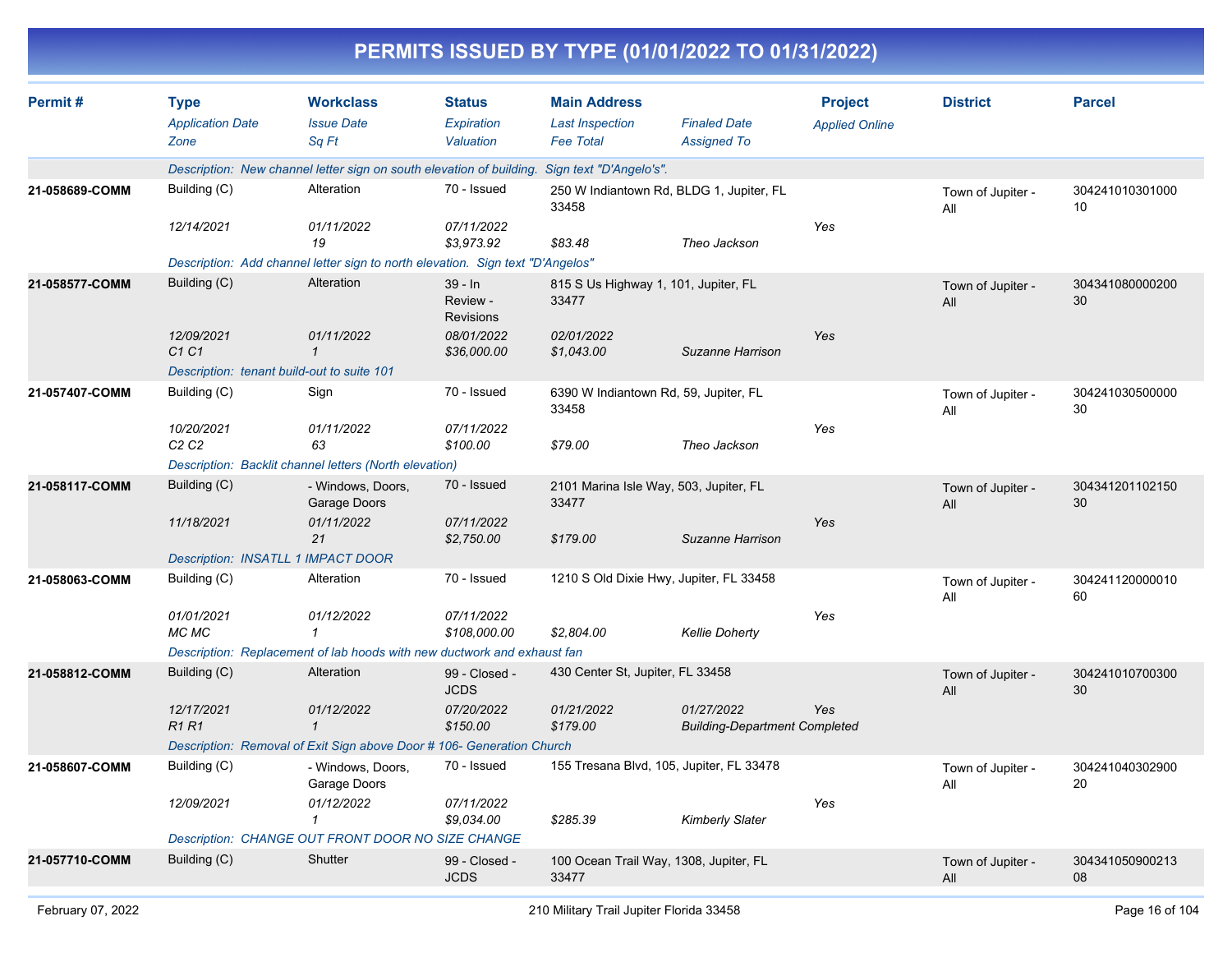| Permit#        | <b>Type</b>                                   | <b>Workclass</b>                                                                          | <b>Status</b>              | <b>Main Address</b>                              |                                                    | <b>Project</b>        | <b>District</b>          | <b>Parcel</b>             |
|----------------|-----------------------------------------------|-------------------------------------------------------------------------------------------|----------------------------|--------------------------------------------------|----------------------------------------------------|-----------------------|--------------------------|---------------------------|
|                | <b>Application Date</b><br>Zone               | <b>Issue Date</b><br>Sq Ft                                                                | Expiration<br>Valuation    | <b>Last Inspection</b><br><b>Fee Total</b>       | <b>Finaled Date</b><br><b>Assigned To</b>          | <b>Applied Online</b> |                          |                           |
|                | 11/02/2021                                    | 01/12/2022<br>$\mathcal{I}$                                                               | 07/19/2022<br>\$3,100.00   | 01/20/2022<br>\$79.00                            | 01/25/2022<br><b>Building-Department Completed</b> | Yes                   |                          |                           |
|                |                                               | <b>Description: HURRICANE SHUTTERS 1 ACCORDION</b>                                        |                            |                                                  |                                                    |                       |                          |                           |
| 21-058676-COMM | Building (C)                                  | - Windows, Doors,<br>Garage Doors                                                         | 70 - Issued                | 500 Ocean Trail Way, 210, Jupiter, FL<br>33477   |                                                    |                       | Town of Jupiter -<br>All | 304341051300521<br>00     |
|                | 12/14/2021                                    | 01/12/2022<br>1                                                                           | 07/11/2022<br>\$1,237.34   | \$179.00                                         | Debbie Rogers                                      | Yes                   |                          |                           |
|                |                                               | Description: Size for size replacement of a door with impact                              |                            |                                                  |                                                    |                       |                          |                           |
| 21-058000-COMM | Building (C)                                  | Alteration                                                                                | 70 - Issued                | 1209 Main St, 104, Jupiter, FL 33458             |                                                    |                       | Town of Jupiter -<br>All | 304241230800002<br>80     |
|                | 11/12/2021                                    | 01/13/2022<br>1,605                                                                       | 08/02/2022<br>\$65,205.00  | 02/03/2022<br>\$1,712.72                         | <b>Kellie Doherty</b>                              | Yes                   |                          |                           |
|                |                                               | Description: Interior Medical Build Out- Dr. Parrilla Office                              |                            |                                                  |                                                    |                       |                          |                           |
| 21-057898-COMM | Building (C)                                  | Alteration                                                                                | 70 - Issued                | 1000 N Us Highway 1, BA403, Jupiter, FL<br>33477 |                                                    |                       | Town of Jupiter -<br>All | 304340312000040<br>30     |
|                | 11/09/2021<br><b>R3 R3</b>                    | 01/13/2022<br>1,500                                                                       | 07/12/2022<br>\$163,650.00 | \$4,223.08                                       | Suzanne Harrison                                   | Yes                   |                          |                           |
|                | <b>Description: Complete Condo Renovation</b> |                                                                                           |                            |                                                  |                                                    |                       |                          |                           |
| 22-059179-COMM | Building (C)                                  | Shutter                                                                                   | 70 - Issued                | 115 Eagle Tree Ter, Jupiter, FL 33477            |                                                    |                       | Town of Jupiter -<br>All | 304341191600600<br>$00\,$ |
|                | 01/07/2022                                    | 01/13/2022<br>$\mathbf{1}$                                                                | 07/12/2022<br>\$30,335.00  | \$621.87                                         | Angela Carpentiere                                 | Yes                   |                          |                           |
|                |                                               | Description: INSTALL 3 ROLL UP SHUTTERS                                                   |                            |                                                  |                                                    |                       |                          |                           |
| 21-058320-COMM | Building (C)                                  | - Windows, Doors,<br>Garage Doors                                                         | 70 - Issued                | 2905 Fairway Dr N, Jupiter, FL 33477             |                                                    |                       | Town of Jupiter -<br>All | 304341052000029<br>05     |
|                | 11/29/2021                                    | 01/13/2022<br>$\mathcal I$                                                                | 07/12/2022<br>\$7,665.78   | \$157.62                                         | Suzanne Harrison                                   | Yes                   |                          |                           |
|                |                                               | Description: REPLACE 4 WINDOWS TO IMPACT                                                  |                            |                                                  |                                                    |                       |                          |                           |
| 21-058886-COMM | Building (C)                                  | - Windows, Doors,<br>Garage Doors                                                         | 70 - Issued                | 1660 S A1A, 311, Jupiter, FL 33477               |                                                    |                       | Town of Jupiter -<br>All | 304341082800303<br>11     |
|                | 12/21/2021                                    | 01/13/2022<br>$\mathcal I$                                                                | 07/12/2022<br>\$24,812.00  | \$508.64                                         | <b>Kelly Hills</b>                                 | Yes                   |                          |                           |
|                |                                               | Description: INSTALL 2 SETS OF PLAZA IMPACT SLIDING GLASS DOORS                           |                            |                                                  |                                                    |                       |                          |                           |
| 21-058396-COMM | Building (C)                                  | - Windows, Doors,<br>Garage Doors                                                         | 70 - Issued                | 300 N A1A, N204, Jupiter, FL 33477               |                                                    |                       | Town of Jupiter -<br>All | 304341050401420<br>40     |
|                | 12/01/2021                                    | 01/14/2022<br>$\mathbf{1}$                                                                | 07/13/2022<br>\$18.875.06  | \$386.94                                         | Alicia Hertzog                                     | Yes                   |                          |                           |
|                |                                               | Description: install 6 impact single hung windows and 1 set of impact sliding glass doors |                            |                                                  |                                                    |                       |                          |                           |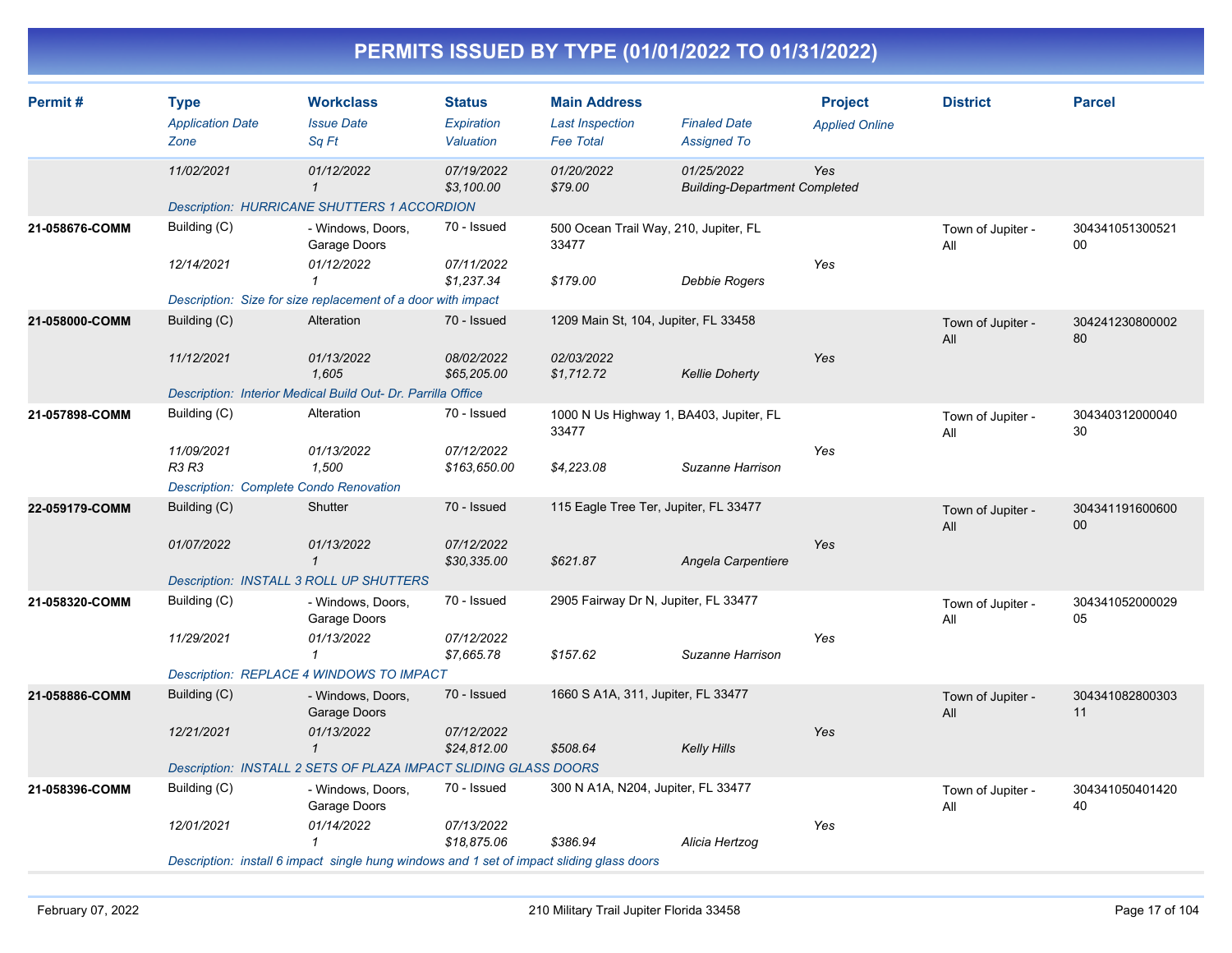| Permit#         | <b>Type</b>                                 | <b>Workclass</b>                                                             | <b>Status</b>                | <b>Main Address</b>                                 |                                      | <b>Project</b>        | <b>District</b>          | <b>Parcel</b>         |
|-----------------|---------------------------------------------|------------------------------------------------------------------------------|------------------------------|-----------------------------------------------------|--------------------------------------|-----------------------|--------------------------|-----------------------|
|                 | <b>Application Date</b>                     | <b>Issue Date</b>                                                            | Expiration                   | <b>Last Inspection</b>                              | <b>Finaled Date</b>                  | <b>Applied Online</b> |                          |                       |
|                 | Zone                                        | Sq Ft                                                                        | Valuation                    | <b>Fee Total</b>                                    | <b>Assigned To</b>                   |                       |                          |                       |
| 22-059266-COMM  | Building (C)                                | Shutter                                                                      | 70 - Issued                  | 100 Ocean Trail Way, 108, Jupiter, FL<br>33477      |                                      |                       | Town of Jupiter -<br>All | 304341050900201<br>08 |
|                 | 01/11/2022                                  | 01/18/2022                                                                   | 07/18/2022                   |                                                     |                                      | Yes                   |                          |                       |
|                 |                                             | $\mathcal I$                                                                 | \$3,100.00                   | \$79.00                                             | Angela Carpentiere                   |                       |                          |                       |
|                 |                                             | Description: HURRICANE SHUTTERS 1 ACCORDION                                  |                              |                                                     |                                      |                       |                          |                       |
| 21-057769-COMM* | Building (C)                                | Alteration                                                                   | 70 - Issued                  | 4751 Main St, Jupiter, FL 33458                     |                                      |                       | Town of Jupiter -<br>All | 304241131001900<br>10 |
|                 | 11/03/2021                                  | 01/20/2022                                                                   | 07/19/2022                   |                                                     |                                      | Yes                   |                          |                       |
|                 |                                             | 0                                                                            | \$27,500.00                  | \$563.75                                            | Vicki Tarallo                        |                       |                          |                       |
|                 |                                             | Description: UPGRADE LTE EQUIPMENT AT EXISTING TELCOM TOWER                  |                              |                                                     |                                      |                       |                          |                       |
| 21-057058-COMM  | Building (C)                                | - Windows, Doors,<br>Garage Doors                                            | 99 - Closed -<br><b>JCDS</b> | 326 Jupiter Lakes Blvd, 2306C, Jupiter, FL<br>33458 |                                      |                       | Town of Jupiter -<br>All | 304241120500200<br>63 |
|                 | 10/08/2021                                  | 01/21/2022                                                                   | 08/01/2022                   | 01/31/2022                                          | 02/01/2022                           | Yes                   |                          |                       |
|                 | <b>R3 R3</b>                                | 632                                                                          | \$12,325.00                  | \$252.66                                            | <b>Building-Department Completed</b> |                       |                          |                       |
|                 |                                             | Description: Remove and replace 4 sliding glass doors size for size          |                              |                                                     |                                      |                       |                          |                       |
| 21-058554-COMM* | Building (C)                                | Alteration                                                                   | <b>NOC</b><br>Required       | 176 Helios Dr, 606, Jupiter, FL 33477               |                                      |                       | Town of Jupiter -<br>All | 304341081900060<br>60 |
|                 | 12/08/2021                                  | 01/24/2022                                                                   | 07/25/2022                   |                                                     |                                      | Yes                   |                          |                       |
|                 |                                             | 1,700                                                                        | \$47,000.00                  | \$963.50                                            | Vicki Tarallo                        |                       |                          |                       |
|                 |                                             | <b>Description: DECK WATERPROOFING PROJECT UNIT #606</b>                     |                              |                                                     |                                      |                       |                          |                       |
| 21-057151-COMM* | Building (C)                                | Alteration                                                                   | <b>NOC</b><br>Required       | 6760 W Indiantown Rd, Jupiter, FL 33458             |                                      |                       | Town of Jupiter -<br>All | 304241031900000<br>20 |
|                 | 10/12/2021                                  | 01/24/2022                                                                   | 07/25/2022                   |                                                     |                                      | Yes                   |                          |                       |
|                 |                                             | 725                                                                          | \$75,000.00                  | \$1,962.50                                          | <b>Kelly Hills</b>                   |                       |                          |                       |
|                 |                                             | Description: Interior remodel to dining room / order entry area              |                              |                                                     |                                      |                       |                          |                       |
| 22-059091-COMM  | Building (C)                                | Alteration                                                                   | 99 - Closed -<br><b>JCDS</b> | 711 W Indiantown Rd, B6, Jupiter, FL<br>33458       |                                      |                       | Town of Jupiter -<br>All | 304241010100100<br>90 |
|                 | 01/04/2022<br>C <sub>2</sub> C <sub>2</sub> | 01/25/2022<br>$\mathbf{1}$                                                   | 08/02/2022<br>\$2,300.00     | 02/03/2022<br>\$79.00                               | 02/04/2022                           | Yes                   |                          |                       |
|                 | <b>Description: THIS IS A SIGN PERMIT</b>   |                                                                              |                              |                                                     |                                      |                       |                          |                       |
|                 |                                             | individual illuminated (led lights) channel letters on raceway with electric |                              |                                                     |                                      |                       |                          |                       |
| 22-059235-COMM  | Building (C)                                | Alteration                                                                   | 70 - Issued                  | 400 Toney Penna Dr, B, Jupiter, FL 33458            |                                      |                       | Town of Jupiter -<br>All | 304241121200000<br>60 |
|                 | 01/10/2022                                  | 01/25/2022                                                                   | 07/25/2022                   |                                                     |                                      | Yes                   |                          |                       |
|                 |                                             | 9                                                                            | \$1,551.00                   | \$79.00                                             | Theo Jackson                         |                       |                          |                       |
|                 | Description: Sign Install                   |                                                                              |                              |                                                     |                                      |                       |                          |                       |
| 22-059245-COMM  | Building (C)                                | - Windows, Doors,<br>Garage Doors                                            | 70 - Issued                  | 2101 Fairway Dr S, Jupiter, FL 33477                |                                      |                       | Town of Jupiter -<br>All | 304341050800221<br>01 |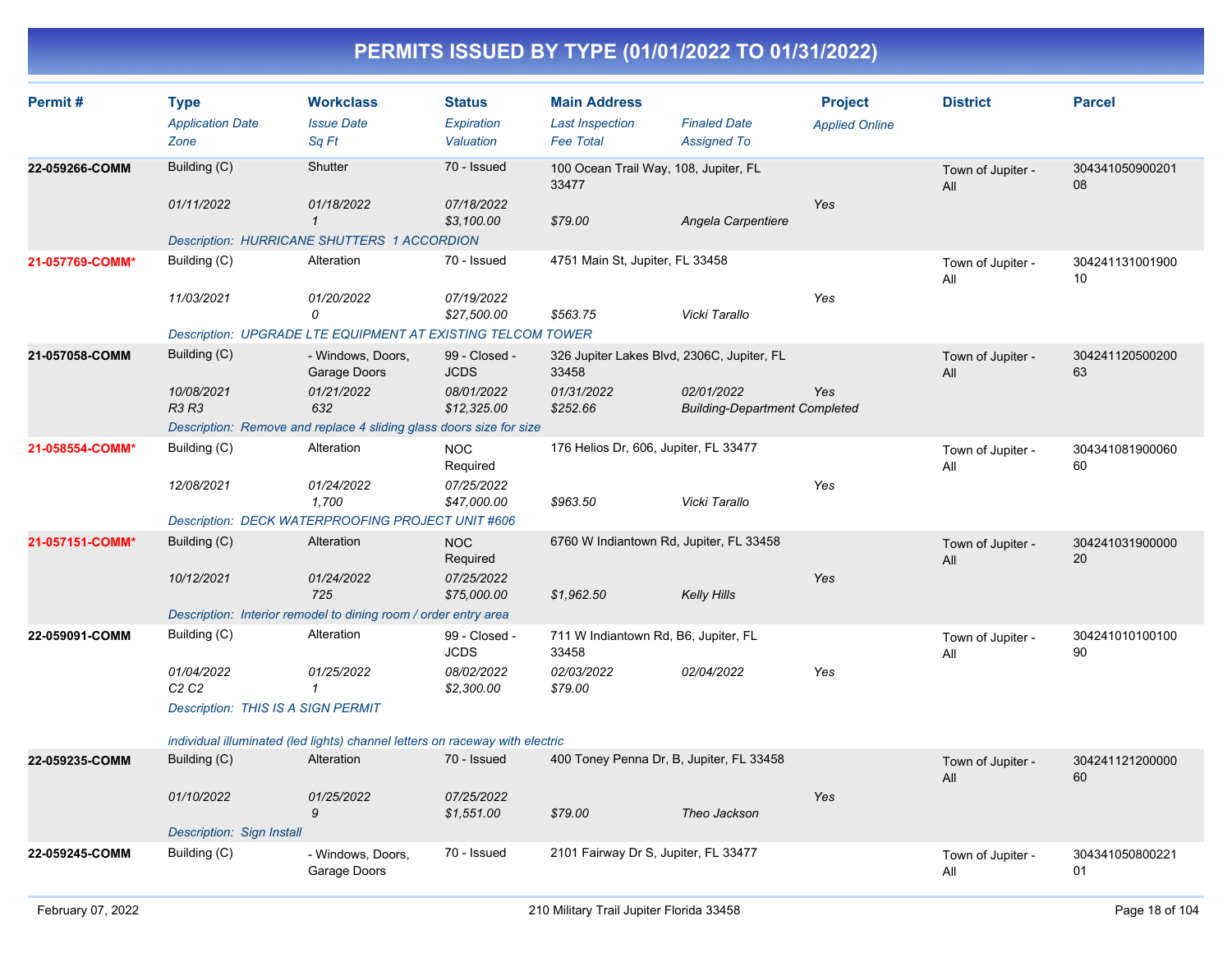| Permit#         | <b>Type</b><br><b>Application Date</b><br>Zone                                                                                                                                                                                                                                                                                                                                                                                                                                                                 | <b>Workclass</b><br><b>Issue Date</b><br>Sq Ft     | <b>Status</b><br>Expiration<br>Valuation | <b>Main Address</b><br><b>Last Inspection</b><br><b>Fee Total</b> | <b>Finaled Date</b><br><b>Assigned To</b>          | <b>Project</b><br><b>Applied Online</b> | <b>District</b>          | <b>Parcel</b>         |
|-----------------|----------------------------------------------------------------------------------------------------------------------------------------------------------------------------------------------------------------------------------------------------------------------------------------------------------------------------------------------------------------------------------------------------------------------------------------------------------------------------------------------------------------|----------------------------------------------------|------------------------------------------|-------------------------------------------------------------------|----------------------------------------------------|-----------------------------------------|--------------------------|-----------------------|
|                 | 01/11/2022                                                                                                                                                                                                                                                                                                                                                                                                                                                                                                     | 01/25/2022<br>1                                    | 07/25/2022<br>\$20,195.00                | \$414.00                                                          | Kelly Hills                                        | Yes                                     |                          |                       |
|                 | Description: 7 windows and 2 doors                                                                                                                                                                                                                                                                                                                                                                                                                                                                             |                                                    |                                          |                                                                   |                                                    |                                         |                          |                       |
| 21-055041-COMM  | Building (C)                                                                                                                                                                                                                                                                                                                                                                                                                                                                                                   | Alteration                                         | 70 - Issued                              | 725 N A1A, E202, Jupiter, FL 33477                                |                                                    |                                         | Town of Jupiter -<br>All | 304341062200352<br>02 |
|                 | 07/28/2021                                                                                                                                                                                                                                                                                                                                                                                                                                                                                                     | 01/26/2022<br>$\overline{c}$                       | 07/25/2022<br>\$500.00                   | \$179.00                                                          | Alicia Hertzog                                     | Yes                                     |                          |                       |
|                 |                                                                                                                                                                                                                                                                                                                                                                                                                                                                                                                | Description: Install door between units 201 & 202. |                                          |                                                                   |                                                    |                                         |                          |                       |
| 22-059374-COMM  | Building (C)                                                                                                                                                                                                                                                                                                                                                                                                                                                                                                   | - Windows, Doors,<br>Garage Doors                  | 70 - Issued                              | 4161 S Us Highway 1, D2, Jupiter, FL<br>33477                     |                                                    |                                         | Town of Jupiter -<br>All | 304341210500400<br>20 |
|                 | 01/14/2022<br><b>R3 R3</b>                                                                                                                                                                                                                                                                                                                                                                                                                                                                                     | 01/26/2022<br>3                                    | 07/25/2022<br>\$1,900.00                 | \$79.00                                                           | Kelly Hills                                        | Yes                                     |                          |                       |
|                 |                                                                                                                                                                                                                                                                                                                                                                                                                                                                                                                | Description: Remove and Replace Kitchen Door       |                                          |                                                                   |                                                    |                                         |                          |                       |
| 22-059267-COMM* | Building (C)                                                                                                                                                                                                                                                                                                                                                                                                                                                                                                   | Shutter                                            | <b>NOC</b><br>Required                   | 100 Ocean Trail Way, 505, Jupiter, FL<br>33477                    |                                                    |                                         | Town of Jupiter -<br>All | 304341050900205<br>05 |
|                 | 01/11/2022                                                                                                                                                                                                                                                                                                                                                                                                                                                                                                     | 01/26/2022<br>$\mathbf{1}$                         | 07/25/2022<br>\$2,800.00                 | \$79.00                                                           | Suzanne Harrison                                   | Yes                                     |                          |                       |
|                 |                                                                                                                                                                                                                                                                                                                                                                                                                                                                                                                | <b>Description: HURRICANE SHUTTERS 1 ACCORDION</b> |                                          |                                                                   |                                                    |                                         |                          |                       |
| 22-059269-COMM  | Building (C)                                                                                                                                                                                                                                                                                                                                                                                                                                                                                                   | Shutter                                            | 70 - Issued                              | 100 Ocean Trail Way, 1305, Jupiter, FL<br>33477                   |                                                    |                                         | Town of Jupiter -<br>All | 304341050900213<br>05 |
|                 | 01/11/2022                                                                                                                                                                                                                                                                                                                                                                                                                                                                                                     | 01/26/2022<br>$\mathbf{1}$                         | 07/25/2022<br>\$2,800.00                 | \$79.00                                                           | Suzanne Harrison                                   | Yes                                     |                          |                       |
|                 |                                                                                                                                                                                                                                                                                                                                                                                                                                                                                                                | <b>Description: HURRICANE SHUTTERS 1 ACCORDION</b> |                                          |                                                                   |                                                    |                                         |                          |                       |
| 22-059268-COMM  | Building (C)                                                                                                                                                                                                                                                                                                                                                                                                                                                                                                   | Shutter                                            | 70 - Issued                              | 100 Ocean Trail Way, 805, Jupiter, FL<br>33477                    |                                                    |                                         | Town of Jupiter -<br>All | 304341050900208<br>05 |
|                 | 01/11/2022                                                                                                                                                                                                                                                                                                                                                                                                                                                                                                     | 01/26/2022<br>$\mathbf{1}$                         | 07/25/2022<br>\$1,450.00                 | \$79.00                                                           | Suzanne Harrison                                   | Yes                                     |                          |                       |
|                 |                                                                                                                                                                                                                                                                                                                                                                                                                                                                                                                | Description: HURRICANE SHUTTERS 1 ACCORDION        |                                          |                                                                   |                                                    |                                         |                          |                       |
| 22-059085-COMM  | Building (C)                                                                                                                                                                                                                                                                                                                                                                                                                                                                                                   | Fence                                              | 99 - Closed -<br><b>JCDS</b>             | 1260 University Blvd, Jupiter, FL 33458                           |                                                    |                                         | Town of Jupiter -<br>All | 304241230302400<br>00 |
|                 | 01/04/2022<br>MXD MXD                                                                                                                                                                                                                                                                                                                                                                                                                                                                                          | 01/27/2022<br>$\Omega$                             | 07/27/2022<br>\$2,900.00                 | 01/28/2022<br>\$179.00                                            | 02/01/2022<br><b>Building-Department Completed</b> | Yes                                     |                          |                       |
|                 | Description: We are proposing to set up fence for our event. Event date is Saturday, Jan 30. We have asked for road closures for Saturday as indicated on attachments. A portion of<br>the fence will be set up Friday and were hoping to complete the portion of the fencing that will run across the west end University/main street and south side of Crescent drive<br>saturday morning because we do not want to close the road Friday. Hoping PBFR will ok that or come Saturday morning for inspection. |                                                    |                                          |                                                                   |                                                    |                                         |                          |                       |
| 21-058056-COMM  | Building (C)                                                                                                                                                                                                                                                                                                                                                                                                                                                                                                   | - Windows, Doors,<br>Garage Doors                  | 70 - Issued                              | 294 Seabreeze Cir, Jupiter, FL 33477                              |                                                    |                                         | Town of Jupiter -<br>All | 304341080700029<br>40 |
|                 | 11/16/2021<br><b>R3 R3</b>                                                                                                                                                                                                                                                                                                                                                                                                                                                                                     | 01/27/2022<br>1,250                                | 07/26/2022<br>\$11,596.00                | \$237.72                                                          | Suzanne Harrison                                   | Yes                                     |                          |                       |
|                 |                                                                                                                                                                                                                                                                                                                                                                                                                                                                                                                |                                                    |                                          |                                                                   |                                                    |                                         |                          |                       |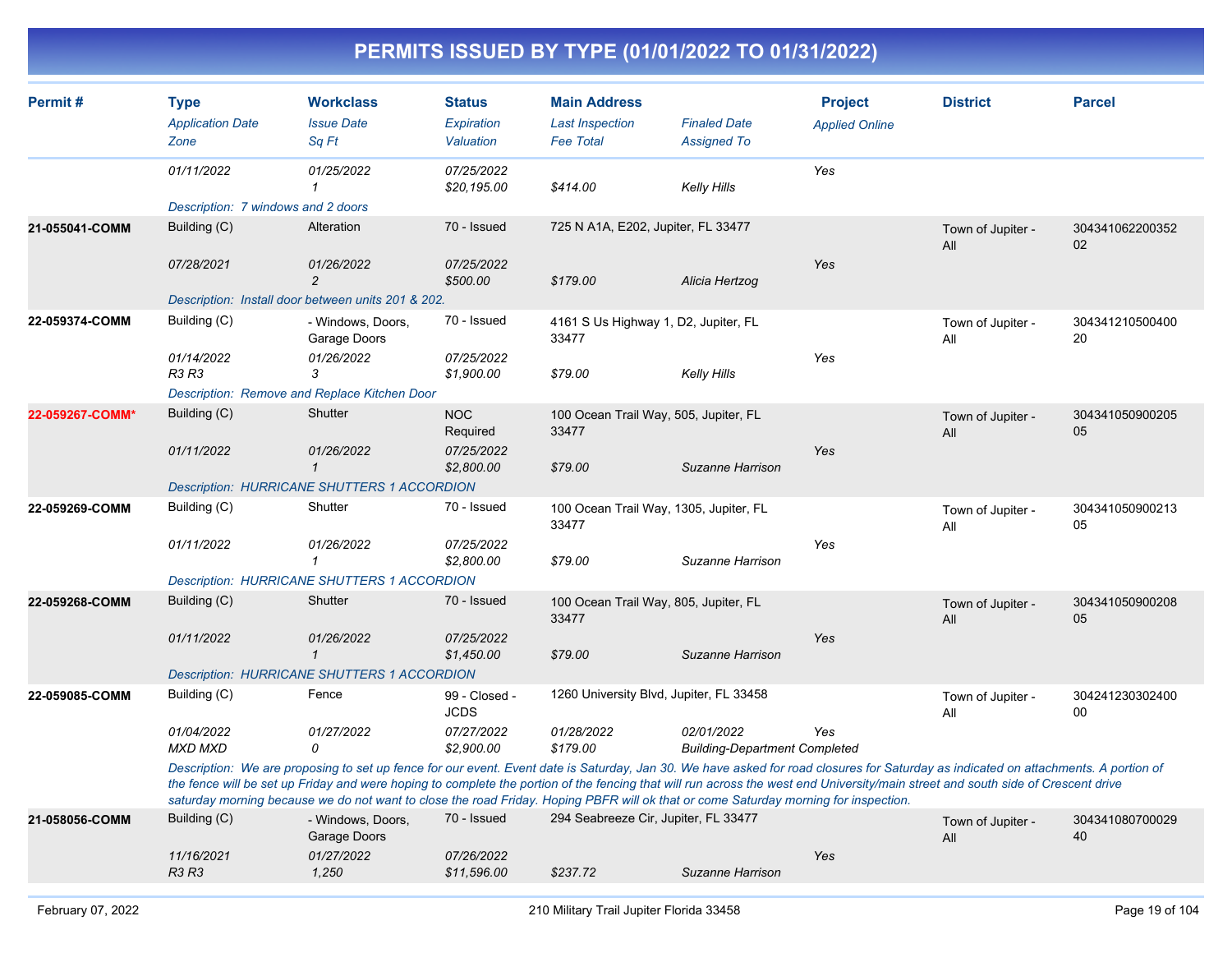|                 |                                                |                                                                                                                              |                                           |                                                                   | PERMITS ISSUED BY TYPE (01/01/2022 TO 01/31/2022)  |                                         |                          |                       |
|-----------------|------------------------------------------------|------------------------------------------------------------------------------------------------------------------------------|-------------------------------------------|-------------------------------------------------------------------|----------------------------------------------------|-----------------------------------------|--------------------------|-----------------------|
| Permit#         | <b>Type</b><br><b>Application Date</b><br>Zone | <b>Workclass</b><br><b>Issue Date</b><br>Sq Ft                                                                               | <b>Status</b><br>Expiration<br>Valuation  | <b>Main Address</b><br><b>Last Inspection</b><br><b>Fee Total</b> | <b>Finaled Date</b><br><b>Assigned To</b>          | <b>Project</b><br><b>Applied Online</b> | <b>District</b>          | <b>Parcel</b>         |
|                 |                                                | Description: replace 2 impact windows and 2 impact doors, size for size.                                                     |                                           |                                                                   |                                                    |                                         |                          |                       |
| 21-058879-COMM  | Building (C)                                   | - Windows, Doors,<br>Garage Doors                                                                                            | 70 - Issued                               | 1801 S Us Highway 1, 2A, Jupiter, FL<br>33477                     |                                                    |                                         | Town of Jupiter -<br>All | 304341081600000<br>21 |
|                 | 12/21/2021                                     | 01/27/2022<br>120                                                                                                            | 07/26/2022<br>\$10,934.57                 | \$224.16                                                          | Suzanne Harrison                                   | Yes                                     |                          |                       |
|                 |                                                | Description: Replace existing doors (3) with impact.                                                                         |                                           |                                                                   |                                                    |                                         |                          |                       |
| 21-057896-COMM  | Building (C)                                   | Alteration                                                                                                                   | $39 - In$<br>Review -<br><b>Revisions</b> | 33477                                                             | 4050 S Us 1 Hwy, 319-321, Jupiter, FL              |                                         | Town of Jupiter -<br>All | 304341212300200<br>00 |
|                 | 11/09/2021<br>C <sub>2</sub> C <sub>2</sub>    | 01/27/2022<br>-1                                                                                                             | 07/26/2022<br>\$60,475.00                 | \$1,667.11                                                        | Suzanne Harrison                                   | Yes                                     |                          |                       |
|                 |                                                | Description: Remodel of Office - Units 319,320,321                                                                           |                                           |                                                                   |                                                    |                                         |                          |                       |
| 22-059408-COMM  | Building (C)                                   | - Windows, Doors,<br>Garage Doors                                                                                            | 99 - Closed -<br><b>JCDS</b>              |                                                                   | 6198 Riverwalk Ln, 6, Jupiter, FL 33458            |                                         | Town of Jupiter -<br>All | 304241032004300<br>60 |
|                 | 01/17/2022                                     | 01/27/2022<br>1,176                                                                                                          | 08/01/2022<br>\$2,100.00                  | 02/02/2022<br>\$79.00                                             | 02/03/2022<br><b>Building-Department Completed</b> | Yes                                     |                          |                       |
|                 |                                                | Description: replacing 3 sliding glass doors                                                                                 |                                           |                                                                   |                                                    |                                         |                          |                       |
| 21-058039-COMM  | Building (C)                                   | Alteration                                                                                                                   | 70 - Issued                               | 304 Villa Dr, Jupiter, FL 33477                                   |                                                    |                                         | Town of Jupiter -<br>All | 304341190500000<br>20 |
|                 | 11/16/2021                                     | 01/27/2022<br>0                                                                                                              | 07/26/2022<br>\$35,000.00                 | \$717.50                                                          | <b>Kimberly Slater</b>                             | Yes                                     |                          |                       |
|                 | <b>Description: Interior Loft</b>              |                                                                                                                              |                                           |                                                                   |                                                    |                                         |                          |                       |
| 21-056295-COMM  | Building (C)                                   | - Windows, Doors,<br>Garage Doors                                                                                            | 70 - Issued                               | 300 N A1A, M306, Jupiter, FL 33477                                |                                                    |                                         | Town of Jupiter -<br>All | 304341050401330<br>60 |
|                 | 09/10/2021                                     | 01/28/2022<br>80                                                                                                             | 08/01/2022<br>\$7,620.00                  | 01/31/2022<br>\$156.69                                            | Alicia Hertzog                                     | Yes                                     |                          |                       |
|                 |                                                | Description: Replace existing door with impact                                                                               |                                           |                                                                   |                                                    |                                         |                          |                       |
| 21-052887-COMM* | Building (C)                                   | Alteration                                                                                                                   | 70 - Issued                               | 3000 S A1A, 602, Jupiter, FL 33477                                |                                                    |                                         | Town of Jupiter -<br>All | 304341084000060<br>20 |
|                 | 05/16/2021<br><b>R3 R3</b>                     | 01/28/2022<br>15                                                                                                             | 07/27/2022<br>\$2,000.00                  | \$179.00                                                          | Vicki Tarallo                                      | Yes                                     |                          |                       |
|                 |                                                | Description: NEW SHOWER AT BATHROOM                                                                                          |                                           |                                                                   |                                                    |                                         |                          |                       |
| 22-059133-COMM  | Building (C)                                   | Fence                                                                                                                        | 70 - Issued                               | 400 S A1A, Jupiter, FL 33477                                      |                                                    |                                         | Town of Jupiter -<br>All | 304341050000400<br>60 |
|                 | 01/05/2022                                     | 01/28/2022<br>6,530                                                                                                          | 07/27/2022<br>\$28,696.00                 | \$781.75                                                          | Ellis Baird                                        | Yes                                     |                          |                       |
|                 |                                                | Description: INSTALL 511'-10' H. CHAIN LINK FENCE & 3 GATES.<br><b>INSTALL 355 LF - 4' H. CHAIN LINK FENCE &amp; 6 GATES</b> |                                           |                                                                   |                                                    |                                         |                          |                       |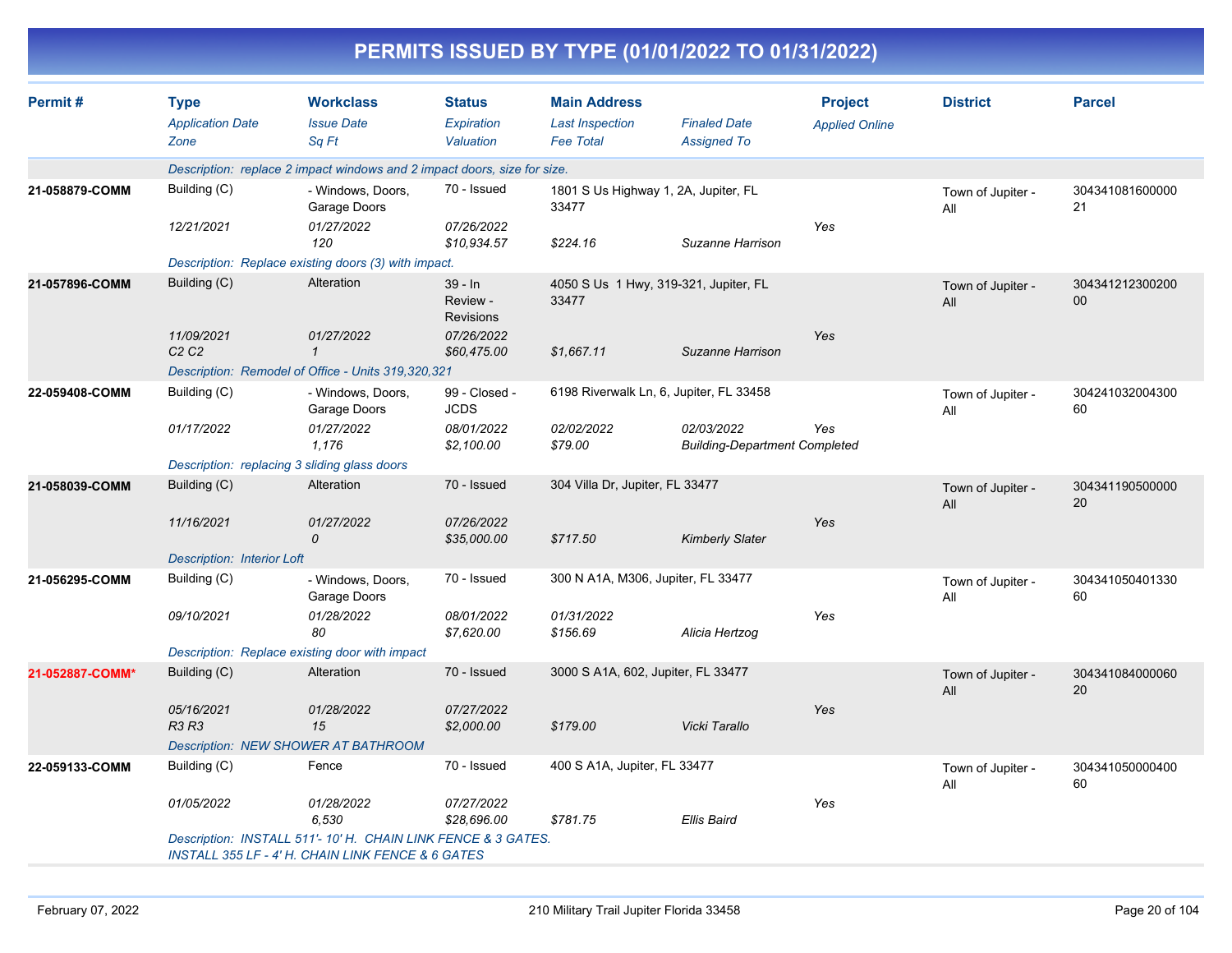| Permit#             | <b>Type</b><br><b>Application Date</b> | <b>Workclass</b><br><b>Issue Date</b>                                       | <b>Status</b><br>Expiration  | <b>Main Address</b><br><b>Last Inspection</b> | <b>Finaled Date</b>                                | <b>Project</b><br><b>Applied Online</b> | <b>District</b>                  | <b>Parcel</b>         |
|---------------------|----------------------------------------|-----------------------------------------------------------------------------|------------------------------|-----------------------------------------------|----------------------------------------------------|-----------------------------------------|----------------------------------|-----------------------|
|                     | Zone                                   | Sq Ft                                                                       | Valuation                    | <b>Fee Total</b>                              | <b>Assigned To</b>                                 |                                         |                                  |                       |
| 21-058688-COMM      | Building (C)                           | - Windows, Doors,<br>Garage Doors                                           | 70 - Issued                  | 300 N A1A, H406, Jupiter, FL 33477            |                                                    |                                         | Town of Jupiter -<br>All         | 304341050400840<br>60 |
|                     | 12/14/2021                             | 01/31/2022<br>201                                                           | 07/30/2022<br>\$22,000.00    | \$451.00                                      | Shandre Kellerman                                  | Yes                                     |                                  |                       |
|                     |                                        | Description: Install 8 impact windows & 1 impact sliding glass door         |                              |                                               |                                                    |                                         |                                  |                       |
| 22-059278-COMM*     | Building (C)                           | - Windows, Doors,<br>Garage Doors                                           | 70 - Issued                  | 33477                                         | 2001 Marina Isle Way, 304, Jupiter, FL             |                                         | Town of Jupiter -<br>All         | 304341201102030<br>40 |
|                     | 01/11/2022                             | 01/31/2022                                                                  | 08/01/2022<br>\$3,497.00     | \$79.00                                       | Debbie Rogers                                      | Yes                                     |                                  |                       |
|                     |                                        | Description: Replace on existing openings 2 impact windows                  |                              |                                               |                                                    |                                         |                                  |                       |
| 21-058478-COMM      | Building (C)                           | Alteration                                                                  | 70 - Issued                  | 33458                                         | 6743 W Indiantown, 31-33, Jupiter, FL              |                                         | Town of Jupiter -<br>All         | 304241030000031<br>30 |
|                     | 12/06/2021<br>C2C2                     | 01/31/2022<br>4,173                                                         | 08/01/2022<br>\$100,656.00   | \$2,616.73                                    | Suzanne Harrison                                   | Yes                                     |                                  |                       |
|                     |                                        | Description: REDEMISE EXISTING SPACE, ADD (1) RESTROOM, UPDATE (1) RESTROOM |                              |                                               |                                                    |                                         |                                  |                       |
| 22-059099-COMM      | Building (C)                           | - Windows, Doors,<br>Garage Doors                                           | 70 - Issued                  | 300 N A1A, A106, Jupiter, FL 33477            |                                                    |                                         | Town of Jupiter -<br>All         | 304341050400110<br>60 |
|                     | 01/05/2022                             | 01/31/2022<br>$\mathbf{1}$                                                  | 08/01/2022<br>\$14,100.00    | \$289.05                                      | Angela Carpentiere                                 | Yes                                     |                                  |                       |
|                     | <b>Impact SGD</b>                      | Description: Replacing On Existing Opening (4)                              |                              |                                               |                                                    |                                         |                                  |                       |
| 21-058598-COMM      | Building (C)                           | - Windows, Doors,<br>Garage Doors                                           | 70 - Issued                  |                                               | 176 Helios Dr, 504, Jupiter, FL 33477              |                                         | Town of Jupiter -<br>All         | 304341081900050<br>40 |
|                     | 12/09/2021                             | 01/31/2022<br>188                                                           | 08/01/2022<br>\$14,000.00    | \$287.00                                      | <b>Debbie Rogers</b>                               | Yes                                     |                                  |                       |
|                     | Description: Install 4 impact doors    |                                                                             |                              |                                               |                                                    |                                         |                                  |                       |
|                     |                                        |                                                                             |                              |                                               |                                                    |                                         | PERMITS ISSUED FOR BUILDING (C): | 62                    |
| <b>BUILDING (R)</b> |                                        |                                                                             |                              |                                               |                                                    |                                         |                                  |                       |
| 21-057991-BLDR*     | Building (R)                           | - Windows, Doors,<br>Garage Doors                                           | <b>NOC</b><br>Required       | 1149 Egret Cir S, Jupiter, FL 33458           |                                                    |                                         | Town of Jupiter -<br>All         | 304241150200038<br>10 |
|                     | 11/12/2021                             | 01/03/2022<br>4,129                                                         | 07/02/2022<br>\$5,510.00     | \$114.20                                      | Angela Carpentiere                                 | Yes                                     |                                  |                       |
|                     |                                        | Description: Replacing one 16x7 and one 8x7 garage door                     |                              |                                               |                                                    |                                         |                                  |                       |
| 21-058521-BLDR      | Building (R)                           | Shutter                                                                     | 99 - Closed -<br><b>JCDS</b> |                                               | 6273 Hollywood St, Jupiter, FL 33458               |                                         | Town of Jupiter -<br>All         | 304241150807101<br>70 |
|                     | 12/08/2021                             | 01/03/2022<br>252                                                           | 07/18/2022<br>\$4,400.00     | 01/19/2022<br>\$92.00                         | 01/24/2022<br><b>Building-Department Completed</b> | Yes                                     |                                  |                       |
|                     |                                        | Description: installation of 11 accordion shutters                          |                              |                                               |                                                    |                                         |                                  |                       |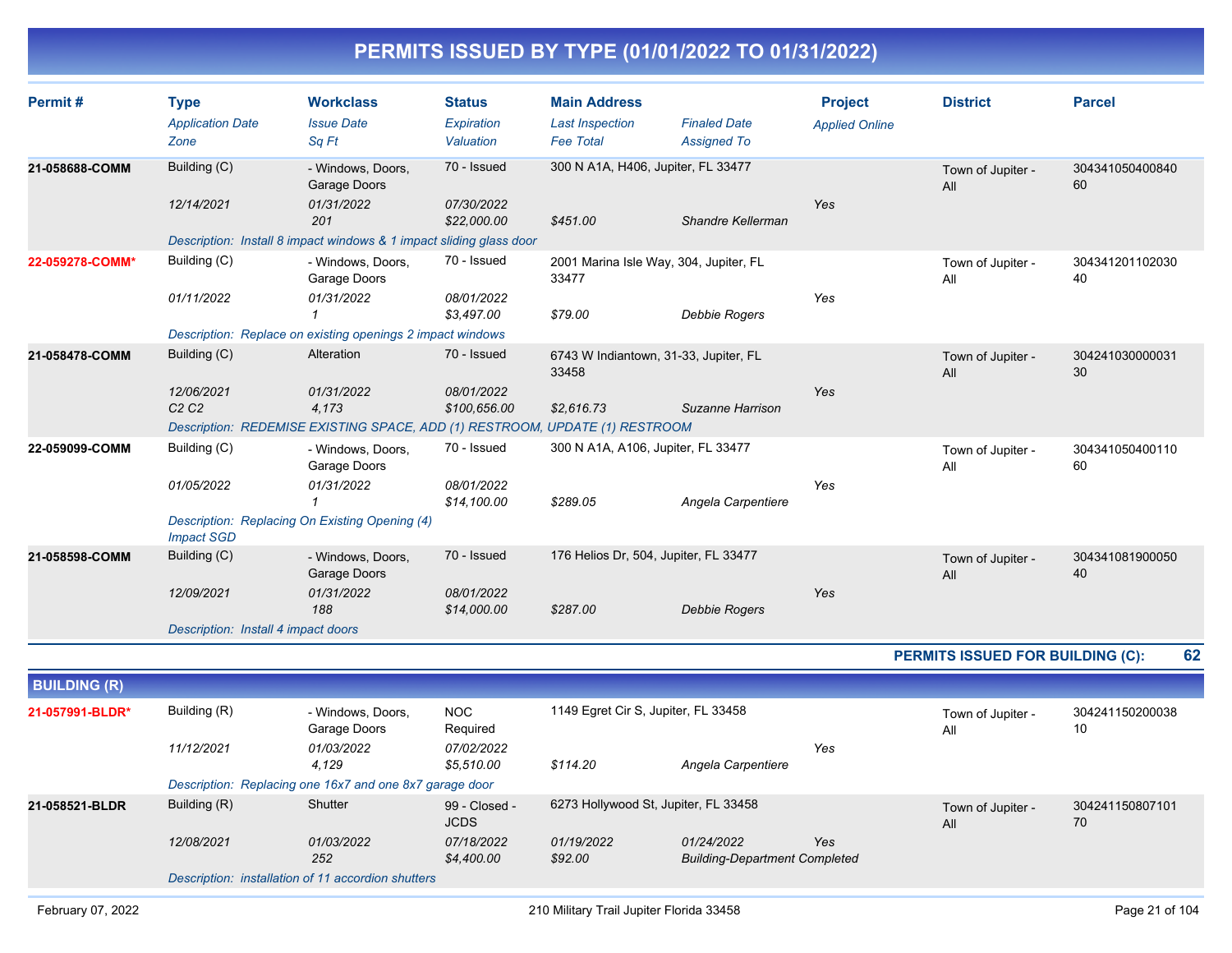| Permit#        | <b>Type</b><br><b>Application Date</b><br>Zone | <b>Workclass</b><br><b>Issue Date</b><br>Sq Ft                                     | <b>Status</b><br>Expiration<br>Valuation | <b>Main Address</b><br><b>Last Inspection</b><br><b>Fee Total</b> | <b>Finaled Date</b><br><b>Assigned To</b>          | <b>Project</b><br><b>Applied Online</b> | <b>District</b>          | <b>Parcel</b>             |
|----------------|------------------------------------------------|------------------------------------------------------------------------------------|------------------------------------------|-------------------------------------------------------------------|----------------------------------------------------|-----------------------------------------|--------------------------|---------------------------|
| 21-058855-BLDR | Building (R)<br>12/20/2021                     | - Windows, Doors,<br>Garage Doors<br>01/03/2022                                    | 70 - Issued<br>07/05/2022                |                                                                   | 6058 Lauderdale St, Jupiter, FL 33458              | Yes                                     | Town of Jupiter -<br>All |                           |
|                |                                                | 1<br>Description: Remove and replace 12 impact windows and 3 impact doors.         | \$20,600.00                              | \$422.30                                                          | Angela Carpentiere                                 |                                         |                          |                           |
| 21-058649-BLDR | Building (R)                                   | - Windows, Doors,<br>Garage Doors                                                  | 70 - Issued                              | 418 Meadowlark Dr, Jupiter, FL 33458                              |                                                    |                                         | Town of Jupiter -<br>All | 304241150200039<br>$00\,$ |
|                | 12/13/2021                                     | 01/03/2022<br>$\mathbf{1}$                                                         | 07/05/2022<br>\$25,350.00                | 01/05/2022<br>\$519.67                                            | Debbie Rogers                                      | Yes                                     |                          |                           |
|                |                                                | Description: Remove existing windows and replace with large missile impact windows |                                          |                                                                   |                                                    |                                         |                          |                           |
| 21-058731-BLDR | Building (R)                                   | - Windows, Doors,<br>Garage Doors                                                  | 70 - Issued                              | 272 Feather Pt S, Jupiter, FL 33458                               |                                                    |                                         | Town of Jupiter -<br>All | 304241150200058<br>60     |
|                | 12/15/2021                                     | 01/03/2022<br>556                                                                  | 07/05/2022<br>\$47,000.00                | \$963.50                                                          | Alicia Hertzog                                     | Yes                                     |                          |                           |
|                |                                                | Description: Replace existing windows (18) and doors (6) with impact.              |                                          |                                                                   |                                                    |                                         |                          |                           |
| 21-058534-BLDR | Building (R)                                   | Shutter                                                                            | 99 - Closed -<br><b>JCDS</b>             |                                                                   | 116 North River Dr E, Jupiter, FL 33458            |                                         | Town of Jupiter -<br>All | 304240271600002<br>70     |
|                | 12/08/2021                                     | 01/03/2022<br>775                                                                  | 07/13/2022<br>\$12,320.00                | 01/14/2022<br>\$252.56                                            | 01/20/2022<br><b>Building-Department Completed</b> | Yes                                     |                          |                           |
|                |                                                | Description: installation of 8 accordion shutters and 3 hurricane shutters         |                                          |                                                                   |                                                    |                                         |                          |                           |
| 21-057713-BLDR | Building (R)                                   | Alteration                                                                         | 99 - Closed -<br><b>JCDS</b>             | 6246 Kendrick St, Jupiter, FL 33458                               |                                                    |                                         | Town of Jupiter -<br>All | 304241220310300<br>60     |
|                | 11/02/2021<br><b>R2 R2</b>                     | 01/03/2022<br>1,736                                                                | 07/26/2022<br>\$7,825.00                 | 01/27/2022<br>\$160.85                                            | 02/03/2022<br><b>Building-Department Completed</b> | Yes                                     |                          |                           |
|                |                                                | Description: Replace the siding and 2 windows on the west side of the home         |                                          |                                                                   |                                                    |                                         |                          |                           |
| 21-058916-BLDR | Building (R)                                   | - Windows, Doors,<br>Garage Doors                                                  | 99 - Closed -<br><b>JCDS</b>             |                                                                   | 18186 Lake Bend Dr, Jupiter, FL 33458              |                                         | Town of Jupiter -<br>All | 304240340800001<br>40     |
|                | 12/22/2021                                     | 01/04/2022<br>112                                                                  | 07/25/2022<br>\$4,431.00                 | 01/26/2022<br>\$92.62                                             | 02/07/2022<br><b>Building-Department Completed</b> | Yes                                     |                          |                           |
|                | Description: GARAGE DOOR 16X7                  |                                                                                    |                                          |                                                                   |                                                    |                                         |                          |                           |
| 21-058161-BLDR | Building (R)                                   | - Windows, Doors,<br>Garage Doors                                                  | 70 - Issued                              | 1472 Via Cameron, Jupiter, FL 33477                               |                                                    |                                         | Town of Jupiter -<br>All | 304341080800207<br>50     |
|                | 11/19/2021                                     | 01/04/2022<br>-1                                                                   | 07/18/2022<br>\$3,543.00                 | 01/18/2022<br>\$79.00                                             | Kelly Hills                                        | Yes                                     |                          |                           |
|                |                                                | Description: Replace 1 Sliding Glass Door with Impact.                             |                                          |                                                                   |                                                    |                                         |                          |                           |
| 21-057946-BLDR | Building (R)                                   | Fence                                                                              | 70 - Issued                              | 208 Diamante Way, Jupiter, FL 33477                               |                                                    |                                         | Town of Jupiter -<br>All | 304341065500001<br>10     |
|                | 11/11/2021                                     | 01/04/2022<br>92                                                                   | 07/05/2022<br>\$4,176.00                 | \$87.52                                                           | Debbie Rogers                                      | Yes                                     |                          |                           |
|                |                                                |                                                                                    |                                          |                                                                   |                                                    |                                         |                          |                           |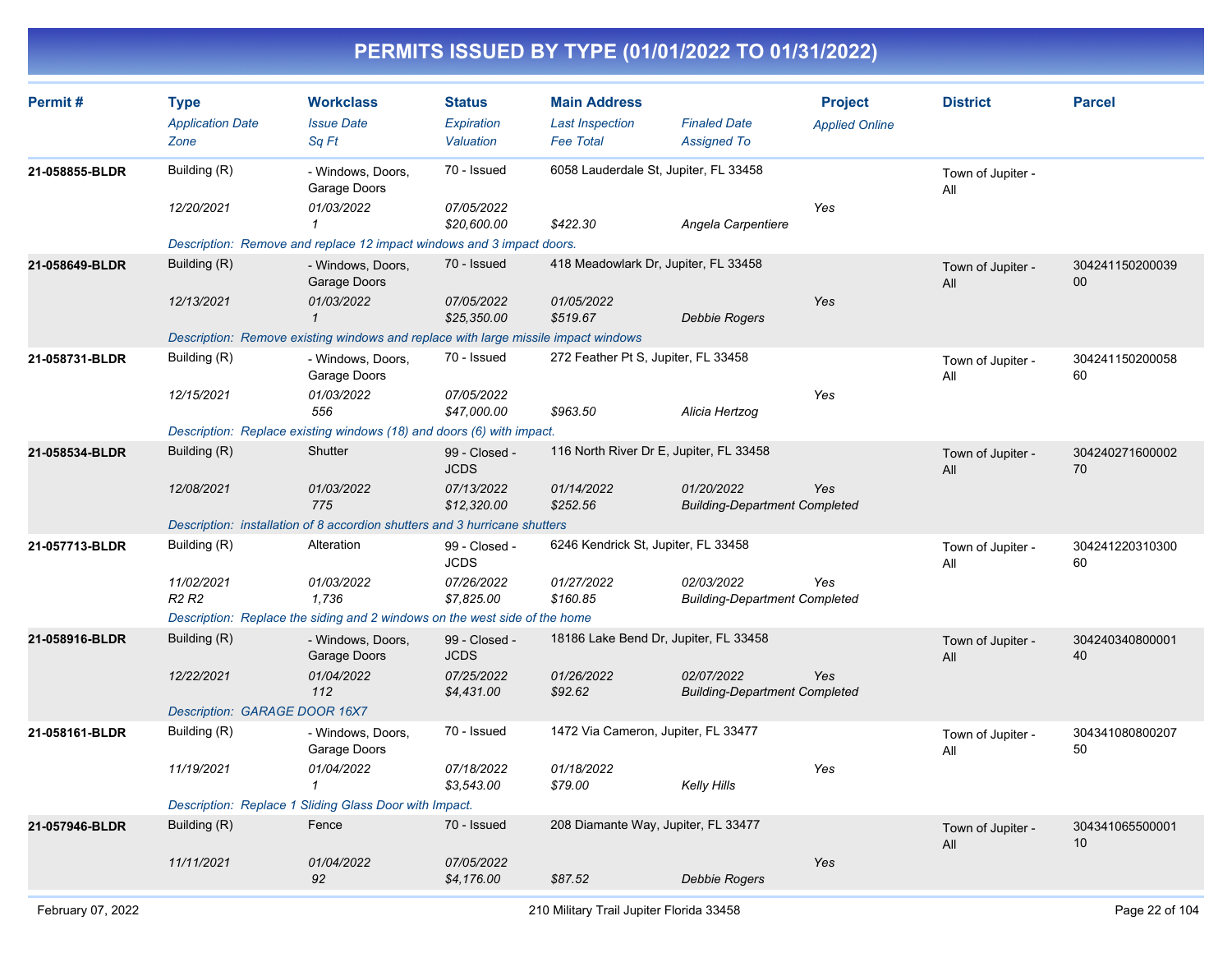|                 |                                                |                                                                                             |                                          |                                                                   | PERMITS ISSUED BY TYPE (01/01/2022 TO 01/31/2022)  |                                         |                          |                       |
|-----------------|------------------------------------------------|---------------------------------------------------------------------------------------------|------------------------------------------|-------------------------------------------------------------------|----------------------------------------------------|-----------------------------------------|--------------------------|-----------------------|
| Permit#         | <b>Type</b><br><b>Application Date</b><br>Zone | <b>Workclass</b><br><b>Issue Date</b><br>Sq Ft                                              | <b>Status</b><br>Expiration<br>Valuation | <b>Main Address</b><br><b>Last Inspection</b><br><b>Fee Total</b> | <b>Finaled Date</b><br><b>Assigned To</b>          | <b>Project</b><br><b>Applied Online</b> | <b>District</b>          | <b>Parcel</b>         |
|                 |                                                | Description: Install 44LF 4FT Aluminum Fence 1 gate and 48LF 6FT Aluminum Fence in the rear |                                          |                                                                   |                                                    |                                         |                          |                       |
| 21-057326-BLDR  | Building (R)                                   | - Windows, Doors,<br>Garage Doors                                                           | 99 - Closed -<br><b>JCDS</b>             |                                                                   | 6581 Winding Lake Dr, Jupiter, FL 33458            |                                         | Town of Jupiter -<br>All | 304240341000033<br>30 |
|                 | 10/18/2021                                     | 01/04/2022                                                                                  | 07/06/2022<br>\$3.900.00                 | 01/07/2022<br>\$82.00                                             | 01/11/2022<br><b>Building-Department Completed</b> | Yes                                     |                          |                       |
|                 |                                                | Description: Replacing on existing opening 2 impact doors                                   |                                          |                                                                   |                                                    |                                         |                          |                       |
| 21-057984-BLDR* | Building (R)                                   | - Windows, Doors,<br>Garage Doors                                                           | <b>NOC</b><br>Required                   | 6361 Ungerer St, Jupiter, FL 33458                                |                                                    |                                         | Town of Jupiter -<br>All | 304241150104801<br>10 |
|                 | 11/12/2021                                     | 01/04/2022<br>1<br>Description: Replacing Windows and Door                                  | 07/05/2022<br>\$15,702.86                | \$321.91                                                          | Suzanne Harrison                                   | Yes                                     |                          |                       |
| 21-056637-BLDR  | Building (R)                                   | Addition                                                                                    | 70 - Issued                              | 175 Lucia Ct, Jupiter, FL 33478                                   |                                                    |                                         | Town of Jupiter -        | 304241080300001       |
|                 |                                                |                                                                                             |                                          |                                                                   |                                                    |                                         | All                      | 90                    |
|                 | 09/24/2021                                     | 01/04/2022<br>1                                                                             | 07/05/2022<br>\$89,400.00                | \$1,832.70                                                        | <b>Kelly Hills</b>                                 | Yes                                     |                          |                       |
|                 |                                                | Description: Patio Addition to rear of house                                                |                                          |                                                                   |                                                    |                                         |                          |                       |
| 21-058831-BLDR  | Building (R)                                   | - Windows, Doors,<br>Garage Doors                                                           | 99 - Closed -<br><b>JCDS</b>             | 6418 Drake St, Jupiter, FL 33458                                  |                                                    |                                         | Town of Jupiter -<br>All | 304241150805900<br>70 |
|                 | 12/19/2021<br>R <sub>1</sub> R <sub>1</sub>    | 01/05/2022<br>2,204                                                                         | 07/25/2022<br>\$11,000.00                | 01/26/2022<br>\$225.50                                            | 02/07/2022<br><b>Building-Department Completed</b> | Yes                                     |                          |                       |
|                 | Description: replace impact 8 windows          |                                                                                             |                                          |                                                                   |                                                    |                                         |                          |                       |
| 21-057880-BLDR  | Building (R)                                   | - Windows, Doors,<br>Garage Doors                                                           | 70 - Issued                              | 140 Via Rosina, Jupiter, FL 33458                                 |                                                    |                                         | Town of Jupiter -<br>All | 304241121600004<br>30 |
|                 | 11/09/2021                                     | 01/05/2022<br>1                                                                             | 07/05/2022<br>\$4,996.00                 | \$103.92                                                          | Angela Carpentiere                                 | Yes                                     |                          |                       |
|                 |                                                | Description: Replacing on existing opening 1 Impact Door                                    |                                          |                                                                   |                                                    |                                         |                          |                       |
| 21-057534-BLDR  | Building (R)                                   | - Windows, Doors,<br>Garage Doors                                                           | 70 - Issued                              | 143 Timber Ln, Jupiter, FL 33458                                  |                                                    |                                         | Town of Jupiter -<br>All | 304241110100101<br>90 |
|                 | 10/25/2021                                     | 01/05/2022<br>1                                                                             | 07/05/2022<br>\$6,897.00                 | \$142.01                                                          | Angela Carpentiere                                 | Yes                                     |                          |                       |
|                 |                                                | Description: Replacing on Existing openings 6 Non-Impact SGD                                |                                          |                                                                   |                                                    |                                         |                          |                       |
| 21-058111-BLDR  | Building (R)                                   | - Windows, Doors,<br>Garage Doors                                                           | 70 - Issued                              | 3033 30Th Ct, Jupiter, FL 33477                                   |                                                    |                                         | Town of Jupiter -<br>All | 304341170216600<br>10 |
|                 | 11/17/2021<br>R <sub>2</sub> R <sub>2</sub>    | 01/05/2022<br>1                                                                             | 08/02/2022<br>\$2,725.00                 | 02/03/2022<br>\$79.00                                             | <b>Debbie Rogers</b>                               | Yes                                     |                          |                       |
|                 |                                                | Description: Replacing on existing opening 1 Impact Door                                    |                                          |                                                                   |                                                    |                                         |                          |                       |
| 21-058768-BLDR  | Building (R)                                   | - Windows, Doors,<br>Garage Doors                                                           | 70 - Issued                              | 116 Ridge Rd, Jupiter, FL 33477                                   |                                                    |                                         | Town of Jupiter -<br>All | 304341160200015<br>10 |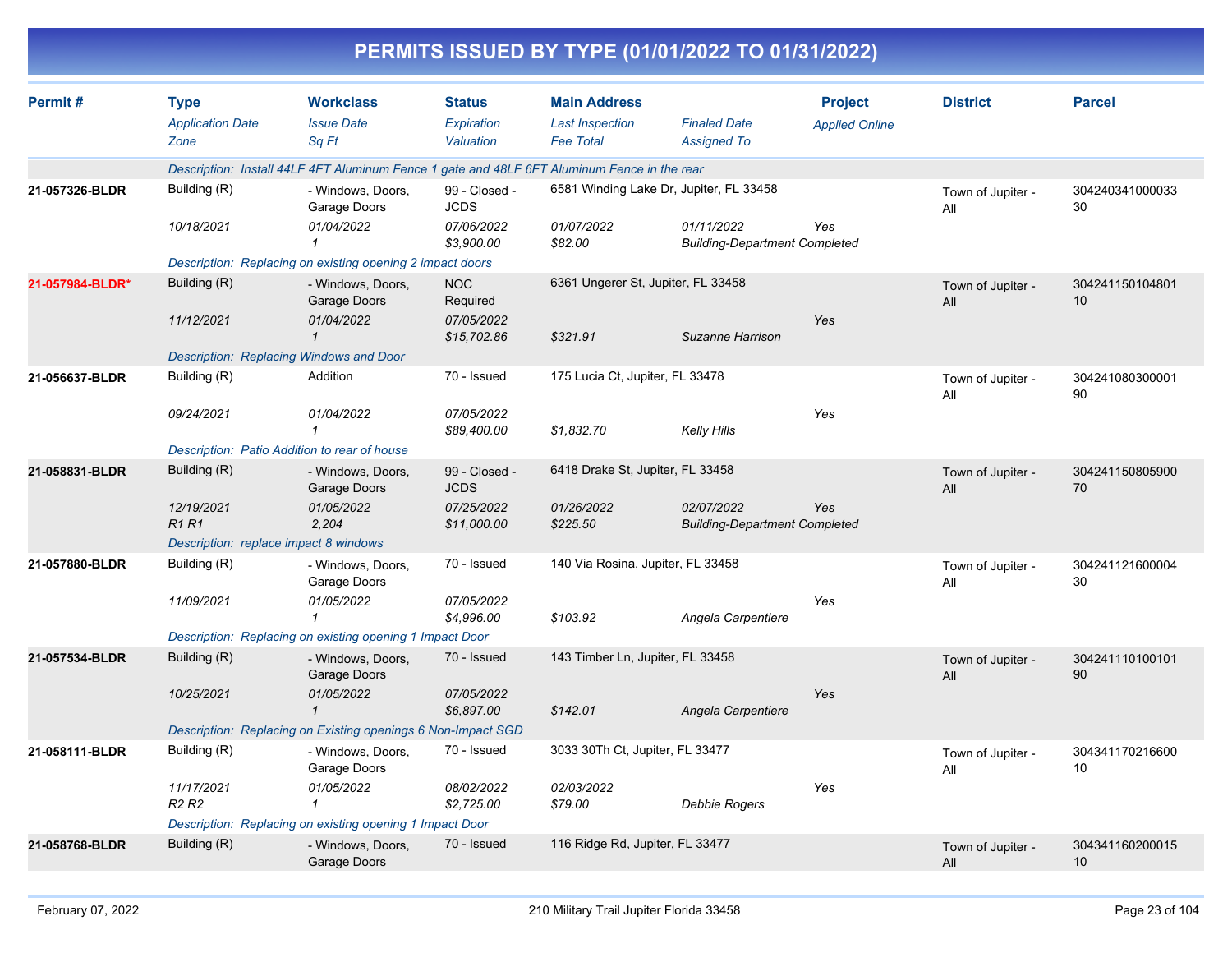| Permit#         | <b>Type</b><br><b>Application Date</b><br>Zone | <b>Workclass</b><br><b>Issue Date</b><br>Sq Ft                                                     | <b>Status</b><br>Expiration<br>Valuation | <b>Main Address</b><br><b>Last Inspection</b><br><b>Fee Total</b> | <b>Finaled Date</b><br><b>Assigned To</b>          | <b>Project</b><br><b>Applied Online</b> | <b>District</b>          | <b>Parcel</b>         |
|-----------------|------------------------------------------------|----------------------------------------------------------------------------------------------------|------------------------------------------|-------------------------------------------------------------------|----------------------------------------------------|-----------------------------------------|--------------------------|-----------------------|
|                 |                                                |                                                                                                    |                                          |                                                                   |                                                    |                                         |                          |                       |
|                 | 12/16/2021<br>R <sub>2</sub> R <sub>2</sub>    | 01/05/2022<br>$\mathbf{1}$<br>Description: Remove and replace 4 impact windows and 4 impact doors. | 07/05/2022<br>\$22,000.00                | \$451.00                                                          | <b>Kelly Hills</b>                                 | Yes                                     |                          |                       |
| 21-058304-BLDR  | Building (R)                                   |                                                                                                    | 70 - Issued                              | 706 S Pennock Ln, Jupiter, FL 33458                               |                                                    |                                         |                          |                       |
|                 |                                                | - Windows, Doors,<br>Garage Doors                                                                  |                                          |                                                                   |                                                    |                                         | Town of Jupiter -<br>All | 304241020301000<br>40 |
|                 | 11/29/2021                                     | 01/05/2022<br>1                                                                                    | 07/05/2022<br>\$2,476.00                 | \$79.00                                                           | Vicki Tarallo                                      | Yes                                     |                          |                       |
|                 |                                                | Description: REPLACING ON EXISTING OPENING 1 IMPACT DOOR                                           |                                          |                                                                   |                                                    |                                         |                          |                       |
| 21-058958-BLDR  | Building (R)                                   | Alteration                                                                                         | 70 - Issued                              | 150 Jupiter Key Rd, Jupiter, FL 33477                             |                                                    |                                         | Town of Jupiter -<br>All | 304341082300001<br>30 |
|                 | 12/27/2021<br><b>R3 R3</b>                     | 01/05/2022<br>3.300                                                                                | 07/05/2022<br>\$53,780.00                | \$1,102.49                                                        | Vicki Tarallo                                      | Yes                                     |                          |                       |
|                 |                                                | Description: INSTALL JAMES HARDIE SIDING & SOFFITS ON ENTIRE HOUSE                                 |                                          |                                                                   |                                                    |                                         |                          |                       |
| 21-058967-BLDR  | Building (R)                                   | - Windows, Doors,<br>Garage Doors                                                                  | 99 - Closed -<br><b>JCDS</b>             | 474 Otter Ln S, Jupiter, FL 33458                                 |                                                    |                                         | Town of Jupiter -<br>All | 304241150200021<br>40 |
|                 | 12/28/2021                                     | 01/05/2022<br>$\mathbf{1}$                                                                         | 08/03/2022<br>\$13,400.00                | 02/04/2022<br>\$274.70                                            | 02/07/2022<br><b>Building-Department Completed</b> | Yes                                     |                          |                       |
|                 |                                                | Description: install 2 impact doors and 11 impact windows                                          |                                          |                                                                   |                                                    |                                         |                          |                       |
| 21-058504-BLDR* | Building (R)                                   | - Windows, Doors,<br>Garage Doors                                                                  | <b>NOC</b><br>Required                   | 125 Lakeside Cir, Jupiter, FL 33458                               |                                                    |                                         | Town of Jupiter -<br>All | 304241100100005<br>70 |
|                 | 12/07/2021                                     | 01/05/2022<br>$\mathbf{1}$                                                                         | 07/05/2022<br>\$2,800.00                 | \$79.00                                                           | <b>Debbie Rogers</b>                               | Yes                                     |                          |                       |
|                 |                                                | Description: remove and replace one 9x7 garage door                                                |                                          |                                                                   |                                                    |                                         |                          |                       |
| 21-057423-BLDR  | Building (R)                                   | Fence                                                                                              | 70 - Issued                              | 117 Bilboa Dr, Jupiter, FL 33458                                  |                                                    |                                         | Town of Jupiter -<br>All | 304241131700012<br>60 |
|                 | 10/21/2021<br><b>MXD MXD</b>                   | 01/05/2022<br>137                                                                                  | 07/05/2022<br>\$4,156.00                 | \$87.12                                                           | Suzanne Harrison                                   | Yes                                     |                          |                       |
|                 |                                                | Description: Install 137LF 4FT Aluminum Fence with 1 gate                                          |                                          |                                                                   |                                                    |                                         |                          |                       |
| 21-059024-BLDR  | Building (R)                                   | - Windows, Doors,<br>Garage Doors                                                                  | 99 - Closed -<br><b>JCDS</b>             | 131 Sand Pine Dr, Jupiter, FL 33477                               |                                                    |                                         | Town of Jupiter -<br>All | 304341160200037<br>80 |
|                 | 12/30/2021<br>R <sub>2</sub> R <sub>2</sub>    | 01/06/2022<br>$\mathcal{O}$                                                                        | 07/20/2022<br>\$4,434.00                 | 01/21/2022<br>\$92.68                                             | 01/27/2022<br><b>Building-Department Completed</b> | Yes                                     |                          |                       |
|                 | <b>Description: Replacement of Garage Door</b> |                                                                                                    |                                          |                                                                   |                                                    |                                         |                          |                       |
| 21-058243-BLDR  | Building (R)                                   | - Windows, Doors,<br>Garage Doors                                                                  | 70 - Issued                              | 154 Beach Summit Ct, Jupiter, FL 33477                            |                                                    |                                         | Town of Jupiter -<br>All | 304341160200009<br>20 |
|                 | 11/23/2021<br>R <sub>2</sub> R <sub>2</sub>    | 01/06/2022<br>112                                                                                  | 07/05/2022<br>\$3,642.00                 | \$79.00                                                           | Angela Carpentiere                                 | Yes                                     |                          |                       |
|                 |                                                | Description: R&R GARAGE DOOR W/ SAME SIZE - 16X7 DAB - NOA 20-0901.24 - +48 -52 PSF                |                                          |                                                                   |                                                    |                                         |                          |                       |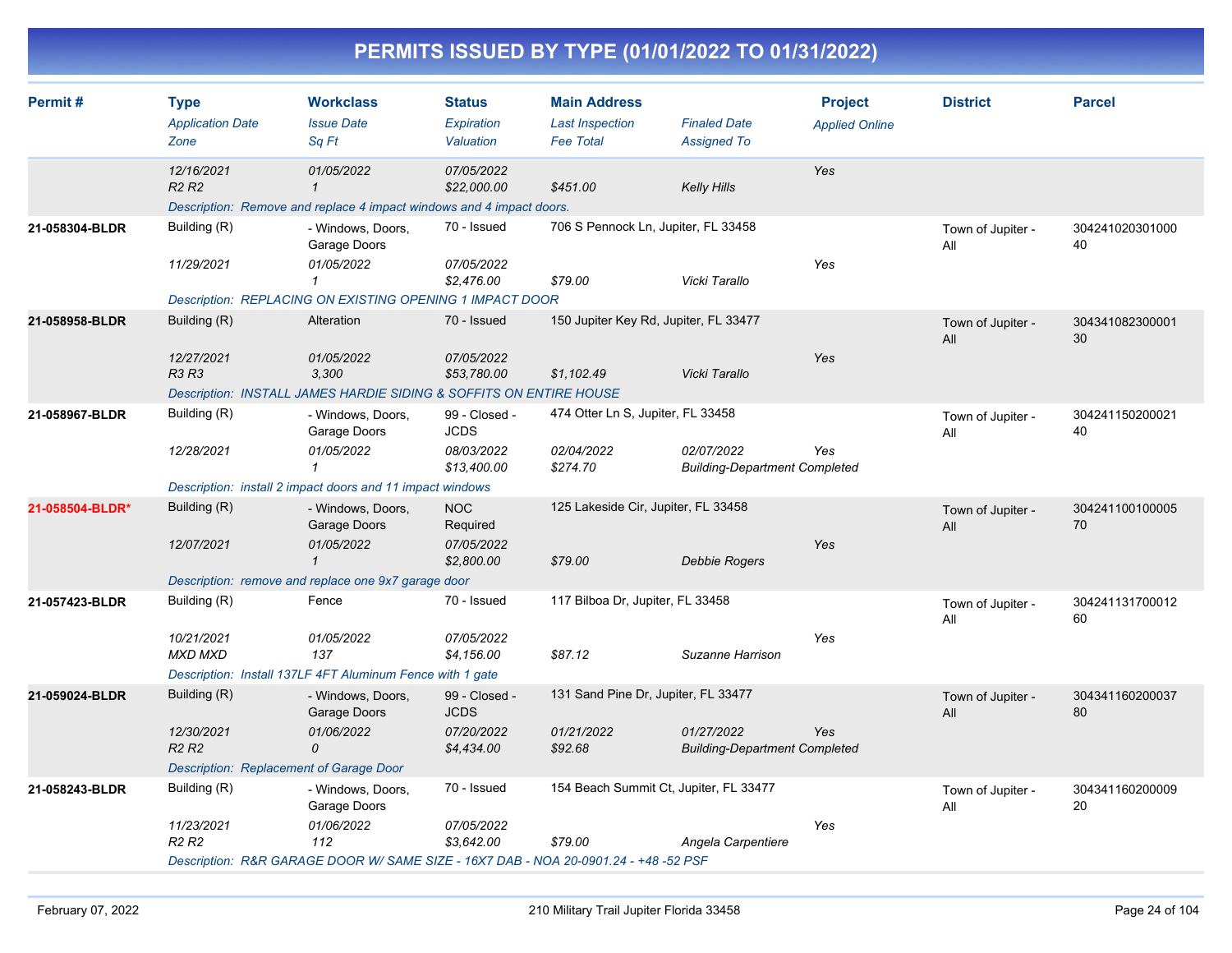| Permit#         | <b>Type</b><br><b>Application Date</b><br>Zone                             | <b>Workclass</b><br><b>Issue Date</b><br>Sq Ft                                                                                             | <b>Status</b><br>Expiration<br>Valuation                  | <b>Main Address</b><br><b>Last Inspection</b><br><b>Fee Total</b> | <b>Finaled Date</b><br><b>Assigned To</b>          | <b>Project</b><br><b>Applied Online</b> | <b>District</b>          | <b>Parcel</b>         |
|-----------------|----------------------------------------------------------------------------|--------------------------------------------------------------------------------------------------------------------------------------------|-----------------------------------------------------------|-------------------------------------------------------------------|----------------------------------------------------|-----------------------------------------|--------------------------|-----------------------|
| 21-057289-BLDR  | Building (R)<br>10/15/2021<br><b>R1R1</b>                                  | - Windows, Doors,<br>Garage Doors<br>01/06/2022<br>$\mathcal I$<br>Description: Install 9 impact windows and 1 impact door                 | 99 - Closed -<br><b>JCDS</b><br>07/18/2022<br>\$22,704.00 | 6393 Lauderdale St, Jupiter, FL 33458<br>01/18/2022<br>\$465.43   | 01/21/2022<br><b>Building-Department Completed</b> | Yes                                     | Town of Jupiter -<br>All | 304241150805901<br>00 |
| 21-058279-BLDR  | Building (R)<br>11/24/2021<br>Description: REPLACE 1 DOOR TO IMPACT        | - Windows, Doors,<br>Garage Doors<br>01/06/2022<br>$\mathcal I$                                                                            | 70 - Issued<br>08/03/2022<br>\$7,532.91                   | 454 Rudder Cay Way, Jupiter, FL 33458<br>02/04/2022<br>\$154.92   | Shandre Kellerman                                  | Yes                                     | Town of Jupiter -<br>All | 304240320100015<br>30 |
| 21-059030-BLDR* | Building (R)<br>12/30/2021<br>Description: replace garage door 16 x 7      | - Windows, Doors,<br>Garage Doors<br>01/06/2022<br>350                                                                                     | <b>NOC</b><br>Required<br>07/05/2022<br>\$2,900.00        | 187 Bayberry PI, Jupiter, FL 33458<br>\$79.00                     | <b>Debbie Rogers</b>                               | Yes                                     | Town of Jupiter -<br>All | 304241110100601<br>40 |
| 21-058656-BLDR  | Building (R)<br>12/13/2021<br><b>R1 R1</b><br>existing electrical outlets  | Shutter<br>01/06/2022<br>268<br>Description: Installation of h-screen motorized defender, on existing res structure using                  | 70 - Issued<br>07/05/2022<br>\$12,718.88                  | 444 Sonoma Isles Cir, Jupiter, FL 33478<br>\$260.74               | Debbie Rogers                                      | Yes                                     | Town of Jupiter -<br>All | 304240320400011<br>30 |
| 21-058920-BLDR  | Building (R)<br>12/22/2021<br>R <sub>2</sub> R <sub>2</sub>                | - Windows, Doors,<br>Garage Doors<br>01/06/2022<br>$\mathbf{1}$<br>Description: Size for size replacement of windows and doors with impact | 70 - Issued<br>07/05/2022<br>\$27,261.27                  | 102 E Hampton Way, Jupiter, FL 33458<br>\$558.86                  | Suzanne Harrison                                   | Yes                                     | Town of Jupiter -<br>All | 304241111500024<br>10 |
| 21-058913-BLDR  | Building (R)<br>12/22/2021<br><b>Description: Sliding Door Replacement</b> | - Windows, Doors,<br>Garage Doors<br>01/06/2022<br>1,470                                                                                   | 70 - Issued<br>07/05/2022<br>\$23,434.58                  | 141 E Riverside Dr, 8D, Jupiter, FL 33469<br>\$480.41             | <b>Debbie Rogers</b>                               | Yes                                     | Town of Jupiter -<br>All | 304340311700800<br>40 |
| 21-054357-BLDR  | Building (R)<br>06/30/2021<br>R <sub>1</sub> R <sub>1</sub>                | - Windows, Doors,<br>Garage Doors<br>01/06/2022<br>15<br>Description: Removing and Replacing 15 Impact Windows                             | 70 - Issued<br>08/02/2022<br>\$11,200.00                  | 91 Maplecrest Cir, Jupiter, FL 33458<br>02/03/2022<br>\$229.60    | <b>Kelly Hills</b>                                 | Yes                                     | Town of Jupiter -<br>All | 304241120800900<br>10 |
| 21-058298-BLDR  | Building (R)                                                               | - Windows, Doors,<br>Garage Doors                                                                                                          | 99 - Closed -<br><b>JCDS</b>                              | 14660 Marrian Ave, Jupiter, FL 33458                              |                                                    |                                         | Town of Jupiter -<br>All | 304241220309100<br>10 |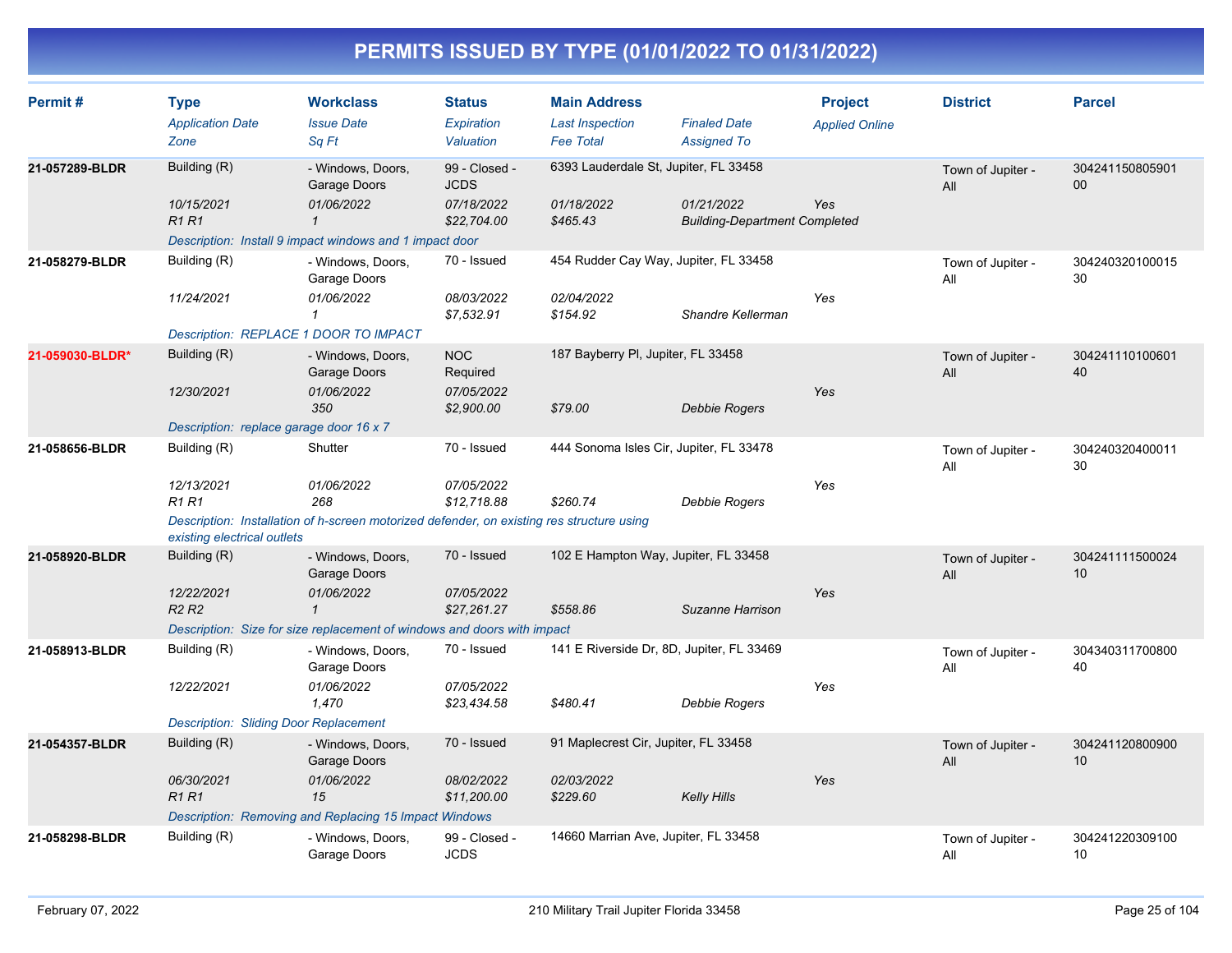| Permit#         | <b>Type</b><br><b>Application Date</b>             | <b>Workclass</b><br><b>Issue Date</b>                                                              | <b>Status</b><br>Expiration  | <b>Main Address</b><br><b>Last Inspection</b> | <b>Finaled Date</b>                                | <b>Project</b><br><b>Applied Online</b> | <b>District</b>          | <b>Parcel</b>         |
|-----------------|----------------------------------------------------|----------------------------------------------------------------------------------------------------|------------------------------|-----------------------------------------------|----------------------------------------------------|-----------------------------------------|--------------------------|-----------------------|
|                 | Zone                                               | Sq Ft                                                                                              | Valuation                    | <b>Fee Total</b>                              | <b>Assigned To</b>                                 |                                         |                          |                       |
|                 | 11/29/2021<br>R <sub>2</sub> R <sub>2</sub>        | 01/06/2022<br>$\mathbf{1}$                                                                         | 07/26/2022<br>\$11,136.00    | 01/27/2022<br>\$228.29                        | 02/03/2022<br><b>Building-Department Completed</b> | Yes                                     |                          |                       |
|                 |                                                    | Description: Replacing on existing opening 3 Impact SGD                                            |                              |                                               |                                                    |                                         |                          |                       |
| 21-058541-BLDR* | Building (R)                                       | - Windows, Doors,<br>Garage Doors                                                                  | <b>NOC</b><br>Required       | 147 Wentworth Ct, Jupiter, FL 33458           |                                                    |                                         | Town of Jupiter -<br>All | 304241230100008<br>10 |
|                 | 12/08/2021                                         | 01/06/2022<br>$\mathbf{1}$                                                                         | 07/05/2022<br>\$2,750.00     | \$79.00                                       | Debbie Rogers                                      | Yes                                     |                          |                       |
|                 |                                                    | Description: remove and replace one 9x7 garage door                                                |                              |                                               |                                                    |                                         |                          |                       |
| 21-058109-BLDR  | Building (R)                                       | Fence                                                                                              | 70 - Issued                  | 410 Circle E, Jupiter, FL 33458               |                                                    |                                         | Town of Jupiter -<br>All | 304241011000004<br>30 |
|                 | 11/17/2021                                         | 01/06/2022<br>570                                                                                  | 07/05/2022<br>\$1,500.00     | \$79.00                                       | Shandre Kellerman                                  | Yes                                     |                          |                       |
|                 |                                                    | Description: Replacing chain link to a wood fence 6 FT-SHADOWBOX -REQUIRED FOR PERMIT 21-002217-EU |                              |                                               |                                                    |                                         |                          |                       |
| 21-058684-BLDR  | Building (R)                                       | Alteration                                                                                         | 70 - Issued                  | 18149 Perigon Way, Jupiter, FL 33458          |                                                    |                                         | Town of Jupiter -<br>All | 304240362100000<br>33 |
|                 | 12/14/2021                                         | 01/06/2022<br>$\mathbf{1}$                                                                         | 08/01/2022<br>\$30,790.61    | 02/01/2022<br>\$631.21                        | Alicia Hertzog                                     | Yes                                     |                          |                       |
|                 | <b>Description: interior Remodel - Owners Bath</b> |                                                                                                    |                              |                                               |                                                    |                                         |                          |                       |
| 21-056970-BLDR  | Building (R)                                       | - Windows, Doors,<br>Garage Doors                                                                  | 99 - Closed -<br><b>JCDS</b> | 160 Hampton PI, Jupiter, FL 33458             |                                                    |                                         | Town of Jupiter -<br>All | 304241111500037<br>10 |
|                 | 10/06/2021<br>R <sub>2</sub> R <sub>2</sub>        | 01/07/2022                                                                                         | 07/06/2022<br>\$2,000.00     | 01/07/2022<br>\$79.00                         | 01/11/2022<br><b>Building-Department Completed</b> | Yes                                     |                          |                       |
|                 | Description: Replace GArage Door                   |                                                                                                    |                              |                                               |                                                    |                                         |                          |                       |
| 21-057270-BLDR  | Building (R)                                       | Alteration                                                                                         | 99 - Closed -<br><b>JCDS</b> | 143 Darby Island PI, Jupiter, FL 33458        |                                                    |                                         | Town of Jupiter -<br>All | 304240330500012<br>80 |
|                 | 10/15/2021<br>RR RR                                | 01/07/2022<br>2,400                                                                                | 07/18/2022<br>\$26,315.00    | 01/19/2022<br>\$539.45                        | 01/24/2022<br><b>Building-Department Completed</b> | Yes                                     |                          |                       |
|                 |                                                    | Description: Walkway pavers extension 300 sf. Back patio travertine installation 2100 sf           |                              |                                               |                                                    |                                         |                          |                       |
| 21-057280-BLDR  | Building (R)                                       | - Windows, Doors,<br>Garage Doors                                                                  | 99 - Closed -<br><b>JCDS</b> | 153 Lakeside Dr, Jupiter, FL 33458            |                                                    |                                         | Town of Jupiter -<br>All | 304241100100007<br>10 |
|                 | 10/15/2021<br>R <sub>2</sub> R <sub>2</sub>        | 01/07/2022<br>1                                                                                    | 07/18/2022<br>\$13,079.00    | 01/18/2022<br>\$268.12                        | 01/21/2022<br><b>Building-Department Completed</b> | Yes                                     |                          |                       |
|                 |                                                    | Description: Install 7 impact windows and 1 impact door                                            |                              |                                               |                                                    |                                         |                          |                       |
| 21-057155-BLDR  | Building (R)                                       | Alteration                                                                                         | 70 - Issued                  | 219 E Whitney Dr, Jupiter, FL 33458           |                                                    |                                         | Town of Jupiter -<br>All | 304241010100802<br>00 |
|                 | 10/12/2021                                         | 01/07/2022<br>140                                                                                  | 07/06/2022<br>\$1,500.00     | \$79.00                                       | Vicki Tarallo                                      | Yes                                     |                          |                       |
|                 |                                                    | Description: INSTALLATION OF NEW MANUFACTURED SHED IN BACKYARD                                     |                              |                                               |                                                    |                                         |                          |                       |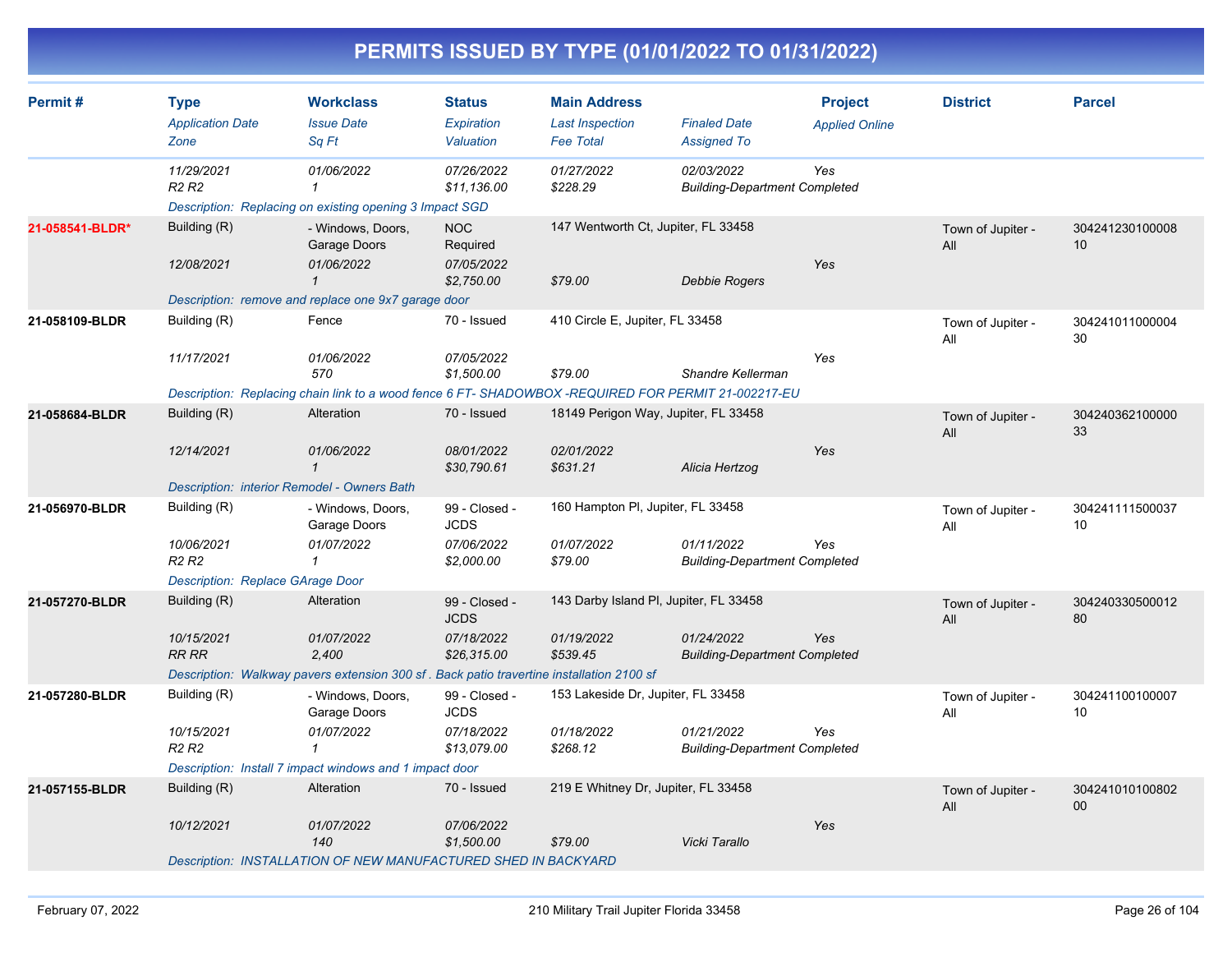| Permit#        | <b>Type</b><br><b>Application Date</b><br>Zone | <b>Workclass</b><br><b>Issue Date</b><br>Sq Ft                                                                     | <b>Status</b><br>Expiration<br>Valuation | <b>Main Address</b><br><b>Last Inspection</b><br><b>Fee Total</b> | <b>Finaled Date</b><br><b>Assigned To</b>          | <b>Project</b><br><b>Applied Online</b> | <b>District</b>          | <b>Parcel</b>         |
|----------------|------------------------------------------------|--------------------------------------------------------------------------------------------------------------------|------------------------------------------|-------------------------------------------------------------------|----------------------------------------------------|-----------------------------------------|--------------------------|-----------------------|
| 21-058791-BLDR | Building (R)                                   | Fence                                                                                                              | 99 - Closed -<br><b>JCDS</b>             | 6478 Robinson St, Jupiter, FL 33458                               |                                                    |                                         | Town of Jupiter -<br>All | 304241150105500<br>50 |
|                | 12/17/2021                                     | 01/07/2022<br>200                                                                                                  | 08/01/2022<br>\$10,253.00                | 02/01/2022<br>\$210.19                                            | 02/02/2022<br><b>Building-Department Completed</b> | Yes                                     |                          |                       |
|                |                                                | Description: 200' of 6' high vinyl fence w (1) 6' gate (1) 4' gate                                                 |                                          |                                                                   |                                                    |                                         |                          |                       |
| 21-058734-BLDR | Building (R)                                   | - Windows, Doors,<br>Garage Doors                                                                                  | 99 - Closed -<br><b>JCDS</b>             | 6294 Robinson St, Jupiter, FL 33458                               |                                                    |                                         | Town of Jupiter -<br>All | 304241150103900<br>20 |
|                | 12/16/2021                                     | 01/07/2022<br>1.342                                                                                                | 07/25/2022<br>\$3,900.00                 | 01/24/2022<br>\$82.00                                             | 02/02/2022<br><b>Building-Department Completed</b> | Yes                                     |                          |                       |
|                |                                                | Description: Replace x2 windows with impact material                                                               |                                          |                                                                   |                                                    |                                         |                          |                       |
| 21-058696-BLDR | Building (R)                                   | - Windows, Doors,<br>Garage Doors                                                                                  | 70 - Issued                              | 124 Oakwood Dr, Jupiter, FL 33458                                 |                                                    |                                         | Town of Jupiter -<br>All | 304241100400036<br>50 |
|                | 12/14/2021                                     | 01/07/2022<br>$\mathbf{1}$                                                                                         | 07/06/2022<br>\$10,750.00                | \$220.37                                                          | <b>Kelly Hills</b>                                 | Yes                                     |                          |                       |
|                |                                                | Description: Install 1 impact door and 4 impact windows                                                            |                                          |                                                                   |                                                    |                                         |                          |                       |
| 21-058523-BLDR | Building (R)                                   | Shutter                                                                                                            | 99 - Closed -<br><b>JCDS</b>             | 251 San Remo Dr, Jupiter, FL 33458                                |                                                    |                                         | Town of Jupiter -<br>All | 304241140500022<br>50 |
|                | 12/08/2021                                     | 01/07/2022<br>600                                                                                                  | 07/18/2022<br>\$10,500.00                | 01/19/2022<br>\$215.25                                            | 01/24/2022<br><b>Building-Department Completed</b> | Yes                                     |                          |                       |
|                |                                                | Description: installation of 13 accordion shutters                                                                 |                                          |                                                                   |                                                    |                                         |                          |                       |
| 21-058183-BLDR | Building (R)                                   | Shutter                                                                                                            | 70 - Issued                              | 1362 Turnbridge Dr, Jupiter, FL 33458                             |                                                    |                                         | Town of Jupiter -<br>All | 304241141900023<br>70 |
|                | 11/19/2021<br><b>MXD MXD</b>                   | 01/07/2022<br>147                                                                                                  | 07/06/2022<br>\$2,800.00                 | \$79.00                                                           | <b>Ellis Baird</b>                                 | Yes                                     |                          |                       |
|                |                                                | Description: installation of 5 accordion shutters                                                                  |                                          |                                                                   |                                                    |                                         |                          |                       |
| 21-056141-BLDR | Building (R)                                   | - Windows, Doors,<br>Garage Doors                                                                                  | 70 - Issued                              |                                                                   | 6259 Winding Lake Dr, Jupiter, FL 33458            |                                         | Town of Jupiter -<br>All | 304240341100042<br>80 |
|                | 09/07/2021                                     | 01/10/2022<br>1.000                                                                                                | 07/13/2022<br>\$47,000.00                | 01/14/2022<br>\$963.50                                            | <b>Kelly Hills</b>                                 | Yes                                     |                          |                       |
|                |                                                | Description: Replace 14 windows and 4 sets of SGD to impact                                                        |                                          |                                                                   |                                                    |                                         |                          |                       |
| 21-058418-BLDR | Building (R)                                   | Alteration                                                                                                         | 70 - Issued                              | 182 Bayberry PI, Jupiter, FL 33458                                |                                                    |                                         | Town of Jupiter -<br>All | 304241110100500<br>50 |
|                | 12/02/2021                                     | 01/10/2022<br>361                                                                                                  | 07/20/2022<br>\$3,375.00                 | 01/21/2022<br>\$79.00                                             | Vicki Tarallo                                      | Yes                                     |                          |                       |
|                |                                                | Description: FILL AREA 5X12 IN POOL DECK INCLUDES CONCRETE PUMP AND LABOR.<br>FORM AND POUR AREAS AROUND POOL DECK |                                          |                                                                   |                                                    |                                         |                          |                       |
| 21-058919-BLDR | Building (R)                                   | Fence                                                                                                              | 70 - Issued                              | 1466 Sunshine Dr, Jupiter, FL 33458                               |                                                    |                                         | Town of Jupiter -<br>All | 304241140900024<br>30 |
|                |                                                |                                                                                                                    |                                          |                                                                   |                                                    |                                         |                          |                       |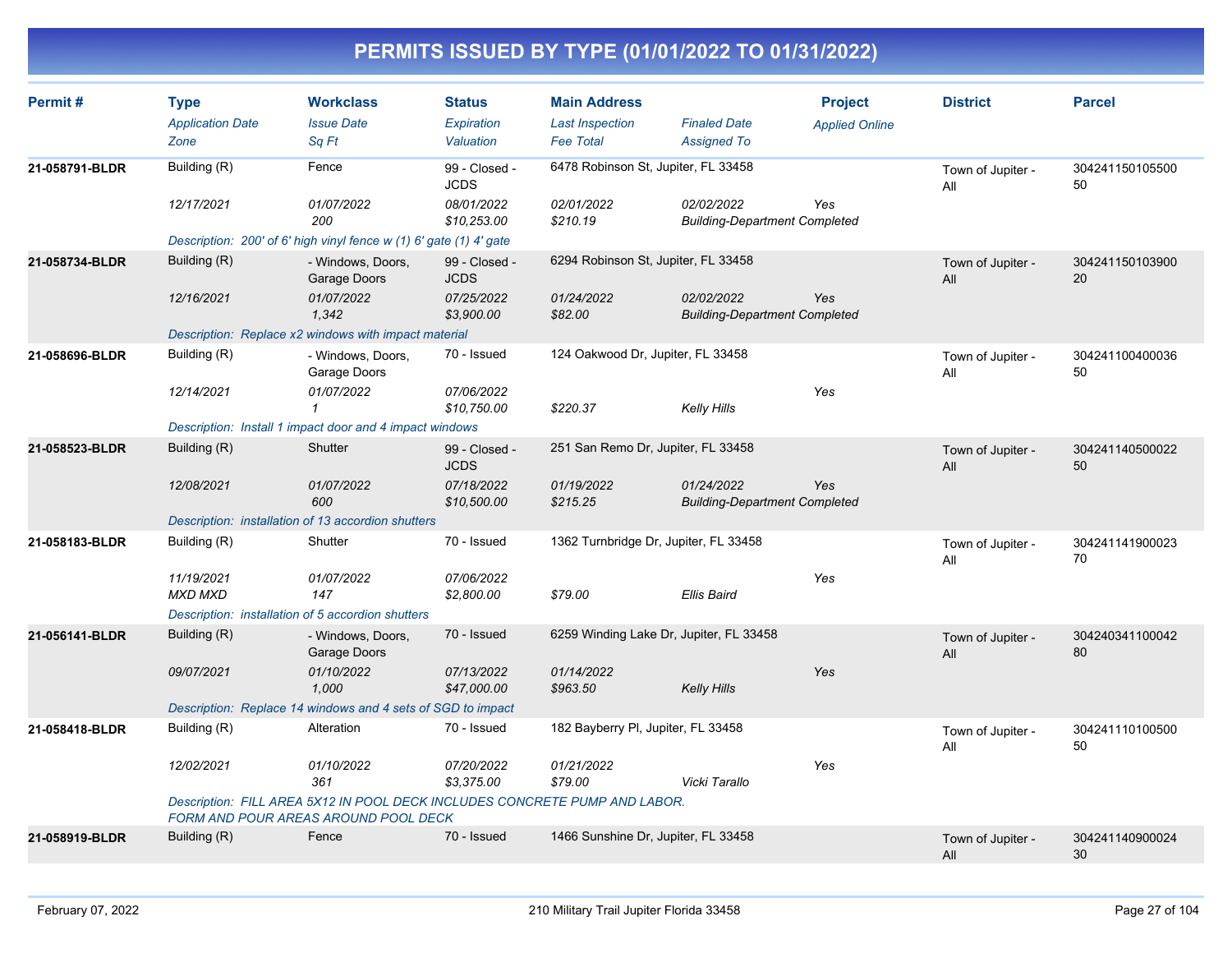| Permit#         | <b>Type</b><br><b>Application Date</b><br>Zone | <b>Workclass</b><br><b>Issue Date</b><br>Sq Ft                                  | <b>Status</b><br><b>Expiration</b><br>Valuation | <b>Main Address</b><br><b>Last Inspection</b><br><b>Fee Total</b> | <b>Finaled Date</b><br><b>Assigned To</b>          | <b>Project</b><br><b>Applied Online</b> | <b>District</b>          | <b>Parcel</b>         |
|-----------------|------------------------------------------------|---------------------------------------------------------------------------------|-------------------------------------------------|-------------------------------------------------------------------|----------------------------------------------------|-----------------------------------------|--------------------------|-----------------------|
|                 | 12/22/2021<br><b>MXD MXD</b>                   | 01/10/2022<br>29<br>Description: 29' PVC (DT) 6' High Fence; 1-4' gate          | 07/11/2022<br>\$2,400.00                        | 01/10/2022<br>\$79.00                                             | 01/11/2022<br><b>Ellis Baird</b>                   | Yes                                     |                          |                       |
| 21-058880-BLDR  | Building (R)                                   | Fence                                                                           | 70 - Issued                                     | 6223 Ungerer St, Jupiter, FL 33458                                |                                                    |                                         | Town of Jupiter -<br>All | 304241150102901<br>60 |
|                 | 12/21/2021                                     | 01/10/2022<br>124                                                               | 07/11/2022<br>\$7,980.00                        | 01/11/2022<br>\$163.99                                            | Ellis Baird                                        | Yes                                     |                          |                       |
|                 | Description: 124ft of 6ft pvc with 2 gates     |                                                                                 |                                                 |                                                                   |                                                    |                                         |                          |                       |
| 21-057822-BLDR  | Building (R)                                   | Fence                                                                           | 99 - Closed -<br><b>JCDS</b>                    | 109 Xanadu PI, Jupiter, FL 33477                                  |                                                    |                                         | Town of Jupiter -<br>All | 304341080400000<br>50 |
|                 | 11/05/2021<br><b>R3 R3</b>                     | 01/10/2022<br>54                                                                | 07/20/2022<br>\$3,689.00                        | 01/21/2022<br>\$79.00                                             | 01/27/2022<br><b>Building-Department Completed</b> | Yes                                     |                          |                       |
|                 |                                                | Description: 50' of 6' high vinyl fence w (1) 4' gate 8' of 4' high vinyl fence |                                                 |                                                                   |                                                    |                                         |                          |                       |
| 21-058686-BLDR  | Building (R)                                   | Fence                                                                           | 99 - Closed -<br><b>JCDS</b>                    | 120 Spoonbill Ct, Jupiter, FL 33458                               |                                                    |                                         | Town of Jupiter -<br>All | 304241112200003<br>70 |
|                 | 12/14/2021                                     | 01/10/2022<br>32                                                                | 08/01/2022<br>\$3,239.00                        | 02/01/2022<br>\$79.00                                             | 02/02/2022<br><b>Building-Department Completed</b> | Yes                                     |                          |                       |
|                 |                                                | Description: 32' of 6' high vinyl fence w (1) 4' gate (1) 5' gate               |                                                 |                                                                   |                                                    |                                         |                          |                       |
| 21-058697-BLDR* | Building (R)                                   | Alteration                                                                      | <b>NOC</b><br>Required                          | 1803 W Community Dr, Jupiter, FL 33458                            |                                                    |                                         | Town of Jupiter -<br>All | 304241140700040<br>10 |
|                 | 12/14/2021                                     | 01/11/2022<br>$\mathbf{1}$                                                      | 07/10/2022<br>\$15,000.00                       | \$307.50                                                          | Alicia Hertzog                                     | Yes                                     |                          |                       |
|                 |                                                | Description: redo bathroom, remove bath, expand shower                          |                                                 |                                                                   |                                                    |                                         |                          |                       |
| 21-057839-BLDR  | Building (R)                                   | - Windows, Doors,<br>Garage Doors                                               | 70 - Issued                                     | 112 Via Santa Cruz, Jupiter, FL 33458                             |                                                    |                                         | Town of Jupiter -<br>All | 304241121600008<br>80 |
|                 | 11/08/2021<br>R <sub>2</sub> R <sub>2</sub>    | 01/11/2022<br>0                                                                 | 07/11/2022<br>\$38,420.00                       | \$787.61                                                          | Alicia Hertzog                                     | Yes                                     |                          |                       |
|                 |                                                | Description: REPLACE TO IMPACT 23 WINDOWS & 3 DOORS                             |                                                 |                                                                   |                                                    |                                         |                          |                       |
| 22-059113-BLDR  | Building (R)                                   | - Windows, Doors,<br>Garage Doors                                               | 70 - Issued                                     | 104 Via Catalunha, Jupiter, FL 33458                              |                                                    |                                         | Town of Jupiter -<br>All | 304241121600025<br>80 |
|                 | 01/05/2022                                     | 01/11/2022<br>4,534                                                             | 07/10/2022<br>\$12,500.00                       | \$256.25                                                          | Angela Carpentiere                                 | Yes                                     |                          |                       |
|                 |                                                | Description: replacement of window and doors with new impact units              |                                                 |                                                                   |                                                    |                                         |                          |                       |
| 21-057752-BLDR  | Building (R)                                   | New-Single<br><b>Family Dwelling</b>                                            | 70 - Issued                                     | 104 Victory Dr, Jupiter, FL 33477                                 |                                                    |                                         | Town of Jupiter -<br>All | 304341070900020<br>70 |
|                 | 11/03/2021<br><b>R1 R1</b>                     | 01/11/2022<br>5,176                                                             | 08/01/2022<br>\$2,300,000.00                    | 02/01/2022<br>\$47,150.00                                         | <b>Kimberly Slater</b>                             | Yes                                     |                          |                       |
|                 | <b>Description: Single Family Residence</b>    |                                                                                 |                                                 |                                                                   |                                                    |                                         |                          |                       |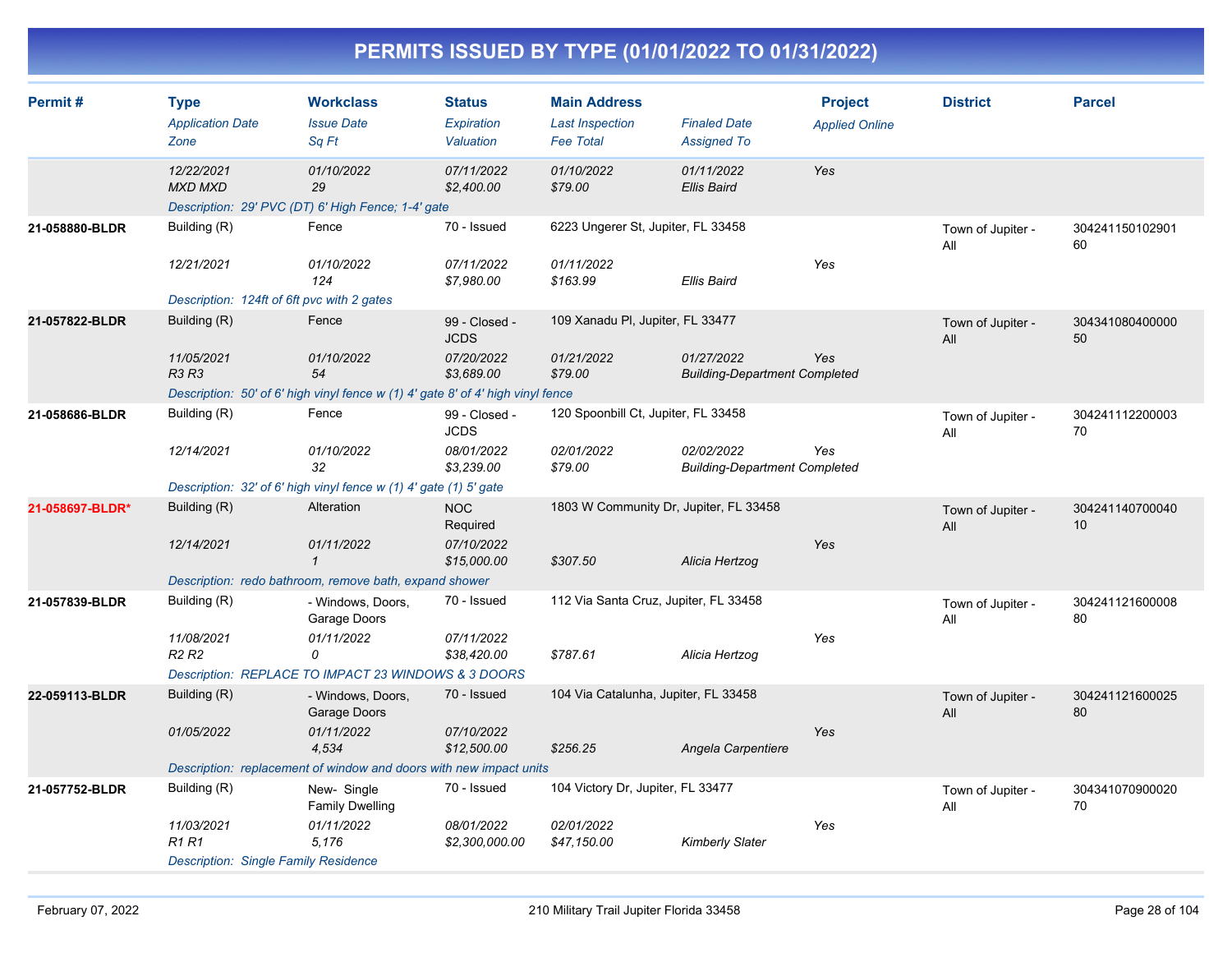| Permit#        | <b>Type</b><br><b>Application Date</b><br>Zone                                                                          | <b>Workclass</b><br><b>Issue Date</b><br>Sq Ft                                    | <b>Status</b><br>Expiration<br>Valuation | <b>Main Address</b><br><b>Last Inspection</b><br><b>Fee Total</b> | <b>Finaled Date</b><br><b>Assigned To</b>          | <b>Project</b><br><b>Applied Online</b> | <b>District</b>          | <b>Parcel</b>         |
|----------------|-------------------------------------------------------------------------------------------------------------------------|-----------------------------------------------------------------------------------|------------------------------------------|-------------------------------------------------------------------|----------------------------------------------------|-----------------------------------------|--------------------------|-----------------------|
| 21-058064-BLDR | Building (R)                                                                                                            | Alteration                                                                        | 70 - Issued                              | 151 Fishermans Way, Jupiter, FL 33477                             |                                                    |                                         | Town of Jupiter -<br>All | 304341063000000<br>40 |
|                | 11/16/2021<br><b>R3 R3</b>                                                                                              | 01/11/2022<br>$\mathbf{1}$<br>Description: Install prefabricated spiral staircase | 07/10/2022<br>\$9,320.00                 | \$191.20                                                          | Alicia Hertzog                                     | Yes                                     |                          |                       |
| 21-058207-BLDR | Building (R)                                                                                                            | - Windows, Doors,<br>Garage Doors                                                 | 70 - Issued                              | 18807 Sweet Gum Ct, Jupiter, FL 33458                             |                                                    |                                         | Town of Jupiter -<br>All | 304240341100039<br>20 |
|                | 11/22/2021                                                                                                              | 01/11/2022<br>285                                                                 | 07/11/2022<br>\$25,334.00                | \$519.35                                                          | Angela Carpentiere                                 | Yes                                     |                          |                       |
|                |                                                                                                                         | Description: replacing 14 windows and 2 doors to impact                           |                                          |                                                                   |                                                    |                                         |                          |                       |
| 21-058912-BLDR | Building (R)                                                                                                            | Alteration                                                                        | 70 - Issued                              | 220 River Park Dr, Jupiter, FL 33477                              |                                                    |                                         | Town of Jupiter -<br>All | 304341170200011<br>61 |
|                | 12/22/2021<br><b>R2 R2</b>                                                                                              | 01/11/2022<br>96                                                                  | 07/20/2022<br>\$40,000.00                | 01/21/2022<br>\$820.00                                            | Suzanne Harrison                                   | Yes                                     |                          |                       |
|                | Description: Remodel Kitchen with new cabinets and upgraded electric.<br>Plumbing Remains Same for Same with no changes |                                                                                   |                                          |                                                                   |                                                    |                                         |                          |                       |
| 21-058971-BLDR | Building (R)                                                                                                            | - Windows, Doors,<br>Garage Doors                                                 | 99 - Closed -<br><b>JCDS</b>             | 218 Colony Way W, Jupiter, FL 33458                               |                                                    |                                         | Town of Jupiter -<br>All | 304241110600002<br>40 |
|                | 12/28/2021<br>R <sub>2</sub> R <sub>2</sub>                                                                             | 01/11/2022<br>$\mathbf{1}$                                                        | 08/03/2022<br>\$8,112.77                 | 02/04/2022<br>\$166.69                                            | 02/07/2022<br><b>Building-Department Completed</b> | Yes                                     |                          |                       |
|                |                                                                                                                         | Description: CHANGE OUT FRONT FOOR NO SIZE CHANGE                                 |                                          |                                                                   |                                                    |                                         |                          |                       |
| 21-058973-BLDR | Building (R)                                                                                                            | - Windows, Doors,<br>Garage Doors                                                 | 70 - Issued                              | 6037 Winding Lake Dr, Jupiter, FL 33458                           |                                                    |                                         | Town of Jupiter -<br>All | 304240271000053<br>30 |
|                | 12/28/2021                                                                                                              | 01/11/2022<br>$\mathcal I$                                                        | 07/11/2022<br>\$13,800.00                | \$282.90                                                          | <b>Debbie Rogers</b>                               | Yes                                     |                          |                       |
|                |                                                                                                                         | Description: REPLACE FRONT DOOR NO SIZE CHANGE                                    |                                          |                                                                   |                                                    |                                         |                          |                       |
| 21-058650-BLDR | Building (R)                                                                                                            | Shutter                                                                           | 70 - Issued                              | 524 Pheasant Ln N, Jupiter, FL 33458                              |                                                    |                                         | Town of Jupiter -<br>All | 304241150200032<br>30 |
|                | 12/13/2021<br><b>R1R1</b>                                                                                               | 01/11/2022<br>$\mathbf{1}$                                                        | 07/11/2022<br>\$13,960.00                | \$286.18                                                          | Debbie Rogers                                      | Yes                                     |                          |                       |
|                |                                                                                                                         | Description: hurricane shutters (2) roll up impact screens (1) roll shutter       |                                          |                                                                   |                                                    |                                         |                          |                       |
| 22-059050-BLDR | Building (R)                                                                                                            | - Windows, Doors,<br>Garage Doors                                                 | 70 - Issued                              | 6259 Winding Lake Dr, Jupiter, FL 33458                           |                                                    |                                         | Town of Jupiter -<br>All | 304240341100042<br>80 |
|                | 01/03/2022<br>$R1-A R1-A$                                                                                               | 01/11/2022<br>$\overline{1}$                                                      | 08/01/2022<br>\$12,575.00                | 02/02/2022<br>\$257.79                                            | <b>Debbie Rogers</b>                               | Yes                                     |                          |                       |
|                | <b>Description: Replace Impact Front Doors</b>                                                                          |                                                                                   |                                          |                                                                   |                                                    |                                         |                          |                       |
| 21-058983-BLDR | Building (R)                                                                                                            | - Windows, Doors,<br>Garage Doors                                                 | 70 - Issued                              | 512 Sweet Bay Cir, Jupiter, FL 33458                              |                                                    |                                         | Town of Jupiter -<br>All | 304241240100017<br>90 |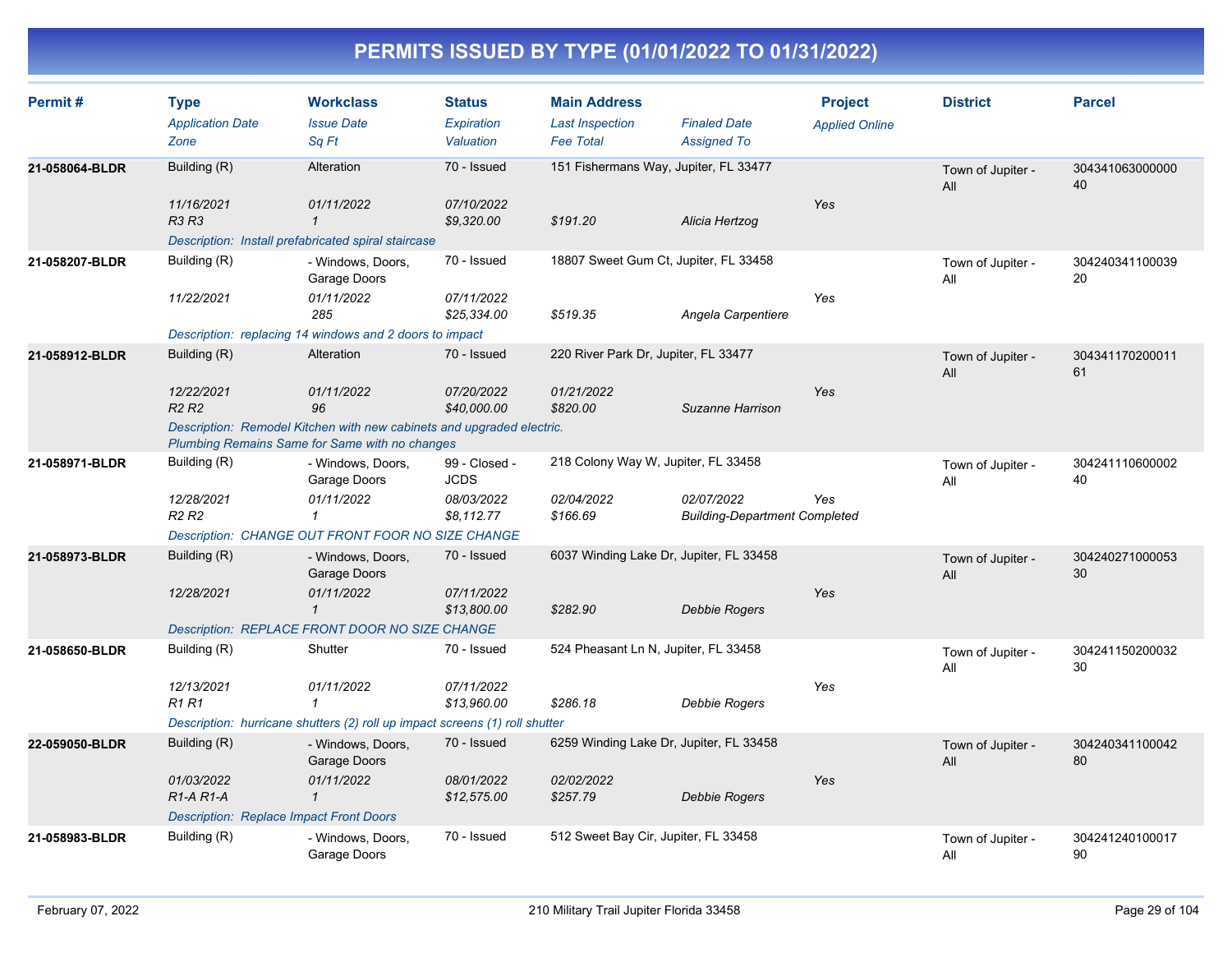| Permit#        | <b>Type</b><br><b>Application Date</b><br>Zone   | <b>Workclass</b><br><b>Issue Date</b><br>Sq Ft                                                  | <b>Status</b><br>Expiration<br>Valuation | <b>Main Address</b><br><b>Last Inspection</b><br><b>Fee Total</b> | <b>Finaled Date</b><br><b>Assigned To</b> | <b>Project</b><br><b>Applied Online</b> | <b>District</b>          | <b>Parcel</b>         |
|----------------|--------------------------------------------------|-------------------------------------------------------------------------------------------------|------------------------------------------|-------------------------------------------------------------------|-------------------------------------------|-----------------------------------------|--------------------------|-----------------------|
|                | 12/29/2021                                       | 01/12/2022<br>128                                                                               | 07/11/2022<br>\$2,975.00                 | \$79.00                                                           | Kimberly Slater                           | Yes                                     |                          |                       |
|                |                                                  | <b>Description: INSTALL IMPACT GARAGE DOOR</b>                                                  |                                          |                                                                   |                                           |                                         |                          |                       |
| 22-059084-BLDR | Building (R)                                     | - Windows, Doors,<br>Garage Doors                                                               | 70 - Issued                              | 196 Hampton Cir, Jupiter, FL 33458                                |                                           |                                         | Town of Jupiter -<br>All | 304241111500023<br>00 |
|                | 01/04/2022<br>R <sub>2</sub> R <sub>2</sub>      | 01/12/2022<br>$\mathbf{1}$                                                                      | 07/11/2022<br>\$13,993.00                | \$286.86                                                          | Debbie Rogers                             | Yes                                     |                          |                       |
|                |                                                  | <b>Description: Replace Front Doors and Transom Above</b>                                       |                                          |                                                                   |                                           |                                         |                          |                       |
| 22-059060-BLDR | Building (R)                                     | - Windows, Doors,<br>Garage Doors                                                               | 70 - Issued                              | 18820 Fetterbush Ct, Jupiter, FL 33458                            |                                           |                                         | Town of Jupiter -<br>All | 304240341100041<br>40 |
|                | 01/03/2022<br>R <sub>1</sub> -A <sub>R1</sub> -A | 01/12/2022<br>$\mathbf{1}$                                                                      | 07/11/2022<br>\$15,436.00                | \$316.44                                                          | Debbie Rogers                             | Yes                                     |                          |                       |
|                | <b>Description: INSTALL IMPACT WINDOWS 11</b>    |                                                                                                 |                                          |                                                                   |                                           |                                         |                          |                       |
| 21-058755-BLDR | Building (R)                                     | Alteration                                                                                      | 70 - Issued                              | 119 Olympus Way, Jupiter, FL 33477                                |                                           |                                         | Town of Jupiter -<br>All | 304341080600300<br>60 |
|                | 12/16/2021                                       | 01/12/2022<br>1,150                                                                             | 07/11/2022<br>\$19,500.00                | \$399.75                                                          | Shandre Kellerman                         | Yes                                     |                          |                       |
|                |                                                  | Description: Aluminum Screen Pool Enclosure on Existing Concrete Slab. Demo Existing Enclosure. |                                          |                                                                   |                                           |                                         |                          |                       |
| 21-058839-BLDR | Building (R)                                     | Fence                                                                                           | 70 - Issued                              | 475 Otter Ln S, Jupiter, FL 33458                                 |                                           |                                         | Town of Jupiter -<br>All | 304241150200021<br>80 |
|                | 12/20/2021                                       | 01/12/2022<br>$\mathbf{1}$                                                                      | 07/11/2022<br>\$1,000.00                 | \$79.00                                                           | <b>Kelly Hills</b>                        | Yes                                     |                          |                       |
|                | <b>Description: Fence</b>                        |                                                                                                 |                                          |                                                                   |                                           |                                         |                          |                       |
| 21-058830-BLDR | Building (R)                                     | - Windows, Doors,<br>Garage Doors                                                               | 70 - Issued                              | 1002 Mohican Blvd, Jupiter, FL 33458                              |                                           |                                         | Town of Jupiter -<br>All | 304241020302001<br>00 |
|                | 12/19/2021<br><b>R1R1</b>                        | 01/12/2022<br>1,248                                                                             | 07/11/2022<br>\$14,838.09                | \$304.18                                                          | Suzanne Harrison                          | Yes                                     |                          |                       |
|                |                                                  | Description: INSTALL 10 WINDOWS & 1 DOOR 1                                                      |                                          |                                                                   |                                           |                                         |                          |                       |
| 21-058953-BLDR | Building (R)                                     | Alteration                                                                                      | 70 - Issued                              | 155 Jupiter Key Rd, Jupiter, FL 33477                             |                                           |                                         | Town of Jupiter -<br>All | 304341082300003<br>80 |
|                | 12/27/2021<br>R3 R3                              | 01/13/2022<br>3,500                                                                             | 07/12/2022<br>\$43,000.00                | \$881.50                                                          | Debbie Rogers                             | Yes                                     |                          |                       |
|                |                                                  | Description: INSTALL JAMES HARDIE SIDING ON ENTIRE HOUSE.                                       |                                          |                                                                   |                                           |                                         |                          |                       |
| 21-058952-BLDR | Building (R)                                     | Alteration                                                                                      | 70 - Issued                              | 6125 Francis St, Jupiter, FL 33458                                |                                           |                                         | Town of Jupiter -<br>All | 304241220309101<br>00 |
|                | 12/27/2021<br>R <sub>2</sub> R <sub>2</sub>      | 01/13/2022<br>2,500                                                                             | 07/12/2022<br>\$31,925.00                | \$654.46                                                          | Suzanne Harrison                          | Yes                                     |                          |                       |
|                |                                                  | <b>Description: INSTALL JAMES HARDIE SIDING ON ENTIRE HOUSE</b>                                 |                                          |                                                                   |                                           |                                         |                          |                       |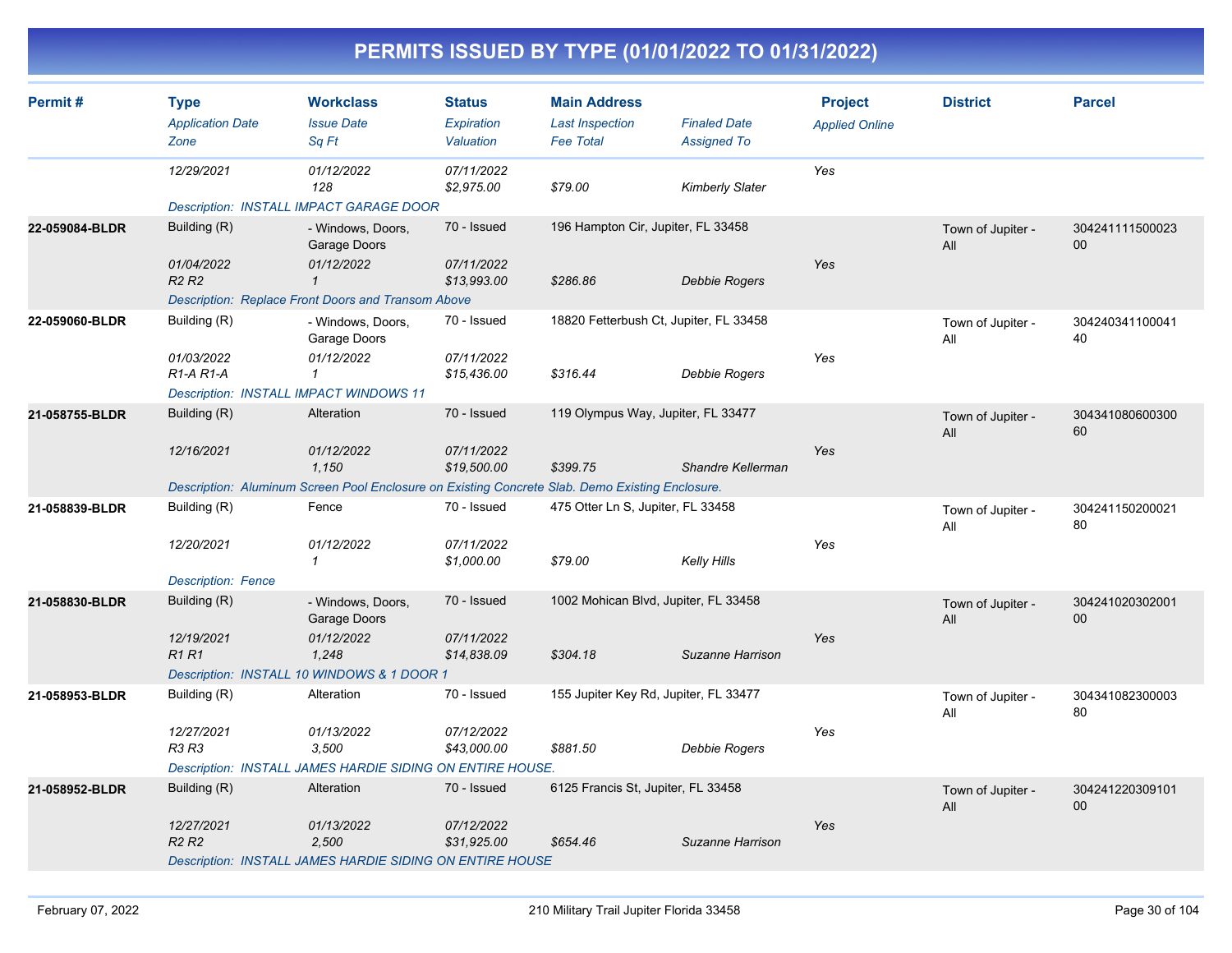| Permit#         | <b>Type</b>                                                | <b>Workclass</b>                                                        | <b>Status</b>                | <b>Main Address</b>                        |                                           | <b>Project</b>        | <b>District</b>          | <b>Parcel</b>         |
|-----------------|------------------------------------------------------------|-------------------------------------------------------------------------|------------------------------|--------------------------------------------|-------------------------------------------|-----------------------|--------------------------|-----------------------|
|                 | <b>Application Date</b><br>Zone                            | <b>Issue Date</b><br>Sq Ft                                              | Expiration<br>Valuation      | <b>Last Inspection</b><br><b>Fee Total</b> | <b>Finaled Date</b><br><b>Assigned To</b> | <b>Applied Online</b> |                          |                       |
| 21-058841-BLDR  | Building (R)                                               | Alteration                                                              | 70 - Issued                  |                                            | 18323 Flagship Cir, Jupiter, FL 33458     |                       | Town of Jupiter -<br>All | 304240340600008<br>70 |
|                 | 12/20/2021                                                 | 01/13/2022<br>$\mathbf{1}$                                              | 07/18/2022<br>\$20,000.00    | 01/18/2022<br>\$410.00                     | <b>Kimberly Slater</b>                    | Yes                   |                          |                       |
|                 |                                                            | Description: REPAIR STRUCTURAL WALL AND DAMAGED INTERIOR VEHICLE DAMAGE |                              |                                            |                                           |                       |                          |                       |
| 21-054867-BLDR* | Building (R)                                               | Alteration                                                              | 70 - Issued                  |                                            | 3430 W Mallory Blvd, Jupiter, FL 33458    |                       | Town of Jupiter -<br>All | 304241140900035<br>50 |
|                 | 07/21/2021<br><b>MXD MXD</b>                               | 01/13/2022<br>$\mathbf{1}$                                              | 07/20/2022<br>\$15,867.00    | 01/21/2022<br>\$325.27                     | Suzanne Harrison                          | Yes                   |                          |                       |
|                 |                                                            | Description: ENCLOSE PATIO WITH 2 SGD AND 3 WINDOWS ALL IMPACT          |                              |                                            |                                           |                       |                          |                       |
| 22-059075-BLDR  | Building (R)                                               | - Windows, Doors,<br>Garage Doors                                       | 70 - Issued                  |                                            | 18781 Misty Lake Dr, Jupiter, FL 33458    |                       | Town of Jupiter -<br>All | 304240340900018<br>20 |
|                 | 01/04/2022                                                 | 01/13/2022<br>3.134                                                     | 08/01/2022<br>\$54,224.00    | 02/02/2022<br>\$1,111.59                   | Debbie Rogers                             | Yes                   |                          |                       |
|                 |                                                            | Description: replacing windows and doors with new impact units          |                              |                                            |                                           |                       |                          |                       |
| 22-059139-BLDR  | Building (R)                                               | Alteration                                                              | 70 - Issued                  |                                            | 216 E River Park Dr, Jupiter, FL 33477    |                       | Town of Jupiter -<br>All | 304341170200011<br>15 |
|                 | 01/05/2022                                                 | 01/13/2022<br>$\mathbf{1}$                                              | 07/12/2022<br>\$44,416.90    | \$910.55                                   | <b>Kelly Hills</b>                        | Yes                   |                          |                       |
|                 | Description: Remove & Replace Kitchen                      |                                                                         |                              |                                            |                                           |                       |                          |                       |
| 21-058937-BLDR  | Building (R)                                               | - Windows, Doors,<br>Garage Doors                                       | 70 - Issued                  |                                            | 171 Farmingdale Dr, Jupiter, FL 33458     |                       | Town of Jupiter -<br>All | 304241241400016<br>60 |
|                 | 12/24/2021                                                 | 01/14/2022<br>1,797                                                     | 07/13/2022<br>\$21,340.00    | \$437.47                                   | <b>Kellie Doherty</b>                     | Yes                   |                          |                       |
|                 | Description: Install 10 Impact windows                     |                                                                         |                              |                                            |                                           |                       |                          |                       |
| 21-058482-BLDR* | Building (R)                                               | Alteration                                                              | <b>NOC</b><br>Required       |                                            | 6978 Cypress Cove Cir, Jupiter, FL 33458  |                       | Town of Jupiter -<br>All | 304240271800001<br>80 |
|                 | 12/06/2021                                                 | 01/14/2022<br>1,000                                                     | 07/13/2022<br>\$56,000.00    | \$1,148.00                                 | <b>Kelly Hills</b>                        | Yes                   |                          |                       |
|                 |                                                            | Description: Install new impact windows and doors.                      |                              |                                            |                                           |                       |                          |                       |
|                 | <b>Install new Kitchen</b>                                 |                                                                         |                              |                                            |                                           |                       |                          |                       |
| 22-059156-BLDR  | Building (R)                                               | - Windows, Doors,<br>Garage Doors                                       | 70 - Issued                  | 155 Carmela Ct, Jupiter, FL 33478          |                                           |                       | Town of Jupiter -<br>All | 304241040100201<br>40 |
|                 | 01/06/2022                                                 | 01/14/2022<br>43                                                        | 07/13/2022<br>\$10,986.00    | \$225.22                                   | Debbie Rogers                             | Yes                   |                          |                       |
|                 | Description: INSTALL 1 IMPACT DOOR AND 2 IMPACT SIDELITES. |                                                                         |                              |                                            |                                           |                       |                          |                       |
| 21-056833-BLDR  | Building (R)                                               | Alteration                                                              | 99 - Closed -<br><b>JCDS</b> | 130 Pegasus Dr, Jupiter, FL 33477          |                                           |                       | Town of Jupiter -<br>All | 304341080600303<br>30 |
|                 |                                                            |                                                                         |                              |                                            |                                           |                       |                          |                       |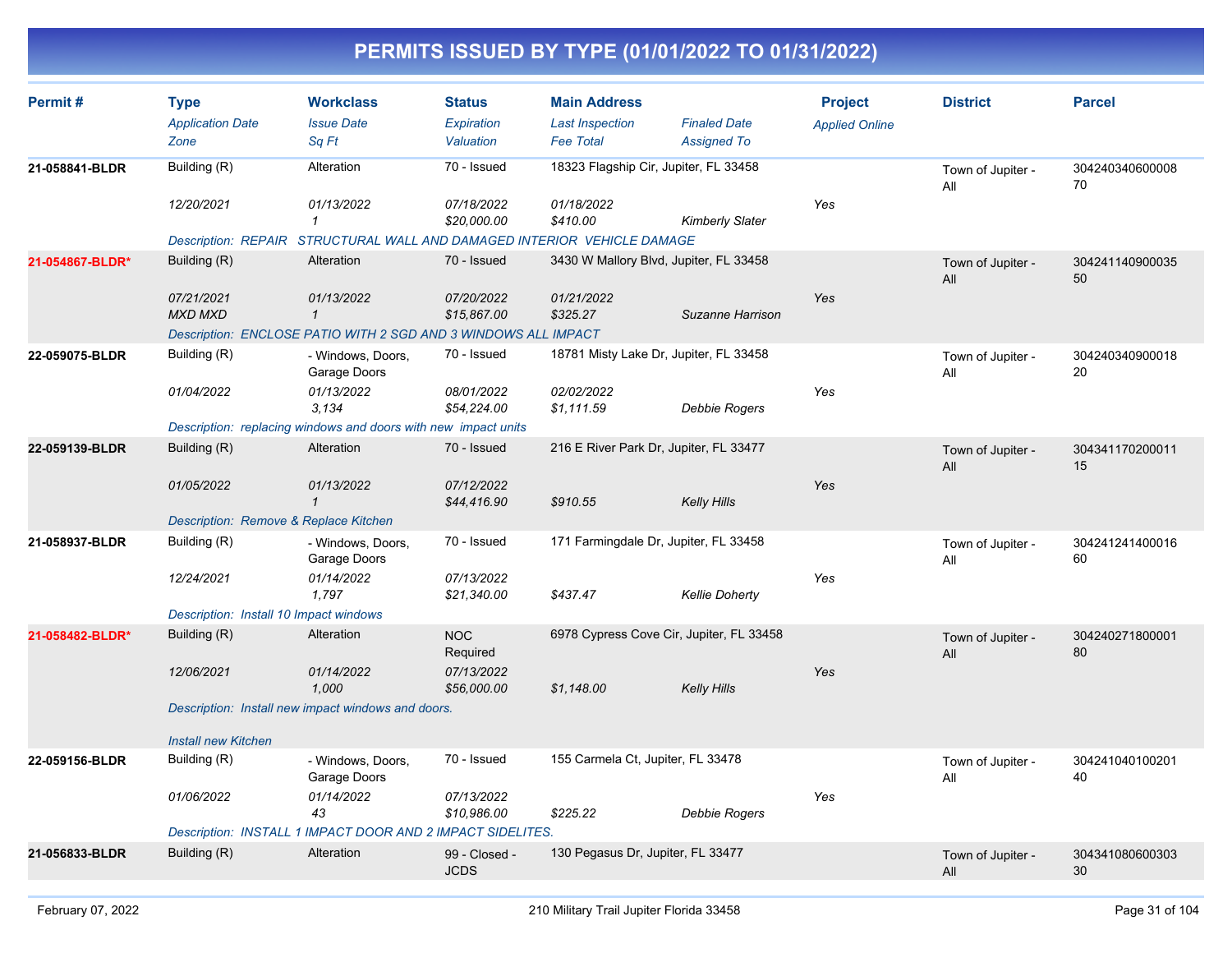|                |                                                                |                                                                                                                                                      |                                                          | PERMITS ISSUED BY TYPE (01/01/2022 TO 01/31/2022)                 |                                                    |                                         |                          |                       |
|----------------|----------------------------------------------------------------|------------------------------------------------------------------------------------------------------------------------------------------------------|----------------------------------------------------------|-------------------------------------------------------------------|----------------------------------------------------|-----------------------------------------|--------------------------|-----------------------|
| Permit#        | <b>Type</b><br><b>Application Date</b><br>Zone                 | <b>Workclass</b><br><b>Issue Date</b><br>Sq Ft                                                                                                       | <b>Status</b><br>Expiration<br>Valuation                 | <b>Main Address</b><br><b>Last Inspection</b><br><b>Fee Total</b> | <b>Finaled Date</b><br><b>Assigned To</b>          | <b>Project</b><br><b>Applied Online</b> | <b>District</b>          | <b>Parcel</b>         |
|                | 09/30/2021                                                     | 01/14/2022<br>1,000<br>Description: Rem. pavers from existing pool deck and replace with new pavers. Add 18" of pavers to the back of the pool deck. | 07/19/2022<br>\$16,000.00                                | 01/20/2022<br>\$328.00                                            | 01/24/2022<br><b>Building-Department Completed</b> | Yes                                     |                          |                       |
| 21-058938-BLDR | Building (R)<br>12/25/2021<br>R <sub>2</sub> R <sub>2</sub>    | - Windows, Doors,<br>Garage Doors<br>01/18/2022<br>Description: REPLACING 16X7 GARAGE DOOR WITH MIAMI DADE IMPACT RATED DOOR                         | 70 - Issued<br>07/18/2022<br>\$2,400.00                  | 148 Bayberry Cir, Jupiter, FL 33458<br>\$79.00                    | <b>Debbie Rogers</b>                               | Yes                                     | Town of Jupiter -<br>All | 304241110100701<br>90 |
| 21-058999-BLDR | Building (R)<br>12/29/2021                                     | Fence<br>01/18/2022<br>107<br>Description: 107ft of 4 ft aluminnum with 1 gate                                                                       | 99 - Closed -<br><b>JCDS</b><br>07/18/2022<br>\$3,476.00 | 205 Pennock Trace Dr, Jupiter, FL 33458<br>\$79.00                | 01/24/2022<br><b>Building-Department Completed</b> | Yes                                     | Town of Jupiter -<br>All | 304241013600001<br>70 |
| 21-058497-BLDR | Building (R)<br>12/07/2021<br><b>R1 R1</b>                     | Alteration<br>01/18/2022<br>2,888<br>Description: REPAIR SHEATHING, RE-SIDE ENTIRE RESIDENCE                                                         | 70 - Issued<br>07/18/2022<br>\$31,000.00                 | 210 Park PI, Jupiter, FL 33458<br>\$635.50                        | Vicki Tarallo                                      | Yes                                     | Town of Jupiter -<br>All | 304241013500000<br>90 |
| 21-058949-BLDR | Building (R)<br>12/27/2021<br><b>R2 R2</b>                     | Alteration<br>01/18/2022<br>1,835<br>Description: re framing two window openings, replace window facade                                              | <b>NOC</b><br>Required<br>07/19/2022<br>\$14,502.00      | 125 Timber Ln, Jupiter, FL 33458<br>01/20/2022<br>\$297.29        | <b>Kelly Hills</b>                                 | Yes                                     | Town of Jupiter -<br>All | 304241110100102<br>80 |
| 22-059352-BLDR | Building (R)<br>01/13/2022<br>Description: replace garage door | - Windows, Doors,<br>Garage Doors<br>01/18/2022<br>460                                                                                               | 70 - Issued<br>07/18/2022<br>\$3,189.00                  | 115 Hawksbill Way, Jupiter, FL 33458<br>\$79.00                   | Angela Carpentiere                                 | Yes                                     | Town of Jupiter -<br>All | 304241112600000<br>80 |
| 22-059265-BLDR | Building (R)<br>01/11/2022                                     | Shutter<br>01/18/2022<br>$\mathbf{1}$<br>Description: hurricane shutters 7 accordions                                                                | 70 - Issued<br>07/18/2022<br>\$5,650.00                  | 6375 Riverwalk Ln, 5, Jupiter, FL 33458<br>\$117.00               | Angela Carpentiere                                 | Yes                                     | Town of Jupiter -<br>All | 304241031701200<br>50 |
| 21-058675-BLDR | Building (R)<br>12/14/2021                                     | Alteration<br>01/18/2022<br>1<br>Description: Add loft/bedroom./Floor/cabinet/tile bathroom                                                          | <b>NOC</b><br>Required<br>07/18/2022<br>\$100,000.00     | 122 Sand Pine Dr, Jupiter, FL 33477<br>\$2,050.00                 | <b>Kelly Hills</b>                                 | Yes                                     | Town of Jupiter -<br>All | 304341160200034<br>00 |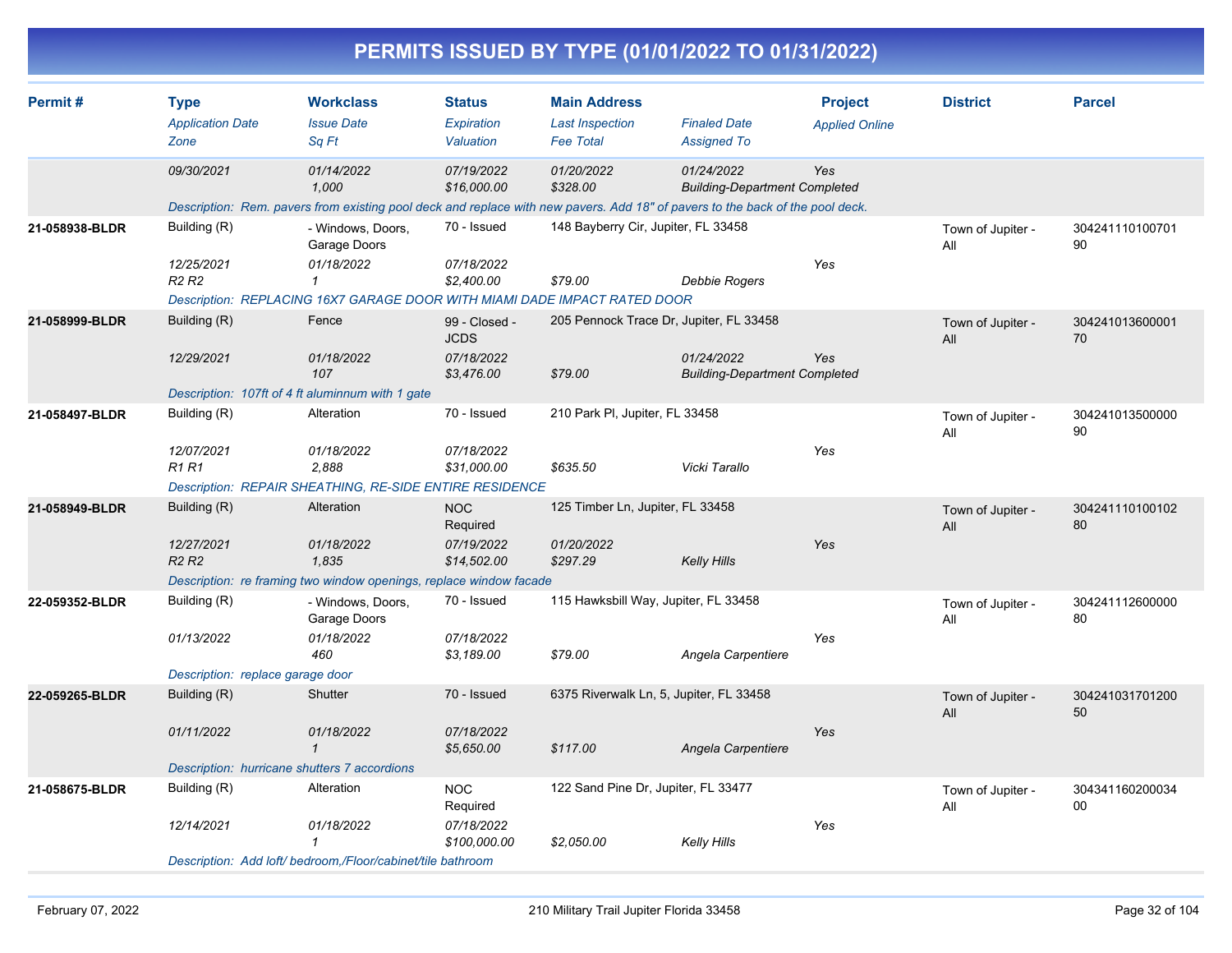| Permit#        | <b>Type</b><br><b>Application Date</b><br>Zone | <b>Workclass</b><br><b>Issue Date</b><br>Sq Ft                                                               | <b>Status</b><br>Expiration<br>Valuation | <b>Main Address</b><br><b>Last Inspection</b><br><b>Fee Total</b> | <b>Finaled Date</b><br><b>Assigned To</b>          | <b>Project</b><br><b>Applied Online</b> | <b>District</b>          | <b>Parcel</b>         |
|----------------|------------------------------------------------|--------------------------------------------------------------------------------------------------------------|------------------------------------------|-------------------------------------------------------------------|----------------------------------------------------|-----------------------------------------|--------------------------|-----------------------|
| 21-056821-BLDR | Building (R)                                   | Alteration                                                                                                   | 99 - Closed -<br><b>JCDS</b>             | 113 Fox Meadow Run, Jupiter, FL 33458                             |                                                    |                                         | Town of Jupiter -<br>All | 304241032603000<br>10 |
|                | 09/30/2021<br><b>R3 R3</b>                     | 01/19/2022<br>$\mathbf{1}$                                                                                   | 07/19/2022<br>\$4,897.00                 | 01/20/2022<br>\$101.94                                            | 01/24/2022<br><b>Building-Department Completed</b> | Yes                                     |                          |                       |
|                |                                                | Description: Replacing Screen Enclosure w/3 inch insulated roof                                              |                                          |                                                                   |                                                    |                                         |                          |                       |
| 22-059252-BLDR | Building (R)                                   | - Windows, Doors,<br>Garage Doors                                                                            | 70 - Issued                              | 18655 Lake Bend Dr, Jupiter, FL 33458                             |                                                    |                                         | Town of Jupiter -<br>All | 304240340800009<br>80 |
|                | 01/11/2022                                     | 01/19/2022<br>$\mathcal I$                                                                                   | 08/03/2022<br>\$5,360.14                 | 02/04/2022<br>\$111.20                                            | Kelly Hills                                        | Yes                                     |                          |                       |
|                |                                                | Description: Replacing Impact doors size for size                                                            |                                          |                                                                   |                                                    |                                         |                          |                       |
| 21-058429-BLDR | Building (R)                                   | Addition                                                                                                     | 70 - Issued                              | 110 Waters Edge Dr, Jupiter, FL 33477                             |                                                    |                                         | Town of Jupiter -<br>All | 304341180800042<br>10 |
|                | 12/02/2021<br><b>R1R1</b>                      | 01/19/2022<br>1,300                                                                                          | 07/18/2022<br>\$328,000.00               | \$6,724.00                                                        | <b>Kimberly Slater</b>                             | Yes                                     |                          |                       |
|                |                                                | Description: Remodel with additional square footage                                                          |                                          |                                                                   |                                                    |                                         |                          |                       |
| 21-057855-BLDR | Building (R)                                   | Alteration                                                                                                   | 70 - Issued                              | 18359 Flagship Cir, Jupiter, FL 33458                             |                                                    |                                         | Town of Jupiter -<br>All | 304240340600009<br>30 |
|                | 11/08/2021<br>$R1-A R1-A$                      | 01/20/2022<br>1.900                                                                                          | 08/01/2022<br>\$27,500.00                | 02/02/2022<br>\$563.75                                            | Alicia Hertzog                                     | Yes                                     |                          |                       |
|                |                                                | Description: Replacement of existing siding on residential home.                                             |                                          |                                                                   |                                                    |                                         |                          |                       |
| 21-056359-BLDR | Building (R)                                   | Addition                                                                                                     | 70 - Issued                              | 6409 Garrett St, Jupiter, FL 33458                                |                                                    |                                         | Town of Jupiter -<br>All | 304241150104500<br>80 |
|                | 09/14/2021<br><b>R1R1</b>                      | 01/20/2022<br>900                                                                                            | 07/19/2022<br>\$0.00                     | \$1.004.00                                                        | Alicia Hertzog                                     | Yes                                     |                          |                       |
|                |                                                | Description: Adding 1st floor addition to an existing 2 story SFH (new total cond sf 2361)                   |                                          |                                                                   |                                                    |                                         |                          |                       |
| 21-058027-BLDR | Building (R)                                   | Alteration                                                                                                   | 70 - Issued                              | 1425 Ocean Dunes Cir, Jupiter, FL 33477                           |                                                    |                                         | Town of Jupiter -<br>All | 304341201403900<br>20 |
|                | 11/15/2021                                     | 01/20/2022<br>105                                                                                            | 07/19/2022<br>\$5,150.00                 | \$107.00                                                          | Alicia Hertzog                                     | Yes                                     |                          |                       |
|                |                                                | Description: REPLACE EXISTING ENCLSOURE WITH NEW INSULATED ROOF, SCREEN WALLS & SCREEN DOOR ON EXISITNG SLAB |                                          |                                                                   |                                                    |                                         |                          |                       |
| 21-059029-BLDR | Building (R)                                   | Alteration                                                                                                   | 70 - Issued                              | 5905 Stonewood Ct, Jupiter, FL 33458                              |                                                    |                                         | Town of Jupiter -<br>All | 304241022100006<br>10 |
|                | 12/30/2021<br><b>R1R1</b>                      | 01/20/2022<br>3.128                                                                                          | 07/19/2022<br>\$3,000.00                 | \$79.00                                                           | <b>Kellie Doherty</b>                              | Yes                                     |                          |                       |
|                | Add french doors to dining room                | Description: Divide MBRM into two BRMS& hall.                                                                |                                          |                                                                   |                                                    |                                         |                          |                       |
| 21-057882-BLDR | Building (R)                                   | New-Single<br><b>Family Dwelling</b>                                                                         | 70 - Issued                              | 349 Eagle Dr, Jupiter, FL 33477                                   |                                                    |                                         | Town of Jupiter -<br>All | 304341180700056<br>60 |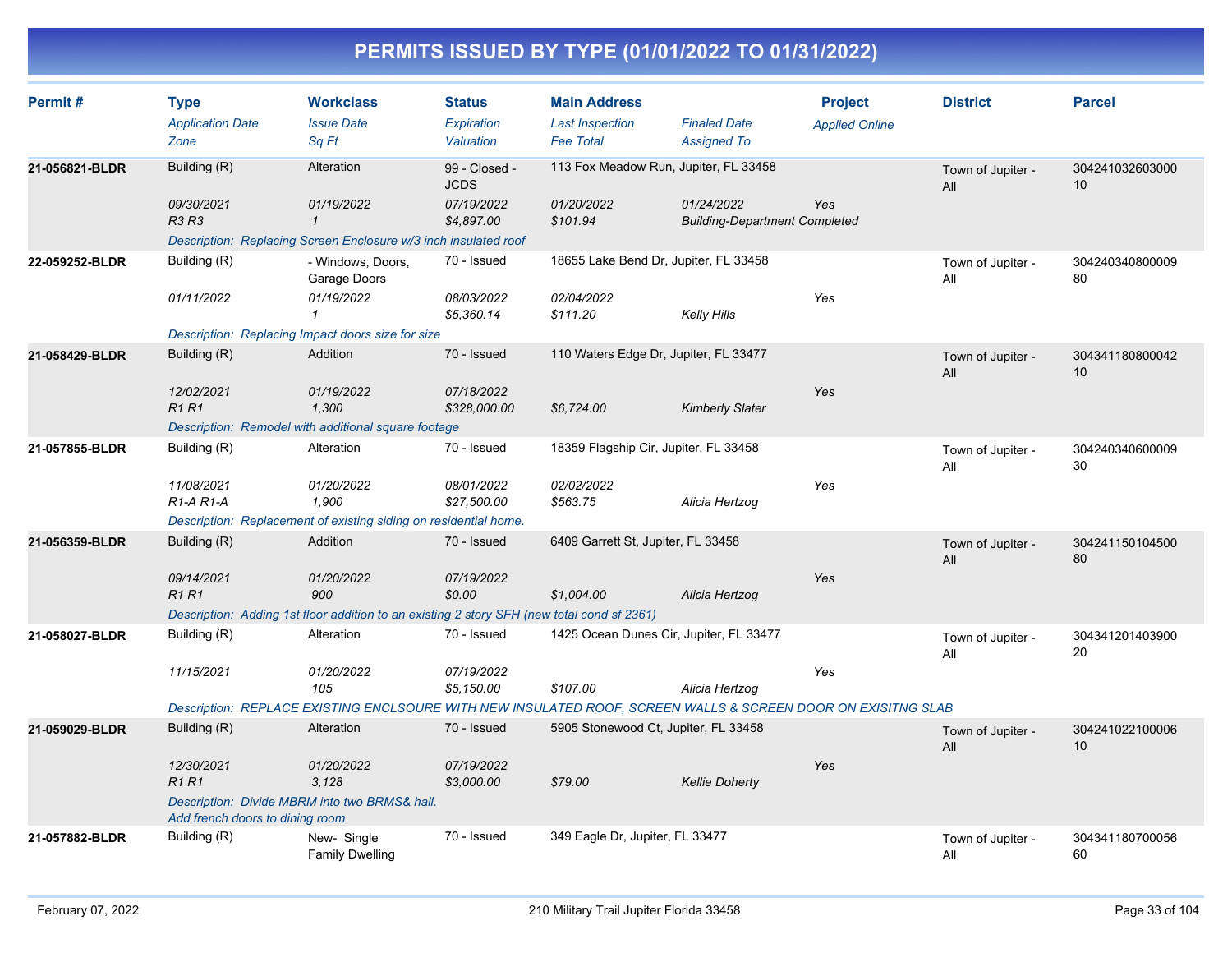| Permit#         | <b>Type</b><br><b>Application Date</b>      | <b>Workclass</b><br><b>Issue Date</b>                                                                                                       | <b>Status</b><br>Expiration  | <b>Main Address</b><br><b>Last Inspection</b> | <b>Finaled Date</b>                                | <b>Project</b><br><b>Applied Online</b> | <b>District</b>          | <b>Parcel</b>         |
|-----------------|---------------------------------------------|---------------------------------------------------------------------------------------------------------------------------------------------|------------------------------|-----------------------------------------------|----------------------------------------------------|-----------------------------------------|--------------------------|-----------------------|
|                 | Zone                                        | Sq Ft                                                                                                                                       | Valuation                    | <b>Fee Total</b>                              | <b>Assigned To</b>                                 |                                         |                          |                       |
|                 | 11/09/2021<br><b>R1 R1</b>                  | 01/20/2022<br>6,450<br>Description: NEW CONSTRUCTION OF A SINGLE FAMILY DETACHED HOME                                                       | 07/19/2022<br>\$1,103,029.25 | \$22,612.10                                   | Vicki Tarallo                                      | Yes                                     |                          |                       |
| 22-059375-BLDR  | Building (R)                                | Fence                                                                                                                                       | 99 - Closed -<br><b>JCDS</b> | 179 San Remo Dr, Jupiter, FL 33458            |                                                    |                                         | Town of Jupiter -<br>All | 304241140500025<br>70 |
|                 | 01/14/2022                                  | 01/20/2022<br>$\mathbf{1}$                                                                                                                  | 07/19/2022<br>\$2,450.00     | \$79.00                                       | 01/24/2022<br><b>Building-Department Completed</b> | Yes                                     |                          |                       |
|                 |                                             | Description: furnish & install 4'ft high X 68 LF of white aluminum fence and 1 gate. Will not be used as pool barrier. Pool is screened in. |                              |                                               |                                                    |                                         |                          |                       |
| 21-058092-BLDR  | Building (R)                                | Alteration                                                                                                                                  | 70 - Issued                  | 186 Rosalia Ct, Jupiter, FL 33478             |                                                    |                                         | Town of Jupiter -<br>All | 304241040100101<br>90 |
|                 | 11/17/2021                                  | 01/20/2022<br>3,500                                                                                                                         | 07/25/2022<br>\$29,000.00    | 01/25/2022<br>\$594.50                        | <b>Kimberly Slater</b>                             | Yes                                     |                          |                       |
|                 | Description: screen porch                   |                                                                                                                                             |                              |                                               |                                                    |                                         |                          |                       |
| 22-059293-BLDR* | Building (R)                                | - Windows, Doors,<br>Garage Doors                                                                                                           | <b>NOC</b><br>Required       | 116 Day Lily Dr, Jupiter, FL 33458            |                                                    |                                         | Town of Jupiter -<br>All | 304241240100009<br>80 |
|                 | 01/12/2022                                  | 01/21/2022<br>$\mathbf{1}$                                                                                                                  | 07/20/2022<br>\$4,750.00     | \$99.00                                       | Angela Carpentiere                                 | Yes                                     |                          |                       |
|                 | Description: remove and replace garage door |                                                                                                                                             |                              |                                               |                                                    |                                         |                          |                       |
| 22-059119-BLDR* | Building (R)                                | - Windows, Doors,<br>Garage Doors                                                                                                           | <b>NOC</b><br>Required       | 135 W Village Way, Jupiter, FL 33458          |                                                    |                                         | Town of Jupiter -<br>All | 304241130500005<br>80 |
|                 | 01/05/2022                                  | 01/21/2022<br>1                                                                                                                             | 07/20/2022<br>\$12,500.00    | \$256.25                                      | Angela Carpentiere                                 | Yes                                     |                          |                       |
|                 |                                             | Description: REPLACEMENT OF 2 DOORS W/ IMPACT SIZE FOR SIZE                                                                                 |                              |                                               |                                                    |                                         |                          |                       |
| 21-056984-BLDR  | Building (R)                                | Alteration                                                                                                                                  | 70 - Issued                  | 118 Inner Harbour Way, Jupiter, FL 33477      |                                                    |                                         | Town of Jupiter -<br>All | 304341170200010<br>76 |
|                 | 10/06/2021<br>R <sub>2</sub> R <sub>2</sub> | 01/21/2022<br>174                                                                                                                           | 07/20/2022<br>\$10,282.00    | \$210.78                                      | Alicia Hertzog                                     | Yes                                     |                          |                       |
|                 |                                             | Description: Install Renaissance Pergola with concrete footer.                                                                              |                              |                                               |                                                    |                                         |                          |                       |
| 21-049553-BLDR  | Building (R)                                | New- Single<br><b>Family Dwelling</b>                                                                                                       | 70 - Issued                  | 167 Spyglass Ln, Jupiter, FL 33477            |                                                    |                                         | Town of Jupiter -<br>All | 304341071500029<br>00 |
|                 | 01/28/2021<br><b>R1 R1</b>                  | 01/21/2022<br>10,128                                                                                                                        | 08/02/2022<br>\$1,700,000.00 | 02/03/2022<br>\$34,850.00                     | Alicia Hertzog                                     | Yes                                     |                          |                       |
|                 |                                             | Description: construct new single family residence                                                                                          |                              |                                               |                                                    |                                         |                          |                       |
| 22-059294-BLDR* | Building (R)                                | - Windows, Doors,<br>Garage Doors                                                                                                           | <b>NOC</b><br>Required       | 301 Laurel Oaks Way, Jupiter, FL 33458        |                                                    |                                         | Town of Jupiter -<br>All | 304241032200002<br>30 |
|                 | 01/12/2022                                  | 01/21/2022<br>$\mathbf{1}$                                                                                                                  | 07/20/2022<br>\$2,518.00     | \$79.00                                       | Angela Carpentiere                                 | Yes                                     |                          |                       |
|                 | Description: remove and replace garage door |                                                                                                                                             |                              |                                               |                                                    |                                         |                          |                       |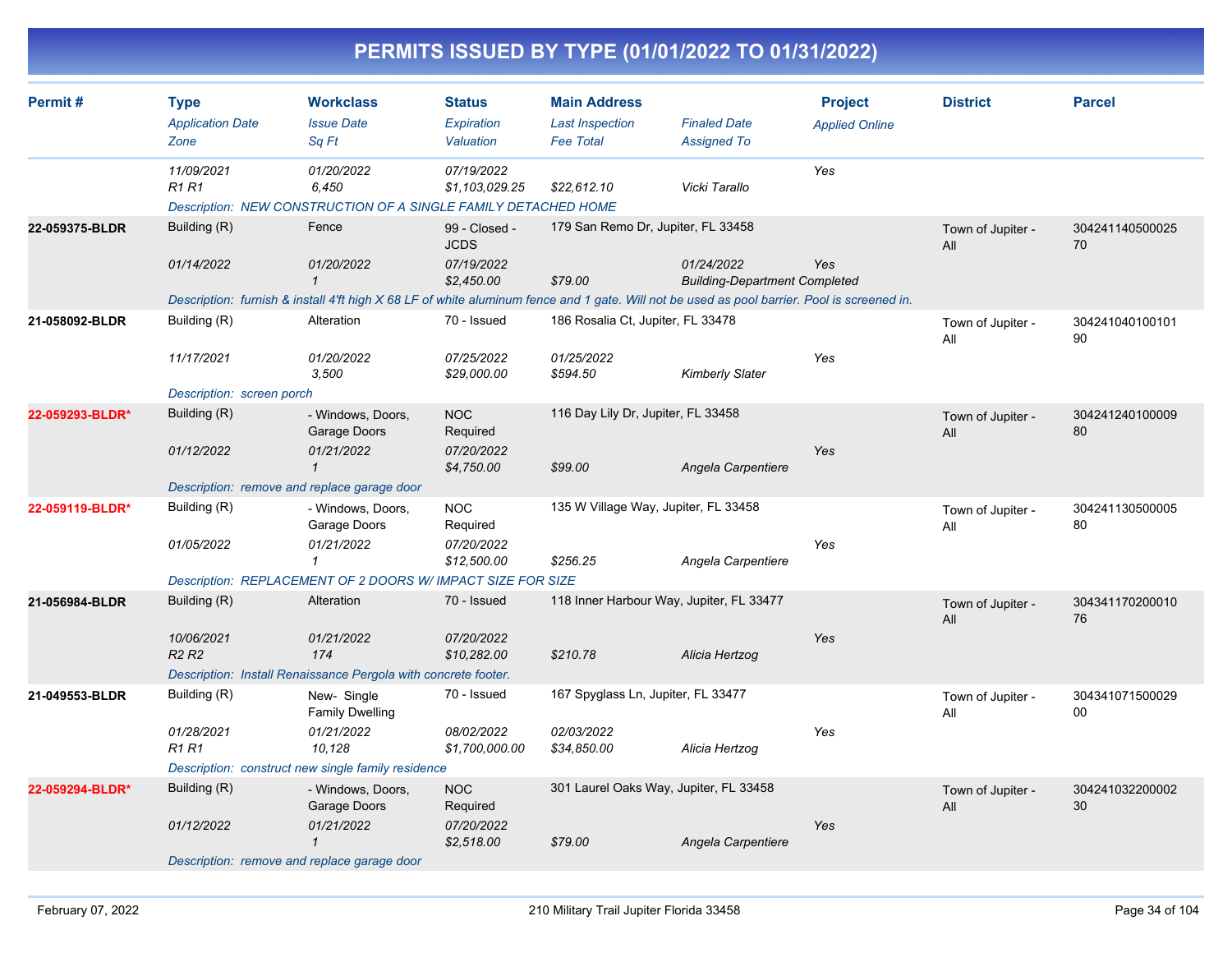| Permit#         | <b>Type</b><br><b>Application Date</b><br>Zone | <b>Workclass</b><br><b>Issue Date</b><br>Sq Ft                                                          | <b>Status</b><br>Expiration<br>Valuation | <b>Main Address</b><br><b>Last Inspection</b><br><b>Fee Total</b> | <b>Finaled Date</b><br><b>Assigned To</b> | <b>Project</b><br><b>Applied Online</b> | <b>District</b>          | <b>Parcel</b>         |
|-----------------|------------------------------------------------|---------------------------------------------------------------------------------------------------------|------------------------------------------|-------------------------------------------------------------------|-------------------------------------------|-----------------------------------------|--------------------------|-----------------------|
| 22-059450-BLDR* | Building (R)<br>01/18/2022                     | - Windows, Doors,<br>Garage Doors<br>01/21/2022                                                         | <b>NOC</b><br>Required<br>07/20/2022     | 127 Hampton Cir, Jupiter, FL 33458                                |                                           | Yes                                     | Town of Jupiter -<br>All | 304241111500016<br>80 |
|                 | Description: remove and replace garage door    | $\mathbf{1}$                                                                                            | \$4,400.00                               | \$92.00                                                           | Angela Carpentiere                        |                                         |                          |                       |
| 21-056893-BLDR* | Building (R)                                   | - Windows, Doors,<br>Garage Doors                                                                       | <b>NOC</b><br>Required                   | 132 Deerfield Ct, Jupiter, FL 33458                               |                                           |                                         | Town of Jupiter -<br>All | 304241100400033<br>40 |
|                 | 10/04/2021<br>R <sub>2</sub> R <sub>2</sub>    | 01/21/2022<br>877<br>Description: INSTALL5 WINDOWS TO IMPACT                                            | 07/20/2022<br>\$4,300.00                 | \$90.00                                                           | Angela Carpentiere                        | Yes                                     |                          |                       |
| 21-058800-BLDR* | Building (R)                                   | - Windows, Doors,<br>Garage Doors                                                                       | <b>NOC</b><br>Required                   | 12 Pineview Rd, Jupiter, FL 33469                                 |                                           |                                         | Town of Jupiter -<br>All | 304340310900100<br>40 |
|                 | 12/17/2021                                     | 01/21/2022<br>$\mathcal I$<br>Description: REPLACEMENT OF 7 WINDOWS AND 2 DOORS W/ IMPACT SIZE FOR SIZE | 07/20/2022<br>\$12,000.00                | \$246.00                                                          | <b>Kimberly Slater</b>                    | Yes                                     |                          |                       |
| 21-058420-BLDR  | Building (R)                                   | Alteration                                                                                              | 70 - Issued                              | 331 Ridge Rd, Jupiter, FL 33477                                   |                                           |                                         | Town of Jupiter -<br>All | 304341160200050<br>20 |
|                 | 12/02/2021                                     | 01/21/2022<br>$\mathcal{O}$                                                                             | 07/20/2022<br>\$406,920.00               | 02/01/2022<br>\$8,341.86                                          | <b>Kimberly Slater</b>                    | Yes                                     |                          |                       |
|                 |                                                | Description: Remodel of single family home: kitchen, baths, windows/doors, rear paver replacement       |                                          |                                                                   |                                           |                                         |                          |                       |
| 22-059315-BLDR* | Building (R)                                   | Elevator                                                                                                | <b>NOC</b><br>Required                   | 114 Quayside Dr, Jupiter, FL 33477                                |                                           |                                         | Town of Jupiter -<br>All | 304341070900003<br>80 |
|                 | 01/12/2022                                     | 01/21/2022<br>$\overline{1}$                                                                            | 07/20/2022<br>\$20,950.00                | \$429.47                                                          | <b>Kimberly Slater</b>                    | Yes                                     |                          |                       |
|                 |                                                | Description: Provide and Install 1 residential Elevator                                                 |                                          |                                                                   |                                           |                                         |                          |                       |
| 22-059285-BLDR  | Building (R)                                   | Elevator                                                                                                | 70 - Issued                              | 201 Echo Dr, Jupiter, FL 33458                                    |                                           |                                         | Town of Jupiter -<br>All | 304241111600000<br>10 |
|                 | 01/11/2022<br>R <sub>2</sub> R <sub>2</sub>    | 01/21/2022<br>$\mathbf{1}$<br>Description: Provide and Install one residential elevator                 | 07/20/2022<br>\$23,500.00                | \$481.75                                                          | <b>Kimberly Slater</b>                    | Yes                                     |                          |                       |
| 22-059115-BLDR  | Building (R)                                   | Alteration                                                                                              | 70 - Issued                              | 233 Hampton PI, Jupiter, FL 33458                                 |                                           |                                         |                          | 304241111500034       |
|                 |                                                |                                                                                                         |                                          |                                                                   |                                           |                                         | Town of Jupiter -<br>All | 00                    |
|                 | 01/05/2022                                     | 01/21/2022<br>$\mathbf{1}$                                                                              | 07/27/2022<br>\$10,120.00                | 01/28/2022<br>\$207.46                                            | Vicki Tarallo                             | Yes                                     |                          |                       |
|                 |                                                | Description: MASTER BATHROOM ALTERATION                                                                 |                                          |                                                                   |                                           |                                         |                          |                       |
| 22-059195-BLDR  | Building (R)                                   | - Windows, Doors,<br>Garage Doors                                                                       | 70 - Issued                              | 274 Feather Pt S, Jupiter, FL 33458                               |                                           |                                         | Town of Jupiter -<br>All | 304241150200058<br>50 |
|                 | 01/07/2022                                     | 01/24/2022<br>0                                                                                         | 07/25/2022<br>\$23,438.00                | \$480.48                                                          | Debbie Rogers                             | Yes                                     |                          |                       |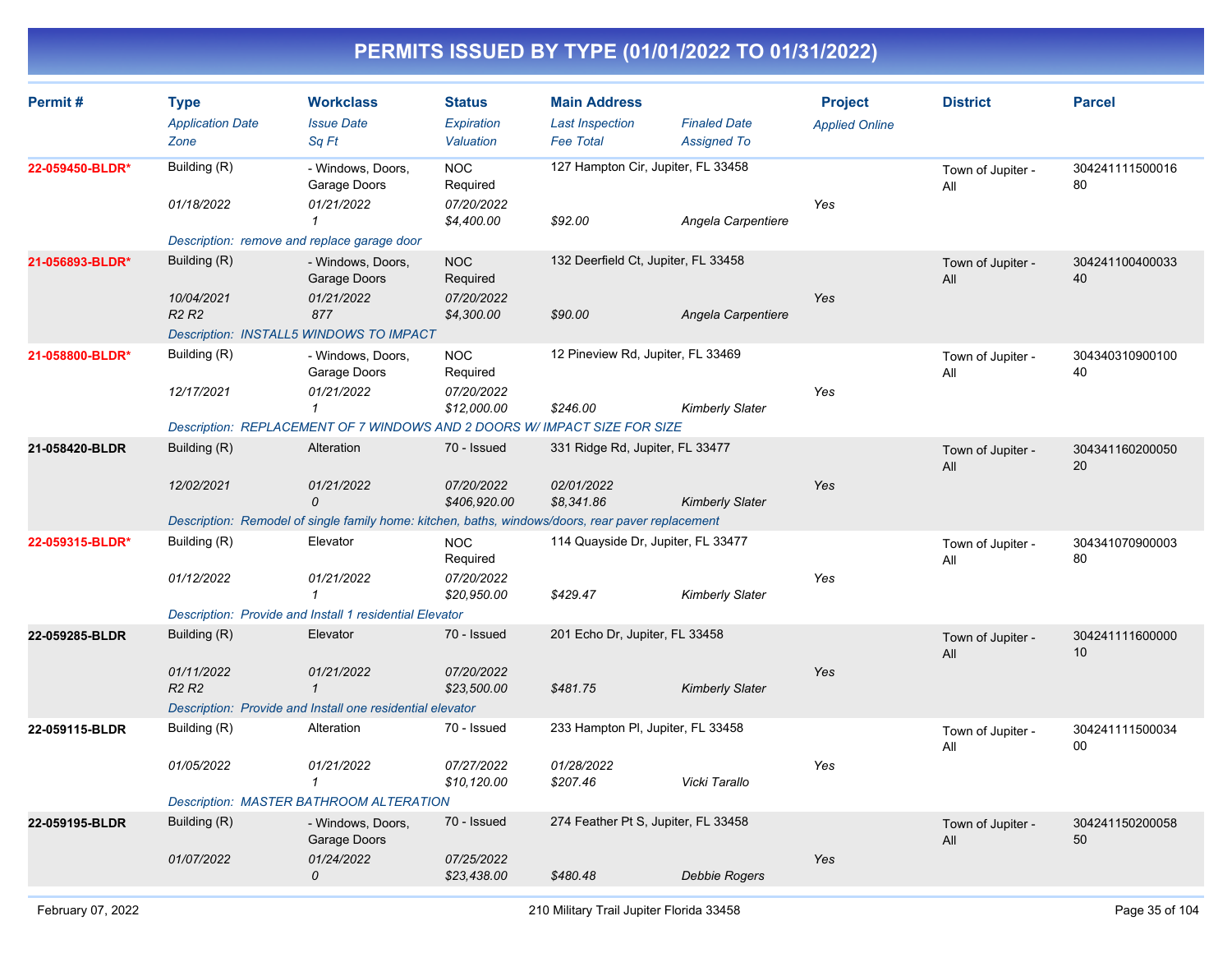|                |                                                |                                                                                                                                                               |                                          |                                                                   | PERMITS ISSUED BY TYPE (01/01/2022 TO 01/31/2022) |                                         |                          |                           |
|----------------|------------------------------------------------|---------------------------------------------------------------------------------------------------------------------------------------------------------------|------------------------------------------|-------------------------------------------------------------------|---------------------------------------------------|-----------------------------------------|--------------------------|---------------------------|
| Permit#        | <b>Type</b><br><b>Application Date</b><br>Zone | <b>Workclass</b><br><b>Issue Date</b><br>Sq Ft                                                                                                                | <b>Status</b><br>Expiration<br>Valuation | <b>Main Address</b><br><b>Last Inspection</b><br><b>Fee Total</b> | <b>Finaled Date</b><br><b>Assigned To</b>         | <b>Project</b><br><b>Applied Online</b> | <b>District</b>          | <b>Parcel</b>             |
|                |                                                | Description: REPLACE FRONT DOOR, CABANA DOOR, AND FAMILY ROOM SLIDING DOOR NO SIZE CHANGE                                                                     |                                          |                                                                   |                                                   |                                         |                          |                           |
| 22-059351-BLDR | Building (R)                                   | - Windows, Doors,<br>Garage Doors                                                                                                                             | 70 - Issued                              |                                                                   | 6201 Lauderdale St, Jupiter, FL 33458             |                                         | Town of Jupiter -<br>All | 304241150806101<br>10     |
|                | 01/13/2022                                     | 01/24/2022                                                                                                                                                    | 07/25/2022<br>\$2,841.49                 | \$79.00                                                           | Shandre Kellerman                                 | Yes                                     |                          |                           |
|                |                                                | Description: CHANGE OUT FRONT DOOR NO SIZE CHANGE                                                                                                             |                                          |                                                                   |                                                   |                                         |                          |                           |
| 22-059107-BLDR | Building (R)                                   | Alteration                                                                                                                                                    | 70 - Issued                              | 1149 Tropical Dr, Jupiter, FL 33458                               |                                                   |                                         | Town of Jupiter -<br>All | 304241141000049<br>$00\,$ |
|                | 01/05/2022                                     | 01/24/2022<br>655                                                                                                                                             | 07/25/2022<br>\$17,000.00                | \$348.50                                                          | Angela Carpentiere                                | Yes                                     |                          |                           |
|                |                                                | Description: Installation of roof mounted solar system                                                                                                        |                                          |                                                                   |                                                   |                                         |                          |                           |
| 22-059221-BLDR | Building (R)                                   | - Windows, Doors,<br>Garage Doors                                                                                                                             | 70 - Issued                              |                                                                   | 235 E River Park Dr, Jupiter, FL 33477            |                                         | Town of Jupiter -<br>All | 304341170200012<br>03     |
|                | 01/10/2022<br><b>R2 R2</b>                     | 01/24/2022                                                                                                                                                    | 07/25/2022<br>\$29,928.71                | \$613.54                                                          | <b>Debbie Rogers</b>                              | Yes                                     |                          |                           |
|                |                                                | Description: REPLACE 4 WINDOWS AND 6 DOORS TO IMPACT                                                                                                          |                                          |                                                                   |                                                   |                                         |                          |                           |
| 22-059108-BLDR | Building (R)                                   | - Windows, Doors,<br>Garage Doors                                                                                                                             | 70 - Issued                              | 601 Willet Ave, Jupiter, FL 33458                                 |                                                   |                                         | Town of Jupiter -<br>All | 304241010700301<br>40     |
|                | 01/05/2022                                     | 01/24/2022<br>1,254                                                                                                                                           | 08/01/2022<br>\$21,627.00                | 02/01/2022<br>\$443.36                                            | Suzanne Harrison                                  | Yes                                     |                          |                           |
|                |                                                | Description: Windows and Doors Replacement with impact materials                                                                                              |                                          |                                                                   |                                                   |                                         |                          |                           |
| 21-058895-BLDR | Building (R)                                   | Shutter                                                                                                                                                       | 99 - Closed -<br>Cancelled               |                                                                   | 444 Sonoma Isles Cir, Jupiter, FL 33478           |                                         | Town of Jupiter -<br>All | 304240320400011<br>30     |
|                | 12/21/2021                                     | 01/24/2022<br>268                                                                                                                                             | 07/25/2022<br>\$12,718.88                | \$260.74                                                          | 02/02/2022<br>Ellis Baird                         | Yes                                     |                          |                           |
|                |                                                | Description: Installation of h-screens motorized on existing res structure, using existing electrical outlet - This permit is a duplication to 21-058656-BLDR |                                          |                                                                   |                                                   |                                         |                          |                           |
| 21-057987-BLDR | Building (R)                                   | Alteration                                                                                                                                                    | 70 - Issued                              |                                                                   | 130 Ocean Pines Ter, Jupiter, FL 33477            |                                         | Town of Jupiter -<br>All | 304341160200001<br>90     |
|                | 11/12/2021                                     | 01/24/2022<br>360                                                                                                                                             | 07/27/2022<br>\$20,000.00                | 01/28/2022<br>\$410.00                                            | Suzanne Harrison                                  | Yes                                     |                          |                           |
|                |                                                | Description: PATIO ADDITION, SLAB EXISTING, ADDING TWO COLUMS AND EXTENDING ROOF                                                                              |                                          |                                                                   |                                                   |                                         |                          |                           |
| 22-059110-BLDR | Building (R)                                   | - Windows, Doors,<br>Garage Doors                                                                                                                             | 70 - Issued                              | 249 River Park Dr, Jupiter, FL 33477                              |                                                   |                                         | Town of Jupiter -<br>All | 304341170200011<br>40     |
|                | 01/05/2022                                     | 01/24/2022<br>1                                                                                                                                               | 08/01/2022<br>\$12,500.00                | 02/02/2022<br>\$256.25                                            | Suzanne Harrison                                  | Yes                                     |                          |                           |
|                |                                                | Description: remove and replace 4 windows, 4 sliders, 2 outswing doors with inkind, impact product                                                            |                                          |                                                                   |                                                   |                                         |                          |                           |
| 22-059077-BLDR | Building (R)                                   | - Windows, Doors,<br>Garage Doors                                                                                                                             | 70 - Issued                              | 6673 Lakeland Ct, Jupiter, FL 33458                               |                                                   |                                         | Town of Jupiter -<br>All | 304240341000028<br>70     |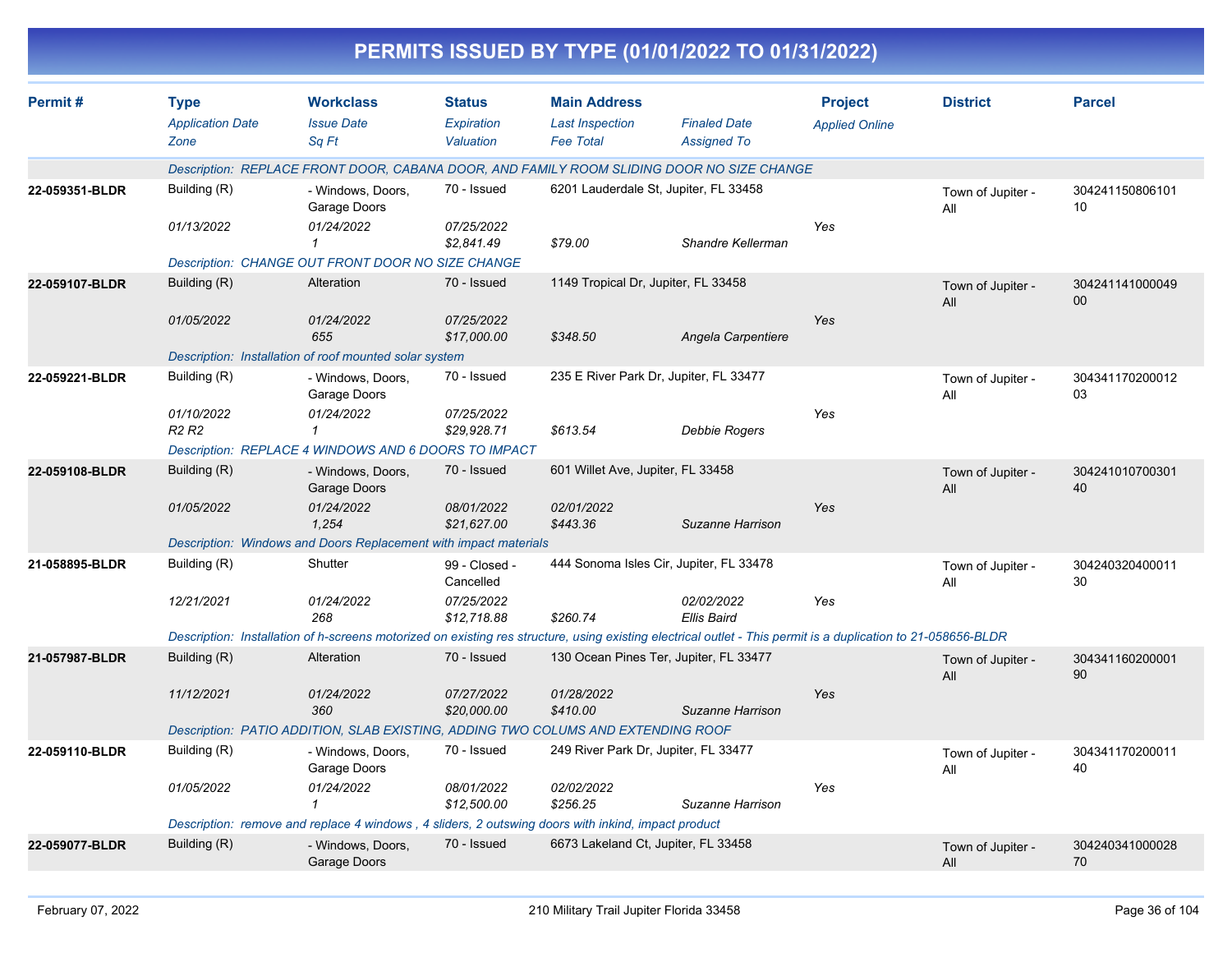| Permit#         | <b>Type</b><br><b>Application Date</b><br>Zone                       | <b>Workclass</b><br><b>Issue Date</b><br>Sq Ft                      | <b>Status</b><br>Expiration<br>Valuation | <b>Main Address</b><br><b>Last Inspection</b><br><b>Fee Total</b> | <b>Finaled Date</b><br><b>Assigned To</b>          | <b>Project</b><br><b>Applied Online</b> | <b>District</b>          | <b>Parcel</b>         |
|-----------------|----------------------------------------------------------------------|---------------------------------------------------------------------|------------------------------------------|-------------------------------------------------------------------|----------------------------------------------------|-----------------------------------------|--------------------------|-----------------------|
|                 | 01/04/2022<br>$R1-A R1-A$<br>Description: replace 1 door with impact | 01/24/2022<br>$\mathbf{1}$                                          | 07/25/2022<br>\$2,926.00                 | \$79.00                                                           | <b>Debbie Rogers</b>                               | Yes                                     |                          |                       |
| 22-059138-BLDR  | Building (R)                                                         | Alteration                                                          | 70 - Issued                              | 111 Castle Island PI, Jupiter, FL 33458                           |                                                    |                                         | Town of Jupiter -<br>All | 304240330500012<br>10 |
|                 | 01/05/2022                                                           | 01/24/2022<br>2,972                                                 | 08/02/2022<br>\$23,406.00                | 02/03/2022<br>\$554.82                                            | Debbie Rogers                                      | Yes                                     |                          |                       |
|                 | Description: Window addition to home                                 |                                                                     |                                          |                                                                   |                                                    |                                         |                          |                       |
| 21-058975-BLDR  | Building (R)                                                         | - Windows, Doors,<br>Garage Doors                                   | 70 - Issued                              | 6252 Winding Lake Dr, Jupiter, FL 33458                           |                                                    |                                         | Town of Jupiter -<br>All | 304240271000043<br>60 |
|                 | 12/28/2021                                                           | 01/24/2022<br>$\mathcal I$                                          | 07/25/2022<br>\$5,969.76                 | \$123.40                                                          | <b>Kelly Hills</b>                                 | Yes                                     |                          |                       |
|                 |                                                                      | Description: CHANGE OUT 3 DOORS NO SIZE CHANGE                      |                                          |                                                                   |                                                    |                                         |                          |                       |
| 22-059456-BLDR* | Building (R)                                                         | - Windows, Doors,<br>Garage Doors                                   | <b>NOC</b><br>Required                   | 118 North River Dr W, Jupiter, FL 33458                           |                                                    |                                         | Town of Jupiter -<br>All | 304240271400001<br>00 |
|                 | 01/18/2022                                                           | 01/24/2022<br>168                                                   | 07/25/2022<br>\$3,888.00                 | \$81.76                                                           | Angela Carpentiere                                 | Yes                                     |                          |                       |
|                 |                                                                      | Description: replace existing 16x7 and 8x7 overhead garage doors    |                                          |                                                                   |                                                    |                                         |                          |                       |
| 22-059381-BLDR  | Building (R)                                                         | - Windows, Doors,<br>Garage Doors                                   | 99 - Closed -<br><b>JCDS</b>             | 393 River Edge Rd, Jupiter, FL 33477                              |                                                    |                                         | Town of Jupiter -<br>All | 304341170200013<br>49 |
|                 | 01/14/2022                                                           | 01/24/2022<br>112                                                   | 08/01/2022<br>\$2,300.00                 | 02/01/2022<br>\$79.00                                             | 02/02/2022<br><b>Building-Department Completed</b> | Yes                                     |                          |                       |
|                 |                                                                      | <b>Description: INSTALL IMPACT GARAGE DOOR</b>                      |                                          |                                                                   |                                                    |                                         |                          |                       |
| 21-057653-BLDR  | Building (R)                                                         | Alteration                                                          | 70 - Issued                              | 1010 Cheyenne St, Jupiter, FL 33458                               |                                                    |                                         | Town of Jupiter -<br>All | 304241020202101<br>50 |
|                 | 10/29/2021                                                           | 01/24/2022<br>168                                                   | 07/25/2022<br>\$4,704.00                 | \$98.08                                                           | Suzanne Harrison                                   | Yes                                     |                          |                       |
|                 |                                                                      | Description: Custom built authentic chickee hut with thatched roof  |                                          |                                                                   |                                                    |                                         |                          |                       |
| 22-059051-BLDR  | Building (R)                                                         | Fence                                                               | 99 - Closed -<br><b>JCDS</b>             | 6151 Barbara St, Jupiter, FL 33458                                |                                                    |                                         | Town of Jupiter -<br>All | 304241150101701<br>40 |
|                 | 01/03/2022<br>R <sub>1</sub> R <sub>1</sub>                          | 01/25/2022<br>125                                                   | 07/25/2022<br>\$5,544.00                 | \$114.88                                                          | 01/25/2022<br><b>Building-Department Completed</b> | Yes                                     |                          |                       |
|                 |                                                                      | Description: Install 125LF 6FT PVC fence w 1 gate.                  |                                          |                                                                   |                                                    |                                         |                          |                       |
| 22-059341-BLDR  | Building (R)                                                         | Fence                                                               | 99 - Closed -<br><b>JCDS</b>             | 6312 Lucerne St, Jupiter, FL 33458                                |                                                    |                                         | Town of Jupiter -<br>All | 304241150103300<br>40 |
|                 | 01/13/2022                                                           | 01/25/2022<br>222                                                   | 07/25/2022<br>\$12,000.00                | \$246.00                                                          | 01/25/2022<br><b>Building-Department Completed</b> | Yes                                     |                          |                       |
|                 |                                                                      | Description: Install 222 If of 6' hi PVC with 2 gates, not for pool |                                          |                                                                   |                                                    |                                         |                          |                       |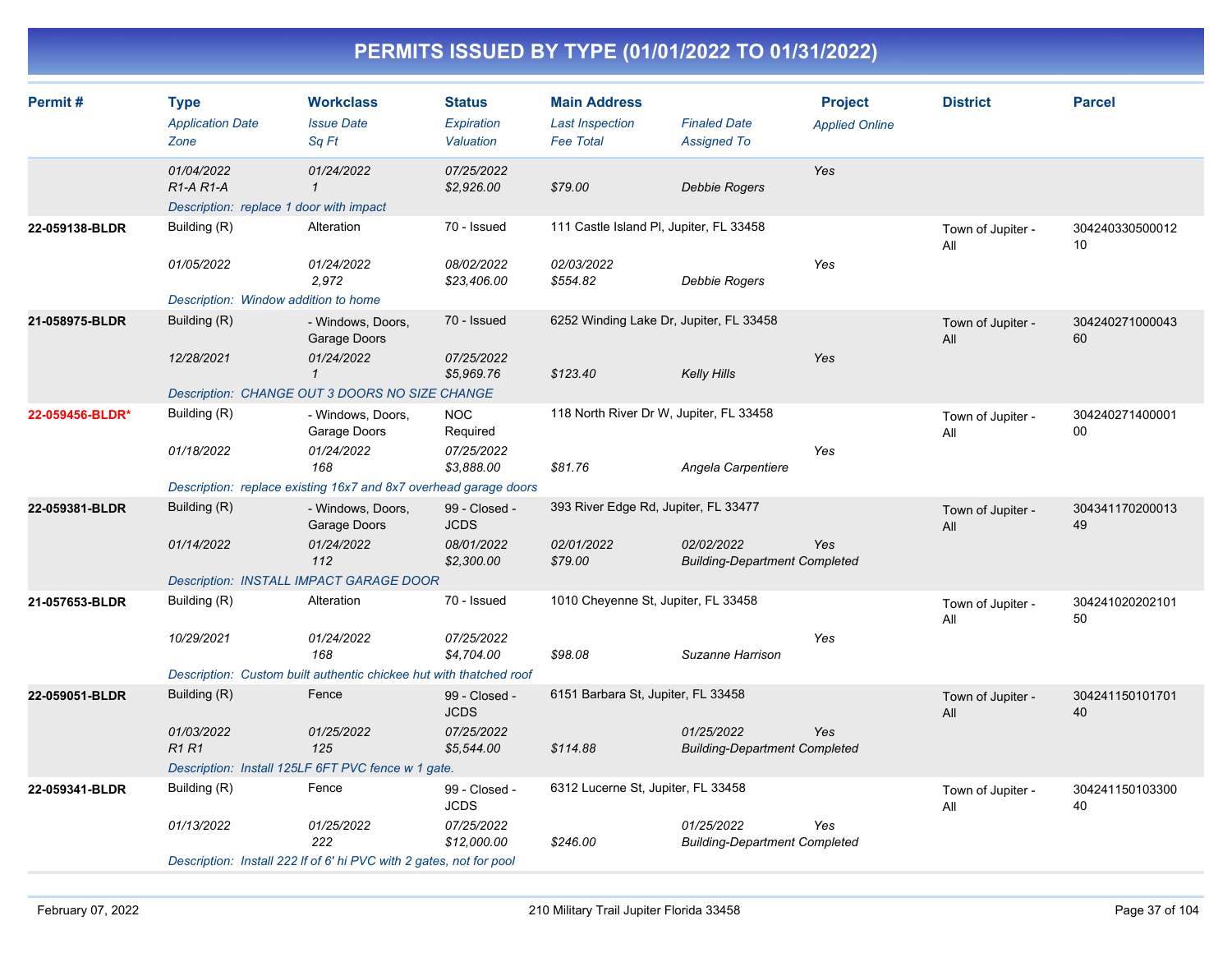| Permit#         | <b>Type</b>                             | <b>Workclass</b>                                                              | <b>Status</b>                | <b>Main Address</b>                             |                                                    | <b>Project</b>        | <b>District</b>          | <b>Parcel</b>         |
|-----------------|-----------------------------------------|-------------------------------------------------------------------------------|------------------------------|-------------------------------------------------|----------------------------------------------------|-----------------------|--------------------------|-----------------------|
|                 | <b>Application Date</b><br>Zone         | <b>Issue Date</b><br>Sq Ft                                                    | Expiration<br>Valuation      | <b>Last Inspection</b><br><b>Fee Total</b>      | <b>Finaled Date</b><br><b>Assigned To</b>          | <b>Applied Online</b> |                          |                       |
| 22-059257-BLDR  | Building (R)                            | Fence                                                                         | 99 - Closed -<br><b>JCDS</b> | 6394 Drake St, Jupiter, FL 33458                |                                                    |                       | Town of Jupiter -<br>All | 304241150805900<br>90 |
|                 | 01/11/2022                              | 01/25/2022<br>80                                                              | 07/25/2022<br>\$2,600.00     | \$79.00                                         | 01/25/2022<br><b>Building-Department Completed</b> | Yes                   |                          |                       |
|                 |                                         | Description: install 80 LF of 6' board on board fence, no gates, not for pool |                              |                                                 |                                                    |                       |                          |                       |
| 21-058974-BLDR  | Building (R)                            | - Windows, Doors,<br>Garage Doors                                             | 70 - Issued                  | 18282 Jupiter Landings Dr, Jupiter, FL<br>33458 |                                                    |                       | Town of Jupiter -<br>All | 304240340600013<br>50 |
|                 | 12/28/2021                              | 01/25/2022<br>1                                                               | 07/25/2022<br>\$4,114.00     | \$86.28                                         | <b>Kelly Hills</b>                                 | Yes                   |                          |                       |
|                 |                                         | Description: REPLACE FRONT DOOR NO SIZE CHANGE                                |                              |                                                 |                                                    |                       |                          |                       |
| 22-059380-BLDR  | Building (R)                            | Alteration                                                                    | 70 - Issued                  | 3319 Duval St, Jupiter, FL 33458                |                                                    |                       | Town of Jupiter -<br>All | 304241141400057<br>00 |
|                 | 01/14/2022                              | 01/25/2022<br>$\mathbf{1}$                                                    | 07/25/2022<br>\$45,000.00    | \$922.50                                        | <b>Kimberly Slater</b>                             | Yes                   |                          |                       |
|                 | <b>Description: MASTER BATH REMODEL</b> |                                                                               |                              |                                                 |                                                    |                       |                          |                       |
| 22-059418-BLDR* | Building (R)                            | - Windows, Doors,<br>Garage Doors                                             | <b>NOC</b><br>Required       | 6198 Riverwalk Ln, 1, Jupiter, FL 33458         |                                                    |                       | Town of Jupiter -<br>All | 304241032004300<br>10 |
|                 | 01/17/2022                              | 01/25/2022<br>$\mathbf{1}$                                                    | 07/25/2022<br>\$25,500.00    | \$522.75                                        | <b>Kimberly Slater</b>                             | Yes                   |                          |                       |
|                 |                                         | Description: REPLACEMENT OF 12 WINDOWS & 2 DOORS W/ IMPACT SIZE FOR SIZE      |                              |                                                 |                                                    |                       |                          |                       |
| 22-059421-BLDR  | Building (R)                            | - Windows, Doors,<br>Garage Doors                                             | 70 - Issued                  | 372 Magnolia Dr, Jupiter, FL 33458              |                                                    |                       | Town of Jupiter -<br>All | 304241150200013<br>30 |
|                 | 01/17/2022<br><b>R1R1</b>               | 01/25/2022<br>$\mathbf{1}$                                                    | 07/25/2022<br>\$26,891.00    | \$551.27                                        | <b>Kimberly Slater</b>                             | Yes                   |                          |                       |
|                 |                                         | Description: Remove and replace 16 impact windows and 2 impact doors.         |                              |                                                 |                                                    |                       |                          |                       |
| 22-059169-BLDR  | Building (R)                            | Fence                                                                         | 99 - Closed -<br><b>JCDS</b> | 138 Blanca Isles Ln, Jupiter, FL 33478          |                                                    |                       | Town of Jupiter -<br>All | 304240320500008<br>70 |
|                 | 01/07/2022                              | 01/25/2022<br>210                                                             | 07/25/2022<br>\$5,230.00     | \$108.60                                        | 01/25/2022<br><b>Building-Department Completed</b> | Yes                   |                          |                       |
|                 |                                         | Description: Installation of 210 LF of 4' Bronze Aluminum Fencing W/2- Gates  |                              |                                                 |                                                    |                       |                          |                       |
| 22-059398-BLDR  | Building (R)                            | - Windows, Doors,<br>Garage Doors                                             | 70 - Issued                  | 3902 Captains Way, Jupiter, FL 33477            |                                                    |                       | Town of Jupiter -<br>All | 304341181400001<br>00 |
|                 | 01/17/2022                              | 01/25/2022<br>$\mathbf{1}$                                                    | 07/25/2022<br>\$12,550.00    | \$257.27                                        | Shandre Kellerman                                  | Yes                   |                          |                       |
|                 |                                         | Description: Replace 1 Impact SGD and 1 Window                                |                              |                                                 |                                                    |                       |                          |                       |
| 22-059357-BLDR  | Building (R)                            | - Windows, Doors,<br>Garage Doors                                             | 70 - Issued                  | 191 Helios Dr, Jupiter, FL 33477                |                                                    |                       | Town of Jupiter -<br>All | 304341080600306<br>20 |
|                 | 01/13/2022                              | 01/25/2022<br>1                                                               | 08/01/2022<br>\$51,983.00    | 01/31/2022<br>\$1.065.65                        | <b>Kimberly Slater</b>                             | Yes                   |                          |                       |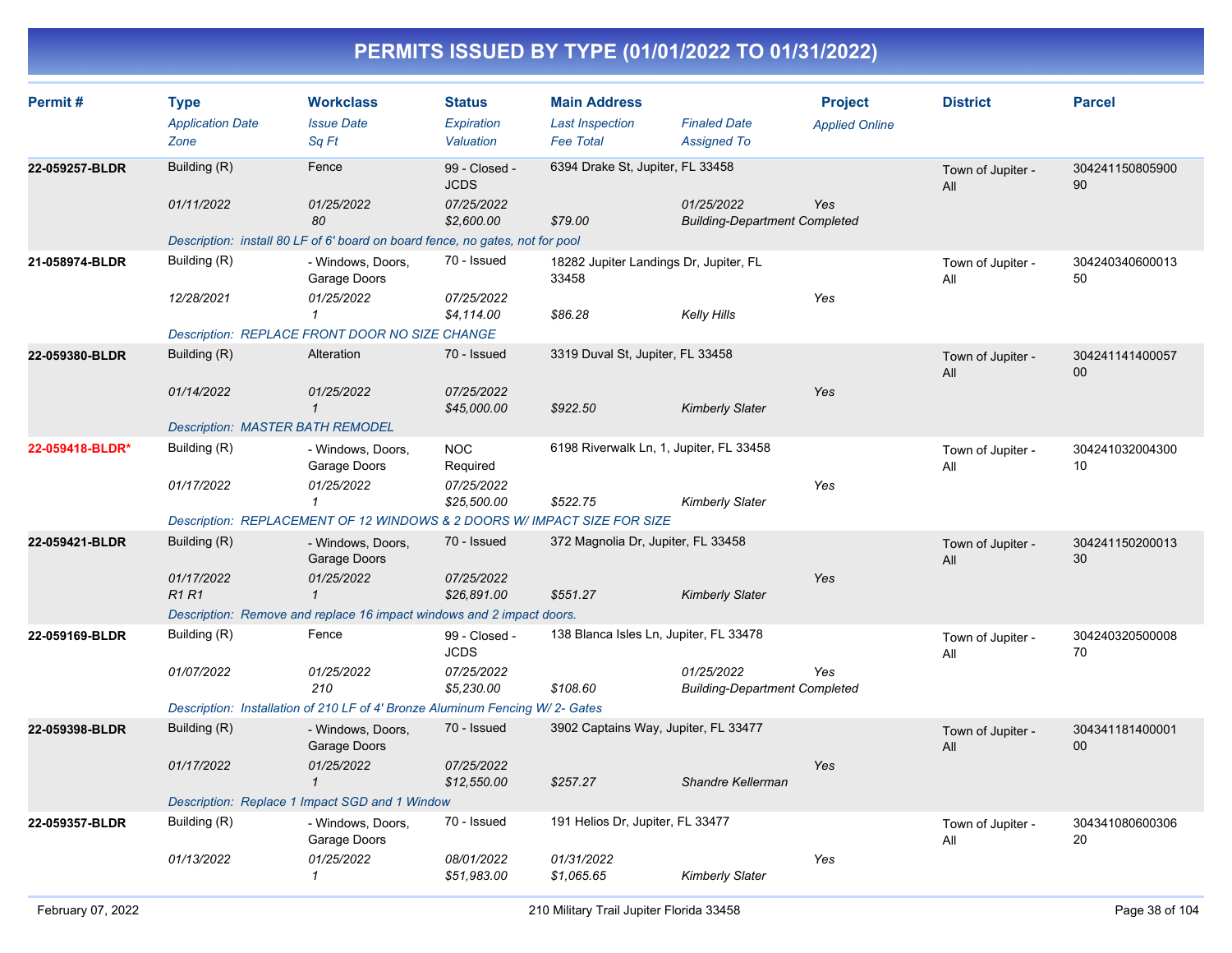|                |                                                                                       |                                                                                                                                           |                                             |                                                                   | PERMITS ISSUED BY TYPE (01/01/2022 TO 01/31/2022)             |                                         |                          |                       |
|----------------|---------------------------------------------------------------------------------------|-------------------------------------------------------------------------------------------------------------------------------------------|---------------------------------------------|-------------------------------------------------------------------|---------------------------------------------------------------|-----------------------------------------|--------------------------|-----------------------|
| Permit#        | <b>Type</b><br><b>Application Date</b><br>Zone                                        | <b>Workclass</b><br><b>Issue Date</b><br>Sa Ft                                                                                            | <b>Status</b><br>Expiration<br>Valuation    | <b>Main Address</b><br><b>Last Inspection</b><br><b>Fee Total</b> | <b>Finaled Date</b><br><b>Assigned To</b>                     | <b>Project</b><br><b>Applied Online</b> | <b>District</b>          | <b>Parcel</b>         |
|                |                                                                                       | Description: install 5 impact doors and 32 impact windows                                                                                 |                                             |                                                                   |                                                               |                                         |                          |                       |
| 22-059276-BLDR | Building (R)<br>01/11/2022                                                            | - Windows, Doors,<br>Garage Doors<br>01/25/2022<br>$\mathbf{1}$                                                                           | 70 - Issued<br>07/25/2022<br>\$4,875.00     | \$101.50                                                          | 114 Waters Edge Dr, Jupiter, FL 33477<br><b>Debbie Rogers</b> | Yes                                     | Town of Jupiter -<br>All | 304341180800041<br>90 |
|                | Building (R)                                                                          | Description: Replace 18x7 Garage door with Clopay Miami-Dade code door                                                                    | 70 - Issued                                 |                                                                   | 124 North River Dr W, Jupiter, FL 33458                       |                                         |                          |                       |
| 22-059209-BLDR | 01/10/2022                                                                            | - Windows, Doors,<br>Garage Doors<br>01/25/2022<br>$\mathbf{1}$<br><b>Description: Replace Impact Front Door</b>                          | 07/25/2022<br>\$20,000.00                   | \$410.00                                                          | Debbie Rogers                                                 | Yes                                     | Town of Jupiter -<br>All | 304240271400001<br>30 |
| 21-057953-BLDR | Building (R)<br>11/11/2021<br><b>R1 R1</b>                                            | - Windows, Doors,<br>Garage Doors<br>01/26/2022<br>1,008                                                                                  | 70 - Issued<br>07/25/2022<br>\$9,951.00     | 913 Hawie St, Jupiter, FL 33458<br>\$204.01                       | Alicia Hertzog                                                | Yes                                     | Town of Jupiter -<br>All | 304241020201600<br>40 |
|                | Description: Install 5 Impact windows                                                 |                                                                                                                                           |                                             |                                                                   |                                                               |                                         |                          |                       |
| 21-059031-BLDR | Building (R)<br>12/30/2021<br>Description: Impact Door & Window                       | - Windows, Doors,<br>Garage Doors<br>01/26/2022<br>1,900                                                                                  | 70 - Issued<br>07/25/2022<br>\$2,450.00     | \$79.00                                                           | 212 St Charles Ct, Jupiter, FL 33477<br>Debbie Rogers         | Yes                                     | Town of Jupiter -<br>All | 304341170200011<br>33 |
| 22-059232-BLDR | Building (R)<br>01/10/2022                                                            | - Windows, Doors,<br>Garage Doors<br>01/26/2022<br>$\overline{1}$<br>Description: Remove and replace 4 impact windows and 6 impact doors. | 70 - Issued<br>07/25/2022<br>\$28,800.00    | 232 Ridge Rd, Jupiter, FL 33477<br>\$590.40                       | <b>Debbie Rogers</b>                                          | Yes                                     | Town of Jupiter -<br>All | 304341160200032<br>70 |
| 22-059405-BLDR | Building (R)<br>01/17/2022                                                            | - Windows, Doors,<br>Garage Doors<br>01/26/2022<br>$\mathcal I$<br>Description: Replace 13 Impact Windows and 1 Impact French Door        | 70 - Issued<br>07/25/2022<br>\$27,818.00    | 33477<br>\$570.27                                                 | 1127 E Seminole Ave, 30B, Jupiter, FL<br>Suzanne Harrison     | Yes                                     | Town of Jupiter -<br>All | 304341050700003<br>02 |
| 21-057823-BLDR | Building (R)<br>11/05/2021<br><b>R2 R2</b><br><b>Description: New Single Dwelling</b> | New-Single<br><b>Family Dwelling</b><br>01/26/2022<br>$\mathbf{1}$                                                                        | 70 - Issued<br>07/25/2022<br>\$1,000,000.00 | \$20,650.00                                                       | 109 W Village Way, Jupiter, FL 33458<br><b>Kelly Hills</b>    | Yes                                     | Town of Jupiter -<br>All | 304241130500004<br>80 |
| 22-059348-BLDR | Building (R)                                                                          | Alteration                                                                                                                                | 70 - Issued                                 | 175 Banyan Cir, Jupiter, FL 33458                                 |                                                               |                                         | Town of Jupiter -        | 304241100300026       |

Building (R) Alteration 70 - Issued 175 Banyan Cir, Jupiter, FL 33458 Town of Jupiter - 304241100300026 All 70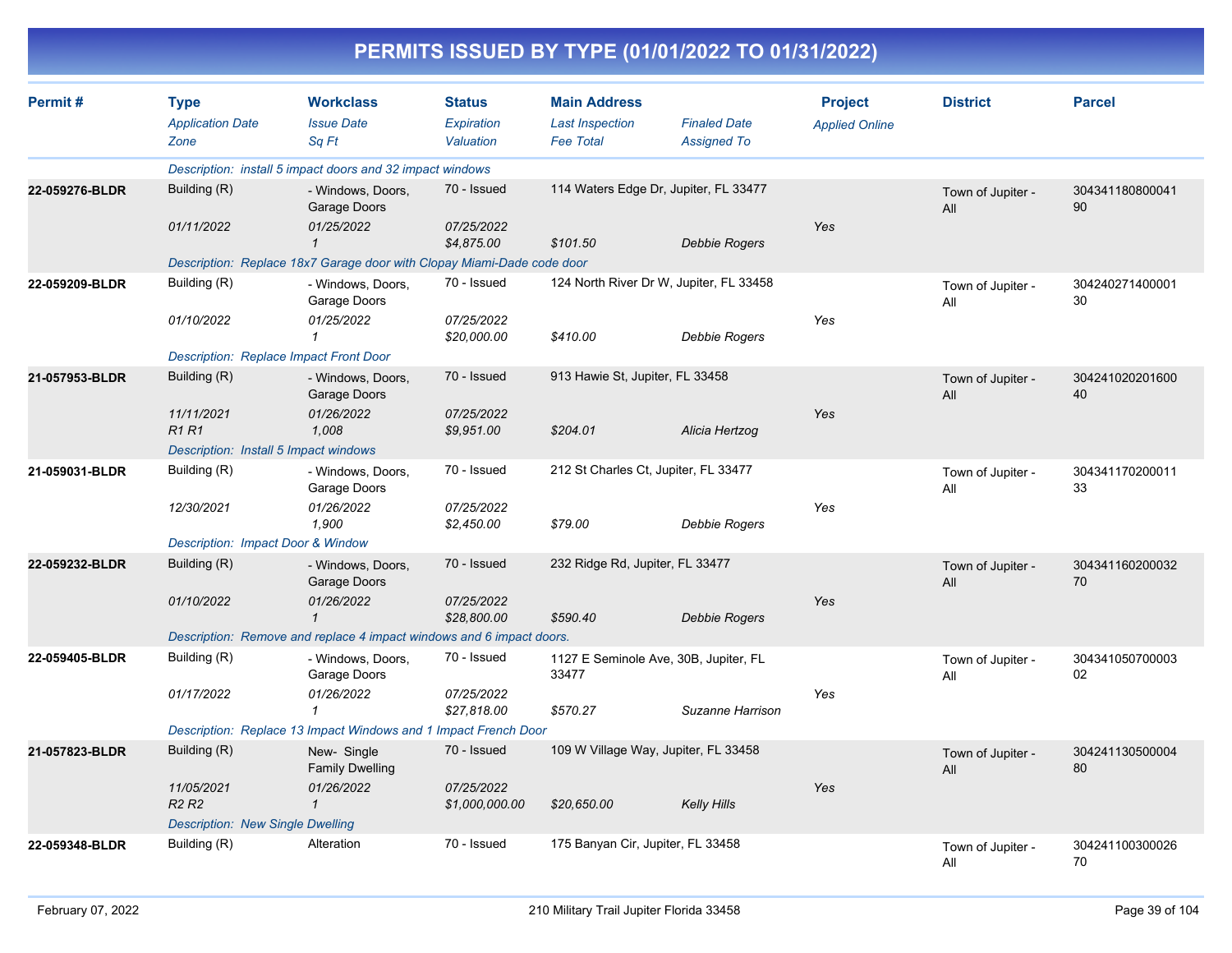| Permit#        | <b>Type</b><br><b>Application Date</b> | <b>Workclass</b><br><b>Issue Date</b>                                       | <b>Status</b><br>Expiration | <b>Main Address</b><br><b>Last Inspection</b> | <b>Finaled Date</b>    | <b>Project</b><br><b>Applied Online</b> | <b>District</b>          | <b>Parcel</b>         |
|----------------|----------------------------------------|-----------------------------------------------------------------------------|-----------------------------|-----------------------------------------------|------------------------|-----------------------------------------|--------------------------|-----------------------|
|                | Zone                                   | Sq Ft                                                                       | Valuation                   | <b>Fee Total</b>                              | <b>Assigned To</b>     |                                         |                          |                       |
|                | 01/13/2022                             | 01/26/2022<br>569                                                           | 08/01/2022<br>\$33,995.00   | 02/02/2022<br>\$696.90                        | Shandre Kellerman      | Yes                                     |                          |                       |
|                |                                        | Description: Installation of rooftop solar photovoltaic electric system     |                             |                                               |                        |                                         |                          |                       |
| 22-059322-BLDR | Building (R)                           | Alteration                                                                  | 70 - Issued                 | 6154 Dania St, Jupiter, FL 33458              |                        |                                         | Town of Jupiter -<br>All | 304241150101200<br>60 |
|                | 01/13/2022                             | 01/26/2022<br>1,932                                                         | 07/25/2022<br>\$56,297.82   | \$1,154.11                                    | <b>Kelly Hills</b>     | Yes                                     |                          |                       |
|                |                                        | Description: Install 16.4kW Roof Mounted Solar System                       |                             |                                               |                        |                                         |                          |                       |
| 22-059569-BLDR | Building (R)                           | - Windows, Doors,<br>Garage Doors                                           | 70 - Issued                 | 223 Shorewood Way, Jupiter, FL 33458          |                        |                                         | Town of Jupiter -<br>All | 304240271200004<br>80 |
|                | 01/21/2022                             | 01/26/2022<br>3,416                                                         | 07/25/2022<br>\$5,314.00    | \$110.28                                      | <b>Kellie Doherty</b>  | Yes                                     |                          |                       |
|                |                                        | Description: replace 1 impact door, size for size.                          |                             |                                               |                        |                                         |                          |                       |
| 22-059161-BLDR | Building (R)                           | - Windows, Doors,<br>Garage Doors                                           | 70 - Issued                 | 147 Rivinia Dr, Jupiter, FL 33458             |                        |                                         | Town of Jupiter -<br>All | 304241132000001<br>80 |
|                | 01/06/2022                             | 01/26/2022<br>2,427                                                         | 07/25/2022<br>\$6,000.00    | \$124.00                                      | <b>Debbie Rogers</b>   | Yes                                     |                          |                       |
|                |                                        | Description: REPLACE 2 WINDOWS AND 1 DOOR                                   |                             |                                               |                        |                                         |                          |                       |
| 22-059067-BLDR | Building (R)                           | - Windows, Doors,<br>Garage Doors                                           | 70 - Issued                 | 141 E Riverside Dr, 22, Jupiter, FL 33469     |                        |                                         | Town of Jupiter -<br>All | 304340313300000<br>20 |
|                | 01/04/2022<br>R3 R3                    | 01/26/2022<br>$\mathbf{1}$                                                  | 07/25/2022<br>\$22,318.00   | \$457.52                                      | Debbie Rogers          | Yes                                     |                          |                       |
|                |                                        | Description: Replacing 10 Windows and 4 Doors with Impact Rated Products    |                             |                                               |                        |                                         |                          |                       |
| 22-059061-BLDR | Building (R)                           | - Windows, Doors,<br>Garage Doors                                           | 70 - Issued                 | 134 Moccasin Trl S, Jupiter, FL 33458         |                        |                                         | Town of Jupiter -<br>All | 304241102000002<br>80 |
|                | 01/03/2022                             | 01/26/2022<br>$\mathbf{1}$                                                  | 07/25/2022<br>\$3,171.59    | \$79.00                                       | Alicia Hertzog         | Yes                                     |                          |                       |
|                |                                        | Description: CHANGE OUT FRONT DOOR NO SIZE CHANGE                           |                             |                                               |                        |                                         |                          |                       |
| 21-058699-BLDR | Building (R)                           | - Windows, Doors,<br>Garage Doors                                           | 70 - Issued                 | 112 Pinewood Ct, Jupiter, FL 33458            |                        |                                         | Town of Jupiter -<br>All | 304241100200019<br>60 |
|                | 12/14/2021                             | 01/26/2022<br>-1                                                            | 07/25/2022<br>\$11,922.00   | \$244.40                                      | <b>Kimberly Slater</b> | Yes                                     |                          |                       |
|                |                                        | Description: Install 1 impact door and 4 impact windows                     |                             |                                               |                        |                                         |                          |                       |
| 22-059579-BLDR | Building (R)                           | Alteration                                                                  | 70 - Issued                 | 455 Schoolhouse Rd, Jupiter, FL 33458         |                        |                                         | Town of Jupiter -<br>All | 304241241900008<br>10 |
|                | 01/21/2022<br><b>MXD MXD</b>           | 01/26/2022<br>$\mathbf 1$                                                   | 07/25/2022<br>\$6,619.35    | 02/01/2022<br>\$136.39                        | Kelly Hills            | Yes                                     |                          |                       |
|                |                                        | Description: Install cement board, tile and grout in upstairs tub surround. |                             |                                               |                        |                                         |                          |                       |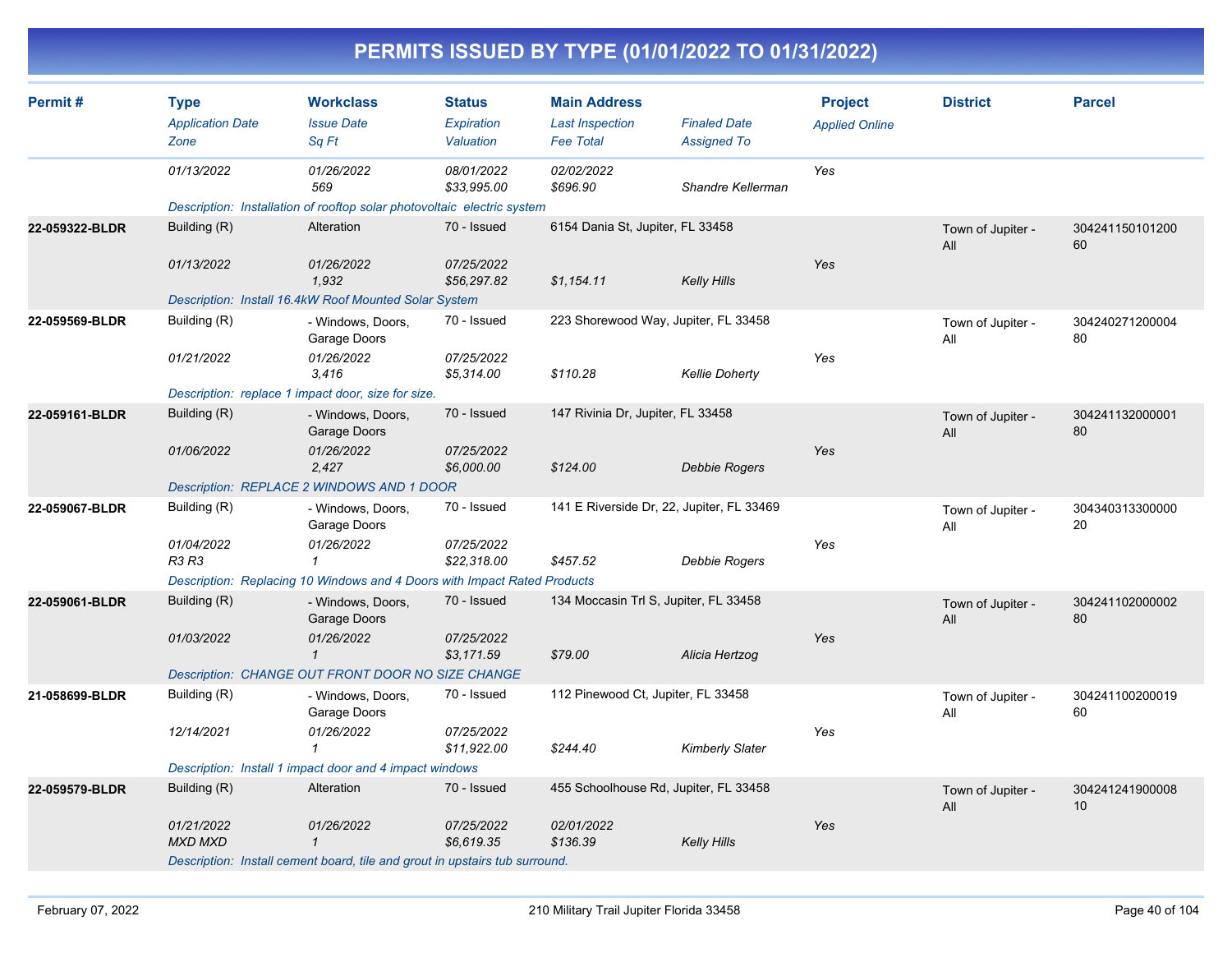| Permit#        | <b>Type</b><br><b>Application Date</b><br>Zone | <b>Workclass</b><br><b>Issue Date</b><br>Sq Ft                         | <b>Status</b><br>Expiration<br>Valuation | <b>Main Address</b><br><b>Last Inspection</b><br><b>Fee Total</b> | <b>Finaled Date</b><br><b>Assigned To</b>          | <b>Project</b><br><b>Applied Online</b> | <b>District</b>          | <b>Parcel</b>         |
|----------------|------------------------------------------------|------------------------------------------------------------------------|------------------------------------------|-------------------------------------------------------------------|----------------------------------------------------|-----------------------------------------|--------------------------|-----------------------|
| 21-058976-BLDR | Building (R)<br>12/28/2021                     | - Windows, Doors,<br>Garage Doors<br>01/26/2022<br>$\mathbf{1}$        | 70 - Issued<br>07/25/2022<br>\$8,276.00  | 300 Fern St, Jupiter, FL 33458<br>\$170.00                        | Suzanne Harrison                                   | Yes                                     | Town of Jupiter -<br>All | 304241010900002<br>80 |
|                |                                                | Description: REPLACE FRONT DOOR AND BACK DOOR NO SIZE CHANGE           |                                          |                                                                   |                                                    |                                         |                          |                       |
| 22-059159-BLDR | Building (R)                                   | Alteration                                                             | 70 - Issued                              | 116 2Nd St, Jupiter, FL 33458                                     |                                                    |                                         | Town of Jupiter -<br>All | 304241010301301<br>30 |
|                | 01/06/2022                                     | 01/26/2022<br>0                                                        | 07/25/2022<br>\$35,360.00                | \$724.88                                                          | Vicki Tarallo                                      | Yes                                     |                          |                       |
|                |                                                | Description: INSTALLATION OF PHOTOVOLTAIC SOLAR PANELS ON ROOFTOP      |                                          |                                                                   |                                                    |                                         |                          |                       |
| 22-059580-BLDR | Building (R)                                   | Alteration                                                             | 70 - Issued                              | 17704 Evangeline Ave, Jupiter, FL 33458                           |                                                    |                                         | Town of Jupiter -<br>All | 304241030600006<br>60 |
|                | 01/21/2022                                     | 01/27/2022<br>440                                                      | 07/26/2022<br>\$45,888.88                | \$940.73                                                          | <b>Kimberly Slater</b>                             | Yes                                     |                          |                       |
|                |                                                | Description: Installation of solar panels on rooftop                   |                                          |                                                                   |                                                    |                                         |                          |                       |
| 21-058849-BLDR | Building (R)                                   | Alteration                                                             | 70 - Issued                              | 185 Carina Dr, Jupiter, FL 33478                                  |                                                    |                                         | Town of Jupiter -<br>All | 304241080200001<br>20 |
|                | 12/20/2021                                     | 01/27/2022<br>$\mathbf{1}$                                             | 07/26/2022<br>\$29,015.16                | \$594.80                                                          | Alicia Hertzog                                     | Yes                                     |                          |                       |
|                |                                                | Description: Remove and Replace Existing Laundry                       |                                          |                                                                   |                                                    |                                         |                          |                       |
| 22-059386-BLDR | Building (R)                                   | - Windows, Doors,<br>Garage Doors                                      | 70 - Issued                              | 162 Spyglass Ln, Jupiter, FL 33477                                |                                                    |                                         | Town of Jupiter -<br>All | 304341071500025<br>70 |
|                | 01/14/2022                                     | 01/27/2022<br>$\mathcal I$                                             | 07/26/2022<br>\$143.570.00               | \$2,943.18                                                        | <b>Kellie Doherty</b>                              | Yes                                     |                          |                       |
|                |                                                | Description: Remove and replace 59 impact windows and 10 impact doors. |                                          |                                                                   |                                                    |                                         |                          |                       |
| 22-059465-BLDR | Building (R)                                   | Alteration                                                             | 70 - Issued                              | 1167 N Jeaga Dr, Jupiter, FL 33458                                |                                                    |                                         | Town of Jupiter -<br>All | 304241141400045<br>60 |
|                | 01/18/2022                                     | 01/27/2022<br>$\mathbf{1}$                                             | 07/26/2022<br>\$75,906.49                | \$1,556.08                                                        | Suzanne Harrison                                   | Yes                                     |                          |                       |
|                |                                                | Description: Remove and Replace Kitchen and Flooring                   |                                          |                                                                   |                                                    |                                         |                          |                       |
| 21-058968-BLDR | Building (R)                                   | Alteration                                                             | 70 - Issued                              | 113 Echelon Crest Trl, Jupiter, FL 33478                          |                                                    |                                         | Town of Jupiter -<br>All | 304240320600021<br>60 |
|                | 12/28/2021                                     | 01/27/2022<br>40                                                       | 08/02/2022<br>\$9,435.00                 | 02/03/2022<br>\$193.53                                            | <b>Kellie Doherty</b>                              | Yes                                     |                          |                       |
|                | Description: New BBQ & kitchen                 |                                                                        |                                          |                                                                   |                                                    |                                         |                          |                       |
| 22-059486-BLDR | Building (R)                                   | Fence                                                                  | 99 - Closed -<br><b>JCDS</b>             | 162 Ennis Ln, Jupiter, FL 33458                                   |                                                    |                                         | Town of Jupiter -<br>All | 304241132300019<br>80 |
|                | 01/19/2022                                     | 01/27/2022<br>106                                                      | 07/26/2022<br>\$3,700.00                 | \$79.00                                                           | 01/27/2022<br><b>Building-Department Completed</b> | Yes                                     |                          |                       |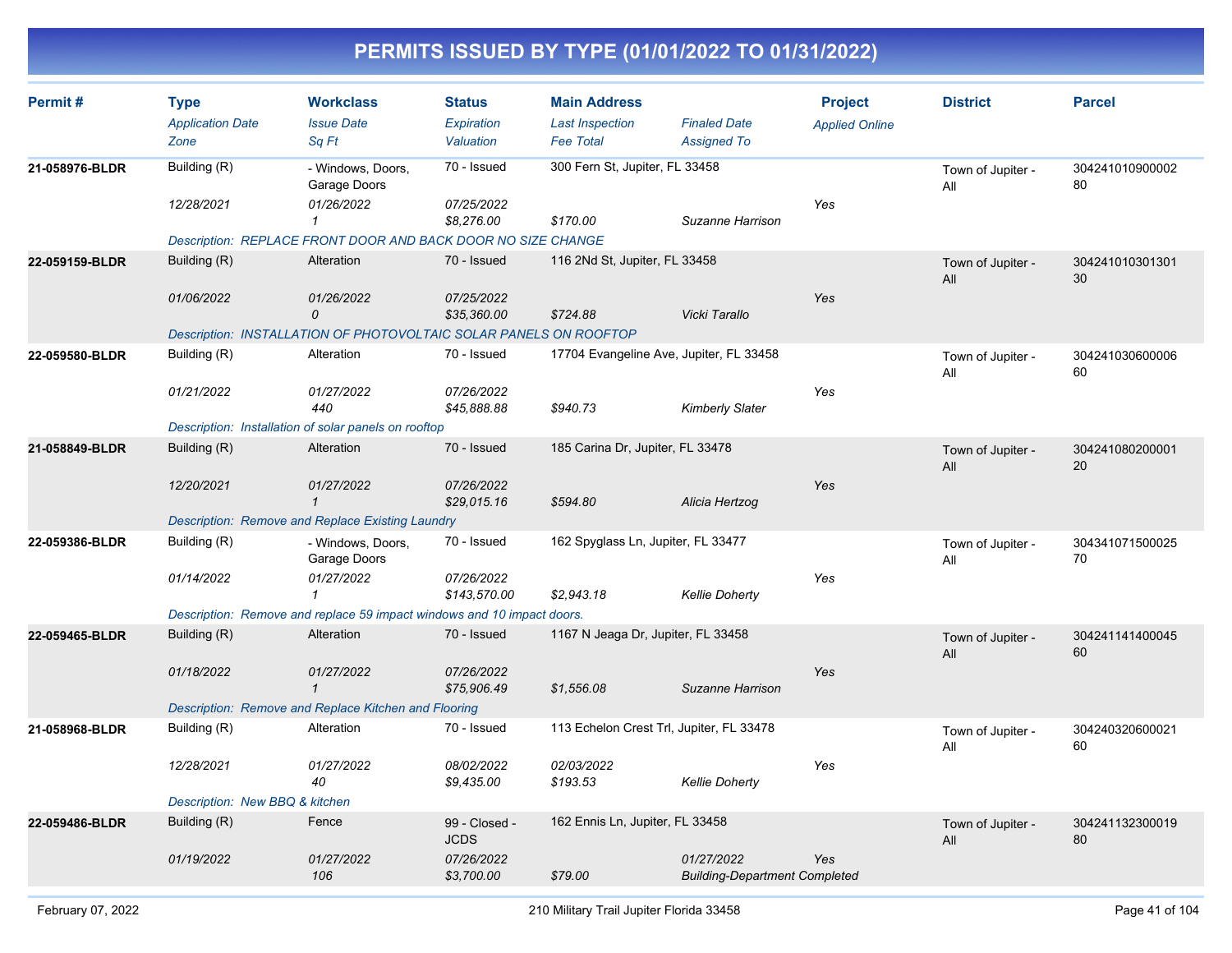|                 | PERMITS ISSUED BY TYPE (01/01/2022 TO 01/31/2022) |                                                                                                                        |                                          |                                                                   |                                                    |                                         |                          |                       |  |  |  |
|-----------------|---------------------------------------------------|------------------------------------------------------------------------------------------------------------------------|------------------------------------------|-------------------------------------------------------------------|----------------------------------------------------|-----------------------------------------|--------------------------|-----------------------|--|--|--|
| Permit#         | <b>Type</b><br><b>Application Date</b><br>Zone    | <b>Workclass</b><br><b>Issue Date</b><br>Sq Ft                                                                         | <b>Status</b><br>Expiration<br>Valuation | <b>Main Address</b><br><b>Last Inspection</b><br><b>Fee Total</b> | <b>Finaled Date</b><br><b>Assigned To</b>          | <b>Project</b><br><b>Applied Online</b> | <b>District</b>          | <b>Parcel</b>         |  |  |  |
|                 |                                                   | Description: Install 16 ft of 6ft presidential PVC fence and install 90 ft of 4 ft white aluminum fence with one gate. |                                          |                                                                   |                                                    |                                         |                          |                       |  |  |  |
| 22-059643-BLDR  | Building (R)                                      | Fence                                                                                                                  | 99 - Closed -<br><b>JCDS</b>             | 112 Cassilly Way, Jupiter, FL 33458                               |                                                    |                                         | Town of Jupiter -<br>All | 304240271500000<br>10 |  |  |  |
|                 | 01/25/2022                                        | 01/27/2022                                                                                                             | 08/01/2022<br>\$6,356.00                 | 02/02/2022<br>\$131.12                                            | 02/03/2022<br><b>Building-Department Completed</b> | Yes                                     |                          |                       |  |  |  |
|                 |                                                   | Description: 127 If of 4' high aluminum fence with 2 4x4 gates scsl                                                    |                                          |                                                                   |                                                    |                                         |                          |                       |  |  |  |
| 22-059477-BLDR  | Building (R)                                      | <b>Shutter</b>                                                                                                         | 70 - Issued                              |                                                                   | 6357 Winding Lake Dr, Jupiter, FL 33458            |                                         | Town of Jupiter -<br>All | 304240341100040<br>40 |  |  |  |
|                 | 01/19/2022<br>$R1-A R1-A$                         | 01/27/2022<br>300<br>Description: INSTALL ACCORDION SHUTTERS ON 10 OPENINGS                                            | 07/26/2022<br>\$9,900.00                 | \$202.97                                                          | <b>Debbie Rogers</b>                               | Yes                                     |                          |                       |  |  |  |
| 22-059446-BLDR  | Building (R)                                      | Alteration                                                                                                             | 70 - Issued                              | 1216 Neoga St, Jupiter, FL 33458                                  |                                                    |                                         | Town of Jupiter -<br>All | 304241020206501<br>00 |  |  |  |
|                 | 01/18/2022                                        | 01/27/2022<br>1,008                                                                                                    | 07/26/2022<br>\$80,928.00                | \$1,659.03                                                        | <b>Kimberly Slater</b>                             | Yes                                     |                          |                       |  |  |  |
|                 | Description: ROOF MOUNTED SOLAR SYSTEM.           |                                                                                                                        |                                          |                                                                   |                                                    |                                         |                          |                       |  |  |  |
| 21-058037-BLDR* | Building (R)<br>11/16/2021                        | Addition<br>01/27/2022                                                                                                 | <b>NOC</b><br>Required<br>07/26/2022     | 1523 Kingsley Rd, Jupiter, FL 33469                               |                                                    | Yes                                     | Town of Jupiter -<br>All | 304240360901100<br>30 |  |  |  |
|                 |                                                   | 460<br>Description: Additions - Sunroom and dressing room. Alteration to existing master bathroom                      | \$55,000.00                              | \$1,127.50                                                        | Suzanne Harrison                                   |                                         |                          |                       |  |  |  |
| 22-059435-BLDR  | Building (R)                                      | - Windows, Doors,<br>Garage Doors                                                                                      | 70 - Issued                              | 303 5Th St, Jupiter, FL 33458                                     |                                                    |                                         | Town of Jupiter -<br>All | 304241010702402<br>30 |  |  |  |
|                 | 01/18/2022                                        | 01/27/2022<br>1<br>Description: CHANGE OPUT FRONT DOOR NO SIZE CHANGE                                                  | 07/26/2022<br>\$2,019.68                 | \$79.00                                                           | <b>Debbie Rogers</b>                               | Yes                                     |                          |                       |  |  |  |
| 22-059617-BLDR  | Building (R)                                      | - Windows, Doors,<br>Garage Doors                                                                                      | 70 - Issued                              | 175 S Hampton Dr, Jupiter, FL 33458                               |                                                    |                                         | Town of Jupiter -<br>All | 304241111500006<br>00 |  |  |  |
|                 | 01/24/2022                                        | 01/27/2022<br>1                                                                                                        | 07/26/2022<br>\$8,740.00                 | \$179.42                                                          | Shandre Kellerman                                  | Yes                                     |                          |                       |  |  |  |
|                 |                                                   | Description: Replace (1) sliding glass door with an impact resistant system                                            |                                          |                                                                   |                                                    |                                         |                          |                       |  |  |  |
| 21-058757-BLDR  | Building (R)                                      | Alteration                                                                                                             | 70 - Issued                              |                                                                   | 139 Beach Summit Ct, Jupiter, FL 33477             |                                         | Town of Jupiter -<br>All | 304341160200010<br>80 |  |  |  |
|                 | 12/16/2021                                        | 01/27/2022<br>50                                                                                                       | 07/26/2022<br>\$12,000.00                | \$246.00                                                          | Shandre Kellerman                                  | Yes                                     |                          |                       |  |  |  |
|                 | Description: BEDROOM/Loft addition                |                                                                                                                        |                                          |                                                                   |                                                    |                                         |                          |                       |  |  |  |
| 22-059629-BLDR  | Building (R)                                      | - Windows, Doors,<br>Garage Doors                                                                                      | 70 - Issued                              |                                                                   | 359 River Edge Rd, Jupiter, FL 33477               |                                         | Town of Jupiter -<br>All | 304341170200013<br>63 |  |  |  |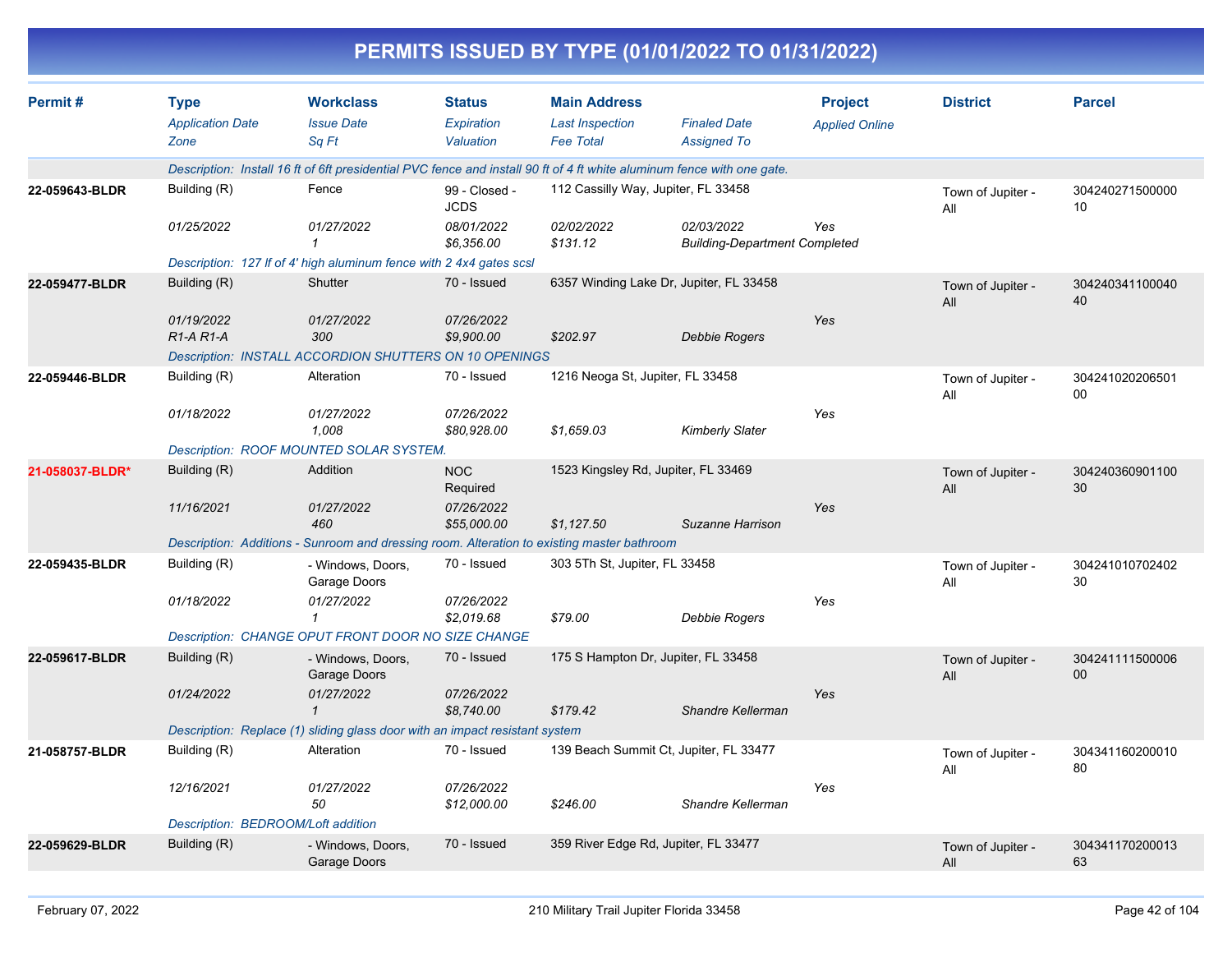| Permit#         | <b>Type</b>                                      | <b>Workclass</b>                                                                      | <b>Status</b>                  | <b>Main Address</b>                        |                                           | <b>Project</b>        | <b>District</b>          | <b>Parcel</b>         |
|-----------------|--------------------------------------------------|---------------------------------------------------------------------------------------|--------------------------------|--------------------------------------------|-------------------------------------------|-----------------------|--------------------------|-----------------------|
|                 | <b>Application Date</b><br>Zone                  | <b>Issue Date</b><br>Sq Ft                                                            | <b>Expiration</b><br>Valuation | <b>Last Inspection</b><br><b>Fee Total</b> | <b>Finaled Date</b><br><b>Assigned To</b> | <b>Applied Online</b> |                          |                       |
|                 | 01/25/2022                                       | 01/27/2022<br>$\mathbf{1}$                                                            | 07/26/2022<br>\$11,808.00      | \$242.06                                   | <b>Kimberly Slater</b>                    | Yes                   |                          |                       |
|                 |                                                  | Description: Replace (2) swing doors as per shop drawings to impact resistant systems |                                |                                            |                                           |                       |                          |                       |
| 22-059287-BLDR  | Building (R)                                     | - Windows, Doors,<br>Garage Doors                                                     | 70 - Issued                    | 6461 Winding Lake Dr, Jupiter, FL 33458    |                                           |                       | Town of Jupiter -<br>All | 304240341100037<br>30 |
|                 | 01/11/2022                                       | 01/28/2022<br>551                                                                     | 07/27/2022<br>\$38,442.95      | \$788.08                                   | Angela Carpentiere                        | Yes                   |                          |                       |
|                 |                                                  | Description: Remove and replace 12 windows and 3 doors all impact                     |                                |                                            |                                           |                       |                          |                       |
| 21-058945-BLDR  | Building (R)                                     | Alteration                                                                            | 70 - Issued                    | 3455 E Mallory Blvd, Jupiter, FL 33458     |                                           |                       | Town of Jupiter -<br>All | 304241141300038<br>90 |
|                 | 12/27/2021<br><b>MXD MXD</b>                     | 01/28/2022<br>100                                                                     | 08/02/2022<br>\$15,000.00      | 02/03/2022<br>\$307.50                     | Vicki Tarallo                             | Yes                   |                          |                       |
|                 | <b>Description: KITCHEN REMODEL</b>              |                                                                                       |                                |                                            |                                           |                       |                          |                       |
| 22-059242-BLDR  | Building (R)                                     | Alteration                                                                            | 70 - Issued                    | 124 Spyglass Ln, Jupiter, FL 33477         |                                           |                       | Town of Jupiter -<br>All | 304341071500023<br>80 |
|                 | 01/11/2022                                       | 01/28/2022<br>$\mathbf{1}$                                                            | 07/27/2022<br>\$58,226.00      | \$1,193.64                                 | Vicki Tarallo                             | Yes                   |                          |                       |
|                 |                                                  | Description: RETAINING WALLS AND STEPS                                                |                                |                                            |                                           |                       |                          |                       |
| 22-059437-BLDR  | Building (R)                                     | - Windows, Doors,<br>Garage Doors                                                     | 70 - Issued                    | 152 Seashore Dr, Jupiter, FL 33477         |                                           |                       | Town of Jupiter -<br>All | 304341160200044<br>70 |
|                 | 01/18/2022                                       | 01/28/2022<br>$\mathcal I$                                                            | 07/27/2022<br>\$1,890.00       | \$79.00                                    | <b>Kelly Hills</b>                        | Yes                   |                          |                       |
|                 |                                                  | Description: CHANGE OUT FRONT DOOR NO SIZE CHANGE                                     |                                |                                            |                                           |                       |                          |                       |
| 21-058514-BLDR  | Building (R)                                     | Fence                                                                                 | 70 - Issued                    | 707 Willet Ave, Jupiter, FL 33458          |                                           |                       | Town of Jupiter -<br>All | 304241010700300<br>60 |
|                 | 12/08/2021                                       | 01/28/2022<br>92                                                                      | 07/27/2022<br>\$850.00         | \$79.00                                    | <b>Ellis Baird</b>                        | Yes                   |                          |                       |
|                 |                                                  | Description: install 48' high baby fence around pool                                  |                                |                                            |                                           |                       |                          |                       |
| 22-059087-BLDR* | Building (R)                                     | - Windows, Doors,<br>Garage Doors                                                     | <b>NOC</b><br>Required         | 18305 Flagship Cir, Jupiter, FL 33458      |                                           |                       | Town of Jupiter -<br>All | 304240340600008<br>40 |
|                 | 01/04/2022<br>R <sub>1</sub> -A <sub>R1</sub> -A | 01/28/2022<br>$\mathcal I$                                                            | 07/27/2022<br>\$6,200.00       | \$128.00                                   | <b>Debbie Rogers</b>                      | Yes                   |                          |                       |
|                 | <i>impact Windows</i>                            | Description: Replacing On Existing Openings (5)                                       |                                |                                            |                                           |                       |                          |                       |
| 22-059452-BLDR  | Building (R)                                     | - Windows, Doors,<br>Garage Doors                                                     | 70 - Issued                    | 825 Center St, 23D, Jupiter, FL 33458      |                                           |                       | Town of Jupiter -<br>All | 304240350900002<br>34 |
|                 | 01/18/2022<br>R3 R3                              | 01/28/2022<br>1<br><b>Description: REPLACE 4 WINDOWS TO IMPACT</b>                    | 07/27/2022<br>\$14,952.22      | \$306.52                                   | Debbie Rogers                             | Yes                   |                          |                       |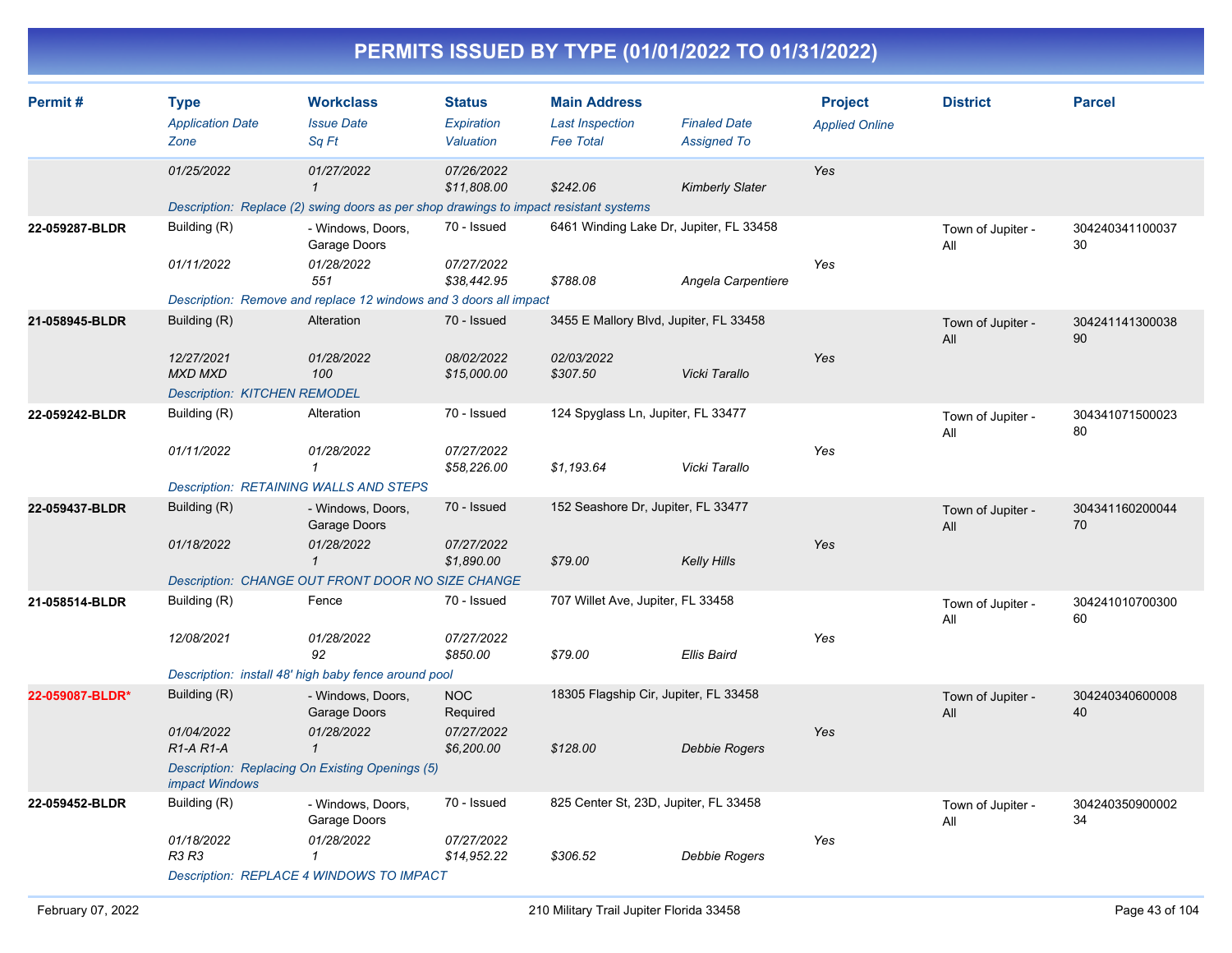| Permit#        | <b>Type</b><br><b>Application Date</b><br>Zone   | <b>Workclass</b><br><b>Issue Date</b><br>Sq Ft                                       | <b>Status</b><br><b>Expiration</b><br>Valuation | <b>Main Address</b><br><b>Last Inspection</b><br><b>Fee Total</b> | <b>Finaled Date</b><br><b>Assigned To</b> | <b>Project</b><br><b>Applied Online</b> | <b>District</b>          | <b>Parcel</b>         |
|----------------|--------------------------------------------------|--------------------------------------------------------------------------------------|-------------------------------------------------|-------------------------------------------------------------------|-------------------------------------------|-----------------------------------------|--------------------------|-----------------------|
| 22-059098-BLDR | Building (R)<br>01/05/2022                       | - Windows, Doors,<br>Garage Doors<br>01/28/2022<br>$\mathbf 1$                       | 70 - Issued<br>07/27/2022                       | 33477<br>\$380.05                                                 | 1127 E Seminole Ave, 8B, Jupiter, FL      | Yes                                     | Town of Jupiter -<br>All | 304341050700000<br>82 |
|                |                                                  | Description: Replacing On Existing Opening (1) Impact SGD                            | \$18,539.00                                     |                                                                   | <b>Debbie Rogers</b>                      |                                         |                          |                       |
| 22-059264-BLDR | Building (R)                                     | - Windows, Doors,<br>Garage Doors                                                    | 70 - Issued                                     | 179 Brier Cir, Jupiter, FL 33458                                  |                                           |                                         | Town of Jupiter -<br>All | 304241103400003<br>40 |
|                | 01/11/2022                                       | 01/31/2022<br>$\mathbf{1}$                                                           | 08/01/2022<br>\$22,100.00                       | \$453.05                                                          | Angela Carpentiere                        | Yes                                     |                          |                       |
|                | 1 Impact door                                    | Description: Replace in existing openings 9 Impact windows, 1 Imp Sliding glass door |                                                 |                                                                   |                                           |                                         |                          |                       |
| 21-057641-BLDR | Building (R)                                     | - Windows, Doors,<br>Garage Doors                                                    | 70 - Issued                                     |                                                                   | 105 Springwater Dr, Jupiter, FL 33458     |                                         | Town of Jupiter -<br>All | 304241112300007<br>50 |
|                | 10/28/2021                                       | 01/31/2022<br>2.658                                                                  | 07/30/2022<br>\$35,000.00                       | \$717.50                                                          | Angela Carpentiere                        | Yes                                     |                          |                       |
|                |                                                  | Description: Replacing old windows and doors for Impact windows and doors            |                                                 |                                                                   |                                           |                                         |                          |                       |
| 22-059413-BLDR | Building (R)                                     | - Windows, Doors,<br>Garage Doors                                                    | 70 - Issued                                     | 188 Barbados Dr, Jupiter, FL 33458                                |                                           |                                         | Town of Jupiter -<br>All | 304241230400008<br>70 |
|                | 01/17/2022<br><b>MXD MXD</b>                     | 01/31/2022<br>367                                                                    | 08/01/2022<br>\$25,720.71                       | \$527.27                                                          | Debbie Rogers                             | Yes                                     |                          |                       |
|                |                                                  | Description: Remove & resintall new impact windows & Doors                           |                                                 |                                                                   |                                           |                                         |                          |                       |
| 22-059566-BLDR | Building (R)                                     | - Windows, Doors,<br>Garage Doors                                                    | 70 - Issued                                     |                                                                   | 122 Rosewood Cir, Jupiter, FL 33458       |                                         | Town of Jupiter -<br>All | 304241101000050<br>30 |
|                | 01/21/2022                                       | 01/31/2022<br>63                                                                     | 08/01/2022<br>\$1,375.00                        | \$79.00                                                           | Shandre Kellerman                         | Yes                                     |                          |                       |
|                |                                                  | Description: REMOVE AND REPLACE EXISTING GARAGE DOOR                                 |                                                 |                                                                   |                                           |                                         |                          |                       |
| 22-059100-BLDR | Building (R)                                     | - Windows, Doors,<br>Garage Doors                                                    | 70 - Issued                                     |                                                                   | 18223 Lake Bend Dr, Jupiter, FL 33458     |                                         | Town of Jupiter -<br>All | 304240340800002<br>90 |
|                | 01/05/2022<br>R <sub>1</sub> -A <sub>R1</sub> -A | 01/31/2022<br>$\mathbf 1$                                                            | 08/01/2022<br>\$11,200.00                       | \$229.60                                                          | <b>Debbie Rogers</b>                      | Yes                                     |                          |                       |
|                |                                                  | Description: Replacing On Existing Opening (10) Impact Windows                       |                                                 |                                                                   |                                           |                                         |                          |                       |
| 21-058658-BLDR | Building (R)                                     | Alteration                                                                           | 70 - Issued                                     |                                                                   | 131 Porgee Rock PI, Jupiter, FL 33458     |                                         | Town of Jupiter -<br>All | 304240330500018<br>30 |
|                | 12/13/2021                                       | 01/31/2022<br>3,200                                                                  | 08/01/2022<br>\$32,800.00                       | 02/01/2022<br>\$672.40                                            | Suzanne Harrison                          | Yes                                     |                          |                       |
|                |                                                  | Description: loft to bedroom/Home Addition per plans                                 |                                                 |                                                                   |                                           |                                         |                          |                       |
| 21-057349-BLDR | Building (R)                                     | - Windows, Doors,<br>Garage Doors                                                    | 70 - Issued                                     | 6326 Leslie St, Jupiter, FL 33458                                 |                                           |                                         | Town of Jupiter -<br>All | 304241150104000<br>60 |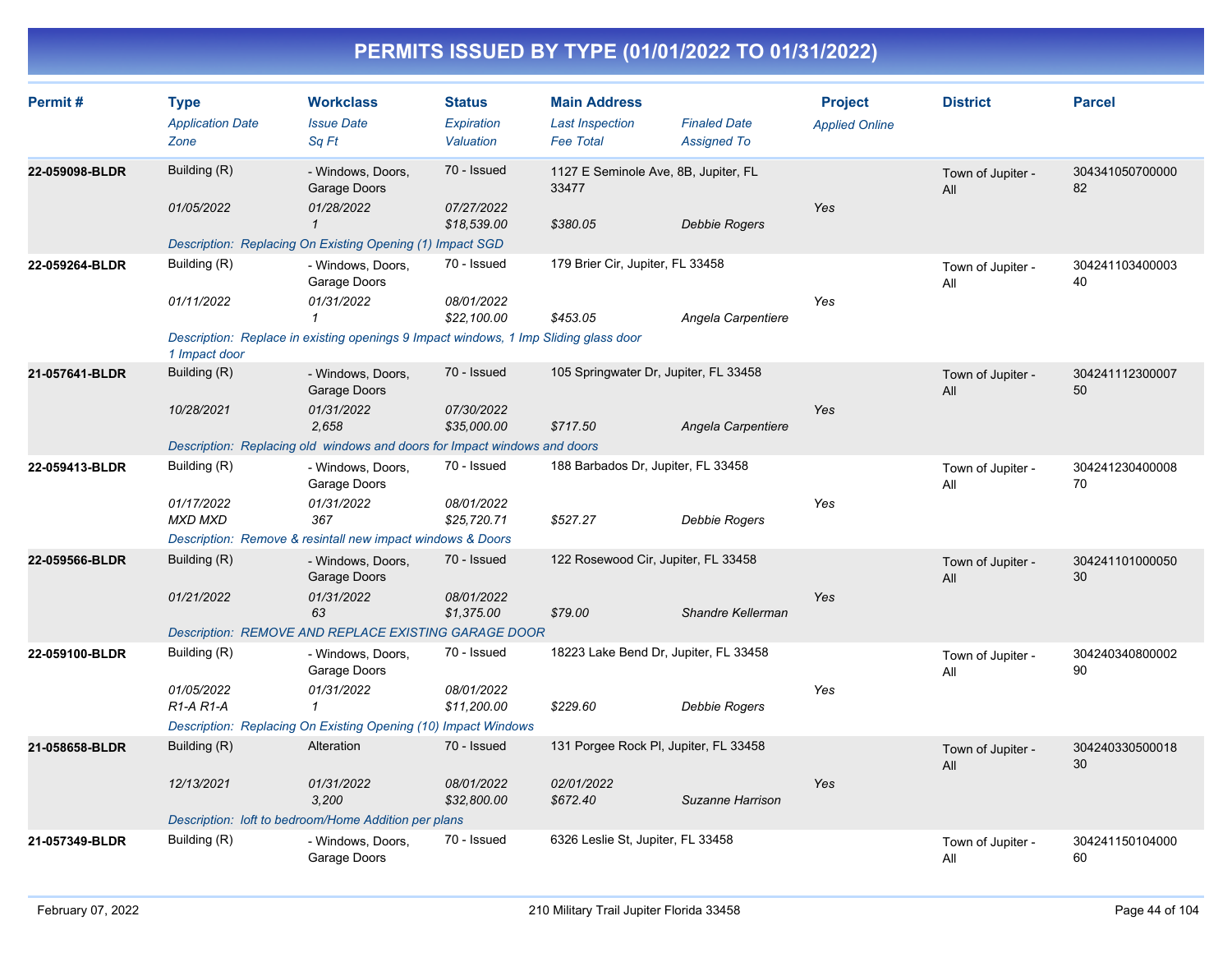| Permit#        | <b>Type</b><br><b>Application Date</b>      | <b>Workclass</b><br><b>Issue Date</b>                                  | <b>Status</b><br>Expiration  | <b>Main Address</b><br><b>Last Inspection</b> | <b>Finaled Date</b>                                | <b>Project</b><br><b>Applied Online</b> | <b>District</b>          | <b>Parcel</b>         |
|----------------|---------------------------------------------|------------------------------------------------------------------------|------------------------------|-----------------------------------------------|----------------------------------------------------|-----------------------------------------|--------------------------|-----------------------|
|                | Zone                                        | Sq Ft                                                                  | Valuation                    | <b>Fee Total</b>                              | <b>Assigned To</b>                                 |                                         |                          |                       |
|                | 10/19/2021                                  | 01/31/2022<br>500                                                      | 08/01/2022<br>\$8,401.94     | \$172.56                                      | Vicki Tarallo                                      | Yes                                     |                          |                       |
|                |                                             | Description: UPGRADE WINDOWS AND DOORS TO IMPACT WINDOWS AND DOORS     |                              |                                               |                                                    |                                         |                          |                       |
| 22-059049-BLDR | Building (R)                                | - Windows, Doors,<br>Garage Doors                                      | 70 - Issued                  | 216 River Terrace Dr, Jupiter, FL 33469       |                                                    |                                         | Town of Jupiter -<br>All | 304240250800001<br>70 |
|                | 01/03/2022                                  | 01/31/2022<br>$\mathbf{1}$                                             | 08/01/2022<br>\$3,941.00     | \$82.82                                       | Debbie Rogers                                      | Yes                                     |                          |                       |
|                | <b>Windows</b>                              | Description: Replacing on Existign Opening (3) impact                  |                              |                                               |                                                    |                                         |                          |                       |
| 22-059623-BLDR | Building (R)                                | - Windows, Doors,<br>Garage Doors                                      | 70 - Issued                  | 148 Sand Pine Dr, Jupiter, FL 33477           |                                                    |                                         | Town of Jupiter -<br>All | 304341160200035<br>30 |
|                | 01/24/2022                                  | 01/31/2022<br>$\mathcal I$                                             | 08/01/2022<br>\$5,693.24     | \$117.86                                      | Shandre Kellerman                                  | Yes                                     |                          |                       |
|                |                                             | Description: CHANGE OUT FRONT DOOR NO SIZE CHANGE                      |                              |                                               |                                                    |                                         |                          |                       |
| 21-058935-BLDR | Building (R)                                | Alteration                                                             | 70 - Issued                  | 117 Echelon Crest Trl, Jupiter, FL 33478      |                                                    |                                         | Town of Jupiter -<br>All | 304240320600021<br>70 |
|                | 12/23/2021<br><b>R1R1</b>                   | 01/31/2022<br>50                                                       | 08/01/2022<br>\$20,000.00    | 02/01/2022<br>\$410.00                        | Alicia Hertzog                                     | Yes                                     |                          |                       |
|                | Description: Outdoor kitchen with grill     |                                                                        |                              |                                               |                                                    |                                         |                          |                       |
| 22-059356-BLDR | Building (R)                                | - Windows, Doors,<br>Garage Doors                                      | 70 - Issued                  | 6328 Robinson St, Jupiter, FL 33458           |                                                    |                                         | Town of Jupiter -<br>All | 304241150103900<br>60 |
|                | 01/13/2022<br><b>R1 R1</b>                  | 01/31/2022<br>0                                                        | 08/01/2022<br>\$21.770.00    | \$446.28                                      | Debbie Rogers                                      | Yes                                     |                          |                       |
|                |                                             | Description: Installation of 9 impact windows and 3 doors              |                              |                                               |                                                    |                                         |                          |                       |
| 22-059684-BLDR | Building (R)                                | - Windows, Doors,<br>Garage Doors                                      | 70 - Issued                  | 144 Radcliffe Ct, Jupiter, FL 33458           |                                                    |                                         | Town of Jupiter -<br>All | 304241230600011<br>50 |
|                | 01/27/2022                                  | 01/31/2022<br>$\mathbf{1}$                                             | 08/01/2022<br>\$2,400.00     | \$79.00                                       | Angela Carpentiere                                 | Yes                                     |                          |                       |
|                | Description: remove and replace garage door |                                                                        |                              |                                               |                                                    |                                         |                          |                       |
| 22-059487-BLDR | Building (R)                                | Fence                                                                  | 99 - Closed -<br><b>JCDS</b> | 119 Timber Ln, Jupiter, FL 33458              |                                                    |                                         | Town of Jupiter -<br>All | 304241110100103<br>10 |
|                | 01/19/2022<br>R <sub>2</sub> R <sub>2</sub> | 01/31/2022<br>54                                                       | 08/01/2022<br>\$2,694.00     | \$79.00                                       | 01/31/2022<br><b>Building-Department Completed</b> | Yes                                     |                          |                       |
|                |                                             | Description: Install 54LF 6FT WOOD VERTICAL SHADOWBOX FENCE W/ 1 GATE. |                              |                                               |                                                    |                                         |                          |                       |
| 22-059353-BLDR | Building (R)                                | - Windows, Doors,<br>Garage Doors                                      | 70 - Issued                  | 18409 Lostlake Way, Jupiter, FL 33458         |                                                    |                                         | Town of Jupiter -<br>All | 304240340800005<br>10 |
|                | 01/13/2022                                  | 01/31/2022<br>$\mathbf{1}$                                             | 08/01/2022<br>\$4,211.00     | \$88.22                                       | Vicki Tarallo                                      | Yes                                     |                          |                       |
|                |                                             | Description: CHANGE OUT FRONT DOOR NO SIZE CHANGE                      |                              |                                               |                                                    |                                         |                          |                       |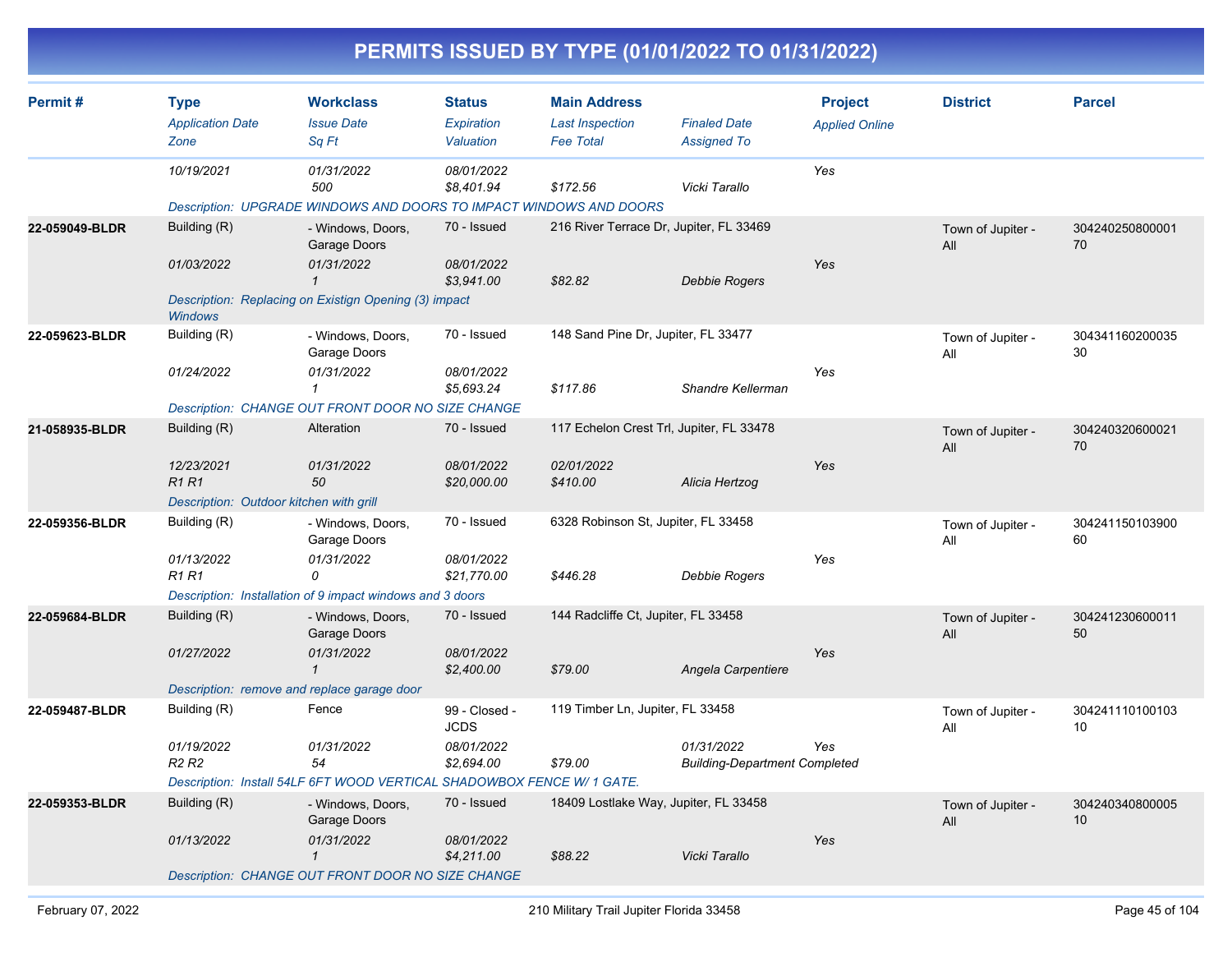| Permit#        | Type<br><b>Application Date</b><br>Zone | <b>Workclass</b><br><b>Issue Date</b><br>Sa Ft | <b>Status</b><br>Expiration<br>Valuation | <b>Main Address</b><br><b>Last Inspection</b><br><b>Fee Total</b> | <b>Finaled Date</b><br><b>Assigned To</b> | <b>Project</b><br><b>Applied Online</b> | <b>District</b>          | <b>Parcel</b>         |
|----------------|-----------------------------------------|------------------------------------------------|------------------------------------------|-------------------------------------------------------------------|-------------------------------------------|-----------------------------------------|--------------------------|-----------------------|
| 22-059419-BLDR | Building (R)                            | - Windows, Doors,<br>Garage Doors              | 70 - Issued                              | 107 Chadwick Dr, Jupiter, FL 33458                                |                                           |                                         | Town of Jupiter -<br>All | 304241100500042<br>70 |
|                | 01/17/2022                              | 01/31/2022<br>79                               | 08/01/2022<br>\$8,241.86                 | \$169.31                                                          | Debbie Rogers                             | Yes                                     |                          |                       |

*Description: INSTALL 2 IMPACT DOORS*

#### **PERMITS ISSUED FOR BUILDING (R): 185**

| <b>CHANGE OF CONTRACTOR</b> |                              |                                                                           |                              |                                                 |                                                    |           |                          |                       |
|-----------------------------|------------------------------|---------------------------------------------------------------------------|------------------------------|-------------------------------------------------|----------------------------------------------------|-----------|--------------------------|-----------------------|
| 22-059057-COCNTR            | Change of<br>Contractor      | Change of<br>Contractor                                                   | 99 - Closed -<br><b>JCDS</b> | 158 Carmela Ct, Jupiter, FL 33478               |                                                    |           | Town of Jupiter -<br>All | 304241040100203<br>80 |
|                             | 01/03/2022<br>R1R1           | 01/03/2022<br>0                                                           | 01/03/2022<br>\$3,200.00     | \$0.00                                          | 01/03/2022<br>Suzanne Harrison                     | <b>No</b> |                          |                       |
|                             |                              | Description: Change of contractor for permit application 16-003057-SELECR |                              |                                                 |                                                    |           |                          |                       |
| 22-059306-COCNTR            | Change of<br>Contractor      | Change of<br>Contractor                                                   | 99 - Closed -<br><b>JCDS</b> | 115 Diamante Way, Jupiter, FL 33477             |                                                    |           | Town of Jupiter -<br>All | 304341065500000<br>90 |
|                             | 01/12/2022<br><b>R3 R3</b>   | 01/12/2022<br>0                                                           | 01/12/2022<br>\$50,000.00    | \$75.00                                         | 01/12/2022<br><b>Kelly Hills</b>                   | No        |                          |                       |
|                             |                              | Description: CHANGE OF CONTRACTOR FOR PERMIT # 21-054212-POOL[R]          |                              |                                                 |                                                    |           |                          |                       |
| 22-059303-COCNTR            | Change of<br>Contractor      | Change of<br>Contractor                                                   | 99 - Closed -<br><b>JCDS</b> | 323 Fern St, Jupiter, FL 33458                  |                                                    |           | Town of Jupiter -<br>All | 304241010900001<br>90 |
|                             | 01/12/2022                   | 01/12/2022<br>$\mathcal{O}$                                               | 01/12/2022<br>\$9,000.00     | \$75.00                                         | 01/12/2022<br><b>Building-Department Completed</b> | <b>No</b> |                          |                       |
|                             |                              | Description: change of contractor for permit 21-004729-ROOFR              |                              |                                                 |                                                    |           |                          |                       |
| 22-059317-COCNTR            | Change of<br>Contractor      | Change of<br>Contractor                                                   | 70 - Issued                  | 2608 Greenway Dr, Jupiter, FL 33458             |                                                    |           | Town of Jupiter -<br>All | 304241140700035<br>70 |
|                             | 01/12/2022                   | 01/18/2022<br>0                                                           | 01/18/2022<br>\$0.00         | \$75.00                                         | 01/18/2022<br><b>Kimberly Slater</b>               | No        |                          |                       |
|                             |                              | Description: CHANGE OF CONTRACTOR FOR PERMIT 21-053096-ELECR-R            |                              |                                                 |                                                    |           |                          |                       |
| 22-059432-COCNTR            | Change of<br>Contractor      | Change of<br>Contractor                                                   | 70 - Issued                  | 200 Ocean Trail Way, 1003, Jupiter, FL<br>33477 |                                                    |           | Town of Jupiter -<br>All | 304341050600110<br>03 |
|                             | 01/18/2022                   | 01/18/2022<br>$\mathcal{O}$                                               | 01/18/2022<br>\$5,400.00     | \$75.00                                         | 01/18/2022<br><b>Building-Department Completed</b> | <b>No</b> |                          |                       |
| 22-059333-COCNTR            | Change of<br>Contractor      | Change of<br>Contractor                                                   | 99 - Closed -<br><b>JCDS</b> | 3318 Greenway Dr, Jupiter, FL 33458             |                                                    |           | Town of Jupiter -<br>All | 304241140600033<br>40 |
|                             | 01/13/2022<br><b>MXD MXD</b> | 01/20/2022<br>0                                                           | 01/20/2022<br>\$26,000.00    | \$75.00                                         | 01/20/2022<br><b>Building-Department Completed</b> | No        |                          |                       |
|                             |                              | Description: Change of Contractor to 21-054841-ELECR-R                    |                              |                                                 |                                                    |           |                          |                       |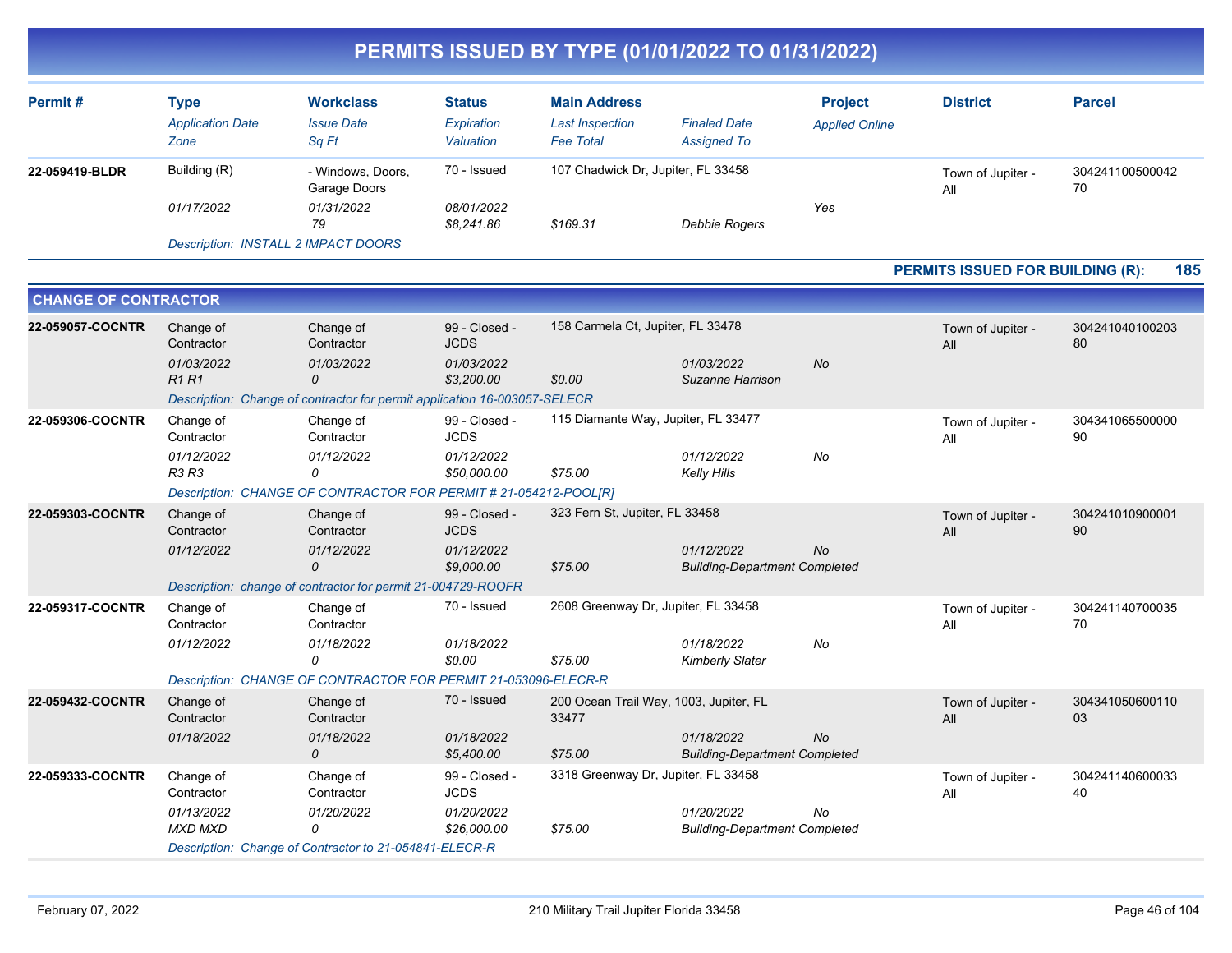| Permit#           | <b>Type</b><br><b>Application Date</b><br>Zone                                         | <b>Workclass</b><br><b>Issue Date</b><br>Sa Ft                                                                           | <b>Status</b><br>Expiration<br>Valuation             | <b>Main Address</b><br><b>Last Inspection</b><br><b>Fee Total</b> | <b>Finaled Date</b><br><b>Assigned To</b>          | <b>Project</b><br><b>Applied Online</b> | <b>District</b>                                 | <b>Parcel</b>         |
|-------------------|----------------------------------------------------------------------------------------|--------------------------------------------------------------------------------------------------------------------------|------------------------------------------------------|-------------------------------------------------------------------|----------------------------------------------------|-----------------------------------------|-------------------------------------------------|-----------------------|
| 22-059337-COCNTR  | Change of<br>Contractor<br>01/13/2022<br><b>MXD MXD</b>                                | Change of<br>Contractor<br>01/20/2022<br>0<br>Description: Change of Contractor to permit 21-055676-ELECR-R              | 99 - Closed -<br><b>JCDS</b><br>01/20/2022<br>\$0.00 | 3318 Greenway Dr, Jupiter, FL 33458<br>\$75.00                    | 01/20/2022<br><b>Building-Department Completed</b> | <b>No</b>                               | Town of Jupiter -<br>All                        | 304241140600033<br>40 |
| 22-059344-COCNTR  | Change of<br>Contractor<br>01/13/2022<br><b>MXD MXD</b>                                | Change of<br>Contractor<br>01/20/2022<br>0<br>Description: Change of contractor application for permit 21-054740-ELECR-R | 99 - Closed -<br><b>JCDS</b><br>01/20/2022<br>\$0.00 | 2612 Greenway Dr, Jupiter, FL 33458<br>\$75.00                    | 01/20/2022<br><b>Building-Department Completed</b> | No                                      | Town of Jupiter -<br>All                        | 304241140700035<br>60 |
| 21-058770-COCNTR  | Change of<br>Contractor<br>12/16/2021<br>R3 R3                                         | Change of<br>Contractor<br>01/25/2022<br>0<br>Description: Change of Contractor for 21-057017- ELEC                      | 70 - Issued<br>01/25/2022<br>\$0.00                  | 200 Ocean Trail Way, 507, Jupiter, FL<br>33477<br>\$75.00         | <b>Kelly Hills</b>                                 | <b>No</b>                               | Town of Jupiter -<br>All                        | 304341050600050<br>70 |
|                   |                                                                                        |                                                                                                                          |                                                      |                                                                   |                                                    |                                         | <b>PERMITS ISSUED FOR CHANGE OF CONTRACTOR:</b> | 9                     |
| <b>DEMOLITION</b> |                                                                                        |                                                                                                                          |                                                      |                                                                   |                                                    |                                         |                                                 |                       |
| 21-058468-DEMO    | Demolition<br>12/06/2021                                                               | Interior Only -<br>Commercial<br>01/12/2022                                                                              | 99 - Closed -<br><b>JCDS</b><br>08/01/2022           | 6650 W Indiantown Rd, 100, Jupiter, FL<br>33458<br>02/02/2022     | 02/03/2022                                         | Yes                                     | Town of Jupiter -<br>All                        | 304241030000070<br>20 |
|                   | C2C2<br>Description: interior demolition                                               | $\mathbf{1}$                                                                                                             | \$15,000.00                                          | \$557.50                                                          | <b>Building-Department Completed</b>               |                                         |                                                 |                       |
| 21-058691-DEMO    | Demolition<br>12/14/2021                                                               | <b>Demolition</b><br>(Complete Building)<br>01/20/2022<br>3.940                                                          | 70 - Issued<br>07/20/2022<br>\$49,950.00             | 206 Locha Dr, Jupiter, FL 33458<br>01/21/2022<br>\$1,023.97       | <b>Kimberly Slater</b>                             | Yes                                     | Town of Jupiter -<br>All                        | 304241111200004<br>30 |
|                   |                                                                                        | Description: Total demo of main house, and guest house, pool, deck and driveway                                          |                                                      |                                                                   |                                                    |                                         |                                                 |                       |
| 21-058558-DEMO    | Demolition                                                                             | Interior Only -<br>Commercial                                                                                            | 70 - Issued                                          | 725 N A1A, B101, Jupiter, FL 33477                                |                                                    |                                         | Town of Jupiter -<br>All                        | 304341062200200<br>21 |
|                   | 12/08/2021<br>C <sub>2</sub> C <sub>2</sub><br>Description: ADA bath                   | 01/26/2022<br>325                                                                                                        | 07/25/2022<br>\$2,500.00                             | \$179.00                                                          | Alicia Hertzog                                     | Yes                                     |                                                 |                       |
| 22-059546-DEMO    | Demolition                                                                             | Interior Only -<br><b>Residential</b>                                                                                    | 70 - Issued                                          | 208 Locha Dr, Jupiter, FL 33458                                   |                                                    |                                         | Town of Jupiter -<br>All                        | 304241111200004<br>11 |
|                   | 01/20/2022<br>R <sub>2</sub> R <sub>2</sub><br><b>Description: Interior Demolition</b> | 01/27/2022<br>$\mathbf{1}$                                                                                               | 07/26/2022<br>\$35,000.00                            | \$717.50                                                          | <b>Kimberly Slater</b>                             | Yes                                     |                                                 |                       |
|                   |                                                                                        |                                                                                                                          |                                                      |                                                                   |                                                    |                                         |                                                 |                       |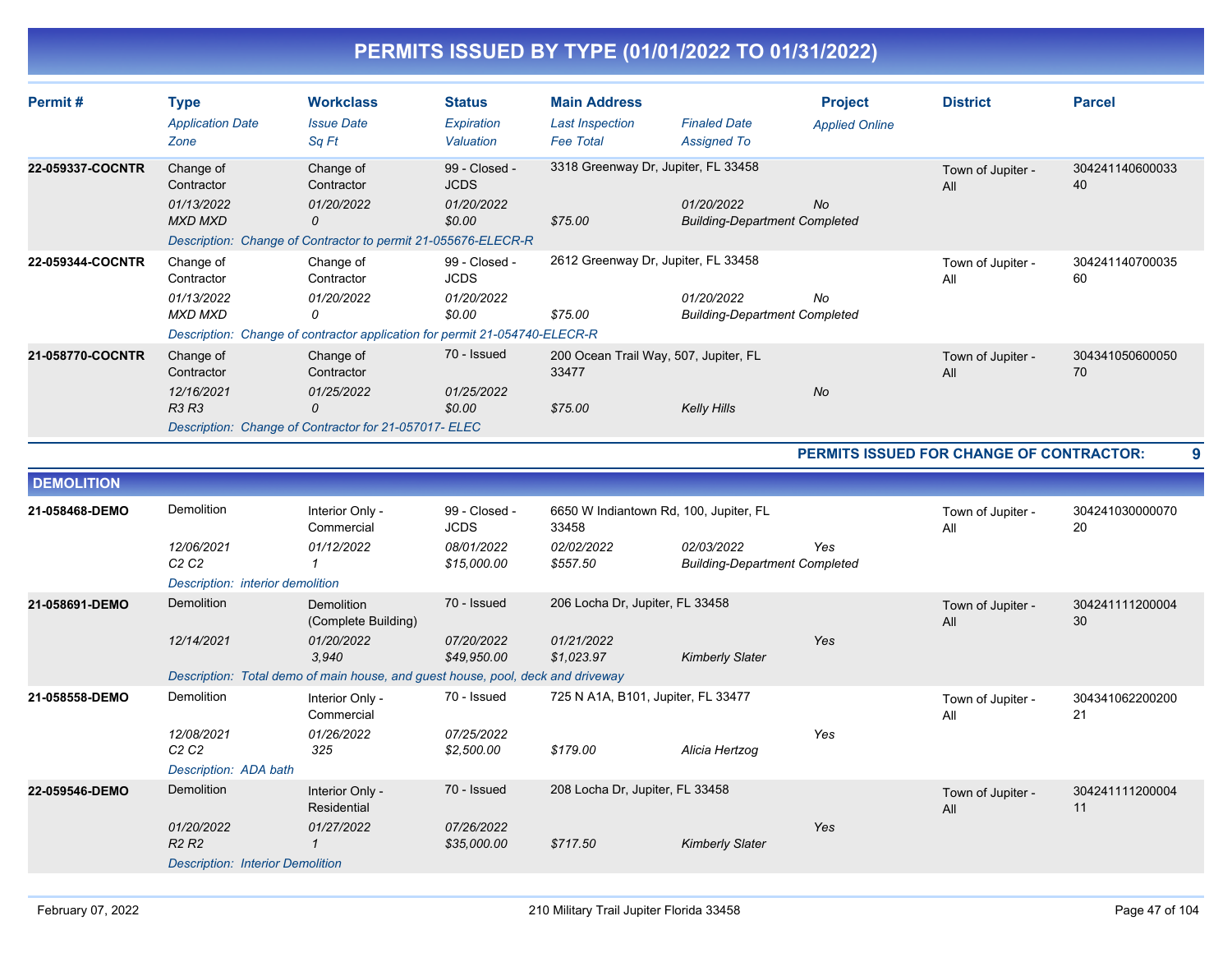| Permit#         | Type<br><b>Application Date</b><br>Zone | <b>Workclass</b><br><b>Issue Date</b><br>Sq Ft        | <b>Status</b><br>Expiration<br>Valuation           | <b>Main Address</b><br><b>Last Inspection</b><br><b>Fee Total</b> | <b>Finaled Date</b><br><b>Assigned To</b> | <b>Project</b><br><b>Applied Online</b> | <b>District</b>          | <b>Parcel</b>         |
|-----------------|-----------------------------------------|-------------------------------------------------------|----------------------------------------------------|-------------------------------------------------------------------|-------------------------------------------|-----------------------------------------|--------------------------|-----------------------|
| 22-059621-DEMO* | Demolition<br>01/24/2022                | Interior Only -<br>Residential<br>01/27/2022<br>1.896 | <b>NOC</b><br>Required<br>07/26/2022<br>\$8,000.00 | 264 Eagle Dr, Jupiter, FL 33477<br>\$164.40                       | <b>Kimberly Slater</b>                    | Yes                                     | Town of Jupiter -<br>All | 304341181000051<br>23 |

*Description: demo interior*

#### **PERMITS ISSUED FOR DEMOLITION: 5**

| <b>ELEC - GENERATOR</b> |                                             |                                                                     |                           |                        |                                         |     |                          |                       |
|-------------------------|---------------------------------------------|---------------------------------------------------------------------|---------------------------|------------------------|-----------------------------------------|-----|--------------------------|-----------------------|
| 21-056805-GEN           | Elec - Generator                            | Generator                                                           | 70 - Issued               |                        | 111 W Village Way, Jupiter, FL 33458    |     | Town of Jupiter -<br>All | 304241130500004<br>90 |
|                         | 09/29/2021<br>R <sub>2</sub> R <sub>2</sub> | 01/03/2022<br>3.760                                                 | 07/05/2022<br>\$14,299.07 | 01/04/2022<br>\$293.13 | <b>Kimberly Slater</b>                  | Yes |                          |                       |
|                         |                                             | Description: Install 24KW Generator with 200 AMP ST on concrete pad |                           |                        |                                         |     |                          |                       |
| 21-058638-GEN           | Elec - Generator                            | Generator                                                           | 70 - Issued               |                        | 178 Commodore Dr. Jupiter, FL 33477     |     | Town of Jupiter -<br>All | 304341070900014<br>40 |
|                         | 12/13/2021                                  | 01/03/2022<br>3.562                                                 | 07/05/2022<br>\$11,000.00 | \$225.50               | <b>Kimberly Slater</b>                  | Yes |                          |                       |
|                         |                                             | Description: Install 32KW generator and related electrical work     |                           |                        |                                         |     |                          |                       |
| 21-056844-GEN           | Elec - Generator                            | Generator                                                           | 70 - Issued               |                        | 6210 Winding Lake Dr, Jupiter, FL 33458 |     | Town of Jupiter -<br>All | 304240271000044<br>30 |
|                         | 09/30/2021<br>$R1-A R1-A$                   | 01/05/2022<br>$\mathbf{1}$                                          | 07/05/2022<br>\$21,867.00 | \$448.27               | <b>Kelly Hills</b>                      | Yes |                          |                       |
|                         |                                             | Description: INSTALL NEW RESIDENTIAL GENERATOR                      |                           |                        |                                         |     |                          |                       |
| 21-056881-GEN           | Elec - Generator                            | Generator                                                           | 70 - Issued               |                        | 331 Sonoma Isles Cir, Jupiter, FL 33478 |     | Town of Jupiter -<br>All | 304240320600020<br>10 |
|                         | 10/01/2021                                  | 01/07/2022<br>2.717                                                 | 07/06/2022<br>\$15,301.00 | \$313.67               | Vicki Tarallo                           | Yes |                          |                       |
|                         |                                             | Description: INSTALL 24KW GENERATOR WITH NATURAL GAS HOOK UP        |                           |                        |                                         |     |                          |                       |
| 21-058944-GEN           | Elec - Generator                            | Generator                                                           | 70 - Issued               |                        | 122 Blanca Isles Ln, Jupiter, FL 33478  |     | Town of Jupiter -<br>All | 304240320500008<br>30 |
|                         | 12/27/2021<br><b>R1 R1</b>                  | 01/26/2022<br>3,394                                                 | 08/01/2022<br>\$12,695.00 | 01/31/2022<br>\$260.25 | <b>Kelly Hills</b>                      | Yes |                          |                       |
|                         |                                             | Description: Install standby generator on a prefab slab.            |                           |                        |                                         |     |                          |                       |
| 22-059086-GEN           | Elec - Generator                            | Generator                                                           | 70 - Issued               |                        | 801 Summerwood Dr, Jupiter, FL 33458    |     | Town of Jupiter -<br>All | 304241013300001<br>00 |
|                         | 01/04/2022                                  | 01/31/2022<br>$\mathcal I$                                          | 08/01/2022<br>\$15,277.45 | \$313.19               | Shandre Kellerman                       | Yes |                          |                       |
|                         |                                             | Description: INSTALL NEW 22KW GENERATOR AND 200 AMP TRANSFER SWITCH |                           |                        |                                         |     |                          |                       |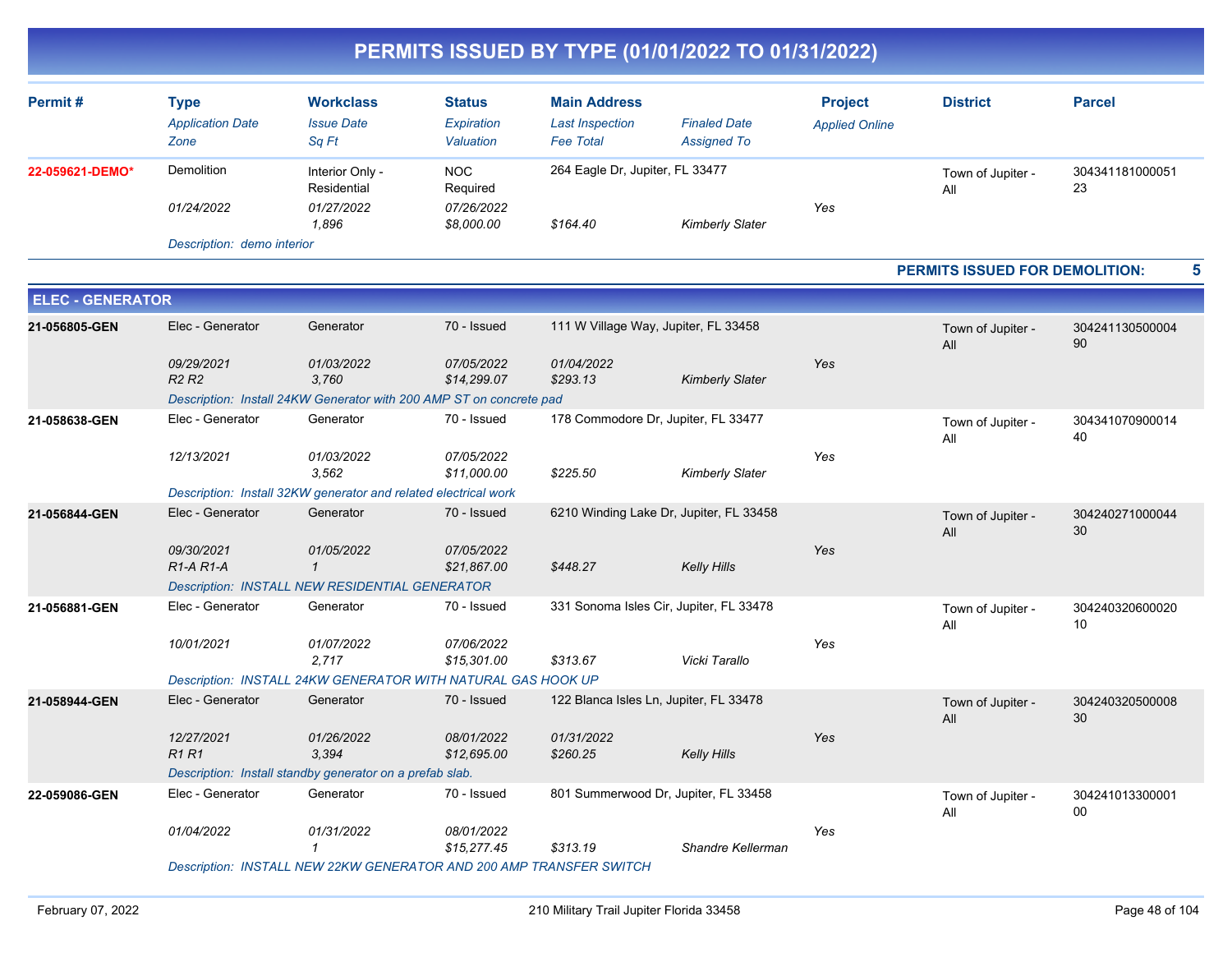| PERMITS ISSUED BY TYPE (01/01/2022 TO 01/31/2022) |                                                |                                                                                     |                                          |                                                                   |                                                    |                                         |                                      |                       |  |  |
|---------------------------------------------------|------------------------------------------------|-------------------------------------------------------------------------------------|------------------------------------------|-------------------------------------------------------------------|----------------------------------------------------|-----------------------------------------|--------------------------------------|-----------------------|--|--|
| Permit#                                           | <b>Type</b><br><b>Application Date</b><br>Zone | <b>Workclass</b><br><b>Issue Date</b><br>Sq Ft                                      | <b>Status</b><br>Expiration<br>Valuation | <b>Main Address</b><br><b>Last Inspection</b><br><b>Fee Total</b> | <b>Finaled Date</b><br><b>Assigned To</b>          | <b>Project</b><br><b>Applied Online</b> | <b>District</b>                      | <b>Parcel</b>         |  |  |
|                                                   |                                                |                                                                                     |                                          |                                                                   |                                                    |                                         | PERMITS ISSUED FOR ELEC - GENERATOR: |                       |  |  |
| <b>ELECTRICAL (C)</b>                             |                                                |                                                                                     |                                          |                                                                   |                                                    |                                         |                                      |                       |  |  |
| 21-058966-ELEC-C                                  | Electrical (C)                                 | No Fee Sub-Permit                                                                   | 70 - Issued                              |                                                                   | 1201 Seafarer Cir, 305, Jupiter, FL 33477          |                                         | Town of Jupiter -<br>All             | 304341201101230<br>50 |  |  |
|                                                   | 12/28/2021                                     | 01/03/2022<br>$\mathbf{1}$                                                          | 07/05/2022<br>\$150.00                   | \$0.00                                                            | <b>Ellis Baird</b>                                 | Yes                                     |                                      |                       |  |  |
|                                                   |                                                | Description: DISCONNECT BOX FOR AC CHANGE OUT                                       |                                          |                                                                   |                                                    |                                         |                                      |                       |  |  |
| 22-059071-ELEC-C                                  | Electrical (C)                                 | No Fee Sub-Permit                                                                   | 70 - Issued                              | 4050 S Us Highway 1, 310, Jupiter, FL<br>33477                    |                                                    |                                         | Town of Jupiter -<br>All             | 304341212300200<br>00 |  |  |
|                                                   | 01/04/2022                                     | 01/04/2022<br>2,000                                                                 | 07/05/2022<br>\$0.00                     | 01/05/2022<br>\$0.00                                              | Alicia Hertzog                                     | Yes                                     |                                      |                       |  |  |
|                                                   |                                                | Description: Electrical work for tenant improvements under master permit #21-057488 |                                          |                                                                   |                                                    |                                         |                                      |                       |  |  |
| 21-058596-ELEC-C                                  | Electrical (C)                                 | Electrical                                                                          | 70 - Issued                              |                                                                   | 2159 S Us Highway 1, Jupiter, FL 33477             |                                         | Town of Jupiter -<br>All             | 304341080600202<br>60 |  |  |
|                                                   | 12/09/2021<br>R3 R3                            | 01/07/2022<br>100                                                                   | 07/06/2022<br>\$300.00                   | \$79.00                                                           | <b>Kelly Hills</b>                                 | Yes                                     |                                      |                       |  |  |
|                                                   |                                                | Description: REPAIR 7TH TERMINAL NEUTRAL WIRE RECONNECT NEUTRAL BUS BAR             |                                          |                                                                   |                                                    |                                         |                                      |                       |  |  |
| 21-058595-ELEC-C                                  | Electrical (C)                                 | Electrical                                                                          | 70 - Issued                              |                                                                   | 2161 S Us Highway 1, Jupiter, FL 33477             |                                         | Town of Jupiter -<br>All             | 304341080600202<br>60 |  |  |
|                                                   | 12/09/2021<br>R3 R3                            | 01/07/2022<br>100                                                                   | 07/06/2022<br>\$300.00                   | \$79.00                                                           | <b>Kelly Hills</b>                                 | Yes                                     |                                      |                       |  |  |
|                                                   |                                                | Description: REPAIR 7TH TERMINAL NEUTRAL WIRE RECONNECT NEUTRAL BUS BAR             |                                          |                                                                   |                                                    |                                         |                                      |                       |  |  |
| 21-058962-ELEC-C                                  | Electrical (C)                                 | Electrical                                                                          | 70 - Issued                              | 33477                                                             | 131 Ocean Grande Blvd, 504, Jupiter, FL            |                                         | Town of Jupiter -<br>All             | 304341083200150<br>40 |  |  |
|                                                   | 12/28/2021                                     | 01/07/2022<br>$\mathbf{1}$                                                          | 07/06/2022<br>\$3,174.89                 | \$79.00                                                           | <b>Kimberly Slater</b>                             | Yes                                     |                                      |                       |  |  |
|                                                   |                                                | Description: Installing like for like 200amp panel                                  |                                          |                                                                   |                                                    |                                         |                                      |                       |  |  |
| 22-059144-ELEC-C                                  | Electrical (C)                                 | No Fee Sub-Permit                                                                   | 70 - Issued                              | 700 S Us Highway 1, 403, Jupiter, FL<br>33477                     |                                                    |                                         | Town of Jupiter -<br>All             | 304341065000140<br>30 |  |  |
|                                                   | 01/06/2022                                     | 01/10/2022<br>$\mathbf{1}$                                                          | 07/12/2022<br>\$0.00                     | 01/13/2022<br>\$0.00                                              | Vicki Tarallo                                      | Yes                                     |                                      |                       |  |  |
|                                                   | Description: ELECTRICAL PER PLANS              |                                                                                     |                                          |                                                                   |                                                    |                                         |                                      |                       |  |  |
| 21-059002-ELEC-C                                  | Electrical (C)                                 | Electrical                                                                          | 99 - Closed -<br>Cancelled               | 351 S Us Highway 1, Jupiter, FL 33477                             |                                                    |                                         | Town of Jupiter -<br>All             | 304341060000500<br>50 |  |  |
|                                                   | 12/29/2021                                     | 01/10/2022<br>18,727                                                                | 07/11/2022<br>\$2,400.00                 | \$79.00                                                           | 01/24/2022<br><b>Building-Department Completed</b> | Yes                                     |                                      |                       |  |  |
|                                                   |                                                | Description: Install conduit & 20 AMP circuit for irrigation pump as per plan       |                                          |                                                                   |                                                    |                                         |                                      |                       |  |  |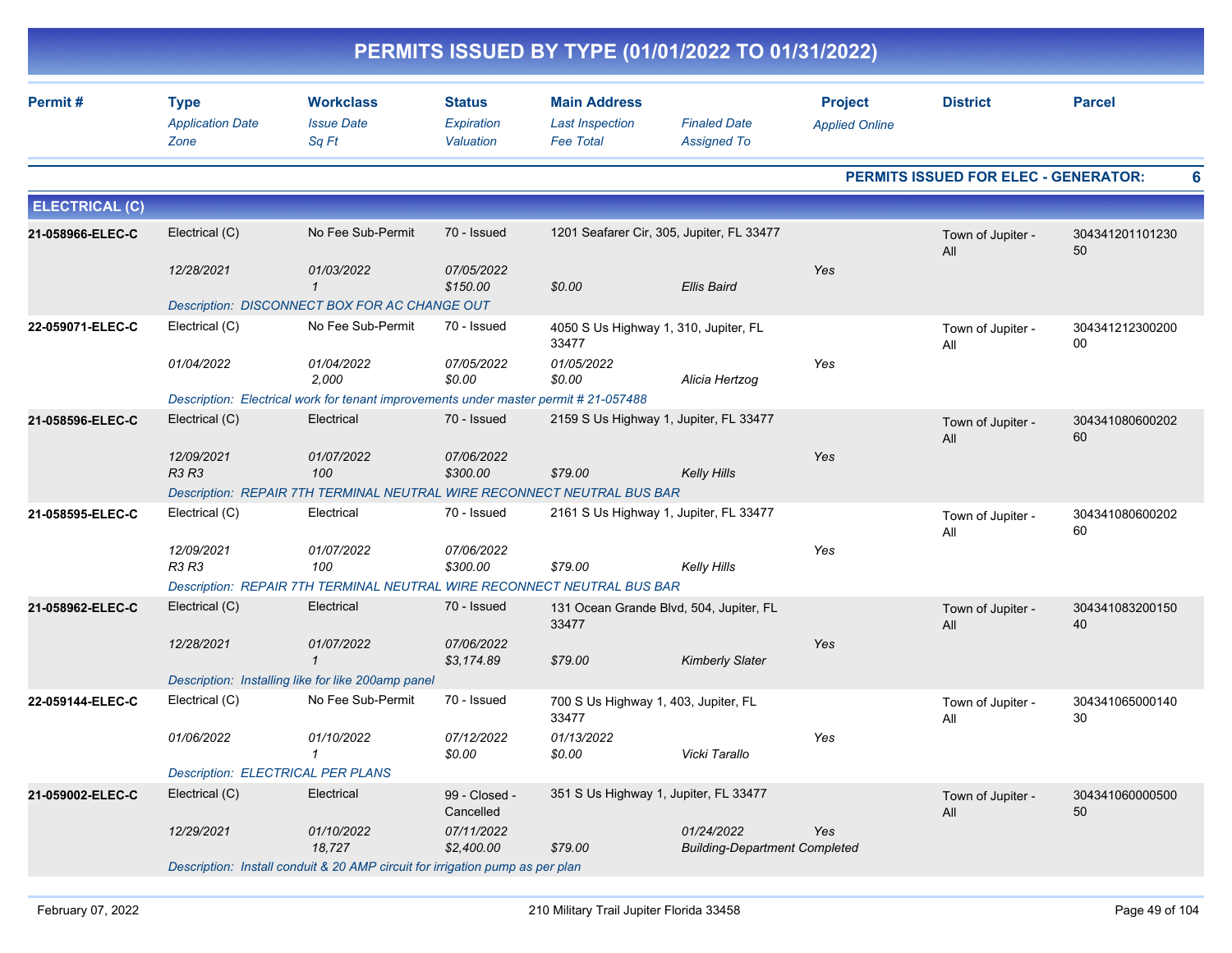| Permit#          | <b>Type</b><br><b>Application Date</b><br>Zone | <b>Workclass</b><br><b>Issue Date</b><br>Sa Ft                                          | <b>Status</b><br>Expiration<br>Valuation | <b>Main Address</b><br><b>Last Inspection</b><br><b>Fee Total</b> | <b>Finaled Date</b><br><b>Assigned To</b> | <b>Project</b><br><b>Applied Online</b> | <b>District</b>          | <b>Parcel</b>         |
|------------------|------------------------------------------------|-----------------------------------------------------------------------------------------|------------------------------------------|-------------------------------------------------------------------|-------------------------------------------|-----------------------------------------|--------------------------|-----------------------|
| 22-059251-ELEC-C | Electrical (C)                                 | No Fee Sub-Permit                                                                       | 70 - Issued                              | 6390 W Indiantown Rd, 59, Jupiter, FL<br>33458                    |                                           |                                         | Town of Jupiter -<br>All | 304241030500000<br>30 |
|                  | 01/11/2022<br>C2C2                             | 01/11/2022<br>63                                                                        | 07/11/2022<br>\$0.00                     | \$0.00                                                            | <b>Unassigned Unassigned</b>              | No                                      |                          |                       |
|                  |                                                | Description: Backlit channel letters (North elevation)                                  |                                          |                                                                   |                                           |                                         |                          |                       |
| 21-058471-ELEC-C | Electrical (C)                                 | Fire Alarm                                                                              | 70 - Issued                              | 123 Honeybell Way, Jupiter, FL 33458                              |                                           |                                         | Town of Jupiter -<br>All | 304241122000300<br>20 |
|                  | 12/06/2021                                     | 01/11/2022<br>39,728                                                                    | 07/11/2022<br>\$7,545.00                 | \$255.16                                                          | Suzanne Harrison                          | Yes                                     |                          |                       |
|                  | <b>Description: Fire Alarm</b>                 |                                                                                         |                                          |                                                                   |                                           |                                         |                          |                       |
|                  |                                                | JCI will only be the disconnecting and reconnecting (POC) for the grease hood and ansul |                                          |                                                                   |                                           |                                         |                          |                       |
| 21-058902-ELEC-C | Electrical (C)                                 | Low Voltage                                                                             | 70 - Issued                              | 661 University Blvd, 107, Jupiter, FL<br>33458                    |                                           |                                         | Town of Jupiter -<br>All | 304241242400110<br>70 |
|                  | 12/22/2021                                     | 01/12/2022<br>$\mathbf{1}$                                                              | 07/12/2022<br>\$11,802.00                | 01/13/2022<br>\$350.95                                            | Suzanne Harrison                          | Yes                                     |                          |                       |
|                  |                                                | Description: Install burglar alarm & 1 door of free egress access control               |                                          |                                                                   |                                           |                                         |                          |                       |
| 21-058582-ELEC-C | Electrical (C)                                 | Electrical                                                                              | 70 - Issued                              | 1001 E Indiantown Rd, Jupiter, FL 33477                           |                                           |                                         | Town of Jupiter -<br>All | 304341050000200<br>22 |
|                  | 12/09/2021                                     | 01/13/2022<br>101.000                                                                   | 07/19/2022<br>\$58,383.00                | 01/20/2022<br>\$1,538.77                                          | <b>Kellie Doherty</b>                     | Yes                                     |                          |                       |
|                  |                                                | Description: BDA Installation (Emergency Responders Communication Enhancement Systems)  |                                          |                                                                   |                                           |                                         |                          |                       |
| 22-059343-ELEC-C | Electrical (C)                                 | No Fee Sub-Permit                                                                       | 70 - Issued                              | 6390 W Indiantown Rd, 59, Jupiter, FL<br>33458                    |                                           |                                         | Town of Jupiter -<br>All | 304241030500000<br>30 |
|                  | 01/13/2022<br>C2C2                             | 01/13/2022<br>15                                                                        | 07/12/2022<br>\$0.00                     | \$0.00                                                            | Theo Jackson                              | No                                      |                          |                       |
|                  |                                                | Description: Sign - Backlit Channel Letters (West Elevation)                            |                                          |                                                                   |                                           |                                         |                          |                       |
| 22-059128-ELEC-C | Electrical (C)                                 | No Fee Sub-Permit                                                                       | 70 - Issued                              | 5500 Military Trl, Jupiter, FL 33458                              |                                           |                                         | Town of Jupiter -<br>All | 304241240300000<br>70 |
|                  | 01/05/2022                                     | 01/13/2022<br>300                                                                       | 07/12/2022<br>\$0.00                     | \$0.00                                                            | <b>Kimberly Slater</b>                    | Yes                                     |                          |                       |
|                  |                                                | Description: Electrical sub under 21-053255-COMM                                        |                                          |                                                                   |                                           |                                         |                          |                       |
| 22-059154-ELEC-C | Electrical (C)                                 | No Fee Sub-Permit                                                                       | 70 - Issued                              | 6390 W Indiantown Rd, 59, Jupiter, FL<br>33458                    |                                           |                                         | Town of Jupiter -<br>All | 304241030500000<br>30 |
|                  | 01/06/2022                                     | 01/19/2022<br>$\mathbf{1}$                                                              | 07/19/2022<br>\$0.00                     | 01/20/2022<br>\$0.00                                              | <b>Kellie Doherty</b>                     | Yes                                     |                          |                       |
|                  |                                                | Description: Electrical per plans-Lewis Steakhouse                                      |                                          |                                                                   |                                           |                                         |                          |                       |
| 22-059522-ELEC-C | Electrical (C)                                 | No Fee Sub-Permit                                                                       | 70 - Issued                              | 815 S Us Highway 1, 101, Jupiter, FL<br>33477                     |                                           |                                         | Town of Jupiter -<br>All | 304341080000200<br>30 |
|                  |                                                |                                                                                         |                                          |                                                                   |                                           |                                         |                          |                       |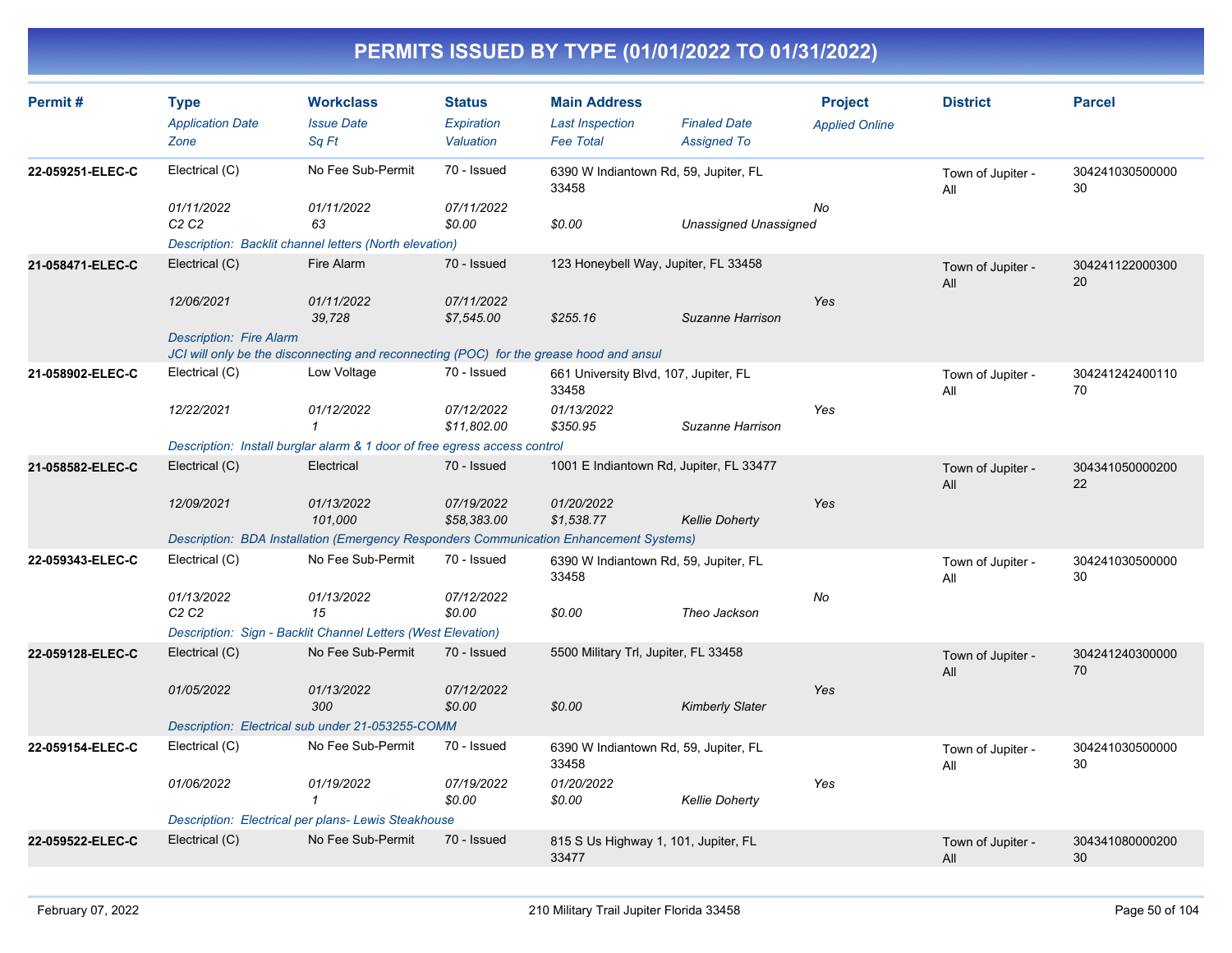| PERMITS ISSUED BY TYPE (01/01/2022 TO 01/31/2022) |                                                                                                                           |                                                                                                                                                                 |                                                    |                                                                   |                                                            |                                         |                          |                       |  |  |  |
|---------------------------------------------------|---------------------------------------------------------------------------------------------------------------------------|-----------------------------------------------------------------------------------------------------------------------------------------------------------------|----------------------------------------------------|-------------------------------------------------------------------|------------------------------------------------------------|-----------------------------------------|--------------------------|-----------------------|--|--|--|
| Permit#                                           | <b>Type</b><br><b>Application Date</b><br>Zone                                                                            | <b>Workclass</b><br><b>Issue Date</b><br>Sa Ft                                                                                                                  | <b>Status</b><br>Expiration<br>Valuation           | <b>Main Address</b><br><b>Last Inspection</b><br><b>Fee Total</b> | <b>Finaled Date</b><br><b>Assigned To</b>                  | <b>Project</b><br><b>Applied Online</b> | <b>District</b>          | <b>Parcel</b>         |  |  |  |
|                                                   | 01/20/2022<br>C1 C1                                                                                                       | 01/20/2022<br>$\mathbf{1}$<br>Description: electrical wiring of tenant improvement                                                                              | 08/01/2022<br>\$0.00                               | 02/01/2022<br>\$0.00                                              | Suzanne Harrison                                           | Yes                                     |                          |                       |  |  |  |
| 22-059399-ELEC-C                                  | Electrical (C)<br>01/17/2022<br><b>R3 R3</b>                                                                              | Electrical<br>01/21/2022<br>$\mathbf{1}$<br>Description: Disc. & remove existing power for old AC Unit.<br>Extend or Replace existing feeder to new AC unit.    | 70 - Issued<br>07/20/2022<br>\$3,500.00            | 33477<br>\$79.00                                                  | 717 S Us Highway 1, 909, Jupiter, FL<br>Angela Carpentiere | Yes                                     | Town of Jupiter -<br>All | 304341050500090<br>90 |  |  |  |
|                                                   | Install new whip for new AC unit.                                                                                         | Install new 30A 240V disc switch on new AC stand.                                                                                                               |                                                    |                                                                   |                                                            |                                         |                          |                       |  |  |  |
| 22-059402-ELEC-C                                  | Electrical (C)<br>01/17/2022<br><b>R3 R3</b><br>Extend or replace existing AC feeder.<br>Install new whip to new AC unit. | Electrical<br>01/21/2022<br>$\overline{1}$<br>Description: Disc & remove existing power from old AC unit.<br>Install new 30A 240V Disc. Switch on new AC stand. | 70 - Issued<br>07/20/2022<br>\$3,500.00            | 33477<br>\$79.00                                                  | 717 S Us Highway 1, 912, Jupiter, FL<br>Angela Carpentiere | Yes                                     | Town of Jupiter -<br>All | 304341050500091<br>20 |  |  |  |
| 22-059400-ELEC-C                                  | Electrical (C)<br>01/17/2022<br>R3 R3<br>Extend or replace existing AC feeder.<br>Install new whip for new AC unit.       | Electrical<br>01/21/2022<br>$\overline{1}$<br>Description: Disc & remove existing feed from old AC unit.<br>Install new 30A 240V disc switch on new AC stand.   | 70 - Issued<br>07/20/2022<br>\$3,500.00            | 33477<br>\$79.00                                                  | 717 S Us Highway 1, 910, Jupiter, FL<br>Angela Carpentiere | Yes                                     | Town of Jupiter -<br>All | 304341050500091<br>00 |  |  |  |
| 22-059401-ELEC-C*                                 | Electrical (C)<br>01/17/2022<br>R3R3<br>Extend or replace existing AC feeder.<br>Install new whip for new AC unit.        | Electrical<br>01/21/2022<br>$\mathbf{1}$<br>Description: Disc. & remove existing feed from old AC unit.<br>Install new 30A 240V disc switch on new AC stand.    | <b>NOC</b><br>Required<br>07/20/2022<br>\$3.500.00 | 33477<br>\$79.00                                                  | 717 S Us Highway 1, 911, Jupiter, FL<br>Angela Carpentiere | Yes                                     | Town of Jupiter -<br>All | 304341050500091<br>10 |  |  |  |
| 22-059558-ELEC-C                                  | Electrical (C)                                                                                                            | Electrical                                                                                                                                                      | 99 - Closed -<br><b>JCDS</b>                       |                                                                   | 108 Sherwood Cir, 3B, Jupiter, FL 33458                    |                                         | Town of Jupiter -<br>All | 304241101100000<br>32 |  |  |  |

*Description: RELOCATE DISCONNECT 18" FROM BEHIND AC UNIT FOR CLEARANCE REF: 1802699-AC*

*01/20/2022 01/21/2022 07/25/2022 01/25/2022 01/25/2022*

*Yes*

 *1 \$450.00 \$79.00 Building-Department Completed*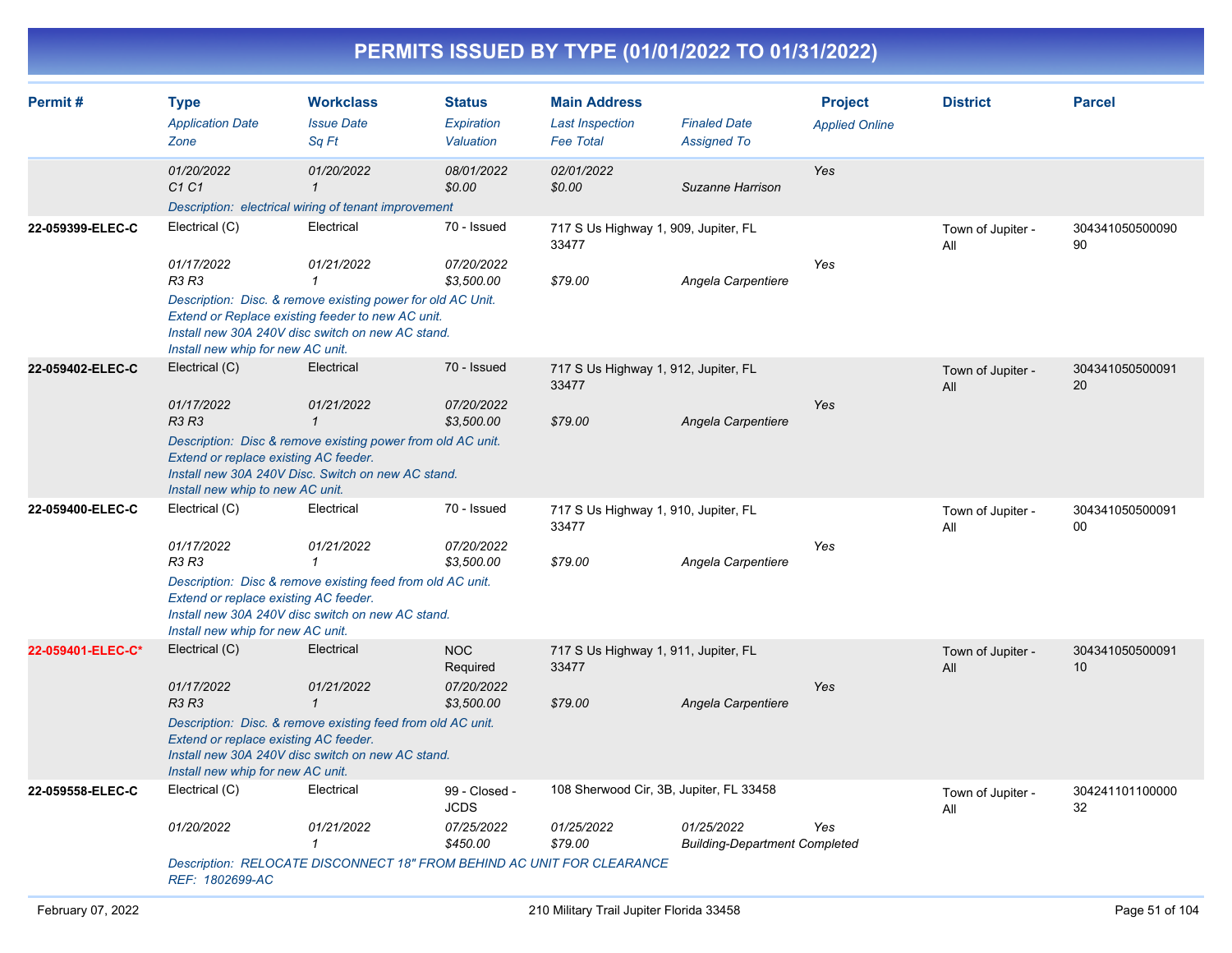| Permit#          | <b>Type</b><br><b>Application Date</b>                                        | <b>Workclass</b><br><b>Issue Date</b>                                                                           | <b>Status</b><br><b>Expiration</b> | <b>Main Address</b><br><b>Last Inspection</b> | <b>Finaled Date</b>                                | <b>Project</b><br><b>Applied Online</b> | <b>District</b>          | <b>Parcel</b>         |
|------------------|-------------------------------------------------------------------------------|-----------------------------------------------------------------------------------------------------------------|------------------------------------|-----------------------------------------------|----------------------------------------------------|-----------------------------------------|--------------------------|-----------------------|
|                  | Zone                                                                          | Sq Ft                                                                                                           | Valuation                          | <b>Fee Total</b>                              | <b>Assigned To</b>                                 |                                         |                          |                       |
| 22-059158-ELEC-C | Electrical (C)                                                                | Electrical                                                                                                      | 99 - Closed -<br><b>JCDS</b>       | 14185 Military Trl, Jupiter, FL 33458         |                                                    |                                         | Town of Jupiter -<br>All | 304241240000070<br>10 |
|                  | 01/06/2022                                                                    | 01/21/2022<br>64,852                                                                                            | 07/27/2022<br>\$15,000.00          | 01/28/2022<br>\$432.50                        | 02/01/2022<br><b>Building-Department Completed</b> | Yes                                     |                          |                       |
|                  |                                                                               | Description: Replacing damaged UG cable to fire pump                                                            |                                    |                                               |                                                    |                                         |                          |                       |
| 22-059510-ELEC-C | Electrical (C)                                                                | No Fee Sub-Permit                                                                                               | 70 - Issued                        | 1209 Main St, 104, Jupiter, FL 33458          |                                                    |                                         | Town of Jupiter -<br>All | 304241230800002<br>80 |
|                  | 01/19/2022                                                                    | 01/24/2022<br>1,605                                                                                             | 08/01/2022<br>\$0.00               | 02/01/2022<br>\$0.00                          | <b>Kellie Doherty</b>                              | Yes                                     |                          |                       |
|                  | <b>Description: Electrical Interior Build Out</b>                             |                                                                                                                 |                                    |                                               |                                                    |                                         |                          |                       |
| 22-059494-ELEC-C | Electrical (C)                                                                | No Fee Sub-Permit                                                                                               | 70 - Issued                        | 1210 S Old Dixie Hwy, Jupiter, FL 33458       |                                                    |                                         | Town of Jupiter -<br>All | 304241120000010<br>60 |
|                  | 01/19/2022                                                                    | 01/24/2022<br>$\mathcal{O}$                                                                                     | 08/01/2022<br>\$0.00               | 02/02/2022<br>\$0.00                          | <b>Kellie Doherty</b>                              | Yes                                     |                          |                       |
|                  |                                                                               | Description: Provide electric for lab hood replacement                                                          |                                    |                                               |                                                    |                                         |                          |                       |
| 21-057472-ELEC-C | Electrical (C)                                                                | Electrical                                                                                                      | 99 - Closed -<br><b>JCDS</b>       | 2250 S Central Blvd, Jupiter, FL 33458        |                                                    |                                         | Town of Jupiter -<br>All | 304241100000050<br>30 |
|                  | 10/22/2021                                                                    | 01/24/2022<br>$\mathbf{1}$                                                                                      | 07/26/2022<br>\$500.00             | 01/27/2022<br>\$79.00                         | 02/07/2022<br><b>Building-Department Completed</b> | Yes                                     |                          |                       |
|                  | <b>Description: RTU Replacement</b>                                           | Disconnect power to old RTU and reconnect power to new RTU                                                      |                                    |                                               |                                                    |                                         |                          |                       |
| 22-059553-ELEC-C | Electrical (C)                                                                | No Fee Sub-Permit                                                                                               | 70 - Issued                        | 601 South Seas Dr, 304, Jupiter, FL 33477     |                                                    |                                         | Town of Jupiter -<br>All | 304341160500630<br>40 |
|                  | 01/20/2022                                                                    | 01/24/2022<br>$\mathbf{1}$                                                                                      | 07/25/2022<br>\$0.00               | \$0.00                                        | <b>Kimberly Slater</b>                             | Yes                                     |                          |                       |
|                  |                                                                               | Description: Relocating electrical panel and replacing electrical fixtures                                      |                                    |                                               |                                                    |                                         |                          |                       |
| 22-059517-ELEC-C | Electrical (C)                                                                | Electrical                                                                                                      | 70 - Issued                        | 717 S Us Highway 1, 905, Jupiter, FL<br>33477 |                                                    |                                         | Town of Jupiter -<br>All | 304341050500090<br>50 |
|                  | 01/20/2022<br><b>R3 R3</b>                                                    | 01/24/2022<br>$\mathbf{1}$                                                                                      | 07/25/2022<br>\$3,500.00           | \$79.00                                       | Angela Carpentiere                                 | Yes                                     |                          |                       |
|                  | Extend and or replace existing AC feeder.<br>Install new whip to new AC unit. | Description: Disc. & remove existing feed to old AC unit.<br>Install new 30A 240V Disc. Switch on new AC stand. |                                    |                                               |                                                    |                                         |                          |                       |
| 21-058729-ELEC-C | Electrical (C)                                                                | Low Voltage                                                                                                     | 99 - Closed -<br><b>JCDS</b>       | 1701 Military Trl, 155, Jupiter, FL 33458     |                                                    |                                         | Town of Jupiter -<br>All | 304241120000051<br>00 |
|                  | 12/15/2021<br>1313                                                            | 01/25/2022<br>35,998<br><b>Description: ACCESS CONTROL INSTALLATION</b>                                         | 08/01/2022<br>\$42,110.07          | 01/31/2022<br>\$1,123.80                      | 02/01/2022<br><b>Building-Department Completed</b> | Yes                                     |                          |                       |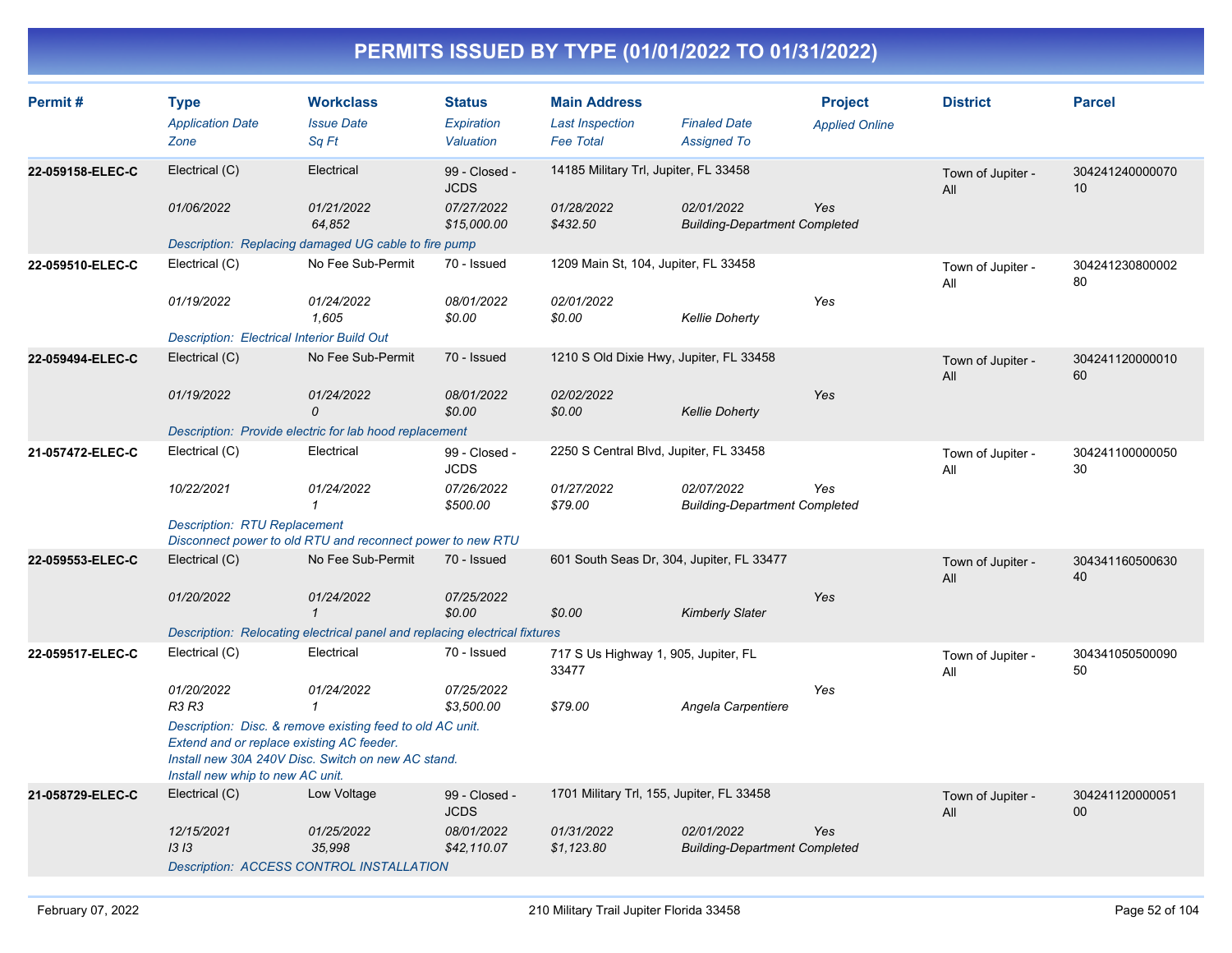| Permit#           | <b>Type</b><br><b>Application Date</b><br>Zone                                           | <b>Workclass</b><br><b>Issue Date</b><br>Sq Ft                                                                                                                    | <b>Status</b><br>Expiration<br>Valuation | <b>Main Address</b><br><b>Last Inspection</b><br><b>Fee Total</b> | <b>Finaled Date</b><br><b>Assigned To</b>          | <b>Project</b><br><b>Applied Online</b> | <b>District</b>          | <b>Parcel</b>         |
|-------------------|------------------------------------------------------------------------------------------|-------------------------------------------------------------------------------------------------------------------------------------------------------------------|------------------------------------------|-------------------------------------------------------------------|----------------------------------------------------|-----------------------------------------|--------------------------|-----------------------|
| 22-059635-ELEC-C  | Electrical (C)                                                                           | No Fee Sub-Permit                                                                                                                                                 | 99 - Closed -<br><b>JCDS</b>             | 711 W Indiantown Rd, B6, Jupiter, FL<br>33458                     |                                                    |                                         | Town of Jupiter -<br>All | 304241010100100<br>90 |
|                   | 01/25/2022<br>C <sub>2</sub> C <sub>2</sub><br><b>Description: THIS IS A SIGN PERMIT</b> | 01/25/2022<br>$\mathbf{1}$                                                                                                                                        | 08/02/2022<br>\$0.00                     | 02/03/2022<br>\$0.00                                              | 02/04/2022<br><b>Building-Department Completed</b> | No                                      |                          |                       |
|                   |                                                                                          | individual illuminated (led lights) channel letters on raceway with electric                                                                                      |                                          |                                                                   |                                                    |                                         |                          |                       |
| 21-058660-ELEC-C  | Electrical (C)                                                                           | No Fee Sub-Permit                                                                                                                                                 | 70 - Issued                              | 1150 Town Center Dr, 202, Jupiter, FL<br>33458                    |                                                    |                                         | Town of Jupiter -<br>All | 304241230802020<br>20 |
|                   | 12/13/2021                                                                               | 01/26/2022<br>1.200                                                                                                                                               | 07/27/2022<br>\$0.00                     | 01/28/2022<br>\$0.00                                              | <b>Kellie Doherty</b>                              | Yes                                     |                          |                       |
|                   |                                                                                          | Description: Install new outlets and light at same location                                                                                                       |                                          |                                                                   |                                                    |                                         |                          |                       |
| 22-059518-ELEC-C  | Electrical (C)                                                                           | Electrical                                                                                                                                                        | 70 - Issued                              | 717 S Us Highway 1, 906, Jupiter, FL<br>33477                     |                                                    |                                         | Town of Jupiter -<br>All | 304341050500090<br>60 |
|                   | 01/20/2022<br>R3 R3                                                                      | 01/26/2022<br>$\mathbf 1$                                                                                                                                         | 07/25/2022<br>\$3,500.00                 | \$79.00                                                           | Angela Carpentiere                                 | Yes                                     |                          |                       |
|                   | Install new whip to new AC unit.                                                         | Description: Disc. & remove existing power to AC unit.<br>Extend and or replace existing AC feeder.<br>Install new 30A 240V Disc. Switch on new AC stand.         |                                          |                                                                   |                                                    |                                         |                          |                       |
| 22-059250-ELEC-C* | Electrical (C)                                                                           | Fire Alarm                                                                                                                                                        | NOC<br>Required                          |                                                                   | 1201 Jupiter Park Dr, Jupiter, FL 33458            |                                         | Town of Jupiter -<br>All | 3042410908            |
|                   | 01/11/2022                                                                               | 01/26/2022<br>$\mathcal I$                                                                                                                                        | 07/25/2022<br>\$15,794.00                | \$452.75                                                          | Suzanne Harrison                                   | Yes                                     |                          |                       |
|                   |                                                                                          | Description: relocate main FACP, install radio and replace initiating devices                                                                                     |                                          |                                                                   |                                                    |                                         |                          |                       |
| 22-059519-ELEC-C  | Electrical (C)                                                                           | Electrical                                                                                                                                                        | 70 - Issued                              | 717 S Us Highway 1, 907, Jupiter, FL<br>33477                     |                                                    |                                         | Town of Jupiter -<br>All | 304341050500090<br>70 |
|                   | 01/20/2022<br>R3 R3                                                                      | 01/26/2022<br>$\mathbf{1}$                                                                                                                                        | 07/25/2022<br>\$3.500.00                 | \$79.00                                                           | Angela Carpentiere                                 | Yes                                     |                          |                       |
|                   | Install new whip to new AC unit.                                                         | Description: Disc. & remove existing AC feed to old AC unit.<br>Extend and or replace existing AC feeder.<br>Install new 30A 240V Disc. Switch onto new AC stand. |                                          |                                                                   |                                                    |                                         |                          |                       |
| 21-052656-ELEC-C  | Electrical (C)                                                                           | Low Voltage                                                                                                                                                       | 70 - Issued                              | 33458                                                             | 863 University Blvd, BLDG 2000, Jupiter            |                                         | Town of Jupiter -<br>All | 304241241300200<br>00 |
|                   | 05/07/2021<br><b>MXD MXD</b>                                                             | 01/27/2022<br>$\mathbf{1}$                                                                                                                                        | 07/26/2022<br>\$1,800.73                 | \$179.00                                                          | Suzanne Harrison                                   | Yes                                     |                          |                       |
|                   |                                                                                          | Description: install of sole path cellular radio                                                                                                                  |                                          |                                                                   |                                                    |                                         |                          |                       |
| 22-059656-ELEC-C  | Electrical (C)                                                                           | No Fee Sub-Permit                                                                                                                                                 | 70 - Issued                              | 33477                                                             | 1000 N Us Highway 1, BA403, Jupiter, FL            |                                         | Town of Jupiter -<br>All | 304340312000040<br>30 |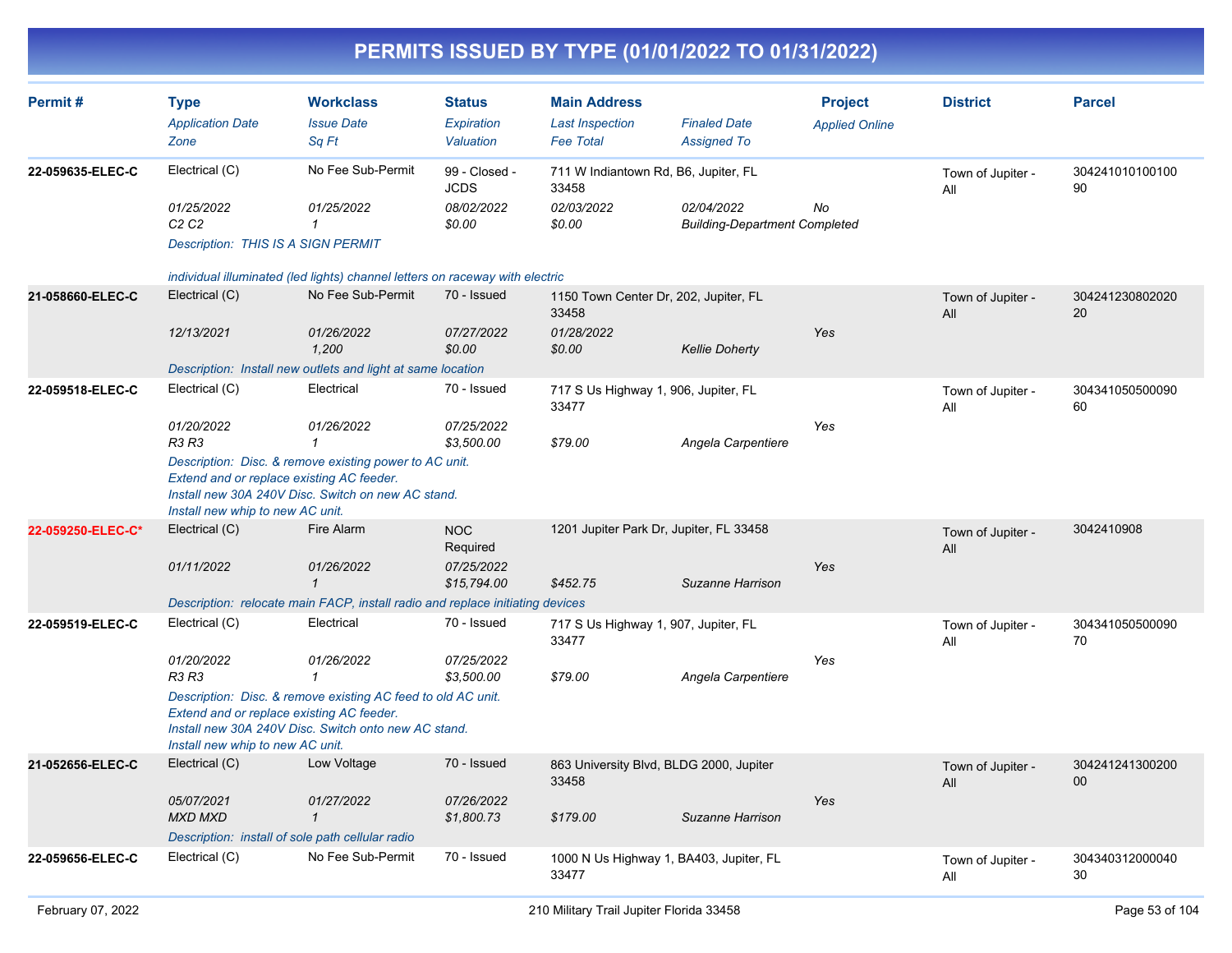| Permit#          | <b>Type</b><br><b>Application Date</b><br>Zone                                                                                      | <b>Workclass</b><br><b>Issue Date</b><br>Sq Ft                                                                                                                                  | <b>Status</b><br><b>Expiration</b><br>Valuation | <b>Main Address</b><br><b>Last Inspection</b><br><b>Fee Total</b> | <b>Finaled Date</b><br><b>Assigned To</b> | <b>Project</b><br><b>Applied Online</b> | <b>District</b>          | <b>Parcel</b>         |
|------------------|-------------------------------------------------------------------------------------------------------------------------------------|---------------------------------------------------------------------------------------------------------------------------------------------------------------------------------|-------------------------------------------------|-------------------------------------------------------------------|-------------------------------------------|-----------------------------------------|--------------------------|-----------------------|
|                  | 01/26/2022                                                                                                                          | 01/27/2022<br>1,500                                                                                                                                                             | 07/26/2022<br>\$0.00                            | \$0.00                                                            | Suzanne Harrison                          | Yes                                     |                          |                       |
|                  | Description: As Per Plan                                                                                                            |                                                                                                                                                                                 |                                                 |                                                                   |                                           |                                         |                          |                       |
| 22-059592-ELEC-C | Electrical (C)                                                                                                                      | Electrical                                                                                                                                                                      | 70 - Issued                                     | 717 S Us Highway 1, 902, Jupiter, FL<br>33477                     |                                           |                                         | Town of Jupiter -<br>All | 304341050500090<br>20 |
|                  | 01/24/2022<br><b>R3 R3</b>                                                                                                          | 01/27/2022<br>$\mathbf{1}$                                                                                                                                                      | 07/26/2022<br>\$3,500.00                        | \$79.00                                                           | Angela Carpentiere                        | Yes                                     |                          |                       |
|                  | Extend and or replace existing AC feeder.<br>install new power whip to new AC unit.                                                 | Description: Disc.& Remove existing power to old AC Unit.<br>Install new 30A 240V Disc. Switch on new AC stand.                                                                 |                                                 |                                                                   |                                           |                                         |                          |                       |
| 22-059593-ELEC-C | Electrical (C)                                                                                                                      | Electrical                                                                                                                                                                      | 70 - Issued                                     | 717 S Us Highway 1, 903, Jupiter, FL<br>33477                     |                                           |                                         | Town of Jupiter -<br>All | 304341050500090<br>30 |
|                  | 01/24/2022<br>R3 R3                                                                                                                 | 01/27/2022<br>$\mathbf{1}$                                                                                                                                                      | 07/26/2022<br>\$3,500.00                        | \$79.00                                                           | Angela Carpentiere                        | Yes                                     |                          |                       |
|                  | Install new power whip to new AC unit.                                                                                              | Description: Disc. & remove existing power to old AC unit.<br>Extend and or replace existing power feeder to new AC unit.<br>Install new 30A 240V Disc. Switch on new AC stand. |                                                 |                                                                   |                                           |                                         |                          |                       |
| 22-059591-ELEC-C | Electrical (C)                                                                                                                      | Electrical                                                                                                                                                                      | 70 - Issued                                     | 717 S Us Highway 1, 901, Jupiter, FL<br>33477                     |                                           |                                         | Town of Jupiter -<br>All | 304341050500090<br>10 |
|                  | 01/24/2022<br><b>R3 R3</b>                                                                                                          | 01/27/2022<br>$\mathbf{1}$                                                                                                                                                      | 07/26/2022<br>\$3,500.00                        | \$79.00                                                           | Angela Carpentiere                        | Yes                                     |                          |                       |
|                  | Extend or replace existing AC power feeder.<br>Install new whip to new AC unit.                                                     | Description: Disc. & remove existing power to old AC unit.<br>Install new 30A 240V Disc. Switch on the new AC Stand.                                                            |                                                 |                                                                   |                                           |                                         |                          |                       |
| 22-059594-ELEC-C | Electrical (C)                                                                                                                      | Electrical                                                                                                                                                                      | 70 - Issued                                     | 717 S Us Highway 1, 904, Jupiter, FL<br>33477                     |                                           |                                         | Town of Jupiter -<br>All | 304341050500090<br>40 |
|                  | 01/24/2022<br><b>R3 R3</b>                                                                                                          | 01/27/2022<br>$\mathbf{1}$                                                                                                                                                      | 07/26/2022<br>\$3,500.00                        | \$79.00                                                           | Angela Carpentiere                        | Yes                                     |                          |                       |
|                  | Extend and or replace existing power feeder.<br>Install new Disc. Switch on new AC stand.<br>Install new power whip to new AC unit. | Description: Disc. & Remove existing power to old AC unit.                                                                                                                      |                                                 |                                                                   |                                           |                                         |                          |                       |
| 22-059770-ELEC-C | Electrical (C)                                                                                                                      | No Fee Sub-Permit                                                                                                                                                               | 70 - Issued                                     | 50 S Old Dixie Hwy, Jupiter, FL 33458                             |                                           |                                         | Town of Jupiter -<br>All |                       |
|                  | 01/28/2022                                                                                                                          | 01/28/2022<br>113                                                                                                                                                               | 07/27/2022<br>\$0.00                            | \$0.00                                                            | Theo Jackson                              | No                                      |                          |                       |
|                  | Description: Install wall sign with logo                                                                                            |                                                                                                                                                                                 |                                                 |                                                                   |                                           |                                         |                          |                       |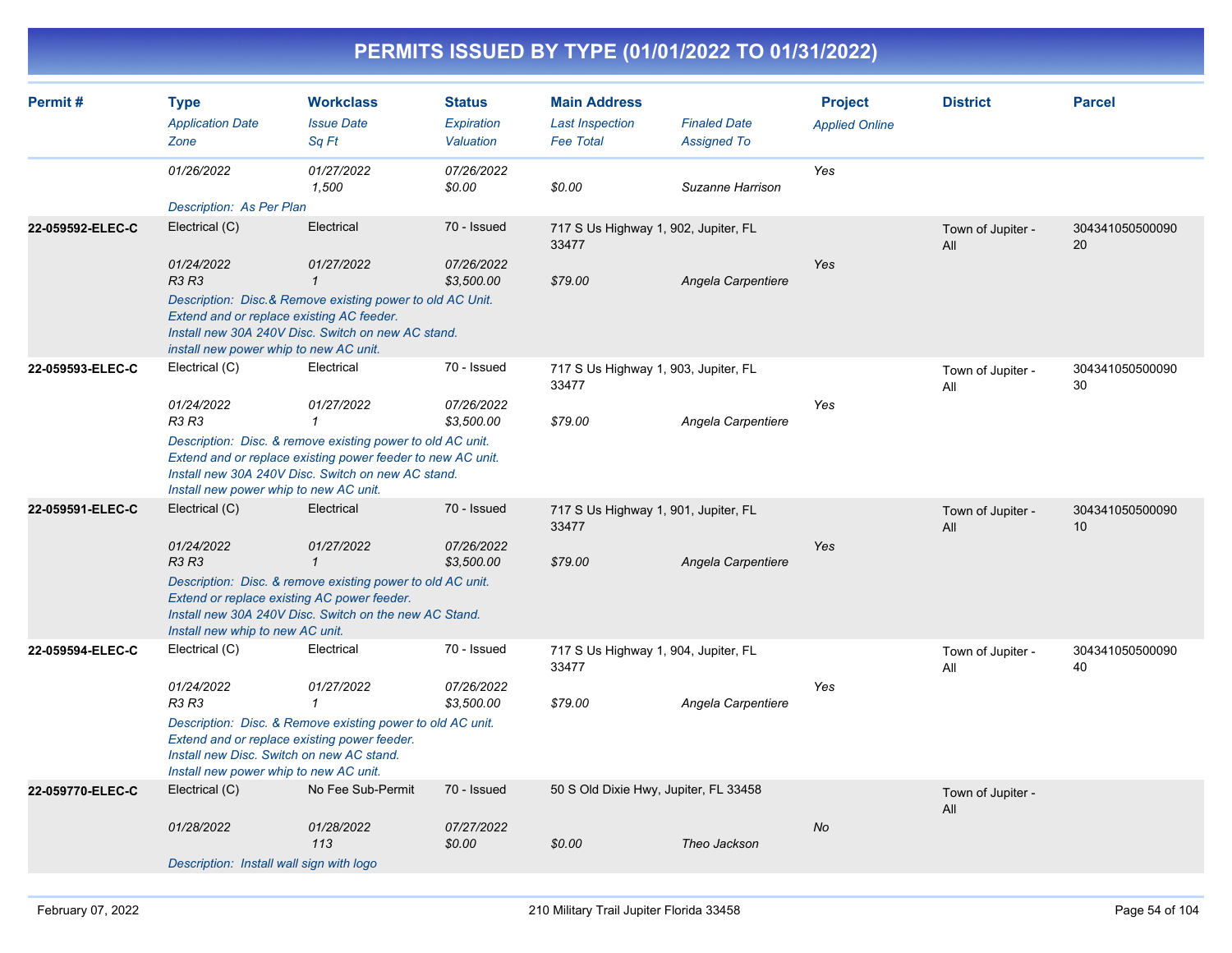| Permit#               | <b>Type</b><br><b>Application Date</b><br>Zone | <b>Workclass</b><br><b>Issue Date</b><br>Sq Ft             | <b>Status</b><br>Expiration<br>Valuation | <b>Main Address</b><br><b>Last Inspection</b><br><b>Fee Total</b>                                    | <b>Finaled Date</b><br><b>Assigned To</b> | <b>Project</b><br><b>Applied Online</b> | <b>District</b>                    | <b>Parcel</b>         |    |
|-----------------------|------------------------------------------------|------------------------------------------------------------|------------------------------------------|------------------------------------------------------------------------------------------------------|-------------------------------------------|-----------------------------------------|------------------------------------|-----------------------|----|
| 21-057878-ELEC-C      | Electrical (C)                                 | Fire Alarm                                                 | 70 - Issued                              | 5905 Stonewood Ct, Jupiter, FL 33458                                                                 |                                           |                                         | Town of Jupiter -<br>All           | 304241022100006<br>10 |    |
|                       | 11/09/2021                                     | 01/28/2022<br>3.128                                        | 08/01/2022<br>\$9,125.00                 | 02/01/2022<br>\$287.24                                                                               | <b>Kellie Doherty</b>                     | Yes                                     |                                    |                       |    |
|                       |                                                | Description: Installation of a Monitored Fire Alarm System |                                          |                                                                                                      |                                           |                                         |                                    |                       |    |
| 21-057765-ELEC-C      | Electrical (C)                                 | Electrical                                                 | 70 - Issued                              | 1301 Seafarer Cir, 204, Jupiter, FL 33477                                                            |                                           |                                         | Town of Jupiter -<br>All           | 304341201101320<br>40 |    |
|                       | 11/03/2021<br>R <sub>2</sub> R <sub>2</sub>    | 01/31/2022                                                 | 07/30/2022<br>\$1,650.00                 | \$79.00                                                                                              | Alicia Hertzog                            | Yes                                     |                                    |                       |    |
|                       |                                                | Description: Replace electrical panel and breakers.        |                                          |                                                                                                      |                                           |                                         |                                    |                       |    |
| 22-059721-ELEC-C      | Electrical (C)                                 | No Fee Sub-Permit                                          | 70 - Issued                              | 1210 S Old Dixie Hwy, Jupiter, FL 33458                                                              |                                           |                                         | Town of Jupiter -<br>All           | 304241120000010<br>60 |    |
|                       | 01/28/2022                                     | 01/31/2022<br>0                                            | 07/30/2022<br>\$0.00                     | \$0.00                                                                                               | <b>Kellie Doherty</b>                     | Yes                                     |                                    |                       |    |
|                       |                                                |                                                            |                                          | Description: Electric for interior renovations per plans and specs under Master Permit 21-055160-COM |                                           |                                         |                                    |                       |    |
| 22-059178-ELEC-C      | Electrical (C)                                 | Fire Alarm                                                 | 70 - Issued                              | 287 E Indiantown Rd, Jupiter, FL 33477                                                               |                                           |                                         | Town of Jupiter -<br>All           | 304341062300000<br>20 |    |
|                       | 01/07/2022                                     | 01/31/2022<br>30                                           | 08/01/2022<br>\$6,300.00                 | \$230.00                                                                                             | Vicki Tarallo                             | Yes                                     |                                    |                       |    |
|                       |                                                | Description: REPLACEMENT OF THE FIRE ALARM PANEL           |                                          |                                                                                                      |                                           |                                         |                                    |                       |    |
|                       |                                                |                                                            |                                          |                                                                                                      |                                           |                                         | PERMITS ISSUED FOR ELECTRICAL (C): |                       | 43 |
| <b>ELECTRICAL (R)</b> |                                                |                                                            |                                          |                                                                                                      |                                           |                                         |                                    |                       |    |
| 21-058956-ELECR-R     | Electrical (R)                                 | Electrical                                                 | 70 - Issued                              | 216 E Whitney Dr, Jupiter, FL 33458                                                                  |                                           |                                         | Town of Jupiter -                  | 304241010100901       |    |

|                   |                                    |                                                     |                              |                                   |                                      |     | .<br>All                 | 50                    |
|-------------------|------------------------------------|-----------------------------------------------------|------------------------------|-----------------------------------|--------------------------------------|-----|--------------------------|-----------------------|
|                   | 12/27/2021                         | 01/04/2022                                          | 07/05/2022                   |                                   |                                      | Yes |                          |                       |
|                   | <b>R1 R1</b>                       | 309                                                 | \$2,100.00                   | \$79.00                           | Kelly Hills                          |     |                          |                       |
|                   |                                    | Description: Add circuit and connect gate operator  |                              |                                   |                                      |     |                          |                       |
| 22-059106-ELECR-R | Electrical (R)                     | No Fee Sub-Permit                                   | 70 - Issued                  | 351 Regatta Dr, Jupiter, FL 33477 |                                      |     | Town of Jupiter -<br>All | 304341073200074<br>80 |
|                   | 01/05/2022                         | 01/05/2022<br>3.930                                 | 07/04/2022<br>\$0.00         | \$0.00                            | <b>Kimberly Slater</b>               | Yes |                          |                       |
|                   | <b>Description: WORK PER PLANS</b> |                                                     |                              |                                   |                                      |     |                          |                       |
| 16-003057-SELECR  | Electrical (R)                     | Electrical                                          | 99 - Closed -<br><b>JCDS</b> | 158 Carmela Ct, Jupiter, FL 33478 |                                      |     | Town of Jupiter -<br>All | 304241040100203<br>80 |
|                   | 03/07/2016                         | 01/05/2022                                          | 07/05/2022                   | 01/05/2022                        | 01/06/2022                           | Yes |                          |                       |
|                   |                                    | 0                                                   | \$3,200.00                   | \$79.00                           | <b>Building-Department Completed</b> |     |                          |                       |
|                   |                                    | Description: wire a portable spa (16-003900-COCNTR) |                              |                                   |                                      |     |                          |                       |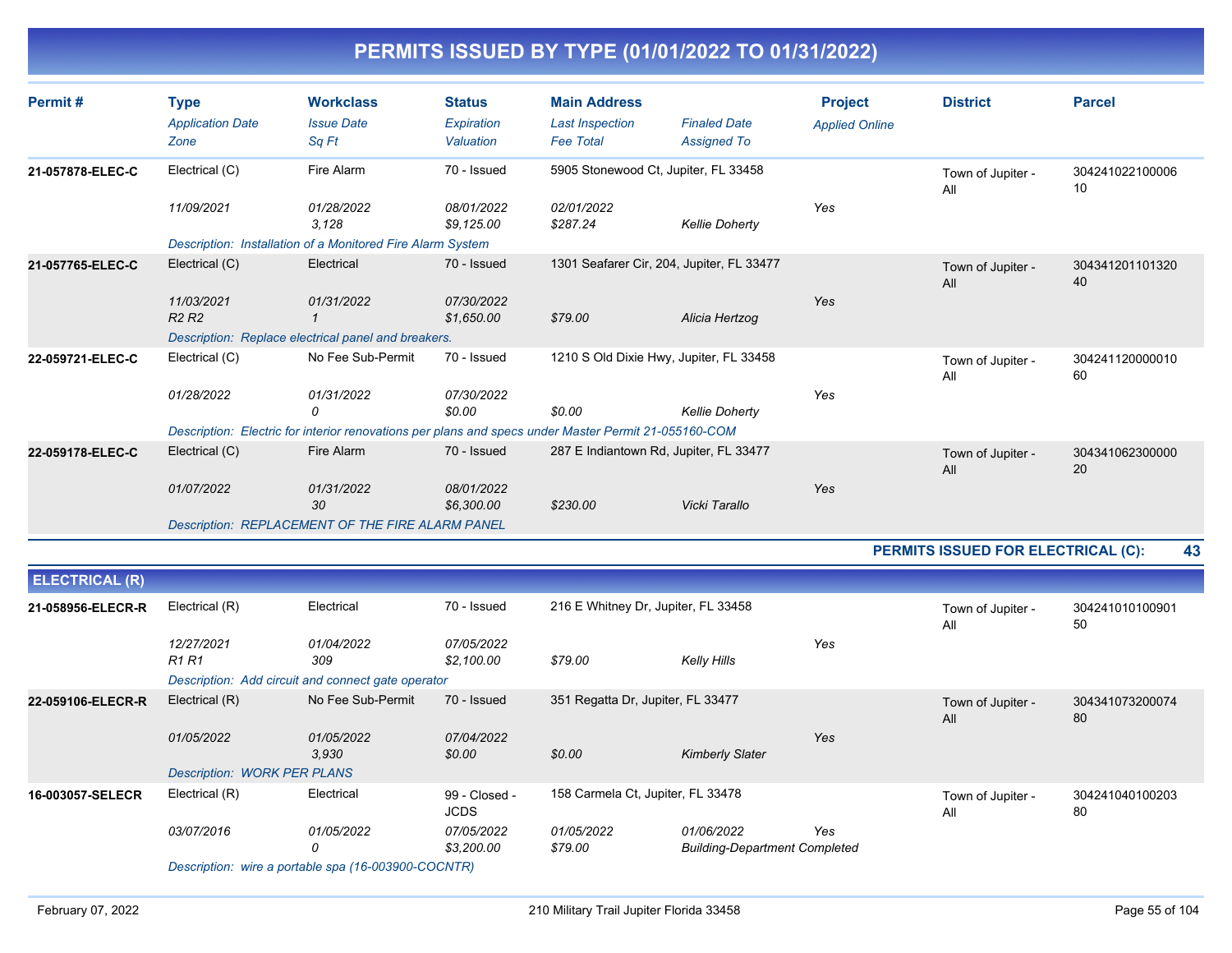| Permit#           | <b>Type</b>                                 | <b>Workclass</b>                                                                                                                                       | Status                       | <b>Main Address</b>                   |                                                    | <b>Project</b>        | <b>District</b>          | <b>Parcel</b>         |
|-------------------|---------------------------------------------|--------------------------------------------------------------------------------------------------------------------------------------------------------|------------------------------|---------------------------------------|----------------------------------------------------|-----------------------|--------------------------|-----------------------|
|                   | <b>Application Date</b>                     | <b>Issue Date</b>                                                                                                                                      | Expiration                   | <b>Last Inspection</b>                | <b>Finaled Date</b>                                | <b>Applied Online</b> |                          |                       |
|                   | Zone                                        | Sq Ft                                                                                                                                                  | Valuation                    | <b>Fee Total</b>                      | <b>Assigned To</b>                                 |                       |                          |                       |
| 21-058908-ELECR-R | Electrical (R)                              | Electrical                                                                                                                                             | 99 - Closed -<br><b>JCDS</b> | 825 Center St, 32C, Jupiter, FL 33458 |                                                    |                       | Town of Jupiter -<br>All | 304240350900003<br>23 |
|                   | 12/22/2021                                  | 01/05/2022<br>$\mathbf{1}$                                                                                                                             | 08/02/2022<br>\$2,000.00     | 02/03/2022<br>\$79.00                 | 02/04/2022<br><b>Building-Department Completed</b> | Yes                   |                          |                       |
|                   | Description: replace old electrical panel   |                                                                                                                                                        |                              |                                       |                                                    |                       |                          |                       |
| 22-059073-ELECR-R | Electrical (R)                              | Electrical                                                                                                                                             | 99 - Closed -<br><b>JCDS</b> | 184 Locha Dr, Jupiter, FL 33458       |                                                    |                       | Town of Jupiter -<br>All | 304241111200005<br>40 |
|                   | 01/04/2022<br>R <sub>2</sub> R <sub>2</sub> | 01/05/2022<br>9.021                                                                                                                                    | 07/05/2022<br>\$2,400.00     | 01/05/2022<br>\$79.00                 | 01/06/2022<br><b>Building-Department Completed</b> | Yes                   |                          |                       |
|                   |                                             | Description: Emergency Replacement of a 200 amp SE rated Automatic Transfer Switch as the Buss Bar has been damaged and the main breaker will not hold |                              |                                       |                                                    |                       |                          |                       |
| 22-059095-ELECR-R | Electrical (R)                              | No Fee Sub-Permit                                                                                                                                      | 99 - Closed -<br><b>JCDS</b> | 150 Arrowhead Cir, Jupiter, FL 33458  |                                                    |                       | Town of Jupiter -<br>All | 304241100600005<br>90 |
|                   | 01/04/2022                                  | 01/05/2022<br>486                                                                                                                                      | 08/02/2022<br>\$0.00         | 02/03/2022<br>\$0.00                  | 02/04/2022<br><b>Building-Department Completed</b> | Yes                   |                          |                       |
|                   |                                             | Description: ROOF MOUNTED SOLAR SYSTEM.                                                                                                                |                              |                                       |                                                    |                       |                          |                       |
| 21-058989-ELECR-R | Electrical (R)                              | Electrical                                                                                                                                             | 99 - Closed -<br><b>JCDS</b> | 1200 Egret Cir S, Jupiter, FL 33458   |                                                    |                       | Town of Jupiter -<br>All | 304241150200024<br>50 |
|                   | 12/29/2021                                  | 01/07/2022<br>0                                                                                                                                        | 07/18/2022<br>\$2,492.00     | 01/19/2022<br>\$79.00                 | 01/24/2022<br><b>Building-Department Completed</b> | Yes                   |                          |                       |
|                   |                                             | Description: Remove and replace meter can, Install new meter/main                                                                                      |                              |                                       |                                                    |                       |                          |                       |
| 22-059197-ELECR-R | Electrical (R)                              | Pool                                                                                                                                                   | 70 - Issued                  | 110 Banyan Cir, Jupiter, FL 33458     |                                                    |                       | Town of Jupiter -<br>All | 304241100300023<br>20 |
|                   | 01/07/2022                                  | 01/07/2022                                                                                                                                             | 07/06/2022                   |                                       |                                                    | <b>No</b>             |                          |                       |
|                   | <b>R2 R2</b>                                | 688                                                                                                                                                    | \$0.00                       | \$0.00                                | <b>Kimberly Slater</b>                             |                       |                          |                       |
|                   |                                             | Description: new in ground pool with paver deck                                                                                                        |                              |                                       |                                                    |                       |                          |                       |
| 22-059097-ELECR-R | Electrical (R)                              | No Fee Sub-Permit                                                                                                                                      | 70 - Issued                  | 1020 Lands End Way, Jupiter, FL 33458 |                                                    |                       | Town of Jupiter -<br>All | 304340310200000<br>91 |
|                   | 01/05/2022                                  | 01/07/2022<br>900                                                                                                                                      | 07/06/2022<br>\$0.00         | \$0.00                                | Suzanne Harrison                                   | Yes                   |                          |                       |
|                   |                                             | Description: Install power outlets and lighting outlets per NEC.                                                                                       |                              |                                       |                                                    |                       |                          |                       |
| 21-057935-ELECR-R | Electrical (R)                              | Electrical                                                                                                                                             | 70 - Issued                  | 376 Regatta Dr, Jupiter, FL 33477     |                                                    |                       | Town of Jupiter -<br>All | 304341072500082<br>30 |
|                   | 11/10/2021                                  | 01/07/2022<br>14,609                                                                                                                                   | 07/06/2022<br>\$23,600.00    | \$483.80                              | <b>Kimberly Slater</b>                             | Yes                   |                          |                       |
|                   |                                             | Description: Replace existing transfer switch with new 800AMP Automatic Transfer Switch                                                                |                              |                                       |                                                    |                       |                          |                       |
| 22-059094-ELECR-R | Electrical (R)                              | No Fee Sub-Permit                                                                                                                                      | 70 - Issued                  | 123 Victory Dr, Jupiter, FL 33477     |                                                    |                       | Town of Jupiter -<br>All | 304341070900019<br>60 |
|                   | 01/04/2022                                  | 01/07/2022<br>4,500                                                                                                                                    | 07/11/2022<br>\$0.00         | 01/10/2022<br>\$0.00                  | <b>Kimberly Slater</b>                             | Yes                   |                          |                       |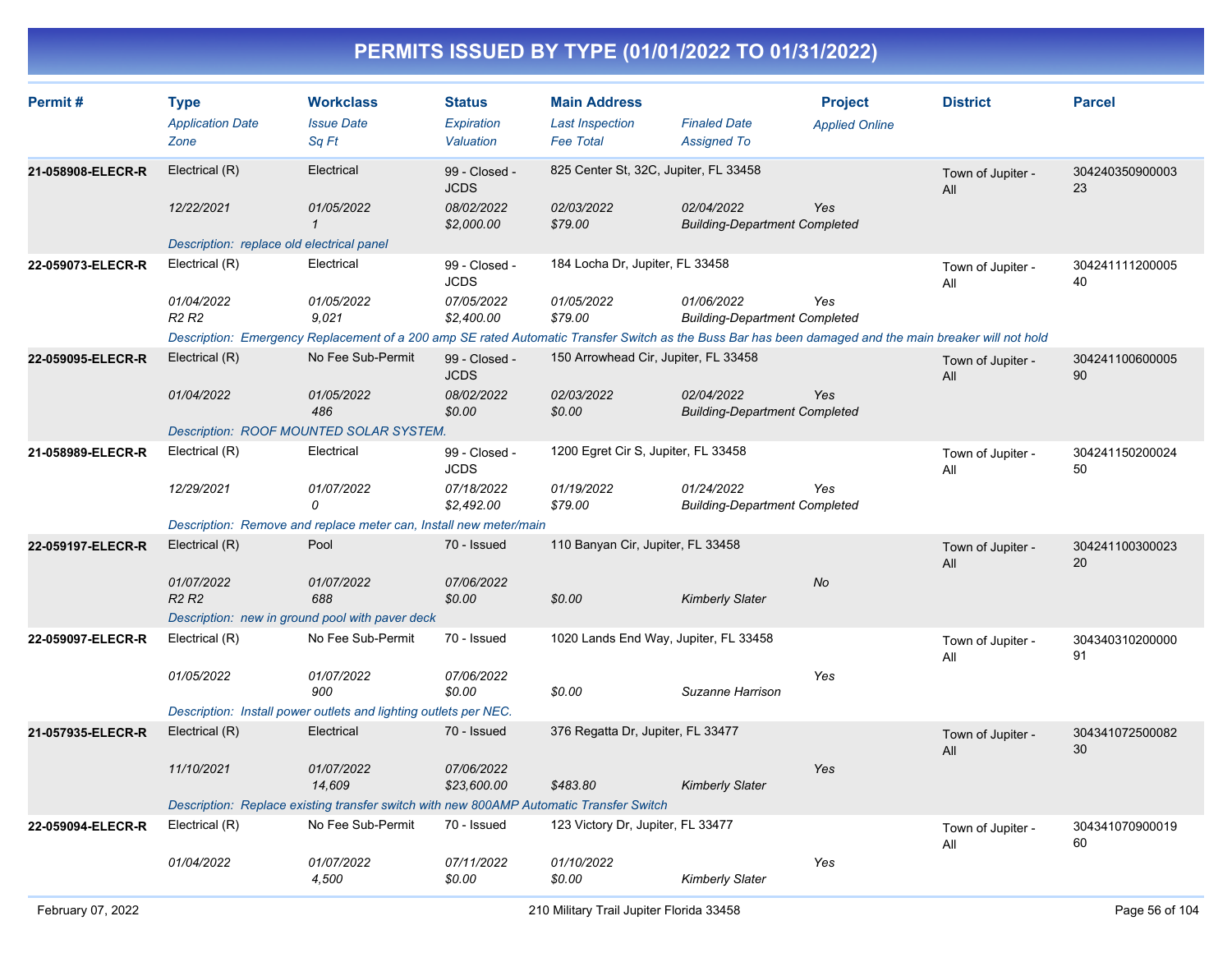| Permit#           | <b>Type</b>                                                                   | <b>Workclass</b>                                                                                                                                                                                                                                                                                                                                                                                                                                                                                                                                                                                                                                                                                                                                                                                                                                | <b>Status</b>            | <b>Main Address</b>                  |                                      | <b>Project</b>        | <b>District</b>          | <b>Parcel</b>         |
|-------------------|-------------------------------------------------------------------------------|-------------------------------------------------------------------------------------------------------------------------------------------------------------------------------------------------------------------------------------------------------------------------------------------------------------------------------------------------------------------------------------------------------------------------------------------------------------------------------------------------------------------------------------------------------------------------------------------------------------------------------------------------------------------------------------------------------------------------------------------------------------------------------------------------------------------------------------------------|--------------------------|--------------------------------------|--------------------------------------|-----------------------|--------------------------|-----------------------|
|                   | <b>Application Date</b>                                                       | <b>Issue Date</b>                                                                                                                                                                                                                                                                                                                                                                                                                                                                                                                                                                                                                                                                                                                                                                                                                               | Expiration               | <b>Last Inspection</b>               | <b>Finaled Date</b>                  | <b>Applied Online</b> |                          |                       |
|                   | Zone                                                                          | Sq Ft                                                                                                                                                                                                                                                                                                                                                                                                                                                                                                                                                                                                                                                                                                                                                                                                                                           | Valuation                | <b>Fee Total</b>                     | <b>Assigned To</b>                   |                       |                          |                       |
|                   |                                                                               | Description: New single family home with pool and spa                                                                                                                                                                                                                                                                                                                                                                                                                                                                                                                                                                                                                                                                                                                                                                                           |                          |                                      |                                      |                       |                          |                       |
| 21-056465-ELECR-R | Electrical (R)                                                                | Pool                                                                                                                                                                                                                                                                                                                                                                                                                                                                                                                                                                                                                                                                                                                                                                                                                                            | 70 - Issued              |                                      | 4702 Captains Way, Jupiter, FL 33477 |                       | Town of Jupiter -<br>All | 304341181400001<br>60 |
|                   | 09/17/2021<br><b>R1 R1</b>                                                    | 01/10/2022<br>$\mathbf{1}$                                                                                                                                                                                                                                                                                                                                                                                                                                                                                                                                                                                                                                                                                                                                                                                                                      | 07/09/2022<br>\$0.00     | \$0.00                               | <b>Shandre Kellerman</b>             | <b>No</b>             |                          |                       |
|                   |                                                                               | Description: ELECTRICAL FOR REMODEL EXISTING POOL AS PER PLANS ON MASTER 21-056206-POOLR                                                                                                                                                                                                                                                                                                                                                                                                                                                                                                                                                                                                                                                                                                                                                        |                          |                                      |                                      |                       |                          |                       |
| 22-059066-ELECR-R | Electrical (R)                                                                | No Fee Sub-Permit                                                                                                                                                                                                                                                                                                                                                                                                                                                                                                                                                                                                                                                                                                                                                                                                                               | 70 - Issued              | 108 Privateer Ct, Jupiter, FL 33458  |                                      |                       | Town of Jupiter -<br>All | 304241022200000<br>50 |
|                   | 01/04/2022                                                                    | 01/10/2022<br>100                                                                                                                                                                                                                                                                                                                                                                                                                                                                                                                                                                                                                                                                                                                                                                                                                               | 07/11/2022<br>\$0.00     | \$0.00                               | Vicki Tarallo                        | Yes                   |                          |                       |
|                   |                                                                               | Description: ELECTRICAL FOR BOAT LIFT PER PLANS                                                                                                                                                                                                                                                                                                                                                                                                                                                                                                                                                                                                                                                                                                                                                                                                 |                          |                                      |                                      |                       |                          |                       |
| 22-059210-ELECR-R | Electrical (R)                                                                | No Fee Sub-Permit                                                                                                                                                                                                                                                                                                                                                                                                                                                                                                                                                                                                                                                                                                                                                                                                                               | 70 - Issued              | 141 Hawksbill Way, Jupiter, FL 33458 |                                      |                       | Town of Jupiter -<br>All | 304241110200002<br>10 |
|                   | 01/10/2022                                                                    | 01/10/2022<br>3,224                                                                                                                                                                                                                                                                                                                                                                                                                                                                                                                                                                                                                                                                                                                                                                                                                             | 07/12/2022<br>\$0.00     | 01/13/2022<br>\$0.00                 | <b>Kelly Hills</b>                   | Yes                   |                          |                       |
|                   |                                                                               | Description: ELECTRICAL PER MASTER                                                                                                                                                                                                                                                                                                                                                                                                                                                                                                                                                                                                                                                                                                                                                                                                              |                          |                                      |                                      |                       |                          |                       |
| 21-058931-ELECR-R | Electrical (R)                                                                | Electrical                                                                                                                                                                                                                                                                                                                                                                                                                                                                                                                                                                                                                                                                                                                                                                                                                                      | 70 - Issued              | 233 Hampton PI, Jupiter, FL 33458    |                                      |                       | Town of Jupiter -<br>All | 304241111500034<br>00 |
|                   | 12/23/2021<br>R <sub>2</sub> R <sub>2</sub>                                   | 01/10/2022<br>$\mathbf{1}$                                                                                                                                                                                                                                                                                                                                                                                                                                                                                                                                                                                                                                                                                                                                                                                                                      | 07/27/2022<br>\$2,380.00 | 01/28/2022<br>\$79.00                | <b>Kelly Hills</b>                   | Yes                   |                          |                       |
|                   | <b>Description: Master Bath</b><br>9) Add 1 - drawer outlet inside her vanity | 1) Relocate existing light fixture from ceiling above to vanity wall. add GCFI outlet on side of his vanity.<br>2) Remove chandelier box, Install recessed light fixture over new shower location.<br>3) Lower sconce locations at her vanity wall. Install 2 owner supplied sconce.<br>4) Adjust outlet on right side of her vanity to install inside cabinetry, install new GFCI outlet. Add GFCI outlet on left side of her vanity.<br>5) Replace existing ex fan/light combo with new owner supplied ex fan/light combo inside water closet.<br>6) Add 2 - recessed lights centered in bathroom on same switch as shower light.<br>7) Add 2 - switched outlets behind both his and her vanities for the installation of under cabinet low voltage LED lighting.<br>8) Under cabinet LED lighting with transformer for his and her vanities. |                          |                                      |                                      |                       |                          |                       |
| 21-058156-ELECR-R | Electrical (R)                                                                | Pool                                                                                                                                                                                                                                                                                                                                                                                                                                                                                                                                                                                                                                                                                                                                                                                                                                            | 70 - Issued              | 112 Via Azurra, Jupiter, FL 33458    |                                      |                       | Town of Jupiter -<br>All | 304241121600026<br>90 |
|                   | 11/19/2021<br>R <sub>2</sub> R <sub>2</sub>                                   | 01/11/2022<br>444                                                                                                                                                                                                                                                                                                                                                                                                                                                                                                                                                                                                                                                                                                                                                                                                                               | 07/10/2022<br>\$0.00     | \$0.00                               | <b>Shandre Kellerman</b>             | No                    |                          |                       |
|                   |                                                                               | Description: ELECTRICAL FOR 19' X 30' IN GROUND POOL WITH PAVERS DECKING AS PER PLANS ON MASTER 21-057715-POOLR                                                                                                                                                                                                                                                                                                                                                                                                                                                                                                                                                                                                                                                                                                                                 |                          |                                      |                                      |                       |                          |                       |
| 22-059244-ELECR-R | Electrical (R)                                                                | No Fee Sub-Permit                                                                                                                                                                                                                                                                                                                                                                                                                                                                                                                                                                                                                                                                                                                                                                                                                               | 70 - Issued              | 379 Eagle Dr, Jupiter, FL 33477      |                                      |                       | Town of Jupiter -<br>All | 304341180700055<br>00 |
|                   | 01/11/2022<br>R1 R1                                                           | 01/11/2022<br>23,030<br><b>Description: CONSTRUCTION OF NEW SINGLE FAMILY RESIDENCE</b>                                                                                                                                                                                                                                                                                                                                                                                                                                                                                                                                                                                                                                                                                                                                                         | 07/11/2022<br>\$0.00     | 01/12/2022<br>\$0.00                 | Unassigned Unassigned                | No                    |                          |                       |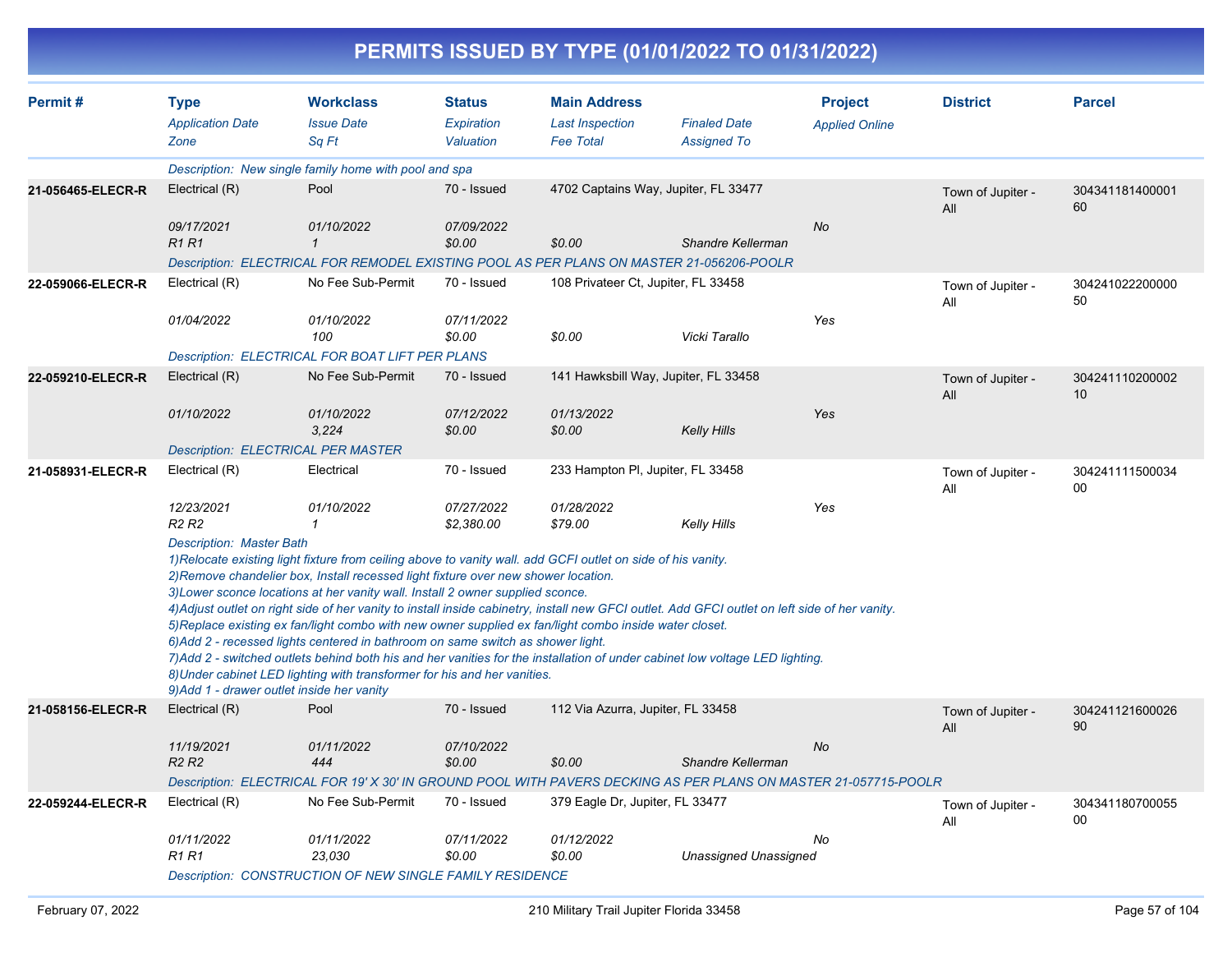| Permit#           | <b>Type</b><br><b>Application Date</b><br>Zone                                  | <b>Workclass</b><br><b>Issue Date</b><br>Sq Ft                                                                              | <b>Status</b><br><b>Expiration</b><br>Valuation | <b>Main Address</b><br><b>Last Inspection</b><br><b>Fee Total</b> | <b>Finaled Date</b><br><b>Assigned To</b> | <b>Project</b><br><b>Applied Online</b> | <b>District</b>          | <b>Parcel</b>         |
|-------------------|---------------------------------------------------------------------------------|-----------------------------------------------------------------------------------------------------------------------------|-------------------------------------------------|-------------------------------------------------------------------|-------------------------------------------|-----------------------------------------|--------------------------|-----------------------|
| 22-059065-ELECR-R | Electrical (R)                                                                  | Electrical                                                                                                                  | 70 - Issued                                     | 122 Stonebriar Blvd, Jupiter, FL 33458                            |                                           |                                         | Town of Jupiter -<br>All | 304241111800009<br>30 |
|                   | 01/04/2022<br>R <sub>2</sub> R <sub>2</sub><br>Description: replace fpl lateral | 01/12/2022<br>2,823                                                                                                         | 07/25/2022<br>\$1,863.00                        | 01/25/2022<br>\$79.00                                             | Suzanne Harrison                          | Yes                                     |                          |                       |
| 21-058051-ELECR-R | Electrical (R)                                                                  | Pool                                                                                                                        | 70 - Issued                                     | 109 Echelon Crest Trl, Jupiter, FL 33478                          |                                           |                                         | Town of Jupiter -<br>All | 304240320600021<br>50 |
|                   | 11/16/2021<br><b>R1 R1</b>                                                      | 01/12/2022<br>376                                                                                                           | 07/11/2022<br>\$0.00                            | \$0.00                                                            | Shandre Kellerman                         | No                                      |                          |                       |
|                   |                                                                                 | Description: ELECTRICAL EQUIPMENT HOOK UP FOR INGROUND SWIMMING POOL WITH PAVER DECK AS PER PLANS ON MASTER 21-057433-POOLR |                                                 |                                                                   |                                           |                                         |                          |                       |
| 22-059298-ELECR-R | Electrical (R)                                                                  | No Fee Sub-Permit                                                                                                           | 70 - Issued                                     | 300 4Th St, Jupiter, FL 33458                                     |                                           |                                         | Town of Jupiter -<br>All | 304241010702401<br>40 |
|                   | 01/12/2022<br><b>R1R1</b>                                                       | 01/12/2022<br>670                                                                                                           | 07/12/2022<br>\$0.00                            | 01/13/2022<br>\$0.00                                              | Vicki Tarallo                             | Yes                                     |                          |                       |
|                   | Description: ELECTRICAL PER PLANS                                               |                                                                                                                             |                                                 |                                                                   |                                           |                                         |                          |                       |
| 21-058082-ELECR-R | Electrical (R)                                                                  | Pool                                                                                                                        | 70 - Issued                                     | 156 Whale Cay Way, Jupiter, FL 33458                              |                                           |                                         | Town of Jupiter -<br>All | 304240330500013<br>20 |
|                   | 11/17/2021<br><b>RR RR</b>                                                      | 01/12/2022<br>$\mathbf{1}$                                                                                                  | 07/11/2022<br>\$0.00                            | \$0.00                                                            | Shandre Kellerman                         | No                                      |                          |                       |
|                   |                                                                                 | Description: ELECTRICAL FOR NEW SWIMMING POOL AND SPA W/ DECK AS PER PLANS ON MASTER 21-056699-POOLR                        |                                                 |                                                                   |                                           |                                         |                          |                       |
| 21-058365-ELECR-R | Electrical (R)                                                                  | Pool                                                                                                                        | 70 - Issued                                     | 132 Parey Island PI, Jupiter, FL 33458                            |                                           |                                         | Town of Jupiter -<br>All | 304240330500010<br>40 |
|                   | 11/30/2021<br>RR RR                                                             | 01/13/2022<br>576                                                                                                           | 07/12/2022<br>\$0.00                            | \$0.00                                                            | Shandre Kellerman                         | <b>No</b>                               |                          |                       |
|                   |                                                                                 | Description: ELECTRICAL POOL EQUIPMENT FOR 22' X 30' IN GROUND POOL/SPA AND PAVERS DECKING 21-057897-POOLR                  |                                                 |                                                                   |                                           |                                         |                          |                       |
| 22-059185-ELECR-R | Electrical (R)                                                                  | No Fee Sub-Permit                                                                                                           | 70 - Issued                                     | 6285 Launch Club Cir, Jupiter, FL 33458                           |                                           |                                         | Town of Jupiter -<br>All | 304240340600010<br>80 |
|                   | 01/07/2022                                                                      | 01/13/2022<br>$\mathbf{1}$                                                                                                  | 07/12/2022<br>\$0.00                            | \$0.00                                                            | <b>Kimberly Slater</b>                    | Yes                                     |                          |                       |
|                   | Description: sub permit 20-038697 BLDR                                          |                                                                                                                             |                                                 |                                                                   |                                           |                                         |                          |                       |
| 22-059103-ELECR-R | Electrical (R)                                                                  | Electrical                                                                                                                  | 70 - Issued                                     | 326 Natchez Ct, Jupiter, FL 33477                                 |                                           |                                         | Town of Jupiter -<br>All | 304341170200013<br>47 |
|                   | 01/05/2022<br><b>R2 R2</b>                                                      | 01/13/2022<br>2,540                                                                                                         | 07/12/2022<br>\$2,283.00                        | \$79.00                                                           | Suzanne Harrison                          | Yes                                     |                          |                       |
|                   | Description: replace meter                                                      |                                                                                                                             |                                                 |                                                                   |                                           |                                         |                          |                       |
| 22-059101-ELECR-R | Electrical (R)                                                                  | No Fee Sub-Permit                                                                                                           | 70 - Issued                                     | 155 Sota Dr, Jupiter, FL 33458                                    |                                           |                                         | Town of Jupiter -<br>All | 304241111400002<br>80 |
|                   | 01/05/2022                                                                      | 01/13/2022<br>1                                                                                                             | 07/27/2022<br>\$0.00                            | 01/28/2022<br>\$0.00                                              | <b>Kimberly Slater</b>                    | Yes                                     |                          |                       |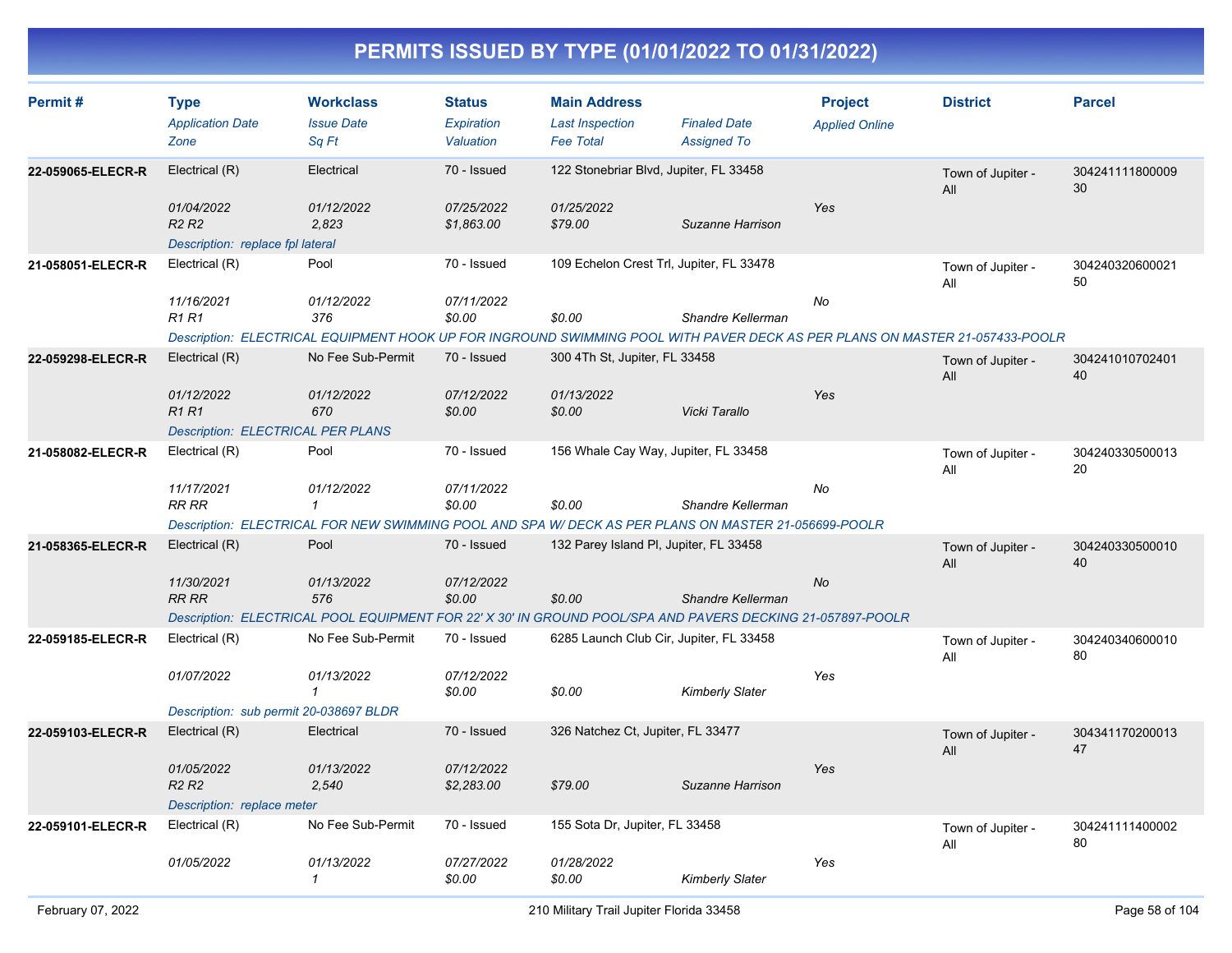| Permit#            | <b>Type</b>                                  | <b>Workclass</b>                                                                                                                                               | <b>Status</b>                | <b>Main Address</b>                            |                                                    | <b>Project</b>        | <b>District</b>          | <b>Parcel</b>         |
|--------------------|----------------------------------------------|----------------------------------------------------------------------------------------------------------------------------------------------------------------|------------------------------|------------------------------------------------|----------------------------------------------------|-----------------------|--------------------------|-----------------------|
|                    | <b>Application Date</b>                      | <b>Issue Date</b>                                                                                                                                              | <b>Expiration</b>            | <b>Last Inspection</b>                         | <b>Finaled Date</b>                                | <b>Applied Online</b> |                          |                       |
|                    | Zone                                         | Sa Ft                                                                                                                                                          | Valuation                    | <b>Fee Total</b>                               | <b>Assigned To</b>                                 |                       |                          |                       |
|                    | Description: electrical as per plan          |                                                                                                                                                                |                              |                                                |                                                    |                       |                          |                       |
| 22-059140-ELECR-R  | Electrical (R)                               | Electrical                                                                                                                                                     | 70 - Issued                  | 306 Reo Dr, Jupiter, FL 33458                  |                                                    |                       | Town of Jupiter -<br>All | 304241010101001<br>60 |
|                    | 01/05/2022                                   | 01/13/2022<br>1,260                                                                                                                                            | 07/12/2022<br>\$2,358.84     | \$79.00                                        | <b>Kelly Hills</b>                                 | Yes                   |                          |                       |
|                    |                                              | Description: Replace, like for like, 150 amp panel in utility room, also will run new copper wires inside from the outside meter and update the main grounding |                              |                                                |                                                    |                       |                          |                       |
| 22-059208-ELECR-R  | Electrical (R)                               | Electrical                                                                                                                                                     | 70 - Issued                  | 6487 Mullin St, Jupiter, FL 33458              |                                                    |                       | Town of Jupiter -<br>All | 304241150105401<br>40 |
|                    | 01/10/2022<br><b>R1 R1</b>                   | 01/13/2022<br>1,776                                                                                                                                            | 07/12/2022<br>\$2,884.30     | \$79.00                                        | Shandre Kellerman                                  | Yes                   |                          |                       |
|                    |                                              | Description: Replace new 200 amp service with new 200 disconnect and meter                                                                                     |                              |                                                |                                                    |                       |                          |                       |
| 22-059290-ELECR-R  | Electrical (R)                               | No Fee Sub-Permit                                                                                                                                              | 70 - Issued                  | 220 River Park Dr, Jupiter, FL 33477           |                                                    |                       | Town of Jupiter -<br>All | 304341170200011<br>61 |
|                    | 01/11/2022                                   | 01/13/2022<br>96                                                                                                                                               | 07/18/2022<br>\$0.00         | 01/19/2022<br>\$0.00                           | Suzanne Harrison                                   | Yes                   |                          |                       |
|                    | Description: electric for kitchen renovation |                                                                                                                                                                |                              |                                                |                                                    |                       |                          |                       |
| 22-059270-ELECR-R  | Electrical (R)                               | No Fee Sub-Permit                                                                                                                                              | 70 - Issued                  | 155 Segovia Way, Jupiter, FL 33458             |                                                    |                       | Town of Jupiter -<br>All | 304241131700008<br>40 |
|                    | 01/11/2022<br><b>MXD MXD</b>                 | 01/14/2022<br>100                                                                                                                                              | 07/20/2022<br>\$0.00         | 01/21/2022<br>\$0.00                           | <b>Kimberly Slater</b>                             | Yes                   |                          |                       |
|                    | <b>Description: Owners Bath remodel</b>      |                                                                                                                                                                |                              |                                                |                                                    |                       |                          |                       |
| 22-059167-ELECR-R  | Electrical (R)                               | No Fee Sub-Permit                                                                                                                                              | 70 - Issued                  | 176 Spyglass Ln, Jupiter, FL 33477             |                                                    |                       | Town of Jupiter -<br>All | 304341071500026<br>40 |
|                    | 01/07/2022                                   | 01/14/2022<br>30,000                                                                                                                                           | 08/01/2022<br>\$0.00         | 01/31/2022<br>\$0.00                           | Vicki Tarallo                                      | Yes                   |                          |                       |
|                    | <b>Description: ELECTRIC PER PLANS</b>       |                                                                                                                                                                |                              |                                                |                                                    |                       |                          |                       |
| 22-059355-ELECR-R* | Electrical (R)                               | No Fee Sub-Permit                                                                                                                                              | 99 - Closed -<br><b>JCDS</b> | 700 N A1A, SLIP #2, Jupiter, FL 33477          |                                                    |                       | Town of Jupiter -<br>All | 304341065700200<br>00 |
|                    | 01/13/2022<br>IVIV                           | 01/14/2022<br>$\mathbf{1}$                                                                                                                                     | 08/01/2022<br>\$0.00         | 02/01/2022<br>\$0.00                           | 02/02/2022<br><b>Building-Department Completed</b> | Yes                   |                          |                       |
|                    | Description: t Hook-up for 10,000# Boat Lift |                                                                                                                                                                |                              |                                                |                                                    |                       |                          |                       |
| 22-059118-ELECR-R  | Electrical (R)                               | No Fee Sub-Permit                                                                                                                                              | 70 - Issued                  | 1000 N Us Highway 1, 637, Jupiter, FL<br>33477 |                                                    |                       | Town of Jupiter -<br>All | 304340312800006<br>51 |
|                    | 01/05/2022                                   | 01/18/2022<br>312                                                                                                                                              | 07/25/2022<br>\$0.00         | 01/24/2022<br>\$0.00                           | <b>Kelly Hills</b>                                 | Yes                   |                          |                       |
|                    |                                              | Description: 2 fans, 4 recessed fixtures & 2 outlets on existing circuit                                                                                       |                              |                                                |                                                    |                       |                          |                       |
| 21-057083-ELECR-R  | Electrical (R)                               | Pool                                                                                                                                                           | 70 - Issued                  | 155 Seashore Dr, Jupiter, FL 33477             |                                                    |                       | Town of Jupiter -<br>All | 304341160200042<br>00 |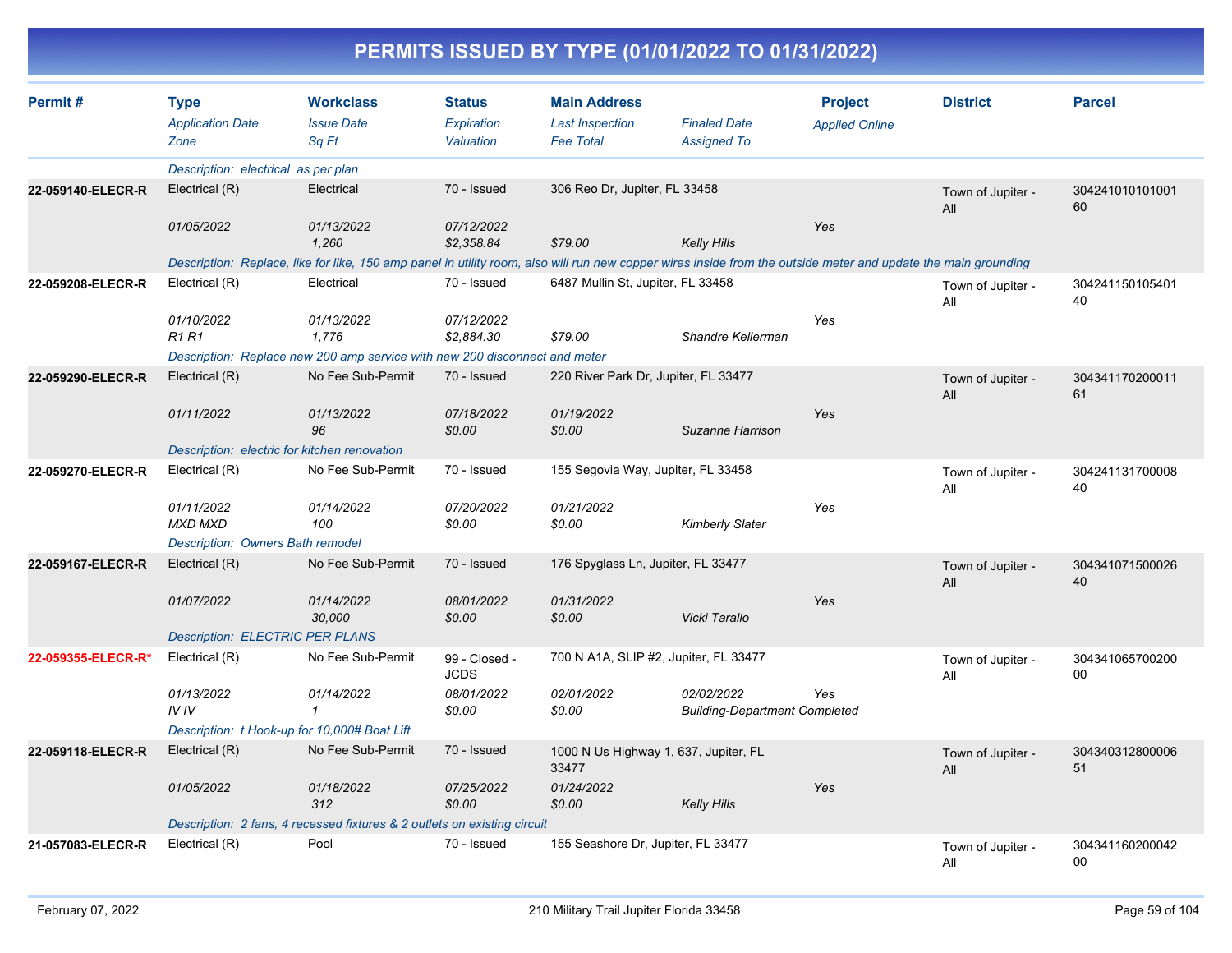|                   |                                                |                                                          |                                          | PERMITS ISSUED BY TYPE (01/01/2022 TO 01/31/2022)                                                                    |                                                    |                                         |                          |                       |
|-------------------|------------------------------------------------|----------------------------------------------------------|------------------------------------------|----------------------------------------------------------------------------------------------------------------------|----------------------------------------------------|-----------------------------------------|--------------------------|-----------------------|
| Permit#           | <b>Type</b><br><b>Application Date</b><br>Zone | <b>Workclass</b><br><b>Issue Date</b><br>Sq Ft           | <b>Status</b><br>Expiration<br>Valuation | <b>Main Address</b><br><b>Last Inspection</b><br><b>Fee Total</b>                                                    | <b>Finaled Date</b><br><b>Assigned To</b>          | <b>Project</b><br><b>Applied Online</b> | <b>District</b>          | <b>Parcel</b>         |
|                   | 10/11/2021<br><b>R2 R2</b>                     | 01/18/2022<br>415                                        | 07/17/2022<br>\$0.00                     | \$0.00<br>Description: ELECTRICAL FOR POOL/SPA PAVER DECK AS PER PLANS ON MASTER 21-056441-POOLR                     | Shandre Kellerman                                  | No                                      |                          |                       |
| 22-059256-ELECR-R | Electrical (R)<br>01/11/2022                   | No Fee Sub-Permit<br>01/18/2022                          | 70 - Issued<br>07/25/2022                | 18149 Perigon Way, Jupiter, FL 33458<br>01/25/2022                                                                   |                                                    | Yes                                     | Town of Jupiter -<br>All | 304240362100000<br>33 |
|                   | Description: Owner's bath remodel              | 100                                                      | \$0.00                                   | \$0.00                                                                                                               | Alicia Hertzog                                     |                                         |                          |                       |
| 21-058857-ELECR-R | Electrical (R)<br>12/20/2021<br><b>R1 R1</b>   | Pool<br>01/19/2022<br>500                                | 70 - Issued<br>07/18/2022<br>\$0.00      | 452 Sonoma Isles Cir, Jupiter, FL 33478<br>\$0.00                                                                    | Shandre Kellerman                                  | No                                      | Town of Jupiter -<br>All | 304240320400011<br>10 |
|                   |                                                |                                                          |                                          | Description: HOOK UP POOL EQUIPMENT & LIGHTS FOR Inground Gunite Pool and Spa AS PER PLANS ON MASTER 21-058711-POOLR |                                                    |                                         |                          |                       |
| 22-059102-ELECR-R | Electrical (R)                                 | No Fee Sub-Permit                                        | 70 - Issued                              | 103 Castries Dr, Jupiter, FL 33458                                                                                   |                                                    |                                         | Town of Jupiter -<br>All | 304241140700026<br>40 |
|                   | 01/05/2022                                     | 01/19/2022<br>$\mathbf{\mathcal{L}}$                     | 07/18/2022<br>\$0.00                     | \$0.00                                                                                                               | Alicia Hertzog                                     | Yes                                     |                          |                       |
|                   | Description: electrical as per plan            |                                                          |                                          |                                                                                                                      |                                                    |                                         |                          |                       |
| 22-059468-ELECR-R | Electrical (R)                                 | Pool                                                     | 70 - Issued                              | 196 Barbados Dr, Jupiter, FL 33458                                                                                   |                                                    |                                         | Town of Jupiter -<br>All | 304241230400009<br>10 |
|                   | 01/19/2022<br><b>MXD MXD</b>                   | 01/19/2022<br>1,500                                      | 07/18/2022<br>\$0.00                     | \$0.00                                                                                                               | <b>Kimberly Slater</b>                             | No                                      |                          |                       |
|                   | <b>Remodel Deck</b><br><b>Move Equipment</b>   | Description: Resurface pool and spa - Electrical Sub App |                                          |                                                                                                                      |                                                    |                                         |                          |                       |
| 21-058760-ELECR-R | Electrical (R)                                 | Electrical                                               | 99 - Closed -<br><b>JCDS</b>             | 150 6Th St, Jupiter, FL 33458                                                                                        |                                                    |                                         | Town of Jupiter -<br>All | 304241010302102<br>30 |
|                   | 12/16/2021                                     | 01/19/2022<br>3,647                                      | 07/25/2022<br>\$2,000.00                 | 01/25/2022<br>\$79.00                                                                                                | 02/04/2022<br><b>Building-Department Completed</b> | Yes                                     |                          |                       |
|                   |                                                | <b>Description: REPLACE DAMAGED METER CENTER</b>         |                                          |                                                                                                                      |                                                    |                                         |                          |                       |
| 21-056980-ELECR-R | Electrical (R)                                 | No Fee Sub-Permit                                        | 70 - Issued                              | 257 Ridge Rd, Jupiter, FL 33477                                                                                      |                                                    |                                         | Town of Jupiter -<br>All | 304341160200031<br>20 |
|                   | 10/06/2021<br>R <sub>2</sub> R <sub>2</sub>    | 01/20/2022<br>1                                          | 07/19/2022<br>\$0.00                     | \$0.00                                                                                                               | <b>Kelly Hills</b>                                 | Yes                                     |                          |                       |
|                   | Description: solar and battery hook up         |                                                          |                                          |                                                                                                                      |                                                    |                                         |                          |                       |
| 21-057889-ELECR-R | Electrical (R)                                 | Electrical                                               | 70 - Issued                              | 18811 Big Cypress Dr, Jupiter, FL 33458                                                                              |                                                    |                                         | Town of Jupiter -<br>All | 304240341000022<br>40 |
|                   | 11/09/2021                                     | 01/20/2022<br>$\mathcal I$                               | 08/01/2022<br>\$1,500.00                 | 02/01/2022<br>\$79.00                                                                                                | <b>Kelly Hills</b>                                 | Yes                                     |                          |                       |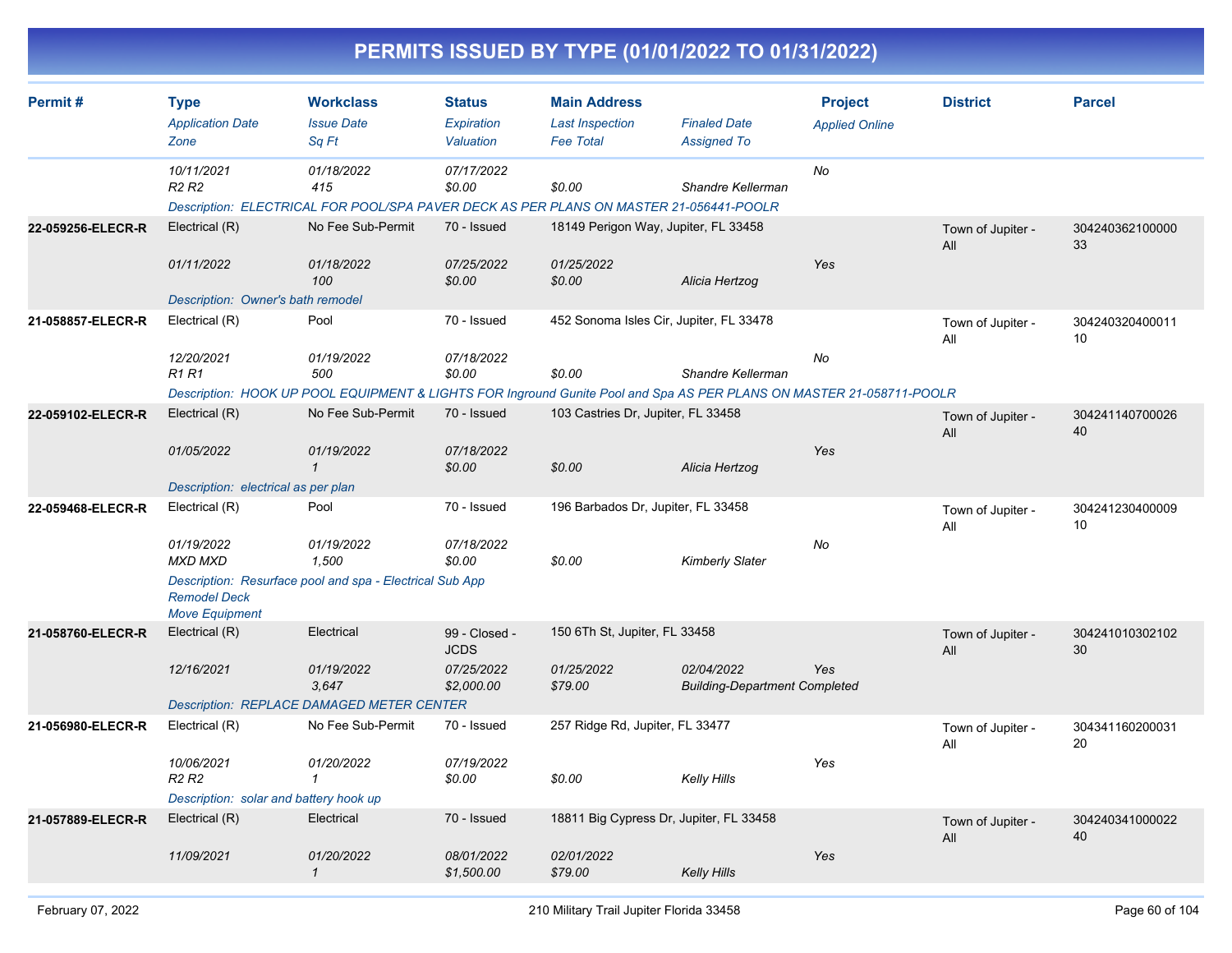|                   |                                                |                                                                                                            |                                                 |                                                                   | PERMITS ISSUED BY TYPE (01/01/2022 TO 01/31/2022)  |                                         |                          |                       |
|-------------------|------------------------------------------------|------------------------------------------------------------------------------------------------------------|-------------------------------------------------|-------------------------------------------------------------------|----------------------------------------------------|-----------------------------------------|--------------------------|-----------------------|
| Permit#           | <b>Type</b><br><b>Application Date</b><br>Zone | <b>Workclass</b><br><b>Issue Date</b><br>Sq Ft                                                             | <b>Status</b><br><b>Expiration</b><br>Valuation | <b>Main Address</b><br><b>Last Inspection</b><br><b>Fee Total</b> | <b>Finaled Date</b><br><b>Assigned To</b>          | <b>Project</b><br><b>Applied Online</b> | <b>District</b>          | <b>Parcel</b>         |
|                   | <b>Description: Prewire Electric heat pump</b> |                                                                                                            |                                                 |                                                                   |                                                    |                                         |                          |                       |
| 22-059552-ELECR-R | Electrical (R)                                 | Pool                                                                                                       | 70 - Issued                                     | 130 Sand Pine Dr, Jupiter, FL 33477                               |                                                    |                                         | Town of Jupiter -<br>All | 304341160200034<br>40 |
|                   | 01/20/2022<br>R <sub>2</sub> R <sub>2</sub>    | 01/20/2022<br>$\overline{1}$                                                                               | 07/19/2022<br>\$0.00                            | \$0.00                                                            | <b>Kimberly Slater</b>                             | No                                      |                          |                       |
|                   |                                                | Description: Install Swimming Pool/Pool Paver Deck                                                         |                                                 |                                                                   |                                                    |                                         |                          |                       |
| 22-059404-ELECR-R | Electrical (R)                                 | Electrical                                                                                                 | 99 - Closed -<br><b>JCDS</b>                    | 206 Locha Dr, Jupiter, FL 33458                                   |                                                    |                                         | Town of Jupiter -<br>All | 304241111200004<br>30 |
|                   | 01/17/2022                                     | 01/20/2022<br>$\mathbf{1}$                                                                                 | 07/25/2022<br>\$750.00                          | 01/24/2022<br>\$79.00                                             | 02/02/2022<br><b>Building-Department Completed</b> | Yes                                     |                          |                       |
|                   |                                                | <b>Description: INSTALL TEMPORARY POLE FOR NEW RESIDENCE</b>                                               |                                                 |                                                                   |                                                    |                                         |                          |                       |
| 22-059528-ELECR-R | Electrical (R)                                 | Pool                                                                                                       | 70 - Issued                                     | 112 Steeple Cir, Jupiter, FL 33458                                |                                                    |                                         | Town of Jupiter -<br>All | 304240320100005<br>00 |
|                   | 01/20/2022<br><b>RR RR</b>                     | 01/21/2022<br>786                                                                                          | 07/20/2022<br>\$0.00                            | \$0.00                                                            | <b>Kelly Hills</b>                                 | No                                      |                          |                       |
|                   |                                                | Description: Pool, spa, paver deck, elect heater                                                           |                                                 |                                                                   |                                                    |                                         |                          |                       |
| 22-059589-ELECR-R | Electrical (R)                                 | No Fee Sub-Permit                                                                                          | 70 - Issued                                     | 18323 Flagship Cir, Jupiter, FL 33458                             |                                                    |                                         | Town of Jupiter -<br>All | 304240340600008<br>70 |
|                   | 01/23/2022                                     | 01/24/2022<br>$\mathbf{1}$                                                                                 | 07/23/2022<br>\$0.00                            | \$0.00                                                            | <b>Kimberly Slater</b>                             | Yes                                     |                          |                       |
|                   |                                                | Description: Repair electric panel and interior circuitry that sustained vehicle damage.                   |                                                 |                                                                   |                                                    |                                         |                          |                       |
| 22-059462-ELECR-R | Electrical (R)                                 | Pool                                                                                                       | 70 - Issued                                     | 361 Old Jupiter Beach Rd, Jupiter, FL<br>33477                    |                                                    |                                         | Town of Jupiter -<br>All | 304341063900000<br>30 |
|                   | 01/18/2022<br><b>R3 R3</b>                     | 01/24/2022<br>1,046                                                                                        | 07/23/2022<br>\$0.00                            | \$0.00                                                            | <b>Kelly Hills</b>                                 | No                                      |                          |                       |
|                   |                                                | Description: Pool, spa, paver deck, gas heater                                                             |                                                 |                                                                   |                                                    |                                         |                          |                       |
| 22-059359-ELECR-R | Electrical (R)                                 | Electrical                                                                                                 | 99 - Closed -<br><b>JCDS</b>                    | 151 5Th St, Jupiter, FL 33458                                     |                                                    |                                         | Town of Jupiter -<br>All | 304241010301702<br>60 |
|                   | 01/14/2022                                     | 01/24/2022<br>1.272                                                                                        | 07/25/2022<br>\$500.00                          | 01/24/2022<br>\$79.00                                             | 01/24/2022<br><b>Building-Department Completed</b> | Yes                                     |                          |                       |
|                   |                                                | Description: Emergency replacement of damaged riser conduit.                                               |                                                 |                                                                   |                                                    |                                         |                          |                       |
| 22-059166-ELECR-R | Electrical (R)                                 | <b>Temporary Power</b>                                                                                     | 70 - Issued                                     | 2624 Greenway Dr, Jupiter, FL 33458                               |                                                    |                                         | Town of Jupiter -<br>All | 304241140700035<br>30 |
|                   | 01/07/2022                                     | 01/24/2022<br>-1                                                                                           | 07/27/2022<br>\$480.00                          | 01/28/2022<br>\$79.00                                             | <b>Kelly Hills</b>                                 | Yes                                     |                          |                       |
|                   |                                                | Description: Electrical wiring of a Temp Electrical pole for residence to be used during construction only |                                                 |                                                                   |                                                    |                                         |                          |                       |

Electrical (R) No Fee Sub-Permit 70 - Issued 123 Timber Ln, Jupiter, FL 33458 Town of Jupiter - 304241110100102 **22-059461-ELECR-R**

T

90

All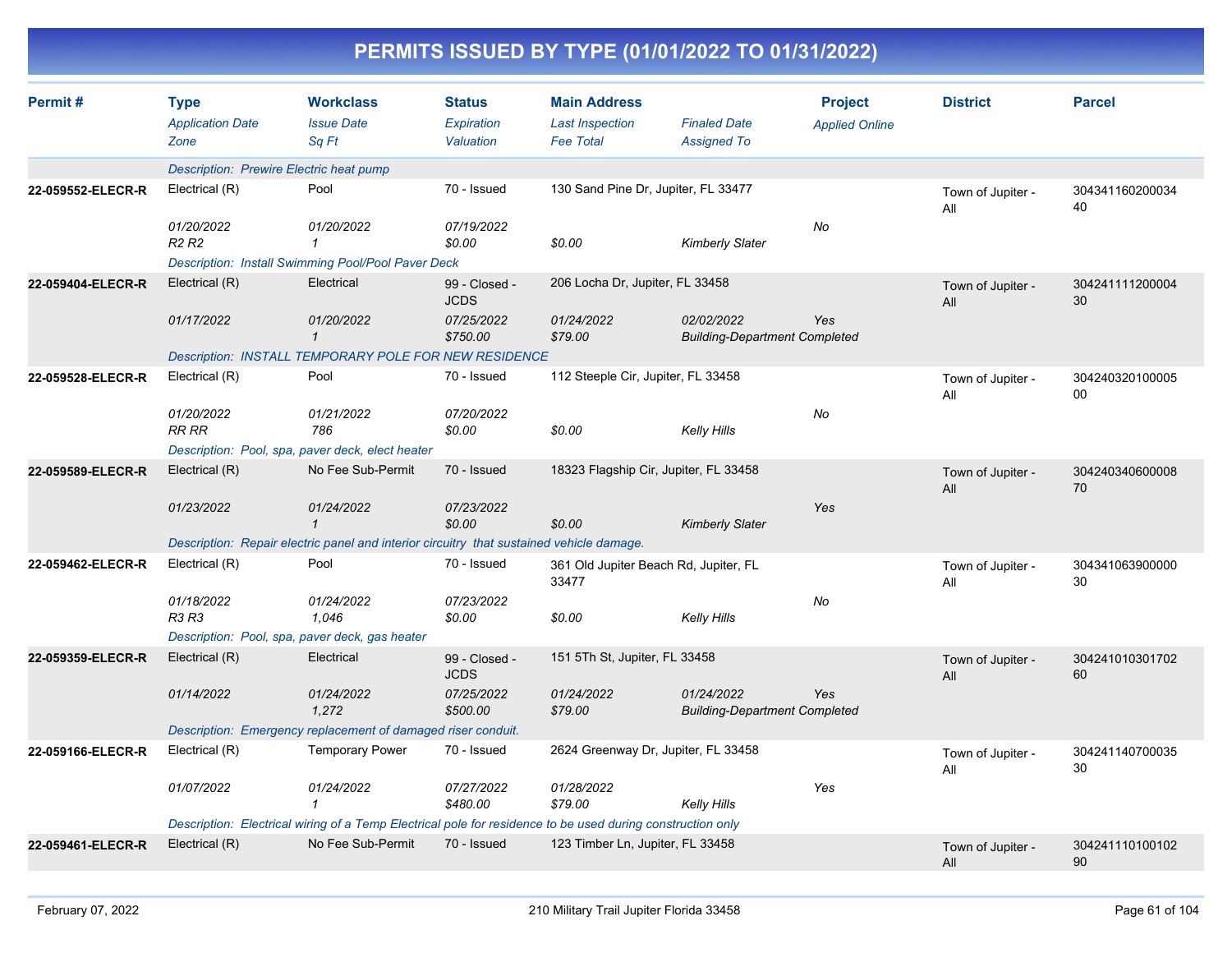| Permit#            | <b>Type</b><br><b>Application Date</b><br>Zone     | <b>Workclass</b><br><b>Issue Date</b><br>Sq Ft                                                    | <b>Status</b><br>Expiration<br>Valuation | <b>Main Address</b><br><b>Last Inspection</b><br><b>Fee Total</b> | <b>Finaled Date</b><br><b>Assigned To</b>          | <b>Project</b><br><b>Applied Online</b> | <b>District</b>          | <b>Parcel</b>         |
|--------------------|----------------------------------------------------|---------------------------------------------------------------------------------------------------|------------------------------------------|-------------------------------------------------------------------|----------------------------------------------------|-----------------------------------------|--------------------------|-----------------------|
|                    | 01/18/2022<br>Description: Electrical as per plans | 01/25/2022<br>0                                                                                   | 07/24/2022<br>\$0.00                     | \$0.00                                                            | <b>Kelly Hills</b>                                 | <b>Yes</b>                              |                          |                       |
| 22-059445-ELECR-R* | Electrical (R)                                     | Electrical                                                                                        | <b>NOC</b><br>Required                   | 169 Apollo Cir, Jupiter, FL 33477                                 |                                                    |                                         | Town of Jupiter -<br>All | 304341080600305<br>10 |
|                    | 01/18/2022<br>R3 R3                                | 01/25/2022<br>5,872<br>Description: REPLACE EXISTING 200 AMP METER WITH 400 AMP METER MAIN COMBO. | 07/25/2022<br>\$11,650.00                | \$238.83                                                          | <b>Kimberly Slater</b>                             | Yes                                     |                          |                       |
| 22-059563-ELECR-R  | Electrical (R)                                     | Electrical                                                                                        | 99 - Closed -                            | 122 Poinciana Dr, Jupiter, FL 33458                               |                                                    |                                         | Town of Jupiter -        | 304241240900025       |
|                    | 01/21/2022                                         | 01/25/2022<br>$\mathbf{1}$                                                                        | <b>JCDS</b><br>07/27/2022<br>\$1,134.89  | 01/28/2022<br>\$79.00                                             | 02/01/2022<br><b>Building-Department Completed</b> | Yes                                     | All                      | 10                    |
|                    | Description: Upgrading grounding system            |                                                                                                   |                                          |                                                                   |                                                    |                                         |                          |                       |
| 22-059109-ELECR-R  | Electrical (R)                                     | Electrical                                                                                        | 70 - Issued                              | 6204 Winding Lake Dr, Jupiter, FL 33458                           |                                                    |                                         | Town of Jupiter -<br>All | 304240271000044<br>40 |
|                    | 01/05/2022                                         | 01/25/2022<br>$\mathbf{1}$                                                                        | 07/25/2022<br>\$1,500.00                 | \$79.00                                                           | Suzanne Harrison                                   | Yes                                     |                          |                       |
|                    | Description: replace ruster FPL down pipe          |                                                                                                   |                                          |                                                                   |                                                    |                                         |                          |                       |
| 22-059595-ELECR-R  | Electrical (R)                                     | No Fee Sub-Permit                                                                                 | 70 - Issued                              | 103 Nautical Way, Jupiter, FL 33477                               |                                                    |                                         | Town of Jupiter -<br>All | 304341180517400<br>10 |
|                    | 01/24/2022                                         | 01/25/2022<br>2,000                                                                               | 07/24/2022<br>\$0.00                     | \$0.00                                                            | <b>Kelly Hills</b>                                 | Yes                                     |                          |                       |
|                    | Description: electrical remodel<br>Electrical (R)  | Electrical                                                                                        | 70 - Issued                              | 215 Regatta Dr, Jupiter, FL 33477                                 |                                                    |                                         |                          |                       |
| 22-059326-ELECR-R  |                                                    |                                                                                                   |                                          |                                                                   |                                                    |                                         | Town of Jupiter -<br>All | 304341073300075<br>50 |
|                    | 01/13/2022                                         | 01/25/2022<br>0                                                                                   | 07/25/2022<br>\$1,200.00                 | 01/26/2022<br>\$79.00                                             | Suzanne Harrison                                   | Yes                                     |                          |                       |
|                    |                                                    | Description: 200 Amp Temp Pole for construction power - For Guest House                           |                                          |                                                                   |                                                    |                                         |                          |                       |
| 22-059434-ELECR-R  | Electrical (R)                                     | Pool                                                                                              | 70 - Issued                              | 121 Echelon Crest Trl, Jupiter, FL 33478                          |                                                    |                                         | Town of Jupiter -<br>All | 304240320600021<br>80 |
|                    | 01/18/2022<br>R <sub>1</sub> R <sub>1</sub>        | 01/26/2022<br>837                                                                                 | 07/25/2022<br>\$0.00                     | \$0.00                                                            | Suzanne Harrison                                   | No                                      |                          |                       |
|                    |                                                    | Description: Poo, Spa, paver deck, gas heater, fence by others                                    |                                          |                                                                   |                                                    |                                         |                          |                       |
| 22-059441-ELECR-R  | Electrical (R)                                     | No Fee Sub-Permit                                                                                 | 70 - Issued                              | 1311 Windley Key Way, Jupiter, FL 33458                           |                                                    |                                         | Town of Jupiter -<br>All | 304241140900032<br>40 |
|                    | 01/18/2022                                         | 01/26/2022<br>1                                                                                   | 08/01/2022<br>\$0.00                     | 02/02/2022<br>\$0.00                                              | Alicia Hertzog                                     | Yes                                     |                          |                       |
|                    |                                                    | Description: Kitchen Renovation as per master permit 21-053812BLDR                                |                                          |                                                                   |                                                    |                                         |                          |                       |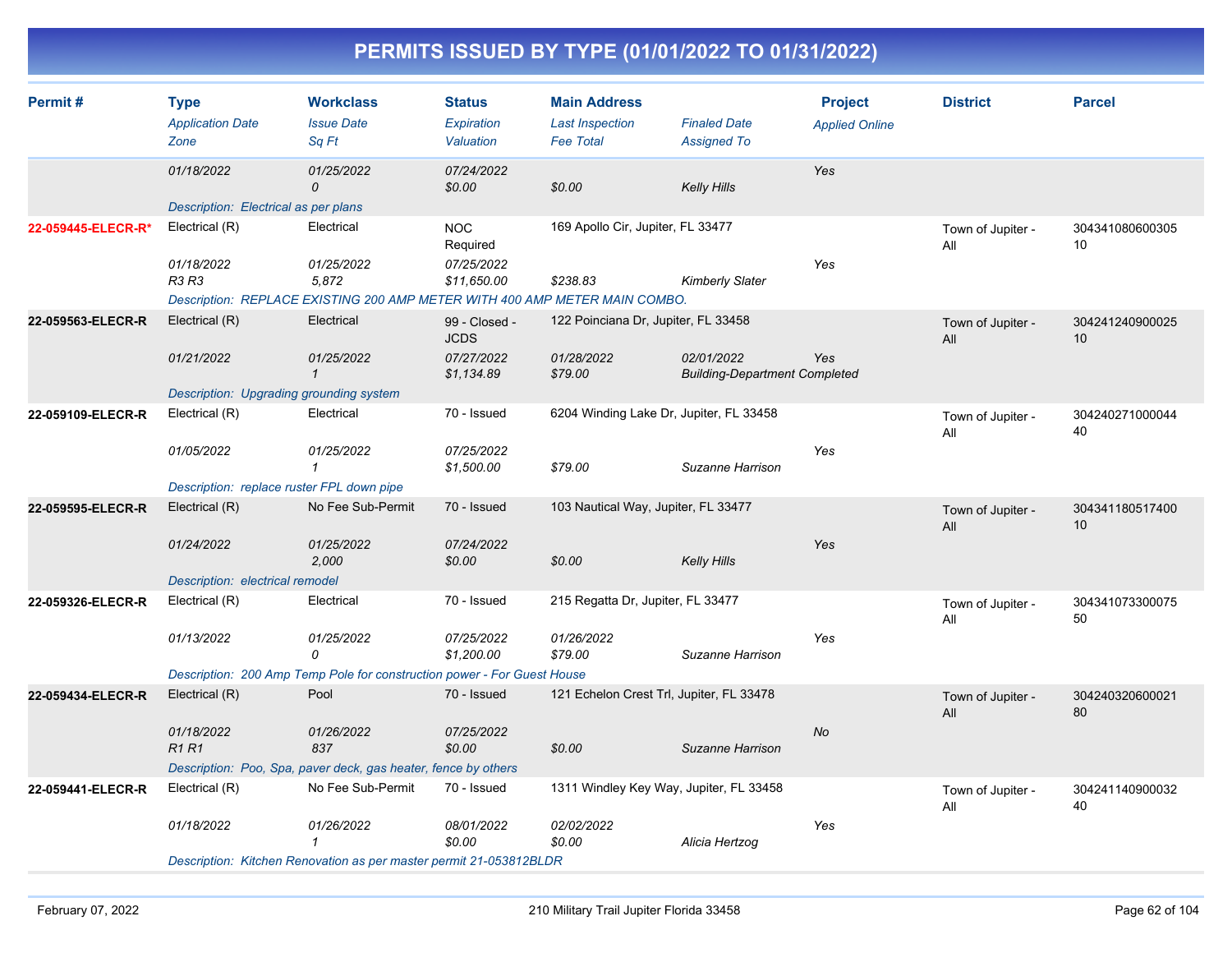| Permit#            | <b>Type</b><br><b>Application Date</b><br>Zone               | <b>Workclass</b><br><b>Issue Date</b><br>Sq Ft                                                                                                                                     | <b>Status</b><br>Expiration<br>Valuation | <b>Main Address</b><br><b>Last Inspection</b><br><b>Fee Total</b> | <b>Finaled Date</b><br><b>Assigned To</b> | <b>Project</b><br><b>Applied Online</b> | <b>District</b>          | <b>Parcel</b>         |
|--------------------|--------------------------------------------------------------|------------------------------------------------------------------------------------------------------------------------------------------------------------------------------------|------------------------------------------|-------------------------------------------------------------------|-------------------------------------------|-----------------------------------------|--------------------------|-----------------------|
| 22-059378-ELECR-R  | Electrical (R)                                               | Electrical                                                                                                                                                                         | 70 - Issued                              | 18132 Lake Bend Dr, Jupiter, FL 33458                             |                                           |                                         | Town of Jupiter -<br>All | 304240340800001<br>70 |
|                    | 01/14/2022<br>$R1-A R1-A$                                    | 01/26/2022<br>2.744                                                                                                                                                                | 07/25/2022<br>\$1,630.00                 | \$79.00                                                           | <b>Kelly Hills</b>                        | Yes                                     |                          |                       |
|                    | Electrical (R)                                               | Description: new 50amp circuit for new pool heater<br>No Fee Sub-Permit                                                                                                            | 70 - Issued                              | 175 Banyan Cir, Jupiter, FL 33458                                 |                                           |                                         |                          |                       |
| 22-059372-ELECR-R  |                                                              |                                                                                                                                                                                    |                                          |                                                                   |                                           |                                         | Town of Jupiter -<br>All | 304241100300026<br>70 |
|                    | 01/14/2022<br>R <sub>2</sub> R <sub>2</sub>                  | 01/26/2022<br>569                                                                                                                                                                  | 08/01/2022<br>\$0.00                     | 02/02/2022<br>\$0.00                                              | Shandre Kellerman                         | No                                      |                          |                       |
|                    |                                                              | Description: Installation of rooftop solar photovoltaic electric system AS PER PLANS ON MASTER 22-059348-BLDR                                                                      |                                          |                                                                   |                                           |                                         |                          |                       |
| 22-059323-ELECR-R  | Electrical (R)                                               | No Fee Sub-Permit                                                                                                                                                                  | 70 - Issued                              | 6154 Dania St, Jupiter, FL 33458                                  |                                           |                                         | Town of Jupiter -<br>All | 304241150101200<br>60 |
|                    | 01/13/2022                                                   | 01/26/2022<br>1,932                                                                                                                                                                | 07/25/2022<br>\$0.00                     | \$0.00                                                            | <b>Kelly Hills</b>                        | Yes                                     |                          |                       |
|                    | <b>Description: Solar Interconnection Work</b>               |                                                                                                                                                                                    |                                          |                                                                   |                                           |                                         |                          |                       |
| 22-059605-ELECR-R  | Electrical (R)                                               | Electrical                                                                                                                                                                         | 70 - Issued                              | 103 Stillwater Cir, Jupiter, FL 33458                             |                                           |                                         | Town of Jupiter -<br>All | 304241101500003<br>40 |
|                    | 01/24/2022                                                   | 01/26/2022<br>1                                                                                                                                                                    | 07/25/2022<br>\$900.00                   | \$79.00                                                           | <b>Kimberly Slater</b>                    | Yes                                     |                          |                       |
|                    | Description: service repair<br>Replace existing meter socket |                                                                                                                                                                                    |                                          |                                                                   |                                           |                                         |                          |                       |
| 22-059345-ELECR-R  | Electrical (R)                                               | Electrical                                                                                                                                                                         | 70 - Issued                              | 1005 Mohawk St, Jupiter, FL 33458                                 |                                           |                                         | Town of Jupiter -<br>All | 304241020300901<br>70 |
|                    | 01/13/2022                                                   | 01/26/2022<br>$\mathbf{1}$                                                                                                                                                         | 07/25/2022<br>\$700.00                   | \$79.00                                                           | Angela Carpentiere                        | Yes                                     |                          |                       |
|                    |                                                              | Description: Install 120V 20 Amp dedicated GFCI Circuit                                                                                                                            |                                          |                                                                   |                                           |                                         |                          |                       |
| 22-059492-ELECR-R* | Electrical (R)                                               | Pool                                                                                                                                                                               | 70 - Issued                              | 123 Barcelona Dr, Jupiter, FL 33458                               |                                           |                                         | Town of Jupiter -<br>All | 304241131700001<br>90 |
|                    | 01/19/2022<br><b>MXD MXD</b>                                 | 01/26/2022<br>244                                                                                                                                                                  | 07/25/2022<br>\$0.00                     | \$0.00                                                            | <b>Kelly Hills</b>                        | No                                      |                          |                       |
|                    |                                                              | Description: 12' X 23' IN GROUND POOL/SPA AND PAVERS DECKING                                                                                                                       |                                          |                                                                   |                                           |                                         |                          |                       |
| 21-058928-ELECR-R  | Electrical (R)                                               | Electrical                                                                                                                                                                         | 70 - Issued                              | 143 Deerfield Dr, Jupiter, FL 33458                               |                                           |                                         | Town of Jupiter -<br>All | 304241100400038<br>30 |
|                    | 12/23/2021                                                   | 01/26/2022<br>1,049                                                                                                                                                                | 07/25/2022<br>\$1,797.02                 | \$79.00                                                           | Alicia Hertzog                            | Yes                                     |                          |                       |
|                    |                                                              | Description: Furnish and install a dedicated 45 amp circuit for air handler to meet air handler requirements and replace undersized circuit. Please note new owner is Nolan Gorman |                                          |                                                                   |                                           |                                         |                          |                       |
| 22-059160-ELECR-R  | Electrical (R)                                               | No Fee Sub-Permit                                                                                                                                                                  | 70 - Issued                              | 116 2Nd St, Jupiter, FL 33458                                     |                                           |                                         | Town of Jupiter -<br>All | 304241010301301<br>30 |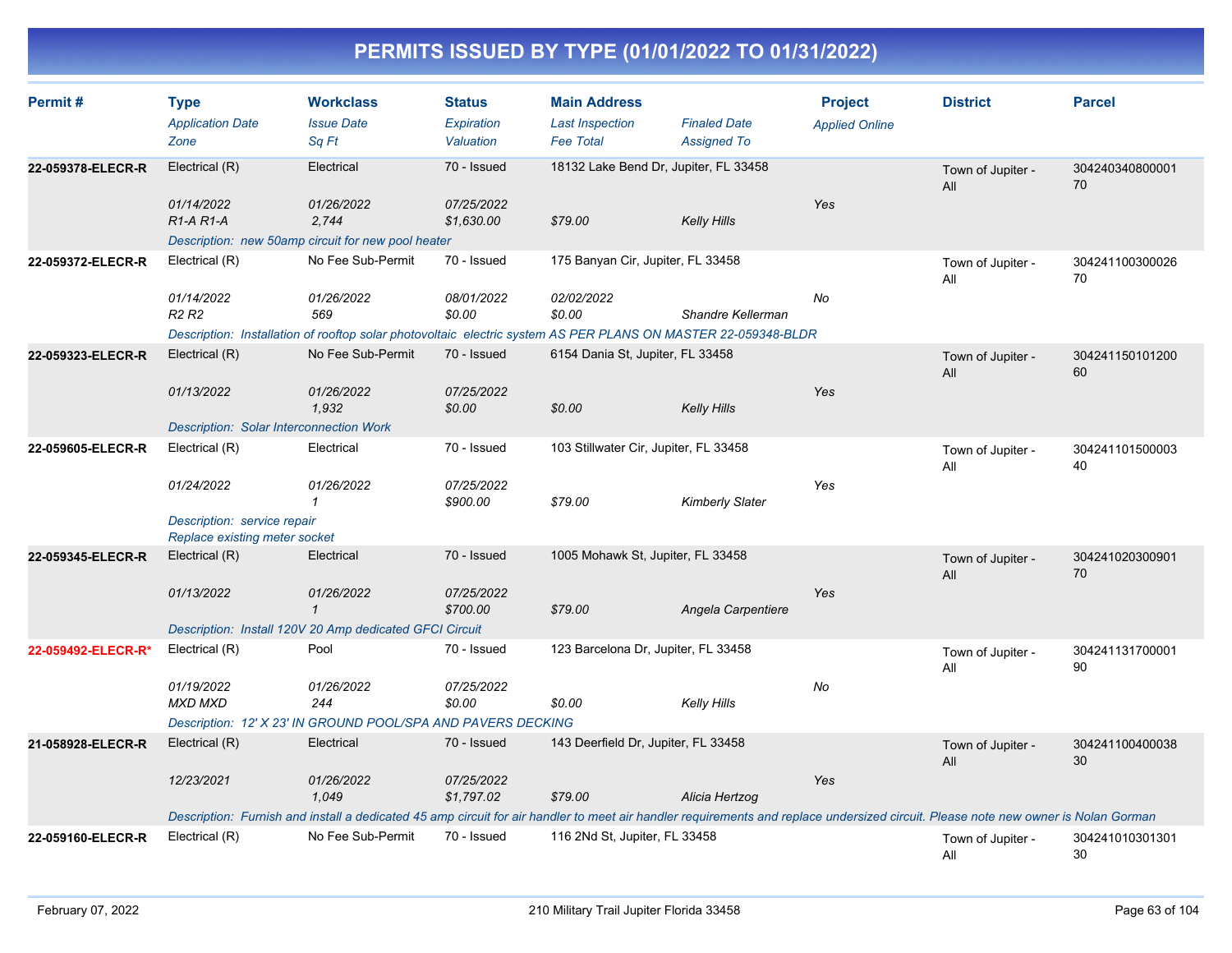| Permit#            | <b>Type</b><br><b>Application Date</b><br>Zone | <b>Workclass</b><br><b>Issue Date</b><br>Sq Ft                             | <b>Status</b><br>Expiration<br>Valuation | <b>Main Address</b><br><b>Last Inspection</b><br><b>Fee Total</b> | <b>Finaled Date</b><br><b>Assigned To</b> | <b>Project</b><br><b>Applied Online</b> | <b>District</b>          | <b>Parcel</b>         |
|--------------------|------------------------------------------------|----------------------------------------------------------------------------|------------------------------------------|-------------------------------------------------------------------|-------------------------------------------|-----------------------------------------|--------------------------|-----------------------|
|                    | 01/06/2022                                     | 01/26/2022<br>0                                                            | 07/25/2022<br>\$0.00                     | \$0.00                                                            | Vicki Tarallo                             | Yes                                     |                          |                       |
|                    | <b>Description: ELECTRIC PER PLANS</b>         |                                                                            |                                          |                                                                   |                                           |                                         |                          |                       |
| 22-059447-ELECR-R  | Electrical (R)                                 | No Fee Sub-Permit                                                          | 70 - Issued                              | 1216 Neoga St, Jupiter, FL 33458                                  |                                           |                                         | Town of Jupiter -<br>All | 304241020206501<br>00 |
|                    | 01/18/2022                                     | 01/27/2022<br>1,008                                                        | 07/26/2022<br>\$0.00                     | \$0.00                                                            | <b>Kimberly Slater</b>                    | Yes                                     |                          |                       |
|                    |                                                | Description: ROOF MOUNTED SOLAR SYSTEM.                                    |                                          |                                                                   |                                           |                                         |                          |                       |
| 22-059261-ELECR-R  | Electrical (R)                                 | Electrical                                                                 | 70 - Issued                              | 501 Circle W, Jupiter, FL 33458                                   |                                           |                                         | Town of Jupiter -<br>All | 304241011000003<br>70 |
|                    | 01/11/2022                                     | 01/27/2022<br>$\mathbf{1}$                                                 | 08/03/2022<br>\$700.00                   | 02/04/2022<br>\$79.00                                             | Vicki Tarallo                             | Yes                                     |                          |                       |
|                    |                                                | Description: INSTALL 120V 20 AMP DEDICATED GFCI CIRCUIT                    |                                          |                                                                   |                                           |                                         |                          |                       |
| 22-059584-ELECR-R  | Electrical (R)                                 | No Fee Sub-Permit                                                          | 70 - Issued                              | 17704 Evangeline Ave, Jupiter, FL 33458                           |                                           |                                         | Town of Jupiter -<br>All | 304241030600006<br>60 |
|                    | 01/21/2022                                     | 01/27/2022<br>440                                                          | 07/26/2022<br>\$0.00                     | \$0.00                                                            | <b>Kimberly Slater</b>                    | Yes                                     |                          |                       |
|                    | Description: Sub permit to 22-059580-BLDR      |                                                                            |                                          |                                                                   |                                           |                                         |                          |                       |
| 22-059470-ELECR-R  | Electrical (R)                                 | Electrical                                                                 | 70 - Issued                              | 1213 Mohawk St, Jupiter, FL 33458                                 |                                           |                                         | Town of Jupiter -<br>All | 304241020300900<br>20 |
|                    | 01/19/2022                                     | 01/28/2022<br>1,441                                                        | 07/27/2022<br>\$1,345.00                 | \$79.00                                                           | Kelly Hills                               | Yes                                     |                          |                       |
|                    |                                                | Description: Replace overhead electrical service with underground service. |                                          |                                                                   |                                           |                                         |                          |                       |
| 22-059732-ELECR-R* | Electrical (R)                                 | Pool                                                                       | 70 - Issued                              | 113 Echelon Crest Trl, Jupiter, FL 33478                          |                                           |                                         | Town of Jupiter -<br>All | 304240320600021<br>60 |
|                    | 01/28/2022<br>R1R1                             | 01/28/2022<br>$\mathbf{1}$                                                 | 07/27/2022<br>\$138,088.00               | \$0.00                                                            | <b>Kellie Doherty</b>                     | No                                      |                          |                       |
|                    |                                                | <b>Description: Install Gunite Swimming Pool with Paver Deck</b>           |                                          |                                                                   |                                           |                                         |                          |                       |
| 22-059715-ELECR-R  | Electrical (R)                                 | No Fee Sub-Permit                                                          | 70 - Issued                              | 3455 E Mallory Blvd, Jupiter, FL 33458                            |                                           |                                         | Town of Jupiter -<br>All | 304241141300038<br>90 |
|                    | 01/27/2022                                     | 01/28/2022<br>400                                                          | 08/02/2022<br>\$0.00                     | 02/03/2022<br>\$0.00                                              | Vicki Tarallo                             | Yes                                     |                          |                       |
|                    | <b>Description: ELECTRIC PER PLANS</b>         |                                                                            |                                          |                                                                   |                                           |                                         |                          |                       |
| 21-058969-ELECR-R  | Electrical (R)                                 | Electrical                                                                 | 70 - Issued                              | 6067 Dania St, Jupiter, FL 33458                                  |                                           |                                         | Town of Jupiter -<br>All | 304241150100801<br>10 |
|                    | 12/28/2021                                     | 01/28/2022<br>$\mathcal{O}$                                                | 07/27/2022<br>\$1,000.00                 | \$79.00                                                           | Vicki Tarallo                             | Yes                                     |                          |                       |
|                    |                                                | Description: 200 AMP MAIN SERVICE PANEL UPGRADE                            |                                          |                                                                   |                                           |                                         |                          |                       |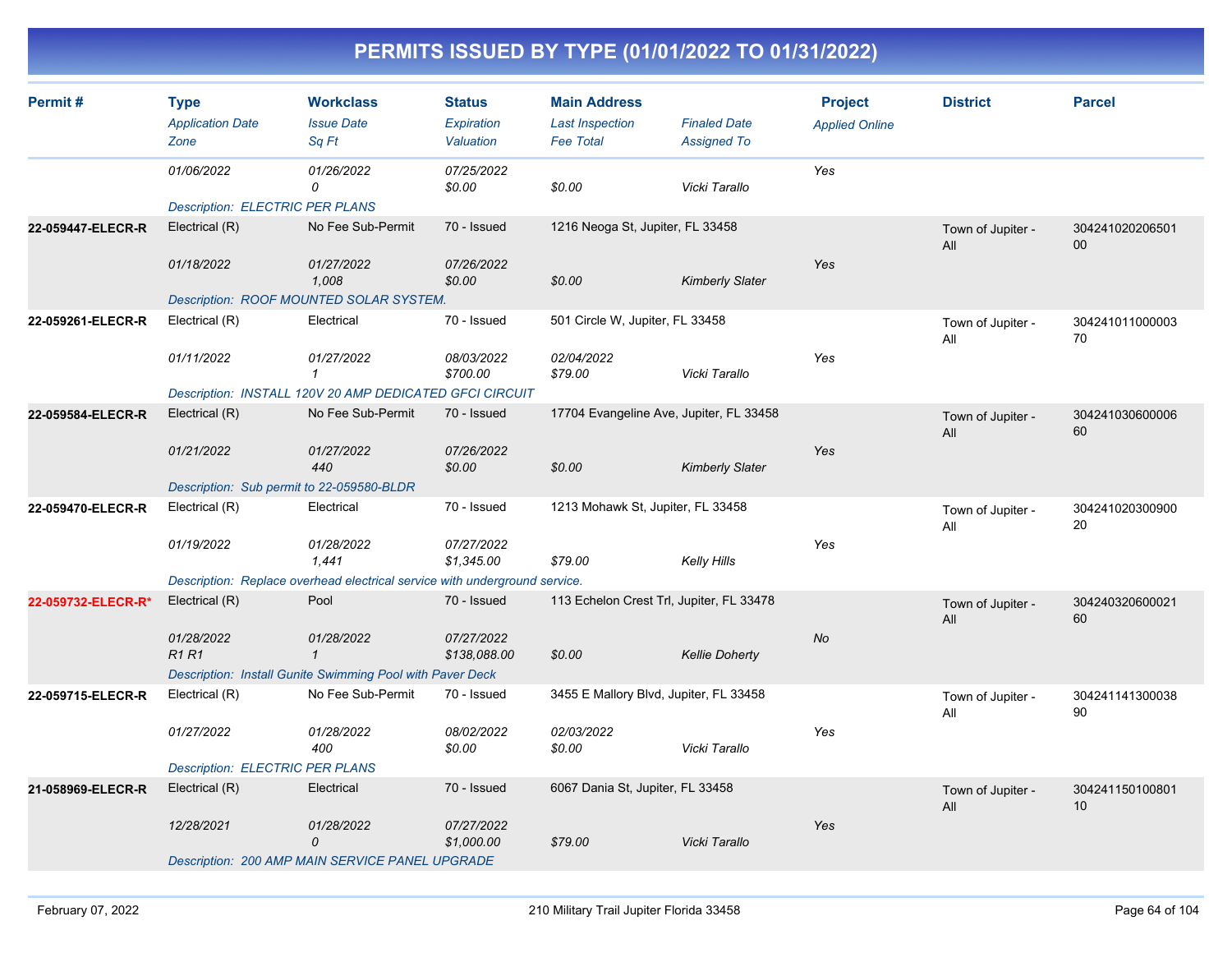| Permit#               | <b>Type</b>                                 | <b>Workclass</b>                                                                      | <b>Status</b>                | <b>Main Address</b>                            |                                                                                                                                  | <b>Project</b>        | <b>District</b>                    | <b>Parcel</b>             |
|-----------------------|---------------------------------------------|---------------------------------------------------------------------------------------|------------------------------|------------------------------------------------|----------------------------------------------------------------------------------------------------------------------------------|-----------------------|------------------------------------|---------------------------|
|                       | <b>Application Date</b><br>Zone             | <b>Issue Date</b><br>Sq Ft                                                            | Expiration<br>Valuation      | <b>Last Inspection</b><br><b>Fee Total</b>     | <b>Finaled Date</b><br><b>Assigned To</b>                                                                                        | <b>Applied Online</b> |                                    |                           |
| 21-057972-ELECR-R     | Electrical (R)                              | Pool                                                                                  | 70 - Issued                  | 3702 Captains Way, Jupiter, FL 33477           |                                                                                                                                  |                       | Town of Jupiter -<br>All           | 304341181400000<br>80     |
|                       | 11/12/2021<br>R <sub>1</sub> R <sub>1</sub> | 01/31/2022<br>$\mathbf{1}$                                                            | 07/30/2022<br>\$0.00         | \$0.00                                         | Shandre Kellerman                                                                                                                | No                    |                                    |                           |
|                       |                                             |                                                                                       |                              |                                                | Description: HOOK UP ELECTRICAL EQUIPMEMT FOR In ground swimming pool AS PER PLANS ON MASTER 21-057253-POOLR                     |                       |                                    |                           |
| 21-058455-ELECR-R*    | Electrical (R)                              | Pool                                                                                  | 70 - Issued                  | 1010 Cheyenne St, Jupiter, FL 33458            |                                                                                                                                  |                       | Town of Jupiter -<br>All           | 304241020202101<br>50     |
|                       | 12/03/2021<br>R <sub>1</sub> R <sub>1</sub> | 01/31/2022<br>950                                                                     | 07/30/2022<br>\$0.00         | \$0.00                                         | Shandre Kellerman                                                                                                                | No                    |                                    |                           |
|                       |                                             |                                                                                       |                              |                                                | Description: ELECTRICAL FOR Installation of new inground concrete swimming pool and deck. AS PER PLANS ON MASTER 21-057725-POOLR |                       |                                    |                           |
| 22-059578-ELECR-R     | Electrical (R)                              | Electrical                                                                            | 70 - Issued                  | 192 Harbourside Cir, Jupiter, FL 33477         |                                                                                                                                  |                       | Town of Jupiter -<br>All           | 304341170200011<br>$00\,$ |
|                       | 01/21/2022                                  | 01/31/2022<br>8                                                                       | 08/01/2022<br>\$1,400.00     | \$79.00                                        | <b>Kelly Hills</b>                                                                                                               | Yes                   |                                    |                           |
|                       |                                             | Description: CHANGE OUT ELECTRICAL RISER CONDUIT                                      |                              |                                                |                                                                                                                                  |                       |                                    |                           |
|                       |                                             |                                                                                       |                              |                                                |                                                                                                                                  |                       | PERMITS ISSUED FOR ELECTRICAL (R): | 73                        |
| <b>FIRE SPRINKLER</b> |                                             |                                                                                       |                              |                                                |                                                                                                                                  |                       |                                    |                           |
| 21-058510-FIRESPK     | <b>Fire Sprinkler</b>                       | <b>Fire Sprinkler</b>                                                                 | 70 - Issued                  | 4050 S Us Highway 1, 320, Jupiter, FL<br>33477 |                                                                                                                                  |                       | Town of Jupiter -<br>All           | 304341212300200<br>00     |
|                       | 12/08/2021                                  | 01/05/2022<br>950                                                                     | 07/05/2022<br>\$1,800.00     | \$179.00                                       | Suzanne Harrison                                                                                                                 | Yes                   |                                    |                           |
|                       |                                             | Description: Install sprinkler head's in new office, areas located in center and rear |                              |                                                |                                                                                                                                  |                       |                                    |                           |
| 21-058752-FIRESPK*    | <b>Fire Sprinkler</b>                       | Fire Sprinkler                                                                        | <b>NOC</b><br>Required       | 5500 Military Trl, 25,                         |                                                                                                                                  |                       | Town of Jupiter -<br>All           | 304241240300000<br>70     |
|                       | 12/16/2021<br><b>MXD MXD</b>                | 01/06/2022<br>300                                                                     | 07/05/2022<br>\$4,175.00     | \$187.50                                       | <b>Kimberly Slater</b>                                                                                                           | Yes                   |                                    |                           |
|                       |                                             | Description: ADDITION/RELOCATION OF FIRE SPRINKLER HEADS TO MEET CODE.                |                              |                                                |                                                                                                                                  |                       |                                    |                           |
| 21-058508-FIRESPK     | <b>Fire Sprinkler</b>                       | <b>Fire Sprinkler</b>                                                                 | 99 - Closed -<br><b>JCDS</b> | 4050 S Us Highway 1, 306, Jupiter, FL<br>33477 |                                                                                                                                  |                       | Town of Jupiter -<br>All           | 304341212300200<br>$00\,$ |
|                       | 12/08/2021<br>C2C2                          | 01/07/2022<br>$\Omega$                                                                | 07/12/2022<br>\$2,675.00     | 01/13/2022<br>\$179.00                         | 01/14/2022<br><b>Kelly Hills</b>                                                                                                 | Yes                   |                                    |                           |
|                       | Description: add 1 sprinkler head           |                                                                                       |                              |                                                |                                                                                                                                  |                       |                                    |                           |
| 21-058199-FIRESPK     | <b>Fire Sprinkler</b>                       | <b>Fire Sprinkler</b>                                                                 | 70 - Issued                  | 5905 Stonewood Ct, Jupiter, FL 33458           |                                                                                                                                  |                       | Town of Jupiter -<br>All           | 304241022100006<br>10     |
|                       | 06/01/2021                                  | 01/20/2022                                                                            | 07/19/2022                   |                                                |                                                                                                                                  | Yes                   |                                    |                           |

*Description: Install one new wet fire sprinkler system*

 *950 \$2,800.00 \$179.00 Kellie Doherty*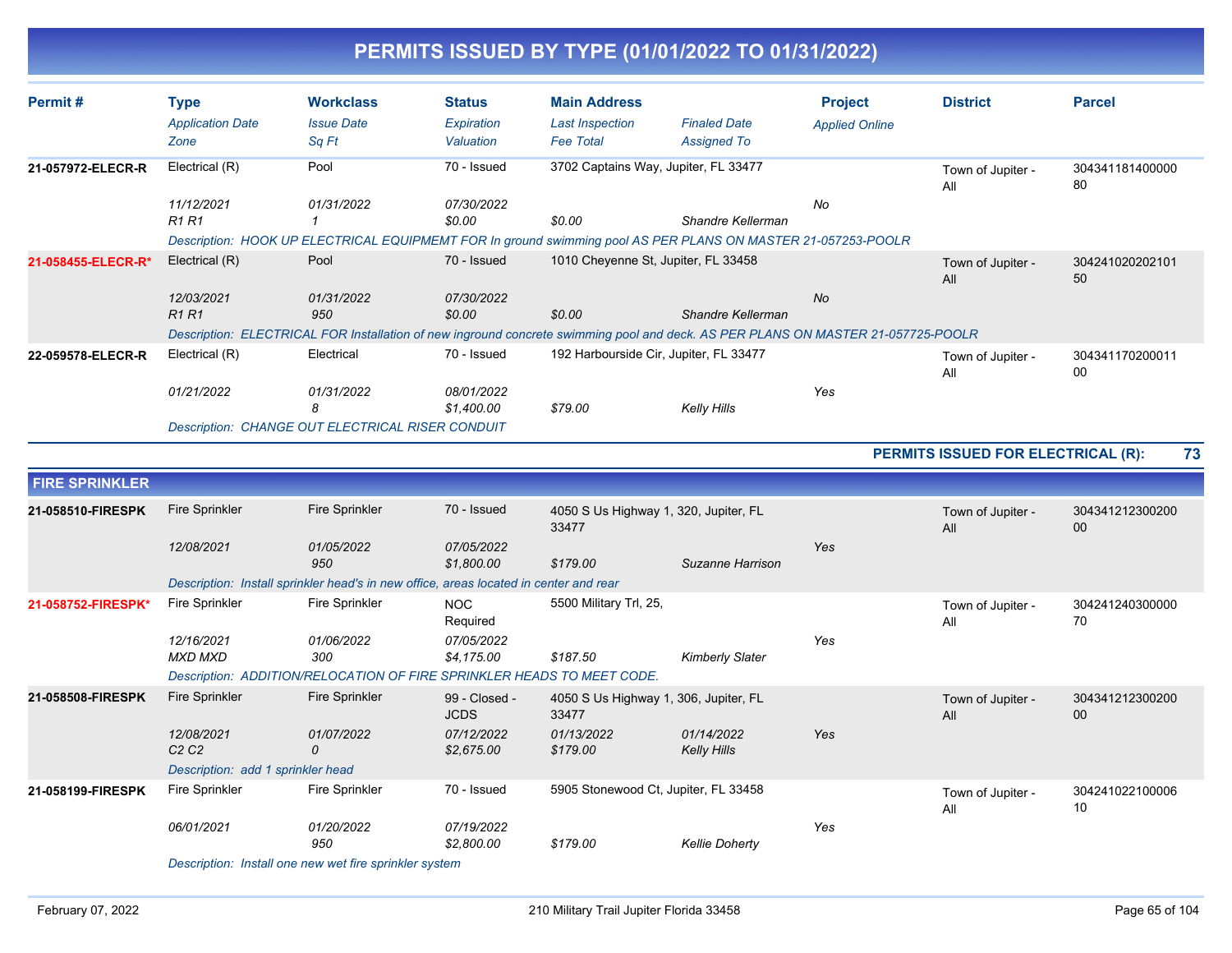| Permit#           | Type<br><b>Application Date</b><br>Zone | <b>Workclass</b><br><b>Issue Date</b><br>Sq Ft                          | <b>Status</b><br>Expiration<br>Valuation | <b>Main Address</b><br><b>Last Inspection</b><br><b>Fee Total</b> | <b>Finaled Date</b><br><b>Assigned To</b> | <b>Project</b><br><b>Applied Online</b> | <b>District</b> | <b>Parcel</b>   |
|-------------------|-----------------------------------------|-------------------------------------------------------------------------|------------------------------------------|-------------------------------------------------------------------|-------------------------------------------|-----------------------------------------|-----------------|-----------------|
| 22-059331-FIRESPK | Fire Sprinkler                          | <b>Fire Sprinkler</b>                                                   | 70 - Issued                              | 1000 N Us Highway 1, BA403, Jupiter, FL<br>33477                  |                                           | Town of Jupiter -<br>30<br>All          |                 | 304340312000040 |
|                   | 01/13/2022                              | 01/20/2022                                                              | 07/19/2022                               |                                                                   |                                           | Yes                                     |                 |                 |
|                   | <b>R3 R3</b>                            |                                                                         | \$2.647.14                               | \$179.00                                                          | Suzanne Harrison                          |                                         |                 |                 |
|                   |                                         | Description: ADDING AND/OR RELOCATING OF SPRINKLER HEAD TO THE BUILDING |                                          |                                                                   |                                           |                                         |                 |                 |

#### **PERMITS ISSUED FOR FIRE SPRINKLER: 5**

| GAS (C)        |            |                                                                 |                            |            |                                        |     |                          |                       |
|----------------|------------|-----------------------------------------------------------------|----------------------------|------------|----------------------------------------|-----|--------------------------|-----------------------|
| 21-058681-GASC | Gas (C)    | Gas Tank and<br>Lines                                           | 70 - Issued                |            | 5075 Innovation Way, Jupiter, FL 33458 |     | Town of Jupiter -<br>All | 304241243000200<br>00 |
|                | 12/14/2021 | 01/28/2022                                                      | 07/27/2022<br>\$28,000.00  | \$764.00   | <b>Kellie Doherty</b>                  | Yes |                          |                       |
|                |            | Description: Install natural gas piping per plans               |                            |            |                                        |     |                          |                       |
| 21-058679-GASC | Gas (C)    | <b>Gas Lines</b>                                                | 70 - Issued                |            | 5075 Innovation Way, Jupiter, FL 33458 |     | Town of Jupiter -<br>All | 304241243000200<br>00 |
|                | 12/14/2021 | 01/28/2022                                                      | 07/27/2022<br>\$262,388.00 | \$6,740.90 | <b>Kellie Doherty</b>                  | Yes |                          |                       |
|                |            | Description: Install Medical Gas piping per Plans- PAM Hospital |                            |            |                                        |     |                          |                       |

**PERMITS ISSUED FOR GAS (C): 2**

| GAS (R)        |            |                                                                          |                              |                                          |                                                    |     |                          |                       |
|----------------|------------|--------------------------------------------------------------------------|------------------------------|------------------------------------------|----------------------------------------------------|-----|--------------------------|-----------------------|
| 21-058640-GASR | Gas (R)    | Gas Lines                                                                | 70 - Issued                  | 178 Commodore Dr, Jupiter, FL 33477      |                                                    |     | Town of Jupiter -<br>All | 304341070900014<br>40 |
|                | 12/13/2021 | 01/03/2022<br>3,562                                                      | 07/05/2022<br>\$2,545.00     | \$79.00                                  | <b>Kimberly Slater</b>                             | Yes |                          |                       |
|                |            |                                                                          |                              |                                          |                                                    |     |                          |                       |
|                |            | Description: Connect generator to existing NG lines and related gas work |                              |                                          |                                                    |     |                          |                       |
| 21-058738-GASR | Gas (R)    | <b>Gas Lines</b>                                                         | 70 - Issued                  | 114 Echelon Crest Trl, Jupiter, FL 33478 |                                                    |     | Town of Jupiter -<br>All | 304240320600022<br>70 |
|                | 12/16/2021 | 01/05/2022                                                               | 07/05/2022<br>\$900.00       | \$79.00                                  | <b>Kimberly Slater</b>                             | Yes |                          |                       |
|                |            | Description: Install exterior/underground Natural Gas piping.            |                              |                                          |                                                    |     |                          |                       |
| 21-058576-GASR | Gas (R)    | Gas Lines                                                                | 99 - Closed -<br><b>JCDS</b> | 113 Crimson Isles Dr, Jupiter, FL 33478  |                                                    |     | Town of Jupiter -<br>All | 304240320600025<br>60 |
|                | 12/09/2021 | 01/06/2022                                                               | 07/26/2022<br>\$500.00       | 01/27/2022<br>\$79.00                    | 02/03/2022<br><b>Building-Department Completed</b> | Yes |                          |                       |
|                |            | Description: Run gas to pool heater                                      |                              |                                          |                                                    |     |                          |                       |
| 21-058580-GASR | Gas(R)     | <b>Gas Lines</b>                                                         | 70 - Issued                  | 102 Croft Inlet Pt, Jupiter, FL 33478    |                                                    |     | Town of Jupiter -<br>All | 304240320500016<br>70 |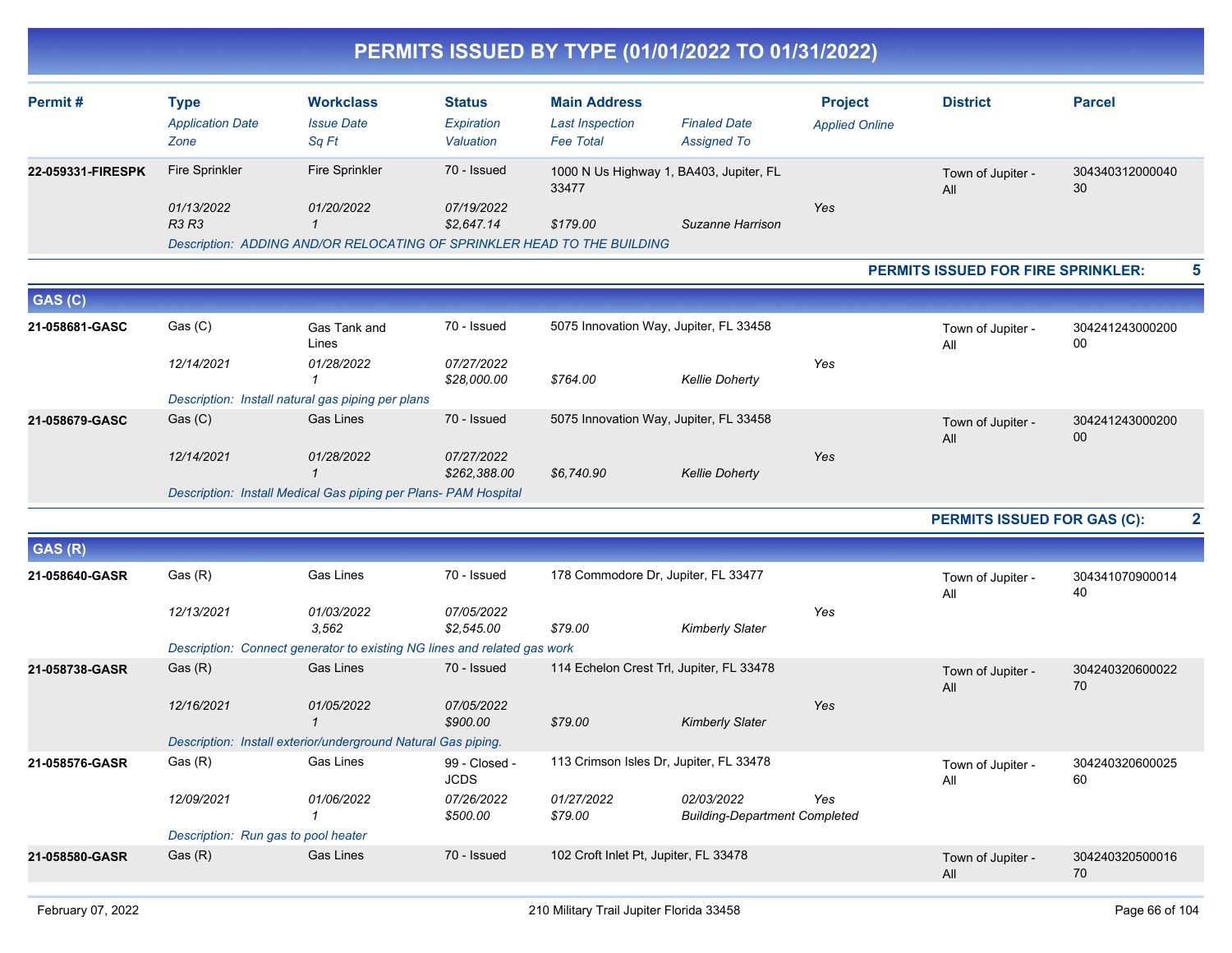|                 |                                                    |                                                                                               |                                                               |                                                                   | PERMITS ISSUED BY TYPE (01/01/2022 TO 01/31/2022)  |                                         |                          |                       |
|-----------------|----------------------------------------------------|-----------------------------------------------------------------------------------------------|---------------------------------------------------------------|-------------------------------------------------------------------|----------------------------------------------------|-----------------------------------------|--------------------------|-----------------------|
| Permit #        | <b>Type</b><br><b>Application Date</b><br>Zone     | <b>Workclass</b><br><b>Issue Date</b><br>Sq Ft                                                | <b>Status</b><br>Expiration<br>Valuation                      | <b>Main Address</b><br><b>Last Inspection</b><br><b>Fee Total</b> | <b>Finaled Date</b><br>Assigned To                 | <b>Project</b><br><b>Applied Online</b> | <b>District</b>          | <b>Parcel</b>         |
|                 | 12/09/2021                                         | 01/07/2022<br>Description: Run galvanized line from meter to pool heater and future barbecue. | 07/11/2022<br>\$1,500.00                                      | 01/11/2022<br>\$79.00                                             | Shandre Kellerman                                  | Yes                                     |                          |                       |
| 21-056882-GASR  | Gas (R)<br>10/01/2021                              | Gas Lines<br>01/07/2022                                                                       | 70 - Issued<br>07/25/2022                                     | 01/26/2022                                                        | 331 Sonoma Isles Cir, Jupiter, FL 33478            | Yes                                     | Town of Jupiter -<br>All | 304240320600020<br>10 |
|                 |                                                    | 2,717<br>Description: NATURAL GAS HOOK UP FOR GENERATOR                                       | \$1,850.00                                                    | \$79.00                                                           | Vicki Tarallo                                      |                                         |                          |                       |
| 21-058810-GASR  | Gas(R)                                             | Gas Tank and<br>Lines                                                                         | 70 - Issued                                                   |                                                                   | 801 Summerwood Dr, Jupiter, FL 33458               |                                         | Town of Jupiter -<br>All | 304241013300001<br>00 |
|                 | 12/17/2021                                         | 01/13/2022<br>40<br>Description: Install 500 gallon Ip gas tank and line to pool heater       | 08/01/2022<br>\$4,000.00                                      | 02/02/2022<br>\$84.00                                             | Shandre Kellerman                                  | Yes                                     |                          |                       |
| 21-059040-GASR  | Gas (R)                                            | Gas Tank and<br>Lines                                                                         | 99 - Closed -<br><b>JCDS</b>                                  | 308 St Lucia Ln, Jupiter, FL 33458                                |                                                    |                                         | Town of Jupiter -<br>All | 304241230400013<br>80 |
|                 | 12/31/2021                                         | 01/13/2022<br>$\mathbf{\overline{1}}$<br>Description: REMOVE EXISTING 250 GALLON LP TANK      | 07/25/2022<br>\$1,700.00                                      | 01/25/2022<br>\$79.00                                             | 02/04/2022<br><b>Building-Department Completed</b> | Yes                                     |                          |                       |
| 22-059141-GASR  | Gas(R)                                             | <b>Gas Lines</b>                                                                              | 54 - Sub -<br>Permit - On<br><b>Hold Master</b><br>Not Issued | 318 Murcia Dr, Jupiter, FL 33458                                  |                                                    |                                         | Town of Jupiter -<br>All | 304241131700000<br>70 |
|                 | 01/05/2022                                         | 01/18/2022<br>2,842<br>Description: New natural gas line from meter to generator              | 07/18/2022<br>\$1,450.00                                      | \$79.00                                                           | <b>Kimberly Slater</b>                             | Yes                                     |                          |                       |
| 22-059342-GASR  | Gas (R)                                            | Gas Lines                                                                                     | 70 - Issued                                                   | 114 Quayside Dr, Jupiter, FL 33477                                |                                                    |                                         | Town of Jupiter -<br>All | 304341070900003<br>80 |
|                 | 01/13/2022<br>Description: Gas piping for new home | 01/19/2022<br>1                                                                               | 07/18/2022<br>\$2,450.00                                      | \$79.00                                                           | <b>Kimberly Slater</b>                             | Yes                                     |                          |                       |
| 22-059233-GASR* | Gas(R)                                             | <b>Gas Lines</b>                                                                              | 70 - Issued                                                   | 206 Locha Dr, Jupiter, FL 33458                                   |                                                    |                                         | Town of Jupiter -<br>All | 304241111200004<br>30 |
|                 | 01/10/2022                                         | 01/19/2022<br>1<br>Description: Install interior and exterior Natural Gas piping.             | 07/18/2022<br>\$2,400.00                                      | \$79.00                                                           | <b>Kimberly Slater</b>                             | Yes                                     |                          |                       |
| 21-058296-GASR  | Gas (R)                                            | Gas Lines                                                                                     | 70 - Issued                                                   | 239 Regatta Dr, Jupiter, FL 33477                                 |                                                    |                                         | Town of Jupiter -<br>All | 304341074500075<br>90 |
|                 | 11/29/2021                                         | 01/20/2022<br>250                                                                             | 07/19/2022<br>\$10,445.00                                     | 01/20/2022<br>\$214.12                                            | Alicia Hertzog                                     | Yes                                     |                          |                       |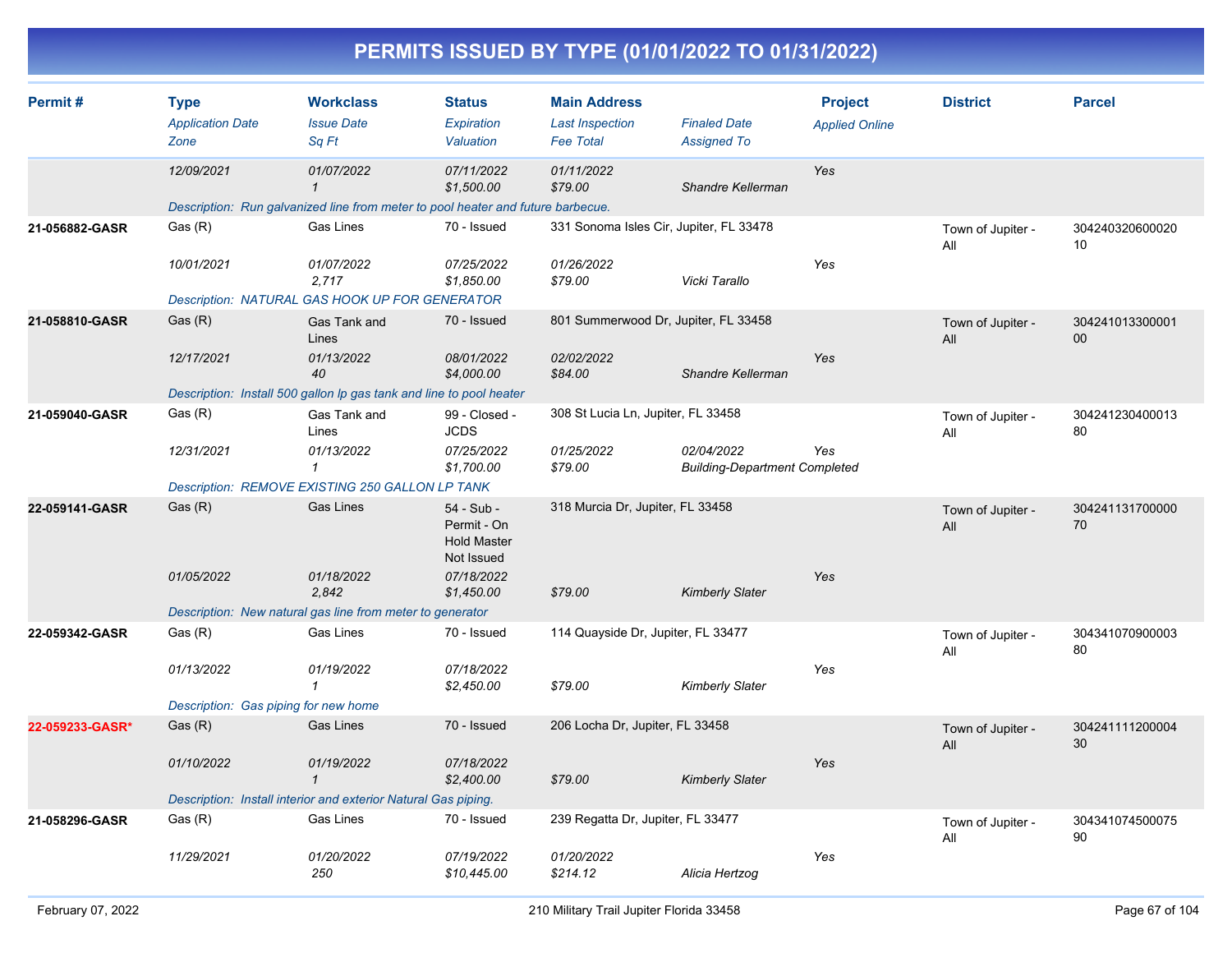| Permit#        | <b>Type</b><br><b>Application Date</b><br>Zone | <b>Workclass</b><br><b>Issue Date</b><br>Sq Ft                                       | <b>Status</b><br>Expiration<br>Valuation | <b>Main Address</b><br><b>Last Inspection</b><br><b>Fee Total</b> | <b>Finaled Date</b><br><b>Assigned To</b> | <b>Project</b><br><b>Applied Online</b> | <b>District</b>          | <b>Parcel</b>         |
|----------------|------------------------------------------------|--------------------------------------------------------------------------------------|------------------------------------------|-------------------------------------------------------------------|-------------------------------------------|-----------------------------------------|--------------------------|-----------------------|
|                | Description: gas lines for remodel             |                                                                                      |                                          |                                                                   |                                           |                                         |                          |                       |
| 22-059047-GASR | Gas (R)                                        | Gas Tank and<br>Lines                                                                | 70 - Issued                              |                                                                   | 18940 Misty Lake Dr, Jupiter, FL 33458    |                                         | Town of Jupiter -<br>All | 304240340900020<br>30 |
|                | 01/03/2022<br>$R1-A R1-A$                      | 01/24/2022<br>$\mathbf{1}$                                                           | 07/25/2022<br>\$4,459.00                 | \$93.18                                                           | Vicki Tarallo                             | Yes                                     |                          |                       |
|                |                                                | Description: INSTALLATION OF A 500 GAL U/G TANK AND 80 FT OF GAS LINE                |                                          |                                                                   |                                           |                                         |                          |                       |
| 21-058685-GASR | Gas (R)                                        | Gas Tank and<br>Lines                                                                | 70 - Issued                              | 113 Elsa Rd, Jupiter, FL 33477                                    |                                           |                                         | Town of Jupiter -<br>All | 304341060200000<br>70 |
|                | 12/14/2021                                     | 01/24/2022<br>1                                                                      | 08/01/2022<br>\$7,550.00                 | 02/01/2022<br>\$155.26                                            | Vicki Tarallo                             | Yes                                     |                          |                       |
|                |                                                | Description: EXTERIOR LP TANK AND LINE AND INTERIOR LINES                            |                                          |                                                                   |                                           |                                         |                          |                       |
| 22-059174-GASR | Gas (R)                                        | <b>Gas Lines</b>                                                                     | 70 - Issued                              | 386 Eagle Dr, Jupiter, FL 33477                                   |                                           |                                         | Town of Jupiter -<br>All | 304341180700054<br>00 |
|                | 01/07/2022                                     | 01/25/2022<br>$\Omega$                                                               | 07/24/2022<br>\$790.50                   | \$79.00                                                           | Angela Carpentiere                        | Yes                                     |                          |                       |
|                |                                                | Description: RELOCATE GAS LINES FOR TANKLESS WATER HEATER INSTALL ON OUTSIDE OF HOME |                                          |                                                                   |                                           |                                         |                          |                       |
| 22-059503-GASR | Gas (R)                                        | Gas Lines                                                                            | 70 - Issued                              | 447 Red Hawk Dr, Jupiter, FL 33477                                |                                           |                                         | Town of Jupiter -<br>All | 304341190200302<br>30 |
|                | 01/19/2022                                     | 01/25/2022<br>$\Omega$                                                               | 07/25/2022<br>\$600.00                   | \$79.00                                                           | Angela Carpentiere                        | Yes                                     |                          |                       |
|                |                                                | Description: installation of galvanized 3/4" gas line for natural gas water heater   |                                          |                                                                   |                                           |                                         |                          |                       |
| 21-058946-GASR | Gas (R)                                        | <b>Gas Lines</b>                                                                     | 70 - Issued                              |                                                                   | 122 Blanca Isles Ln, Jupiter, FL 33478    |                                         | Town of Jupiter -<br>All | 304240320500008<br>30 |
|                | 12/27/2021<br><b>R1 R1</b>                     | 01/27/2022<br>3,394                                                                  | 08/01/2022<br>\$1,000.00                 | 02/02/2022<br>\$79.00                                             | <b>Kelly Hills</b>                        | Yes                                     |                          |                       |
|                |                                                | Description: Line and Connection from existing NG meter to Generator                 |                                          |                                                                   |                                           |                                         |                          |                       |
| 22-059443-GASR | Gas (R)                                        | <b>Gas Lines</b>                                                                     | 70 - Issued                              |                                                                   | 188 Golf Village Blvd, Jupiter, FL 33458  |                                         | Town of Jupiter -<br>All | 304241130200003<br>10 |
|                | 01/18/2022                                     | 01/27/2022<br>$\mathbf{1}$                                                           | 07/26/2022<br>\$2.100.00                 | 01/28/2022<br>\$79.00                                             | <b>Kelly Hills</b>                        | Yes                                     |                          |                       |
|                |                                                | Description: Install interior and eterior Natural Gas piping.                        |                                          |                                                                   |                                           |                                         |                          |                       |
| 22-059414-GASR | Gas (R)                                        | <b>Gas Lines</b>                                                                     | 70 - Issued                              |                                                                   | 801 Summerwood Dr, Jupiter, FL 33458      |                                         | Town of Jupiter -<br>All | 304241013300001<br>00 |
|                | 01/17/2022                                     | 01/28/2022<br>$\mathbf{1}$                                                           | 07/27/2022<br>\$2,312.50                 | \$79.00                                                           | Shandre Kellerman                         | Yes                                     |                          |                       |
|                |                                                | Description: RUN NEW GAS LINE FROM EXISTING TANK TO NEW 22KW GENERATOR               |                                          |                                                                   |                                           |                                         |                          |                       |
| 22-059090-GASR | Gas (R)                                        | Gas Lines                                                                            | 70 - Issued                              | 110 Quayside Dr, Jupiter, FL 33477                                |                                           |                                         | Town of Jupiter -<br>All | 304341070900004<br>00 |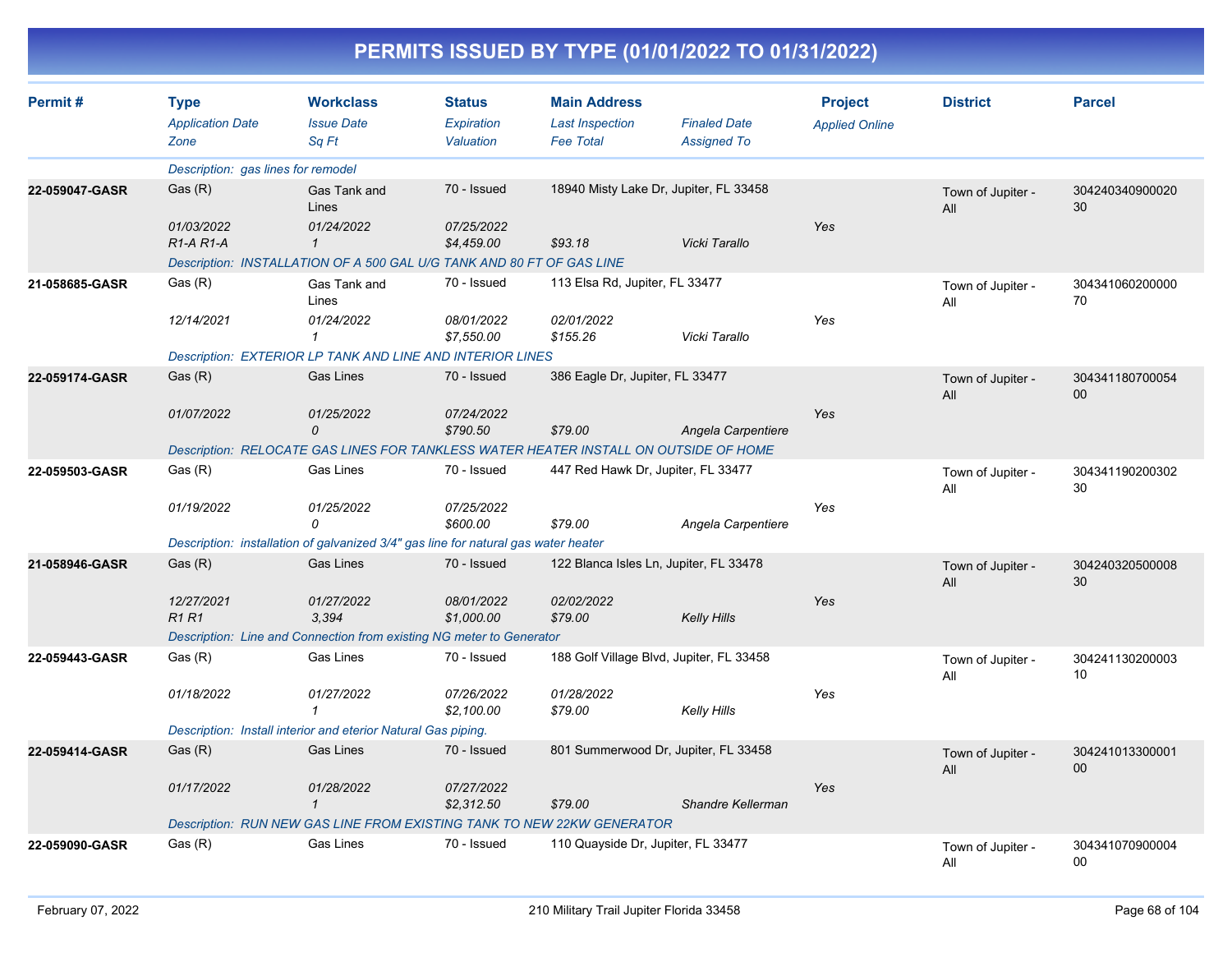|                            |                                             |                                                                                                                                                 |                              |                                                | PERMITS ISSUED BY TYPE (01/01/2022 TO 01/31/2022)  |                       |                                    |                           |
|----------------------------|---------------------------------------------|-------------------------------------------------------------------------------------------------------------------------------------------------|------------------------------|------------------------------------------------|----------------------------------------------------|-----------------------|------------------------------------|---------------------------|
| Permit#                    | <b>Type</b>                                 | <b>Workclass</b>                                                                                                                                | <b>Status</b>                | <b>Main Address</b>                            |                                                    | <b>Project</b>        | <b>District</b>                    | <b>Parcel</b>             |
|                            | <b>Application Date</b>                     | <b>Issue Date</b>                                                                                                                               | Expiration                   | <b>Last Inspection</b>                         | <b>Finaled Date</b>                                | <b>Applied Online</b> |                                    |                           |
|                            | Zone                                        | Sq Ft                                                                                                                                           | Valuation                    | <b>Fee Total</b>                               | <b>Assigned To</b>                                 |                       |                                    |                           |
|                            | 01/04/2022                                  | 01/31/2022<br>40                                                                                                                                | 08/03/2022<br>\$1,750.00     | 02/04/2022<br>\$79.00                          | Vicki Tarallo                                      | Yes                   |                                    |                           |
|                            |                                             | Description: INSTALL FUEL LINE FROM UTILITY METER TO GENERATOR                                                                                  |                              |                                                |                                                    |                       |                                    |                           |
|                            |                                             |                                                                                                                                                 |                              |                                                |                                                    |                       | <b>PERMITS ISSUED FOR GAS (R):</b> | 19                        |
| <b>GREASE TRAP</b>         |                                             |                                                                                                                                                 |                              |                                                |                                                    |                       |                                    |                           |
| 21-058214-GRSTRP           | Grease Trap                                 | Grease Trap                                                                                                                                     | 99 - Closed -<br><b>JCDS</b> | 661 University Blvd, 107, Jupiter, FL<br>33458 |                                                    |                       | Town of Jupiter -<br>All           | 304241242400110<br>70     |
|                            | 11/22/2021<br><b>MXD MXD</b>                | 01/04/2022<br>$\overline{\mathcal{L}}$                                                                                                          | 07/25/2022<br>\$7,650.00     | 01/25/2022<br>\$157.30                         | 02/04/2022<br><b>Building-Department Completed</b> | Yes                   |                                    |                           |
|                            |                                             | Description: INSTALL 750 GALLON GREASE TRAP WITH 4" NON TRAFFIC BEARING LID<br>(2) CAST IRON MANHOLE COVERS TO GRADE                            |                              |                                                |                                                    |                       |                                    |                           |
| 21-058885-GRSTRP           | Grease Trap                                 | Grease Trap                                                                                                                                     | 70 - Issued                  |                                                | 1001 E Indiantown Rd, Jupiter, FL 33477            |                       | Town of Jupiter -<br>All           | 304341050000200<br>22     |
|                            | 12/21/2021<br>C <sub>2</sub> C <sub>2</sub> | 01/18/2022<br>-1                                                                                                                                | 07/19/2022<br>\$9,000.00     | 01/20/2022<br>\$184.70                         | <b>Kellie Doherty</b>                              | Yes                   |                                    |                           |
|                            | Description: Installation of grease trap    |                                                                                                                                                 |                              |                                                |                                                    |                       |                                    |                           |
|                            |                                             |                                                                                                                                                 |                              |                                                |                                                    |                       | PERMITS ISSUED FOR GREASE TRAP:    | $\mathbf{2}$              |
| <b>IMPACT FEE SCHEDULE</b> |                                             |                                                                                                                                                 |                              |                                                |                                                    |                       |                                    |                           |
| 21-058818-NIMPT            | Impact Fee                                  | Impact Fees -                                                                                                                                   | 99 - Closed -                |                                                | 1210 S Old Dixie Hwy, Jupiter, FL 33458            |                       | Town of Jupiter -                  | 304241120000010           |
|                            | Schedule                                    | Effective August 1,<br>2020                                                                                                                     | <b>JCDS</b>                  |                                                |                                                    |                       | All                                | 60                        |
|                            | 12/17/2021<br>MC MC                         | 01/10/2022<br>5,172                                                                                                                             | 01/10/2022<br>\$0.00         | \$27,679.88                                    | 01/10/2022<br><b>Kellie Doherty</b>                | No                    |                                    |                           |
|                            |                                             | Description: Impact Fees- Renovation (1618 SF) and expansion of existing ER dept. incl. 8 treatment beds & supporting ancillary space (3554 SF) |                              |                                                |                                                    |                       |                                    |                           |
| 21-058987-NIMPT            | Impact Fee<br>Schedule                      | Impact Fees -<br>Effective August 1,<br>2020                                                                                                    | 99 - Closed -<br><b>JCDS</b> | 104 Victory Dr, Jupiter, FL 33477              |                                                    |                       | Town of Jupiter -<br>All           | 304341070900020<br>70     |
|                            | 12/29/2021<br><b>R1 R1</b>                  | 01/11/2022<br>5,176                                                                                                                             | 01/11/2022<br>\$0.00         | \$153.94                                       | 01/11/2022<br><b>Kimberly Slater</b>               | No                    |                                    |                           |
|                            | <b>Description: Single Family Residence</b> |                                                                                                                                                 |                              |                                                |                                                    |                       |                                    |                           |
| 22-059387-NIMPT            | Impact Fee<br>Schedule                      | Impact Fees -<br>Effective August 1,<br>2020                                                                                                    | 99 - Closed -<br><b>JCDS</b> | 122 Sand Pine Dr, Jupiter, FL 33477            |                                                    |                       | Town of Jupiter -<br>All           | 304341160200034<br>$00\,$ |
|                            | 01/14/2022<br>R <sub>2</sub> R <sub>2</sub> | 01/18/2022<br>$\mathcal I$                                                                                                                      | 01/18/2022<br>\$100,000.00   | \$690.79                                       | 01/18/2022<br><b>Kelly Hills</b>                   | No                    |                                    |                           |
|                            |                                             | Description: Add loft/ bedroom,/Floor/cabinet/tile bathroom                                                                                     |                              |                                                |                                                    |                       |                                    |                           |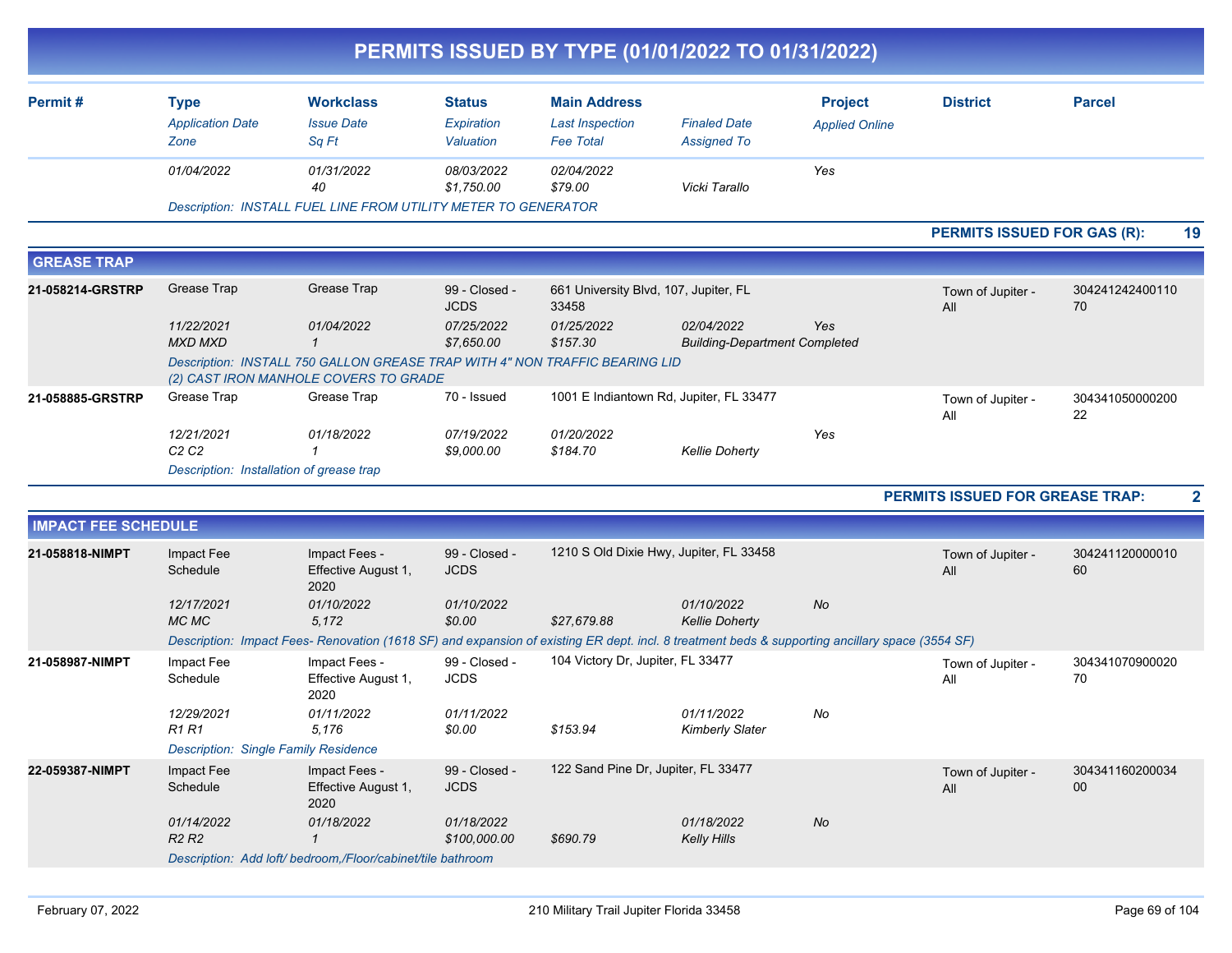| <b>Workclass</b><br><b>Status</b><br><b>Main Address</b><br><b>District</b><br><b>Parcel</b><br><b>Type</b><br><b>Project</b><br><b>Application Date</b><br><b>Issue Date</b><br>Expiration<br><b>Last Inspection</b><br><b>Finaled Date</b><br><b>Applied Online</b><br>Zone<br>Sq Ft<br>Valuation<br><b>Fee Total</b><br><b>Assigned To</b><br>110 Waters Edge Dr, Jupiter, FL 33477<br>99 - Closed -<br>Impact Fees -<br>Impact Fee<br>304341180800042<br>Town of Jupiter -<br>10<br>Schedule<br>Effective August 1,<br><b>JCDS</b><br>All<br>2020<br>01/19/2022<br>No<br>01/18/2022<br>01/19/2022<br>01/19/2022<br><b>R1 R1</b><br>4,198<br>\$0.00<br>\$8.51<br><b>Building-Department Completed</b><br>Description: Remodel with additional square footage (new total cond sf 3,550)<br>PERMITS ISSUED FOR IMPACT FEE SCHEDULE:<br><b>IRRIGATION</b><br>70 - Issued<br>Irrigation<br>Irrigation<br>306 Eagle Dr, Jupiter, FL 33477<br>304341180700050<br>21-058654-IRR<br>Town of Jupiter -<br>40<br>All<br>01/27/2022<br>07/26/2022<br>Yes<br>12/13/2021<br>10,000<br>Vicki Tarallo<br>\$2,050.00<br>\$79.00<br><b>Description: INSTALLATION OF LAWN SPRINKLERS</b><br><b>PERMITS ISSUED FOR IRRIGATION:</b><br><b>MARINE STRUCTURE</b><br>Marine Structure<br>Marine Structure<br>70 - Issued<br>114 Quayside Dr, Jupiter, FL 33477<br>21-054760-MARS<br>304341070900003<br>Town of Jupiter -<br>80<br>All<br>Yes<br>07/16/2021<br>01/10/2022<br>07/11/2022<br>680<br>\$42,175.00<br>\$864.59<br>Kelly Hills<br>Description: Dock replacement in the same exact location.<br>Marine Structure<br>129 Commodore Dr, Jupiter, FL 33477<br><b>Marine Structure</b><br>21-050919-MARS<br>99 - Closed -<br>304341070900002<br>Town of Jupiter -<br><b>JCDS</b><br>80<br>All<br>07/26/2022<br>01/31/2022<br>03/17/2021<br>01/12/2022<br>01/27/2022<br>Yes<br>804<br>\$52,793.00<br>\$1,082.26<br><b>Building-Department Completed</b><br>Description: RE DECKING EXISTING DOCK AND EXPAND UPLAND DECK<br>Marine Structure<br><b>Marine Structure</b><br>70 - Issued<br>18134 Perigon Way, Jupiter, FL 33458<br>004240361400000<br><b>Water Service</b><br>90<br>Area – Out of<br>Town<br>10/08/2021<br>01/14/2022<br>07/13/2022<br>Yes<br>$\mathbf{1}$<br>\$16,809.00<br>\$344.58<br>Suzanne Harrison<br>Description: Install a 10,000# Boat Lift on (2) 10" CCA Marine Piles<br><b>Marine Structure</b><br><b>Marine Structure</b><br>70 - Issued<br>366 River Edge Rd, Jupiter, FL 33477<br>304341170200012<br>Town of Jupiter -<br>66<br>All<br>Yes<br>03/24/2021<br>01/27/2022<br>07/26/2022<br>R <sub>2</sub> R <sub>2</sub><br>800<br>\$22,000.00<br>\$451.00<br>Alicia Hertzog<br>Description: Dock Repairs-Re-framing and re-decking existing wood dock. |                 |  |  | PERMITS ISSUED BY TYPE (01/01/2022 TO 01/31/2022) |  |  |
|-------------------------------------------------------------------------------------------------------------------------------------------------------------------------------------------------------------------------------------------------------------------------------------------------------------------------------------------------------------------------------------------------------------------------------------------------------------------------------------------------------------------------------------------------------------------------------------------------------------------------------------------------------------------------------------------------------------------------------------------------------------------------------------------------------------------------------------------------------------------------------------------------------------------------------------------------------------------------------------------------------------------------------------------------------------------------------------------------------------------------------------------------------------------------------------------------------------------------------------------------------------------------------------------------------------------------------------------------------------------------------------------------------------------------------------------------------------------------------------------------------------------------------------------------------------------------------------------------------------------------------------------------------------------------------------------------------------------------------------------------------------------------------------------------------------------------------------------------------------------------------------------------------------------------------------------------------------------------------------------------------------------------------------------------------------------------------------------------------------------------------------------------------------------------------------------------------------------------------------------------------------------------------------------------------------------------------------------------------------------------------------------------------------------------------------------------------------------------------------------------------------------------------------------------------------------------------------------------------------------------------------------------------------------------------------------------------------------------------------------------------------------|-----------------|--|--|---------------------------------------------------|--|--|
|                                                                                                                                                                                                                                                                                                                                                                                                                                                                                                                                                                                                                                                                                                                                                                                                                                                                                                                                                                                                                                                                                                                                                                                                                                                                                                                                                                                                                                                                                                                                                                                                                                                                                                                                                                                                                                                                                                                                                                                                                                                                                                                                                                                                                                                                                                                                                                                                                                                                                                                                                                                                                                                                                                                                                                   | Permit#         |  |  |                                                   |  |  |
|                                                                                                                                                                                                                                                                                                                                                                                                                                                                                                                                                                                                                                                                                                                                                                                                                                                                                                                                                                                                                                                                                                                                                                                                                                                                                                                                                                                                                                                                                                                                                                                                                                                                                                                                                                                                                                                                                                                                                                                                                                                                                                                                                                                                                                                                                                                                                                                                                                                                                                                                                                                                                                                                                                                                                                   | 22-059457-NIMPT |  |  |                                                   |  |  |
|                                                                                                                                                                                                                                                                                                                                                                                                                                                                                                                                                                                                                                                                                                                                                                                                                                                                                                                                                                                                                                                                                                                                                                                                                                                                                                                                                                                                                                                                                                                                                                                                                                                                                                                                                                                                                                                                                                                                                                                                                                                                                                                                                                                                                                                                                                                                                                                                                                                                                                                                                                                                                                                                                                                                                                   |                 |  |  |                                                   |  |  |
|                                                                                                                                                                                                                                                                                                                                                                                                                                                                                                                                                                                                                                                                                                                                                                                                                                                                                                                                                                                                                                                                                                                                                                                                                                                                                                                                                                                                                                                                                                                                                                                                                                                                                                                                                                                                                                                                                                                                                                                                                                                                                                                                                                                                                                                                                                                                                                                                                                                                                                                                                                                                                                                                                                                                                                   |                 |  |  |                                                   |  |  |
|                                                                                                                                                                                                                                                                                                                                                                                                                                                                                                                                                                                                                                                                                                                                                                                                                                                                                                                                                                                                                                                                                                                                                                                                                                                                                                                                                                                                                                                                                                                                                                                                                                                                                                                                                                                                                                                                                                                                                                                                                                                                                                                                                                                                                                                                                                                                                                                                                                                                                                                                                                                                                                                                                                                                                                   |                 |  |  |                                                   |  |  |
|                                                                                                                                                                                                                                                                                                                                                                                                                                                                                                                                                                                                                                                                                                                                                                                                                                                                                                                                                                                                                                                                                                                                                                                                                                                                                                                                                                                                                                                                                                                                                                                                                                                                                                                                                                                                                                                                                                                                                                                                                                                                                                                                                                                                                                                                                                                                                                                                                                                                                                                                                                                                                                                                                                                                                                   |                 |  |  |                                                   |  |  |
|                                                                                                                                                                                                                                                                                                                                                                                                                                                                                                                                                                                                                                                                                                                                                                                                                                                                                                                                                                                                                                                                                                                                                                                                                                                                                                                                                                                                                                                                                                                                                                                                                                                                                                                                                                                                                                                                                                                                                                                                                                                                                                                                                                                                                                                                                                                                                                                                                                                                                                                                                                                                                                                                                                                                                                   |                 |  |  |                                                   |  |  |
|                                                                                                                                                                                                                                                                                                                                                                                                                                                                                                                                                                                                                                                                                                                                                                                                                                                                                                                                                                                                                                                                                                                                                                                                                                                                                                                                                                                                                                                                                                                                                                                                                                                                                                                                                                                                                                                                                                                                                                                                                                                                                                                                                                                                                                                                                                                                                                                                                                                                                                                                                                                                                                                                                                                                                                   |                 |  |  |                                                   |  |  |
|                                                                                                                                                                                                                                                                                                                                                                                                                                                                                                                                                                                                                                                                                                                                                                                                                                                                                                                                                                                                                                                                                                                                                                                                                                                                                                                                                                                                                                                                                                                                                                                                                                                                                                                                                                                                                                                                                                                                                                                                                                                                                                                                                                                                                                                                                                                                                                                                                                                                                                                                                                                                                                                                                                                                                                   |                 |  |  |                                                   |  |  |
|                                                                                                                                                                                                                                                                                                                                                                                                                                                                                                                                                                                                                                                                                                                                                                                                                                                                                                                                                                                                                                                                                                                                                                                                                                                                                                                                                                                                                                                                                                                                                                                                                                                                                                                                                                                                                                                                                                                                                                                                                                                                                                                                                                                                                                                                                                                                                                                                                                                                                                                                                                                                                                                                                                                                                                   |                 |  |  |                                                   |  |  |
|                                                                                                                                                                                                                                                                                                                                                                                                                                                                                                                                                                                                                                                                                                                                                                                                                                                                                                                                                                                                                                                                                                                                                                                                                                                                                                                                                                                                                                                                                                                                                                                                                                                                                                                                                                                                                                                                                                                                                                                                                                                                                                                                                                                                                                                                                                                                                                                                                                                                                                                                                                                                                                                                                                                                                                   |                 |  |  |                                                   |  |  |
|                                                                                                                                                                                                                                                                                                                                                                                                                                                                                                                                                                                                                                                                                                                                                                                                                                                                                                                                                                                                                                                                                                                                                                                                                                                                                                                                                                                                                                                                                                                                                                                                                                                                                                                                                                                                                                                                                                                                                                                                                                                                                                                                                                                                                                                                                                                                                                                                                                                                                                                                                                                                                                                                                                                                                                   |                 |  |  |                                                   |  |  |
|                                                                                                                                                                                                                                                                                                                                                                                                                                                                                                                                                                                                                                                                                                                                                                                                                                                                                                                                                                                                                                                                                                                                                                                                                                                                                                                                                                                                                                                                                                                                                                                                                                                                                                                                                                                                                                                                                                                                                                                                                                                                                                                                                                                                                                                                                                                                                                                                                                                                                                                                                                                                                                                                                                                                                                   |                 |  |  |                                                   |  |  |
|                                                                                                                                                                                                                                                                                                                                                                                                                                                                                                                                                                                                                                                                                                                                                                                                                                                                                                                                                                                                                                                                                                                                                                                                                                                                                                                                                                                                                                                                                                                                                                                                                                                                                                                                                                                                                                                                                                                                                                                                                                                                                                                                                                                                                                                                                                                                                                                                                                                                                                                                                                                                                                                                                                                                                                   |                 |  |  |                                                   |  |  |
|                                                                                                                                                                                                                                                                                                                                                                                                                                                                                                                                                                                                                                                                                                                                                                                                                                                                                                                                                                                                                                                                                                                                                                                                                                                                                                                                                                                                                                                                                                                                                                                                                                                                                                                                                                                                                                                                                                                                                                                                                                                                                                                                                                                                                                                                                                                                                                                                                                                                                                                                                                                                                                                                                                                                                                   |                 |  |  |                                                   |  |  |
|                                                                                                                                                                                                                                                                                                                                                                                                                                                                                                                                                                                                                                                                                                                                                                                                                                                                                                                                                                                                                                                                                                                                                                                                                                                                                                                                                                                                                                                                                                                                                                                                                                                                                                                                                                                                                                                                                                                                                                                                                                                                                                                                                                                                                                                                                                                                                                                                                                                                                                                                                                                                                                                                                                                                                                   |                 |  |  |                                                   |  |  |
|                                                                                                                                                                                                                                                                                                                                                                                                                                                                                                                                                                                                                                                                                                                                                                                                                                                                                                                                                                                                                                                                                                                                                                                                                                                                                                                                                                                                                                                                                                                                                                                                                                                                                                                                                                                                                                                                                                                                                                                                                                                                                                                                                                                                                                                                                                                                                                                                                                                                                                                                                                                                                                                                                                                                                                   | 21-057050-MARS  |  |  |                                                   |  |  |
|                                                                                                                                                                                                                                                                                                                                                                                                                                                                                                                                                                                                                                                                                                                                                                                                                                                                                                                                                                                                                                                                                                                                                                                                                                                                                                                                                                                                                                                                                                                                                                                                                                                                                                                                                                                                                                                                                                                                                                                                                                                                                                                                                                                                                                                                                                                                                                                                                                                                                                                                                                                                                                                                                                                                                                   |                 |  |  |                                                   |  |  |
|                                                                                                                                                                                                                                                                                                                                                                                                                                                                                                                                                                                                                                                                                                                                                                                                                                                                                                                                                                                                                                                                                                                                                                                                                                                                                                                                                                                                                                                                                                                                                                                                                                                                                                                                                                                                                                                                                                                                                                                                                                                                                                                                                                                                                                                                                                                                                                                                                                                                                                                                                                                                                                                                                                                                                                   |                 |  |  |                                                   |  |  |
|                                                                                                                                                                                                                                                                                                                                                                                                                                                                                                                                                                                                                                                                                                                                                                                                                                                                                                                                                                                                                                                                                                                                                                                                                                                                                                                                                                                                                                                                                                                                                                                                                                                                                                                                                                                                                                                                                                                                                                                                                                                                                                                                                                                                                                                                                                                                                                                                                                                                                                                                                                                                                                                                                                                                                                   | 21-051223-MARS  |  |  |                                                   |  |  |
|                                                                                                                                                                                                                                                                                                                                                                                                                                                                                                                                                                                                                                                                                                                                                                                                                                                                                                                                                                                                                                                                                                                                                                                                                                                                                                                                                                                                                                                                                                                                                                                                                                                                                                                                                                                                                                                                                                                                                                                                                                                                                                                                                                                                                                                                                                                                                                                                                                                                                                                                                                                                                                                                                                                                                                   |                 |  |  |                                                   |  |  |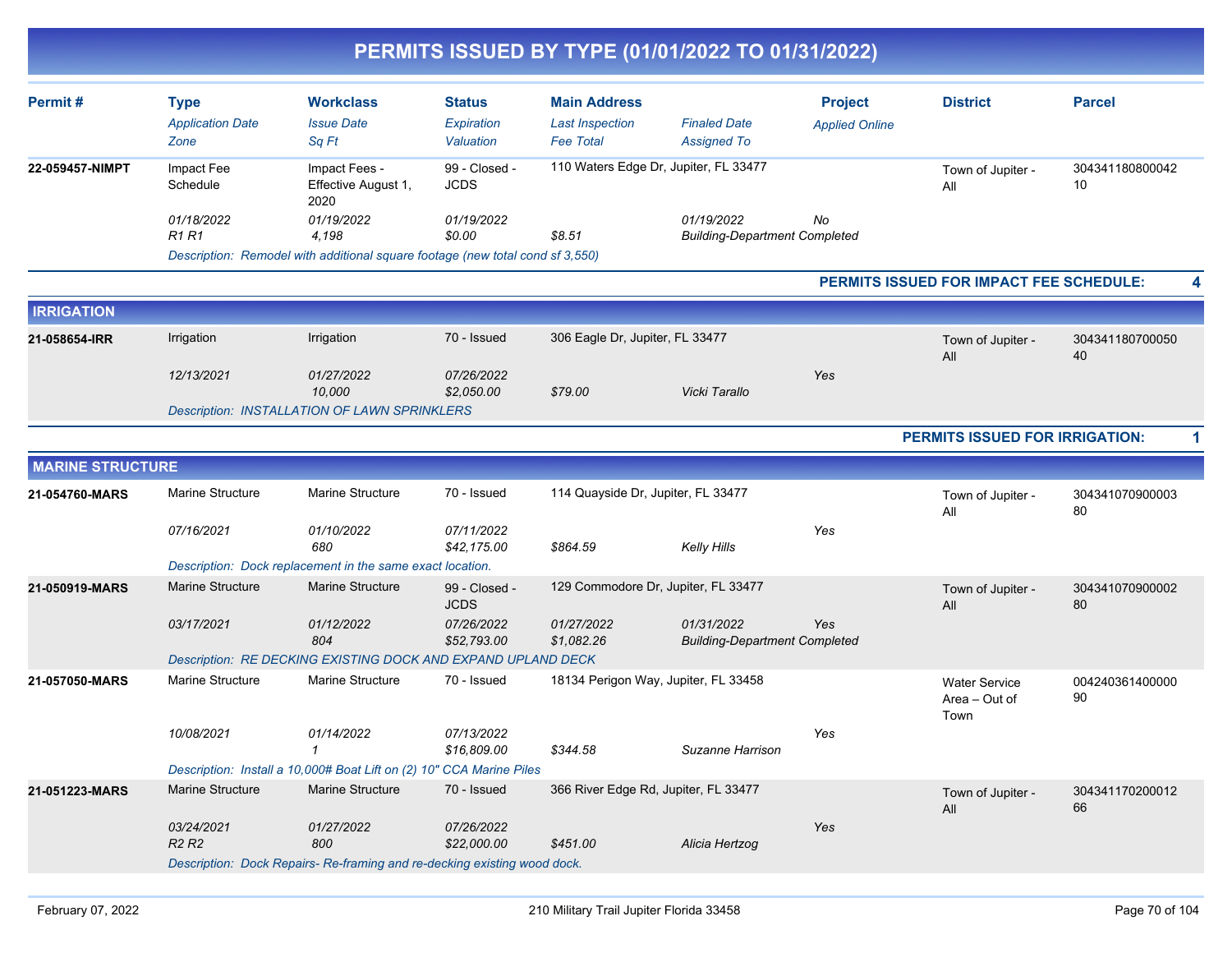| Permit#        | Type<br><b>Application Date</b><br>Zone | <b>Workclass</b><br><b>Issue Date</b><br>Sa Ft | <b>Status</b><br>Expiration<br>Valuation | <b>Main Address</b><br><b>Last Inspection</b><br><b>Fee Total</b> | <b>Finaled Date</b><br><b>Assigned To</b> | <b>Project</b><br><b>Applied Online</b> | <b>District</b>          | <b>Parcel</b>         |
|----------------|-----------------------------------------|------------------------------------------------|------------------------------------------|-------------------------------------------------------------------|-------------------------------------------|-----------------------------------------|--------------------------|-----------------------|
| 21-058193-MARS | <b>Marine Structure</b>                 | <b>Marine Structure</b>                        | 70 - Issued                              | 355 Center St. Jupiter, FL 33458                                  |                                           |                                         | Town of Jupiter -<br>All | 304240360200001<br>70 |
|                | 11/22/2021                              | 01/27/2022                                     | 07/26/2022<br>\$25,000.00                | \$512.50                                                          | <b>Kellie Doherty</b>                     | Yes                                     |                          |                       |

*Description: Install new, elevator style boatlift.*

#### **PERMITS ISSUED FOR MARINE STRUCTURE: 5**

| <b>MECHANICAL (C)</b> |                                                                  |                                                                 |                              |                                                |                                                    |            |                          |                       |  |  |
|-----------------------|------------------------------------------------------------------|-----------------------------------------------------------------|------------------------------|------------------------------------------------|----------------------------------------------------|------------|--------------------------|-----------------------|--|--|
| 21-058266-MECHC*      | Mechanical (C)                                                   | Mechanical                                                      | 99 - Closed -<br><b>JCDS</b> | 71 E Indiantown Rd, 801, Jupiter, FL<br>33477  |                                                    |            | Town of Jupiter -<br>All | 304341060000202<br>20 |  |  |
|                       | 11/24/2021<br>C <sub>2</sub> C <sub>2</sub>                      | 01/10/2022<br>2,100                                             | 07/25/2022<br>\$2,600.00     | 01/24/2022<br>\$209.00                         | 02/03/2022<br><b>Building-Department Completed</b> | <b>Yes</b> |                          |                       |  |  |
|                       | Description: Kitchen Hood                                        |                                                                 |                              |                                                |                                                    |            |                          |                       |  |  |
| 21-058682-MECHC       | Mechanical (C)                                                   | Mechanical                                                      | 70 - Issued                  | 661 University Blvd, 107, Jupiter, FL<br>33458 |                                                    |            | Town of Jupiter -<br>All | 304241242400110<br>70 |  |  |
|                       | 12/14/2021                                                       | 01/11/2022<br>925                                               | 07/11/2022<br>\$2,150.00     | 01/12/2022<br>\$179.00                         | Suzanne Harrison                                   | Yes        |                          |                       |  |  |
|                       |                                                                  | Description: Installation of an Ansul R-102 kitchen fire system |                              |                                                |                                                    |            |                          |                       |  |  |
| 21-057905-MECHC       | Mechanical (C)                                                   | Mechanical                                                      | 70 - Issued                  | 2055 Military Trl, Jupiter, FL 33458           |                                                    |            | Town of Jupiter -<br>All | 304241121000100<br>10 |  |  |
|                       | 11/10/2021<br>C3 C3                                              | 01/13/2022<br>50,260                                            | 07/12/2022<br>\$141,450.00   | \$2,899.73                                     | <b>Kellie Doherty</b>                              | Yes        |                          |                       |  |  |
|                       | Description: Replace 70-ton Chiller                              |                                                                 |                              |                                                |                                                    |            |                          |                       |  |  |
| 22-059329-MECHC       | Mechanical (C)                                                   | No Fee Sub-Permit                                               | 70 - Issued                  | 815 S Us Highway 1, 101, Jupiter, FL<br>33477  |                                                    |            | Town of Jupiter -<br>All | 304341080000200<br>30 |  |  |
|                       | 01/13/2022                                                       | 01/13/2022                                                      | 07/25/2022<br>\$0.00         | 01/25/2022<br>\$0.00                           | Suzanne Harrison                                   | Yes        |                          |                       |  |  |
|                       |                                                                  | Description: mechanical sub permit for 21-058577-COMM           |                              |                                                |                                                    |            |                          |                       |  |  |
| 22-059365-MECHC       | Mechanical (C)                                                   | No Fee Sub-Permit                                               | 70 - Issued                  | 1210 S Old Dixie Hwy, Jupiter, FL 33458        |                                                    |            | Town of Jupiter -<br>All | 304241120000010<br>60 |  |  |
|                       | 01/14/2022                                                       | 01/14/2022                                                      | 07/13/2022<br>\$0.00         | \$0.00                                         | <b>Kellie Doherty</b>                              | Yes        |                          |                       |  |  |
|                       | Description: sub mech per plans, ductwork, hvac (ER Expansion)   |                                                                 |                              |                                                |                                                    |            |                          |                       |  |  |
| 21-058449-MECHC*      | Mechanical (C)                                                   | Mechanical                                                      | 99 - Closed -<br><b>JCDS</b> | 71 E Indiantown Rd, 801, Jupiter, FL<br>33477  |                                                    |            | Town of Jupiter -<br>All | 304341060000202<br>20 |  |  |
|                       | 12/03/2021<br>C2C2                                               | 01/14/2022<br>400                                               | 08/03/2022<br>\$1,600.00     | 02/04/2022<br>\$79.00                          | 02/07/2022<br><b>Building-Department Completed</b> | Yes        |                          |                       |  |  |
|                       | Description: PRE-ENGINEERED FIRE SUPPRESSION SYSTEM INSTALLATION |                                                                 |                              |                                                |                                                    |            |                          |                       |  |  |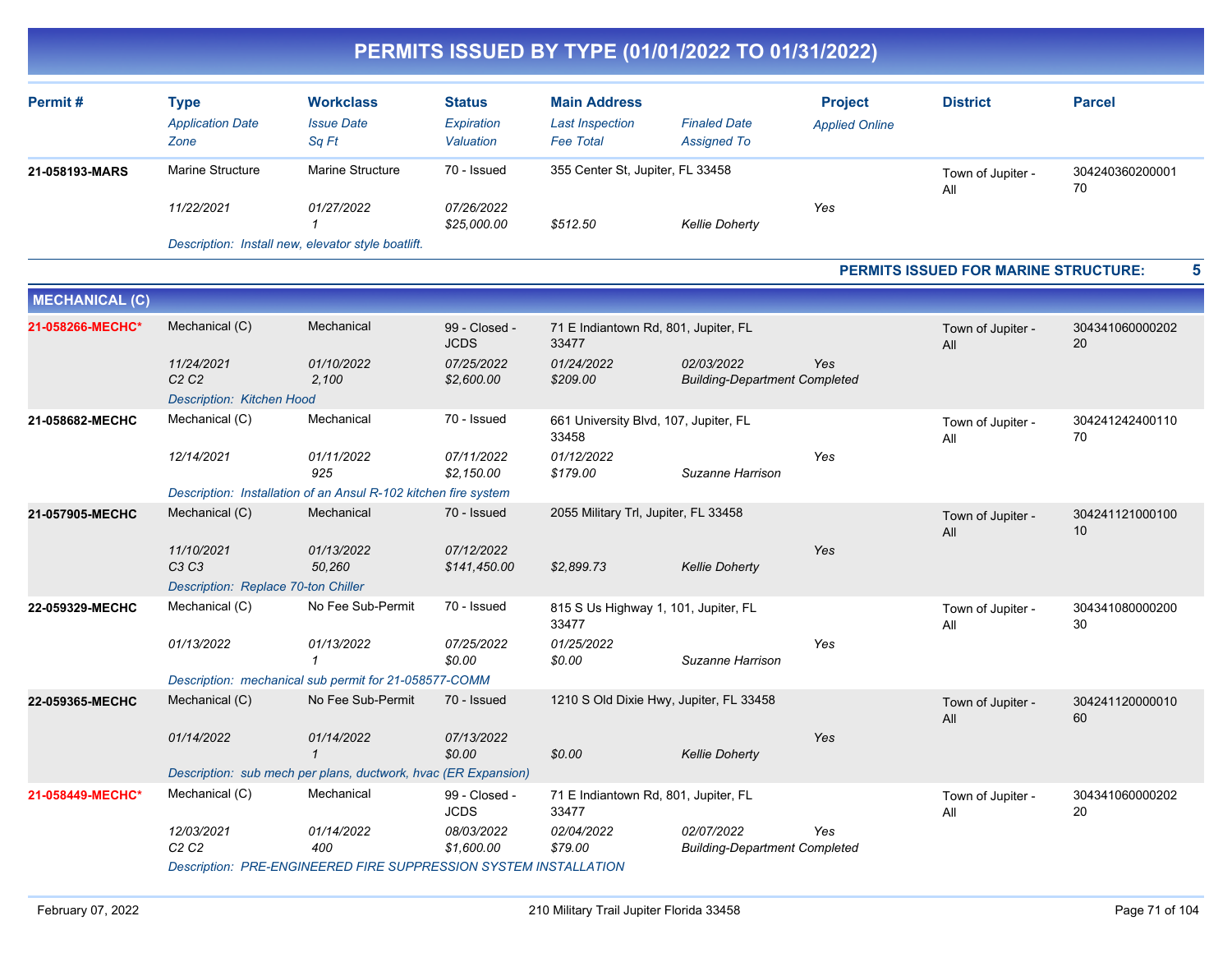| Permit#         | <b>Type</b><br><b>Application Date</b><br>Zone                     | <b>Workclass</b><br><b>Issue Date</b><br>Sq Ft                                                                               | <b>Status</b><br>Expiration<br>Valuation | <b>Main Address</b><br><b>Last Inspection</b><br><b>Fee Total</b> | <b>Finaled Date</b><br><b>Assigned To</b>                        | <b>Project</b><br><b>Applied Online</b> | <b>District</b>          | <b>Parcel</b>             |
|-----------------|--------------------------------------------------------------------|------------------------------------------------------------------------------------------------------------------------------|------------------------------------------|-------------------------------------------------------------------|------------------------------------------------------------------|-----------------------------------------|--------------------------|---------------------------|
| 22-059332-MECHC | Mechanical (C)<br>01/13/2022                                       | No Fee Sub-Permit<br>01/21/2022<br>500<br>Description: HVAC Improvements for master permit number: 21-055032-COMM            | 70 - Issued<br>07/25/2022<br>\$0.00      | 128 Breakwater Ct, Jupiter, FL 33477<br>01/25/2022<br>\$0.00      | Alicia Hertzog                                                   | <b>Yes</b>                              | Town of Jupiter -<br>All | 304341065400100<br>$00\,$ |
| 22-059497-MECHC | Mechanical (C)<br>01/19/2022<br><b>MXD MXD</b>                     | No Fee Sub-Permit<br>01/24/2022<br>1,605<br>Description: Mechanical Interior Build Out AS PER PLANS ON MASTER 21-058000-COMM | 70 - Issued<br>07/23/2022<br>\$0.00      | 1209 Main St, 104, Jupiter, FL 33458<br>\$0.00                    | <b>Kellie Doherty</b>                                            | Yes                                     | Town of Jupiter -<br>All | 304241230800002<br>80     |
| 22-059606-MECHC | Mechanical (C)<br>01/24/2022                                       | No Fee Sub-Permit<br>01/26/2022<br>14,319<br>Description: INstall new bathroom fans as per plans                             | 70 - Issued<br>07/25/2022<br>\$0.00      | 6390 W Indiantown Rd, 59, Jupiter, FL<br>33458<br>\$0.00          | <b>Kellie Doherty</b>                                            | Yes                                     | Town of Jupiter -<br>All | 304241030500000<br>30     |
| 22-059704-MECHC | Mechanical (C)<br>01/27/2022<br><b>Description: HVAC PER PLANS</b> | No Fee Sub-Permit<br>01/31/2022                                                                                              | 70 - Issued<br>07/30/2022<br>\$0.00      | \$0.00                                                            | 1210 S Old Dixie Hwy, Jupiter, FL 33458<br><b>Kellie Doherty</b> | Yes                                     | Town of Jupiter -<br>All | 304241120000010<br>60     |

#### **PERMITS ISSUED FOR MECHANICAL (C): 10**

| <b>MECHANICAL (R)</b> |                                             |                     |                          |                                      |                    |     |                          |                       |
|-----------------------|---------------------------------------------|---------------------|--------------------------|--------------------------------------|--------------------|-----|--------------------------|-----------------------|
| 21-058370-MECHR*      | Mechanical (R)                              | Mechanical          | <b>NOC</b><br>Required   | 402 Highwood Cir, Jupiter, FL 33458  |                    |     | Town of Jupiter -<br>All | 304241011400002<br>60 |
|                       | 11/30/2021                                  | 01/06/2022<br>1,485 | 07/05/2022<br>\$6,975.00 | \$143.59                             | Angela Carpentiere | Yes |                          |                       |
|                       | <b>Description: Duct work</b>               |                     |                          |                                      |                    |     |                          |                       |
| 21-058866-MECHR*      | Mechanical (R)                              | Mechanical          | <b>NOC</b><br>Required   | 178 Sims Creek Ln, Jupiter, FL 33458 |                    |     | Town of Jupiter -<br>All | 304241023000000<br>80 |
|                       | 12/21/2021                                  | 01/10/2022<br>2,093 | 07/11/2022<br>\$7,700.00 | \$158.31                             | Shandre Kellerman  | Yes |                          |                       |
|                       | <b>Description: REPLACE HVAC DUCT WORKS</b> |                     |                          |                                      |                    |     |                          |                       |
| 21-058947-MECHR       | Mechanical (R)                              | Mechanical          | 70 - Issued              | 125 Quayside Dr, Jupiter, FL 33477   |                    |     | Town of Jupiter -<br>All | 304341070900005<br>80 |
|                       | 12/27/2021                                  | 01/11/2022          | 07/11/2022               |                                      |                    | Yes |                          |                       |
|                       | R <sub>1</sub> R <sub>1</sub>               | 5.433               | \$8,900.00               | \$182.67                             | Debbie Rogers      |     |                          |                       |
|                       | <b>Description: AC CHAGEOUT W/DUCTWORK</b>  |                     |                          |                                      |                    |     |                          |                       |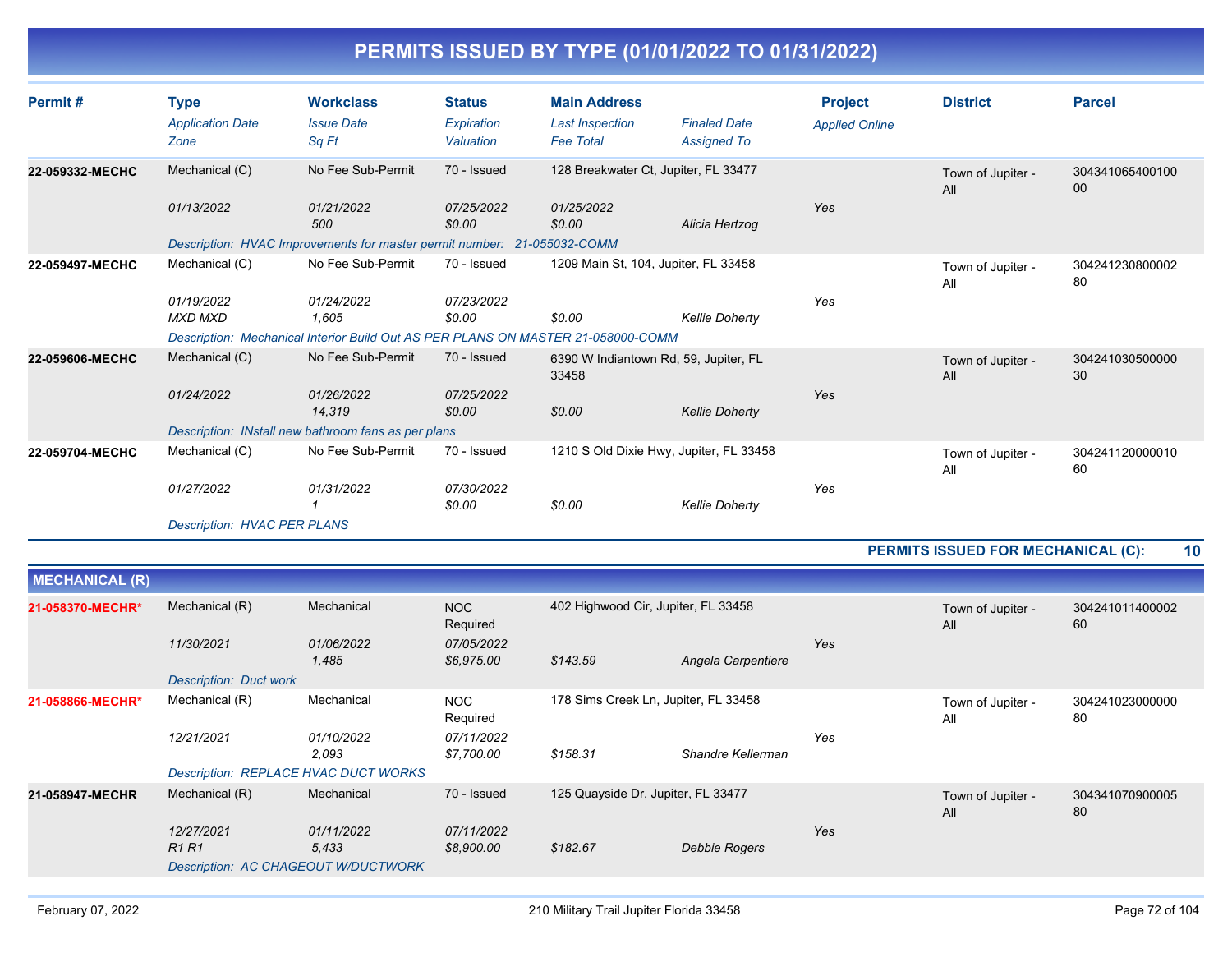| Permit#          | <b>Type</b><br><b>Application Date</b><br>Zone | <b>Workclass</b><br><b>Issue Date</b><br>Sq Ft                                               | <b>Status</b><br>Expiration<br>Valuation | <b>Main Address</b><br><b>Last Inspection</b><br><b>Fee Total</b> | <b>Finaled Date</b><br><b>Assigned To</b>          | <b>Project</b><br><b>Applied Online</b> | <b>District</b>          | <b>Parcel</b>         |
|------------------|------------------------------------------------|----------------------------------------------------------------------------------------------|------------------------------------------|-------------------------------------------------------------------|----------------------------------------------------|-----------------------------------------|--------------------------|-----------------------|
| 22-059184-MECHR  | Mechanical (R)                                 | No Fee Sub-Permit                                                                            | 70 - Issued                              | 6285 Launch Club Cir, Jupiter, FL 33458                           |                                                    |                                         | Town of Jupiter -<br>All | 304240340600010<br>80 |
|                  | 01/07/2022                                     | 01/13/2022<br>$\mathbf{1}$                                                                   | 07/12/2022<br>\$0.00                     | \$0.00                                                            | <b>Kimberly Slater</b>                             | Yes                                     |                          |                       |
|                  |                                                | Description: primary permit 20-038697 BLDR                                                   |                                          |                                                                   |                                                    |                                         |                          |                       |
| 21-058792-MECHR  | Mechanical (R)                                 | Mechanical                                                                                   | 99 - Closed -<br><b>JCDS</b>             | 115 S Hampton Dr, Jupiter, FL 33458                               |                                                    |                                         | Town of Jupiter -<br>All | 304241111500001<br>30 |
|                  | 12/17/2021                                     | 01/13/2022<br>2,449                                                                          | 08/01/2022<br>\$7,487.00                 | 02/01/2022<br>\$153.99                                            | 02/02/2022<br><b>Building-Department Completed</b> | Yes                                     |                          |                       |
|                  |                                                | Description: REPLACEMENT OF HVAC DUCTS                                                       |                                          |                                                                   |                                                    |                                         |                          |                       |
| 22-059222-MECHR  | Mechanical (R)                                 | No Fee Sub-Permit                                                                            | 70 - Issued                              | 6274 Michael St, Jupiter, FL 33458                                |                                                    |                                         | Town of Jupiter -<br>All | 304241150102700<br>90 |
|                  | 01/10/2022                                     | 01/13/2022<br>1,818                                                                          | 07/12/2022<br>\$0.00                     | \$0.00                                                            | <b>Kimberly Slater</b>                             | Yes                                     |                          |                       |
|                  | <b>Description: MECHANICAL AS PER PLANS</b>    |                                                                                              |                                          |                                                                   |                                                    |                                         |                          |                       |
| 21-055518-MECHR* | Mechanical (R)                                 | No Fee Sub-Permit                                                                            | 99 - Closed -<br><b>JCDS</b>             | 3430 W Mallory Blvd, Jupiter, FL 33458                            |                                                    |                                         | Town of Jupiter -<br>All | 304241140900035<br>50 |
|                  | 08/13/2021                                     | 01/13/2022<br>$\mathbf{1}$                                                                   | 07/19/2022<br>\$0.00                     | 01/20/2022<br>\$0.00                                              | 01/25/2022<br><b>Building-Department Completed</b> | Yes                                     |                          |                       |
|                  |                                                | Description: mechanical inspection of duct work                                              |                                          |                                                                   |                                                    |                                         |                          |                       |
| 22-059168-MECHR  | Mechanical (R)                                 | Mechanical                                                                                   | 70 - Issued                              | 106 Palomino Dr, Jupiter, FL 33458                                |                                                    |                                         | Town of Jupiter -<br>All | 304241102700008<br>30 |
|                  | 01/07/2022                                     | 01/13/2022<br>1,763                                                                          | 07/12/2022<br>\$8,900.00                 | \$182.67                                                          | Vicki Tarallo                                      | Yes                                     |                          |                       |
|                  |                                                | Description: REPLACE DUCTWORK. INSTALL RETURNS IN EACH BEDROOM. EXISTING EQUIPMENT TO REMAIN |                                          |                                                                   |                                                    |                                         |                          |                       |
| 22-059243-MECHR  | Mechanical (R)                                 | No Fee Sub-Permit                                                                            | 70 - Issued                              | 176 Spyglass Ln, Jupiter, FL 33477                                |                                                    |                                         | Town of Jupiter -<br>All | 304341071500026<br>40 |
|                  | 01/11/2022                                     | 01/14/2022<br>0                                                                              | 07/18/2022<br>\$0.00                     | 01/18/2022<br>\$0.00                                              | Vicki Tarallo                                      | Yes                                     |                          |                       |
|                  | <b>Description: MECHANICAL PER PLANS</b>       |                                                                                              |                                          |                                                                   |                                                    |                                         |                          |                       |
| 22-059225-MECHR  | Mechanical (R)                                 | No Fee Sub-Permit                                                                            | 70 - Issued                              | 120 Spyglass Ln, Jupiter, FL 33477                                |                                                    |                                         | Town of Jupiter -<br>All | 304341071500023<br>60 |
|                  | 01/10/2022                                     | 01/14/2022<br>0                                                                              | 07/18/2022<br>\$0.00                     | 01/19/2022<br>\$0.00                                              | Vicki Tarallo                                      | Yes                                     |                          |                       |
|                  | <b>Description: MECHANICAL PER PLANS</b>       |                                                                                              |                                          |                                                                   |                                                    |                                         |                          |                       |
| 22-059565-MECHR  | Mechanical (R)                                 | No Fee Sub-Permit                                                                            | 70 - Issued                              | 409 Kennedy St, Jupiter, FL 33458                                 |                                                    |                                         | Town of Jupiter -<br>All | 304241010801001<br>70 |
|                  | 01/21/2022<br><b>R1R1</b>                      | 01/21/2022<br>3,200                                                                          | 07/25/2022<br>\$320,886.00               | 01/26/2022<br>\$0.00                                              | <b>Unassigned Unassigned</b>                       | <b>No</b>                               |                          |                       |
|                  |                                                |                                                                                              |                                          |                                                                   |                                                    |                                         |                          |                       |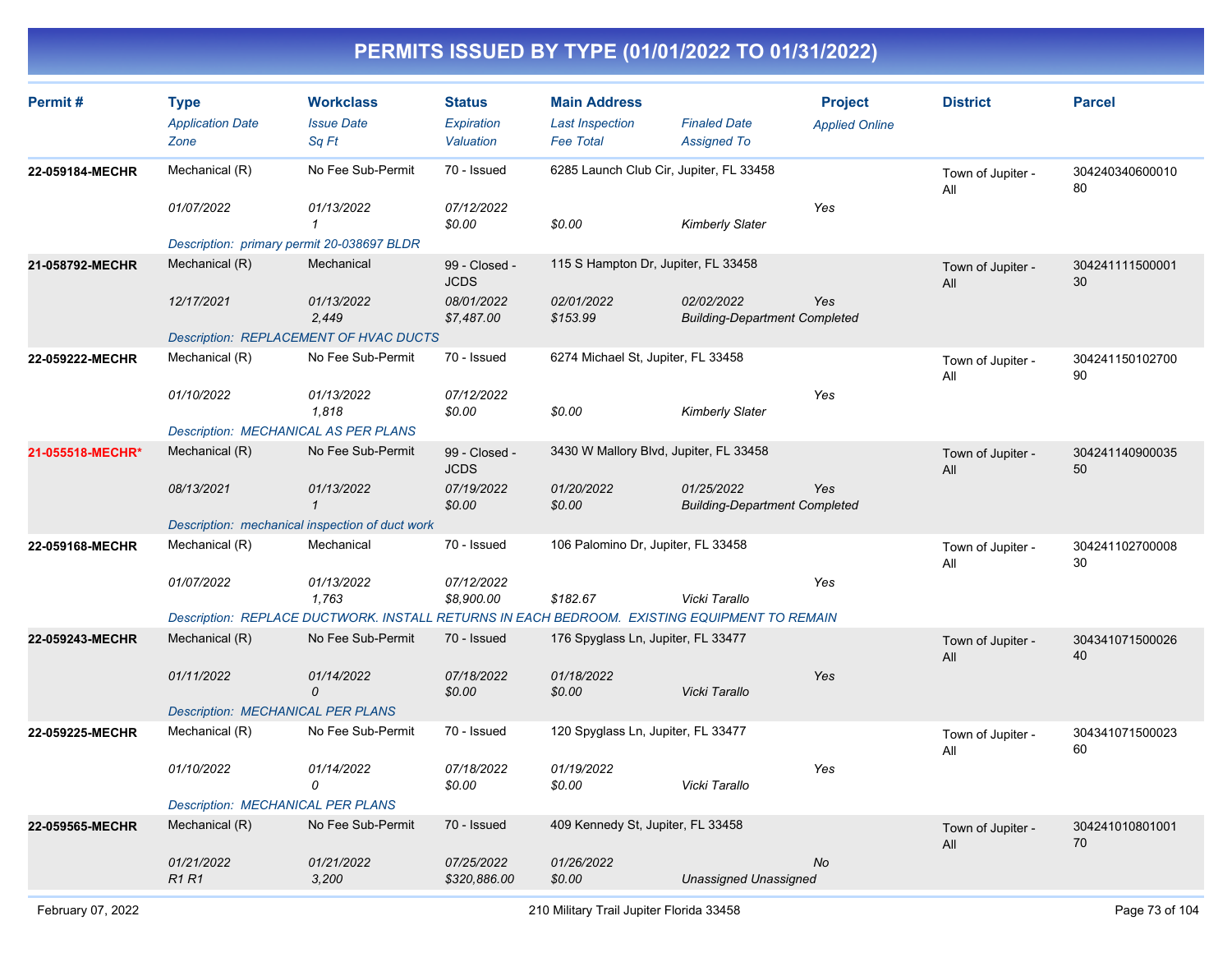| Permit#<br><b>Type</b><br>Zone<br>22-059560-MECHR<br>01/21/2022<br>22-059406-MECHR<br>01/17/2022<br>22-059644-MECHR<br>01/25/2022<br>22-059687-MECHR<br>01/27/2022<br>22-059646-MECHR | <b>Application Date</b><br>Mechanical (R)<br>Mechanical (R)<br><b>Description: MECHANICAL AS PER PLANS</b><br>Mechanical (R) | <b>Workclass</b><br><b>Issue Date</b><br>Sq Ft<br>Description: CONSTRUCTION OF NEW SINGLE FAMILY DWELLING<br>No Fee Sub-Permit<br>01/21/2022<br>1<br>No Fee Sub-Permit<br>01/25/2022<br>4,575<br>No Fee Sub-Permit<br>01/25/2022 | <b>Status</b><br>Expiration<br>Valuation<br>70 - Issued<br>07/25/2022<br>\$0.00<br>70 - Issued<br>07/27/2022<br>\$0.00<br>70 - Issued<br>07/25/2022 | <b>Main Address</b><br><b>Last Inspection</b><br><b>Fee Total</b><br>101 Mako Ln, Jupiter, FL 33477<br>01/25/2022<br>\$0.00<br>Description: One Rheem ac change out 4 ton 16 seer, and one ac change out Rheem 3 ton 16 seer complete systems.<br>113 Elsa Rd, Jupiter, FL 33477<br>01/28/2022<br>\$0.00<br>123 Timber Ln, Jupiter, FL 33458 | <b>Finaled Date</b><br><b>Assigned To</b><br>Suzanne Harrison<br>Vicki Tarallo | <b>Project</b><br><b>Applied Online</b><br>Yes<br>Yes | <b>District</b><br>Town of Jupiter -<br>All<br>Town of Jupiter -<br>All<br>Town of Jupiter -<br>All | <b>Parcel</b><br>304341080500600<br>10<br>304341060200000<br>70<br>304241110100102<br>90 |
|---------------------------------------------------------------------------------------------------------------------------------------------------------------------------------------|------------------------------------------------------------------------------------------------------------------------------|----------------------------------------------------------------------------------------------------------------------------------------------------------------------------------------------------------------------------------|-----------------------------------------------------------------------------------------------------------------------------------------------------|----------------------------------------------------------------------------------------------------------------------------------------------------------------------------------------------------------------------------------------------------------------------------------------------------------------------------------------------|--------------------------------------------------------------------------------|-------------------------------------------------------|-----------------------------------------------------------------------------------------------------|------------------------------------------------------------------------------------------|
|                                                                                                                                                                                       |                                                                                                                              |                                                                                                                                                                                                                                  |                                                                                                                                                     |                                                                                                                                                                                                                                                                                                                                              |                                                                                |                                                       |                                                                                                     |                                                                                          |
|                                                                                                                                                                                       |                                                                                                                              |                                                                                                                                                                                                                                  |                                                                                                                                                     |                                                                                                                                                                                                                                                                                                                                              |                                                                                |                                                       |                                                                                                     |                                                                                          |
|                                                                                                                                                                                       |                                                                                                                              |                                                                                                                                                                                                                                  |                                                                                                                                                     |                                                                                                                                                                                                                                                                                                                                              |                                                                                |                                                       |                                                                                                     |                                                                                          |
|                                                                                                                                                                                       |                                                                                                                              |                                                                                                                                                                                                                                  |                                                                                                                                                     |                                                                                                                                                                                                                                                                                                                                              |                                                                                |                                                       |                                                                                                     |                                                                                          |
|                                                                                                                                                                                       |                                                                                                                              |                                                                                                                                                                                                                                  |                                                                                                                                                     |                                                                                                                                                                                                                                                                                                                                              |                                                                                |                                                       |                                                                                                     |                                                                                          |
|                                                                                                                                                                                       |                                                                                                                              |                                                                                                                                                                                                                                  |                                                                                                                                                     |                                                                                                                                                                                                                                                                                                                                              |                                                                                |                                                       |                                                                                                     |                                                                                          |
|                                                                                                                                                                                       |                                                                                                                              |                                                                                                                                                                                                                                  |                                                                                                                                                     |                                                                                                                                                                                                                                                                                                                                              |                                                                                |                                                       |                                                                                                     |                                                                                          |
|                                                                                                                                                                                       |                                                                                                                              |                                                                                                                                                                                                                                  |                                                                                                                                                     |                                                                                                                                                                                                                                                                                                                                              |                                                                                |                                                       |                                                                                                     |                                                                                          |
|                                                                                                                                                                                       |                                                                                                                              |                                                                                                                                                                                                                                  |                                                                                                                                                     |                                                                                                                                                                                                                                                                                                                                              |                                                                                |                                                       |                                                                                                     |                                                                                          |
|                                                                                                                                                                                       |                                                                                                                              |                                                                                                                                                                                                                                  |                                                                                                                                                     |                                                                                                                                                                                                                                                                                                                                              |                                                                                |                                                       |                                                                                                     |                                                                                          |
|                                                                                                                                                                                       |                                                                                                                              |                                                                                                                                                                                                                                  |                                                                                                                                                     |                                                                                                                                                                                                                                                                                                                                              |                                                                                |                                                       |                                                                                                     |                                                                                          |
|                                                                                                                                                                                       |                                                                                                                              | 216                                                                                                                                                                                                                              | \$0.00                                                                                                                                              | \$0.00                                                                                                                                                                                                                                                                                                                                       | <b>Kelly Hills</b>                                                             | Yes                                                   |                                                                                                     |                                                                                          |
|                                                                                                                                                                                       |                                                                                                                              | Description: add 2 drops to existing trunk line                                                                                                                                                                                  |                                                                                                                                                     |                                                                                                                                                                                                                                                                                                                                              |                                                                                |                                                       |                                                                                                     |                                                                                          |
|                                                                                                                                                                                       | Mechanical (R)                                                                                                               | No Fee Sub-Permit                                                                                                                                                                                                                | 70 - Issued                                                                                                                                         | 1000 N Us Highway 1, BA403, Jupiter, FL<br>33477                                                                                                                                                                                                                                                                                             |                                                                                |                                                       | Town of Jupiter -<br>All                                                                            | 304340312000040<br>30                                                                    |
|                                                                                                                                                                                       |                                                                                                                              | 01/27/2022<br>1.500                                                                                                                                                                                                              | 07/26/2022<br>\$0.00                                                                                                                                | \$0.00                                                                                                                                                                                                                                                                                                                                       | Suzanne Harrison                                                               | Yes                                                   |                                                                                                     |                                                                                          |
|                                                                                                                                                                                       |                                                                                                                              | Description: Complete work as per mechanical plans.                                                                                                                                                                              |                                                                                                                                                     |                                                                                                                                                                                                                                                                                                                                              |                                                                                |                                                       |                                                                                                     |                                                                                          |
|                                                                                                                                                                                       | Mechanical (R)                                                                                                               | Mechanical                                                                                                                                                                                                                       | 70 - Issued                                                                                                                                         | 6360 Longleaf Pine Dr, Jupiter, FL 33458                                                                                                                                                                                                                                                                                                     |                                                                                |                                                       | Town of Jupiter -<br>All                                                                            | 304240270900055<br>20                                                                    |
|                                                                                                                                                                                       | 01/25/2022                                                                                                                   | 01/31/2022<br>1,800                                                                                                                                                                                                              | 08/01/2022<br>\$6,000.00                                                                                                                            | \$124.00                                                                                                                                                                                                                                                                                                                                     | Angela Carpentiere                                                             | Yes                                                   |                                                                                                     |                                                                                          |
|                                                                                                                                                                                       |                                                                                                                              |                                                                                                                                                                                                                                  |                                                                                                                                                     | Description: REPLACE EXISTING DUCTWORK FOR MASTERBEDROOM & FAMILY ROOM/DINING ROOM                                                                                                                                                                                                                                                           |                                                                                |                                                       |                                                                                                     |                                                                                          |
|                                                                                                                                                                                       |                                                                                                                              |                                                                                                                                                                                                                                  |                                                                                                                                                     |                                                                                                                                                                                                                                                                                                                                              |                                                                                |                                                       | PERMITS ISSUED FOR MECHANICAL (R):                                                                  | 16                                                                                       |
| <b>PLUMBING (C)</b>                                                                                                                                                                   |                                                                                                                              |                                                                                                                                                                                                                                  |                                                                                                                                                     |                                                                                                                                                                                                                                                                                                                                              |                                                                                |                                                       |                                                                                                     |                                                                                          |
| 21-058838-PLUMC                                                                                                                                                                       | Plumbing (C)                                                                                                                 | Plumbing                                                                                                                                                                                                                         | 99 - Closed -<br><b>JCDS</b>                                                                                                                        | 250 S Central Blvd, 101, Jupiter, FL 33458                                                                                                                                                                                                                                                                                                   |                                                                                |                                                       | Town of Jupiter -<br>All                                                                            | 304241032800110<br>10                                                                    |
| 12/20/2021<br>C <sub>2</sub> C <sub>2</sub>                                                                                                                                           |                                                                                                                              | 01/05/2022<br>$\mathbf 1$                                                                                                                                                                                                        | 07/06/2022<br>\$1,761.13                                                                                                                            | 01/07/2022<br>\$79.00                                                                                                                                                                                                                                                                                                                        | 01/11/2022<br><b>Building-Department Completed</b>                             | Yes                                                   |                                                                                                     |                                                                                          |

| <b>PLUMBING (C)</b> |                                                                                                        |                                                                                                           |                             |                                      |                                                    |     |                         |                       |
|---------------------|--------------------------------------------------------------------------------------------------------|-----------------------------------------------------------------------------------------------------------|-----------------------------|--------------------------------------|----------------------------------------------------|-----|-------------------------|-----------------------|
| 21-058838-PLUMC     | Plumbing (C)<br>Plumbing<br>250 S Central Blvd, 101, Jupiter, FL 33458<br>99 - Closed -<br><b>JCDS</b> |                                                                                                           |                             | Town of Jupiter -<br>All             | 304241032800110<br>10                              |     |                         |                       |
|                     | 12/20/2021<br>C2C2                                                                                     | 01/05/2022<br>Description: furnish and install one 1 1/2 inch wilkins 975xl2 backflow to replace existing | 07/06/2022<br>\$1.761.13    | 01/07/2022<br>\$79.00                | 01/11/2022<br><b>Building-Department Completed</b> | Yes |                         |                       |
| 22-059076-PLUMC     | Plumbing (C)                                                                                           | No Fee Sub-Permit                                                                                         | 70 - Issued                 | 128 Breakwater Ct, Jupiter, FL 33477 |                                                    |     | Town of Jupiter -<br>Al | 304341065400100<br>00 |
|                     | <i>01/04/2022</i>                                                                                      | 01/12/2022                                                                                                | <i>07/13/2022</i><br>\$0.00 | 01/14/2022<br>\$0.00                 | Alicia Hertzog                                     | Yes |                         |                       |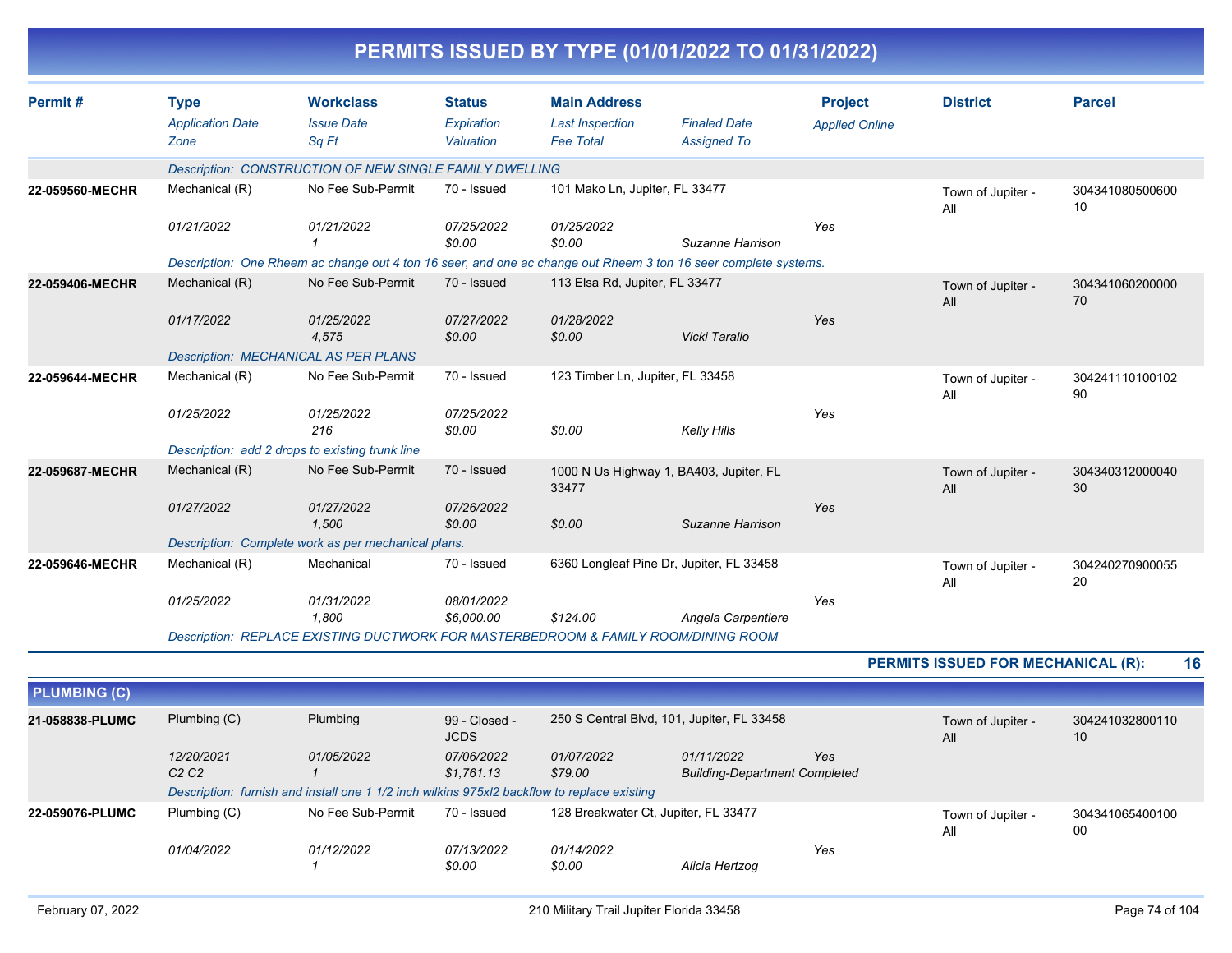| Permit#         | <b>Type</b>                                 | <b>Workclass</b>                                                                    | <b>Status</b>                | <b>Main Address</b>                              |                                                    | <b>Project</b>        | <b>District</b>          | <b>Parcel</b>         |
|-----------------|---------------------------------------------|-------------------------------------------------------------------------------------|------------------------------|--------------------------------------------------|----------------------------------------------------|-----------------------|--------------------------|-----------------------|
|                 | <b>Application Date</b>                     | <b>Issue Date</b>                                                                   | Expiration                   | <b>Last Inspection</b>                           | <b>Finaled Date</b>                                | <b>Applied Online</b> |                          |                       |
|                 | Zone                                        | Sq Ft                                                                               | Valuation                    | <b>Fee Total</b>                                 | <b>Assigned To</b>                                 |                       |                          |                       |
|                 |                                             | Description: Plumbing as per approved plans                                         |                              |                                                  |                                                    |                       |                          |                       |
| 22-059180-PLUMC | Plumbing (C)                                | No Fee Sub-Permit                                                                   | 70 - Issued                  | 5500 Military Trl, Jupiter, FL 33458             |                                                    |                       | Town of Jupiter -<br>All | 304241240300000<br>70 |
|                 | 01/07/2022                                  | 01/13/2022<br>43,513                                                                | 08/03/2022<br>\$0.00         | 02/04/2022<br>\$0.00                             | <b>Kimberly Slater</b>                             | Yes                   |                          |                       |
|                 |                                             | <b>Description: Remodel an Existing Publix Store</b>                                |                              |                                                  |                                                    |                       |                          |                       |
| 22-059338-PLUMC | Plumbing (C)                                | No Fee Sub-Permit                                                                   | 70 - Issued                  | 815 S Us Highway 1, 101, Jupiter, FL<br>33477    |                                                    |                       | Town of Jupiter -<br>All | 304341080000200<br>30 |
|                 | 01/13/2022<br>C1 C1                         | 01/18/2022<br>$\mathbf{1}$                                                          | 07/25/2022<br>\$0.00         | 01/25/2022<br>\$0.00                             | Suzanne Harrison                                   | Yes                   |                          |                       |
|                 | Description: Install plumbing per print     |                                                                                     |                              |                                                  |                                                    |                       |                          |                       |
| 22-059496-PLUMC | Plumbing (C)                                | No Fee Sub-Permit                                                                   | 70 - Issued                  | 1209 Main St, 104, Jupiter, FL 33458             |                                                    |                       | Town of Jupiter -<br>All | 304241230800002<br>80 |
|                 | 01/19/2022<br><b>MXD MXD</b>                | 01/24/2022<br>1,605                                                                 | 08/01/2022<br>\$0.00         | 02/01/2022<br>\$0.00                             | <b>Kellie Doherty</b>                              | Yes                   |                          |                       |
|                 |                                             | Description: Plumbing Interior Build Out AS PER PLANS ON MASTER 21-058000-COMM      |                              |                                                  |                                                    |                       |                          |                       |
| 21-057183-PLUMC | Plumbing (C)                                | Plumbing                                                                            | 99 - Closed -<br><b>JCDS</b> | 3755 Military Trl, 9, Jupiter, FL 33458          |                                                    |                       | Town of Jupiter -<br>All | 304241131200000<br>40 |
|                 | 10/13/2021<br>C <sub>2</sub> C <sub>2</sub> | 01/24/2022<br>$\mathbf{1}$                                                          | 07/25/2022<br>\$1,069.20     | 01/26/2022<br>\$79.00                            | 02/07/2022<br><b>Building-Department Completed</b> | Yes                   |                          |                       |
|                 |                                             | Description: Furnish & install one 3/4" Wilkins 975xl2 backflow to replace existing |                              |                                                  |                                                    |                       |                          |                       |
| 21-058179-PLUMC | Plumbing (C)                                | Plumbing                                                                            | 99 - Closed -<br><b>JCDS</b> | 354 Toney Penna Dr, Jupiter, FL 33458            |                                                    |                       | Town of Jupiter -<br>All | 304241121200000<br>70 |
|                 | 11/19/2021                                  | 01/26/2022<br>5,024                                                                 | 07/27/2022<br>\$1,280.00     | 01/28/2022<br>\$79.00                            | 01/28/2022<br><b>Building-Department Completed</b> | Yes                   |                          |                       |
|                 |                                             | Description: Provide and install water meter for irrigation system                  |                              |                                                  |                                                    |                       |                          |                       |
| 22-059319-PLUMC | Plumbing (C)                                | Plumbing                                                                            | 70 - Issued                  | 1000 N Us Highway 1, AN403, Jupiter, FL<br>33477 |                                                    |                       | Town of Jupiter -<br>All | 304340312300540<br>30 |
|                 | 01/12/2022                                  | 01/26/2022<br>$\overline{c}$                                                        | 07/25/2022<br>\$2,475.00     | \$79.00                                          | Shandre Kellerman                                  | Yes                   |                          |                       |
|                 |                                             | Description: 2" Cast Iron P-Trap and Vertical Replacement with New Shower Pan       |                              |                                                  |                                                    |                       |                          |                       |
| 21-056690-PLUMC | Plumbing (C)                                | Plumbing                                                                            | 99 - Closed -<br><b>JCDS</b> | 1695 W Indiantown Rd, 18, Jupiter, FL<br>33458   |                                                    |                       | Town of Jupiter -<br>All | 304241020100004<br>40 |
|                 | 09/27/2021                                  | 01/26/2022<br>$\mathcal I$                                                          | 07/27/2022<br>\$1,000.00     | 01/28/2022<br>\$79.00                            | 02/01/2022<br><b>Building-Department Completed</b> | Yes                   |                          |                       |
|                 |                                             | <b>Description: CONNECT NEW WATER METER</b>                                         |                              |                                                  |                                                    |                       |                          |                       |
| 22-059634-PLUMC | Plumbing (C)                                | No Fee Sub-Permit                                                                   | 70 - Issued                  | 1000 N Us Highway 1, BA403, Jupiter, FL<br>33477 |                                                    |                       | Town of Jupiter -<br>All | 304340312000040<br>30 |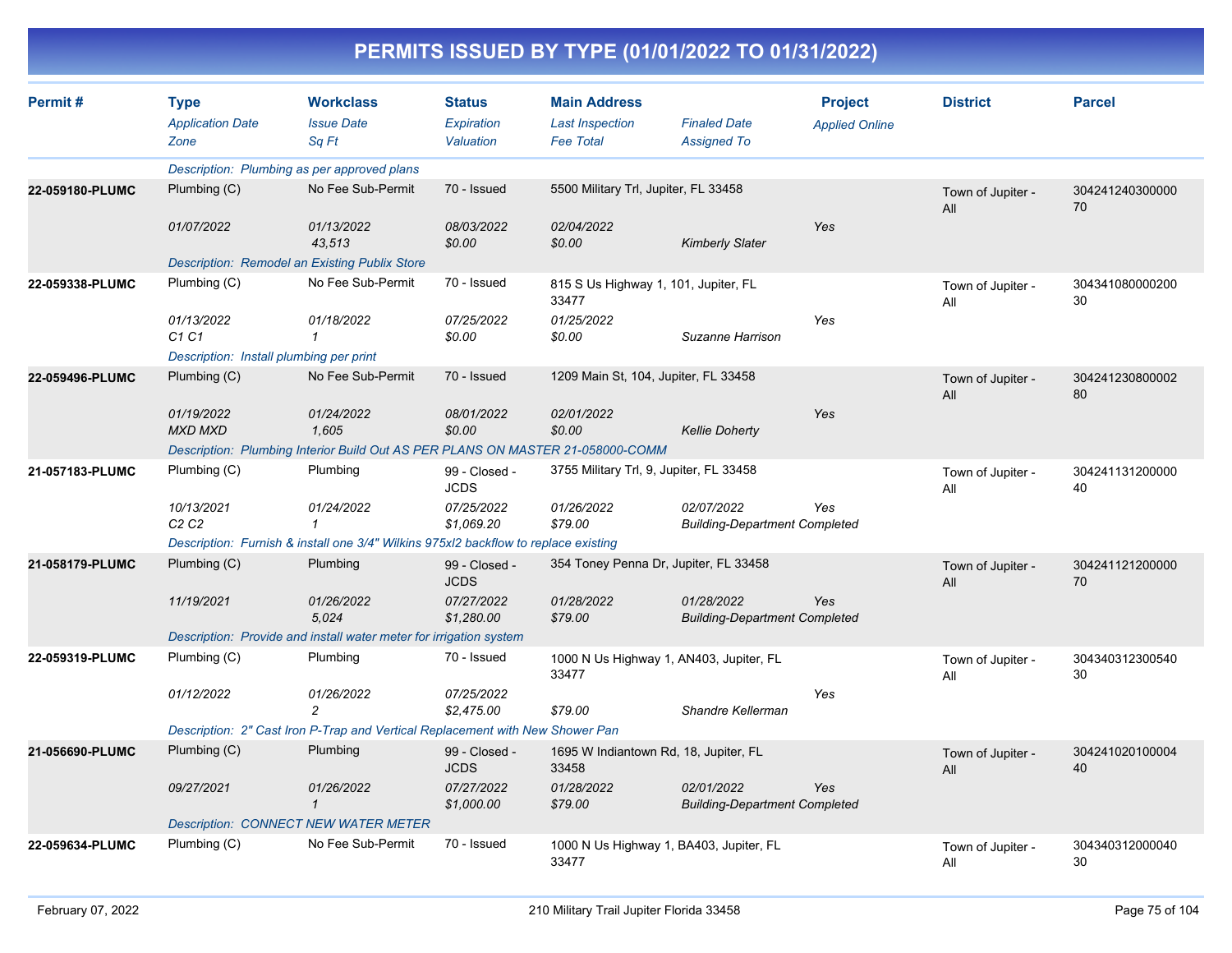|                     |                                                                      |                                                                                                                      |                                          | PERMITS ISSUED BY TYPE (01/01/2022 TO 01/31/2022)                     |                                                    |                                         |                                         |                       |
|---------------------|----------------------------------------------------------------------|----------------------------------------------------------------------------------------------------------------------|------------------------------------------|-----------------------------------------------------------------------|----------------------------------------------------|-----------------------------------------|-----------------------------------------|-----------------------|
| Permit#             | <b>Type</b><br><b>Application Date</b><br>Zone                       | <b>Workclass</b><br><b>Issue Date</b><br>Sq Ft                                                                       | <b>Status</b><br>Expiration<br>Valuation | <b>Main Address</b><br><b>Last Inspection</b><br><b>Fee Total</b>     | <b>Finaled Date</b><br><b>Assigned To</b>          | <b>Project</b><br><b>Applied Online</b> | <b>District</b>                         | <b>Parcel</b>         |
|                     | 01/25/2022                                                           | 01/27/2022<br>1,200<br><b>Description: Plumbing for Tenant Improvement</b>                                           | 07/26/2022<br>\$0.00                     | \$0.00                                                                | Suzanne Harrison                                   | Yes                                     |                                         |                       |
| 22-059751-PLUMC     | Plumbing (C)                                                         | No Fee Sub-Permit                                                                                                    | 70 - Issued                              | 103 S Us Highway 1, F3, Jupiter, FL<br>33477                          |                                                    |                                         | Town of Jupiter -<br>All                | 304341061900400<br>00 |
|                     | 01/28/2022<br><b>Description: Plumbing Per Plan</b>                  | 01/28/2022<br>$\mathcal{O}$                                                                                          | 08/01/2022<br>\$0.00                     | 02/02/2022<br>\$0.00                                                  | <b>Kellie Doherty</b>                              | Yes                                     |                                         |                       |
|                     |                                                                      |                                                                                                                      |                                          |                                                                       |                                                    |                                         | <b>PERMITS ISSUED FOR PLUMBING (C):</b> | 11                    |
| <b>PLUMBING (R)</b> |                                                                      |                                                                                                                      |                                          |                                                                       |                                                    |                                         |                                         |                       |
| 22-059054-PLUMR     | Plumbing (R)                                                         | No Fee Sub-Permit                                                                                                    | 70 - Issued                              | 351 Regatta Dr, Jupiter, FL 33477                                     |                                                    |                                         | Town of Jupiter -<br>All                | 304341073200074<br>80 |
|                     | 01/03/2022                                                           | 01/05/2022<br>-1                                                                                                     | 07/05/2022<br>\$0.00                     | \$0.00                                                                | <b>Kimberly Slater</b>                             | Yes                                     |                                         |                       |
|                     | Description: Bathroom addition                                       |                                                                                                                      |                                          |                                                                       |                                                    |                                         |                                         |                       |
| 22-059192-PLUMR     | Plumbing (R)<br>01/07/2022<br>R <sub>2</sub> R <sub>2</sub>          | Pool<br>01/07/2022<br>688<br>Description: new in ground pool with paver deck                                         | 70 - Issued<br>07/06/2022<br>\$0.00      | 110 Banyan Cir, Jupiter, FL 33458<br>\$0.00                           | <b>Kimberly Slater</b>                             | No                                      | Town of Jupiter -<br>All                | 304241100300023<br>20 |
| 22-059062-PLUMR     | Plumbing (R)<br>01/03/2022<br><b>Description: PLUMBING PER PLANS</b> | No Fee Sub-Permit<br>01/07/2022<br>200                                                                               | 70 - Issued<br>07/12/2022<br>\$0.00      | 700 S Us Highway 1, 403, Jupiter, FL<br>33477<br>01/13/2022<br>\$0.00 | Vicki Tarallo                                      | Yes                                     | Town of Jupiter -<br>All                | 304341065000140<br>30 |
| 21-056464-PLUMR     | Plumbing (R)<br>09/17/2021                                           | Pool                                                                                                                 | 70 - Issued                              | 4702 Captains Way, Jupiter, FL 33477                                  |                                                    | No                                      | Town of Jupiter -<br>All                | 304341181400001<br>60 |
|                     | R1 R1                                                                | 01/10/2022<br>$\mathcal I$<br>Description: PLUMBING FOR REMODEL EXISTING POOL AS PER PLANS ON MASTER 21-056206-POOLR | 07/09/2022<br>\$0.00                     | \$0.00                                                                | Shandre Kellerman                                  |                                         |                                         |                       |
| 22-059056-PLUMR     | Plumbing (R)                                                         | Plumbing                                                                                                             | 99 - Closed -<br><b>JCDS</b>             | 159 Rosalia Ct, Jupiter, FL 33478                                     |                                                    |                                         | Town of Jupiter -<br>All                | 304241040100101<br>20 |
|                     | 01/03/2022                                                           | 01/10/2022                                                                                                           | 07/13/2022<br>\$1,088.00                 | 01/14/2022<br>\$79.00                                                 | 01/21/2022<br><b>Building-Department Completed</b> | Yes                                     |                                         |                       |
|                     |                                                                      | Description: furnish and install one 1 inch wilkins 975xl2 backflow to replace existing                              |                                          |                                                                       |                                                    |                                         |                                         |                       |
| 22-059211-PLUMR     | Plumbing (R)                                                         | No Fee Sub-Permit                                                                                                    | 70 - Issued                              | 585 Scrubjay Ln, Jupiter, FL 33458                                    |                                                    |                                         | Town of Jupiter -<br>All                | 304241150200048<br>50 |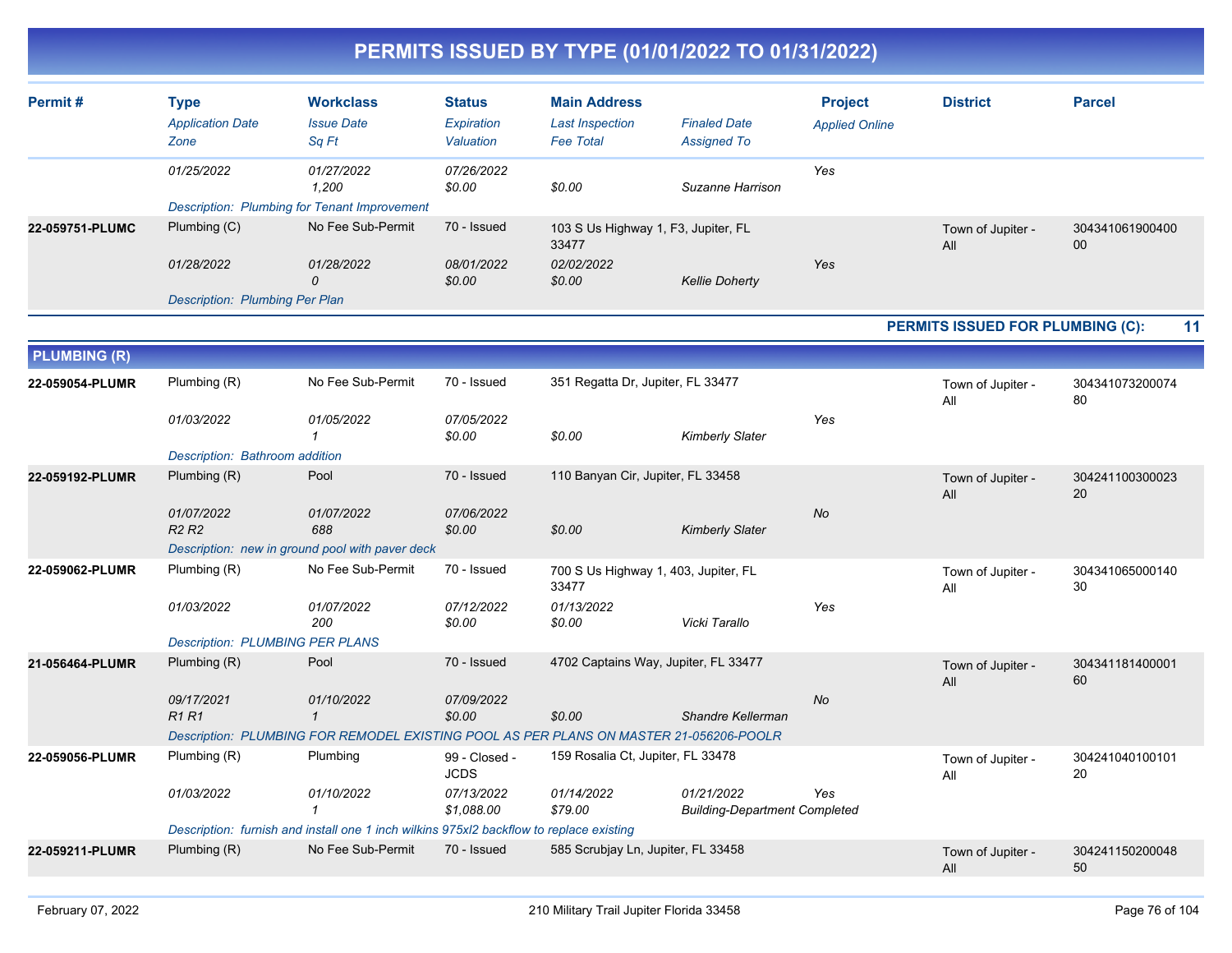| Permit#          | <b>Type</b>                                      | <b>Workclass</b>                                                                                                                         | <b>Status</b>            | <b>Main Address</b>                        |                                           | <b>Project</b>        | <b>District</b>          | <b>Parcel</b>         |
|------------------|--------------------------------------------------|------------------------------------------------------------------------------------------------------------------------------------------|--------------------------|--------------------------------------------|-------------------------------------------|-----------------------|--------------------------|-----------------------|
|                  | <b>Application Date</b><br>Zone                  | <b>Issue Date</b><br>Sq Ft                                                                                                               | Expiration<br>Valuation  | <b>Last Inspection</b><br><b>Fee Total</b> | <b>Finaled Date</b><br><b>Assigned To</b> | <b>Applied Online</b> |                          |                       |
|                  | 01/10/2022                                       | 01/10/2022<br>$\mathbf{1}$                                                                                                               | 07/11/2022<br>\$0.00     | \$0.00                                     | Vicki Tarallo                             | Yes                   |                          |                       |
|                  | <b>Description: PLUMBING PER PLANS</b>           |                                                                                                                                          |                          |                                            |                                           |                       |                          |                       |
| 21-058155-PLUMR  | Plumbing (R)                                     | Pool                                                                                                                                     | 70 - Issued              | 112 Via Azurra, Jupiter, FL 33458          |                                           |                       | Town of Jupiter -<br>All | 304241121600026<br>90 |
|                  | 11/19/2021                                       | 01/11/2022                                                                                                                               | 07/10/2022               |                                            |                                           | No                    |                          |                       |
|                  | R <sub>2</sub> R <sub>2</sub>                    | 444                                                                                                                                      | \$0.00                   | \$0.00                                     | Shandre Kellerman                         |                       |                          |                       |
|                  |                                                  | Description: PLUMBING FOR 19' X 30' IN GROUND POOL WITH PAVERS DECKING AS PER PLANS ON MASTER 21-057715-POOLR                            |                          |                                            |                                           |                       |                          |                       |
| 21-058050-PLUMR  | Plumbing $(R)$                                   | Pool                                                                                                                                     | 70 - Issued              | 109 Echelon Crest Trl, Jupiter, FL 33478   |                                           |                       | Town of Jupiter -<br>All | 304240320600021<br>50 |
|                  | 11/16/2021<br><b>R1R1</b>                        | 01/12/2022<br>376                                                                                                                        | 07/11/2022<br>\$0.00     | \$0.00                                     | Shandre Kellerman                         | No                    |                          |                       |
|                  |                                                  | Description: PLUMBING FOR INGROUND SWIMMING POOL WITH PAVER DECK AS PER PLANS ON MASTER 21-057433-POOLR                                  |                          |                                            |                                           |                       |                          |                       |
| 21-058081-PLUMR  | Plumbing (R)                                     | Pool                                                                                                                                     | 70 - Issued              | 156 Whale Cay Way, Jupiter, FL 33458       |                                           |                       | Town of Jupiter -<br>All | 304240330500013<br>20 |
|                  | 11/17/2021<br>RR RR                              | 01/12/2022<br>$\mathbf{1}$                                                                                                               | 07/11/2022<br>\$0.00     | \$0.00                                     | Shandre Kellerman                         | No                    |                          |                       |
|                  |                                                  | Description: PLUMBING FOR NEW SWIMMING POOL AND SPA W/ DECK AS PER PLANS ON MASTER 21-056699-POOLR                                       |                          |                                            |                                           |                       |                          |                       |
| 21-058362-PLUMR  | Plumbing $(R)$                                   | Pool                                                                                                                                     | 70 - Issued              | 132 Parey Island PI, Jupiter, FL 33458     |                                           |                       | Town of Jupiter -<br>All | 304240330500010<br>40 |
|                  | 11/30/2021<br><b>RR RR</b>                       | 01/13/2022<br>576                                                                                                                        | 07/12/2022<br>\$0.00     | \$0.00                                     | Shandre Kellerman                         | No                    |                          |                       |
|                  |                                                  | Description: PLUMBING FOR 22' X 30' IN GROUND POOL/SPA AND PAVERS DECKING AS PER PLANS ON MASTER 21-057897-POOLR                         |                          |                                            |                                           |                       |                          |                       |
| 22-059175-PLUMR  | Plumbing (R)                                     | Plumbing                                                                                                                                 | 70 - Issued              | 386 Eagle Dr, Jupiter, FL 33477            |                                           |                       | Town of Jupiter -<br>All | 304341180700054<br>00 |
|                  | 01/07/2022                                       | 01/13/2022<br>$\Omega$                                                                                                                   | 07/12/2022<br>\$722.50   | \$79.00                                    | Angela Carpentiere                        | Yes                   |                          |                       |
|                  | <b>HOME</b>                                      | Description: MOVE WATER LINES FOR TANKLESS WATER HEATER INSTALLATION ON OUTSIDE OF HOME - RUNNING NEW LINES THROUGH ATTIC TO EXTERIOR OF |                          |                                            |                                           |                       |                          |                       |
| 22-059187-PLUMR  | Plumbing (R)                                     | No Fee Sub-Permit                                                                                                                        | 70 - Issued              | 6285 Launch Club Cir, Jupiter, FL 33458    |                                           |                       | Town of Jupiter -<br>All | 304240340600010<br>80 |
|                  | 01/07/2022<br>R <sub>1</sub> -A <sub>R1</sub> -A | 01/13/2022<br>492                                                                                                                        | 07/13/2022<br>\$0.00     | 01/14/2022<br>\$0.00                       | <b>Kimberly Slater</b>                    | <b>No</b>             |                          |                       |
|                  | Description: plumbing per plans                  |                                                                                                                                          |                          |                                            |                                           |                       |                          |                       |
| 22-059052-PLUMR* | Plumbing (R)                                     | Plumbing                                                                                                                                 | <b>NOC</b><br>Required   | 18132 Lake Bend Dr, Jupiter, FL 33458      |                                           |                       | Town of Jupiter -<br>All | 304240340800001<br>70 |
|                  | 01/03/2022                                       | 01/13/2022<br>2,744                                                                                                                      | 07/12/2022<br>\$4,300.00 | \$90.00                                    | Suzanne Harrison                          | Yes                   |                          |                       |
|                  |                                                  | Description: Install New Swimming Pool Heat Pump, PVC Only                                                                               |                          |                                            |                                           |                       |                          |                       |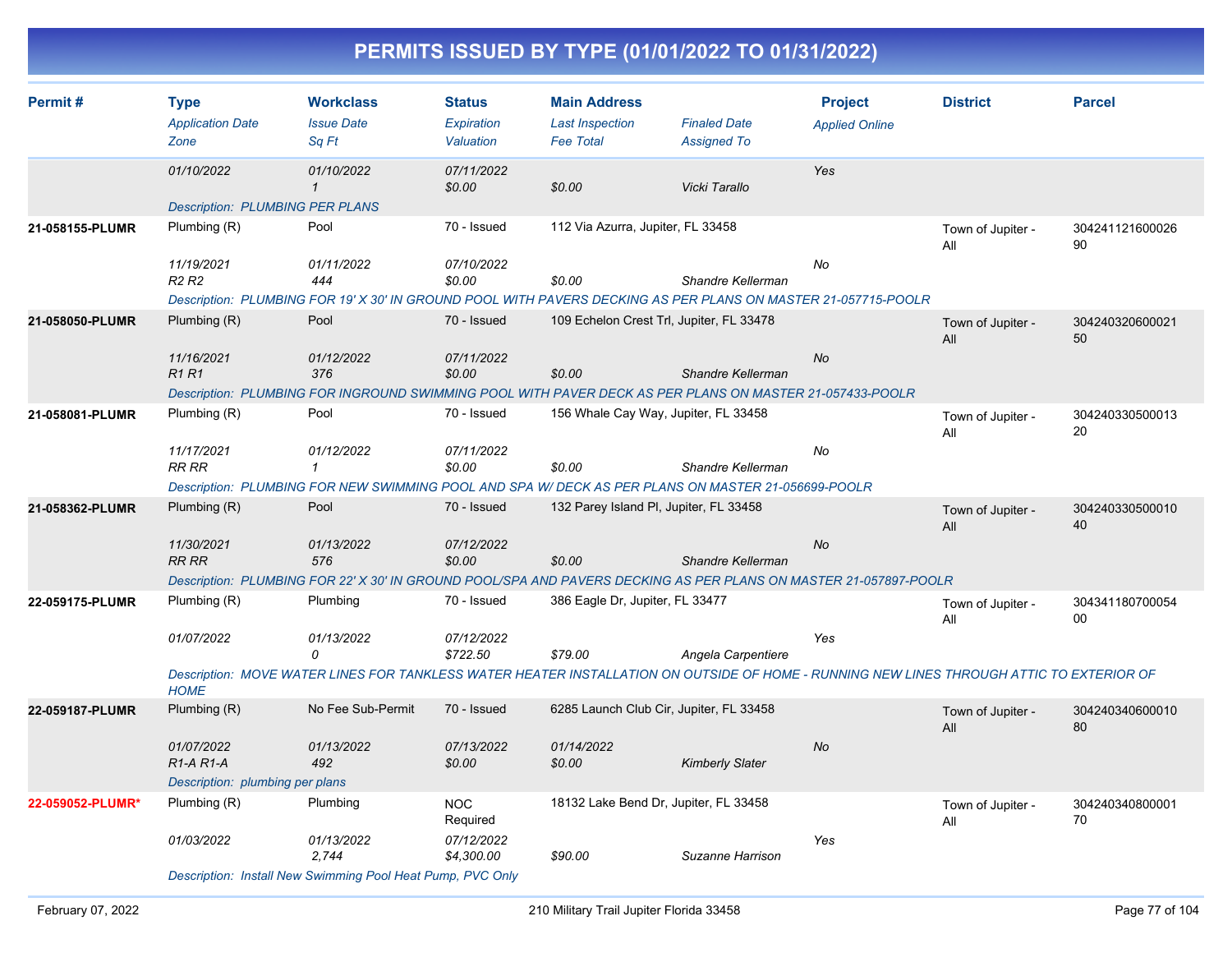| Permit#         | <b>Type</b><br><b>Application Date</b><br>Zone                                      | <b>Workclass</b><br><b>Issue Date</b><br>Sq Ft                                                             | <b>Status</b><br>Expiration<br>Valuation | <b>Main Address</b><br><b>Last Inspection</b><br><b>Fee Total</b> | <b>Finaled Date</b><br><b>Assigned To</b> | <b>Project</b><br><b>Applied Online</b> | <b>District</b>          | <b>Parcel</b>         |
|-----------------|-------------------------------------------------------------------------------------|------------------------------------------------------------------------------------------------------------|------------------------------------------|-------------------------------------------------------------------|-------------------------------------------|-----------------------------------------|--------------------------|-----------------------|
| 22-059254-PLUMR | Plumbing (R)                                                                        | No Fee Sub-Permit                                                                                          | 70 - Issued                              | 155 Segovia Way, Jupiter, FL 33458                                |                                           |                                         | Town of Jupiter -<br>All | 304241131700008<br>40 |
|                 | 01/11/2022                                                                          | 01/14/2022<br>$\mathbf{1}$                                                                                 | 07/18/2022<br>\$0.00                     | 01/19/2022<br>\$0.00                                              | <b>Kimberly Slater</b>                    | Yes                                     |                          |                       |
| 22-059078-PLUMR | Plumbing (R)                                                                        | <b>Description: Sub-Plumbing Residential Permit</b><br>No Fee Sub-Permit                                   | 70 - Issued                              | 176 Spyglass Ln, Jupiter, FL 33477                                |                                           |                                         | Town of Jupiter -<br>All | 304341071500026<br>40 |
|                 | 01/04/2022                                                                          | 01/14/2022<br>0                                                                                            | 07/18/2022<br>\$0.00                     | 01/18/2022<br>\$0.00                                              | Vicki Tarallo                             | Yes                                     |                          |                       |
|                 | <b>Description: PLUMBING PER PLANS</b>                                              |                                                                                                            |                                          |                                                                   |                                           |                                         |                          |                       |
| 22-059426-PLUMR | Plumbing $(R)$                                                                      | No Fee Sub-Permit                                                                                          | 70 - Issued                              | 123 Timber Ln, Jupiter, FL 33458                                  |                                           |                                         | Town of Jupiter -<br>All | 304241110100102<br>90 |
|                 | 01/18/2022                                                                          | 01/18/2022<br>40                                                                                           | 07/19/2022<br>\$0.00                     | 01/20/2022<br>\$0.00                                              | <b>Kelly Hills</b>                        | Yes                                     |                          |                       |
|                 | Description: Add half bath as per plans                                             |                                                                                                            |                                          |                                                                   |                                           |                                         |                          |                       |
| 21-057082-PLUMR | Plumbing (R)                                                                        | Pool                                                                                                       | 70 - Issued                              | 155 Seashore Dr, Jupiter, FL 33477                                |                                           |                                         | Town of Jupiter -<br>All | 304341160200042<br>00 |
|                 | 10/11/2021<br>R <sub>2</sub> R <sub>2</sub>                                         | 01/18/2022<br>415                                                                                          | 08/01/2022<br>\$0.00                     | 01/31/2022<br>\$0.00                                              | Shandre Kellerman                         | No                                      |                          |                       |
|                 |                                                                                     | Description: PLUMBING FOR POOL/SPA PAVER DECK AS PER PLANS ON MASTER 21-056441-POOLR                       |                                          |                                                                   |                                           |                                         |                          |                       |
| 21-058854-PLUMR | Plumbing (R)                                                                        | Pool                                                                                                       | 70 - Issued                              | 452 Sonoma Isles Cir, Jupiter, FL 33478                           |                                           |                                         | Town of Jupiter -<br>All | 304240320400011<br>10 |
|                 | 12/20/2021<br><b>R1 R1</b>                                                          | 01/19/2022<br>500                                                                                          | 08/02/2022<br>\$0.00                     | 02/03/2022<br>\$0.00                                              | Shandre Kellerman                         | No                                      |                          |                       |
|                 |                                                                                     | Description: POOL PERIMETER PIPING FOR Inground Gunite Pool and Spa AS PER PLANS ON MASTER 21-058711-POOLR |                                          |                                                                   |                                           |                                         |                          |                       |
| 22-059361-PLUMR | Plumbing (R)                                                                        | Plumbing                                                                                                   | <b>NOC</b><br>Required                   | 116 Hampton Cir, Jupiter, FL 33458                                |                                           |                                         | Town of Jupiter -<br>All | 304241111500015<br>90 |
|                 | 01/14/2022                                                                          | 01/19/2022<br>1,975                                                                                        | 07/18/2022<br>\$7,500.00                 | \$154.25                                                          | <b>Kimberly Slater</b>                    | Yes                                     |                          |                       |
|                 |                                                                                     | Description: REPIPE THE EXISTING WATER SYSTEM FROM POLYBUTYLENE TO PEX                                     |                                          |                                                                   |                                           |                                         |                          |                       |
| 22-059526-PLUMR | Plumbing (R)                                                                        | Pool                                                                                                       | 70 - Issued                              | 196 Barbados Dr, Jupiter, FL 33458                                |                                           |                                         | Town of Jupiter -<br>All | 304241230400009<br>10 |
|                 | 01/20/2022<br><b>MXD MXD</b>                                                        | 01/20/2022<br>1,500                                                                                        | 07/19/2022<br>\$0.00                     | \$0.00                                                            | <b>Kimberly Slater</b>                    | No                                      |                          |                       |
|                 | Description: Resurface pool and spa<br><b>Remodel Deck</b><br><b>Move Equipment</b> |                                                                                                            |                                          |                                                                   |                                           |                                         |                          |                       |
| 21-054594-PLUMR | Plumbing (R)                                                                        | Pool                                                                                                       | 70 - Issued                              | 140 Glencullen Cir, Jupiter, FL 33458                             |                                           |                                         | Town of Jupiter -<br>All | 304241132300013<br>80 |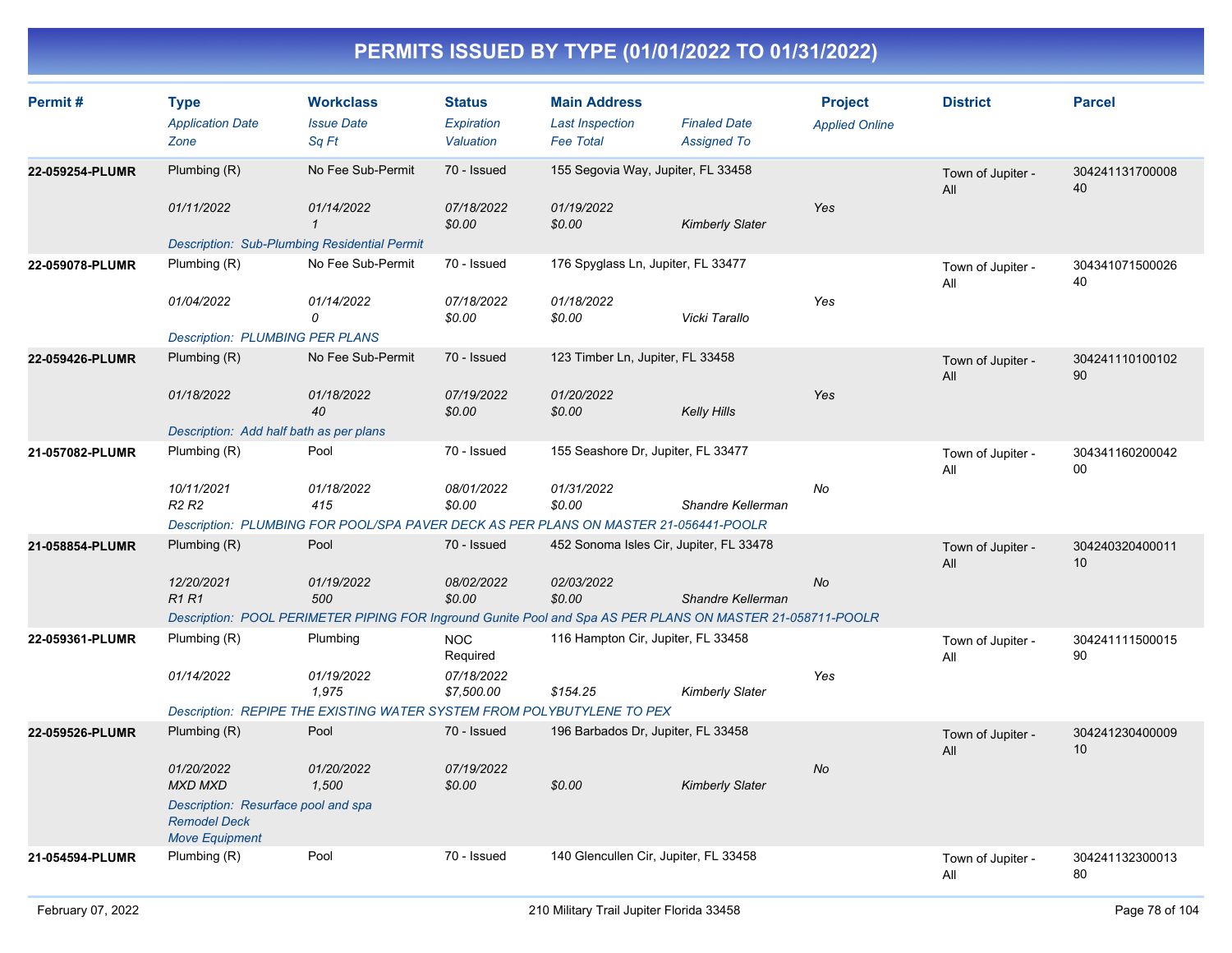|                 |                                                                          |                                                                                                                                             |                                          |                                                                   | PERMITS ISSUED BY TYPE (01/01/2022 TO 01/31/2022) |                                         |                          |                       |
|-----------------|--------------------------------------------------------------------------|---------------------------------------------------------------------------------------------------------------------------------------------|------------------------------------------|-------------------------------------------------------------------|---------------------------------------------------|-----------------------------------------|--------------------------|-----------------------|
| Permit #        | <b>Type</b><br><b>Application Date</b><br>Zone                           | <b>Workclass</b><br><b>Issue Date</b><br>Sq Ft                                                                                              | <b>Status</b><br>Expiration<br>Valuation | <b>Main Address</b><br><b>Last Inspection</b><br><b>Fee Total</b> | <b>Finaled Date</b><br><b>Assigned To</b>         | <b>Project</b><br><b>Applied Online</b> | <b>District</b>          | <b>Parcel</b>         |
|                 | 07/12/2021<br>MXD MXD<br><b>POOL 315 SQ FT</b><br><b>PERIMETER 77 LF</b> | 01/20/2022<br>315<br>Description: PLUMBING FOR NEW POOL, SPA, DECK AS PER PLANS ON MASTER 21-054498-POOLR                                   | 08/01/2022<br>\$0.00                     | 02/02/2022<br>\$0.00                                              | Shandre Kellerman                                 | No                                      |                          |                       |
| 22-059554-PLUMR | Plumbing (R)<br>01/20/2022<br><b>R2 R2</b>                               | Pool<br>01/20/2022<br>$\mathbf{1}$<br>Description: Install Swimming Pool/Pool Paver Deck                                                    | 70 - Issued<br>07/19/2022<br>\$0.00      | 130 Sand Pine Dr, Jupiter, FL 33477<br>\$0.00                     | <b>Kimberly Slater</b>                            | No                                      | Town of Jupiter -<br>All | 304341160200034<br>40 |
| 22-059316-PLUMR | Plumbing (R)<br>01/12/2022                                               | Plumbing<br>01/20/2022<br>1,975<br>Description: REPIPE THE EXISTING WATER SYSTEM FROM POLYBUTYLENE TO PEX                                   | 70 - Issued<br>07/19/2022<br>\$7,500.00  | 292 Sussex Cir, Jupiter, FL 33458<br>\$154.25                     | <b>Kelly Hills</b>                                | Yes                                     | Town of Jupiter -<br>All | 304241111500009<br>70 |
| 22-059412-PLUMR | Plumbing (R)<br>01/17/2022<br><b>Description: Sub-Plumbing Permit</b>    | No Fee Sub-Permit<br>01/20/2022<br>$\mathbf 1$                                                                                              | 70 - Issued<br>07/27/2022<br>\$0.00      | 18149 Perigon Way, Jupiter, FL 33458<br>01/28/2022<br>\$0.00      | Alicia Hertzog                                    | Yes                                     | Town of Jupiter -<br>All | 304240362100000<br>33 |
| 22-059561-PLUMR | Plumbing (R)<br>01/21/2022                                               | No Fee Sub-Permit<br>01/21/2022<br>1<br>Description: restub kitchen and powder bath.Install new washer box.Install final plumbing fixtures. | 70 - Issued<br>07/25/2022<br>\$0.00      | 130 St Michaels Ct, Jupiter, FL 33458<br>01/25/2022<br>\$0.00     | Shandre Kellerman                                 | Yes                                     | Town of Jupiter -<br>All | 304241111800006<br>60 |
| 22-059529-PLUMR | Plumbing (R)<br>01/20/2022<br><b>RR RR</b>                               | Pool<br>01/21/2022<br>786<br>Description: Pool, spa, paver deck, elect heater                                                               | 70 - Issued<br>07/20/2022<br>\$0.00      | 112 Steeple Cir, Jupiter, FL 33458<br>\$0.00                      | <b>Kelly Hills</b>                                | No                                      | Town of Jupiter -<br>All | 304240320100005<br>00 |
| 22-059463-PLUMR | Plumbing (R)<br>01/18/2022<br>R3 R3                                      | Pool<br>01/24/2022<br>1,046<br>Description: Pool, spa, paver deck, gas heater                                                               | 70 - Issued<br>07/23/2022<br>\$0.00      | 361 Old Jupiter Beach Rd, Jupiter, FL<br>33477<br>\$0.00          | <b>Kelly Hills</b>                                | No                                      | Town of Jupiter -<br>All | 304341063900000<br>30 |
| 22-059164-PLUMR | Plumbing (R)<br>01/06/2022                                               | Plumbing<br>01/24/2022<br>$\mathcal{I}$                                                                                                     | 70 - Issued<br>08/01/2022<br>\$4,450.00  | 18811 Big Cypress Dr, Jupiter, FL 33458<br>02/02/2022<br>\$93.00  | <b>Kelly Hills</b>                                | Yes                                     | Town of Jupiter -<br>All | 304240341000022<br>40 |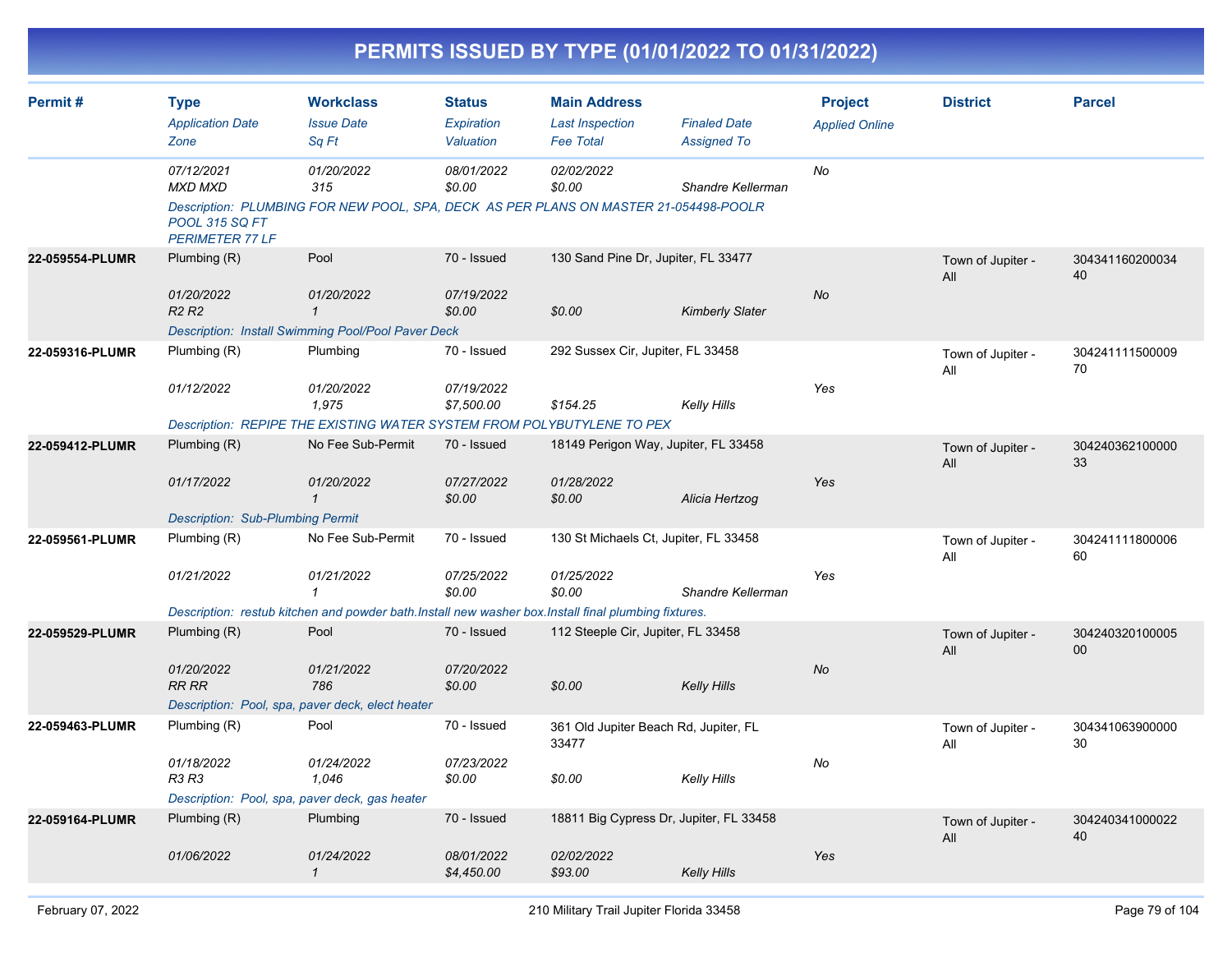|                 |                                                |                                                                                                                                  |                                          |                                                                   | PERMITS ISSUED BY TYPE (01/01/2022 TO 01/31/2022) |                                         |                          |                       |
|-----------------|------------------------------------------------|----------------------------------------------------------------------------------------------------------------------------------|------------------------------------------|-------------------------------------------------------------------|---------------------------------------------------|-----------------------------------------|--------------------------|-----------------------|
| Permit#         | <b>Type</b><br><b>Application Date</b><br>Zone | <b>Workclass</b><br><b>Issue Date</b><br>Sq Ft                                                                                   | <b>Status</b><br>Expiration<br>Valuation | <b>Main Address</b><br><b>Last Inspection</b><br><b>Fee Total</b> | <b>Finaled Date</b><br><b>Assigned To</b>         | <b>Project</b><br><b>Applied Online</b> | <b>District</b>          | <b>Parcel</b>         |
|                 |                                                | Description: Install a Gulfstream HE 110 Swimming Pool Heat Pump.                                                                |                                          |                                                                   |                                                   |                                         |                          |                       |
| 22-059310-PLUMR | Plumbing (R)                                   | No Fee Sub-Permit                                                                                                                | 70 - Issued                              |                                                                   | 1311 Windley Key Way, Jupiter, FL 33458           |                                         | Town of Jupiter -<br>All | 304241140900032<br>40 |
|                 | 01/12/2022                                     | 01/25/2022<br>5.033                                                                                                              | 07/25/2022<br>\$0.00                     | 01/26/2022<br>\$0.00                                              | Alicia Hertzog                                    | Yes                                     |                          |                       |
|                 | <b>Description: PLUMBING PER PLANS</b>         |                                                                                                                                  |                                          |                                                                   |                                                   |                                         |                          |                       |
| 22-059234-PLUMR | Plumbing (R)                                   | Plumbing                                                                                                                         | 70 - Issued                              | 306 S Hampton Dr, Jupiter, FL 33458                               |                                                   |                                         | Town of Jupiter -<br>All | 304241111500009<br>00 |
|                 | 01/10/2022                                     | 01/25/2022<br>1,975                                                                                                              | 07/25/2022<br>\$7,500.00                 | \$154.25                                                          | Shandre Kellerman                                 | Yes                                     |                          |                       |
|                 |                                                | Description: REPIPE EXISTING WATER SYSTEM FROM POLYBUTYLENE TO PEX                                                               |                                          |                                                                   |                                                   |                                         |                          |                       |
| 21-058452-PLUMR | Plumbing (R)                                   | Pool                                                                                                                             | 70 - Issued                              |                                                                   | 3510 Community Dr, Jupiter, FL 33458              |                                         | Town of Jupiter -<br>All | 304241140500023<br>50 |
|                 | 12/03/2021<br><b>MXD MXD</b>                   | 01/25/2022<br>$\mathbf{1}$                                                                                                       | 07/25/2022<br>\$0.00                     | \$0.00                                                            | Shandre Kellerman                                 | No                                      |                          |                       |
|                 |                                                | Description: POOL PLUMBING FOR Installing Gunite Pool & Spa with decking to the property AS PER PLANS ON MASTER 21-057722-POOLR  |                                          |                                                                   |                                                   |                                         |                          |                       |
| 22-059438-PLUMR | Plumbing (R)                                   | No Fee Sub-Permit                                                                                                                | 70 - Issued                              | 109 W Village Way, Jupiter, FL 33458                              |                                                   |                                         | Town of Jupiter -<br>All | 304241130500004<br>80 |
|                 | 01/18/2022                                     | 01/26/2022<br>$\mathcal I$                                                                                                       | 07/25/2022<br>\$0.00                     | \$0.00                                                            | <b>Kelly Hills</b>                                | Yes                                     |                          |                       |
|                 | Description: plumbing installation             |                                                                                                                                  |                                          |                                                                   |                                                   |                                         |                          |                       |
| 22-059616-PLUMR | Plumbing (R)                                   | No Fee Sub-Permit                                                                                                                | 70 - Issued                              |                                                                   | 103 Sandpiper Cir W, Jupiter, FL 33477            |                                         | Town of Jupiter -<br>All | 304341080100200<br>40 |
|                 | 01/24/2022                                     | 01/26/2022<br>3,000                                                                                                              | 07/27/2022<br>\$0.00                     | 01/28/2022<br>\$0.00                                              | Suzanne Harrison                                  | Yes                                     |                          |                       |
|                 |                                                | Description: relocate and remodel plumbing and bathrooms                                                                         |                                          |                                                                   |                                                   |                                         |                          |                       |
| 22-059436-PLUMR | Plumbing (R)                                   | Pool                                                                                                                             | 70 - Issued                              |                                                                   | 121 Echelon Crest Trl, Jupiter, FL 33478          |                                         | Town of Jupiter -<br>All | 304240320600021<br>80 |
|                 | 01/18/2022<br><b>R1R1</b>                      | 01/26/2022<br>837                                                                                                                | 08/03/2022<br>\$0.00                     | 02/04/2022<br>\$0.00                                              | Suzanne Harrison                                  | No                                      |                          |                       |
|                 |                                                | Description: Poo, Spa, paver deck, gas heater, fence by others                                                                   |                                          |                                                                   |                                                   |                                         |                          |                       |
| 21-057818-PLUMR | Plumbing (R)                                   | Pool                                                                                                                             | 70 - Issued                              |                                                                   | 122 Waters Edge Dr, Jupiter, FL 33477             |                                         | Town of Jupiter -<br>All | 304341180800041<br>60 |
|                 | 11/05/2021<br>R1 R1                            | 01/26/2022<br>571                                                                                                                | 07/27/2022<br>\$0.00                     | 01/28/2022<br>\$0.00                                              | Shandre Kellerman                                 | No                                      |                          |                       |
|                 |                                                | Description: PLUMBING FOR Pool, spa, paver deck by others, gas heater, electric by others AS PER PLANS ON MASTER 21-057164-POOLR |                                          |                                                                   |                                                   |                                         |                          |                       |
| 22-059259-PLUMR | Plumbing (R)                                   | Plumbing                                                                                                                         | 99 - Closed -<br><b>JCDS</b>             | 501 Circle W, Jupiter, FL 33458                                   |                                                   |                                         | Town of Jupiter -<br>All | 304241011000003<br>70 |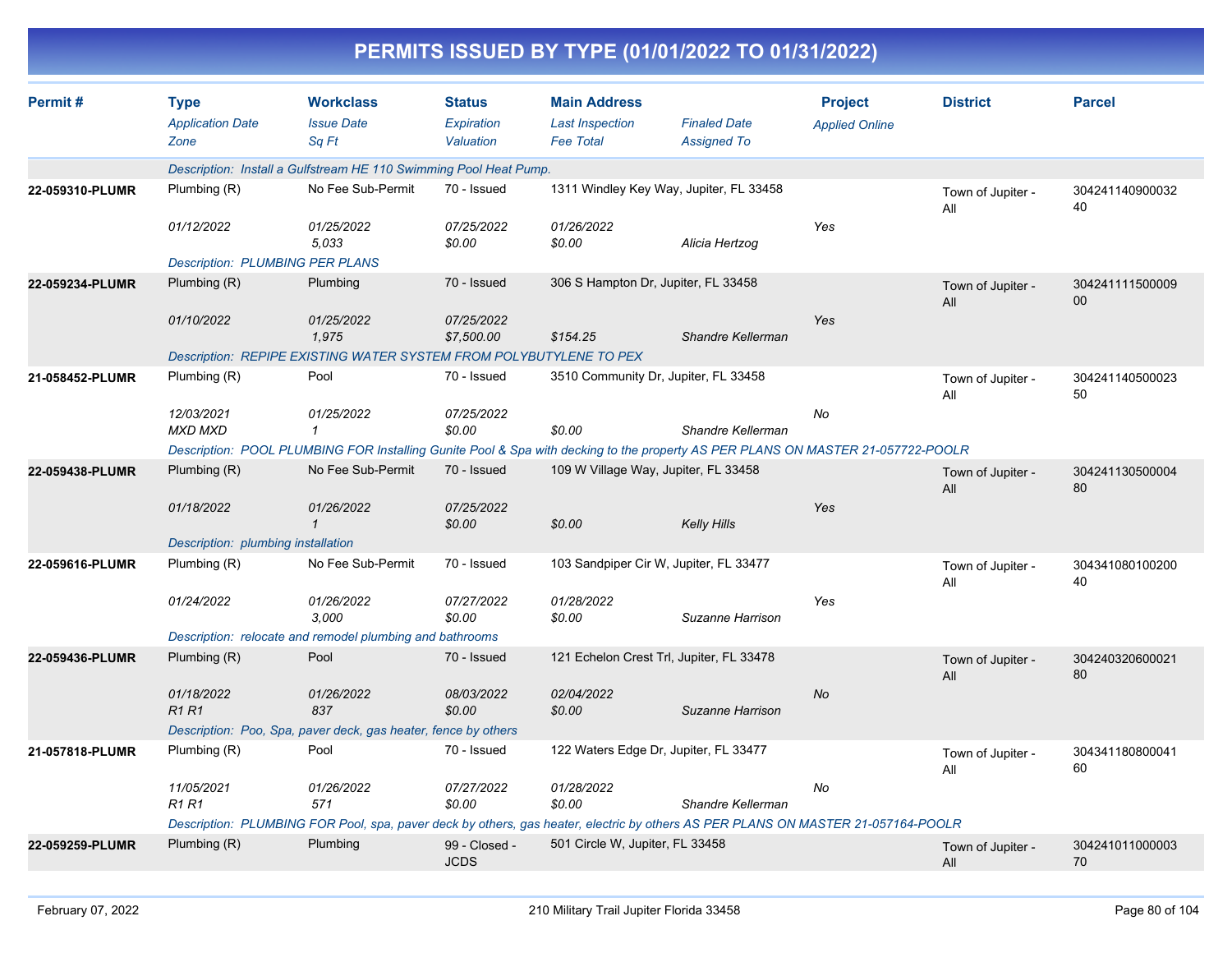|                  |                                                |                                                                                               |                                          |                                                                   | PERMITS ISSUED BY TYPE (01/01/2022 TO 01/31/2022)                                                                              |                                         |                          |                       |
|------------------|------------------------------------------------|-----------------------------------------------------------------------------------------------|------------------------------------------|-------------------------------------------------------------------|--------------------------------------------------------------------------------------------------------------------------------|-----------------------------------------|--------------------------|-----------------------|
| Permit#          | <b>Type</b><br><b>Application Date</b><br>Zone | <b>Workclass</b><br><b>Issue Date</b><br>Sq Ft                                                | <b>Status</b><br>Expiration<br>Valuation | <b>Main Address</b><br><b>Last Inspection</b><br><b>Fee Total</b> | <b>Finaled Date</b><br><b>Assigned To</b>                                                                                      | <b>Project</b><br><b>Applied Online</b> | <b>District</b>          | <b>Parcel</b>         |
|                  | 01/11/2022                                     | 01/26/2022                                                                                    | 08/02/2022<br>\$1,700.00                 | 02/03/2022<br>\$79.00                                             | 02/04/2022<br><b>Building-Department Completed</b>                                                                             | Yes                                     |                          |                       |
|                  |                                                | Description: Remove existing tub and Install Walk in Tub . NO tile or drywall work being done |                                          |                                                                   |                                                                                                                                |                                         |                          |                       |
| 22-059478-PLUMR  | Plumbing (R)                                   | No Fee Sub-Permit                                                                             | 70 - Issued                              | 149 Barcelona Dr, Jupiter, FL 33458                               |                                                                                                                                |                                         | Town of Jupiter -<br>All | 304241131700010<br>00 |
|                  | 01/19/2022                                     | 01/27/2022<br>36                                                                              | 07/26/2022<br>\$0.00                     | \$0.00                                                            | Vicki Tarallo                                                                                                                  | Yes                                     |                          |                       |
|                  | <b>Description: PLUMBING PER PLANS</b>         |                                                                                               |                                          |                                                                   |                                                                                                                                |                                         |                          |                       |
| 22-059722-PLUMR  | Plumbing (R)                                   | No Fee Sub-Permit                                                                             | 70 - Issued                              |                                                                   | 18323 Flagship Cir, Jupiter, FL 33458                                                                                          |                                         | Town of Jupiter -<br>All | 304240340600008<br>70 |
|                  | 01/28/2022                                     | 01/28/2022<br>$\mathbf{\overline{1}}$                                                         | 07/27/2022                               |                                                                   |                                                                                                                                | Yes                                     |                          |                       |
|                  |                                                | Description: REPAIR STRUCTURAL WALL AND DAMAGED INTERIOR VEHICLE DAMAGE                       | \$0.00                                   | \$0.00                                                            | <b>Kimberly Slater</b>                                                                                                         |                                         |                          |                       |
| 22-059733-PLUMR* | Plumbing (R)                                   | Pool                                                                                          | 70 - Issued                              |                                                                   | 113 Echelon Crest Trl, Jupiter, FL 33478                                                                                       |                                         |                          | 304240320600021       |
|                  |                                                |                                                                                               |                                          |                                                                   |                                                                                                                                |                                         | Town of Jupiter -<br>All | 60                    |
|                  | 01/28/2022<br><b>R1 R1</b>                     | 01/28/2022                                                                                    | 07/27/2022<br>\$0.00                     | \$0.00                                                            | <b>Kellie Doherty</b>                                                                                                          | No                                      |                          |                       |
|                  |                                                | Description: Install Gunite Swimming Pool with Paver Deck                                     |                                          |                                                                   |                                                                                                                                |                                         |                          |                       |
| 21-057922-PLUMR* | Plumbing (R)                                   | Plumbing                                                                                      | 70 - Issued                              |                                                                   | 113 Echelon Crest Trl, Jupiter, FL 33478                                                                                       |                                         | Town of Jupiter -<br>All | 304240320600021<br>60 |
|                  | 11/10/2021                                     | 01/28/2022<br>$\mathbf{1}$                                                                    | 07/27/2022<br>\$650.00                   | \$79.00                                                           | <b>Kellie Doherty</b>                                                                                                          | Yes                                     |                          |                       |
|                  |                                                | Description: Install Watts 9D check valve and connect pool autofill                           |                                          |                                                                   |                                                                                                                                |                                         |                          |                       |
| 21-058454-PLUMR* | Plumbing (R)                                   | Pool                                                                                          | 70 - Issued                              |                                                                   | 1010 Cheyenne St, Jupiter, FL 33458                                                                                            |                                         | Town of Jupiter -<br>All | 304241020202101<br>50 |
|                  | 12/03/2021<br><b>R1 R1</b>                     | 01/31/2022<br>950                                                                             | 07/30/2022<br>\$0.00                     | \$0.00                                                            | Shandre Kellerman                                                                                                              | No                                      |                          |                       |
|                  |                                                |                                                                                               |                                          |                                                                   | Description: PLUMBING FOR Installation of new inground concrete swimming pool and deck. AS PER PLANS ON MASTER 21-057725-POOLR |                                         |                          |                       |
| 21-058698-PLUMR* | Plumbing (R)                                   | No Fee Sub-Permit                                                                             | 70 - Issued                              |                                                                   | 1803 W Community Dr, Jupiter, FL 33458                                                                                         |                                         | Town of Jupiter -<br>All | 304241140700040<br>10 |
|                  | 12/14/2021<br><b>MXD MXD</b>                   | 01/31/2022<br>$\mathcal I$                                                                    | 07/30/2022<br>\$0.00                     | \$0.00                                                            | Alicia Hertzog                                                                                                                 | No                                      |                          |                       |
|                  |                                                | Description: redo bathroom, remove bath, expand shower                                        |                                          |                                                                   |                                                                                                                                |                                         |                          |                       |
| 21-057970-PLUMR  | Plumbing (R)                                   | Pool                                                                                          | 70 - Issued                              |                                                                   | 3702 Captains Way, Jupiter, FL 33477                                                                                           |                                         | Town of Jupiter -<br>All | 304341181400000<br>80 |
|                  | 11/12/2021<br><b>R1 R1</b>                     | 01/31/2022<br>$\mathbf{1}$                                                                    | 08/01/2022<br>\$0.00                     | 02/01/2022<br>\$0.00                                              | Shandre Kellerman                                                                                                              | No                                      |                          |                       |
|                  |                                                | Description: PLUMBING FOR In ground swimming pool AS PER PLANS ON MASTER 21-057253-POOLR      |                                          |                                                                   |                                                                                                                                |                                         |                          |                       |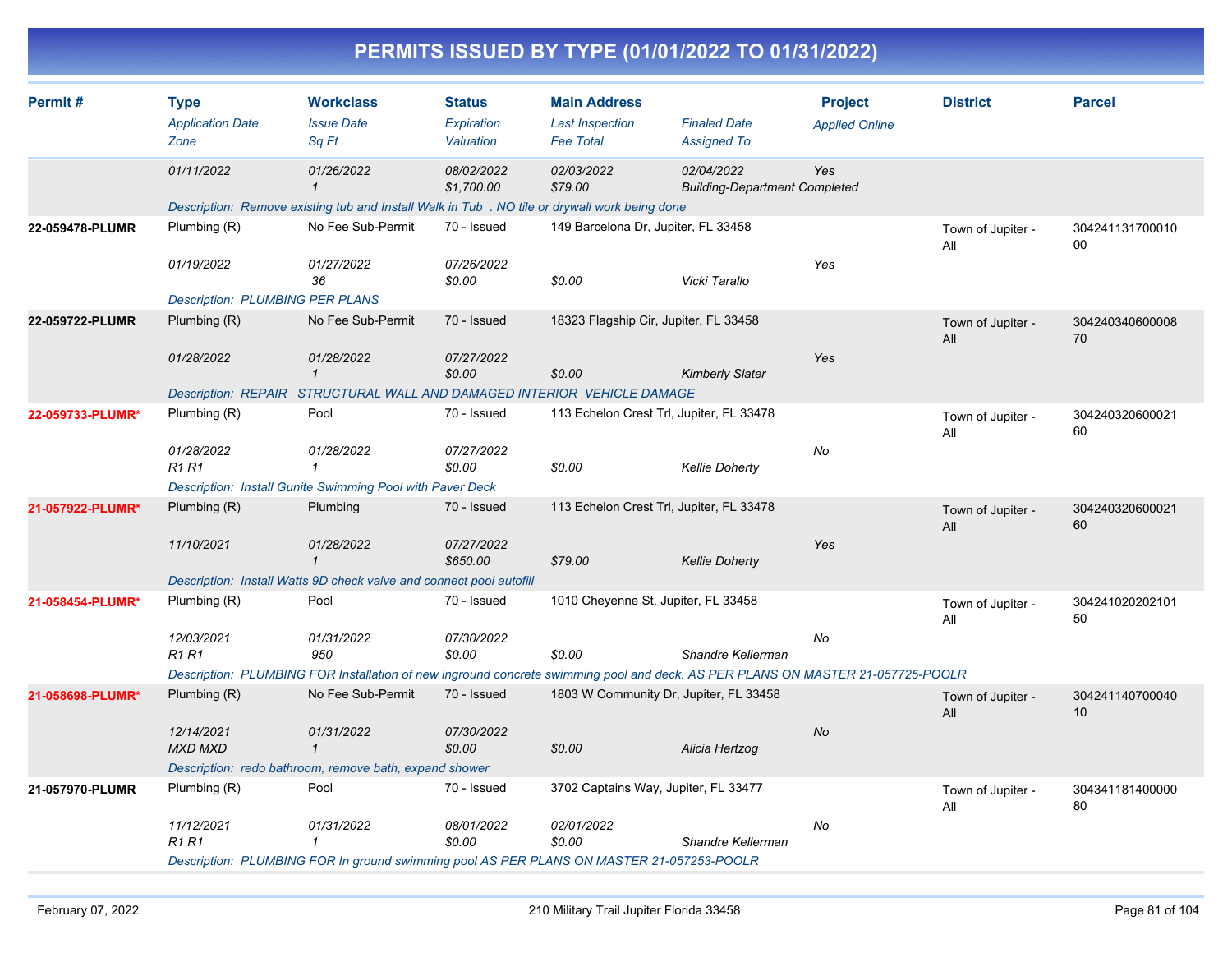| Permit#          | <b>Type</b>                            | <b>Workclass</b>                                                                            | <b>Status</b>            | <b>Main Address</b>                 |                                        | <b>Project</b>        | <b>District</b>                         | <b>Parcel</b>         |
|------------------|----------------------------------------|---------------------------------------------------------------------------------------------|--------------------------|-------------------------------------|----------------------------------------|-----------------------|-----------------------------------------|-----------------------|
|                  | <b>Application Date</b>                | <b>Issue Date</b>                                                                           | Expiration               | <b>Last Inspection</b>              | <b>Finaled Date</b>                    | <b>Applied Online</b> |                                         |                       |
|                  | Zone                                   | Sq Ft                                                                                       | Valuation                | <b>Fee Total</b>                    | <b>Assigned To</b>                     |                       |                                         |                       |
| 22-059308-PLUMR  | Plumbing (R)                           | Plumbing                                                                                    | 70 - Issued              | 1005 Mohawk St, Jupiter, FL 33458   |                                        |                       | Town of Jupiter -<br>All                | 304241020300901<br>70 |
|                  | 01/12/2022                             | 01/31/2022                                                                                  | 08/01/2022<br>\$1,700.00 | \$79.00                             | Vicki Tarallo                          | Yes                   |                                         |                       |
|                  |                                        | Description: REMOVE EXISTING TUB AND INSTALL NEW WALK-IN TUB. NO TILE OR DRYWALL BEING DONE |                          |                                     |                                        |                       |                                         |                       |
| 22-059614-PLUMR* | Plumbing (R)                           | Plumbing                                                                                    | <b>NOC</b><br>Required   | 290 Sussex Cir, Jupiter, FL 33458   |                                        |                       | Town of Jupiter -<br>All                | 304241111500009<br>80 |
|                  | 01/24/2022                             | 01/31/2022<br>1,975                                                                         | 08/01/2022<br>\$7,500.00 | \$154.25                            | Shandre Kellerman                      | Yes                   |                                         |                       |
|                  |                                        | Description: REPIPE THE EXISTING WATER SYSTEM FROM POLYBUTYLENE TO PEX                      |                          |                                     |                                        |                       |                                         |                       |
| 22-059714-PLUMR  | Plumbing (R)                           | No Fee Sub-Permit                                                                           | 70 - Issued              |                                     | 3455 E Mallory Blvd, Jupiter, FL 33458 |                       | Town of Jupiter -<br>All                | 304241141300038<br>90 |
|                  | 01/27/2022                             | 01/31/2022<br>100                                                                           | 08/01/2022<br>\$0.00     | 02/01/2022<br>\$0.00                | Vicki Tarallo                          | Yes                   |                                         |                       |
|                  | <b>Description: PLUMBING PER PLANS</b> |                                                                                             |                          |                                     |                                        |                       |                                         |                       |
| 22-059611-PLUMR  | Plumbing (R)                           | No Fee Sub-Permit                                                                           | 70 - Issued              | 122 Sand Pine Dr, Jupiter, FL 33477 |                                        |                       | Town of Jupiter -<br>All                | 304341160200034<br>00 |
|                  | 01/24/2022                             | 01/31/2022                                                                                  | 08/01/2022<br>\$0.00     | \$0.00                              | Kelly Hills                            | Yes                   |                                         |                       |
|                  |                                        | Description: Plumbing for bathroom addition                                                 |                          |                                     |                                        |                       |                                         |                       |
|                  |                                        |                                                                                             |                          |                                     |                                        |                       | <b>PERMITS ISSUED FOR PLUMBING (R):</b> | 47                    |
| POOL (R)         |                                        |                                                                                             |                          |                                     |                                        |                       |                                         |                       |

| י יי ביט         |                                           |                                                                            |                           |                                      |                   |     |                          |                       |
|------------------|-------------------------------------------|----------------------------------------------------------------------------|---------------------------|--------------------------------------|-------------------|-----|--------------------------|-----------------------|
| 21-057725-POOLR* | Pool $(R)$                                | In Ground Pool/Spa                                                         | NOC<br>Required           | 1010 Cheyenne St, Jupiter, FL 33458  |                   |     | Town of Jupiter -<br>All | 304241020202101<br>50 |
|                  | 11/02/2021                                | 01/06/2022<br>950                                                          | 07/05/2022<br>\$31,068.00 | \$636.89                             | Shandre Kellerman | Yes |                          |                       |
|                  |                                           | Description: Installation of new inground concrete swimming pool and deck. |                           |                                      |                   |     |                          |                       |
| 21-056206-POOLR  | Pool (R)                                  | In Ground Pool/Spa                                                         | 70 - Issued               | 4702 Captains Way, Jupiter, FL 33477 |                   |     | Town of Jupiter -<br>All | 304341181400001<br>60 |
|                  | 09/08/2021                                | 01/06/2022                                                                 | 07/05/2022<br>\$24,000.00 | \$492.00                             | Shandre Kellerman | Yes |                          |                       |
|                  | <b>Description: REMODEL EXISTING POOL</b> |                                                                            |                           |                                      |                   |     |                          |                       |
| 21-057715-POOLR  | Pool $(R)$                                | In Ground Pool/Spa                                                         | 70 - Issued               | 112 Via Azurra, Jupiter, FL 33458    |                   |     | Town of Jupiter -<br>All | 304241121600026<br>90 |
|                  | 11/02/2021                                | 01/06/2022<br>444                                                          | 07/05/2022<br>\$76,660.00 | \$1,571.53                           | Shandre Kellerman | Yes |                          |                       |
|                  |                                           | Description: 19' X 30' IN GROUND POOL WITH PAVERS DECKING                  |                           |                                      |                   |     |                          |                       |
|                  |                                           |                                                                            |                           |                                      |                   |     |                          |                       |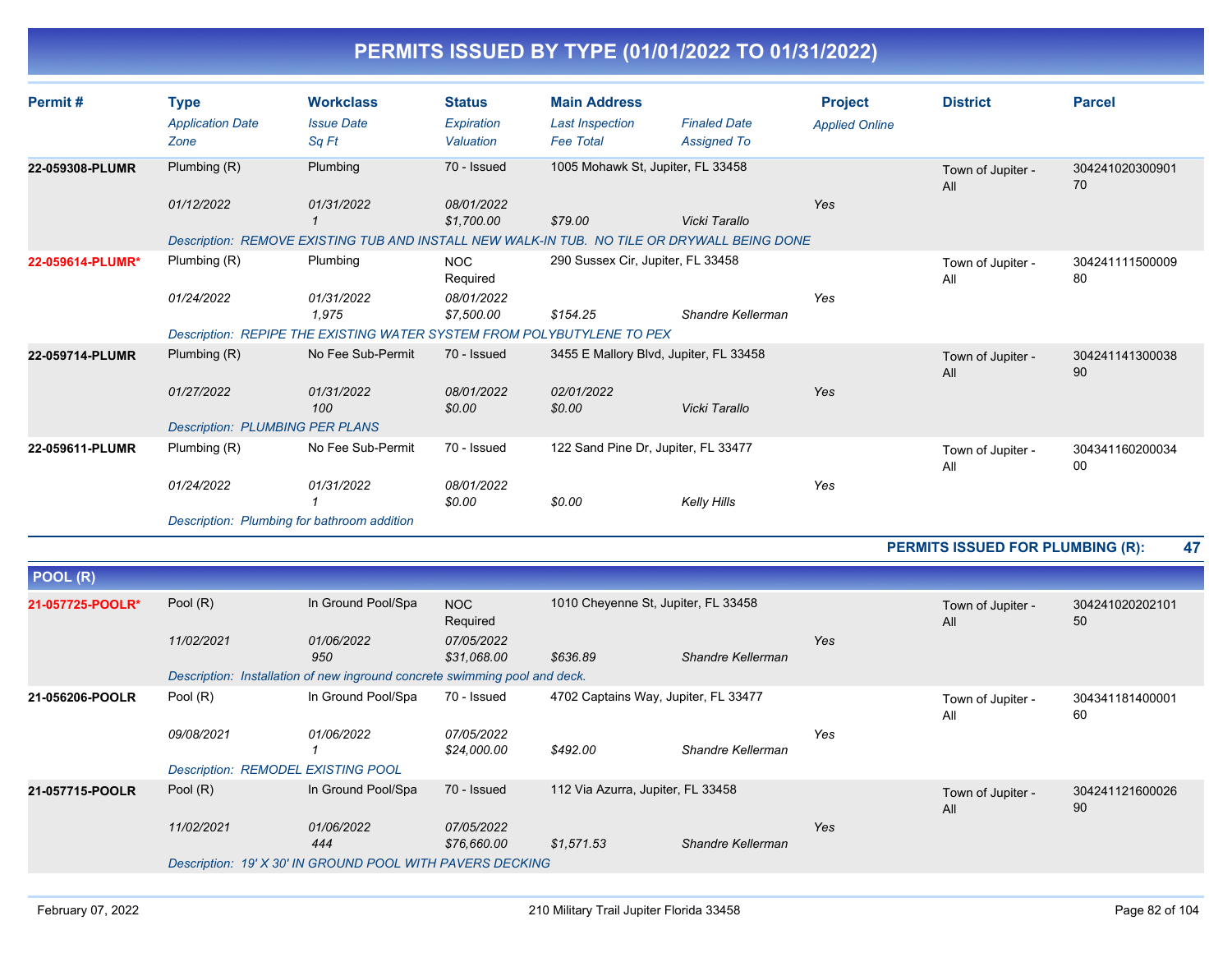| Permit#         | <b>Type</b><br><b>Application Date</b><br>Zone                                      | <b>Workclass</b><br><b>Issue Date</b><br>Sa Ft               | <b>Status</b><br>Expiration<br>Valuation | <b>Main Address</b><br><b>Last Inspection</b><br><b>Fee Total</b> | <b>Finaled Date</b><br><b>Assigned To</b> | <b>Project</b><br><b>Applied Online</b> | <b>District</b>          | <b>Parcel</b>         |
|-----------------|-------------------------------------------------------------------------------------|--------------------------------------------------------------|------------------------------------------|-------------------------------------------------------------------|-------------------------------------------|-----------------------------------------|--------------------------|-----------------------|
| 21-056699-POOLR | Pool (R)                                                                            | In Ground Pool/Spa                                           | 70 - Issued                              | 156 Whale Cay Way, Jupiter, FL 33458                              |                                           |                                         | Town of Jupiter -<br>All | 304240330500013<br>20 |
|                 | 09/27/2021                                                                          | 01/10/2022<br>$\mathbf{1}$                                   | 07/11/2022<br>\$57,350.00                | \$1,175.67                                                        | Shandre Kellerman                         | Yes                                     |                          |                       |
|                 |                                                                                     | Description: NEW SWIMMING POOL AND SPA W/ DECK               |                                          |                                                                   |                                           |                                         |                          |                       |
| 21-057433-POOLR | Pool (R)                                                                            | In Ground Pool/Spa                                           | 70 - Issued                              |                                                                   | 109 Echelon Crest Trl, Jupiter, FL 33478  |                                         | Town of Jupiter -<br>All | 304240320600021<br>50 |
|                 | 10/21/2021                                                                          | 01/12/2022<br>376                                            | 07/11/2022<br>\$89,000.00                | \$1,899.50                                                        | Shandre Kellerman                         | Yes                                     |                          |                       |
|                 |                                                                                     | <b>Description: INGROUND SWIMMING POOL WITH PAVER DECK</b>   |                                          |                                                                   |                                           |                                         |                          |                       |
| 21-057897-POOLR | Pool (R)                                                                            | In Ground Pool/Spa                                           | 70 - Issued                              | 132 Parey Island PI, Jupiter, FL 33458                            |                                           |                                         | Town of Jupiter -<br>All | 304240330500010<br>40 |
|                 | 11/09/2021                                                                          | 01/13/2022<br>576                                            | 07/12/2022<br>\$70,000.00                | \$1,435.00                                                        | Shandre Kellerman                         | Yes                                     |                          |                       |
|                 |                                                                                     | Description: 22' X 30' IN GROUND POOL/SPA AND PAVERS DECKING |                                          |                                                                   |                                           |                                         |                          |                       |
| 21-056115-POOLR | Pool (R)                                                                            | In Ground Pool/Spa                                           | 70 - Issued                              | 196 Barbados Dr, Jupiter, FL 33458                                |                                           |                                         | Town of Jupiter -<br>All | 304241230400009<br>10 |
|                 | 09/03/2021                                                                          | 01/13/2022<br>1,500                                          | 07/12/2022<br>\$30,000.00                | \$615.00                                                          | <b>Kimberly Slater</b>                    | Yes                                     |                          |                       |
|                 | Description: Resurface pool and spa<br><b>Remodel Deck</b><br><b>Move Equipment</b> |                                                              |                                          |                                                                   |                                           |                                         |                          |                       |
| 21-058586-POOLR | Pool (R)                                                                            | In Ground Pool/Spa                                           | 70 - Issued                              | 361 Old Jupiter Beach Rd, Jupiter, FL<br>33477                    |                                           |                                         | Town of Jupiter -<br>All | 304341063900000<br>30 |
|                 | 12/09/2021                                                                          | 01/18/2022<br>1,046                                          | 07/18/2022<br>\$157,500.00               | \$3,228.75                                                        | Kelly Hills                               | Yes                                     |                          |                       |
|                 |                                                                                     | Description: Pool, spa, paver deck, gas heater               |                                          |                                                                   |                                           |                                         |                          |                       |
| 21-058711-POOLR | Pool (R)                                                                            | In Ground Pool/Spa                                           | 70 - Issued                              | 452 Sonoma Isles Cir, Jupiter, FL 33478                           |                                           |                                         | Town of Jupiter -<br>All | 304240320400011<br>10 |
|                 | 12/15/2021                                                                          | 01/19/2022<br>500                                            | 08/02/2022<br>\$93,000.00                | 02/03/2022<br>\$1,906.50                                          | Shandre Kellerman                         | Yes                                     |                          |                       |
|                 |                                                                                     | Description: Inground Gunite Pool and Spa                    |                                          |                                                                   |                                           |                                         |                          |                       |
| 21-055561-POOLR | Pool (R)                                                                            | In Ground Pool/Spa                                           | 70 - Issued                              | 130 Sand Pine Dr, Jupiter, FL 33477                               |                                           |                                         | Town of Jupiter -<br>All | 304341160200034<br>40 |
|                 | 08/16/2021                                                                          | 01/20/2022<br>$\mathbf{1}$                                   | 07/19/2022<br>\$54,113.00                | \$1,109.31                                                        | <b>Kimberly Slater</b>                    | Yes                                     |                          |                       |
|                 |                                                                                     | Description: Install Swimming Pool/Pool Paver Deck           |                                          |                                                                   |                                           |                                         |                          |                       |
| 21-058982-POOLR | Pool (R)                                                                            | In Ground Pool/Spa                                           | 70 - Issued                              | 112 Steeple Cir, Jupiter, FL 33458                                |                                           |                                         | Town of Jupiter -<br>All | 304240320100005<br>00 |
|                 |                                                                                     |                                                              |                                          |                                                                   |                                           |                                         |                          |                       |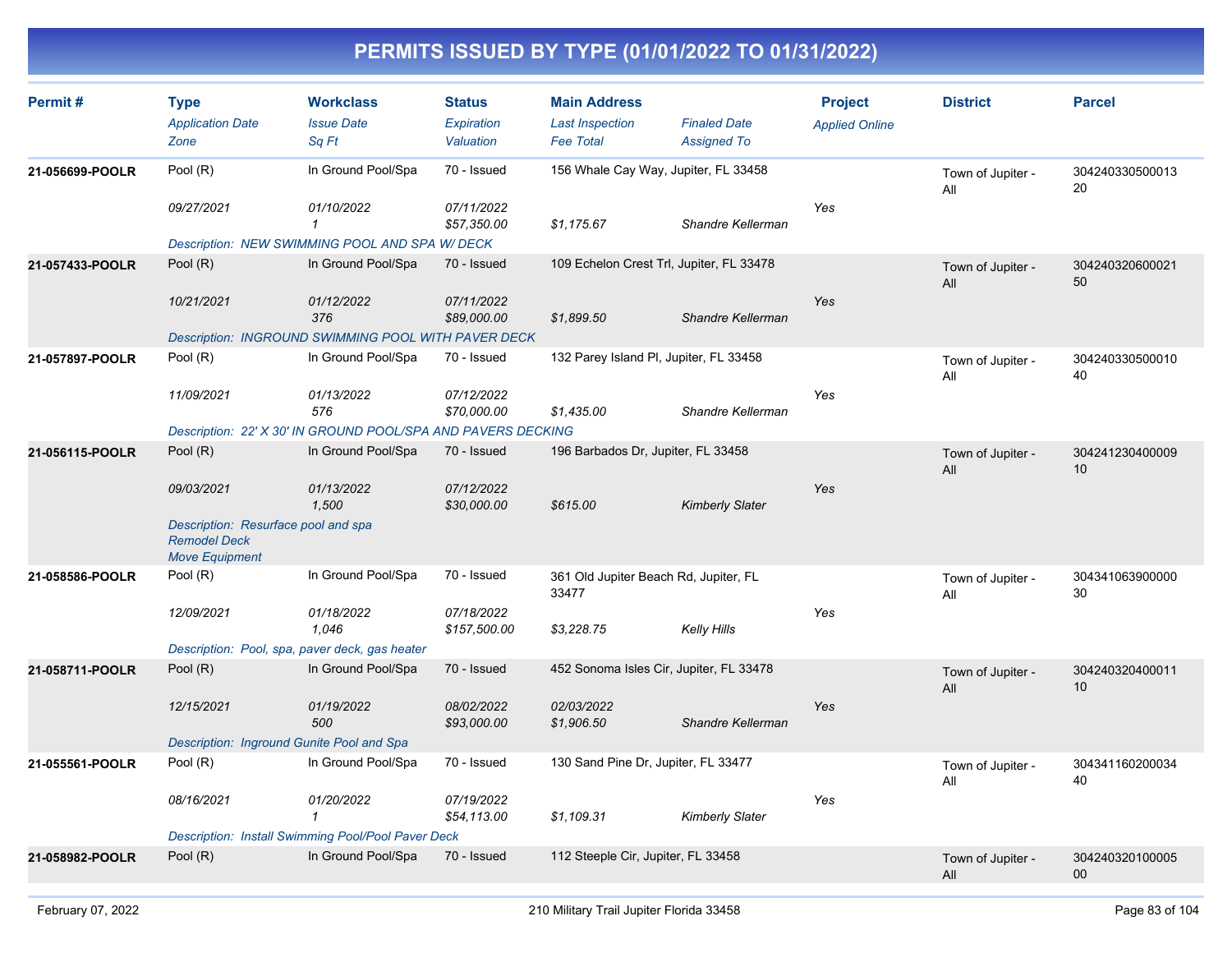| Permit#          | <b>Type</b><br><b>Application Date</b><br>Zone | <b>Workclass</b><br><b>Issue Date</b><br>Sq Ft                               | <b>Status</b><br><b>Expiration</b><br>Valuation | <b>Main Address</b><br><b>Last Inspection</b><br><b>Fee Total</b> | <b>Finaled Date</b><br><b>Assigned To</b> | <b>Project</b><br><b>Applied Online</b> | <b>District</b>          | <b>Parcel</b>         |
|------------------|------------------------------------------------|------------------------------------------------------------------------------|-------------------------------------------------|-------------------------------------------------------------------|-------------------------------------------|-----------------------------------------|--------------------------|-----------------------|
|                  | 12/29/2021                                     | 01/21/2022<br>786                                                            | 07/20/2022<br>\$86,000.00                       | \$1,763.00                                                        | <b>Kelly Hills</b>                        | Yes                                     |                          |                       |
|                  |                                                | Description: Pool, spa, paver deck, elect heater                             |                                                 |                                                                   |                                           |                                         |                          |                       |
| 21-057846-POOLR  | Pool (R)                                       | In Ground Pool/Spa                                                           | 70 - Issued                                     | 243 Behring Way, Jupiter, FL 33458                                |                                           |                                         | Town of Jupiter -<br>All | 304240330500002<br>40 |
|                  | 11/08/2021                                     | 01/25/2022<br>512                                                            | 08/03/2022<br>\$67,500.00                       | 02/04/2022<br>\$1,383.75                                          | Shandre Kellerman                         | Yes                                     |                          |                       |
|                  | Description: POOL, PAVER DECK                  |                                                                              |                                                 |                                                                   |                                           |                                         |                          |                       |
| 21-057722-POOLR  | Pool (R)                                       | In Ground Pool/Spa                                                           | 70 - Issued                                     | 3510 Community Dr, Jupiter, FL 33458                              |                                           |                                         | Town of Jupiter -<br>All | 304241140500023<br>50 |
|                  | 11/02/2021                                     | 01/25/2022<br>$\mathbf 1$                                                    | 07/25/2022<br>\$61,723.00                       | \$1,340.32                                                        | Shandre Kellerman                         | Yes                                     |                          |                       |
|                  |                                                | Description: Installing Gunite Pool & Spa with decking to the property       |                                                 |                                                                   |                                           |                                         |                          |                       |
| 22-059277-POOLR  | Pool (R)                                       | In Ground Pool/Spa                                                           | 70 - Issued                                     | 121 Echelon Crest Trl, Jupiter, FL 33478                          |                                           |                                         | Town of Jupiter -<br>All | 304240320600021<br>80 |
|                  | 01/11/2022                                     | 01/26/2022<br>$\mathbf{1}$                                                   | 08/03/2022<br>\$101,700.00                      | 02/04/2022<br>\$2,084.85                                          | Suzanne Harrison                          | Yes                                     |                          |                       |
|                  |                                                | Description: Poo, Spa, paver deck, gas heater, fence by others               |                                                 |                                                                   |                                           |                                         |                          |                       |
| 21-057164-POOLR  | Pool $(R)$                                     | In Ground Pool/Spa                                                           | 70 - Issued                                     |                                                                   | 122 Waters Edge Dr, Jupiter, FL 33477     |                                         |                          | 304341180800041<br>60 |
|                  | 10/12/2021<br><b>R1R1</b>                      | 01/26/2022<br>571                                                            | 07/25/2022<br>\$70,350.00                       | 02/03/2022<br>\$1,442.17                                          | Shandre Kellerman                         | Yes                                     |                          |                       |
|                  |                                                | Description: Pool, spa, paver deck by others, gas heater, electric by others |                                                 |                                                                   |                                           |                                         |                          |                       |
| 21-056542-POOLR* | Pool (R)                                       | In Ground Pool/Spa                                                           | <b>NOC</b><br>Required                          | 123 Barcelona Dr, Jupiter, FL 33458                               |                                           |                                         | Town of Jupiter -<br>All | 304241131700001<br>90 |
|                  | 09/22/2021                                     | 01/26/2022<br>244                                                            | 07/25/2022<br>\$83,835.00                       | \$1,718.62                                                        | Kelly Hills                               | Yes                                     |                          |                       |
|                  |                                                | Description: 12' X 23' IN GROUND POOL/SPA AND PAVERS DECKING                 |                                                 |                                                                   |                                           |                                         |                          |                       |
| 22-059125-POOLR* | Pool (R)                                       | In Ground Pool/Spa                                                           | <b>NOC</b><br>Required                          | 126 Indigo River Pt, Jupiter, FL 33478                            |                                           |                                         | Town of Jupiter -<br>All | 304240320500014<br>40 |
|                  | 01/05/2022                                     | 01/26/2022<br>482                                                            | 07/25/2022<br>\$77,800.00                       | \$1,594.90                                                        | <b>Kelly Hills</b>                        | Yes                                     |                          |                       |
|                  |                                                | Description: Pool, Spa, paver deck, electric heat pump                       |                                                 |                                                                   |                                           |                                         |                          |                       |
| 21-058345-POOLR* | Pool (R)                                       | In Ground Pool/Spa                                                           | <b>NOC</b><br>Required                          | 113 Echelon Crest Trl, Jupiter, FL 33478                          |                                           |                                         | Town of Jupiter -<br>All | 304240320600021<br>60 |
|                  | 11/30/2021                                     | 01/28/2022<br>1                                                              | 07/27/2022<br>\$138,088.00                      | \$2,830.81                                                        | <b>Kellie Doherty</b>                     | Yes                                     |                          |                       |
|                  |                                                | Description: Install Gunite Swimming Pool with Paver Deck                    |                                                 |                                                                   |                                           |                                         |                          |                       |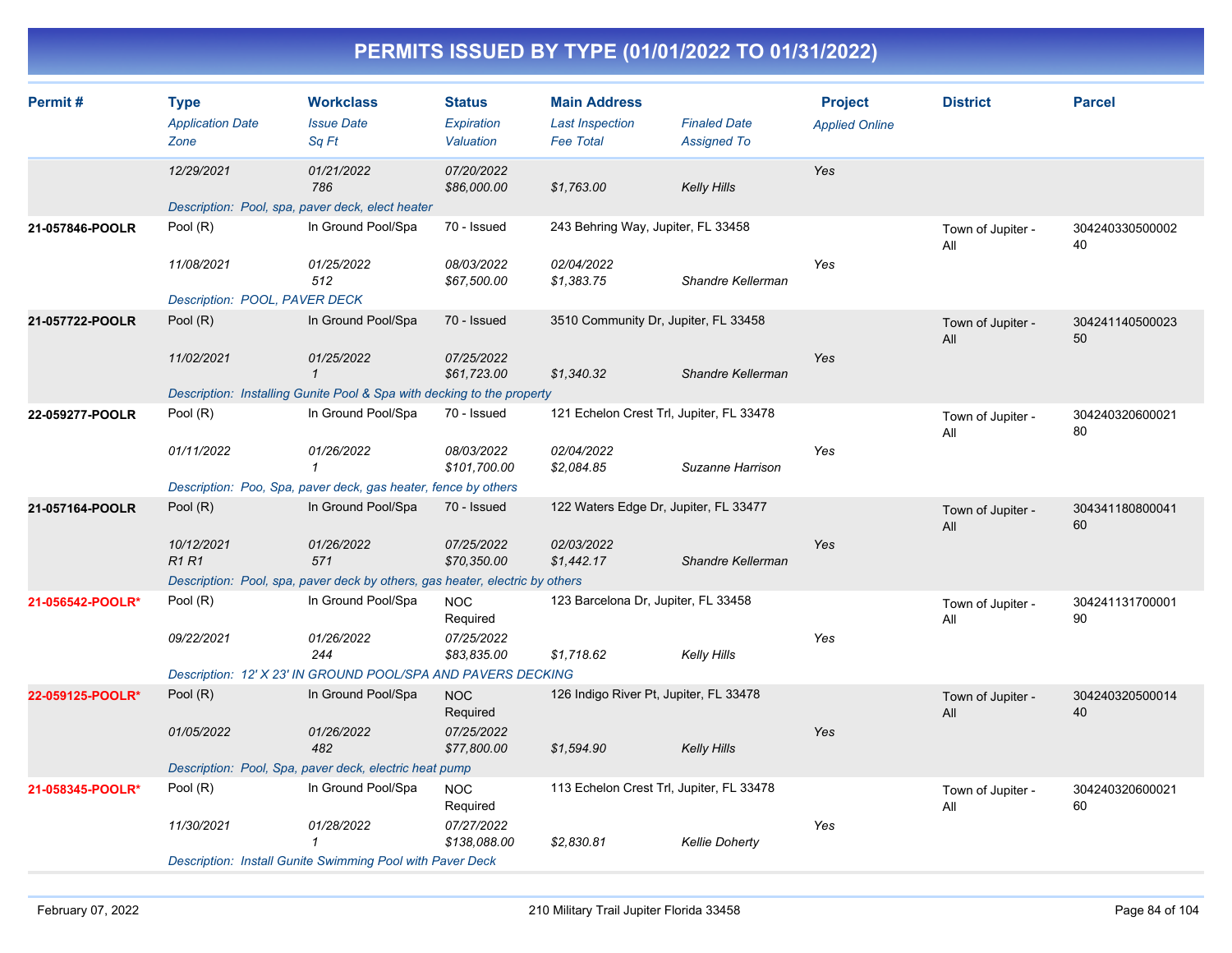| Permit#          | <b>Type</b><br><b>Application Date</b><br>Zone                                                             | <b>Workclass</b><br><b>Issue Date</b><br>Sa Ft  | <b>Status</b><br>Expiration<br>Valuation | <b>Main Address</b><br><b>Last Inspection</b><br><b>Fee Total</b> | <b>Finaled Date</b><br><b>Assigned To</b>          | <b>Project</b><br><b>Applied Online</b> | <b>District</b>              | <b>Parcel</b>         |
|------------------|------------------------------------------------------------------------------------------------------------|-------------------------------------------------|------------------------------------------|-------------------------------------------------------------------|----------------------------------------------------|-----------------------------------------|------------------------------|-----------------------|
| 22-059120-POOLR* | Pool (R)                                                                                                   | In Ground Pool/Spa                              | <b>NOC</b><br>Required                   | 110 Echelon Crest Trl, Jupiter, FL 33478                          |                                                    |                                         | Town of Jupiter -<br>All     | 304240320600022<br>80 |
|                  | 01/05/2022                                                                                                 | 01/31/2022<br>510                               | 08/01/2022<br>\$86,500.00                | \$1,773.25                                                        | Kelly Hills                                        | Yes                                     |                              |                       |
|                  |                                                                                                            | Description: Pool, Spa, paver deck, gas heater  |                                          |                                                                   |                                                    |                                         |                              |                       |
| 21-057253-POOLR  | Pool (R)                                                                                                   | In Ground Pool/Spa                              | 70 - Issued                              | 3702 Captains Way, Jupiter, FL 33477                              |                                                    |                                         | Town of Jupiter -<br>All     | 304341181400000<br>80 |
|                  | 10/14/2021<br><b>R1 R1</b>                                                                                 | 01/31/2022<br>$\mathbf{1}$                      | 08/01/2022<br>\$62,644.00                | 02/01/2022<br>\$1,284.20                                          | Shandre Kellerman                                  | Yes                                     |                              |                       |
|                  | Description: In ground swimming pool                                                                       |                                                 |                                          |                                                                   |                                                    |                                         |                              |                       |
|                  |                                                                                                            |                                                 |                                          |                                                                   |                                                    |                                         | PERMITS ISSUED FOR POOL (R): | 20                    |
| <b>ROOF (C)</b>  |                                                                                                            |                                                 |                                          |                                                                   |                                                    |                                         |                              |                       |
| 21-058990-ROOF-C | Root(C)                                                                                                    | Roof - Commercial<br>- Re-Roof                  | 70 - Issued                              | 141 Wentworth Ct, Jupiter, FL 33458                               |                                                    |                                         | Town of Jupiter -<br>All     | 304241230100008<br>40 |
|                  | 12/29/2021                                                                                                 | 01/04/2022<br>36                                | 07/27/2022<br>\$8,340.00                 | 01/28/2022<br>\$171.30                                            | Kelly Hills                                        | Yes                                     |                              |                       |
|                  | Description: 141, 145, 149 Wentworth Ct<br>Small Flat deck over front door<br>FL2533-R26 (RoofC)<br>Bldg#4 |                                                 |                                          |                                                                   |                                                    |                                         |                              |                       |
| 21-058851-ROOF-C | Root(C)                                                                                                    | Roof - Commercial<br>- Re-Roof                  | 99 - Closed -<br><b>JCDS</b>             | 701 Clubhouse Cir, Jupiter, FL 33477                              |                                                    |                                         | Town of Jupiter -<br>All     | 304341050800107<br>01 |
|                  | 12/20/2021                                                                                                 | 01/04/2022<br>4,379                             | 07/19/2022<br>\$24,441.18                | 01/20/2022<br>\$501.05                                            | 01/24/2022<br><b>Building-Department Completed</b> | Yes                                     |                              |                       |
|                  |                                                                                                            | <b>Description: COMMERCIAL SHINGLE RE-ROOF</b>  |                                          |                                                                   |                                                    |                                         |                              |                       |
| 21-058359-ROOF-C | Root(C)                                                                                                    | Roof - Commercial<br>- Re-Roof                  | 99 - Closed -<br><b>JCDS</b>             | 301 Clubhouse Cir, Jupiter, FL 33477                              |                                                    |                                         | Town of Jupiter -<br>All     | 304341050800103<br>01 |
|                  | 11/30/2021                                                                                                 | 01/04/2022<br>4,379                             | 08/01/2022<br>\$24,441.18                | 02/01/2022<br>\$501.05                                            | 02/02/2022<br><b>Building-Department Completed</b> | Yes                                     |                              |                       |
|                  |                                                                                                            | Description: COMMERCIAL SHINGLE RE-ROOF         |                                          |                                                                   |                                                    |                                         |                              |                       |
| 21-058848-ROOF-C | Roof (C)                                                                                                   | Roof - Commercial<br>- Re-Roof                  | 99 - Closed -<br><b>JCDS</b>             | 501 Clubhouse Cir, Jupiter, FL 33477                              |                                                    |                                         | Town of Jupiter -<br>All     | 304341050800105<br>01 |
|                  | 12/20/2021                                                                                                 | 01/04/2022<br>4,379                             | 07/25/2022<br>\$24,441.18                | 01/25/2022<br>\$501.05                                            | 02/04/2022<br><b>Building-Department Completed</b> | Yes                                     |                              |                       |
|                  |                                                                                                            | Description: COMMERCIAL SHINGLE RE-ROOF -BLDG 5 |                                          |                                                                   |                                                    |                                         |                              |                       |
| 21-058850-ROOF-C | Root(C)                                                                                                    | Roof - Commercial<br>- Re-Roof                  | 99 - Closed -<br><b>JCDS</b>             | 601 Clubhouse Cir, Jupiter, FL 33477                              |                                                    |                                         | Town of Jupiter -<br>All     | 304341050800106<br>01 |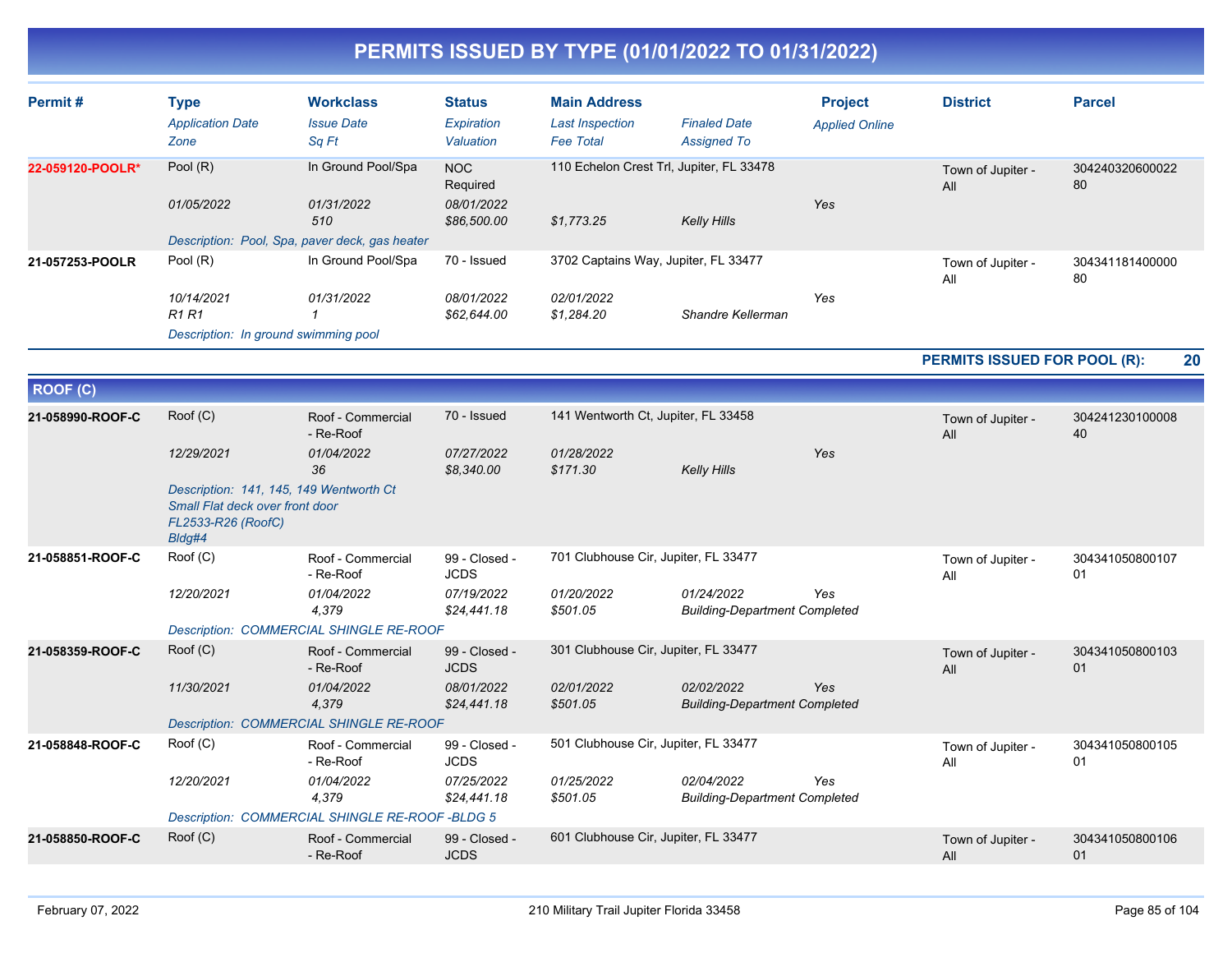| PERMITS ISSUED BY TYPE (01/01/2022 TO 01/31/2022) |                                                                                                                                          |                                                                                                                                             |                                                           |                                                                   |                                                             |                                         |                          |                       |  |  |
|---------------------------------------------------|------------------------------------------------------------------------------------------------------------------------------------------|---------------------------------------------------------------------------------------------------------------------------------------------|-----------------------------------------------------------|-------------------------------------------------------------------|-------------------------------------------------------------|-----------------------------------------|--------------------------|-----------------------|--|--|
| Permit#                                           | <b>Type</b><br><b>Application Date</b><br>Zone                                                                                           | <b>Workclass</b><br><b>Issue Date</b><br>Sq Ft                                                                                              | Status<br>Expiration<br>Valuation                         | <b>Main Address</b><br><b>Last Inspection</b><br><b>Fee Total</b> | <b>Finaled Date</b><br><b>Assigned To</b>                   | <b>Project</b><br><b>Applied Online</b> | <b>District</b>          | <b>Parcel</b>         |  |  |
|                                                   | 12/20/2021                                                                                                                               | <i>01/04/2022</i><br>4,379<br>Description: COMMERCIAL SHINGLE RE-ROOF                                                                       | 08/01/2022<br>\$24,441.18                                 | 02/01/2022<br>\$501.05                                            | 02/02/2022<br><b>Building-Department Completed</b>          | Yes                                     |                          |                       |  |  |
| 21-058852-ROOF-C                                  | Root(C)<br>12/20/2021                                                                                                                    | Roof - Commercial<br>- Re-Roof<br>01/04/2022<br>4,379                                                                                       | 99 - Closed -<br><b>JCDS</b><br>07/19/2022<br>\$24,441.18 | 801 Clubhouse Cir, Jupiter, FL 33477<br>01/20/2022<br>\$501.05    | 01/24/2022<br><b>Building-Department Completed</b>          | Yes                                     | Town of Jupiter -<br>All | 304341050800108<br>01 |  |  |
| 21-058853-ROOF-C                                  | Root(C)<br>12/20/2021                                                                                                                    | Description: COMMERCIAL SHINGLE RE-ROOF<br>Roof - Commercial<br>- Re-Roof<br>01/04/2022<br>4,379<br>Description: COMMERCIAL SHINGLE RE-ROOF | 99 - Closed -<br><b>JCDS</b><br>07/19/2022<br>\$24,441.18 | 901 Clubhouse Cir, Jupiter, FL 33477<br>01/20/2022<br>\$501.05    | 02/03/2022<br><b>Building-Department Completed</b>          | Yes                                     | Town of Jupiter -<br>All | 304341050800109<br>01 |  |  |
| 21-058994-ROOF-C                                  | Root(C)<br>12/29/2021<br>Description: 166, 170, 174 Wentworth Ct<br>Small flat deck over front door<br>FL2533-R26 (Roof-C)<br>$B$ ldg #6 | Roof - Commercial<br>- Re-Roof<br>01/04/2022<br>36                                                                                          | 70 - Issued<br>07/26/2022<br>\$8,340.00                   | 166 Wentworth Ct, Jupiter, FL 33458<br>01/27/2022<br>\$171.30     | <b>Kelly Hills</b>                                          | Yes                                     | Town of Jupiter -<br>All | 304241230100007<br>40 |  |  |
| 22-059126-ROOF-C                                  | Root(C)<br>01/05/2022<br>Description: 125, 129, 133 Wentworth Ct<br>Small Flat decks over front door<br>FI2533-R26 - Roof C              | Roof - Commercial<br>- Re-Roof<br>01/10/2022<br>36                                                                                          | 70 - Issued<br>07/27/2022<br>\$8,340.00                   | 125 Wentworth Ct, Jupiter, FL 33458<br>01/28/2022<br>\$171.30     | Kelly Hills                                                 | Yes                                     | Town of Jupiter -<br>All | 304241230100010<br>20 |  |  |
| 21-058988-ROOF-C                                  | Root(C)<br>12/29/2021<br>Description: 128, 132, 136 Wentworth Ct<br>Small Flat deck over front door<br>FI2533-R26 - Roof C<br>Bldg #3    | Roof - Commercial<br>- Re-Roof<br>01/10/2022<br>36                                                                                          | 70 - Issued<br>07/25/2022<br>\$8,340.00                   | 128 Wentworth Ct, Jupiter, FL 33458<br>01/24/2022<br>\$171.30     | Kelly Hills                                                 | Yes                                     | Town of Jupiter -<br>All | 304241230100009<br>50 |  |  |
| 21-058986-ROOF-C                                  | Root(C)<br>12/29/2021<br><b>MXD MXD</b>                                                                                                  | Roof - Commercial<br>- Re-Roof<br>01/12/2022<br>36                                                                                          | 70 - Issued<br>07/20/2022<br>\$8,340.00                   | 33458<br>01/21/2022<br>\$171.30                                   | 106, 110, 114 Wentworth Ct, Jupiter, FL<br>Suzanne Harrison | Yes                                     | Town of Jupiter -<br>All | 304241230100010<br>40 |  |  |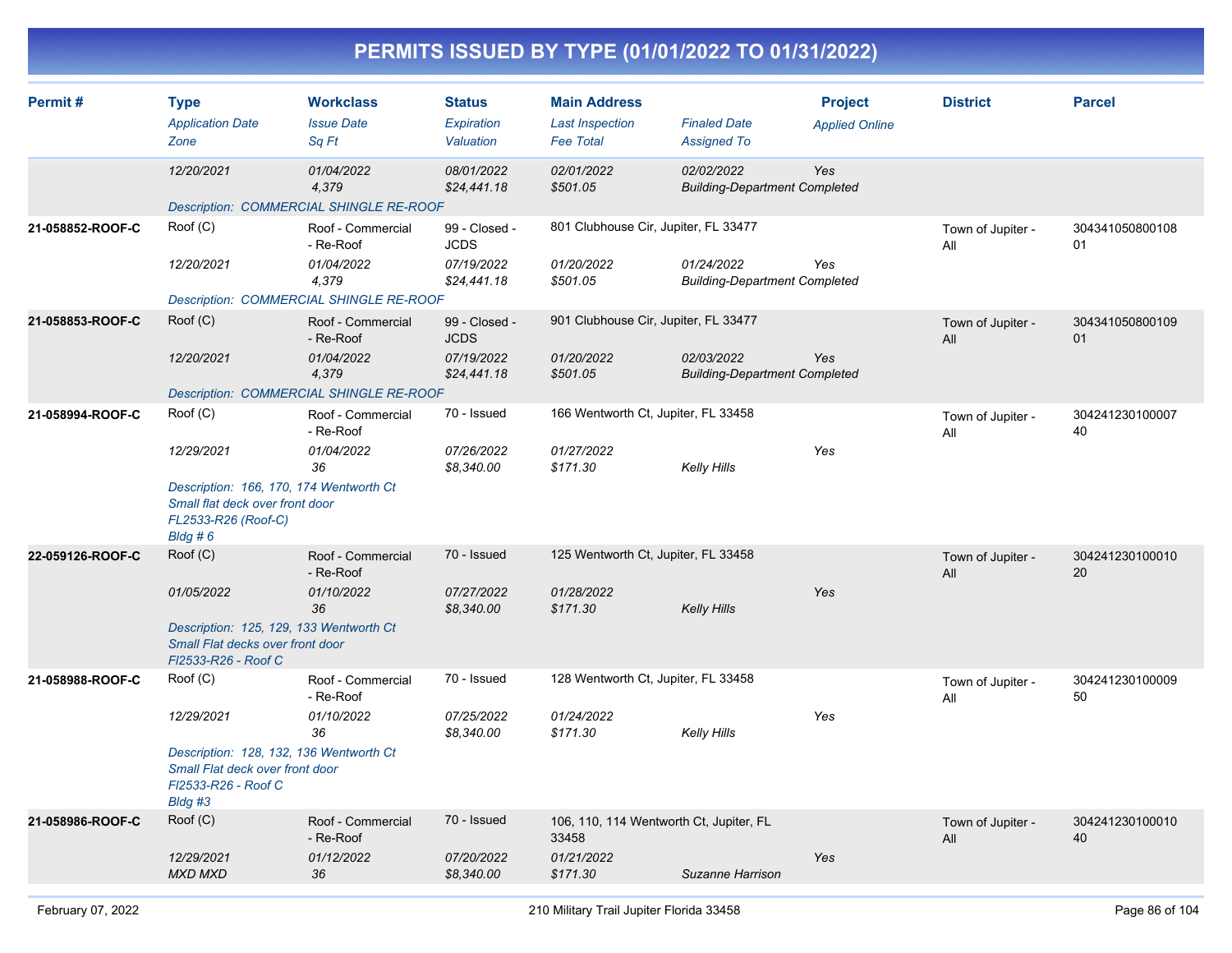|                   |                                                                                                    |                                                                                                                                                                                       |                                                      | PERMITS ISSUED BY TYPE (01/01/2022 TO 01/31/2022)                               |                                                    |                                         |                                     |                       |
|-------------------|----------------------------------------------------------------------------------------------------|---------------------------------------------------------------------------------------------------------------------------------------------------------------------------------------|------------------------------------------------------|---------------------------------------------------------------------------------|----------------------------------------------------|-----------------------------------------|-------------------------------------|-----------------------|
| Permit#           | <b>Type</b><br><b>Application Date</b><br>Zone                                                     | <b>Workclass</b><br><b>Issue Date</b><br>Sq Ft                                                                                                                                        | <b>Status</b><br>Expiration<br>Valuation             | <b>Main Address</b><br><b>Last Inspection</b><br><b>Fee Total</b>               | <b>Finaled Date</b><br><b>Assigned To</b>          | <b>Project</b><br><b>Applied Online</b> | <b>District</b>                     | <b>Parcel</b>         |
|                   | Small Flat deck over front door<br>FL2533-R26 (RoofC)<br><b>BUILDING #1</b>                        | Description: Bldg 1 - 106, 110, 114 Wentworth Ct                                                                                                                                      |                                                      |                                                                                 |                                                    |                                         |                                     |                       |
| 21-058992-ROOF-C  | Roof (C)<br>12/29/2021<br><b>MXD MXD</b><br>Small Flat deck over front door<br>FL2533-R26 (Roof C) | Roof - Commercial<br>- Re-Roof<br>01/12/2022<br>36<br>Description: Bldg 5 - 144, 148, 152 Wentworth Ct                                                                                | 70 - Issued<br>07/25/2022<br>\$8,340.00              | 144, 148, 152 Wentworth Ct, Jupiter, FL<br>33458<br>01/24/2022<br>\$171.30      | Suzanne Harrison                                   | Yes                                     | Town of Jupiter -<br>All            | 304241230100008<br>90 |
| 21-058018-ROOF-C  | Bldg#5<br>Roof (C)<br>11/15/2021<br>R <sub>2</sub> R <sub>2</sub>                                  | Roof - Commercial<br>- Re-Roof<br>01/20/2022<br>12,120                                                                                                                                | 70 - Issued<br>08/02/2022<br>\$112,050.00            | 2201 Marina Isle Way, BLDG 22, Jupiter,<br>FL 33477<br>02/03/2022<br>\$2,297.03 | <b>Kelly Hills</b>                                 | Yes                                     | Town of Jupiter -<br>All            | 304341201102210<br>10 |
| 21-058991-ROOF-C  | Description: Shingle with Shingle<br>Roof (C)<br>12/29/2021<br>1111                                | Roof - Commercial<br>- Re-Roof<br>01/24/2022<br>17,000<br>Description: RE-ROOF NEW 24 GAUGE STANDING SEAM OVER 16 GAUGE ZEE PURLINS (HUGER SYSTEM) OVER EXISTING STANDING SEAM PANELS | 70 - Issued<br>08/03/2022<br>\$300,000.00            | 1001 Jupiter Park Dr, Jupiter, FL 33458<br>02/04/2022<br>\$6,150.00             | Vicki Tarallo                                      | Yes                                     | Town of Jupiter -<br>All            | 304241090100000<br>90 |
| 21-057252-ROOF-C  | Roof (C)<br>10/14/2021<br><b>R3 R3</b><br>Description: Close roof at chimney removal               | No Fee Sub-Permit<br>01/26/2022<br>800                                                                                                                                                | 99 - Closed -<br><b>JCDS</b><br>07/26/2022<br>\$0.00 | 1605 Us 1 Hwy, BLDG 2, Jupiter, FL<br>33477<br>01/27/2022<br>\$0.00             | 02/03/2022<br><b>Building-Department Completed</b> | Yes                                     | Town of Jupiter -<br>All            | 304341080000400<br>10 |
| 22-059410-ROOF-C* | Root(C)<br>01/17/2022<br><b>Description: Re-Roofing Grossing Hood Roof</b>                         | Roof - Commercial<br>- Re-Roof<br>01/27/2022<br>1,830                                                                                                                                 | <b>NOC</b><br>Required<br>07/26/2022<br>\$88,631.00  | 1210 S Old Dixie Hwy, Jupiter, FL 33458<br>\$1,816.94                           | <b>Kellie Doherty</b>                              | Yes                                     | Town of Jupiter -<br>All            | 304241120000010<br>60 |
|                   |                                                                                                    |                                                                                                                                                                                       |                                                      |                                                                                 |                                                    |                                         | <b>PERMITS ISSUED FOR ROOF (C):</b> | 16                    |

| ROOF (R)         |            |                                 |                              |                                   |                                                    |     |                                                   |  |  |
|------------------|------------|---------------------------------|------------------------------|-----------------------------------|----------------------------------------------------|-----|---------------------------------------------------|--|--|
| 21-004764-ROOF-R | Root(R)    | Roof - Residential -<br>Re-Roof | 99 - Closed -<br><b>JCDS</b> | 6326 Leslie St, Jupiter, FL 33458 |                                                    |     | 304241150104000<br>Town of Jupiter -<br>60<br>All |  |  |
|                  | 12/07/2021 | 01/03/2022<br>2,900             | 07/25/2022<br>\$15,110.00    | 01/25/2022<br>\$309.75            | 02/04/2022<br><b>Building-Department Completed</b> | Yes |                                                   |  |  |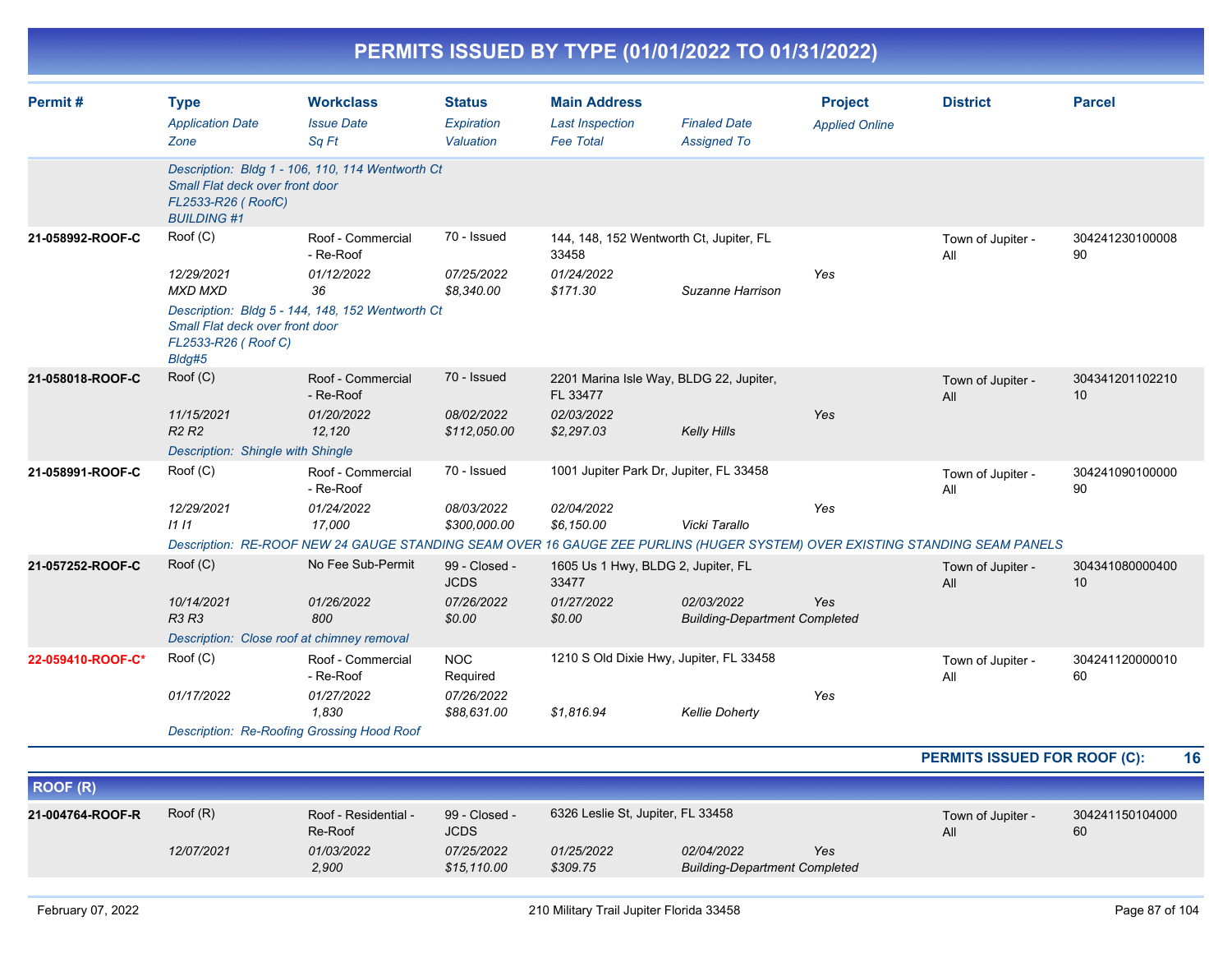|                  |                                                                                          |                                                                                 |                                          |                                                                   | PERMITS ISSUED BY TYPE (01/01/2022 TO 01/31/2022)                                                                                    |                                         |                          |                       |
|------------------|------------------------------------------------------------------------------------------|---------------------------------------------------------------------------------|------------------------------------------|-------------------------------------------------------------------|--------------------------------------------------------------------------------------------------------------------------------------|-----------------------------------------|--------------------------|-----------------------|
| Permit#          | <b>Type</b><br><b>Application Date</b><br>Zone                                           | <b>Workclass</b><br><b>Issue Date</b><br>Sq Ft                                  | <b>Status</b><br>Expiration<br>Valuation | <b>Main Address</b><br><b>Last Inspection</b><br><b>Fee Total</b> | <b>Finaled Date</b><br><b>Assigned To</b>                                                                                            | <b>Project</b><br><b>Applied Online</b> | <b>District</b>          | <b>Parcel</b>         |
|                  | Description: Shingle to Shingle Re Roof                                                  |                                                                                 |                                          |                                                                   |                                                                                                                                      |                                         |                          |                       |
| 21-004827-ROOF-R | Roof (R)                                                                                 | Roof - Residential -<br>Re-Roof                                                 | 70 - Issued                              | 203 Banyanwood Pt, Jupiter, FL 33458                              |                                                                                                                                      |                                         | Town of Jupiter -<br>All | 304241150200052<br>20 |
|                  | 12/28/2021                                                                               | 01/03/2022<br>3,983                                                             | 07/05/2022<br>\$28,000.00                | \$574.00                                                          | Vicki Tarallo                                                                                                                        | Yes                                     |                          |                       |
|                  |                                                                                          | <b>Description: REMOVE AND REPLACE CONCRETE TILE</b>                            |                                          |                                                                   |                                                                                                                                      |                                         |                          |                       |
| 21-004796-ROOF-R | Roof (R)                                                                                 | Roof - Residential -<br>Re-Roof                                                 | 70 - Issued                              | 118 Faith Way, Jupiter, FL 33458                                  |                                                                                                                                      |                                         | Town of Jupiter -<br>All | 304241020100000<br>87 |
|                  | 12/15/2021                                                                               | 01/03/2022<br>3,100                                                             | 07/05/2022<br>\$23,020.53                | \$471.92                                                          | <b>Kelly Hills</b>                                                                                                                   | Yes                                     |                          |                       |
|                  |                                                                                          | Description: Remove 5-V Crimp metal system & install 1" Nail Strip metal system |                                          |                                                                   |                                                                                                                                      |                                         |                          |                       |
| 21-004823-ROOF-R | Root(R)                                                                                  | Roof - Residential -<br>Re-Roof                                                 | 99 - Closed -<br><b>JCDS</b>             | 124 Glencullen Cir, Jupiter, FL 33458                             |                                                                                                                                      |                                         | Town of Jupiter -<br>All | 304241132300014<br>20 |
|                  | 12/28/2021                                                                               | 01/04/2022<br>4,368                                                             | 08/03/2022<br>\$30,800.00                | 02/04/2022<br>\$631.40                                            | 02/07/2022<br><b>Building-Department Completed</b>                                                                                   | Yes                                     |                          |                       |
|                  |                                                                                          | Description: Remove and Replace Tile Roofing                                    |                                          |                                                                   |                                                                                                                                      |                                         |                          |                       |
| 21-004786-ROOF-R | Root(R)                                                                                  | Roof - Residential -<br>Re-Roof                                                 | 99 - Closed -<br><b>JCDS</b>             | 123 Hawthorn Dr, Jupiter, FL 33458                                |                                                                                                                                      |                                         | Town of Jupiter -<br>All | 304241240100008<br>10 |
|                  | 12/14/2021                                                                               | 01/05/2022<br>2,800                                                             | 07/19/2022<br>\$28,551.00                | 01/20/2022<br>\$585.30                                            | 01/24/2022<br><b>Building-Department Completed</b>                                                                                   | Yes                                     |                          |                       |
|                  |                                                                                          | <b>Description: REROOF SHINGLE TO SHINGLE</b>                                   |                                          |                                                                   |                                                                                                                                      |                                         |                          |                       |
| 21-004803-ROOF-R | Root(R)                                                                                  | Roof - Residential -<br>Re-Roof                                                 | 99 - Closed -<br><b>JCDS</b>             | 6190 Lauderdale St, Jupiter, FL 33458                             |                                                                                                                                      |                                         | Town of Jupiter -<br>All | 304241150806600<br>90 |
|                  | 12/17/2021                                                                               | 01/06/2022<br>2,700                                                             | 07/20/2022<br>\$21,600.00                | 01/21/2022<br>\$442.80                                            | 01/27/2022                                                                                                                           | Yes                                     |                          |                       |
|                  |                                                                                          |                                                                                 |                                          |                                                                   | Description: Remove existing roof material to deck; renail to code. Install SA underlayment, 1" SS Panels and coating over flat roof |                                         |                          |                       |
| 21-004612-ROOF-R | Root(R)                                                                                  | Roof - Residential -<br>Re-Roof                                                 | 70 - Issued                              | 6201 Lauderdale St, Jupiter, FL 33458                             |                                                                                                                                      |                                         | Town of Jupiter -<br>All | 304241150806101<br>10 |
|                  | 10/11/2021                                                                               | 01/07/2022<br>2,500                                                             | 08/01/2022<br>\$21,067.00                | 02/01/2022<br>\$431.87                                            | Shandre Kellerman                                                                                                                    | Yes                                     |                          |                       |
|                  | Description: Shingle to Metal ReRoof                                                     |                                                                                 |                                          |                                                                   |                                                                                                                                      |                                         |                          |                       |
| 21-004808-ROOF-R | Root(R)                                                                                  | Roof - Residential -<br>Re-Roof                                                 | 70 - Issued                              | 190 Bayberry PI, Jupiter, FL 33458                                |                                                                                                                                      |                                         | Town of Jupiter -<br>All | 304241110100500<br>10 |
|                  | 12/21/2021                                                                               | 01/07/2022<br>3,900                                                             | 07/06/2022<br>\$43,108.00                | \$883.71                                                          | <b>Kelly Hills</b>                                                                                                                   | Yes                                     |                          |                       |
|                  | <b>Description: REROOF</b><br>Shingle to Shingle 34sq<br>& Flat Modified to Modified 5SQ |                                                                                 |                                          |                                                                   |                                                                                                                                      |                                         |                          |                       |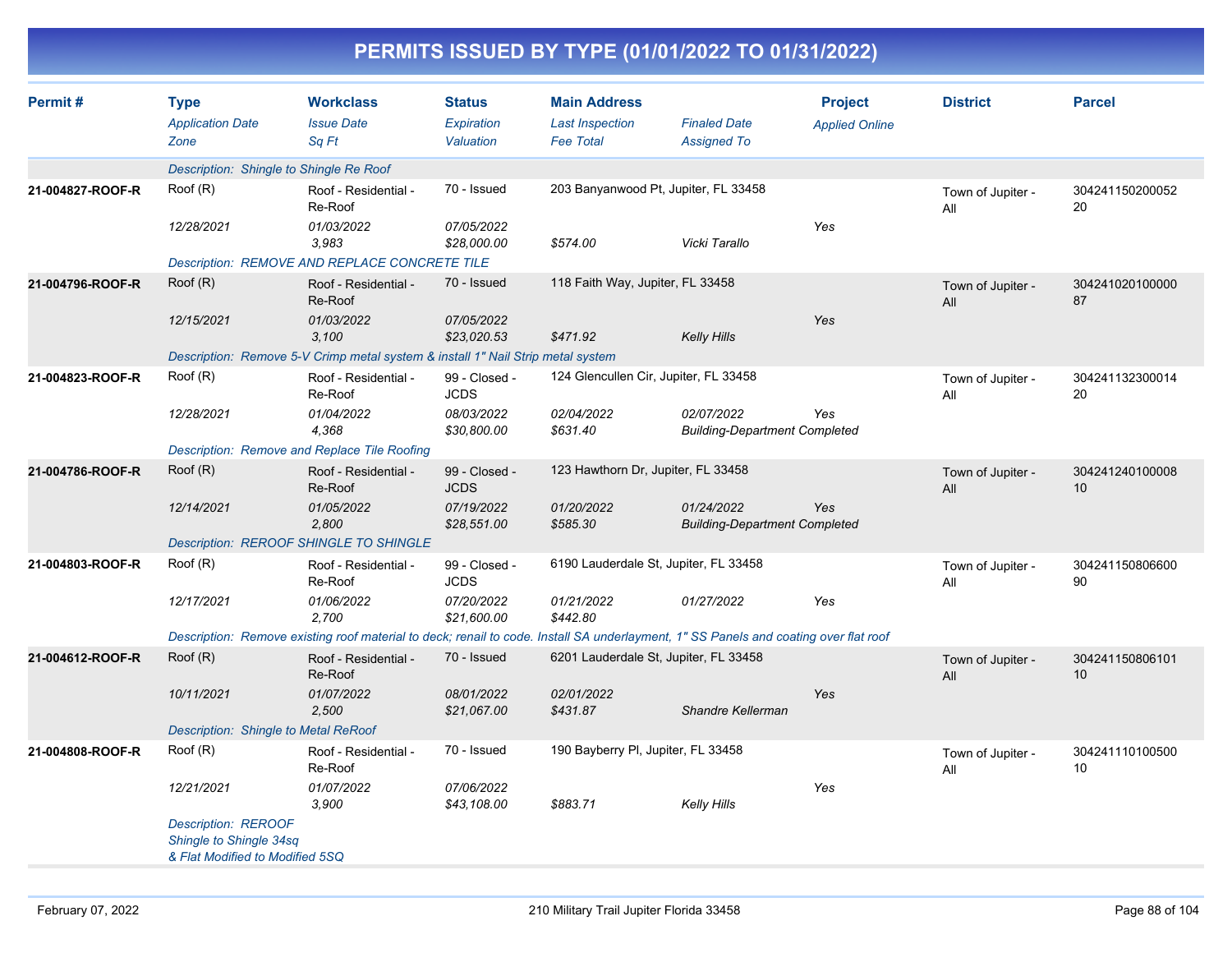| Permit#          | <b>Type</b><br><b>Application Date</b><br>Zone | <b>Workclass</b><br><b>Issue Date</b><br>Sq Ft                                                                             | <b>Status</b><br>Expiration<br>Valuation | <b>Main Address</b><br><b>Last Inspection</b><br><b>Fee Total</b> | <b>Finaled Date</b><br><b>Assigned To</b>          | <b>Project</b><br><b>Applied Online</b> | <b>District</b>          | <b>Parcel</b>         |
|------------------|------------------------------------------------|----------------------------------------------------------------------------------------------------------------------------|------------------------------------------|-------------------------------------------------------------------|----------------------------------------------------|-----------------------------------------|--------------------------|-----------------------|
| 21-004812-ROOF-R | Root(R)                                        | Roof - Residential -<br>Re-Roof                                                                                            | 70 - Issued                              | 18967 Still Lake Dr, Jupiter, FL 33458                            |                                                    |                                         | Town of Jupiter -<br>All | 304240341000027<br>60 |
|                  | 12/22/2021                                     | 01/07/2022<br>3,600                                                                                                        | 07/06/2022<br>\$35,000.00                | \$717.50                                                          | Angela Carpentiere                                 | Yes                                     |                          |                       |
|                  |                                                | Description: Re-roof: Tile to Standing Seam Metal                                                                          |                                          |                                                                   |                                                    |                                         |                          |                       |
| 21-004822-ROOF-R | Root(R)                                        | Roof - Residential -<br>Re-Roof                                                                                            | 70 - Issued                              | 118 Sycamore Dr, Jupiter, FL 33458                                |                                                    |                                         | Town of Jupiter -<br>All | 304241240900027<br>90 |
|                  | 12/28/2021                                     | 01/07/2022<br>3,791                                                                                                        | 08/02/2022<br>\$15,200.00                | 02/03/2022<br>\$311.60                                            | Suzanne Harrison                                   | Yes                                     |                          |                       |
|                  |                                                | <b>Description: Remove and Replace Asphalt Shingles</b>                                                                    |                                          |                                                                   |                                                    |                                         |                          |                       |
| 21-004831-ROOF-R | Root(R)                                        | Roof - Residential -<br>Re-Roof                                                                                            | 70 - Issued                              | 140 North River Dr W, Jupiter, FL 33458                           |                                                    |                                         | Town of Jupiter -<br>All | 304240271400002<br>10 |
|                  | 12/31/2021                                     | 01/10/2022<br>5,523                                                                                                        | 07/11/2022<br>\$38,500.00                | \$789.25                                                          | Angela Carpentiere                                 | Yes                                     |                          |                       |
|                  |                                                | Description: Remove and replace Tile Roofing                                                                               |                                          |                                                                   |                                                    |                                         |                          |                       |
| 21-004818-ROOF-R | Root(R)                                        | Roof - Residential -<br>Re-Roof                                                                                            | 99 - Closed -<br><b>JCDS</b>             | 110 Doe Trl, Jupiter, FL 33458                                    |                                                    |                                         | Town of Jupiter -<br>All | 304241100800004<br>30 |
|                  | 12/22/2021                                     | 01/10/2022<br>250                                                                                                          | 07/27/2022<br>\$4,500.00                 | 01/28/2022<br>\$94.00                                             | 02/01/2022<br><b>Building-Department Completed</b> | Yes                                     |                          |                       |
|                  | <b>Description: Flat Re-roof</b>               |                                                                                                                            |                                          |                                                                   |                                                    |                                         |                          |                       |
| 21-004828-ROOF-R | Root(R)                                        | Roof - Residential -<br>Re-Roof                                                                                            | 70 - Issued                              | 310 Newhaven Blvd, Jupiter, FL 33458                              |                                                    |                                         | Town of Jupiter -<br>All | 304241240900030<br>40 |
|                  | 12/28/2021                                     | 01/11/2022<br>2,807                                                                                                        | 08/03/2022<br>\$22,175.00                | 02/04/2022<br>\$454.59                                            | Alicia Hertzog                                     | Yes                                     |                          |                       |
|                  | Description: Shingle to Shingle ReRoof         |                                                                                                                            |                                          |                                                                   |                                                    |                                         |                          |                       |
| 21-004794-ROOF-R | Root(R)                                        | Roof - Residential -<br>Re-Roof                                                                                            | 70 - Issued                              | 113 Harbourside Cir, Jupiter, FL 33477                            |                                                    |                                         | Town of Jupiter -<br>All | 304341170200010<br>53 |
|                  | 12/15/2021                                     | 01/11/2022<br>2.540                                                                                                        | 07/10/2022<br>\$33,000.00                | \$676.50                                                          | Kelly Hills                                        | Yes                                     |                          |                       |
|                  |                                                | Description: Reroofing shingle to metal. Renailing, installation of GAF Peel and stick and 0.032 1-1/2" Standing seam clip |                                          |                                                                   |                                                    |                                         |                          |                       |
| 22-004836-ROOF-R | Root(R)                                        | Roof - Residential -<br>Re-Roof                                                                                            | 70 - Issued                              | 1191 Egret Cir S, Jupiter, FL 33458                               |                                                    |                                         | Town of Jupiter -<br>All | 304241150200033<br>30 |
|                  | 01/05/2022                                     | 01/11/2022<br>3,787                                                                                                        | 07/11/2022<br>\$40,000.00                | \$820.00                                                          | Angela Carpentiere                                 | Yes                                     |                          |                       |
|                  |                                                | Description: Tile Reroof, 6/12, 30#, TU Plus, Foam Attached, Boral Sanoxy                                                  |                                          |                                                                   |                                                    |                                         |                          |                       |
| 21-004788-ROOF-R | Root(R)                                        | Roof - Residential -<br>Re-Roof                                                                                            | 70 - Issued                              | 402 River Edge Rd, Jupiter, FL 33477                              |                                                    |                                         | Town of Jupiter -<br>All | 304341170200012<br>84 |
|                  | 12/14/2021                                     | 01/11/2022<br>2,540                                                                                                        | 08/03/2022<br>\$32,980.00                | 02/04/2022<br>\$676.09                                            | Shandre Kellerman                                  | Yes                                     |                          |                       |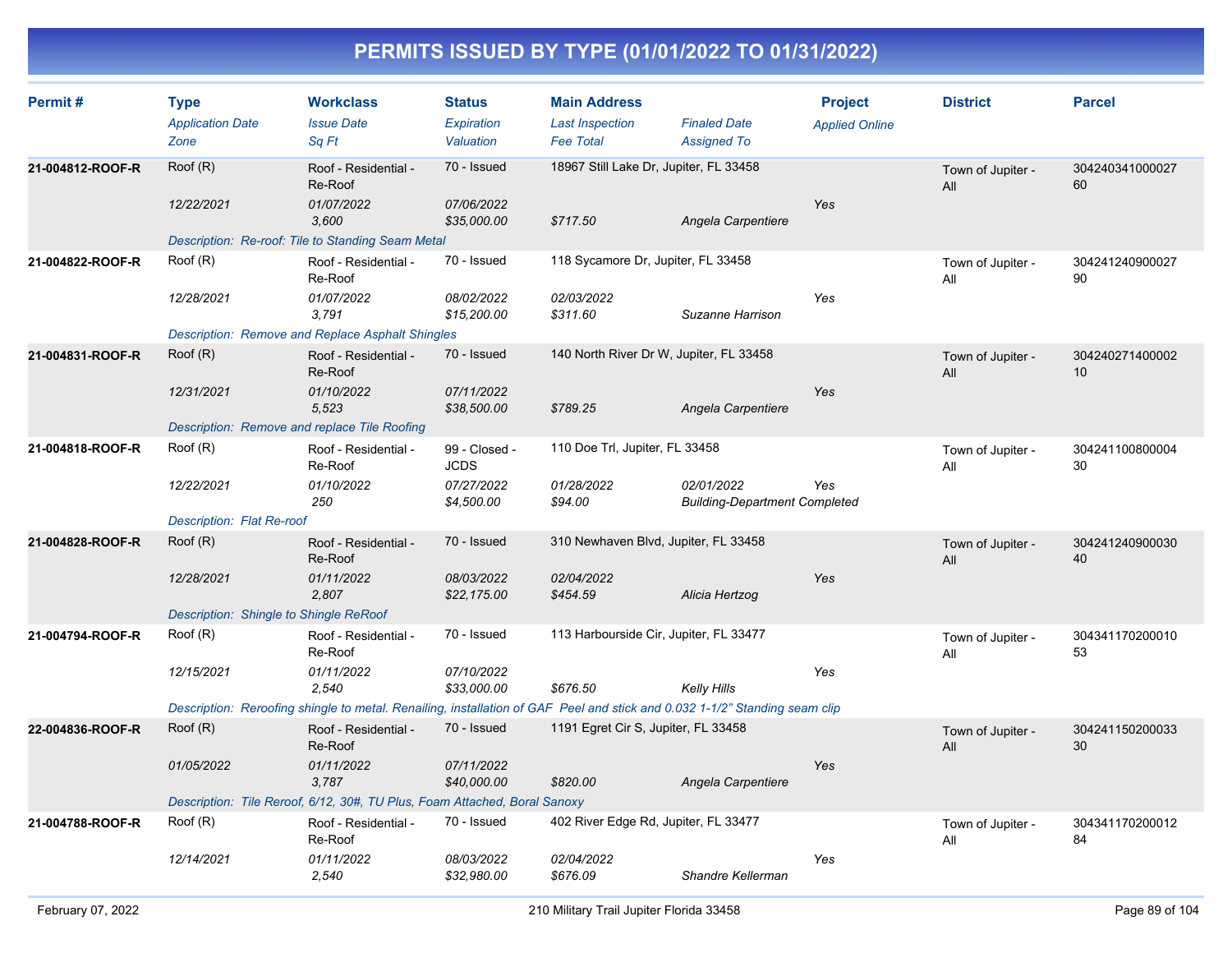|                   |                                                |                                                                                                                                                                         |                                          |                                                                   | PERMITS ISSUED BY TYPE (01/01/2022 TO 01/31/2022)  |                                         |                          |                           |
|-------------------|------------------------------------------------|-------------------------------------------------------------------------------------------------------------------------------------------------------------------------|------------------------------------------|-------------------------------------------------------------------|----------------------------------------------------|-----------------------------------------|--------------------------|---------------------------|
| Permit#           | <b>Type</b><br><b>Application Date</b><br>Zone | <b>Workclass</b><br><b>Issue Date</b><br>Sq Ft                                                                                                                          | <b>Status</b><br>Expiration<br>Valuation | <b>Main Address</b><br><b>Last Inspection</b><br><b>Fee Total</b> | <b>Finaled Date</b><br><b>Assigned To</b>          | <b>Project</b><br><b>Applied Online</b> | <b>District</b>          | <b>Parcel</b>             |
|                   | 0.032 1-1/2" Standing Seam Clip.               | Description: Remove existing shingle roofing system down to sheathing. Replace plywood if needed. Re-nail sheathing to code. Apply peel & stick direct to deck. Install |                                          |                                                                   |                                                    |                                         |                          |                           |
| 21-004829-ROOF-R  | Root(R)                                        | Roof - Residential -<br>Re-Roof                                                                                                                                         | 70 - Issued                              | 114 Georgian Park Dr, Jupiter, FL 33458                           |                                                    |                                         | Town of Jupiter -<br>All | 304241120600010<br>$00\,$ |
|                   | 12/30/2021<br>Description: Shingle Re-roof     | 01/11/2022<br>800                                                                                                                                                       | 07/11/2022<br>\$7,988.00                 | \$164.16                                                          | <b>Debbie Rogers</b>                               | Yes                                     |                          |                           |
| 21-004800-ROOF-R  | Roof (R)                                       | Roof - Residential -<br>Re-Roof                                                                                                                                         | 99 - Closed -<br><b>JCDS</b>             | 937 Turner Quay, Jupiter, FL 33458                                |                                                    |                                         | Town of Jupiter -<br>All | 304240360000500<br>65     |
|                   | 12/16/2021                                     | 01/12/2022<br>700                                                                                                                                                       | 07/25/2022<br>\$9,500.00                 | 01/24/2022<br>\$194.85                                            | 02/02/2022<br><b>Building-Department Completed</b> | Yes                                     |                          |                           |
|                   |                                                | Description: REROOF FLAT MODIFIED TO MODIFIED                                                                                                                           |                                          |                                                                   |                                                    |                                         |                          |                           |
| 22-004835-ROOF-R  | Root(R)                                        | Roof - Residential -<br>Re-Roof                                                                                                                                         | 99 - Closed -<br><b>JCDS</b>             | 105 Doe Trl, Jupiter, FL 33458                                    |                                                    |                                         | Town of Jupiter -<br>All | 304241100800003<br>60     |
|                   | 01/04/2022                                     | 01/12/2022<br>300                                                                                                                                                       | 07/25/2022<br>\$4,050.00                 | 01/25/2022<br>\$85.00                                             | 02/04/2022<br><b>Building-Department Completed</b> | Yes                                     |                          |                           |
|                   | Description: Flat to Flat re-roof              |                                                                                                                                                                         |                                          |                                                                   |                                                    |                                         |                          |                           |
| 22-004832-ROOF-R  | Root(R)                                        | Roof - Residential -<br>Re-Roof                                                                                                                                         | 70 - Issued                              | 473 Oriole Pt, Jupiter, FL 33458                                  |                                                    |                                         | Town of Jupiter -<br>All | 304241150200037<br>80     |
|                   | 01/03/2022                                     | 01/13/2022<br>3,250                                                                                                                                                     | 07/25/2022<br>\$34,817.00                | 01/26/2022<br>\$713.75                                            | Angela Carpentiere                                 | Yes                                     |                          |                           |
|                   |                                                | Description: 32.5 sq Eagle Malibu (2) #8 quick drives per tile                                                                                                          |                                          |                                                                   |                                                    |                                         |                          |                           |
| 21-004825-ROOF-R  | Root(R)                                        | Roof - Residential -<br>Re-Roof                                                                                                                                         | <b>NOC</b><br>Required                   | 560 Rookery PI, Jupiter, FL 33458                                 |                                                    |                                         | Town of Jupiter -<br>All | 304241150400000<br>20     |
|                   | 12/28/2021                                     | 01/13/2022<br>5,275                                                                                                                                                     | 07/12/2022<br>\$37,100.00                | \$760.55                                                          | Suzanne Harrison                                   | Yes                                     |                          |                           |
|                   |                                                | Description: Remove and Replace Tile Roofing                                                                                                                            |                                          |                                                                   |                                                    |                                         |                          |                           |
| 22-004846-ROOF-R* | Root(R)                                        | Roof - Residential -<br>Re-Roof                                                                                                                                         | <b>NOC</b><br>Required                   | 122 Bryce Ln, Jupiter, FL 33458                                   |                                                    |                                         | Town of Jupiter -<br>All | 304240341400001<br>00     |
|                   | 01/11/2022                                     | 01/13/2022<br>5,100                                                                                                                                                     | 07/12/2022<br>\$56,500.00                | \$1,158.25                                                        | Angela Carpentiere                                 | Yes                                     |                          |                           |
|                   | Description: Re-Roof tile to tile              |                                                                                                                                                                         |                                          |                                                                   |                                                    |                                         |                          |                           |
| 21-004793-ROOF-R  | Root(R)                                        | No Fee Sub-Permit                                                                                                                                                       | 70 - Issued                              | 361 Old Jupiter Beach Rd, Jupiter, FL<br>33477                    |                                                    |                                         | Town of Jupiter -<br>All | 304341063900000<br>30     |
|                   | 12/15/2021                                     | 01/13/2022<br>16                                                                                                                                                        | 07/18/2022<br>\$0.00                     | 01/18/2022<br>\$0.00                                              | <b>Kimberly Slater</b>                             | Yes                                     |                          |                           |
|                   | Description: new tile roof                     |                                                                                                                                                                         |                                          |                                                                   |                                                    |                                         |                          |                           |
| 21-004817-ROOF-R  | Root(R)                                        | Roof - Residential -<br>Re-Roof                                                                                                                                         | 70 - Issued                              | 128 Bayberry Cir, Jupiter, FL 33458                               |                                                    |                                         | Town of Jupiter -<br>All | 304241110100700<br>90     |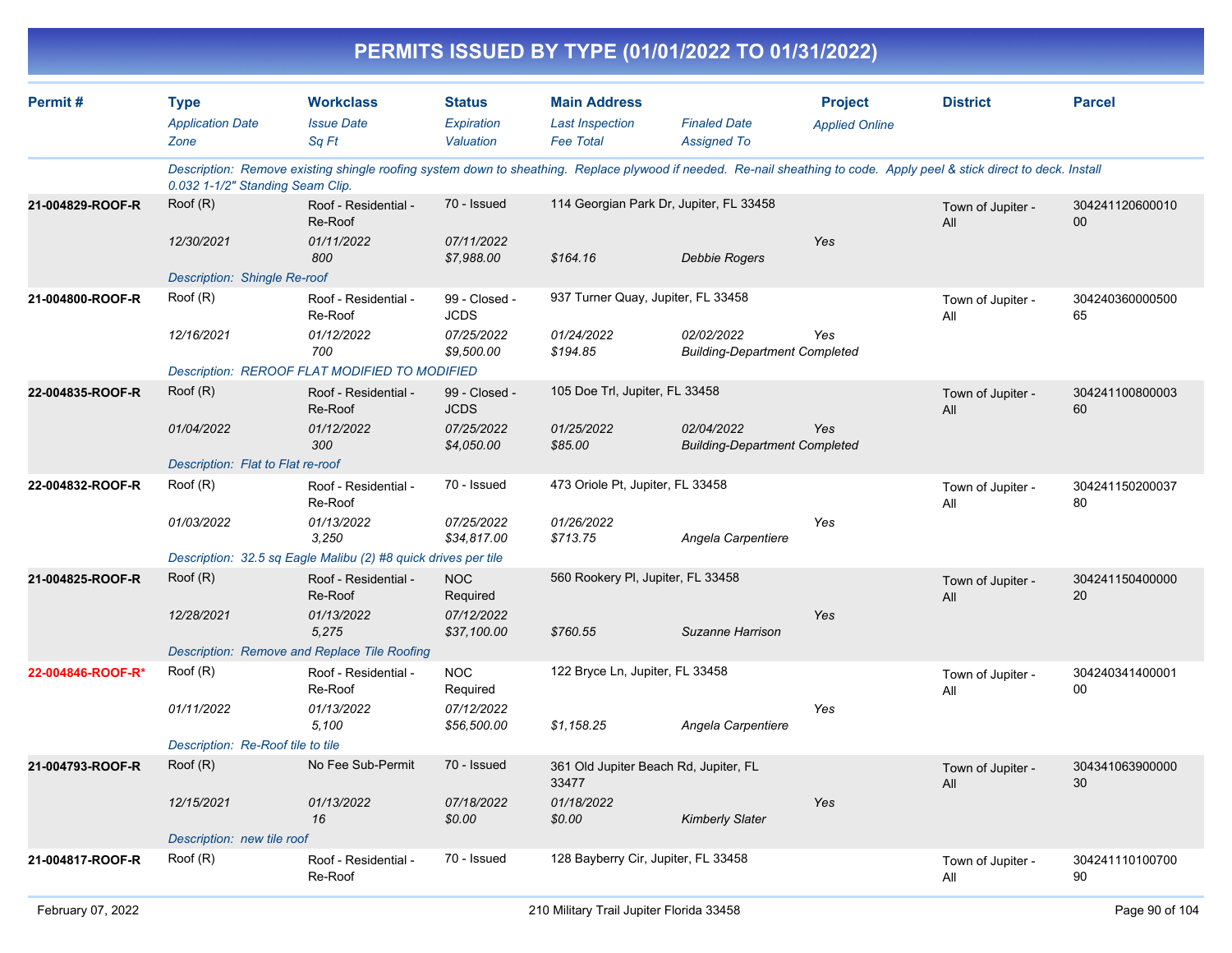| Permit#           | <b>Type</b><br><b>Application Date</b><br>Zone                           | <b>Workclass</b><br><b>Issue Date</b><br>Sq Ft                                                                                                                                                                     | <b>Status</b><br>Expiration<br>Valuation                  | <b>Main Address</b><br><b>Last Inspection</b><br><b>Fee Total</b>       | <b>Finaled Date</b><br><b>Assigned To</b>          | <b>Project</b><br><b>Applied Online</b> | <b>District</b>          | <b>Parcel</b>             |
|-------------------|--------------------------------------------------------------------------|--------------------------------------------------------------------------------------------------------------------------------------------------------------------------------------------------------------------|-----------------------------------------------------------|-------------------------------------------------------------------------|----------------------------------------------------|-----------------------------------------|--------------------------|---------------------------|
|                   | 12/22/2021<br>R <sub>2</sub> R <sub>2</sub><br>Description: Flat Re-roof | 01/13/2022<br>350                                                                                                                                                                                                  | 07/12/2022<br>\$6,500.00                                  | \$134.00                                                                | <b>Debbie Rogers</b>                               | Yes                                     |                          |                           |
| 22-004839-ROOF-R* | Roof (R)<br>01/06/2022                                                   | Roof - Residential -<br>Re-Roof<br>01/14/2022<br>3.233<br>Description: Tile Reroof, 6/12, 30#, TU Plus, Mechanically Attached, Boral Saxony                                                                        | 52 - Fees<br><b>Due</b><br>08/03/2022<br>\$61,000.00      | 334 Kingfisher Dr, Jupiter, FL 33458<br>02/04/2022<br>\$1,325.50        | Suzanne Harrison                                   | Yes                                     | Town of Jupiter -<br>All | 304241150200010<br>60     |
| 21-004809-ROOF-R  | Root(R)<br>12/21/2021                                                    | Roof - Residential -<br>Re-Roof<br>01/14/2022<br>3,562<br>Description: Remove existing roof system down to decking, Renail to code, install hi temp underlayment, install 1.5" Mechanica Standing Seam Roof System | 70 - Issued<br>07/13/2022<br>\$35,000.00                  | 308 River Edge Rd, Jupiter, FL 33477<br>\$792.50                        | Alicia Hertzog                                     | Yes                                     | Town of Jupiter -<br>All | 304341170200012<br>37     |
| 22-004843-ROOF-R  | Root(R)<br>01/10/2022<br><b>System</b>                                   | Roof - Residential -<br>Re-Roof<br>01/14/2022<br>5,516<br>Description: Remove existing Roof system Down to Decking, Renail to Code, Install hi temp underlayment, install 1.5" Mech Standing Seam Roof             | 70 - Issued<br>07/13/2022<br>\$69,204.00                  | 124 Olympus Cir, Jupiter, FL 33477<br>\$1,418.68                        | Shandre Kellerman                                  | Yes                                     | Town of Jupiter -<br>All | 304341080600302<br>$00\,$ |
| 21-004824-ROOF-R  | Root(R)<br>12/28/2021                                                    | Roof - Residential -<br>Re-Roof<br>01/14/2022<br>3.841<br>Description: Remove and Replace Asphalt Shingle                                                                                                          | 99 - Closed -<br><b>JCDS</b><br>07/27/2022<br>\$15,200.00 | 302 Sweet Bay Cir, Jupiter, FL 33458<br>01/28/2022<br>\$311.60          | 02/01/2022<br><b>Building-Department Completed</b> | Yes                                     | Town of Jupiter -<br>All | 304241240100002<br>90     |
| 21-004830-ROOF-R  | Roof (R)<br>12/30/2021<br>Description: Reroof Shingle to Shingle         | Roof - Residential -<br>Re-Roof<br>01/18/2022<br>62                                                                                                                                                                | 70 - Issued<br>08/03/2022<br>\$63,452.00                  | 181 Helios Dr, Jupiter, FL 33477<br>02/04/2022<br>\$1,375.77            | Angela Carpentiere                                 | Yes                                     | Town of Jupiter -<br>All | 304341080600305<br>70     |
| 22-004845-ROOF-R  | Root(R)<br>01/10/2022<br><b>Description: RE-ROOF TILE</b>                | Roof - Residential -<br>Re-Roof<br>01/18/2022<br>1,930                                                                                                                                                             | 70 - Issued<br>07/18/2022<br>\$24,150.00                  | 120 Bonefish Cir E, Jupiter, FL 33477<br>\$495.07                       | Angela Carpentiere                                 | Yes                                     | Town of Jupiter -<br>All | 304341081000801<br>40     |
| 21-004826-ROOF-R  | Root(R)<br>12/28/2021<br>Description: Re-roof Shingle Roof               | Roof - Residential -<br>Re-Roof<br>01/18/2022<br>2,600                                                                                                                                                             | 70 - Issued<br>08/01/2022<br>\$10,740.00                  | 102 Pennock Landing Cir, Jupiter, FL<br>33458<br>02/01/2022<br>\$220.17 | <b>Kelly Hills</b>                                 | Yes                                     | Town of Jupiter -<br>All | 304241024400002<br>20     |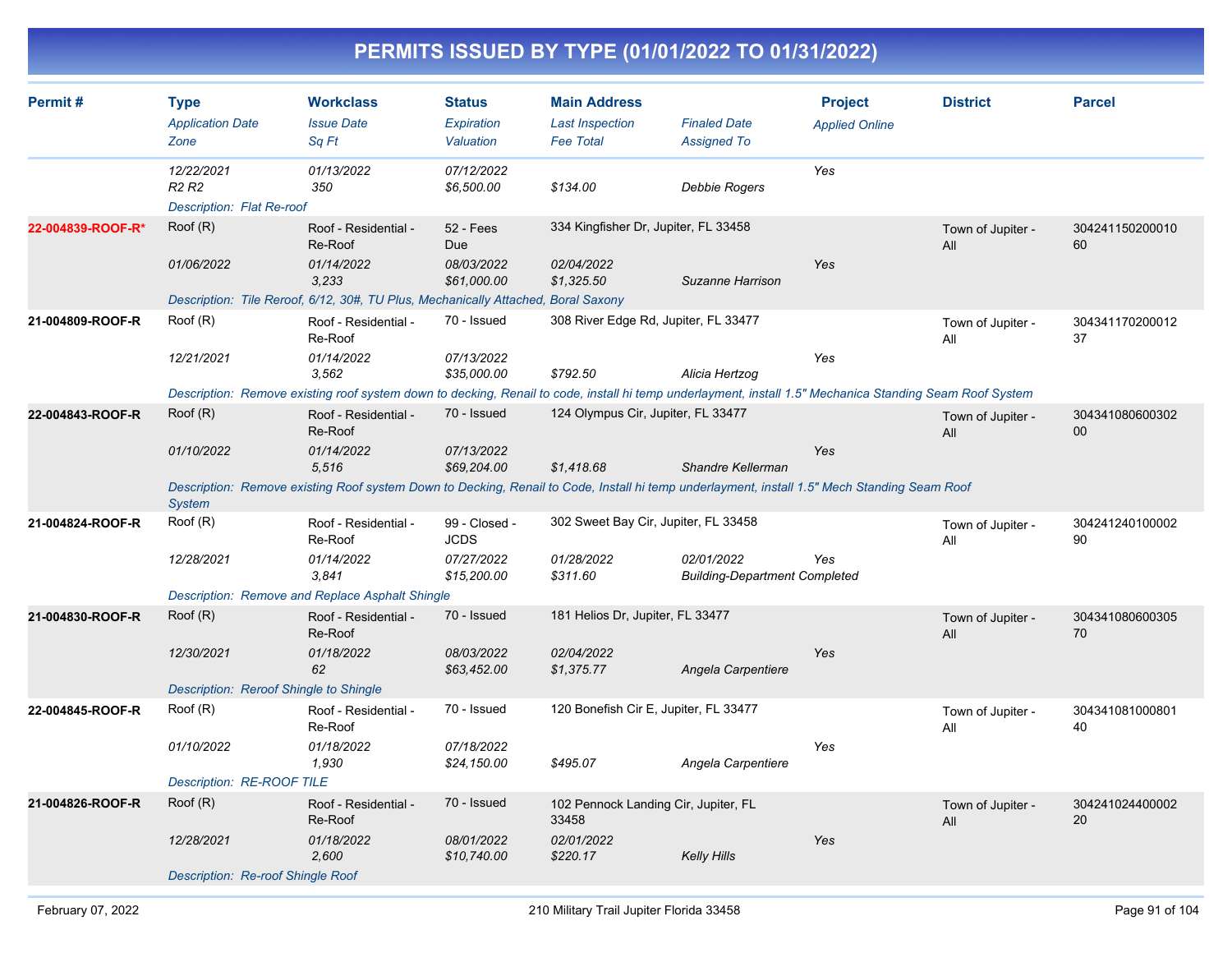| Permit#           | <b>Type</b><br><b>Application Date</b><br>Zone   | <b>Workclass</b><br><b>Issue Date</b><br>Sa Ft                                                                                      | <b>Status</b><br>Expiration<br>Valuation | <b>Main Address</b><br><b>Last Inspection</b><br><b>Fee Total</b> | <b>Finaled Date</b><br><b>Assigned To</b> | <b>Project</b><br><b>Applied Online</b> | <b>District</b>          | <b>Parcel</b>         |
|-------------------|--------------------------------------------------|-------------------------------------------------------------------------------------------------------------------------------------|------------------------------------------|-------------------------------------------------------------------|-------------------------------------------|-----------------------------------------|--------------------------|-----------------------|
| 22-004852-ROOF-R  | Root(R)                                          | Roof - Residential -<br>Re-Roof                                                                                                     | 70 - Issued                              | 6417 Lauderdale St, Jupiter, FL 33458                             |                                           |                                         | Town of Jupiter -<br>All | 304241150805901<br>20 |
|                   | 01/12/2022                                       | 01/19/2022<br>2,752                                                                                                                 | 08/01/2022<br>\$21,500.00                | 02/02/2022<br>\$440.75                                            | <b>Kelly Hills</b>                        | Yes                                     |                          |                       |
|                   | <b>Description: REROOF SHINGLE TO SHINGLE</b>    |                                                                                                                                     |                                          |                                                                   |                                           |                                         |                          |                       |
| 22-004837-ROOF-R* | Root(R)                                          | Roof - Residential -<br>Re-Roof                                                                                                     | <b>NOC</b><br>Required                   | 6255 Adams St, Jupiter, FL 33458                                  |                                           |                                         | Town of Jupiter -<br>All | 304241150808001<br>50 |
|                   | 01/05/2022                                       | 01/19/2022<br>2,800                                                                                                                 | 07/18/2022<br>\$15,285.00                | \$313.35                                                          | Debbie Rogers                             | Yes                                     |                          |                       |
|                   | Description: Shingle Re-roof                     |                                                                                                                                     |                                          |                                                                   |                                           |                                         |                          |                       |
| 22-004866-ROOF-R* | Root(R)                                          | Roof - Residential -<br>Re-Roof                                                                                                     | <b>NOC</b><br>Required                   | 6187 Kendrick St, Jupiter, FL 33458                               |                                           |                                         | Town of Jupiter -<br>All | 304241220309800<br>61 |
|                   | 01/17/2022                                       | 01/19/2022<br>2,200                                                                                                                 | 07/18/2022<br>\$14,535.00                | \$297.97                                                          | Suzanne Harrison                          | Yes                                     |                          |                       |
|                   | Description: Shingle Re-roof                     |                                                                                                                                     |                                          |                                                                   |                                           |                                         |                          |                       |
| 22-004842-ROOF-R* | Root(R)                                          | Roof - Residential -<br>Re-Roof                                                                                                     | <b>NOC</b><br>Required                   | 500 Pheasant Ln S, Jupiter, FL 33458                              |                                           |                                         | Town of Jupiter -<br>All | 304241150200023<br>80 |
|                   | 01/07/2022<br><b>R1R1</b>                        | 01/19/2022<br>2,400                                                                                                                 | 07/18/2022<br>\$25,010.00                | \$512.70                                                          | Debbie Rogers                             | Yes                                     |                          |                       |
|                   | Description: Tile Re-roof                        |                                                                                                                                     |                                          |                                                                   |                                           |                                         |                          |                       |
| 22-004838-ROOF-R  | Root(R)                                          | Roof - Residential -<br>Re-Roof                                                                                                     | 70 - Issued                              | 17986 Anchor Dr, Jupiter, FL 33458                                |                                           |                                         | Town of Jupiter -<br>Αll | 304240340600005<br>20 |
|                   | 01/05/2022<br>R <sub>1</sub> -A <sub>R1</sub> -A | 01/19/2022<br>2,100                                                                                                                 | 07/18/2022<br>\$24,840.00                | \$509.22                                                          | Debbie Rogers                             | Yes                                     |                          |                       |
|                   | Description: Shingle to metal re roof            |                                                                                                                                     |                                          |                                                                   |                                           |                                         |                          |                       |
| 22-004847-ROOF-R  | Root(R)                                          | Roof - Residential -<br>Re-Roof                                                                                                     | 70 - Issued                              | 124 Van Rd, Jupiter, FL 33469                                     |                                           |                                         | Town of Jupiter -<br>All | 304340310800500<br>10 |
|                   | 01/11/2022<br><b>R1R1</b>                        | 01/19/2022<br>2,400                                                                                                                 | 07/18/2022<br>\$15,027.40                | \$308.07                                                          | Angela Carpentiere                        | Yes                                     |                          |                       |
|                   |                                                  | Description: Remove existing Shingle system & install 24ga 1" Nail Strip Metal system                                               |                                          |                                                                   |                                           |                                         |                          |                       |
| 21-004521-ROOF-R  | Roof (R)                                         | Roof - Residential -<br>Re-Roof                                                                                                     | 70 - Issued                              | 949 Dolphin Park, Jupiter, FL 33458                               |                                           |                                         | Town of Jupiter -<br>All | 304240360200000<br>20 |
|                   | 09/09/2021                                       | 01/19/2022<br>4,500                                                                                                                 | 07/25/2022<br>\$28,625.00                | 01/25/2022<br>\$586.81                                            | Angela Carpentiere                        | Yes                                     |                          |                       |
|                   |                                                  | Description: Remove existing roof material to deck; renail to code. Install SA underlayment, shingles, omni ridge vent and TPO Flat |                                          |                                                                   |                                           |                                         |                          |                       |
| 22-004855-ROOF-R  | Root(R)                                          | Roof - Residential -<br>Re-Roof                                                                                                     | 70 - Issued                              | 319 Sweet Bay Cir, Jupiter, FL 33458                              |                                           |                                         | Town of Jupiter -<br>All | 304241240100004<br>70 |
|                   | 01/14/2022                                       | 01/19/2022<br>4,000                                                                                                                 | 08/08/2022<br>\$17,500.00                | 02/07/2022<br>\$358.75                                            | Angela Carpentiere                        | Yes                                     |                          |                       |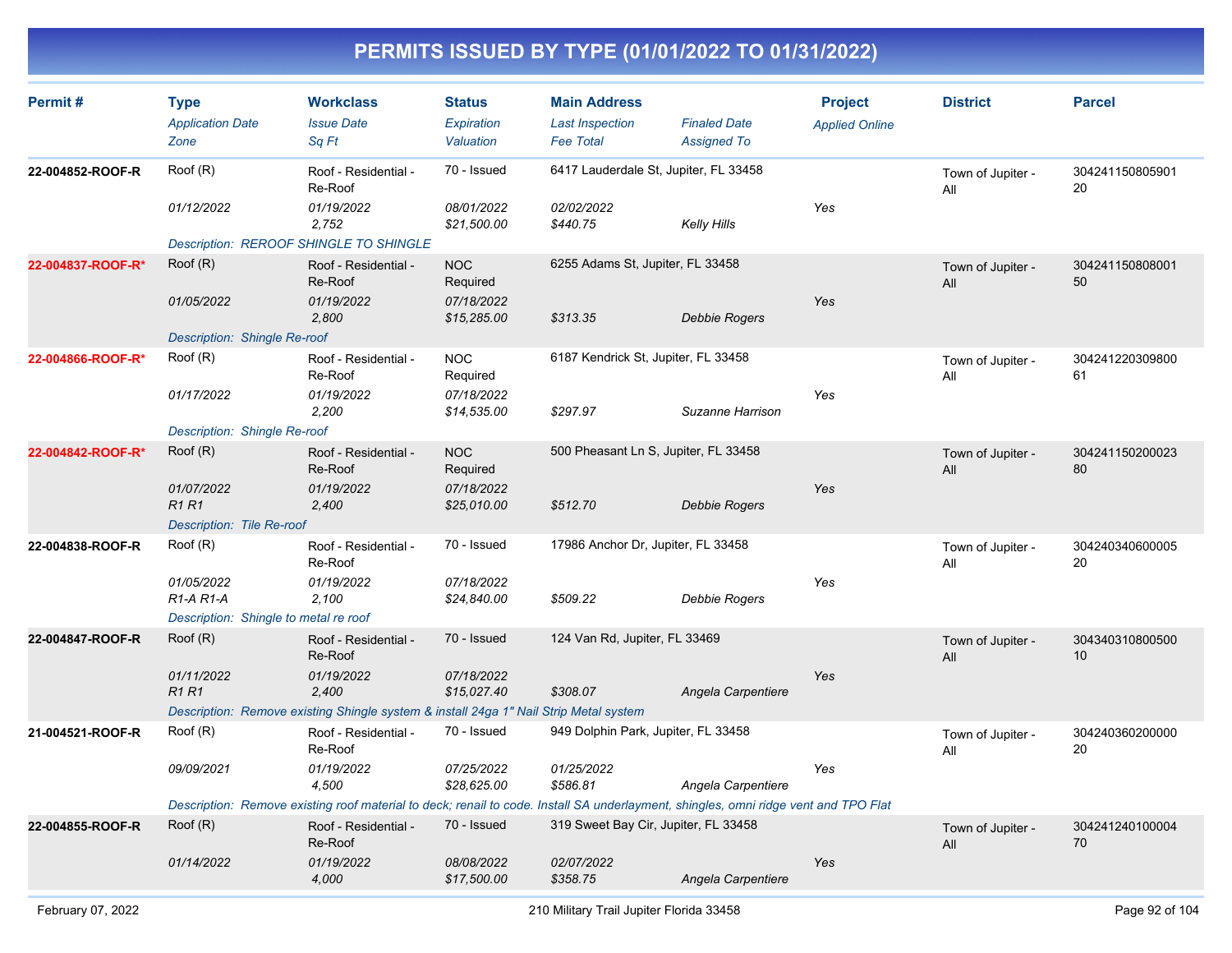| PERMITS 1990ED BT TIPE (01/01/2022 TO 01/91/2022) |                                                |                                                                      |                                          |                                                                   |                                                    |                                         |                          |                       |  |  |
|---------------------------------------------------|------------------------------------------------|----------------------------------------------------------------------|------------------------------------------|-------------------------------------------------------------------|----------------------------------------------------|-----------------------------------------|--------------------------|-----------------------|--|--|
| Permit#                                           | <b>Type</b><br><b>Application Date</b><br>Zone | <b>Workclass</b><br><b>Issue Date</b><br>Sq Ft                       | <b>Status</b><br>Expiration<br>Valuation | <b>Main Address</b><br><b>Last Inspection</b><br><b>Fee Total</b> | <b>Finaled Date</b><br><b>Assigned To</b>          | <b>Project</b><br><b>Applied Online</b> | <b>District</b>          | <b>Parcel</b>         |  |  |
|                                                   | Description: re roof shingle                   |                                                                      |                                          |                                                                   |                                                    |                                         |                          |                       |  |  |
| 21-004581-ROOF-R                                  | Root(R)                                        | Roof - Residential -<br>Re-Roof                                      | 70 - Issued                              | 257 Ridge Rd, Jupiter, FL 33477                                   |                                                    |                                         | Town of Jupiter -<br>All | 304341160200031<br>20 |  |  |
|                                                   | 09/29/2021                                     | 01/20/2022<br>$\mathbf{1}$                                           | 07/19/2022<br>\$57,000.00                | \$1,168.50                                                        | <b>Kelly Hills</b>                                 | Yes                                     |                          |                       |  |  |
|                                                   |                                                | Description: Re-roof to install Tesla Solar Roof w/ Tesla Powerwalls |                                          |                                                                   |                                                    |                                         |                          |                       |  |  |
| 21-004702-ROOF-R                                  | Root(R)                                        | Roof - Residential -<br>Re-Roof                                      | <b>NOC</b><br>Required                   | 306 1St St, Jupiter, FL 33458                                     |                                                    |                                         | Town of Jupiter -<br>All | 304241010702701<br>40 |  |  |
|                                                   | 11/10/2021                                     | 01/21/2022<br>$\mathbf{1}$                                           | 08/01/2022<br>\$3,500.00                 | 02/01/2022<br>\$79.00                                             | Shandre Kellerman                                  | Yes                                     |                          |                       |  |  |
|                                                   | Description: Residential Re-Roof               |                                                                      |                                          |                                                                   |                                                    |                                         |                          |                       |  |  |
| 21-004701-ROOF-R                                  | Root(R)                                        | Roof - Residential -<br>Re-Roof                                      | <b>NOC</b><br>Required                   | 312 1St St, Jupiter, FL 33458                                     |                                                    |                                         | Town of Jupiter -<br>All | 304241010702701<br>30 |  |  |
|                                                   | 11/10/2021                                     | 01/21/2022<br>$\mathcal I$                                           | 08/01/2022<br>\$3,500.00                 | 02/01/2022<br>\$79.00                                             | Shandre Kellerman                                  | Yes                                     |                          |                       |  |  |
|                                                   | Description: Re-roofing                        |                                                                      |                                          |                                                                   |                                                    |                                         |                          |                       |  |  |
| 22-004862-ROOF-R*                                 | Root(R)                                        | Roof - Residential -<br>Re-Roof                                      | 70 - Issued                              | 19213 Tamara Ln, Jupiter, FL 33458                                |                                                    |                                         | Town of Jupiter -<br>All | 304240271800003<br>40 |  |  |
|                                                   | 01/17/2022<br>$R1-A R1-A$                      | 01/21/2022<br>5,500                                                  | 07/20/2022<br>\$46,400.00                | \$951.20                                                          | Angela Carpentiere                                 | Yes                                     |                          |                       |  |  |
|                                                   |                                                | Description: Remove and replace tile roof. Galvanized flashing.      |                                          |                                                                   |                                                    |                                         |                          |                       |  |  |
| 22-004871-ROOF-R*                                 | Root(R)                                        | Roof - Residential -<br>Re-Roof                                      | <b>NOC</b><br>Required                   | 113 Valencia Blvd, Jupiter, FL 33458                              |                                                    |                                         | Town of Jupiter -<br>All | 304241131700005<br>70 |  |  |
|                                                   | 01/18/2022                                     | 01/21/2022<br>6,300                                                  | 07/20/2022<br>\$86,200.00                | \$1,767.10                                                        | Angela Carpentiere                                 | Yes                                     |                          |                       |  |  |
|                                                   | Description: RE-ROOF TILE AND FLAT             |                                                                      |                                          |                                                                   |                                                    |                                         |                          |                       |  |  |
| 22-004834-ROOF-R                                  | Root(R)                                        | Roof - Residential -<br>Re-Roof                                      | 99 - Closed -<br><b>JCDS</b>             | 143 Pennock Landing Cir, Jupiter, FL<br>33458                     |                                                    |                                         | Town of Jupiter -<br>All | 304241024400000<br>30 |  |  |
|                                                   | 01/03/2022                                     | 01/24/2022<br>2,800                                                  | 08/01/2022<br>\$9,500.00                 | 02/02/2022<br>\$194.85                                            | 02/03/2022<br><b>Building-Department Completed</b> | Yes                                     |                          |                       |  |  |
| Description: reroof with shingles                 |                                                |                                                                      |                                          |                                                                   |                                                    |                                         |                          |                       |  |  |
| 22-004833-ROOF-R                                  | Roof (R)                                       | Roof - Residential -<br>Re-Roof                                      | 99 - Closed -<br><b>JCDS</b>             | 145 Pennock Landing Cir, Jupiter, FL<br>33458                     |                                                    |                                         | Town of Jupiter -<br>All | 304241024400000<br>20 |  |  |
|                                                   | 01/03/2022<br><b>R1 R1</b>                     | 01/24/2022<br>2,800                                                  | 08/01/2022<br>\$9,500.00                 | 02/02/2022<br>\$194.85                                            | 02/03/2022<br><b>Building-Department Completed</b> | Yes                                     |                          |                       |  |  |
|                                                   | Description: reroof with shingles              |                                                                      |                                          |                                                                   |                                                    |                                         |                          |                       |  |  |
| 22-004844-ROOF-R                                  | Root(R)                                        | No Fee Sub-Permit                                                    | 70 - Issued                              | 124 Van Rd, Jupiter, FL 33469                                     |                                                    |                                         | Town of Jupiter -<br>All | 304340310800500<br>10 |  |  |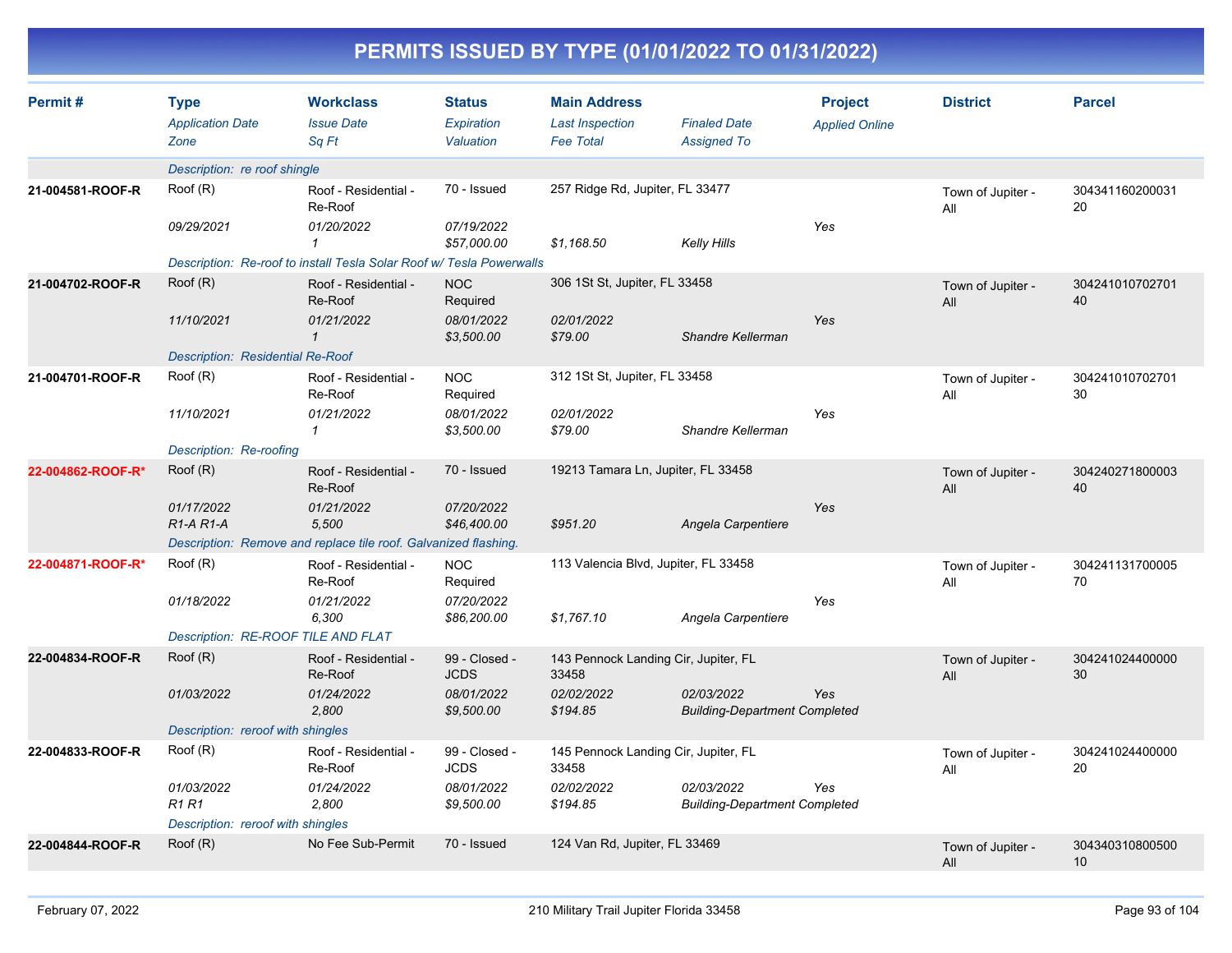| Permit#           | <b>Type</b><br><b>Application Date</b><br>Zone              | <b>Workclass</b><br><b>Issue Date</b><br>Sq Ft                                                                                                                  | <b>Status</b><br>Expiration<br>Valuation | <b>Main Address</b><br><b>Last Inspection</b><br><b>Fee Total</b> | <b>Finaled Date</b><br><b>Assigned To</b> | <b>Project</b><br><b>Applied Online</b> | <b>District</b>          | <b>Parcel</b>         |
|-------------------|-------------------------------------------------------------|-----------------------------------------------------------------------------------------------------------------------------------------------------------------|------------------------------------------|-------------------------------------------------------------------|-------------------------------------------|-----------------------------------------|--------------------------|-----------------------|
|                   | 01/10/2022<br><b>R1R1</b>                                   | 01/25/2022<br>2,400<br>Description: Install 24ga 1" Nail Strip Metal Roof system w/Peel & Stick underlayment                                                    | 07/25/2022<br>\$0.00                     | \$0.00                                                            | Alicia Hertzog                            | Yes                                     |                          |                       |
| 22-004872-ROOF-R  | Roof (R)                                                    | Roof - Residential -<br>Re-Roof                                                                                                                                 | 70 - Issued                              | 103 Waters Edge Dr, Jupiter, FL 33477                             |                                           |                                         | Town of Jupiter -<br>All | 304341180800042<br>80 |
|                   | 01/19/2022<br>Description: re roof flat only                | 01/25/2022<br>2,800                                                                                                                                             | 07/25/2022<br>\$60,076.00                | \$1,231.56                                                        | Angela Carpentiere                        | Yes                                     |                          |                       |
| 21-004746-ROOF-R* | Root(R)                                                     | Roof - Residential -<br>Re-Roof                                                                                                                                 | <b>NOC</b><br>Required                   | 107 W Bears Club Dr, Jupiter, FL 33477                            |                                           |                                         | Town of Jupiter -<br>All | 304341191000000<br>20 |
|                   | 11/30/2021<br><b>Description: Re-Roof</b>                   | 01/25/2022<br>0                                                                                                                                                 | 07/25/2022<br>\$132,750.00               | \$2,721.37                                                        | <b>Kimberly Slater</b>                    | Yes                                     |                          |                       |
| 21-004776-ROOF-R* | Root(R)                                                     | Roof - Residential -<br>Re-Roof                                                                                                                                 | <b>NOC</b><br>Required                   | 138 Bears Club Dr, Jupiter, FL 33477                              |                                           |                                         | Town of Jupiter -<br>All | 304341190800004<br>40 |
|                   | 12/09/2021                                                  | 01/25/2022<br>8,500<br>Description: RE-ROOF-TILE TO TILE. INSTALL A NEW CLAY TILE ROOF                                                                          | 07/25/2022<br>\$250,000.00               | \$5,125.00                                                        | <b>Kimberly Slater</b>                    | Yes                                     |                          |                       |
| 22-004865-ROOF-R  | Root(R)                                                     | 556 Sanctuary Pt, Jupiter, FL 33458<br>70 - Issued<br>Roof - Residential -<br>Re-Roof                                                                           |                                          |                                                                   |                                           |                                         | Town of Jupiter -<br>All | 304241150200029<br>90 |
|                   | 01/17/2022<br><b>R1R1</b><br>Description: Re Roof tile roof | 01/25/2022<br>41                                                                                                                                                | 07/24/2022<br>\$37,765.00                | \$774.18                                                          | <b>Kimberly Slater</b>                    | Yes                                     |                          |                       |
| 22-004878-ROOF-R  | Root(R)                                                     | Roof - Residential -<br>Re-Roof                                                                                                                                 | 70 - Issued                              | 217 Newhaven Blvd, Jupiter, FL 33458                              |                                           |                                         | Town of Jupiter -<br>All | 304241240400008<br>30 |
|                   | 01/19/2022<br>MXD MXD<br>Description: reroof shingle        | 01/25/2022<br>3,548                                                                                                                                             | 07/25/2022<br>\$21,000.00                | \$430.50                                                          | Angela Carpentiere                        | Yes                                     |                          |                       |
| 21-004799-ROOF-R  | Roof (R)                                                    | No Fee Sub-Permit                                                                                                                                               | 70 - Issued                              | 2608 Greenway Dr, Jupiter, FL 33458                               |                                           |                                         | Town of Jupiter -<br>All | 304241140700035<br>70 |
|                   | 12/15/2021                                                  | 01/25/2022<br>4,700                                                                                                                                             | 07/27/2022<br>\$0.00                     | 01/28/2022<br>\$0.00                                              | <b>Kimberly Slater</b>                    | Yes                                     |                          |                       |
|                   | Description: INSTALLATION OF NEW ROOF                       |                                                                                                                                                                 | 70 - Issued                              |                                                                   |                                           |                                         |                          |                       |
| 21-004352-ROOF-R  | Root(R)                                                     | Roof - Residential -<br>Re-Roof                                                                                                                                 |                                          | 219 Ridge Rd, Jupiter, FL 33477                                   |                                           |                                         | Town of Jupiter -<br>All | 304341160200029<br>30 |
|                   | 06/28/2021                                                  | 01/26/2022<br>2,528                                                                                                                                             | 07/27/2022<br>\$29,200.00                | 01/28/2022<br>\$673.60                                            | <b>Kellie Doherty</b>                     | Yes                                     |                          |                       |
|                   |                                                             | Description: Remove existing shingle roofing system down to sheathing. Replace plywood if needed. Re-nail sheathing to code. Apply peel & stick direct to deck. |                                          |                                                                   |                                           |                                         |                          |                       |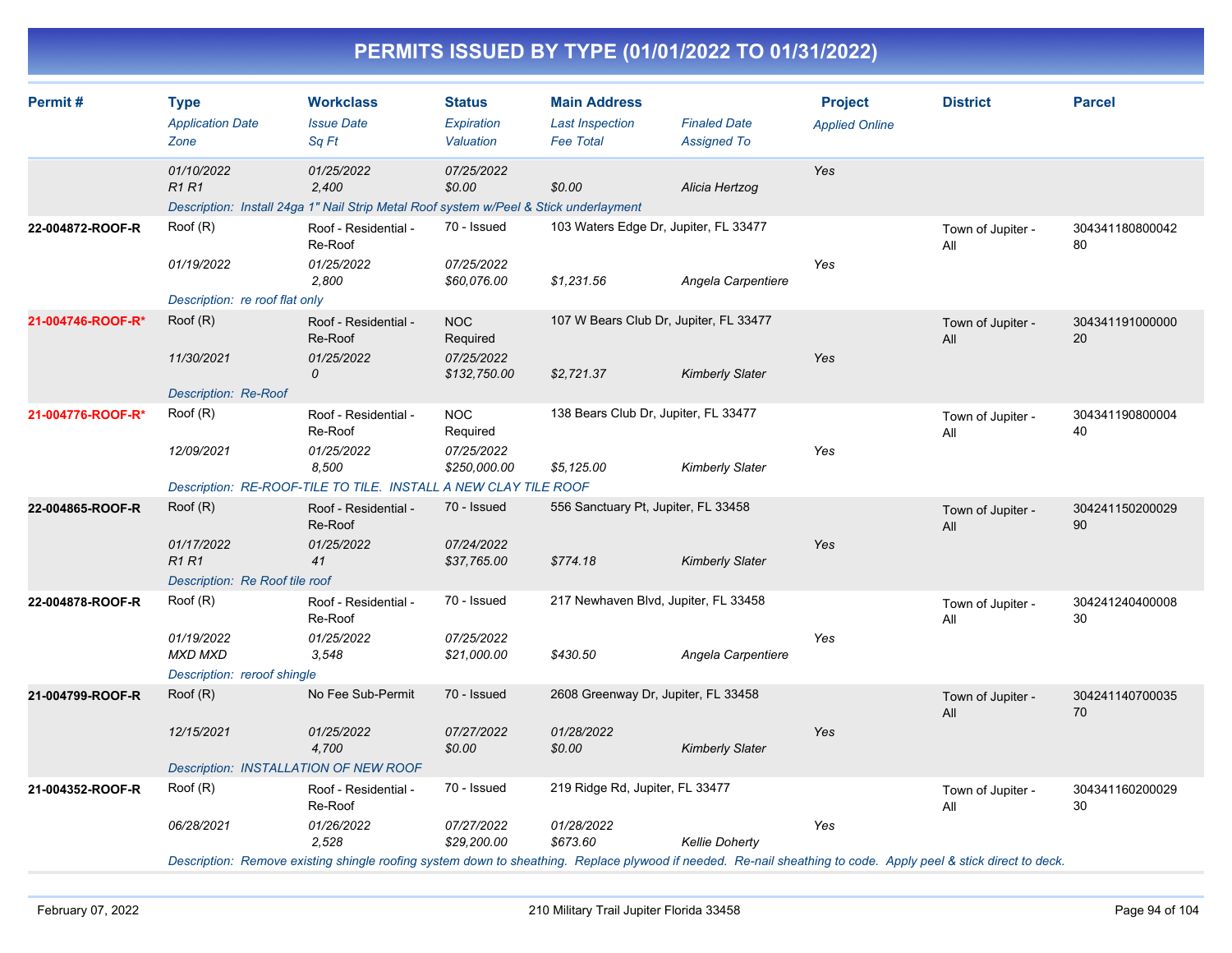| Permit#          | <b>Type</b><br><b>Application Date</b><br>Zone                       | <b>Workclass</b><br><b>Issue Date</b><br>Sq Ft                                                                                         | <b>Status</b><br>Expiration<br>Valuation | <b>Main Address</b><br><b>Last Inspection</b><br><b>Fee Total</b> | <b>Finaled Date</b><br><b>Assigned To</b> | <b>Project</b><br><b>Applied Online</b> | <b>District</b>          | <b>Parcel</b>         |
|------------------|----------------------------------------------------------------------|----------------------------------------------------------------------------------------------------------------------------------------|------------------------------------------|-------------------------------------------------------------------|-------------------------------------------|-----------------------------------------|--------------------------|-----------------------|
| 22-004854-ROOF-R | Roof (R)<br>01/13/2022                                               | Roof - Residential -<br>Re-Roof<br>01/26/2022<br>1,764                                                                                 | 70 - Issued<br>07/25/2022<br>\$11,120.00 | 703 N Perry Ave, Jupiter, FL 33458<br>\$227.96                    | Vicki Tarallo                             | Yes                                     | Town of Jupiter -<br>All | 304241010700401<br>01 |
| 21-004798-ROOF-R | Root(R)<br>12/15/2021<br>Description: INSTALLATION OF NEW ROOF       | Description: RE-ROOF EXISTING SHINGLE TO SHINGLE PLUS FLAT<br>No Fee Sub-Permit<br>01/26/2022<br>6,000                                 | 70 - Issued<br>08/01/2022<br>\$0.00      | 2624 Greenway Dr, Jupiter, FL 33458<br>02/01/2022<br>\$0.00       | Kelly Hills                               | Yes                                     | Town of Jupiter -<br>All | 304241140700035<br>30 |
| 22-004890-ROOF-R | Root(R)<br>01/24/2022<br>Description: reroof                         | Roof - Residential -<br>Re-Roof<br>01/26/2022<br>8,000                                                                                 | 70 - Issued<br>07/25/2022<br>\$81,500.00 | 125 Quayside Dr, Jupiter, FL 33477<br>\$1,670.75                  | <b>Kimberly Slater</b>                    | Yes                                     | Town of Jupiter -<br>All | 304341070900005<br>80 |
| 21-004821-ROOF-R | Root(R)<br>12/23/2021                                                | Roof - Residential -<br>Re-Roof<br>01/27/2022<br>3,900<br>Description: Re-Roof: Remove existing roof and replace with new shingle roof | 70 - Issued<br>08/08/2022<br>\$25,500.00 | 134 Sweet Bay Cir, Jupiter, FL 33458<br>02/07/2022<br>\$522.75    | Alicia Hertzog                            | Yes                                     | Town of Jupiter -<br>All | 304241240100001<br>20 |
| 22-004857-ROOF-R | Roof (R)<br>01/14/2022<br>R <sub>1</sub> -A <sub>R1</sub> -A         | Roof - Residential -<br>Re-Roof<br>01/27/2022<br>5,337<br>Description: Re-Roof. Install new Eagle concrete tile roof.                  | 70 - Issued<br>07/26/2022<br>\$92,063.43 | 115 North River Dr E, Jupiter, FL 33458<br>\$1,887.30             | Debbie Rogers                             | Yes                                     | Town of Jupiter -<br>All | 304240271600000<br>70 |
| 22-004888-ROOF-R | Root(R)<br>01/21/2022<br>Description: Re Roof - Shingle like to like | Roof - Residential -<br>Re-Roof<br>01/27/2022<br>3,188                                                                                 | 70 - Issued<br>07/26/2022<br>\$19,913.00 | 6411 Garrett St, Jupiter, FL 33458<br>\$408.21                    | Vicki Tarallo                             | Yes                                     | Town of Jupiter -<br>All | 304241150104500<br>70 |
| 22-004850-ROOF-R | Root(R)<br>01/12/2022<br>Description: Shingle to Shingle ReRoof      | Roof - Residential -<br>Re-Roof<br>01/27/2022<br>2,207                                                                                 | 70 - Issued<br>07/26/2022<br>\$25,349.00 | 138 Pennock Landing Cir, Jupiter, FL<br>33458<br>\$519.65         | Angela Carpentiere                        | Yes                                     | Town of Jupiter -<br>All | 304241024400002<br>90 |
| 22-004897-ROOF-R | Root(R)<br>01/25/2022                                                | Roof - Residential -<br>Re-Roof<br>01/27/2022<br>3,750                                                                                 | 70 - Issued<br>07/26/2022<br>\$11,942.00 | 141 Waterford Dr, Jupiter, FL 33458<br>\$244.81                   | Kimberly Slater                           | Yes                                     | Town of Jupiter -<br>ail | 304241241400001<br>60 |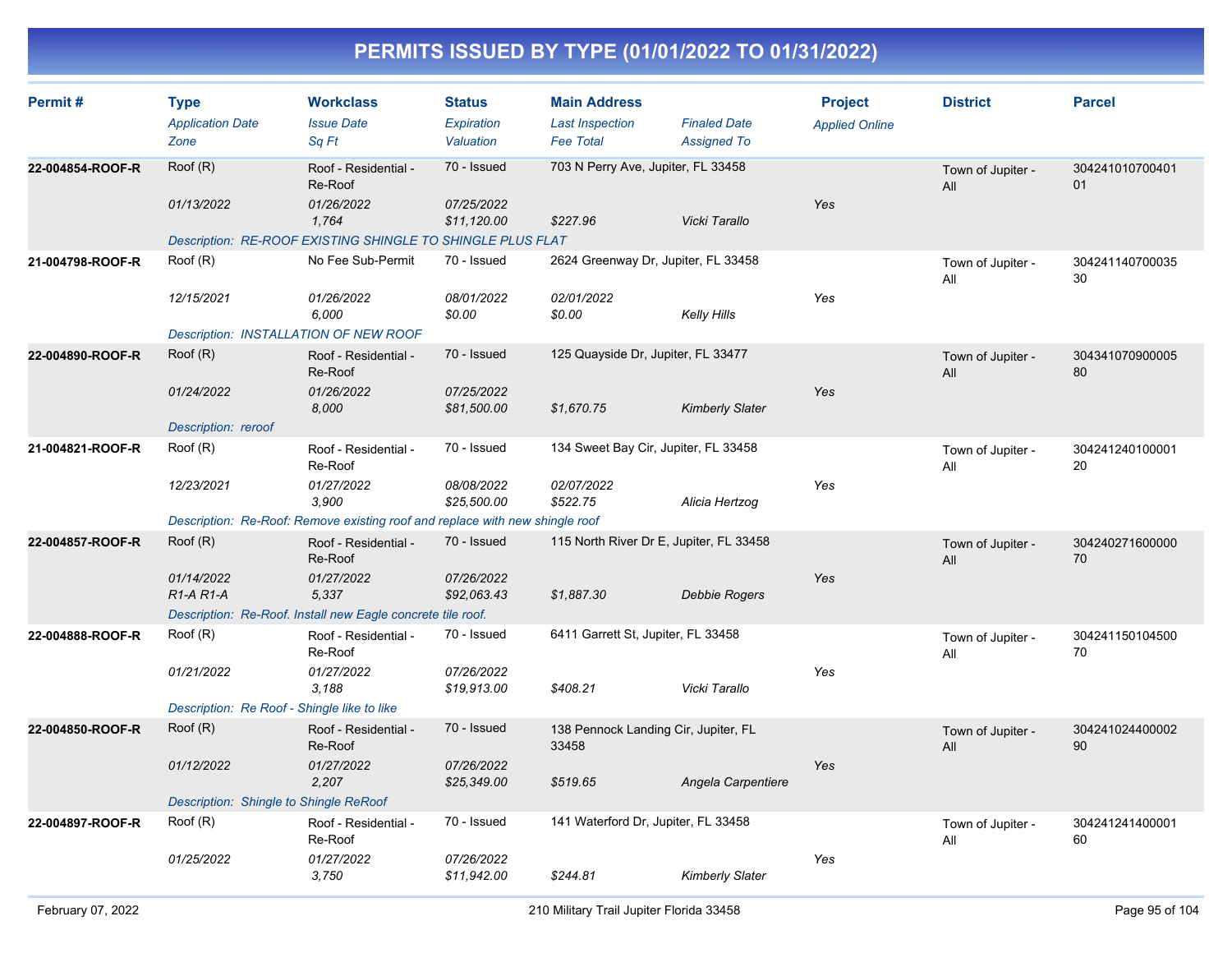| Permit#           | <b>Type</b><br><b>Application Date</b><br>Zone | <b>Workclass</b><br><b>Issue Date</b><br>Sa Ft                                                        | <b>Status</b><br>Expiration<br>Valuation | <b>Main Address</b><br><b>Last Inspection</b><br><b>Fee Total</b> | <b>Finaled Date</b><br><b>Assigned To</b> | <b>Project</b><br><b>Applied Online</b> | <b>District</b>          | <b>Parcel</b>         |
|-------------------|------------------------------------------------|-------------------------------------------------------------------------------------------------------|------------------------------------------|-------------------------------------------------------------------|-------------------------------------------|-----------------------------------------|--------------------------|-----------------------|
|                   | Description: reroof shingle to shingle         |                                                                                                       |                                          |                                                                   |                                           |                                         |                          |                       |
| 22-004883-ROOF-R  | Root(R)                                        | Roof - Residential -<br>Re-Roof                                                                       | 70 - Issued                              |                                                                   | 213 Jones Creek Dr, Jupiter, FL 33458     |                                         | Town of Jupiter -<br>All | 304241112300008<br>60 |
|                   | 01/20/2022                                     | 01/28/2022<br>3,303                                                                                   | 07/27/2022<br>\$35,532.00                | \$728.41                                                          | <b>Kellie Doherty</b>                     | Yes                                     |                          |                       |
|                   |                                                | Description: Tear off & Reroof, tile install Boral Tile seal & Boral Saxony 900 tiles                 |                                          |                                                                   |                                           |                                         |                          |                       |
| 22-004873-ROOF-R  | Root(R)                                        | Roof - Residential -<br>Re-Roof                                                                       | 70 - Issued                              | 5742 Turnwood Ct, Jupiter, FL 33458                               |                                           |                                         | Town of Jupiter -<br>All | 304241022100001<br>50 |
|                   | 01/19/2022                                     | 01/28/2022<br>3,000                                                                                   | 07/27/2022<br>\$29,500.00                | \$604.75                                                          | Suzanne Harrison                          | Yes                                     |                          |                       |
|                   |                                                | Description: Sloped Re-Roof Cedar Shake to Metal                                                      |                                          |                                                                   |                                           |                                         |                          |                       |
| 22-004889-ROOF-R  | Root(R)                                        | No Fee Sub-Permit                                                                                     | 70 - Issued                              | 130 Quayside Dr, Jupiter, FL 33477                                |                                           |                                         | Town of Jupiter -<br>All | 304341070900006<br>60 |
|                   | 01/24/2022<br>R1R1                             | 01/28/2022<br>7,180                                                                                   | 07/27/2022<br>\$0.00                     | \$0.00                                                            | Vicki Tarallo                             | Yes                                     |                          |                       |
|                   | <b>Description: ROOF FOR NEW SFD</b>           |                                                                                                       |                                          |                                                                   |                                           |                                         |                          |                       |
| 22-004900-ROOF-R  | Roof (R)                                       | Roof - Residential -<br>Re-Roof                                                                       | 70 - Issued                              | 139 Waterford Dr, Jupiter, FL 33458                               |                                           |                                         | Town of Jupiter -<br>All | 304241241400001<br>42 |
|                   | 01/26/2022                                     | 01/28/2022<br>3,750                                                                                   | 07/27/2022<br>\$11,942.00                | \$244.81                                                          | <b>Kimberly Slater</b>                    | Yes                                     |                          |                       |
|                   | Description: Reroof Shingle to Shingle         |                                                                                                       |                                          |                                                                   |                                           |                                         |                          |                       |
| 22-004851-ROOF-R  | Root(R)                                        | Roof - Residential -<br>Re-Roof                                                                       | 70 - Issued                              |                                                                   | 106 Jones Creek Dr, Jupiter, FL 33458     |                                         | Town of Jupiter -<br>All | 304241112300000<br>20 |
|                   | 01/12/2022                                     | 01/28/2022<br>2,882                                                                                   | 07/27/2022<br>\$52,852.00                | \$1,083.47                                                        | <b>Kimberly Slater</b>                    | Yes                                     |                          |                       |
|                   | Description: Re-roof tile to tile w/ tear off  |                                                                                                       |                                          |                                                                   |                                           |                                         |                          |                       |
| 22-004893-ROOF-R  | Root(R)                                        | Roof - Residential -<br>Re-Roof                                                                       | 70 - Issued                              | 131 Sand Pine Dr, Jupiter, FL 33477                               |                                           |                                         | Town of Jupiter -<br>All | 304341160200037<br>80 |
|                   | 01/25/2022                                     | 01/31/2022<br>3,600                                                                                   | 07/30/2022<br>\$38,000.00                | \$779.00                                                          | Alicia Hertzog                            | Yes                                     |                          |                       |
|                   |                                                | Description: Remove existing Shingle system & install .032 Aluminum 1.5" Mechanical Seam Metal system |                                          |                                                                   |                                           |                                         |                          |                       |
| 22-004886-ROOF-R* | Root(R)                                        | Roof - Residential -<br>Re-Roof                                                                       | 70 - Issued                              | 4702 Captains Way, Jupiter, FL 33477                              |                                           |                                         | Town of Jupiter -<br>All | 304341181400001<br>60 |
|                   | 01/21/2022                                     | 01/31/2022<br>4,000                                                                                   | 07/30/2022<br>\$41,840.00                | \$857.72                                                          | Shandre Kellerman                         | Yes                                     |                          |                       |
|                   |                                                | Description: Tile to Tile re-roof pitch 5/12 ht 15ft                                                  |                                          |                                                                   |                                           |                                         |                          |                       |
| 22-004869-ROOF-R  | Root(R)                                        | Roof - Residential -<br>Re-Roof                                                                       | 70 - Issued                              |                                                                   | 134 Jones Creek Dr, Jupiter, FL 33458     |                                         | Town of Jupiter -<br>All | 304241112300001<br>40 |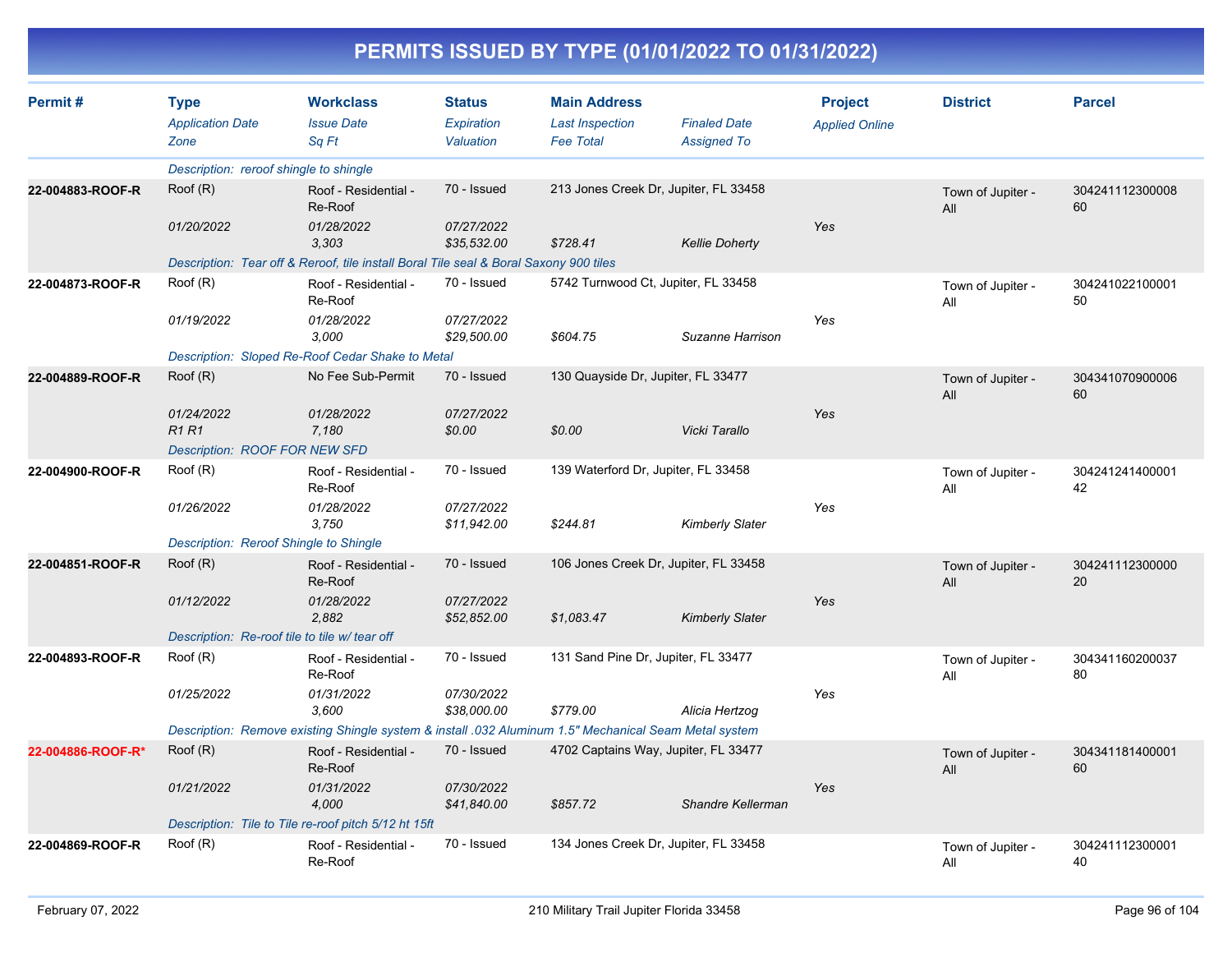| Permit#             | <b>Type</b><br><b>Application Date</b><br>Zone | <b>Workclass</b><br><b>Issue Date</b><br>Sq Ft                                                         | <b>Status</b><br><b>Expiration</b><br>Valuation | <b>Main Address</b><br><b>Last Inspection</b><br><b>Fee Total</b> | <b>Finaled Date</b><br><b>Assigned To</b>          | <b>Project</b><br><b>Applied Online</b> | <b>District</b>          | <b>Parcel</b>                                                                                                                                                                         |  |  |  |  |
|---------------------|------------------------------------------------|--------------------------------------------------------------------------------------------------------|-------------------------------------------------|-------------------------------------------------------------------|----------------------------------------------------|-----------------------------------------|--------------------------|---------------------------------------------------------------------------------------------------------------------------------------------------------------------------------------|--|--|--|--|
|                     | 01/18/2022                                     | 01/31/2022<br>3,472                                                                                    | 07/30/2022<br>\$60,595.93                       | \$1,242.22                                                        | Shandre Kellerman                                  | Yes                                     |                          |                                                                                                                                                                                       |  |  |  |  |
|                     | Description: Re-roof tile to tile w/ tear off  |                                                                                                        |                                                 |                                                                   |                                                    |                                         |                          |                                                                                                                                                                                       |  |  |  |  |
| 22-004858-ROOF-R    | Root(R)                                        | Roof - Residential -<br>Re-Roof                                                                        | 70 - Issued                                     | 6135 Dimond St, Jupiter, FL 33458                                 |                                                    |                                         | Town of Jupiter -<br>All | 304241220308401<br>00                                                                                                                                                                 |  |  |  |  |
|                     | 01/15/2022<br><b>R1R1</b>                      | 01/31/2022<br>3,000                                                                                    | 08/03/2022<br>\$12,500.00                       | 02/04/2022<br>\$256.25                                            | Debbie Rogers                                      | Yes                                     |                          |                                                                                                                                                                                       |  |  |  |  |
|                     |                                                | Description: Tera off and install new shingle roof                                                     |                                                 |                                                                   |                                                    |                                         |                          |                                                                                                                                                                                       |  |  |  |  |
| 22-004860-ROOF-R*   | Roof (R)                                       | Roof - Residential -<br>Re-Roof                                                                        | <b>NOC</b><br>Required                          |                                                                   | 139 Rockingham Rd, Jupiter, FL 33458               |                                         | Town of Jupiter -<br>All | 304241241400009<br>70                                                                                                                                                                 |  |  |  |  |
|                     | 01/16/2022                                     | 01/31/2022<br>3,400                                                                                    | 08/01/2022<br>\$12,540.00                       | \$257.07                                                          | Shandre Kellerman                                  | Yes                                     |                          |                                                                                                                                                                                       |  |  |  |  |
|                     |                                                | Description: Tear off shingles only, install 30# felt over existing peel & stick, install new shingles |                                                 |                                                                   |                                                    |                                         |                          |                                                                                                                                                                                       |  |  |  |  |
| 22-004898-ROOF-R    | Root(R)                                        | Roof - Residential -<br>Re-Roof                                                                        | 70 - Issued                                     | 308 St Lucia Ln, Jupiter, FL 33458                                |                                                    |                                         | Town of Jupiter -<br>All | 304241230400013<br>80                                                                                                                                                                 |  |  |  |  |
|                     | 01/25/2022                                     | 01/31/2022<br>3,235                                                                                    | 08/01/2022<br>\$23,184.47                       | \$475.29                                                          | Angela Carpentiere                                 | Yes                                     |                          |                                                                                                                                                                                       |  |  |  |  |
|                     | <b>Description: Shingles Reroof</b>            |                                                                                                        |                                                 |                                                                   |                                                    |                                         |                          |                                                                                                                                                                                       |  |  |  |  |
|                     |                                                |                                                                                                        |                                                 |                                                                   |                                                    |                                         |                          | 73                                                                                                                                                                                    |  |  |  |  |
| <b>WATER HEATER</b> |                                                |                                                                                                        |                                                 |                                                                   |                                                    |                                         |                          |                                                                                                                                                                                       |  |  |  |  |
| 21-059038-WHEAT     | <b>Water Heater</b>                            | Replacement                                                                                            | 70 - Issued                                     | 200 Ocean Trail Way, 709, Jupiter, FL<br>33477                    |                                                    |                                         | Town of Jupiter -<br>All | 304341050600070<br>90                                                                                                                                                                 |  |  |  |  |
|                     | 12/31/2021                                     | 01/03/2022<br>1,170                                                                                    | 07/11/2022<br>\$1,495.00                        | 01/10/2022<br>\$79.00                                             | Debbie Rogers                                      | Yes                                     |                          |                                                                                                                                                                                       |  |  |  |  |
|                     |                                                | Description: 38 Gallon Electric Water Heater Replacement                                               |                                                 |                                                                   |                                                    |                                         |                          | <b>PERMITS ISSUED FOR ROOF (R):</b><br>304340311600000<br>Town of Jupiter -<br>94<br>All<br>304341081300001<br>Town of Jupiter -<br>81<br>All<br>304241131700007<br>Town of Jupiter - |  |  |  |  |
| 21-059005-WHEAT     | <b>Water Heater</b>                            | Replacement                                                                                            | 70 - Issued                                     |                                                                   | 150 Pineview Rd, I4, Jupiter, FL 33469             |                                         |                          |                                                                                                                                                                                       |  |  |  |  |
|                     | 12/29/2021                                     | 01/03/2022<br>864                                                                                      | 07/05/2022<br>\$2,384.00                        | \$79.00                                                           | <b>Ellis Baird</b>                                 | Yes                                     |                          |                                                                                                                                                                                       |  |  |  |  |
|                     |                                                | Description: 40 Gallon Electric Water Heater Replacement                                               |                                                 |                                                                   |                                                    |                                         |                          |                                                                                                                                                                                       |  |  |  |  |
| 21-059010-WHEAT     | Water Heater                                   | Replacement                                                                                            | 99 - Closed -<br>JCDS                           |                                                                   | 1420 Ocean Way, 18A, Jupiter, FL 33477             |                                         |                          |                                                                                                                                                                                       |  |  |  |  |
|                     | 12/29/2021                                     | 01/03/2022<br>1,708                                                                                    | 07/11/2022<br>\$1,495.00                        | 01/10/2022<br>\$79.00                                             | 01/11/2022<br><b>Building-Department Completed</b> | Yes                                     |                          |                                                                                                                                                                                       |  |  |  |  |
|                     |                                                | Description: 38 Gallon Electric Water Heater Replacement                                               |                                                 |                                                                   |                                                    |                                         |                          |                                                                                                                                                                                       |  |  |  |  |
| 21-059009-WHEAT     | <b>Water Heater</b>                            | Replacement                                                                                            | 99 - Closed -<br><b>JCDS</b>                    | 148 Barcelona Dr, Jupiter, FL 33458                               |                                                    |                                         | All                      | 70                                                                                                                                                                                    |  |  |  |  |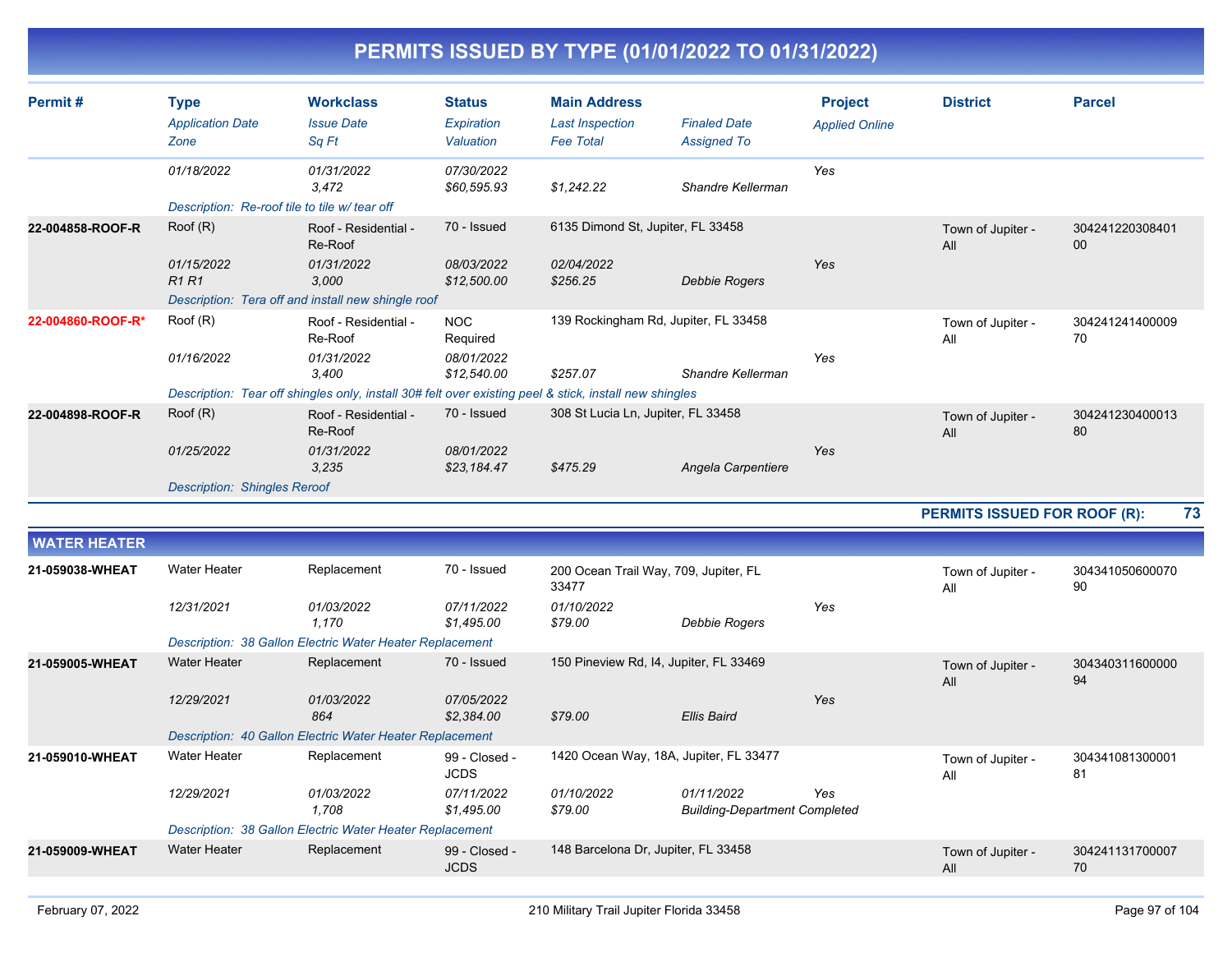| Permit#         | <b>Type</b>                                                                                                                                                                                                  | <b>Workclass</b>                                            | <b>Status</b>                  | <b>Main Address</b>                            |                                                    | <b>Project</b>        | <b>District</b>          | <b>Parcel</b>         |
|-----------------|--------------------------------------------------------------------------------------------------------------------------------------------------------------------------------------------------------------|-------------------------------------------------------------|--------------------------------|------------------------------------------------|----------------------------------------------------|-----------------------|--------------------------|-----------------------|
|                 | <b>Application Date</b><br>Zone                                                                                                                                                                              | <b>Issue Date</b><br>Sq Ft                                  | <b>Expiration</b><br>Valuation | <b>Last Inspection</b><br><b>Fee Total</b>     | <b>Finaled Date</b><br><b>Assigned To</b>          | <b>Applied Online</b> |                          |                       |
|                 | 12/29/2021                                                                                                                                                                                                   | 01/03/2022<br>4,167                                         | 07/12/2022<br>\$2,258.00       | 01/13/2022<br>\$79.00                          | 01/18/2022<br><b>Building-Department Completed</b> | Yes                   |                          |                       |
|                 |                                                                                                                                                                                                              | Description: 50 Gallon Natural Gas Water Heater Replacement |                                |                                                |                                                    |                       |                          |                       |
| 21-059008-WHEAT | <b>Water Heater</b>                                                                                                                                                                                          | Replacement                                                 | 70 - Issued                    | 353 S Us Highway 1, E105, Jupiter, FL<br>33477 |                                                    |                       | Town of Jupiter -<br>All | 304341051500510<br>50 |
|                 | 12/29/2021                                                                                                                                                                                                   | 01/03/2022<br>1,347                                         | 07/05/2022<br>\$1,495.00       | \$79.00                                        | <b>Ellis Baird</b>                                 | Yes                   |                          |                       |
|                 |                                                                                                                                                                                                              | Description: 38 Gallon Electric Water Heater Replacement    |                                |                                                |                                                    |                       |                          |                       |
| 21-059007-WHEAT | <b>Water Heater</b>                                                                                                                                                                                          | Replacement                                                 | 70 - Issued                    | 803 Mainsail Cir, Jupiter, FL 33477            |                                                    |                       | Town of Jupiter -<br>All | 304341160800880<br>30 |
|                 | 12/29/2021                                                                                                                                                                                                   | 01/03/2022<br>1.897                                         | 07/05/2022<br>\$1,995.00       | \$79.00                                        | <b>Ellis Baird</b>                                 | Yes                   |                          |                       |
|                 |                                                                                                                                                                                                              | Description: 40 Gallon Electric Water Heater Replacement    |                                |                                                |                                                    |                       |                          |                       |
| 21-059006-WHEAT | <b>Water Heater</b>                                                                                                                                                                                          | Replacement                                                 | 70 - Issued                    | 105 Mainsail Cir, Jupiter, FL 33477            |                                                    |                       | Town of Jupiter -<br>All | 304341160800110<br>50 |
|                 | 12/29/2021                                                                                                                                                                                                   | 01/03/2022<br>1,624                                         | 07/05/2022<br>\$2,042.00       | \$79.00                                        | <b>Ellis Baird</b>                                 | Yes                   |                          |                       |
|                 |                                                                                                                                                                                                              |                                                             |                                |                                                |                                                    |                       |                          |                       |
| 21-059044-WHEAT | <b>Water Heater</b>                                                                                                                                                                                          | Replacement                                                 | 99 - Closed -<br><b>JCDS</b>   |                                                |                                                    |                       | Town of Jupiter -<br>All | 304241141000040<br>60 |
|                 | 12/31/2021                                                                                                                                                                                                   | 01/03/2022<br>3,065                                         | 07/05/2022<br>\$1,598.00       | 01/05/2022<br>\$79.00                          | 01/06/2022                                         | Yes                   |                          |                       |
|                 | Description: 50 Gallon Electric Water Heater Replacement<br>3428 S Caroline Dr, Jupiter, FL 33458<br><b>Building-Department Completed</b><br><b>Description: 50 Gallon Electric Water Heater Replacement</b> |                                                             |                                |                                                |                                                    |                       |                          |                       |
| 21-059043-WHEAT | <b>Water Heater</b>                                                                                                                                                                                          | Replacement                                                 | 99 - Closed -<br><b>JCDS</b>   | 146 Milbridge Dr, Jupiter, FL 33458            |                                                    |                       | Town of Jupiter -<br>All | 304241241400010<br>00 |
|                 | 12/31/2021                                                                                                                                                                                                   | 01/03/2022<br>2,364                                         | 07/20/2022<br>\$2,353.00       | 01/21/2022<br>\$79.00                          | 02/01/2022<br><b>Building-Department Completed</b> | Yes                   |                          |                       |
|                 |                                                                                                                                                                                                              | Description: 38 Gallon Electric Water Heater Replacement    |                                |                                                |                                                    |                       |                          |                       |
| 21-059042-WHEAT | <b>Water Heater</b>                                                                                                                                                                                          | Replacement                                                 | 70 - Issued                    | 108 St Pierre Way, Jupiter, FL 33458           |                                                    |                       | Town of Jupiter -<br>All | 304241140700027<br>20 |
|                 | 12/31/2021                                                                                                                                                                                                   | 01/03/2022<br>3,804                                         | 07/05/2022<br>\$1,974.00       | \$79.00                                        | <b>Ellis Baird</b>                                 | Yes                   |                          |                       |
|                 |                                                                                                                                                                                                              | Description: 55 Gallon Electric Water Heater Replacement    |                                |                                                |                                                    |                       |                          |                       |
| 21-059041-WHEAT | <b>Water Heater</b>                                                                                                                                                                                          | Replacement                                                 | 70 - Issued                    | 218 Colony Way W, Jupiter, FL 33458            |                                                    |                       | Town of Jupiter -<br>All | 304241110600002<br>40 |
|                 | 12/31/2021                                                                                                                                                                                                   | 01/03/2022<br>2,669                                         | 07/05/2022<br>\$2,329.00       | \$79.00                                        | <b>Ellis Baird</b>                                 | Yes                   |                          |                       |
|                 |                                                                                                                                                                                                              | Description: 50 Gallon Electric Water Heater Replacement    |                                |                                                |                                                    |                       |                          |                       |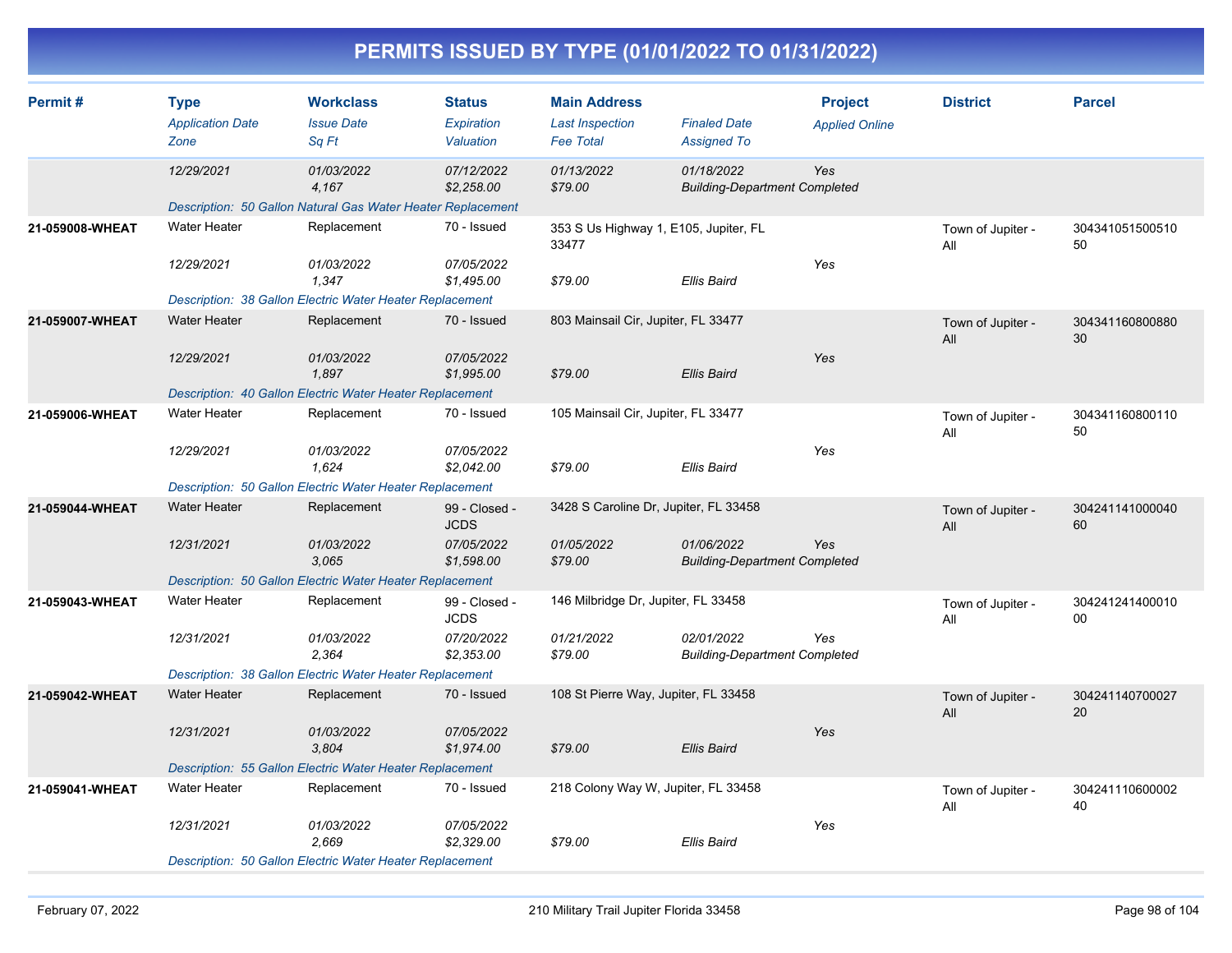| Permit#         | <b>Type</b><br><b>Application Date</b> | <b>Workclass</b><br><b>Issue Date</b>                                                                                                                             | <b>Status</b><br><b>Expiration</b> | <b>Main Address</b><br><b>Last Inspection</b>  | <b>Finaled Date</b>                                | <b>Project</b><br><b>Applied Online</b> | <b>District</b>          | <b>Parcel</b>         |
|-----------------|----------------------------------------|-------------------------------------------------------------------------------------------------------------------------------------------------------------------|------------------------------------|------------------------------------------------|----------------------------------------------------|-----------------------------------------|--------------------------|-----------------------|
|                 | Zone                                   | Sq Ft                                                                                                                                                             | Valuation                          | <b>Fee Total</b>                               | <b>Assigned To</b>                                 |                                         |                          |                       |
| 21-059039-WHEAT | <b>Water Heater</b>                    | Replacement                                                                                                                                                       | 99 - Closed -<br><b>JCDS</b>       | 118 Doe Trl, Jupiter, FL 33458                 |                                                    |                                         | Town of Jupiter -<br>All | 304241100800004<br>70 |
|                 | 12/31/2021                             | 01/03/2022<br>1,318                                                                                                                                               | 07/18/2022<br>\$1,645.00           | 01/18/2022<br>\$79.00                          | 01/21/2022<br><b>Building-Department Completed</b> | Yes                                     |                          |                       |
|                 |                                        | Description: 30 Gallon Electric Water Heater Replacement                                                                                                          |                                    |                                                |                                                    |                                         |                          |                       |
| 21-059036-WHEAT | <b>Water Heater</b>                    | Replacement                                                                                                                                                       | 70 - Issued                        | 118 Old Jupiter Beach Rd, Jupiter, FL<br>33477 |                                                    |                                         | Town of Jupiter -<br>All | 304341064000000<br>70 |
|                 | 12/31/2021                             | 01/03/2022<br>1.822                                                                                                                                               | 07/05/2022<br>\$1,995.00           | \$79.00                                        | <b>Ellis Baird</b>                                 | Yes                                     |                          |                       |
|                 |                                        | Description: 50 Gallon Electric Water Heater Replacement                                                                                                          |                                    |                                                |                                                    |                                         |                          |                       |
| 21-059037-WHEAT | <b>Water Heater</b>                    | Replacement                                                                                                                                                       | 99 - Closed -<br><b>JCDS</b>       | 940 Turner Quay, Jupiter, FL 33458             |                                                    |                                         | Town of Jupiter -<br>All | 304240360000502<br>80 |
|                 | 12/31/2021                             | 01/03/2022<br>3,002                                                                                                                                               | 07/13/2022<br>\$2,331.00           | 01/14/2022<br>\$79.00                          | 01/21/2022<br><b>Building-Department Completed</b> | Yes                                     |                          |                       |
|                 |                                        | Description: 55 Gallon Electric Water Heater Replacement                                                                                                          |                                    |                                                |                                                    |                                         |                          |                       |
| 21-059023-WHEAT | <b>Water Heater</b>                    | Replacement                                                                                                                                                       | 70 - Issued                        | 6182 Riverwalk Ln, 7, Jupiter, FL 33458        |                                                    |                                         | Town of Jupiter -<br>All | 304241032004100<br>70 |
|                 | 12/30/2021                             | 01/05/2022<br>1,436                                                                                                                                               | 07/04/2022<br>\$1,495.00           | \$79.00                                        | Angela Carpentiere                                 | Yes                                     |                          |                       |
|                 |                                        | <b>Description: 40 Gallon Electric Water Heater Replacement</b>                                                                                                   |                                    |                                                |                                                    |                                         |                          |                       |
| 22-059081-WHEAT | <b>Water Heater</b>                    | Replacement                                                                                                                                                       | 99 - Closed -<br><b>JCDS</b>       | 239 E River Park Dr, Jupiter, FL 33477         |                                                    |                                         | Town of Jupiter -<br>All | 304341170200012<br>01 |
|                 | 01/04/2022                             | <i>01/05/2022</i><br>1,889                                                                                                                                        | 07/18/2022<br>\$2,039.00           | 01/18/2022<br>\$79.00                          | 01/21/2022<br><b>Building-Department Completed</b> | Yes                                     |                          |                       |
|                 |                                        | Description: 40 Gallon Electric Water Heater Replacement                                                                                                          |                                    |                                                |                                                    |                                         |                          |                       |
| 21-059027-WHEAT | <b>Water Heater</b>                    | Replacement                                                                                                                                                       | 99 - Closed -<br><b>JCDS</b>       | 1082 Keystone Dr N, C, Jupiter, FL 33458       |                                                    |                                         | Town of Jupiter -<br>All | 304241103000800<br>23 |
|                 | 12/30/2021                             | 01/05/2022<br>1,178                                                                                                                                               | 07/26/2022<br>\$1,762.00           | 01/27/2022<br>\$79.00                          | 02/03/2022<br><b>Building-Department Completed</b> | Yes                                     |                          |                       |
|                 |                                        | Description: 30 Gallon Electric Water Heater Replacement                                                                                                          |                                    |                                                |                                                    |                                         |                          |                       |
| 22-059088-WHEAT | <b>Water Heater</b>                    | Replacement                                                                                                                                                       | 70 - Issued                        | 112 Manor Cir, Jupiter, FL 33458               |                                                    |                                         | Town of Jupiter -<br>All | 304240320100009<br>60 |
|                 | 01/04/2022                             | 01/06/2022<br>3.046                                                                                                                                               | 07/05/2022<br>\$1,905.00           | \$79.00                                        | <b>Ellis Baird</b>                                 | Yes                                     |                          |                       |
|                 |                                        | Description: Replace, like for like, 50 gallon AO smith electric water heater, also replaced ball valve and expansion tank and pipe in copper from wall to heater |                                    |                                                |                                                    |                                         |                          |                       |
| 22-059082-WHEAT | <b>Water Heater</b>                    | Replacement                                                                                                                                                       | 99 - Closed -<br><b>JCDS</b>       | 244 Spoonbill Ln S, Jupiter, FL 33458          |                                                    |                                         | Town of Jupiter -<br>All | 304241150200044<br>70 |
|                 | 01/04/2022                             | 01/06/2022<br>2,547                                                                                                                                               | 07/25/2022<br>\$2,250.00           | 01/24/2022<br>\$79.00                          | 02/02/2022<br><b>Building-Department Completed</b> | Yes                                     |                          |                       |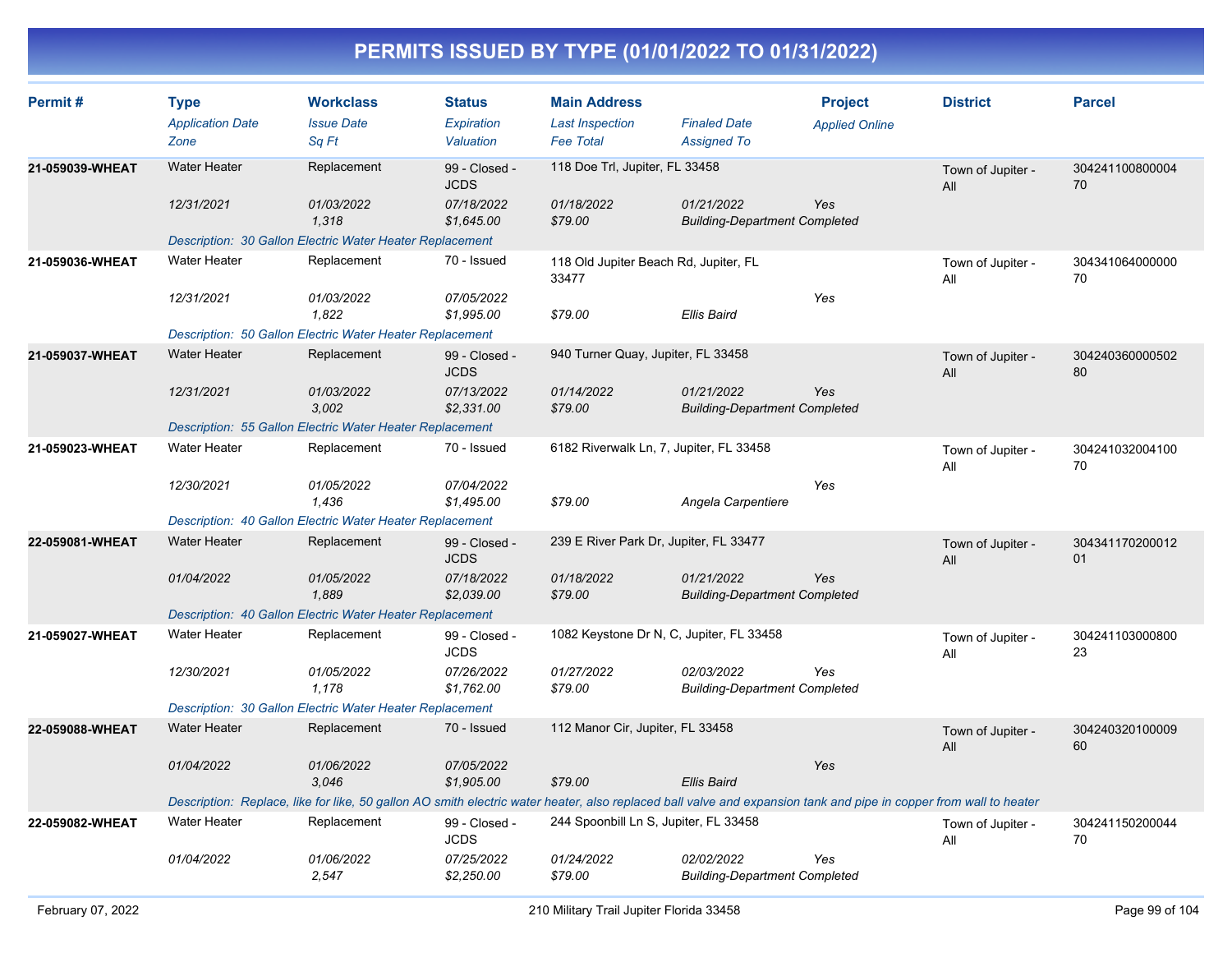|                 |                                                |                                                          |                                          |                                                                   | PERMITS ISSUED BY TYPE (01/01/2022 TO 01/31/2022)                                                                          |                                         |                          |                       |
|-----------------|------------------------------------------------|----------------------------------------------------------|------------------------------------------|-------------------------------------------------------------------|----------------------------------------------------------------------------------------------------------------------------|-----------------------------------------|--------------------------|-----------------------|
| Permit#         | <b>Type</b><br><b>Application Date</b><br>Zone | <b>Workclass</b><br><b>Issue Date</b><br>Sq Ft           | <b>Status</b><br>Expiration<br>Valuation | <b>Main Address</b><br><b>Last Inspection</b><br><b>Fee Total</b> | <b>Finaled Date</b><br><b>Assigned To</b>                                                                                  | <b>Project</b><br><b>Applied Online</b> | <b>District</b>          | <b>Parcel</b>         |
|                 |                                                |                                                          |                                          |                                                                   | Description: Replace, like for like, 50 gallon gas water heater, also replaced ball valve and pipe to code from wall to WH |                                         |                          |                       |
| 22-059132-WHEAT | <b>Water Heater</b>                            | Replacement                                              | 70 - Issued                              | 33458                                                             | 143 E Indian Crossing Cir, Jupiter, FL                                                                                     |                                         | Town of Jupiter -<br>All | 304241241200003<br>20 |
|                 | 01/05/2022                                     | 01/10/2022<br>2,419                                      | 07/11/2022<br>\$1,818.00                 | \$79.00                                                           | <b>Ellis Baird</b>                                                                                                         | Yes                                     |                          |                       |
|                 |                                                | Description: 38 Gallon Electric Water Heater Replacement |                                          |                                                                   |                                                                                                                            |                                         |                          |                       |
| 22-059135-WHEAT | <b>Water Heater</b>                            | Replacement                                              | 70 - Issued                              | 1300 S A1A, 101, Jupiter, FL 33477                                |                                                                                                                            |                                         | Town of Jupiter -<br>All | 304341081500010<br>10 |
|                 | 01/05/2022                                     | 01/10/2022<br>1.850                                      | 07/11/2022<br>\$1,742.00                 | \$79.00                                                           | Ellis Baird                                                                                                                | Yes                                     |                          |                       |
|                 |                                                | Description: 50 Gallon Electric Water Heater Replacement |                                          |                                                                   |                                                                                                                            |                                         |                          |                       |
| 22-059130-WHEAT | <b>Water Heater</b>                            | Replacement                                              | 99 - Closed -<br><b>JCDS</b>             | 471 Mariner Dr, Jupiter, FL 33477                                 |                                                                                                                            |                                         | Town of Jupiter -<br>All | 304341170300062<br>00 |
|                 | 01/05/2022                                     | 01/10/2022<br>5,687                                      | 07/27/2022<br>\$2,498.00                 | 01/28/2022<br>\$79.00                                             | 02/01/2022<br><b>Building-Department Completed</b>                                                                         | Yes                                     |                          |                       |
|                 |                                                | Description: 80 Gallon Electric Water Heater Replacement |                                          |                                                                   |                                                                                                                            |                                         |                          |                       |
| 22-059137-WHEAT | <b>Water Heater</b>                            | Replacement                                              | 99 - Closed -<br><b>JCDS</b>             |                                                                   | 1420 Ocean Way, 19A, Jupiter, FL 33477                                                                                     |                                         | Town of Jupiter -<br>All | 304341081300001<br>91 |
|                 | 01/05/2022                                     | 01/10/2022<br>1,708                                      | 07/18/2022<br>\$2,134.00                 | 01/19/2022<br>\$79.00                                             | 01/24/2022<br><b>Building-Department Completed</b>                                                                         | Yes                                     |                          |                       |
|                 |                                                | Description: 38 Gallon Electric Water Heater Replacement |                                          |                                                                   |                                                                                                                            |                                         |                          |                       |
| 22-059129-WHEAT | <b>Water Heater</b>                            | Replacement                                              | 99 - Closed -<br><b>JCDS</b>             |                                                                   | 18636 Lake Bend Dr, Jupiter, FL 33458                                                                                      |                                         | Town of Jupiter -<br>All | 304240340800010<br>10 |
|                 | 01/05/2022                                     | 01/10/2022<br>2,969                                      | 07/13/2022<br>\$1,900.00                 | 01/14/2022<br>\$79.00                                             | 01/21/2022<br><b>Building-Department Completed</b>                                                                         | Yes                                     |                          |                       |
|                 |                                                | Description: 50 Gallon Electric Water Heater Replacement |                                          |                                                                   |                                                                                                                            |                                         |                          |                       |
| 22-059200-WHEAT | <b>Water Heater</b>                            | Replacement                                              | 70 - Issued                              |                                                                   | 169 Porgee Rock Pl, Jupiter, FL 33458                                                                                      |                                         | Town of Jupiter -<br>All | 304240330500017<br>40 |
|                 | 01/07/2022<br><b>RR RR</b>                     | 01/10/2022<br>2,752                                      | 07/11/2022<br>\$1,773.00                 | \$79.00                                                           | Ellis Baird                                                                                                                | Yes                                     |                          |                       |
|                 |                                                | Description: 50 Gallon Electric Water Heater Replacement |                                          |                                                                   |                                                                                                                            |                                         |                          |                       |
| 22-059238-WHEAT | <b>Water Heater</b>                            | Replacement                                              | 99 - Closed -<br><b>JCDS</b>             | 6315 Lucerne St, Jupiter, FL 33458                                |                                                                                                                            |                                         | Town of Jupiter -<br>All | 304241150103401<br>50 |
|                 | 01/10/2022                                     | 01/11/2022<br>2,310                                      | 08/02/2022<br>\$1,773.00                 | 02/03/2022<br>\$79.00                                             | 02/04/2022<br><b>Building-Department Completed</b>                                                                         | Yes                                     |                          |                       |
|                 |                                                | Description: 40 Gallon Electric Water Heater Replacement |                                          |                                                                   |                                                                                                                            |                                         |                          |                       |
| 22-059236-WHEAT | Water Heater                                   | Replacement                                              | 99 - Closed -<br><b>JCDS</b>             | 6067 Dania St, Jupiter, FL 33458                                  |                                                                                                                            |                                         | Town of Jupiter -<br>All | 304241150100801<br>10 |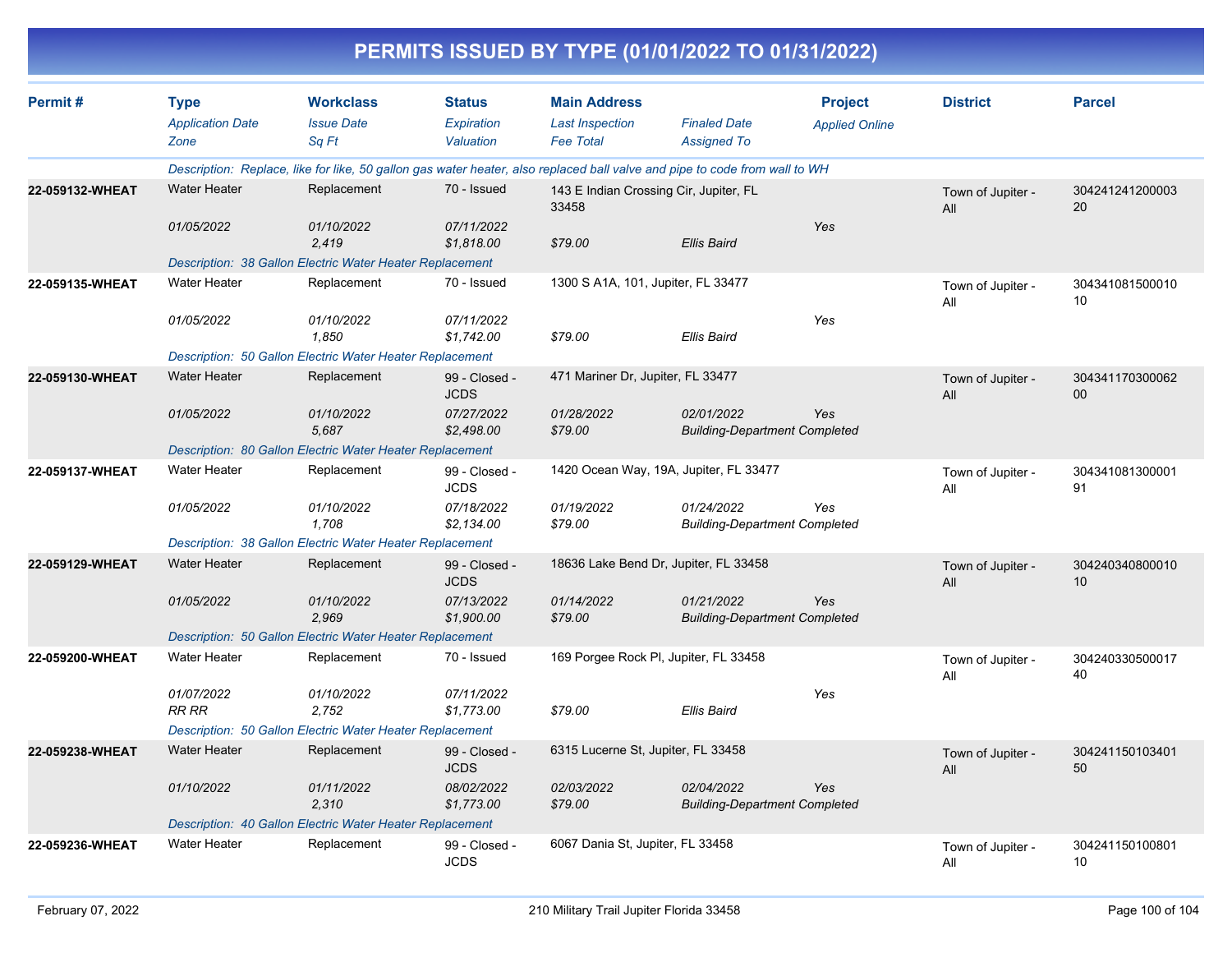| PERMITS ISSUED BY TYPE (01/01/2022 TO 01/31/2022) |  |
|---------------------------------------------------|--|
|---------------------------------------------------|--|

| Permit#         | <b>Type</b><br><b>Application Date</b> | <b>Workclass</b><br><b>Issue Date</b>                    | <b>Status</b><br>Expiration  | <b>Main Address</b><br><b>Last Inspection</b>  | <b>Finaled Date</b>                                | <b>Project</b><br><b>Applied Online</b> | <b>District</b>          | <b>Parcel</b>                      |
|-----------------|----------------------------------------|----------------------------------------------------------|------------------------------|------------------------------------------------|----------------------------------------------------|-----------------------------------------|--------------------------|------------------------------------|
|                 | Zone                                   | Sq Ft                                                    | Valuation                    | <b>Fee Total</b>                               | <b>Assigned To</b>                                 |                                         |                          |                                    |
|                 | 01/10/2022                             | 01/11/2022<br>2,234                                      | 08/01/2022<br>\$750.00       | 02/01/2022<br>\$79.00                          | 02/02/2022<br><b>Building-Department Completed</b> | Yes                                     |                          |                                    |
|                 |                                        | Description: HWH CHANGEOUT W/ HARDWIRE- 50 GALLONS       |                              |                                                |                                                    |                                         |                          |                                    |
| 22-059219-WHEAT | <b>Water Heater</b>                    | Replacement                                              | 99 - Closed -<br><b>JCDS</b> | 717 S Us Highway 1, 606, Jupiter, FL<br>33477  |                                                    |                                         | Town of Jupiter -<br>All | 304341050500060<br>60              |
|                 | 01/10/2022                             | 01/11/2022<br>1,000                                      | 08/01/2022<br>\$1,495.00     | 02/02/2022<br>\$79.00                          | 02/03/2022<br><b>Building-Department Completed</b> | Yes                                     |                          |                                    |
|                 |                                        | Description: 30 Gallon Electric Water Heater Replacement |                              |                                                |                                                    |                                         |                          |                                    |
| 22-059215-WHEAT | <b>Water Heater</b>                    | Replacement                                              | 70 - Issued                  | 326 San Remo Dr, Jupiter, FL 33458             |                                                    |                                         | Town of Jupiter -<br>All | 304241140300018<br>70              |
|                 | 01/10/2022                             | 01/11/2022<br>4.058                                      | 07/11/2022<br>\$1,423.00     | \$79.00                                        | <b>Ellis Baird</b>                                 | Yes                                     |                          |                                    |
|                 |                                        | Description: 50 Gallon Electric Water Heater Replacement |                              |                                                |                                                    |                                         |                          |                                    |
| 22-059216-WHEAT | <b>Water Heater</b>                    | Replacement                                              | 70 - Issued                  | 326 San Remo Dr, Jupiter, FL 33458             |                                                    |                                         | Town of Jupiter -<br>All | 304241140300018<br>70              |
|                 | 01/10/2022                             | 01/11/2022<br>4,058                                      | 07/11/2022<br>\$1,495.00     | \$79.00                                        | <b>Ellis Baird</b>                                 | Yes                                     |                          |                                    |
|                 |                                        | Description: 38 Gallon Electric Water Heater Replacement |                              |                                                |                                                    |                                         |                          |                                    |
| 21-058907-WHEAT | <b>Water Heater</b>                    | Replacement                                              | 99 - Closed -<br><b>JCDS</b> | 1300 S A1A, 127, Jupiter, FL 33477             |                                                    |                                         | Town of Jupiter -<br>All | 304341081500012<br>70              |
|                 | 12/22/2021                             | 01/11/2022<br>1.306                                      | 07/18/2022<br>\$1,055.00     | 01/18/2022<br>\$79.00                          | 01/21/2022<br><b>Building-Department Completed</b> | Yes                                     |                          |                                    |
|                 |                                        | Description: exact replacement 50gallon water heater     |                              |                                                |                                                    |                                         |                          |                                    |
| 21-058334-WHEAT | <b>Water Heater</b>                    | Replacement                                              | 70 - Issued                  | 112 Bent Arrow Dr, A, Jupiter, FL 33458        |                                                    |                                         | Town of Jupiter -<br>All | 304241100700001<br>21              |
|                 | 11/30/2021                             | 01/11/2022<br>0                                          | 07/11/2022<br>\$950.00       | \$79.00                                        | <b>Ellis Baird</b>                                 | Yes                                     |                          |                                    |
|                 |                                        | Description: replacement of 40 gal electric water heater |                              |                                                |                                                    |                                         |                          |                                    |
| 22-059247-WHEAT | <b>Water Heater</b>                    | Replacement                                              | 70 - Issued                  | 1000 N Us Highway 1, 727, Jupiter, FL<br>33477 |                                                    |                                         | Town of Jupiter -<br>All | 304340312800004<br>20              |
|                 | 01/11/2022                             | 01/12/2022<br>3,873                                      | 07/11/2022<br>\$1,295.00     | \$79.00                                        | Ellis Baird                                        | Yes                                     |                          |                                    |
|                 |                                        | Description: HWH CHANGEOUT- 50 GALLONS                   |                              |                                                |                                                    |                                         |                          |                                    |
| 22-059053-WHEAT | <b>Water Heater</b>                    | Replacement                                              | 99 - Closed -<br><b>JCDS</b> | 4751 Main St, Jupiter, FL 33458                |                                                    |                                         | Town of Jupiter -<br>All | 304241131001900<br>10 <sup>1</sup> |
|                 | 01/03/2022                             | 01/13/2022<br>$\mathbf{1}$                               | 07/26/2022<br>\$1,500.00     | 01/27/2022<br>\$79.00                          | 02/03/2022<br><b>Building-Department Completed</b> | Yes                                     |                          |                                    |
|                 |                                        | Description: Replace Water Heater for Concession Stand   |                              |                                                |                                                    |                                         |                          |                                    |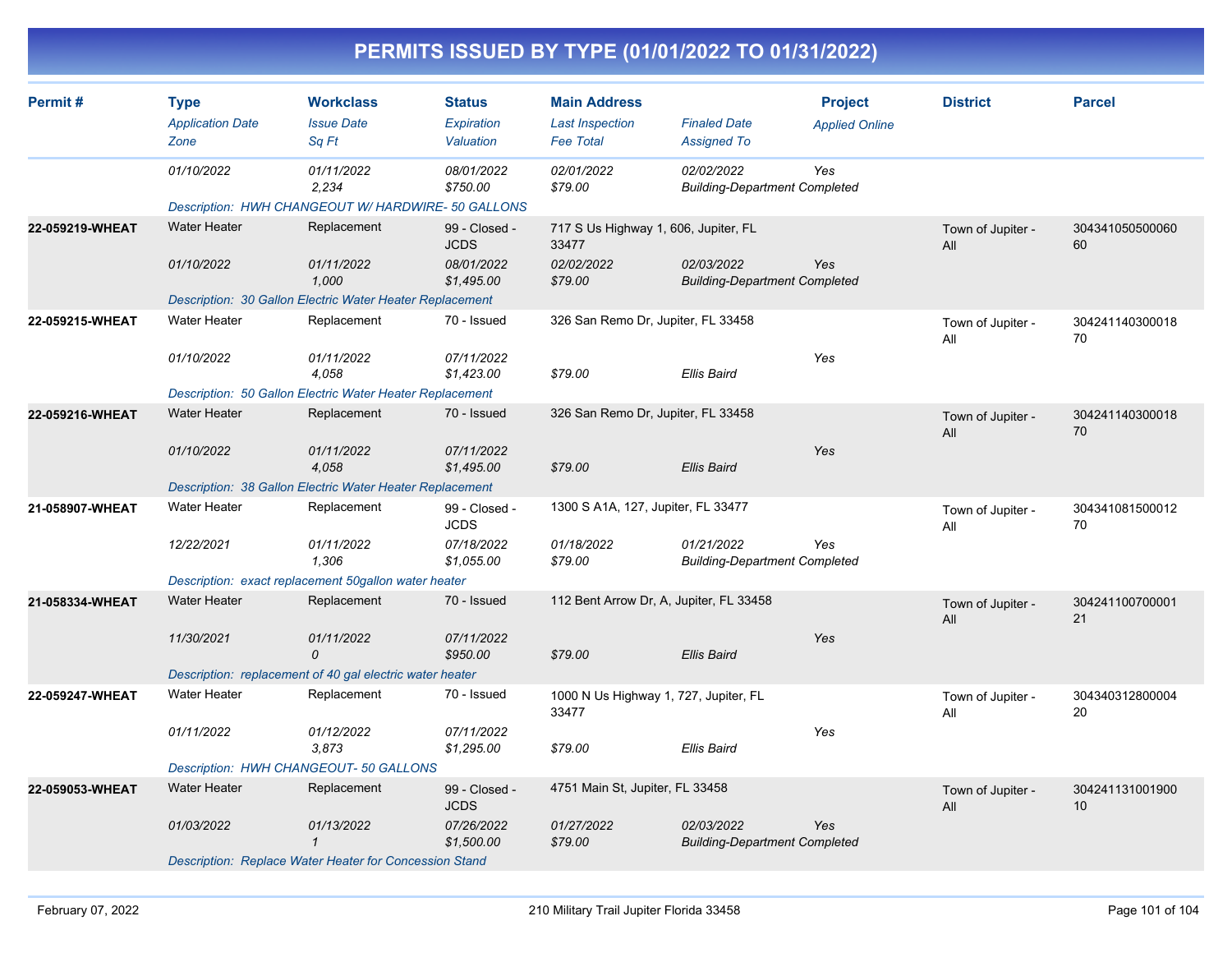| Permit#         | <b>Type</b><br><b>Application Date</b><br>Zone                            | <b>Workclass</b><br><b>Issue Date</b><br>Sq Ft                                                                             | <b>Status</b><br><b>Expiration</b><br>Valuation          | <b>Main Address</b><br><b>Last Inspection</b><br><b>Fee Total</b> | <b>Finaled Date</b><br><b>Assigned To</b>          | <b>Project</b><br><b>Applied Online</b> | <b>District</b>          | <b>Parcel</b>                      |
|-----------------|---------------------------------------------------------------------------|----------------------------------------------------------------------------------------------------------------------------|----------------------------------------------------------|-------------------------------------------------------------------|----------------------------------------------------|-----------------------------------------|--------------------------|------------------------------------|
| 22-059336-WHEAT | <b>Water Heater</b><br>01/13/2022                                         | Replacement<br>01/14/2022<br>1.049<br>Description: Replace, like for like, 40 gallon tall Electric WH, 4500 watt A/O Smith | 70 - Issued<br>07/13/2022<br>\$2,075.00                  | 143 Deerfield Dr, Jupiter, FL 33458<br>\$79.00                    | <b>Ellis Baird</b>                                 | Yes                                     | Town of Jupiter -<br>All | 304241100400038<br>30              |
| 22-059334-WHEAT | <b>Water Heater</b><br>01/13/2022                                         | Replacement<br>01/18/2022<br>$\mathbf{1}$<br>Description: Install new AO Smith ENLB30 water heater to replace existing     | 70 - Issued<br>07/18/2022<br>\$1,665.00                  | 755 Saturn St, 2011, Jupiter, FL 33477<br>\$79.00                 | <b>Ellis Baird</b>                                 | Yes                                     | Town of Jupiter -<br>All | 304340311300920<br>10              |
| 22-059340-WHEAT | <b>Water Heater</b><br>01/13/2022<br>Description: Water heater change out | Replacement<br>01/18/2022<br>1,279                                                                                         | 70 - Issued<br>07/18/2022<br>\$1,589.27                  | 1153 Town Center Dr, 301, Jupiter, FL<br>33458<br>\$79.00         | <b>Ellis Baird</b>                                 | Yes                                     | Town of Jupiter -<br>All | 304241230800730<br>10 <sup>1</sup> |
| 22-059366-WHEAT | <b>Water Heater</b><br>01/14/2022                                         | Replacement<br>01/18/2022<br>2,015<br>Description: Supply & install 40 gallon electric heater to replace existing.         | 99 - Closed -<br><b>JCDS</b><br>07/27/2022<br>\$1,452.00 | 125 Ocean Dunes Cir, Jupiter, FL 33477<br>01/28/2022<br>\$79.00   | 02/01/2022<br><b>Building-Department Completed</b> | Yes                                     | Town of Jupiter -<br>All | 304341200500400<br>31              |
| 22-059385-WHEAT | <b>Water Heater</b><br>01/14/2022                                         | Replacement<br>01/18/2022<br>0<br><b>Description: REPLACE ELECTRIC WATER HEATER</b>                                        | 70 - Issued<br>07/18/2022<br>\$1,290.00                  | 501 Seafarer Cir, 103, Jupiter, FL 33477<br>\$79.00               | <b>Ellis Baird</b>                                 | Yes                                     | Town of Jupiter -<br>All | 304341201100510<br>30              |
| 22-059390-WHEAT | <b>Water Heater</b><br>01/14/2022                                         | Replacement<br>01/18/2022<br>1,101<br>Description: 38 Gallon Electric Water Heater Replacement                             | 70 - Issued<br>07/18/2022<br>\$1,743.00                  | 1136 Town Center Dr, 22, Jupiter, FL<br>33458<br>\$79.00          | <b>Ellis Baird</b>                                 | Yes                                     | Town of Jupiter -<br>All | 304241230802102<br>20              |
| 22-059444-WHEAT | <b>Water Heater</b><br>01/18/2022                                         | Replacement<br>01/19/2022<br>$\mathbf 1$<br>Description: Replace existing 50 gallon water heater                           | 70 - Issued<br>07/18/2022<br>\$2,425.00                  | 296 San Remo Dr, Jupiter, FL 33458<br>\$79.00                     | <b>Ellis Baird</b>                                 | Yes                                     | Town of Jupiter -<br>All | 304241140300021<br>20              |
| 22-059427-WHEAT | <b>Water Heater</b><br>01/18/2022                                         | Replacement<br>01/19/2022<br>2,340                                                                                         | 99 - Closed -<br><b>JCDS</b><br>08/02/2022<br>\$2,371.00 | 131 Palomino Dr, Jupiter, FL 33458<br>02/03/2022<br>\$79.00       | 02/04/2022<br><b>Building-Department Completed</b> | Yes                                     | Town of Jupiter -<br>All | 304241102900013<br>40              |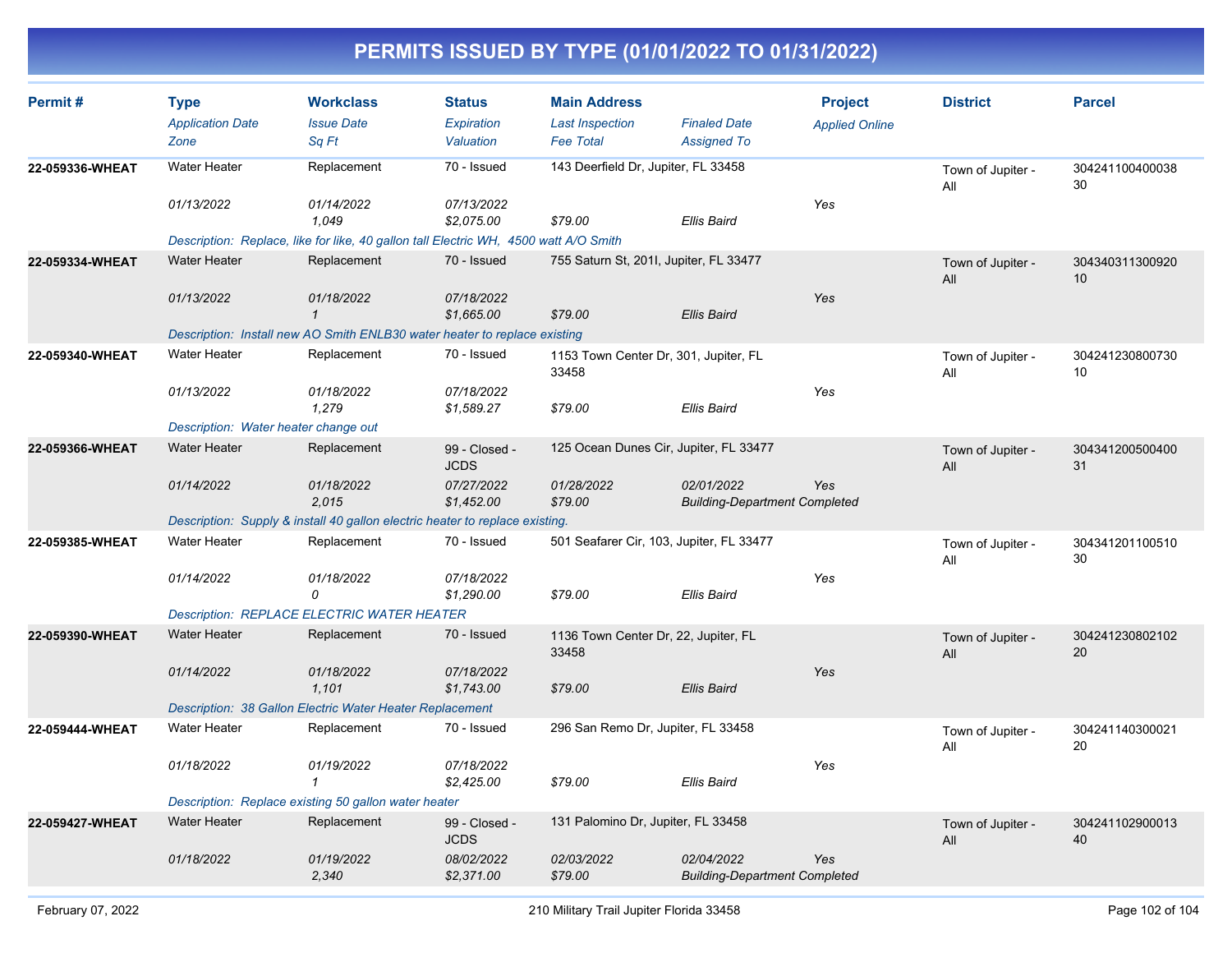| PERMITS ISSUED BY TYPE (01/01/2022 TO 01/31/2022) |                                                |                                                                                   |                                          |                                                                   |                                                    |                                         |                          |                       |  |  |  |
|---------------------------------------------------|------------------------------------------------|-----------------------------------------------------------------------------------|------------------------------------------|-------------------------------------------------------------------|----------------------------------------------------|-----------------------------------------|--------------------------|-----------------------|--|--|--|
| Permit#                                           | <b>Type</b><br><b>Application Date</b><br>Zone | <b>Workclass</b><br><b>Issue Date</b><br>Sq Ft                                    | <b>Status</b><br>Expiration<br>Valuation | <b>Main Address</b><br><b>Last Inspection</b><br><b>Fee Total</b> | <b>Finaled Date</b><br><b>Assigned To</b>          | <b>Project</b><br><b>Applied Online</b> | <b>District</b>          | <b>Parcel</b>         |  |  |  |
|                                                   |                                                | Description: 50 Gallon Electric Water Heater Replacement                          |                                          |                                                                   |                                                    |                                         |                          |                       |  |  |  |
| 22-059428-WHEAT                                   | Water Heater                                   | Replacement                                                                       | 99 - Closed -<br><b>JCDS</b>             | 825 Center St, 1A, Jupiter, FL 33458                              |                                                    |                                         | Town of Jupiter -<br>All | 304240361200000<br>11 |  |  |  |
|                                                   | 01/18/2022                                     | 01/19/2022<br>1,482                                                               | 07/25/2022<br>\$1,995.00                 | 01/24/2022<br>\$79.00                                             | 01/24/2022<br><b>Building-Department Completed</b> | Yes                                     |                          |                       |  |  |  |
|                                                   |                                                | Description: 38 Gallon Electric Water Heater Replacement                          |                                          |                                                                   |                                                    |                                         |                          |                       |  |  |  |
| 22-059439-WHEAT                                   | <b>Water Heater</b>                            | Replacement                                                                       | 70 - Issued                              |                                                                   | 1803 Captains Way, Jupiter, FL 33477               |                                         | Town of Jupiter -<br>All | 304341180400018<br>03 |  |  |  |
|                                                   | 01/18/2022                                     | 01/19/2022<br>1,952                                                               | 07/18/2022<br>\$2,495.00                 | \$79.00                                                           | <b>Ellis Baird</b>                                 | <b>Yes</b>                              |                          |                       |  |  |  |
|                                                   |                                                | Description: 50 GALLON GAS WATER HEATER REPLACEMENT                               |                                          |                                                                   |                                                    |                                         |                          |                       |  |  |  |
| 22-059483-WHEAT                                   | <b>Water Heater</b>                            | Replacement                                                                       | 70 - Issued                              | 605 N Pennock Ln, Jupiter, FL 33458                               |                                                    |                                         | Town of Jupiter -<br>All | 304241010100401<br>10 |  |  |  |
|                                                   | 01/19/2022                                     | 01/20/2022<br>1,748                                                               | 07/19/2022<br>\$1,600.00                 | \$79.00                                                           | <b>Ellis Baird</b>                                 | Yes                                     |                          |                       |  |  |  |
|                                                   |                                                | Description: HWH CHANGEOUT-50 GALLONS                                             |                                          |                                                                   |                                                    |                                         |                          |                       |  |  |  |
| 22-059504-WHEAT                                   | <b>Water Heater</b>                            | Replacement                                                                       | 70 - Issued                              |                                                                   | 1201 Seafarer Cir, 205, Jupiter, FL 33477          |                                         | Town of Jupiter -<br>All | 304341201101220<br>50 |  |  |  |
|                                                   | 01/19/2022                                     | 01/20/2022<br>1,385                                                               | 07/19/2022<br>\$1,300.27                 | \$79.00                                                           | <b>Ellis Baird</b>                                 | Yes                                     |                          |                       |  |  |  |
|                                                   | Description: Water heater replacement          |                                                                                   |                                          |                                                                   |                                                    |                                         |                          |                       |  |  |  |
| 22-059295-WHEAT                                   | <b>Water Heater</b>                            | Replacement                                                                       | 70 - Issued                              |                                                                   | 6504 Chasewood Dr, F, Jupiter, FL 33458            |                                         | Town of Jupiter -<br>All | 304241031400000<br>76 |  |  |  |
|                                                   | 01/12/2022                                     | 01/24/2022<br>1,025                                                               | 07/25/2022<br>\$1,494.00                 | \$79.00                                                           | <b>Ellis Baird</b>                                 | Yes                                     |                          |                       |  |  |  |
|                                                   | Description: Water heater replacement          |                                                                                   |                                          |                                                                   |                                                    |                                         |                          |                       |  |  |  |
| 22-059476-WHEAT                                   | <b>Water Heater</b>                            | Replacement                                                                       | 70 - Issued                              | 134 Bandon Ln, Jupiter, FL 33458                                  |                                                    |                                         | Town of Jupiter -<br>All | 304241132300012<br>70 |  |  |  |
|                                                   | 01/19/2022                                     | 01/24/2022<br>3,478                                                               | 07/25/2022<br>\$3,037.00                 | \$79.00                                                           | Ellis Baird                                        | Yes                                     |                          |                       |  |  |  |
|                                                   |                                                | Description: Supply & install 80 gallon electric water heater to replace existing |                                          |                                                                   |                                                    |                                         |                          |                       |  |  |  |
| 22-059495-WHEAT                                   | Water Heater                                   | Replacement                                                                       | 70 - Issued                              |                                                                   | 245 Murcia Dr, 203, Jupiter, FL 33458              |                                         | Town of Jupiter -<br>All | 304241132201220<br>30 |  |  |  |
|                                                   | 01/19/2022                                     | 01/24/2022<br>1,344                                                               | 07/25/2022<br>\$1,325.00                 | \$79.00                                                           | Ellis Baird                                        | Yes                                     |                          |                       |  |  |  |
|                                                   | Description: Water heater replacement          |                                                                                   |                                          |                                                                   |                                                    |                                         |                          |                       |  |  |  |
| 22-059567-WHEAT                                   | <b>Water Heater</b>                            | Replacement                                                                       | 70 - Issued                              | 33458                                                             | 155 Indian Creek Pkwy, 105, Jupiter, FL            |                                         | Town of Jupiter -<br>All | 304241121903010<br>50 |  |  |  |